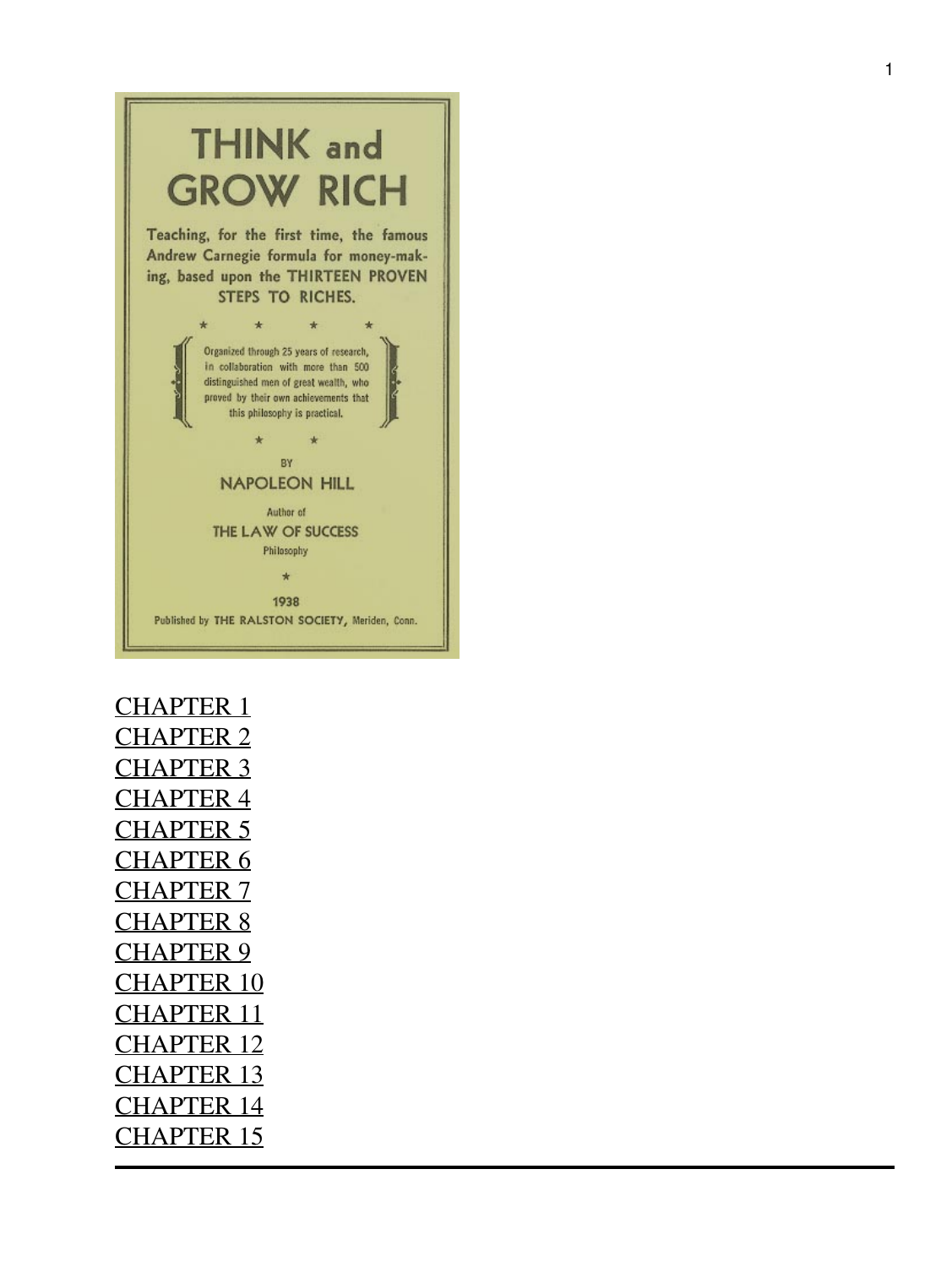### Think and Grow Rich by Napoleon Hill

1938

---

Scanned at sacred-texts.com, July 2006. Proofed and formatted by John Bruno Hare. This text is in the public domain in the United States by the terms of the Digital Millennium Copyright Act because it was published between 1923 and 1964 inclusive, and not renewed at the US Copyright office in a timely fashion. These files may be used for any non-commercial purpose, provided this notice of attribution is left intact in all copies. This electronic edition is not sponsored or endorsed by, or otherwise affiliated with Napoleon Hill, his family and heirs, the Napoleon Hill Foundation, the Ralston Society, or any past or present publishers of this book.

---

\* FOREWORD

\* PUBLISHER'S PREFACE

\* AUTHOR'S PREFACE

\* CHAPTER 1

\* CHAPTER 2

\* CHAPTER 3

\* CHAPTER 4

\* CHAPTER 5

\* CHAPTER 6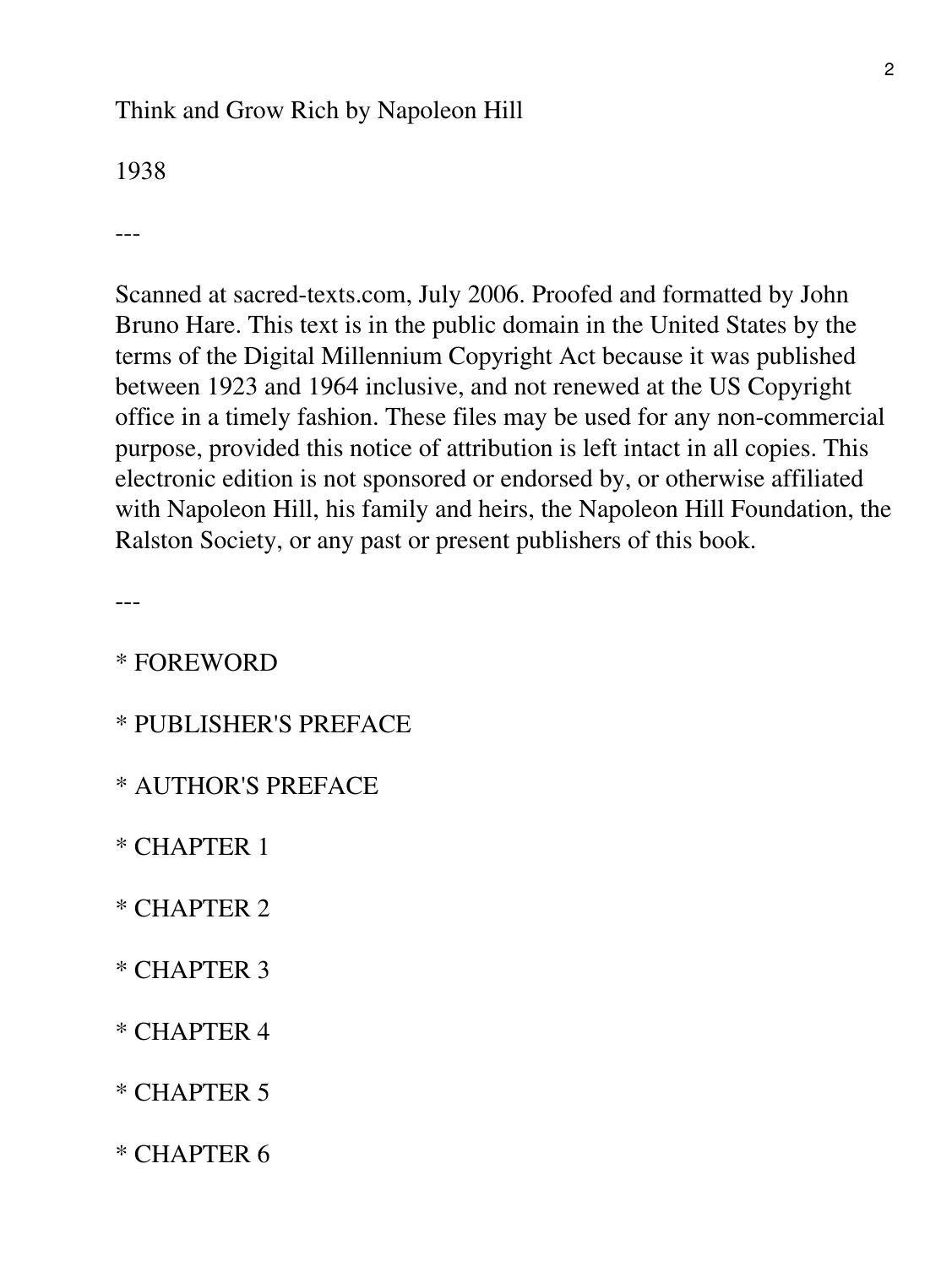\* CHAPTER 7

\* CHAPTER 8

\* CHAPTER 9

\* CHAPTER 10

\* CHAPTER 11

\* CHAPTER 12

\* CHAPTER 13

\* CHAPTER 14

\* CHAPTER 15

#### FOREWORD

#### WHAT DO YOU WANT MOST?

Is It Money, Fame, Power, Contentment, Personality, Peace of Mind, Happiness?

The Thirteen Steps to Riches described in this book offer the shortest dependable philosophy of individual achievement ever presented for the benefit of the man or woman who is searching for a definite goal in life.

Before beginning the book you will profit greatly if you recognize the fact that the book was not written to entertain. You cannot digest the contents properly in a week or a month. After reading the book thoroughly, Dr. Miller Reese Hutchison, nationally known Consulting Engineer and long-time associate of Thomas A. Edison, said-- "This is not a novel. It is a textbook on individual achievement that came directly from the experiences of hundreds of America's most successful men. It should be studied,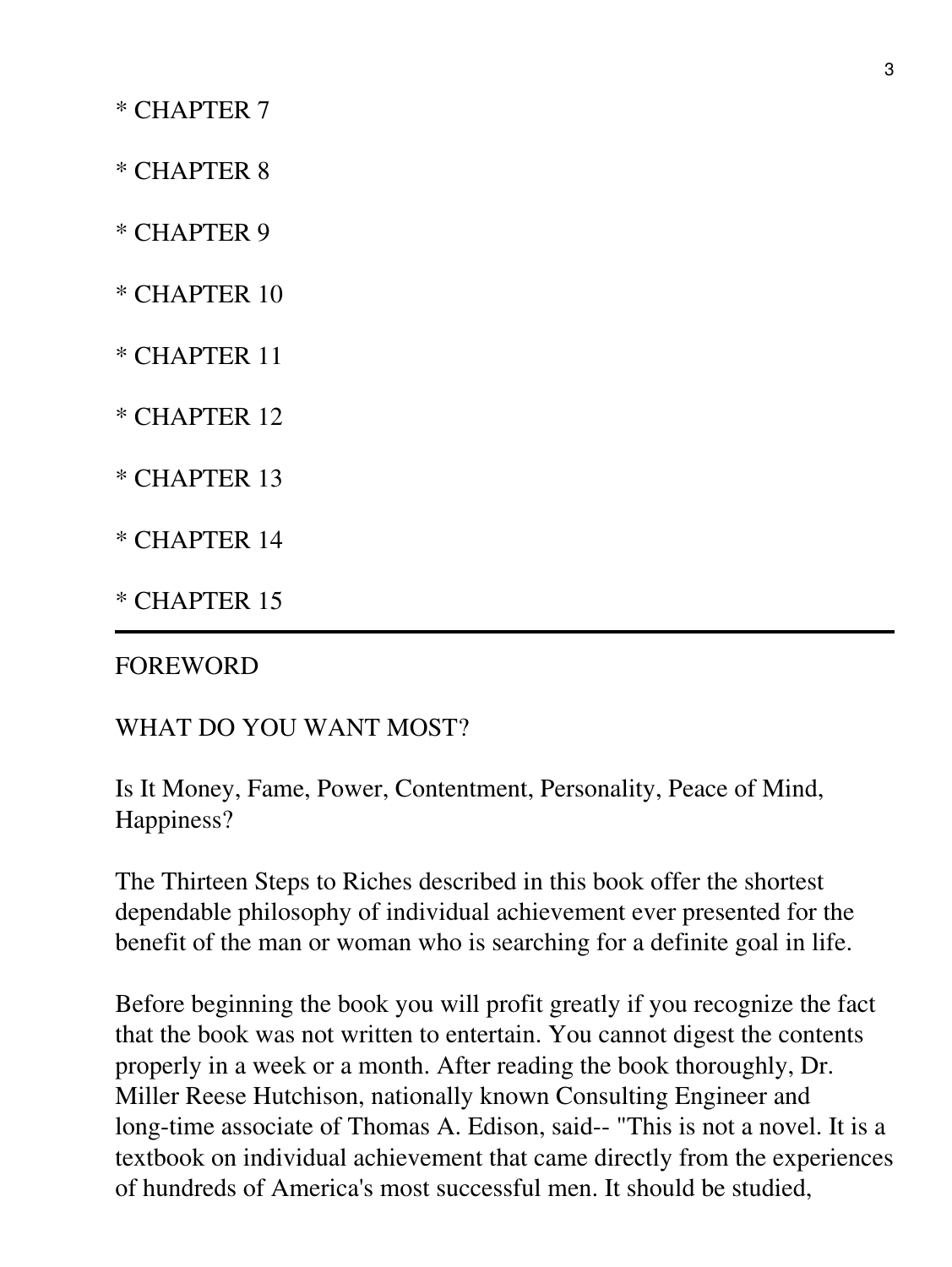digested, and meditated upon. No more than one chapter should be read in a single night. The reader should underline the sentences which impress him most. Later, he should go back to these marked lines and read them again. A real student will not merely read this book, he will absorb its contents and make them his own. This book should be adopted by all high schools and no boy or girl should be permitted to graduate without having satisfactorily passed an examination on it. This philosophy will not take the place of the subjects taught in schools, but it will enable one to organize and apply the knowledge acquired, and convert it into useful service and adequate compensation without waste of time. Dr. John R. Turner, Dean of the College of The City of New York, after having read the book, said-- "The very best example of the soundness of this philosophy is your own son, Blair, whose dramatic story you have outlined in the chapter on Desire." Dr. Turner had reference to the author's son, who, born without normal hearing capacity, not only avoided becoming a deaf mute, but actually converted his handicap into a priceless asset by applying the philosophy here described. After reading the story (starting on page 52), you will realize that you are about to come into possession of a philosophy which can be transmuted into material wealth, or serve as readily to bring you peace of mind, understanding, spiritual harmony, and in some instances, as in the case of the author's son, it can. help you master physical affliction. The author discovered, through personally analyzing hundreds of successful men, that all of them followed the habit of exchanging ideas, through what is commonly called conferences. When they had problems to be solved they sat down together and talked freely until they discovered, from their joint contribution of ideas, a plan that would serve their purpose. You, who read this book, will get most out of it by putting into practice the Master Mind principle described in the book. This you can do (as others are doing so successfully) by forming a study club, consisting of any desired number of people who are friendly and harmonious. The club should have a meeting at regular periods, as often as once each week. The procedure should consist of reading one chapter of the book at each meeting, after which the contents of the chapter should be freely discussed by all members. Each member should make notes, putting down ALL IDEAS OF HIS OWN inspired by the discussion. Each member should carefully read and analyze each chapter several days prior to its open reading and joint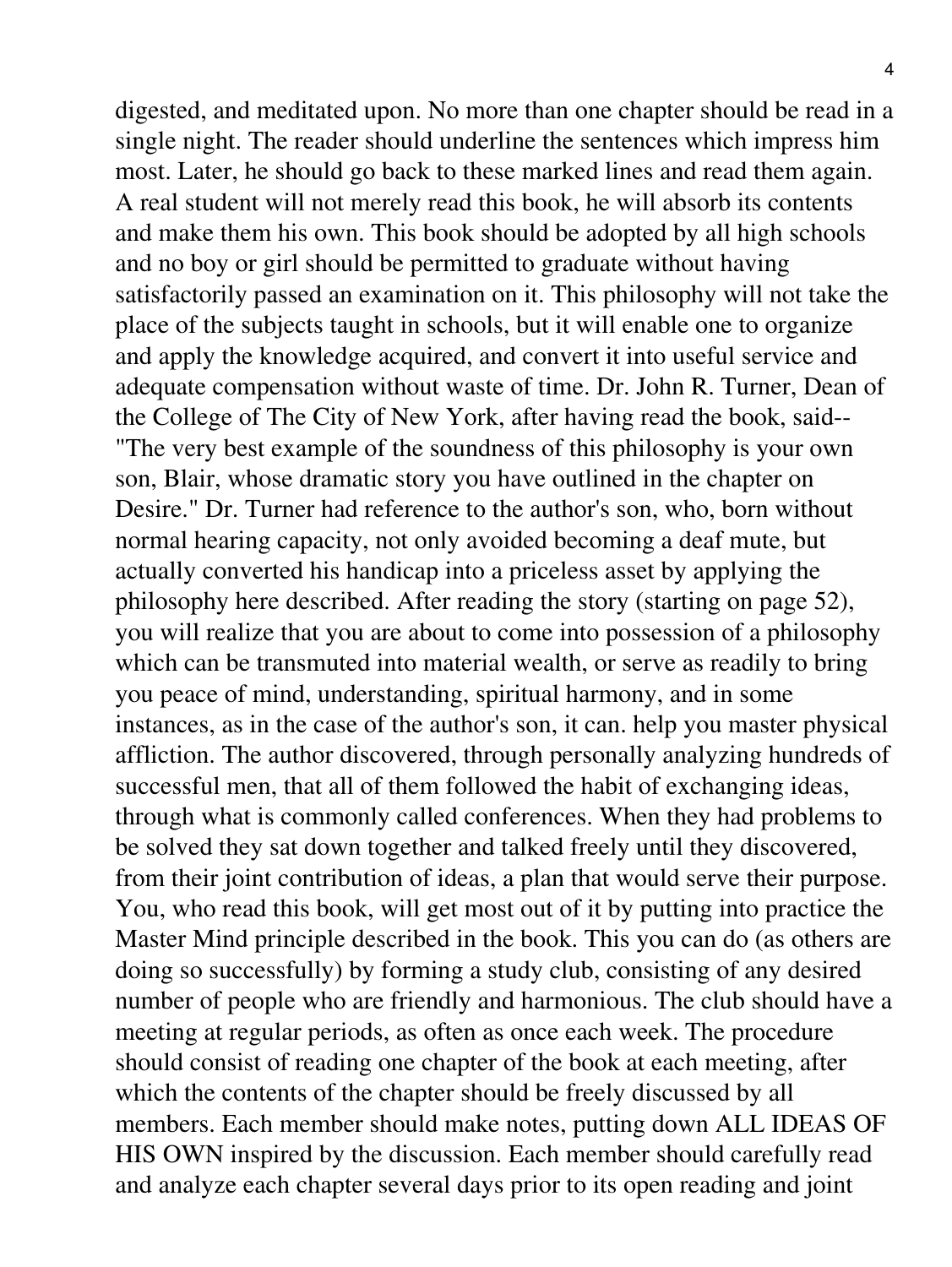discussion in the club. The reading at the club should be done by someone who reads well and understands how to put color and feeling into the lines. By following this plan every reader will get from its pages, not only the sum total of the best knowledge organized from the experiences of hundreds of successful men, but more important by far, he will tap new sources of knowledge in his own mind as well as acquire knowledge of priceless value FROM EVERY OTHER PERSON PRESENT. If you follow this plan persistently you will be almost certain to uncover and appropriate the secret formula by which Andrew Carnegie acquired his huge fortune, as referred to in the author's introduction.

---

### TRIBUTES TO THE AUTHOR

From Great American Leaders

"THINK AND GROW RICH" was 25 years in the making. It is Napoleon Hill's newest book, based upon his famous Law of Success Philosophy. His work and writings have been praised by great leaders in Finance, Education, Politics, Government.

Supreme Court of the United States Washington, D. C.

Dear Mr. Hill:-- I have now had an opportunity to finish reading your Law of Success textbooks and I wish to express my appreciation of the splendid work you have done in the organization of this philosophy. It would be helpful if every politician in the country would assimilate and apply the 17 principles upon which your lessons are based. It contains some very fine material which every leader in every walk of life should understand. I am happy to have had the privilege of rendering you some slight measure of help in the organization of this splendid course of "common sense" philosophy.

Sincerely yours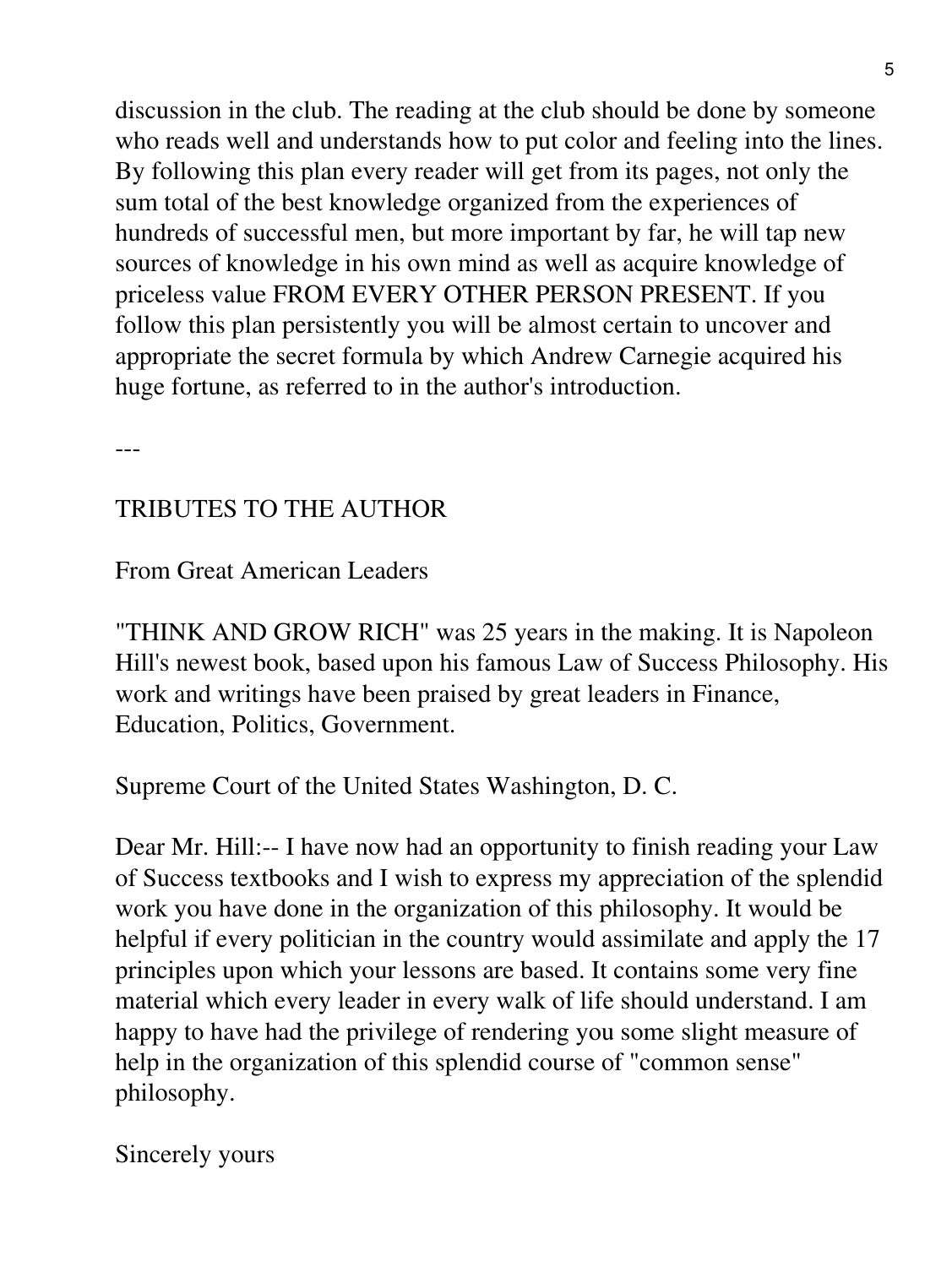(Former President and former Chief Justice of the United States)

---

### KING OF THE 5 AND 10 CENT STORES

"By applying many of the 17 fundamentals of the Law of Success philosophy we have built a great chain of successful stores. I presume it would be no exaggeration of fact if I said that the Woolworth Building might properly be called a monument to the soundness of these principles."

# F. W. WOOLWORTH

---

# A GREAT STEAMSHIP MAGNATE

"I feel greatly indebted for the privilege of reading your Law of Success. If I had had this philosophy fifty years ago, I suppose I could have accomplished all that I have done in less than half the time. I sincerely hope the world will discover and reward you."

### ROBERT DOLLAR

---

# FAMOUS AMERICAN LABOR LEADER

"Mastery of the Law of Success philosophy is the equivalent of an insurance policy against failure."

# SAMUEL GOMPERS

---

# A FORMER PRESIDENT OF THE UNITED STATES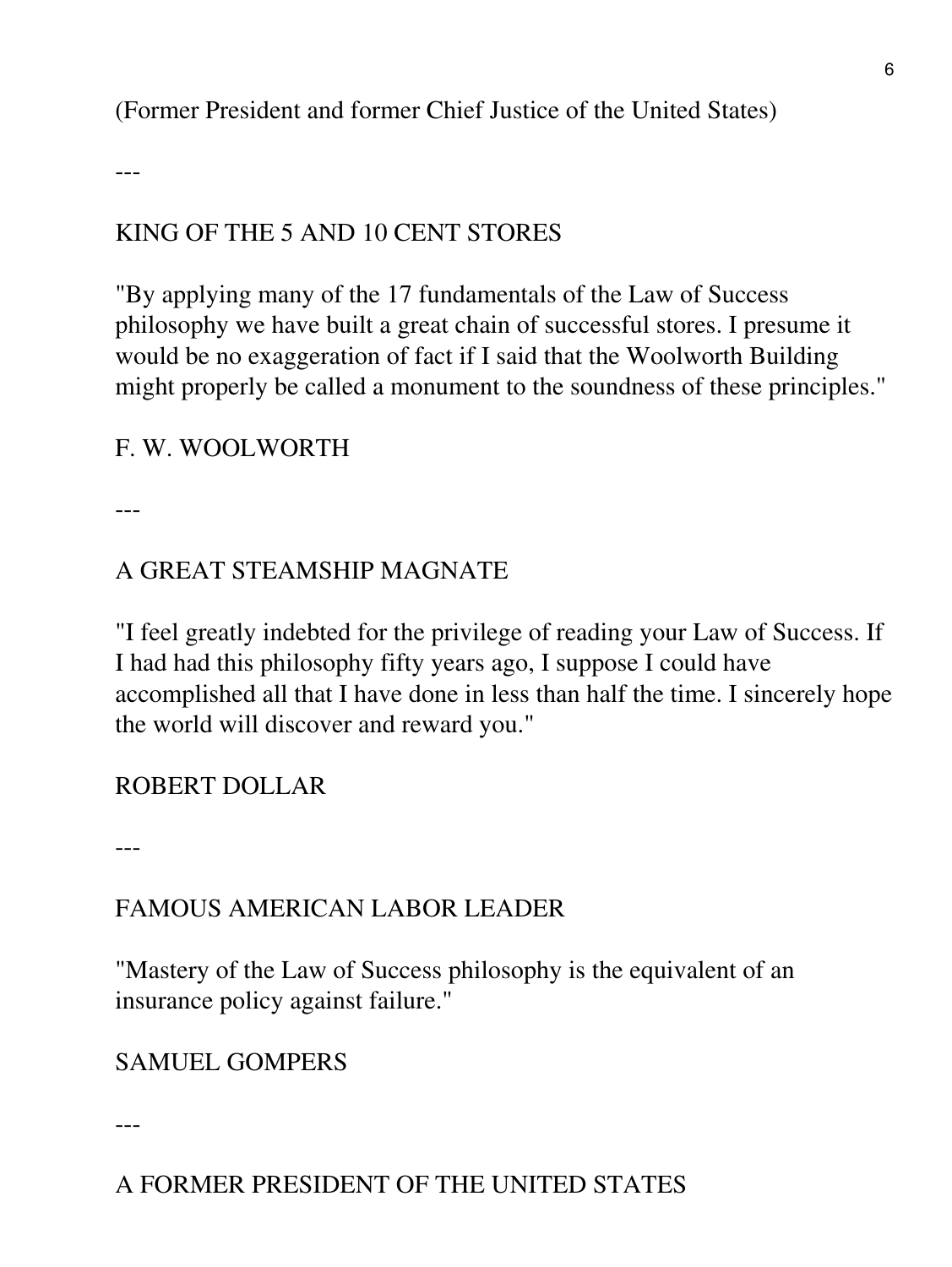"May I not congratulate you on your persistence. Any man who devotes that much time... must of necessity make discoveries of great value to others. I am deeply impressed by your interpretation of the 'Master Mind' principles which you have so clearly described."

### WOODROW WILSON

---

### A MERCHANT PRINCE

"I know that your 17 fundamentals of success are sound because I have been applying them in my business for more than 30 years."

### JOHN WANAMAKER

---

### WORLD'S LARGEST MAKER OF CAMERAS

"I know that you are doing a world of good with your Law of Success. I would not care to set a monetary value on this training because it brings to the student qualities which cannot be measured by money, alone."

### GEORGE EASTMAN

---

### A NATIONALLY KNOWN BUSINESS CHIEF

"Whatever success I may have attained I owe, entirely, to the application of your 17 fundamental principles of the Law of Success. I believe I have the honor of being your first student."

W.M. WRIGLEY, JR.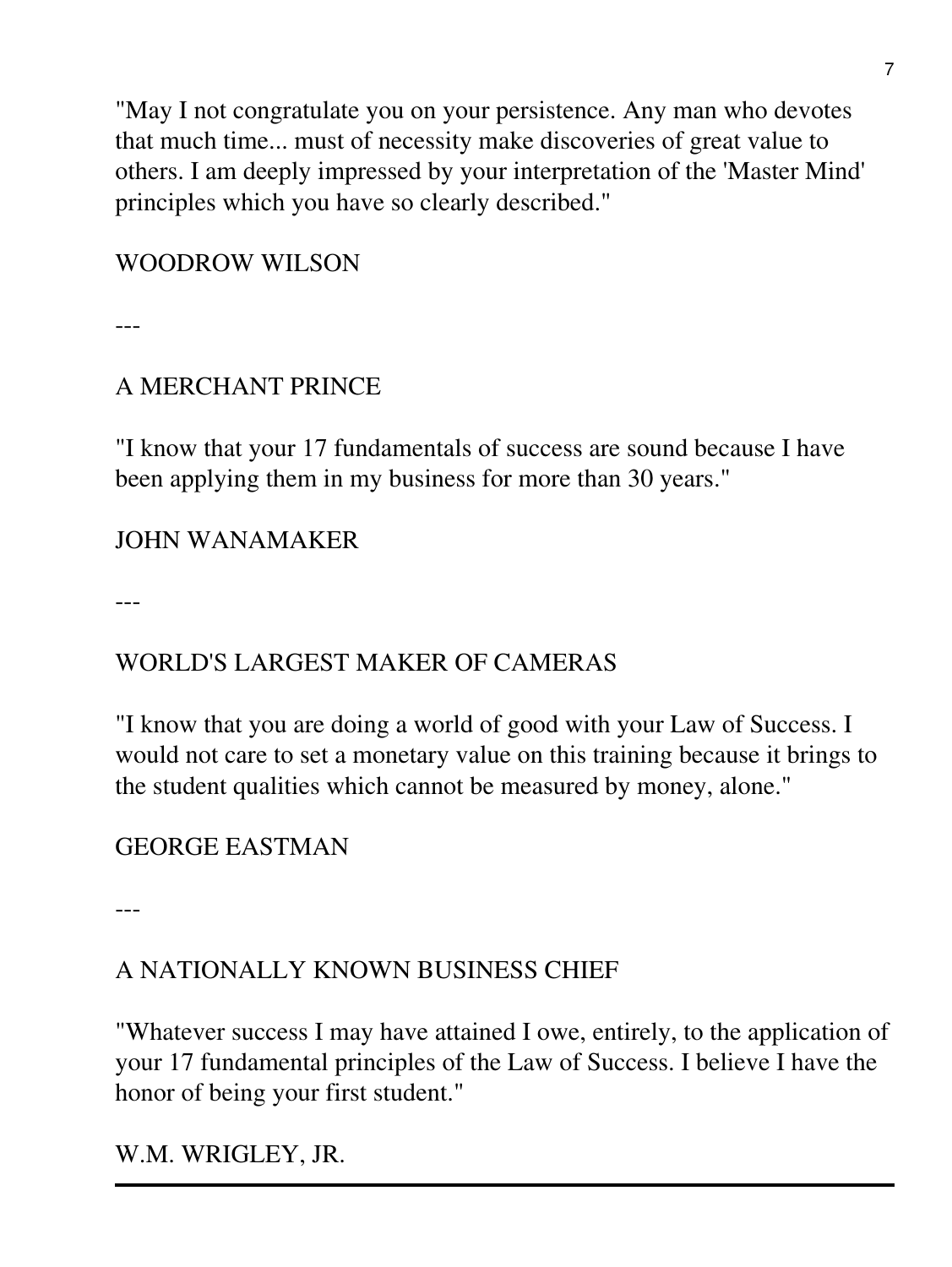### PUBLISHER'S PREFACE

THIS book conveys the experience of more than 500 men of great wealth, who began at scratch, with nothing to give in return for riches except THOUGHTS, IDEAS and ORGANIZED PLANS. Here you have the entire philosophy of moneymaking, just as it was organized from the actual achievements of the most successful men known to the American people during the past fifty years. It describes WHAT TO DO, also, HOW TO DO IT! It presents complete instructions on HOW TO SELL YOUR PERSONAL SERVICES. It provides you with a perfect system of self-analysis that will readily disclose what has been standing between you and "the big money" in the past. It describes the famous Andrew Carnegie formula of personal achievement by which he accumulated hundreds of millions of dollars for himself and made no fewer than a score of millionaires of men to whom he taught his secret. Perhaps you do not need all that is to be found in the book-- no one of the 500 men from whose experiences it was written did-- but you may need ONE IDEA, PLAN OR SUGGESTION to start you toward your goal. Somewhere in the book you will find this needed stimulus. The book was inspired by Andrew Carnegie, after he had made his millions and retired. It was written by the man to whom Carnegie disclosed the astounding secret of his riches-- the same man to whom the 500 wealthy men revealed the source of their riches. In this volume will be found the thirteen principles of money-making essential to every person who accumulates sufficient money to guarantee financial independence. It is estimated that the research which went into the preparation, before the book was written, or could be written-- research covering more than twenty-five years of continuous effort-- could not be duplicated at a cost of less than \$100,000.00. Moreover, the knowledge contained in the book never can be duplicated, at any cost, for the reason that more than half of the 500 men who supplied the information it brings have passed on.

Riches cannot always be measured in money!

Money and material things are essential for freedom of body and mind, but there are some who will feel that the greatest of all riches can be evaluated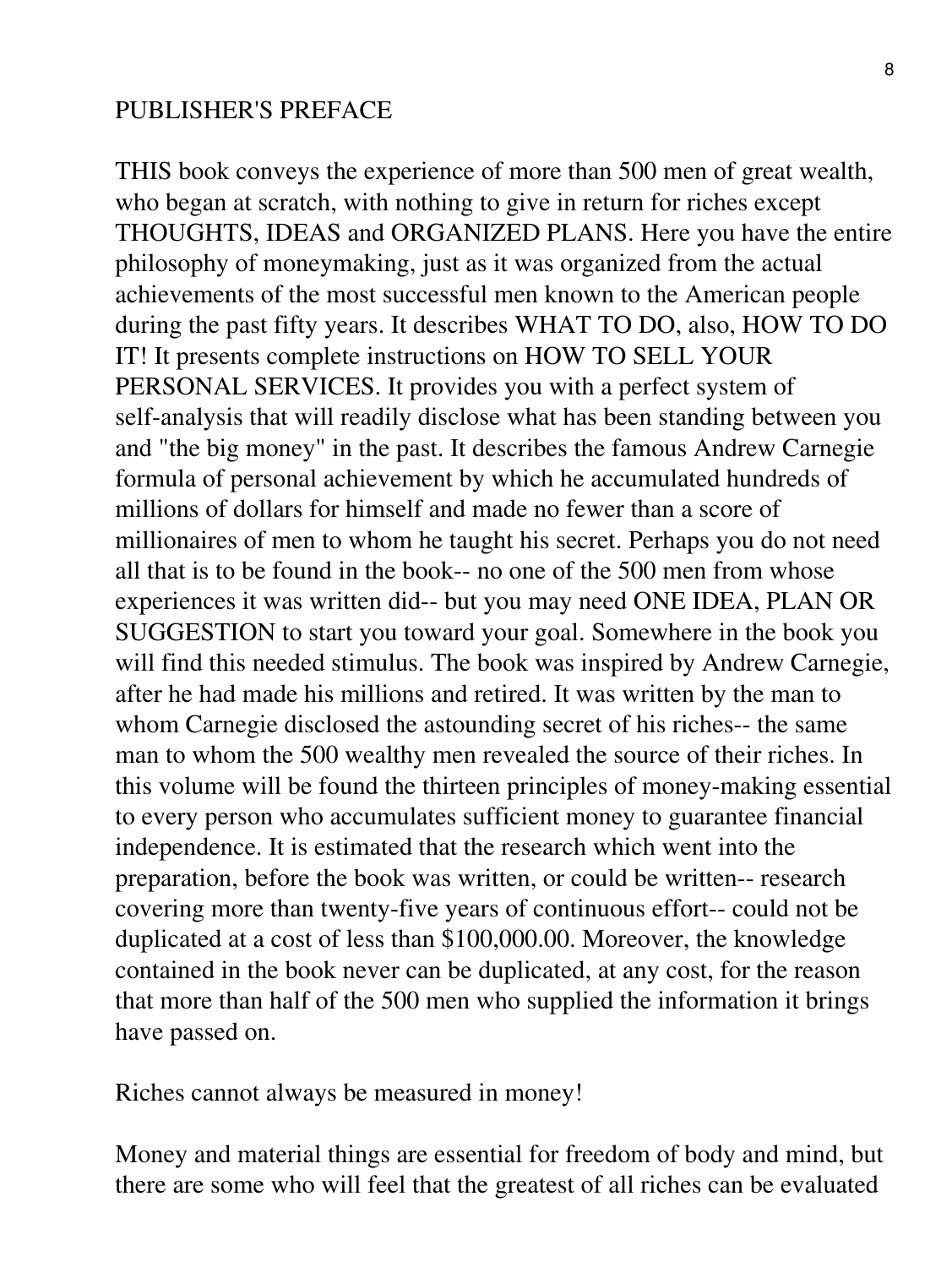only in terms of lasting friendships, harmonious family relationships, sympathy and understanding between business associates, and introspective harmony which brings one peace of mind measurable only in spiritual values!

All who read, understand and apply this philosophy will be better prepared to attract and enjoy these higher estates which always have been and always will be denied to all except those who are ready for them.

Be prepared, therefore, when you expose yourself to the influence of this philosophy, to experience a CHANGED LIFE which may help you not only to negotiate your way through life with harmony and understanding, but also to prepare you for the accumulation of material riches in abundance.

# THE PUBLISHER.

# AUTHOR'S PREFACE

IN EVERY chapter of this book, mention has been made of the money-making secret which has made fortunes for more than five hundred exceedingly wealthy men whom I have carefully analyzed over a long period of years.

The secret was brought to my attention by Andrew Carnegie, more than a quarter of a century ago. The canny, lovable old Scotsman carelessly tossed it into my mind, when I was but a boy. Then he sat back in his chair, with a merry twinkle in his eyes, and watched carefully to see if I had brains enough to understand the full significance of what he had said to me. When he saw that I had grasped the idea, he asked if I would be willing to spend twenty years or more, preparing myself to take it to the world, to men and women who, without the secret, might go through life as failures. I said I would, and with Mr. Carnegie's cooperation, I have kept my promise.

This book contains the secret, after having been put to a practical test by thousands of people, in almost every walk of life. It was Mr. Carnegie's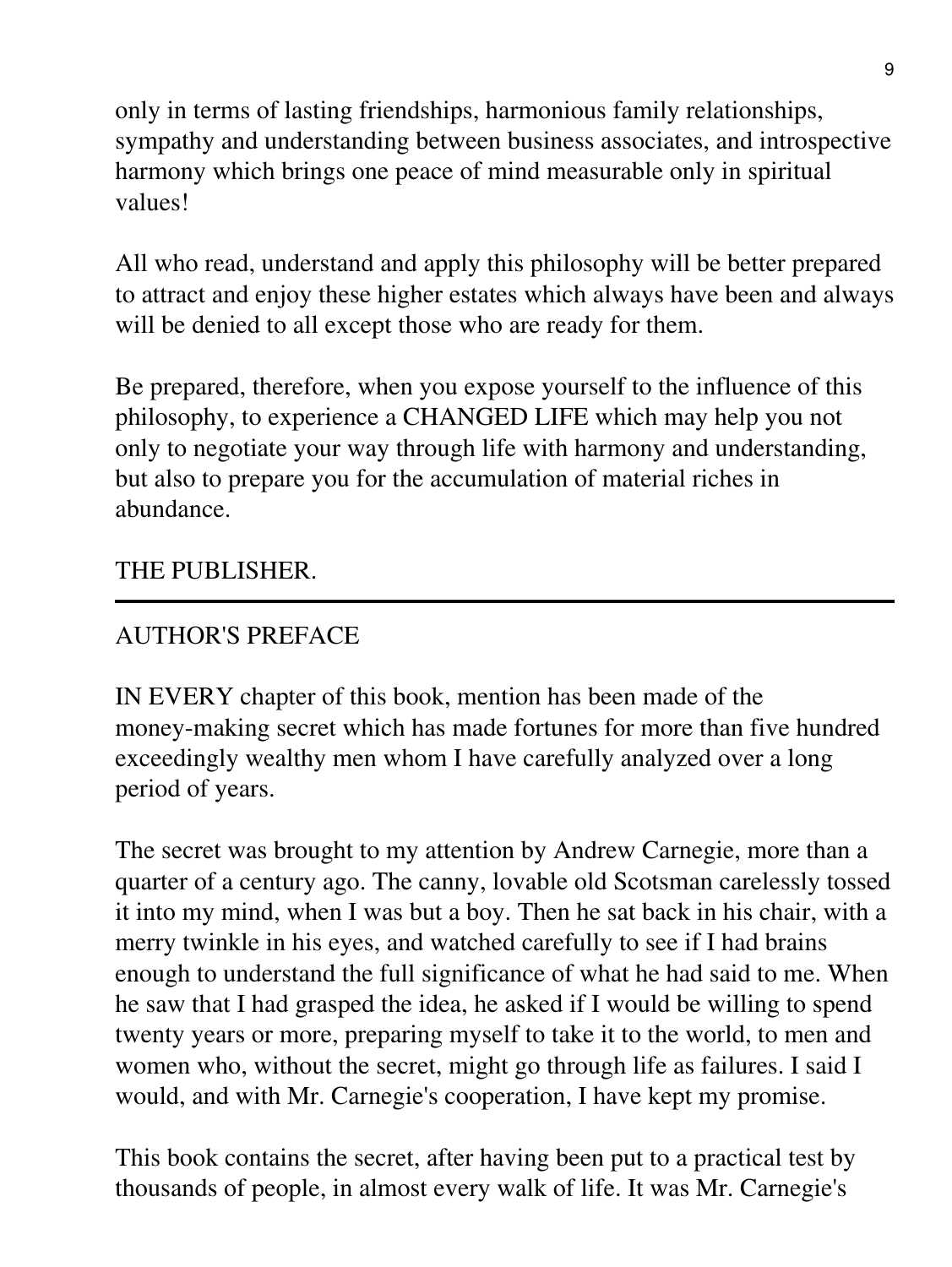idea that the magic formula, which gave him a stupendous fortune, ought to be placed within reach of people who do not have time to investigate how men make money, and it was his hope that I might test and demonstrate the soundness of the formula through the experience of men and women in every calling. He believed the formula should be taught in all public schools and colleges, and expressed the opinion that if it were properly taught it would so revolutionize the entire educational system that the time spent in school could be reduced to less than half. His experience with Charles M. Schwab, and other young men of Mr. Schwab's type, convinced Mr. Carnegie that much of that which is taught in the schools is of no value whatsoever in connection with the business of earning a living or accumulating riches. He had arrived at this decision, because he had taken into his business one young man after another, many of them with but little schooling, and by coaching them in the use of this formula, developed in them rare leadership. Moreover, his coaching made fortunes for everyone of them who followed his instructions. In the chapter on Faith, you will read the astounding story of the organization of the giant United States Steel Corporation, as it 12 13 was conceived and carried out by one of the young men through whom Mr. Carnegie proved that his formula will work for all who are ready for it. This single application of the secret, by that young man-- Charles M. Schwab-- made him a huge fortune in both money and OPPORTUNITY. Roughly speaking, this particular application of the formula was worth six hundred million dollars. These facts--and they are facts well known to almost everyone who knew Mr. Carnegie-- give you a fair idea of what the reading of this book may bring to you, provided you KNOW WHAT IT IS THAT YOU WANT. Even before it had undergone twenty years of practical testing, the secret was passed on to more than one hundred thousand men and women who have used it for their personal benefit, as Mr. Carnegie planned that they should. Some have made fortunes with it. Others have used it successfully in creating harmony in their homes. A clergyman used it so effectively that it brought him an income of upwards of \$75,000.00 a year. Arthur Nash, a Cincinnati tailor, used his near-bankrupt business as a "guinea pig" on which to test the formula. The business came to life and made a fortune for its owners. It is still thriving, although Mr. Nash has gone. The experiment was so unique that newspapers and magazines, gave it more than a million dollars' worth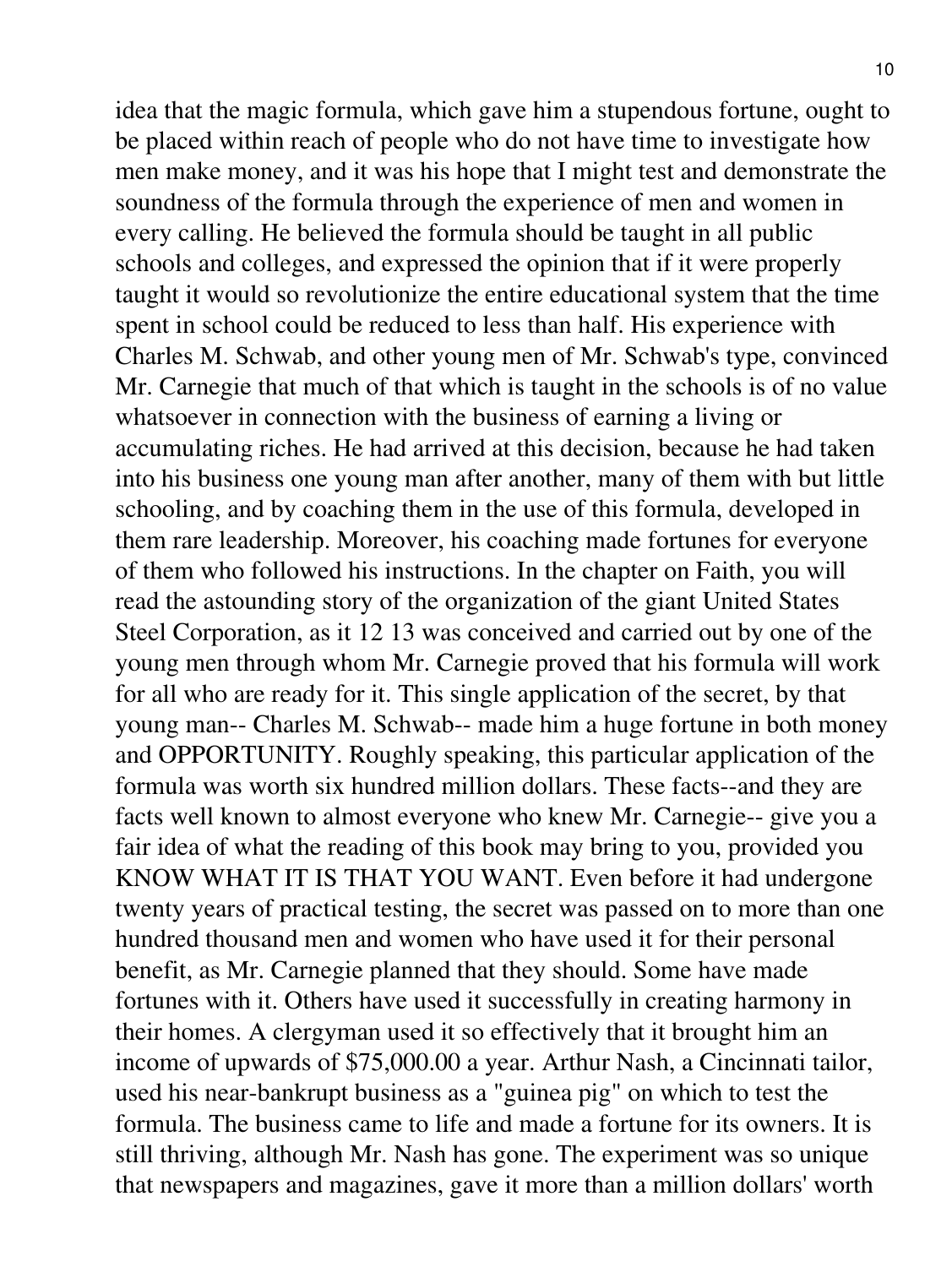of laudatory publicity. The secret was passed on to Stuart Austin Wier, of Dallas, Texas. He was ready for it-- so ready that he gave up his profession and studied law. Did he succeed? That story is told too. I gave the secret to Jennings Randolph, the day he graduated from College, and he has used it so successfully that he is now serving his third term as a Member of Congress, with an excellent opportunity to keep on using it until it carries him to the White House. While serving as Advertising Manager of the La-Salle Extension University, when it was little more than a name, I had the privilege of seeing J. G. Chapline, President of the University, use the formula so effectively that he has since made the LaSalle one of the great extension schools of the country. The secret to which I refer has been mentioned no fewer than a hundred times, throughout this book. It has not been directly named, for it seems to work more successfully when it is merely uncovered and left in sight, where THOSE WHO ARE READY, and SEARCHING FOR IT, may pick it up. That is why Mr. Carnegie tossed it to me so quietly, without giving me its specific name. If you are READY to put it to use, you will recognize this secret at least once in every chapter. I wish I might feel privileged to tell you how you will know if you are ready, but that would deprive you of much of the benefit you will receive when you make the discovery in your own way. While this book was being written, my own son, who was then finishing the last year of his college work, picked up the manuscript of chapter two, read it, and discovered the secret for himself. He used the information so effectively that he went directly into a responsible position at a beginning salary greater than the average man ever earns. His story has been briefly described in chapter two. When you read it, perhaps you will dismiss any feeling you may have had, at the beginning of the book, that it promised too much. And, too, if you have ever been discouraged, if you have had difficulties to surmount which took the very soul out of you, if you have tried and failed, if you were ever handicapped by illness or physical affliction, this story of my son's discovery and use of the Carnegie formula may prove to be the oasis in the Desert of Lost Hope, for which you have been searching. This secret was extensively used by President Woodrow Wilson, during the World War. It was passed on to every soldier who fought in the war, carefully wrapped in the training received before going to the front. President Wilson told me it was a strong factor in raising the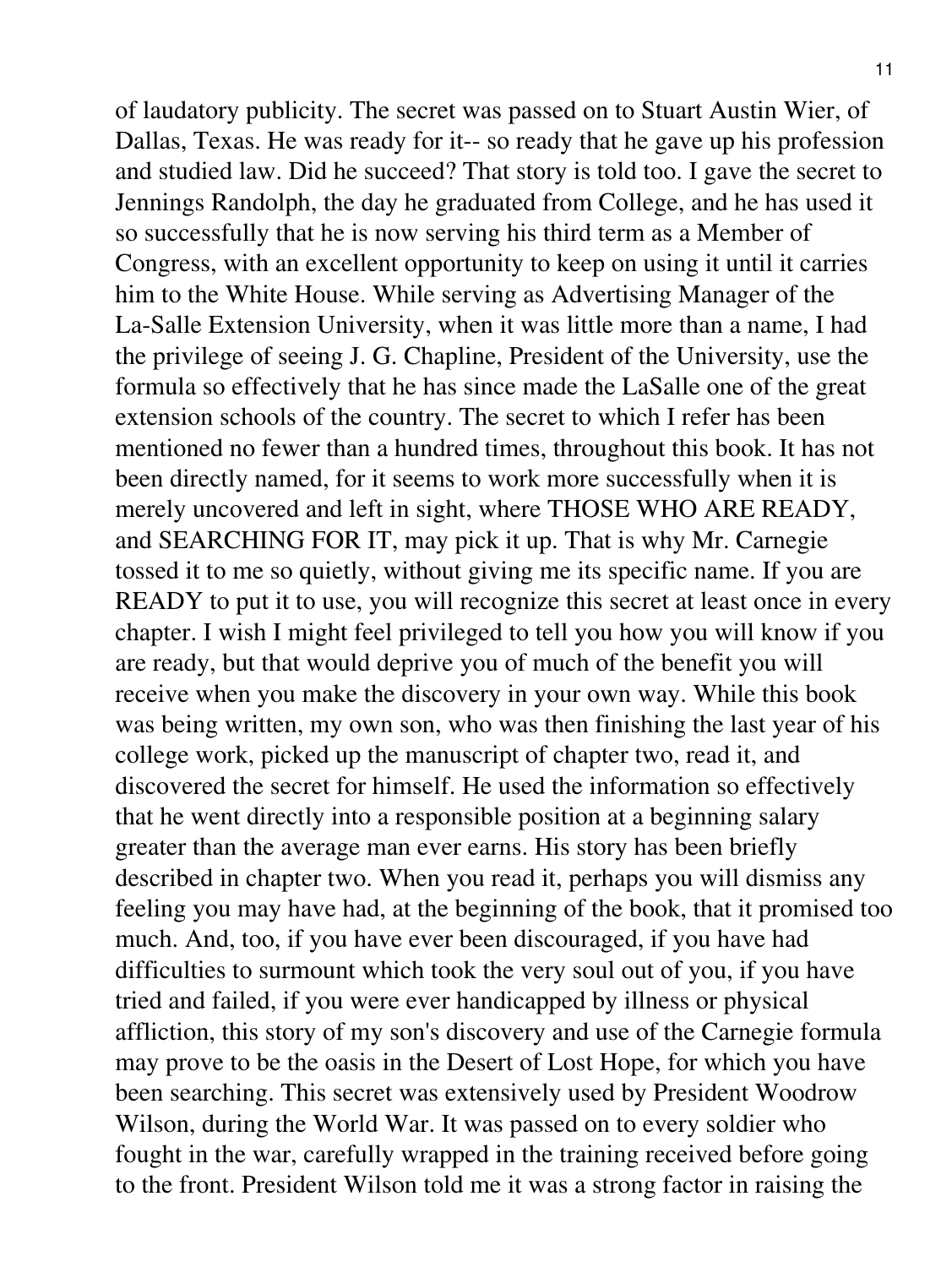funds needed for the war. More than twenty years ago, Hon. Manuel L. Quezon (then Resident Commissioner of the Philippine Islands), was inspired by the secret to gain freedom for his people. He has gained freedom for the Philippines, and is the first President of the free state. A peculiar thing about this secret is that those who once acquire it and use it, find themselves literally swept on to success, with but little effort, and they never again submit to failure! If you doubt this, study the names of those who have used it, wherever they have been mentioned, check their records for yourself, and be convinced. There is no such thing as SOMETHING FOR NOTHING! The secret to which I refer cannot be had without a price, although the price is far less than its value. It cannot be had at any price by those who are not intentionally searching for it. It cannot be given away, it cannot be purchased for money, for the reason that it comes in two parts. One part is already in possession of those who are ready for it. The secret serves equally well, all who are ready for it. Education has nothing to do with it. Long before I was born, the secret had found its way into the possession of Thomas A. Edison, and he used it so intelligently that he became the world's leading inventor, although he had but three months of schooling. The secret was passed on to a business associate of Mr. Edison. He used it so effectively that, although he was then making only \$12,000 a year, he accumulated a great fortune, and retired from active business while still a young man. You will find his story at the beginning of the first chapter. It should convince you that riches are not beyond your reach, that you can still be what you wish to be, that money, fame, recognition and happiness can be had by all who are ready and determined to have these blessings. How do I know these things? You should have the answer before you finish this book. You may find it in the very first chapter, or on the last page. While I was performing the twenty year task of research, which I had undertaken at Mr. Carnegie's request, I analyzed hundreds of well known men, many of whom admitted that they had accumulated their vast fortunes through the aid of the Carnegie secret; among these men were: --

### HENRY FORD

#### WILLIAM WRIGLEY JR.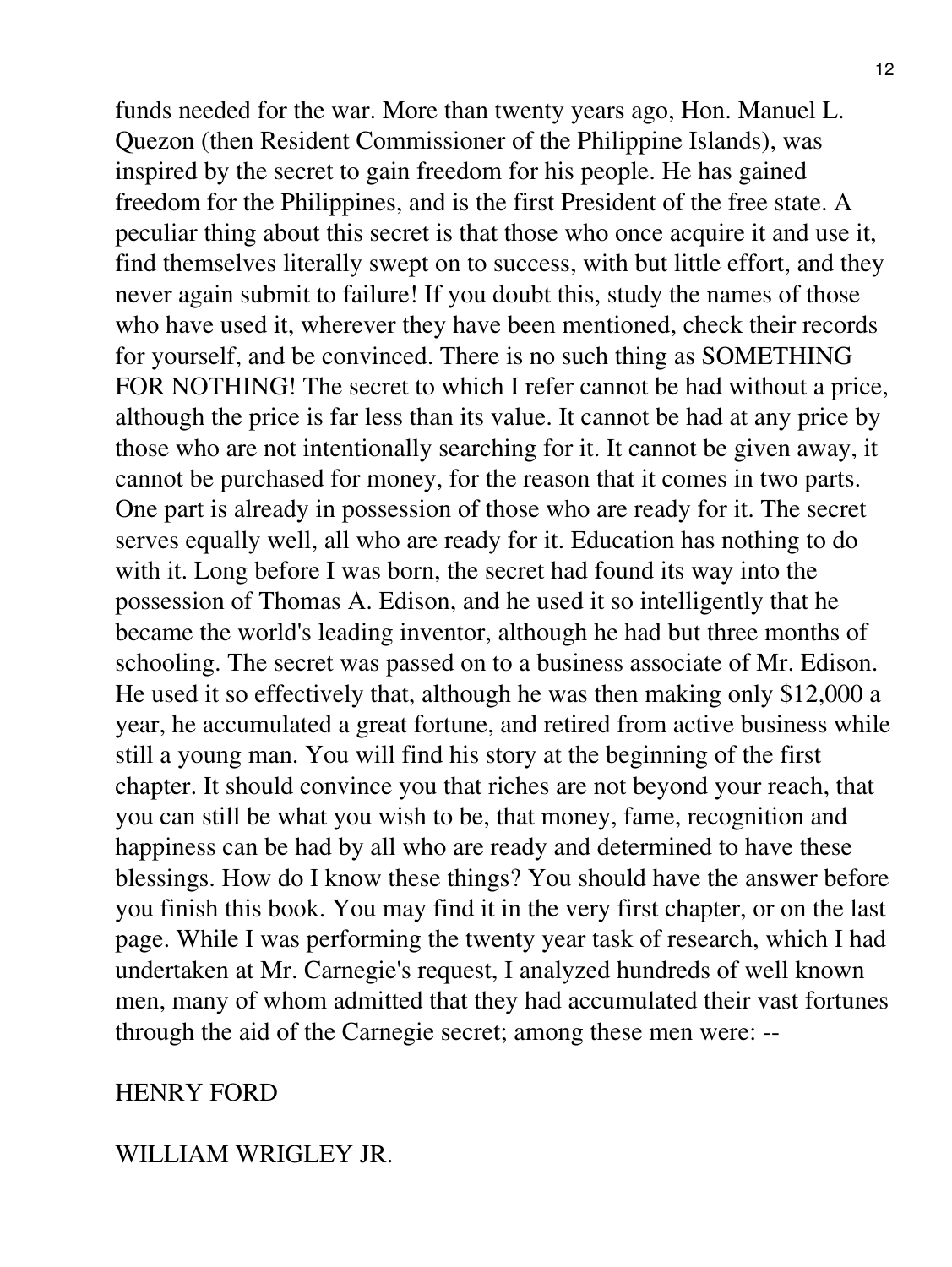JOHN WANAMAKER

JAMES J. HILL

GEORGE S. PARKER

E. M. STATLER

HENRY L. DOHERTY

CYRUS H. K. CURTIS

GEORGE EASTMAN

THEODORE ROOSEVELT

JOHN W. DAVIS

ELBERT HUBBARD

WILBUR WRIGHT

WILLIAM JENNINGS BRYAN

DR. DMTID STARR JORDAN

J. ODGEN ARMOUR

CHARLES M. SCHWAB

HARRIS F. WILLIAMS

DR. FRANK GUNSAULUS

DANIEL WILLARD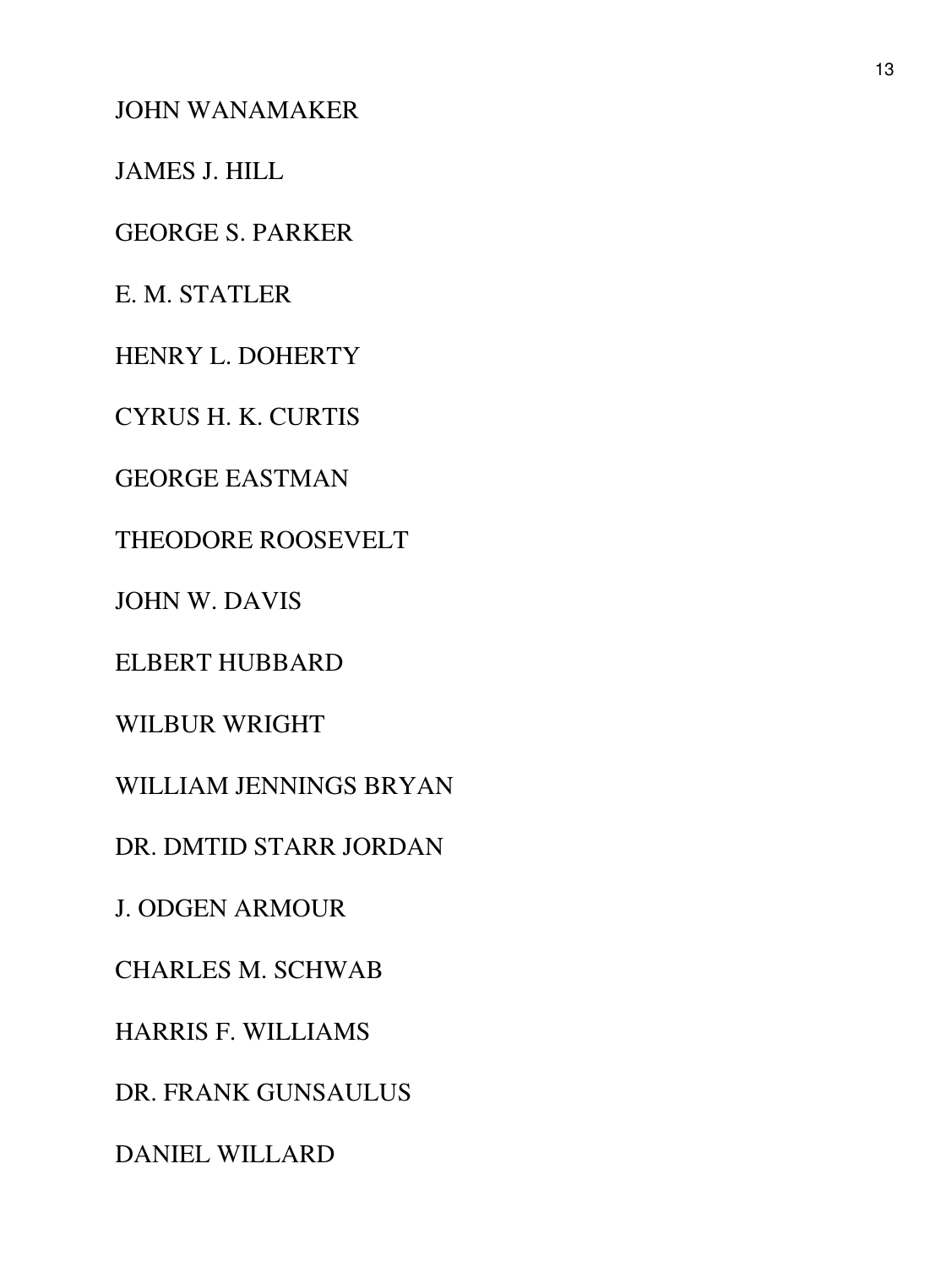KING GILLETTE

RALPH A. WEEKS

JUDGE DANIEL T. WRIGHT

JOHN D. ROCKEFELLER

THOMAS A. EDISON

FRANK A. VANDERLIP

F. W. WOOLWORTH

COL. ROBERT A. DOLLAR

EDWARD A. FILENE

EDWIN C. BARNES

ARTHUR BRISBANE

WOODROW WILSON

WM. HOWARD TAFT

LUTHER BURBANK

EDWARD W. BOK

FRANK A. MUNSEY

ELBERT H. GARY

DR. ALEXANDER GRAHAM BELL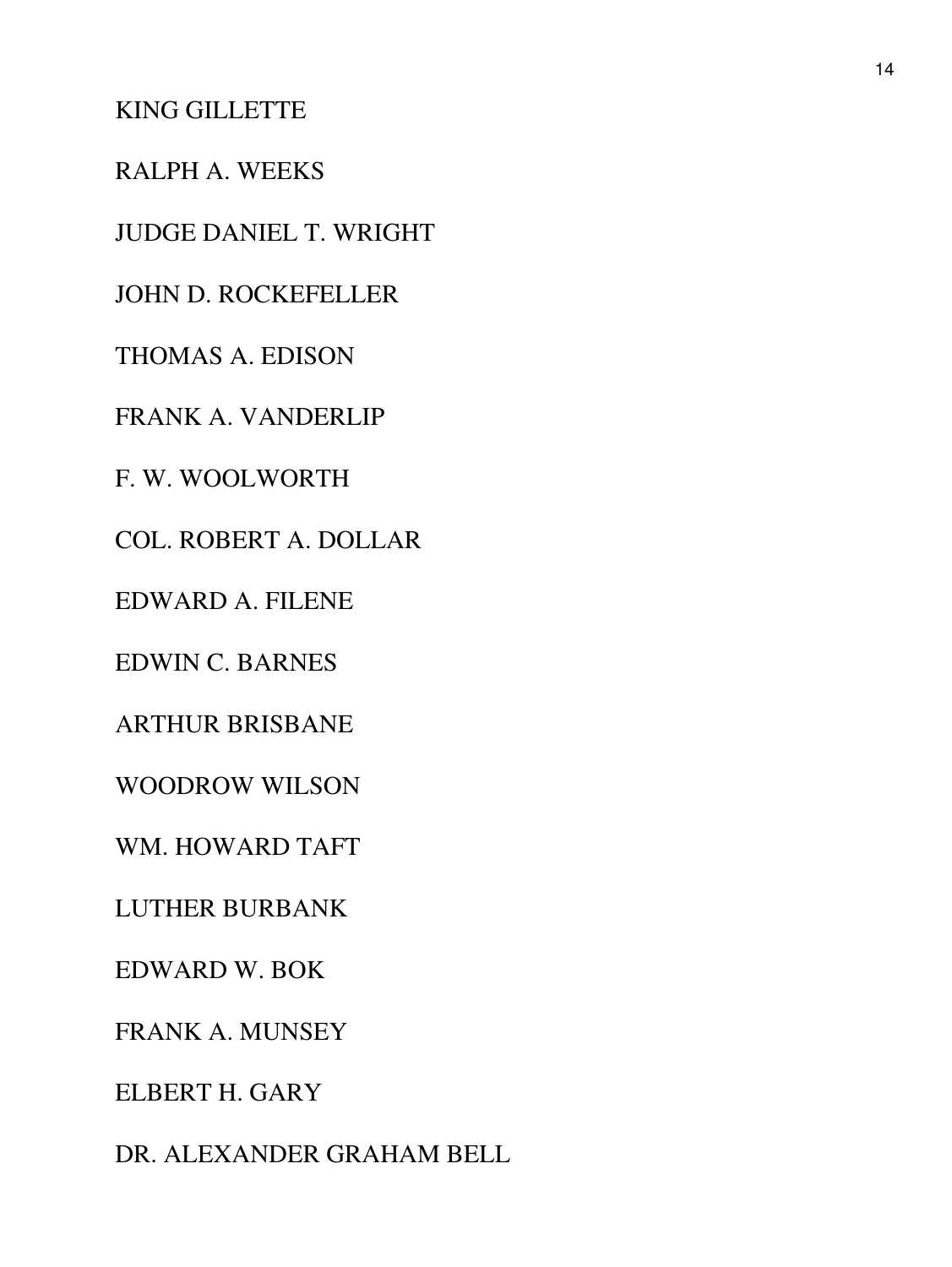JOHN H. PATTERSON

### JULIUS ROSENWALD

### STUART AUSTIN WIER

DR. FRANK CRANE

# GEORGE M. ALEXANDER

J. G. CHAPPLINE

HON. JENNINGS RANDOLPH

ARTHUR NASH

# CLARENCE DARROW

These names represent but a small fraction of the hundreds of well known Americans whose achievements, financially and otherwise, prove that those who understand and apply the Carnegie secret, reach high stations in life. I have never known anyone who was inspired to use the secret, who did not achieve noteworthy success in his chosen calling. I have never known any person to distinguish himself, or to accumulate riches of any consequence, without possession of the secret. From these two facts I draw the conclusion that the secret is more important, as a part of the knowledge essential for self-determination, than any which one receives through what is popularly known as "education."

What is EDUCATION, anyway?

This has been answered in full detail. As far as schooling is concerned, many of these men had very little. John Wanamaker once told me that what little schooling he had, he acquired in very much the same manner as a modern loco-motive takes on water, by "scooping it up as it runs." Henry Ford never reached high school, let alone college. I am not attempting to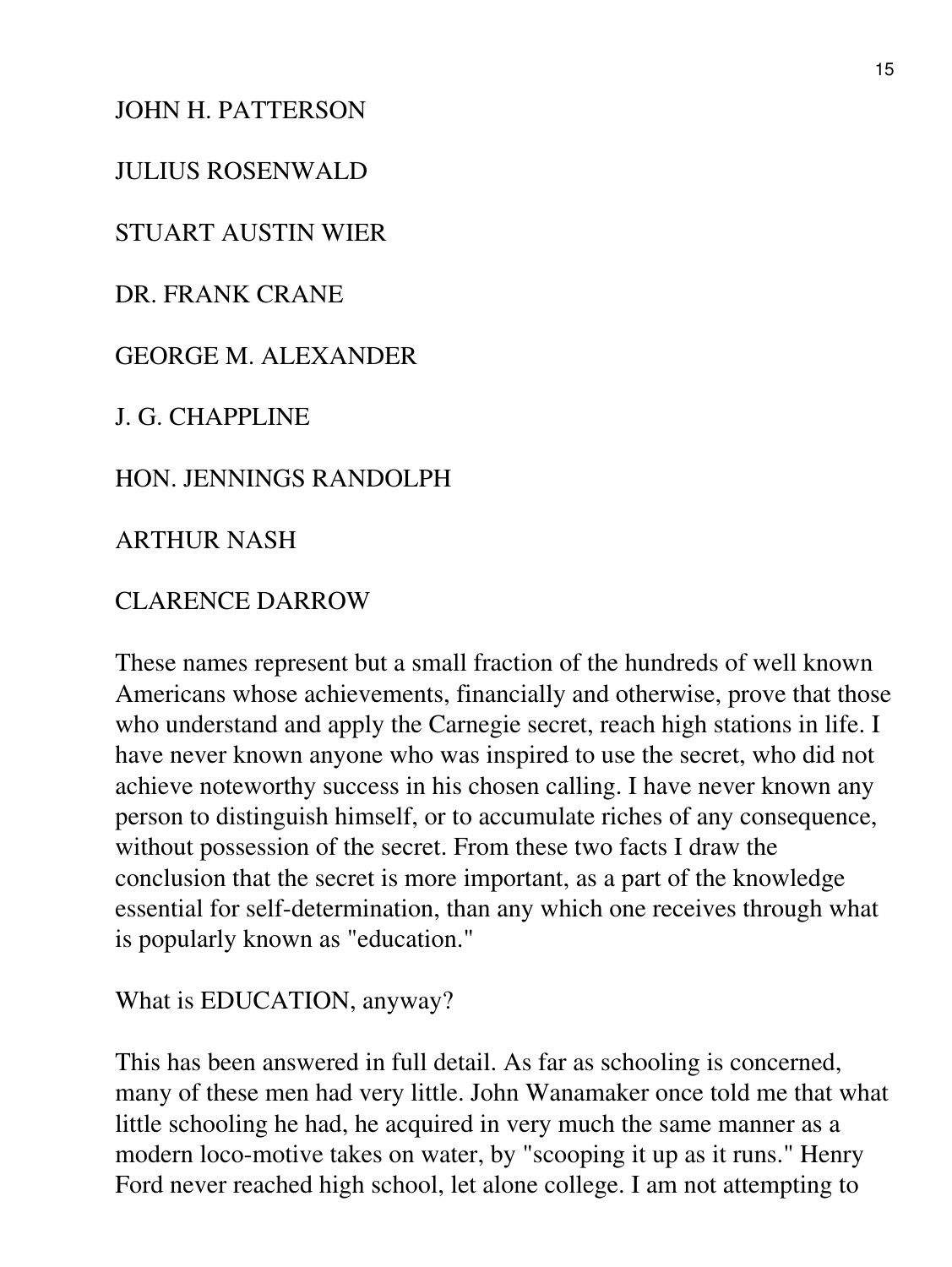minimize the value of schooling, but I am trying to express my earnest belief that those who master and apply the secret will reach high stations, accumulate riches, and bargain with life on their own terms, even if their schooling has been meager.

Somewhere, as you read, the secret to which I refer will jump from the page and stand boldly before you, IF YOU ARE READY FOR IT! When it appears, you will recognize it. Whether you receive the sign in the first or the last chapter, stop for a moment when it presents itself, and turn down a glass, for that occasion will mark the most important turning-point of your life.

We pass now, to Chapter One, and to the story of my very dear friend, who has generously acknowledged having seen the mystic sign, and whose business achievements are evidence enough that he turned down a glass. As you read his story, and the others, remember that they deal with the important problems of life, such as all men experience.

The problems arising from one's endeavor to earn a living, to find hope, courage, contentment and peace of mind; to accumulate riches and to enjoy freedom of body and spirit.

Remember, too, as you go through the book, that it deals with facts and not with fiction, its purpose being to convey a great universal truth through which all who are READY may learn, not only WHAT TO DO, BUT ALSO HOW TO DO IT! and receive, as well, THE NEEDED STIMULUS TO MAKE A START.

As a final word of preparation, before you begin the first chapter, may I offer one brief suggestion which may provide a clue by which the Carnegie secret may be recognized? It is this-- ALL ACHIEVEMENT, ALL EARNED RICHES, HAVE THEIR BEGINNING IN AN IDEA! If you are ready for the secret, you already possess one 17 18 half of it, therefore, you will readily recognize the other half the moment it reaches your mind.

THE AUTHOR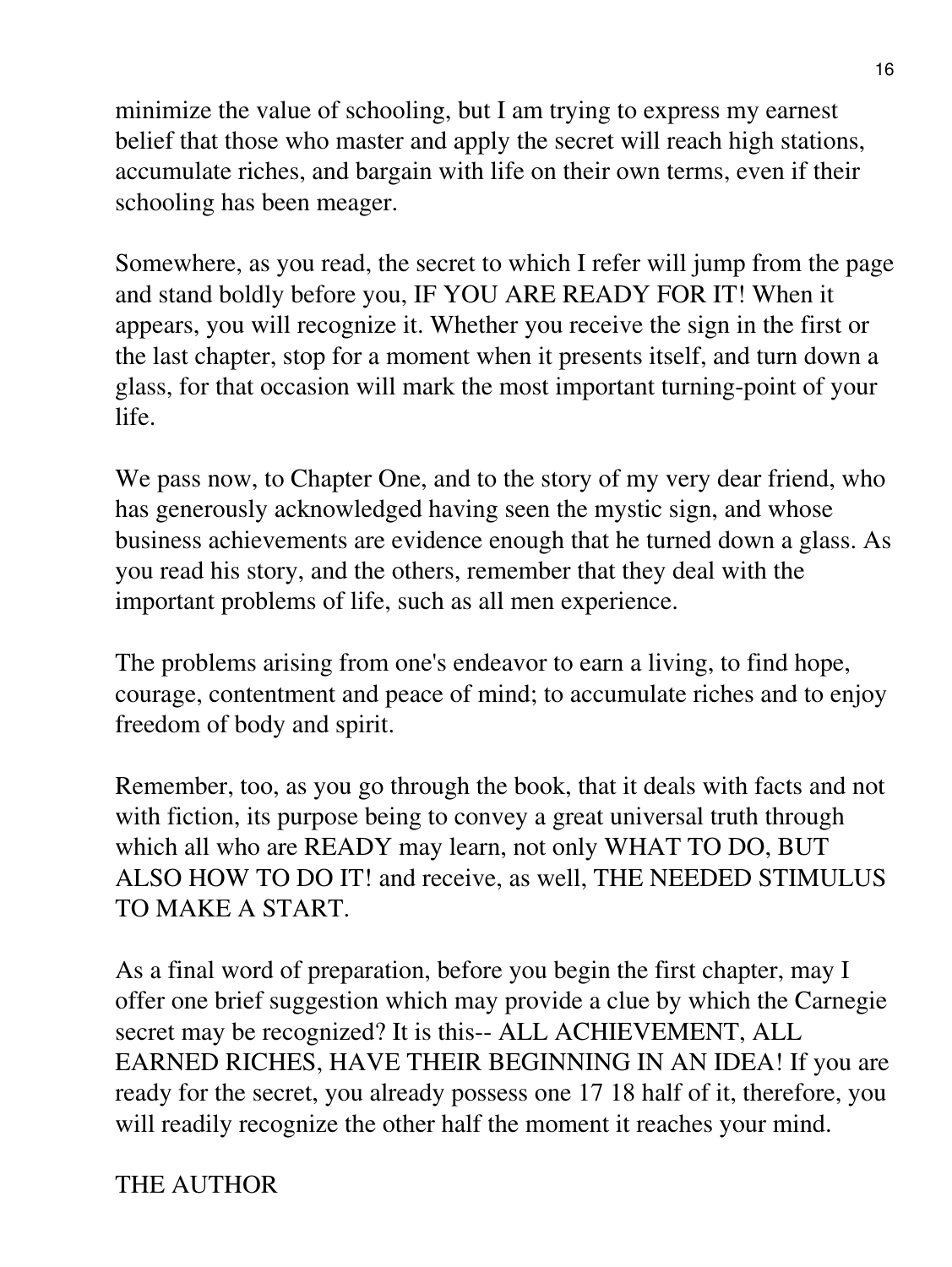---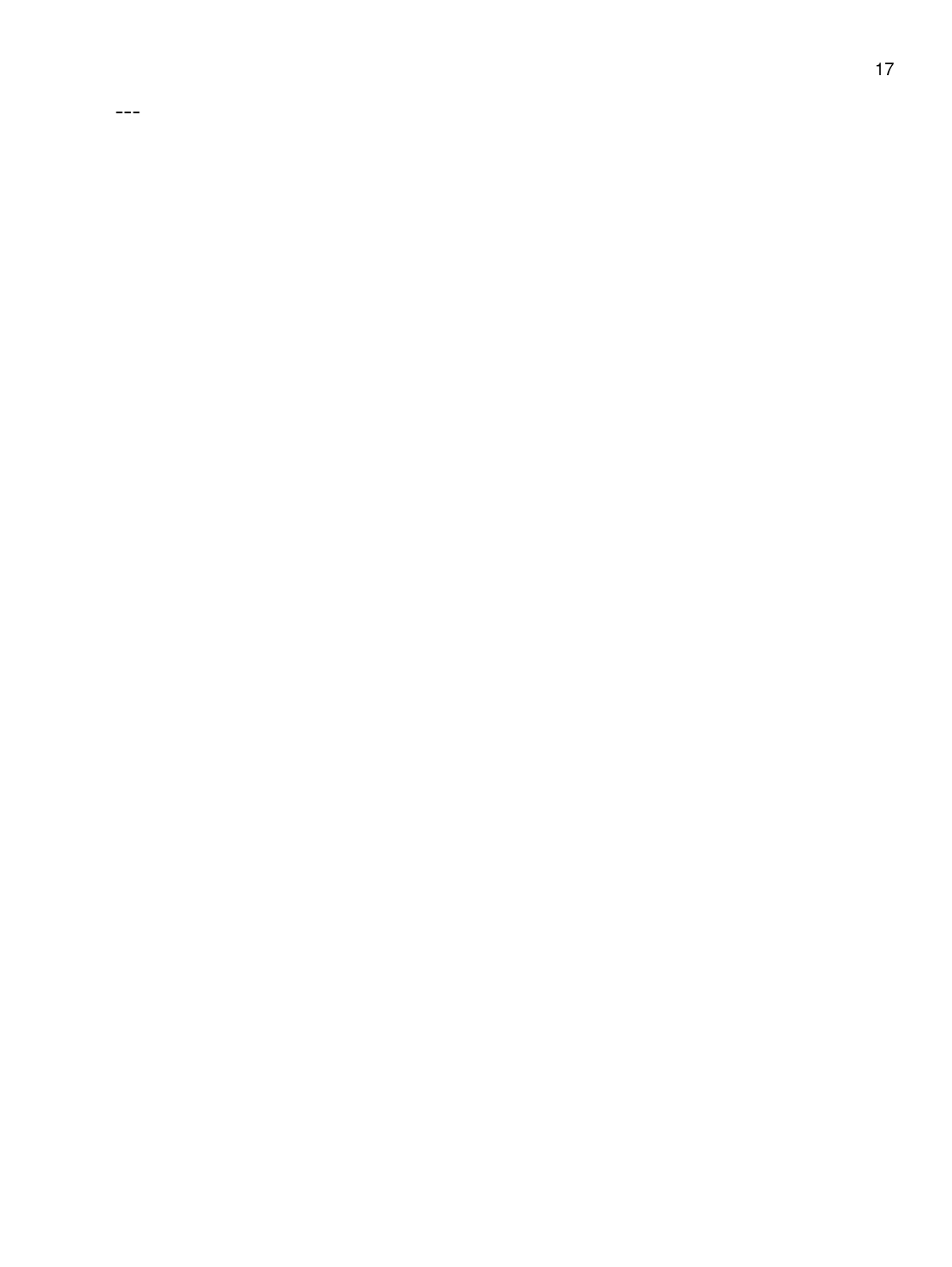# <span id="page-17-0"></span>**CHAPTER 1**

# INTRODUCTION

# THE MAN WHO "THOUGHT" HIS WAY INTO PARTNERSHIP WITH THOMAS A. EDISON

TRULY, "thoughts are things," and powerful things at that, when they are mixed with definiteness of purpose, persistence, and a BURNING DESIRE for their translation into riches, or other material objects.

A little more than thirty years ago, Edwin C. Barnes discovered how true it is that men really do THINK AND GROW RICH. His discovery did not come about at one sitting. It came little by little, beginning with a BURNING DESIRE to become a business associate of the great Edison.

One of the chief characteristics of Barnes' Desire was that it was definite. He wanted to work with Edison, not for him. Observe, carefully, the description of how he went about translating his DESIRE into reality, and you will have a better understanding of the thirteen principles which lead to riches.

When this DESIRE, or impulse of thought, first flashed into his mind he was in no position to act upon it. Two difficulties stood in his way. He did not know Mr. Edison, and he did not have enough money to pay his railroad fare to Orange, New Jersey.

These difficulties were sufficient to have discouraged the majority of men from making any attempt to carry out the desire. But his was no ordinary desire! He was so determined to find a way to carry out his desire that he finally decided to travel by "blind baggage," rather than be defeated. (To the uninitiated, this means that he went to East Orange on a freight train).

He presented himself at Mr. Edison's laboratory, and announced he had come to go into business with the inventor. In speaking of the first meeting between Barnes and Edison, years later, Mr. Edison said, "He stood there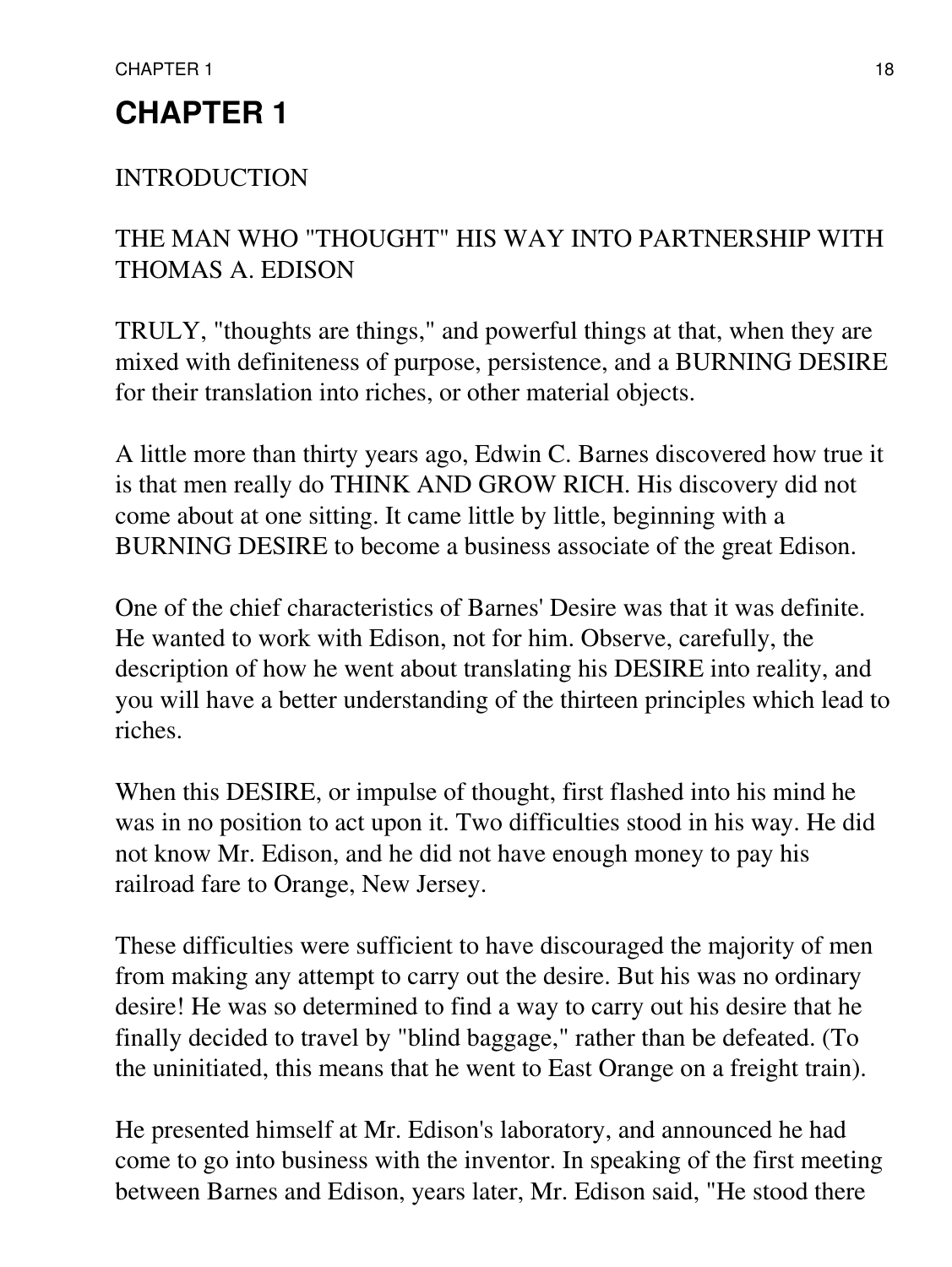before me, looking like an ordinary tramp, but there was something in the expression of his face which conveyed the impression that he was determined to get what he had come after. I had learned, from years of experience with men, that when a man really DESIRES a thing so deeply that he is willing to stake his entire future on a single turn of the wheel in order to get it, he is sure to win. I gave him the opportunity he asked for, because I saw he had made up his mind to stand by until he succeeded. Subsequent events proved that no mistake was made."

Just what young Barnes said to Mr. Edison on that occasion was far less important than that which he thought. Edison, himself, said so! It could not have been the young man's appearance which got him his start in the Edison office, for that was definitely against him. It was what he THOUGHT that counted.

If the significance of this statement could be conveyed to every person who reads it, there would be no need for the remainder of this book.

Barnes did not get his partnership with Edison on his first interview. He did get a chance to work in the Edison offices, at a very nominal wage, doing work that was unimportant to Edison, but most important to Barnes, because it gave him an opportunity to display his "merchandise" where his intended "partner" could see it.

Months went by. Apparently nothing happened to bring the coveted goal which Barnes had set up in his mind as his DEFINITE MAJOR PURPOSE. But something important was happening in Barnes' mind. He was constantly intensifying his DESIRE to become the business associate of Edison.

Psychologists have correctly said that "when one is truly ready for a thing, it puts in its appearance."

Barnes was ready for a business association with Edison, moreover, he was DETERMINED TO REMAIN READY UNTIL HE GOT THAT WHICH HE WAS SEEKING.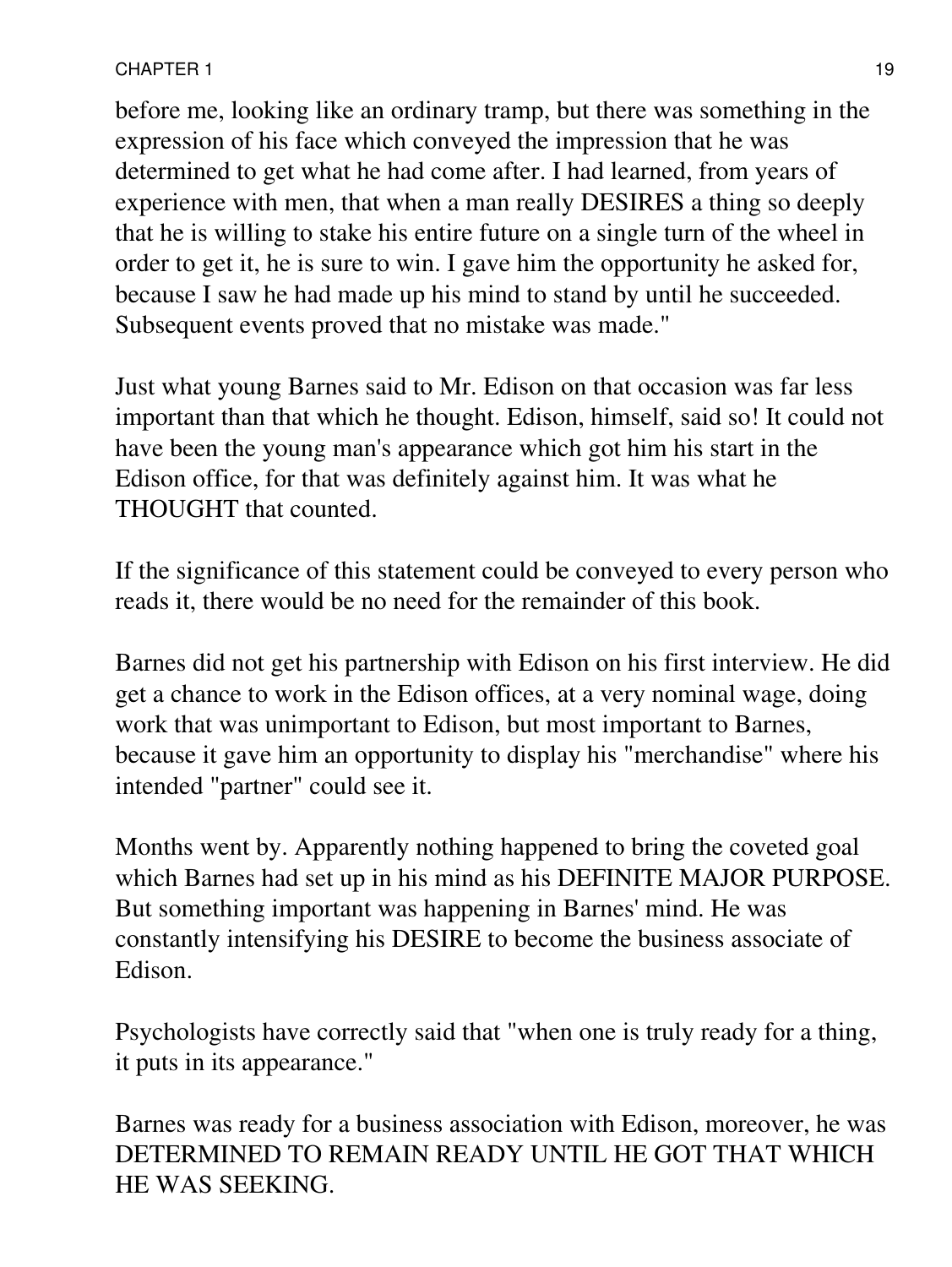He did not say to himself, "Ah well, what's the use? I guess I'll change my mind and try for a salesman's job." But, he did say, "I came here to go into business with Edison, and I'll accomplish this end if it takes the remainder of my life." He meant it! What a different story men would have to tell if only they would adopt a DEFINITE PURPOSE, and stand by that purpose until it had time to become an all-consuming obsession!

Maybe young Barnes did not know it at the time, but his bulldog determination, his persistence in standing back of a single DESIRE, was destined to mow down all opposition, and bring him the opportunity he was seeking.

When the opportunity came, it appeared in a different form, and from a different direction than Barnes had expected. That is one of the tricks of opportunity. It has a sly habit of slipping in by the back door, and often it comes disguised in the form of misfortune, or temporary defeat. Perhaps this is why so many fail to recognize opportunity.

Mr. Edison had just perfected a new office device, known at that time, as the Edison Dictating Machine (now the Ediphone). His salesmen were not enthusiastic over the machine. They did not believe it could be sold without great effort. Barnes saw his opportunity. It had crawled in quietly, hidden in a queer looking machine which interested no one but Barnes and the inventor.

Barnes knew he could sell the Edison Dictating Machine. He suggested this to Edison, and promptly got his chance. He did sell the machine. In fact, he sold it so successfully that Edison gave him a contract to distribute and market it all over the nation. Out of that business association grew the slogan, "Made by Edison and installed by Barnes."

The business alliance has been in operation for more than thirty years. Out of it Barnes has made himself rich in money, but he has done something infinitely greater, he has proved that one really may "Think and Grow Rich."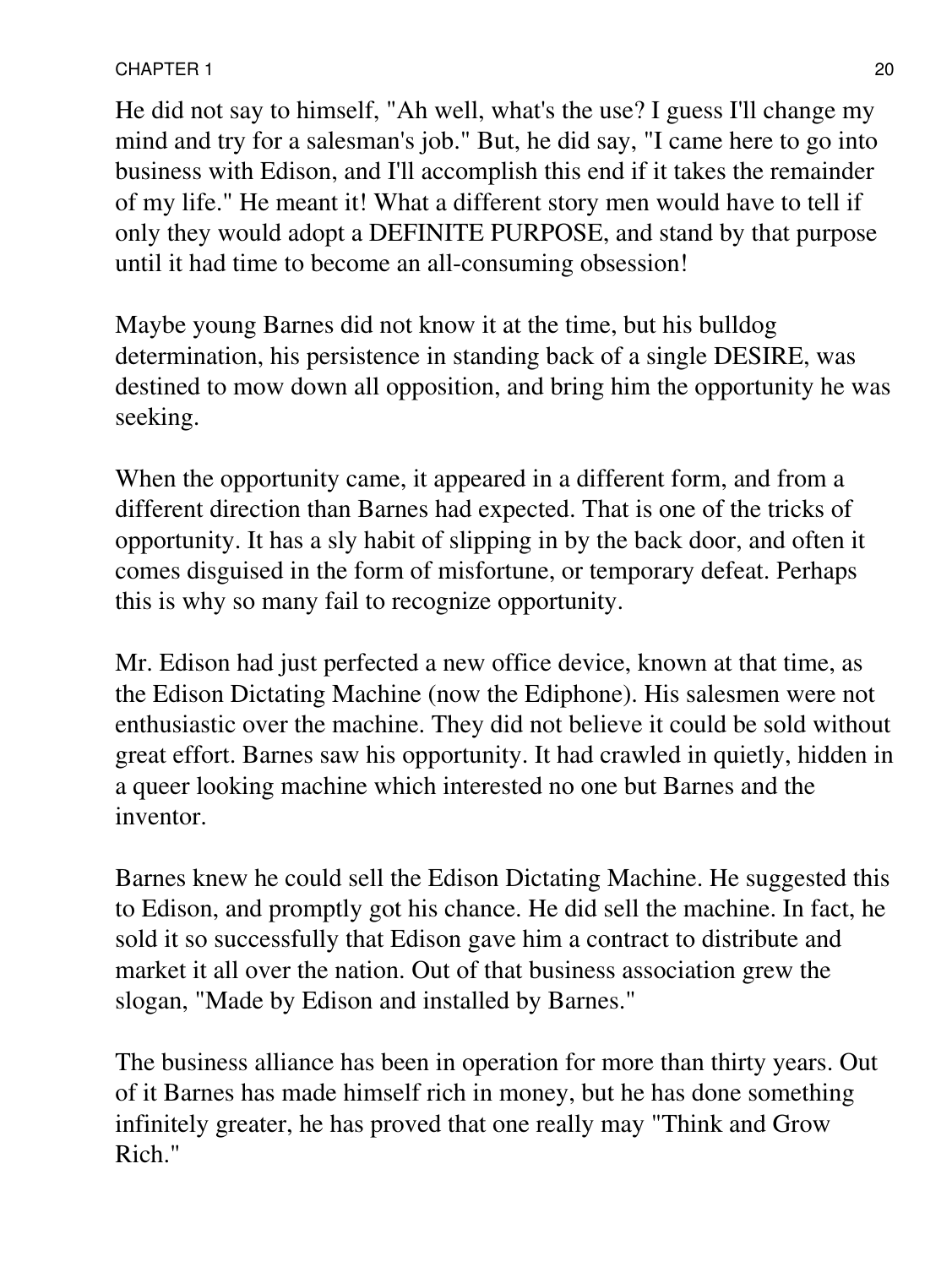How much actual cash that original DESIRE of Barnes' has been worth to him, I have no way of knowing. Perhaps it has brought him two or three million dollars, but the amount, whatever it is, becomes insignificant when compared with the greater asset he acquired in the form of definite knowledge that an intangible impulse of thought can be transmuted into its physical counterpart by the application of known principles.

Barnes literally thought himself into a partnership with the great Edison! He thought himself into a fortune. He had nothing to start with, except the capacity to KNOW WHAT HE WANTED, AND THE DETERMINATION TO STAND BY THAT DESIRE UNTIL HE REALIZED IT.

He had no money to begin with. He had but little education. He had no influence. But he did have initiative, faith, and the will to win. With these intangible forces he made himself number one man with the greatest inventor who ever lived.

Now, let us look at a different situation, and study a man who had plenty of tangible evidence of riches, but lost it, because he stopped three feet short of the goal he was seeking.

# THREE FEET FROM GOLD

One of the most common causes of failure is the habit of quitting when one is overtaken by temporary defeat. Every person is guilty of this mistake at one time or another.

An uncle of R. U. Darby was caught by the "gold fever" in the gold-rush days, and went west to DIG AND GROW RICH. He had never heard that more gold has been mined from the brains of men than has ever been taken from the earth. He staked a claim and went to work with pick and shovel. The going was hard, but his lust for gold was definite.

After weeks of labor, he was rewarded by the discovery of the shining ore. He needed machinery to bring the ore to the surface. Quietly, he covered up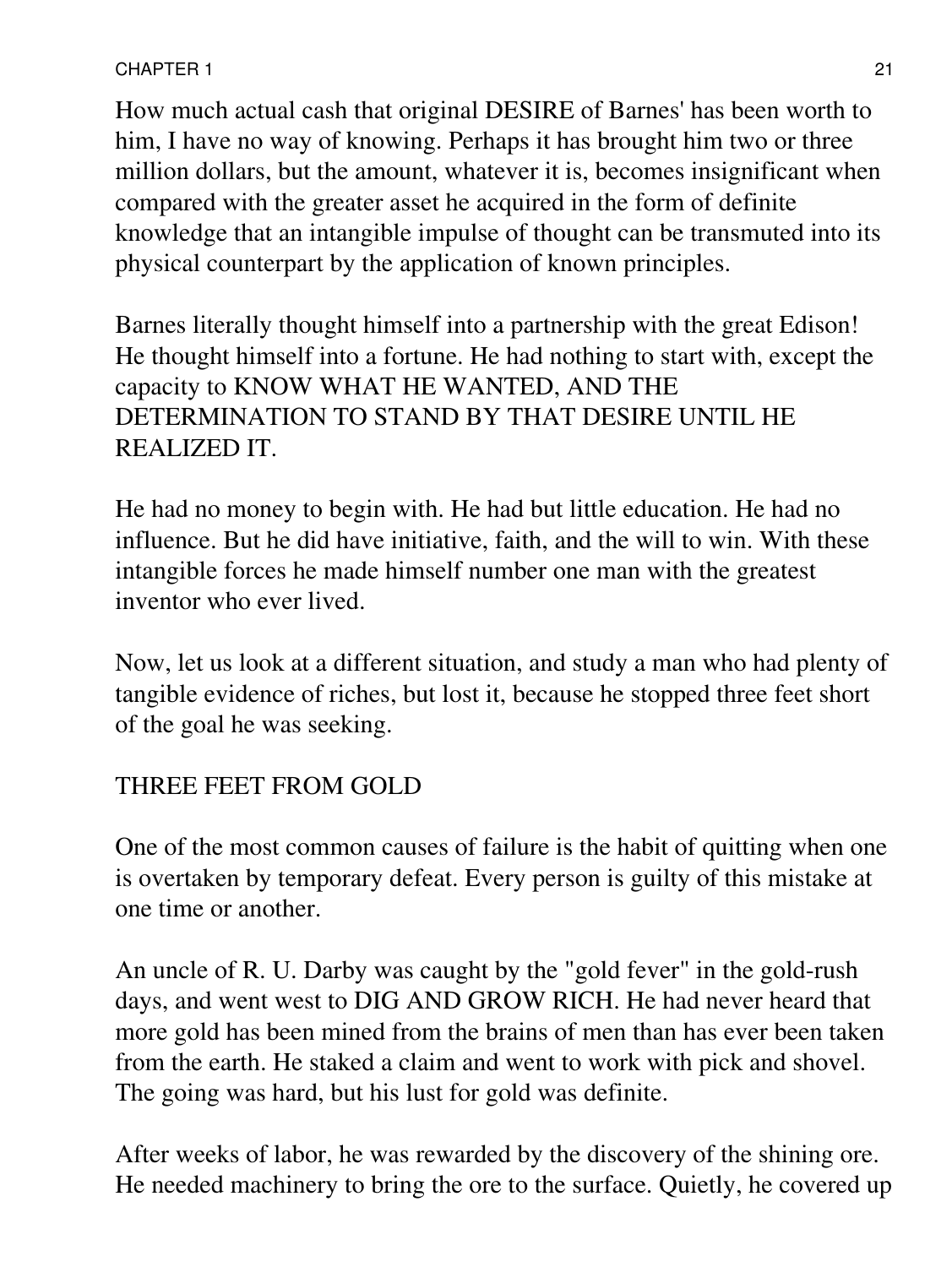the mine, retraced his footsteps to his home in Williamsburg, Maryland, told his relatives and a few neighbors of the "strike." They got together money for the needed machinery, had it shipped. The uncle and Darby went back to work the mine.

The first car of ore was mined, and shipped to a smelter. The returns proved they had one of the richest mines in Colorado! A few more cars of that ore would clear the debts. Then would come the big killing in profits.

Down went the drills! Up went the hopes of Darby and Uncle! Then something happened! The vein of gold ore disappeared! They had come to the end of the rainbow, and the pot of gold was no longer there! They drilled on, desperately trying to pick up the vein again-- all to no avail.

Finally, they decided to QUIT.

They sold the machinery to a junk man for a few hundred dollars, and took the train back home. Some "junk" men are dumb, but not this one! He called in a mining engineer to look at the mine and do a little calculating. The engineer advised that the project had failed, because the owners were not familiar with "fault lines." His calculations showed that the vein would be found JUST THREE FEET FROM WHERE THE DARBYS HAD STOPPED DRILLING! That is exactly where it was found!

The "Junk" man took millions of dollars in ore from the mine, because he knew enough to seek expert counsel before giving up.

Most of the money which went into the machinery was procured through the efforts of R. U. Darby, who was then a very young man. The money came from his relatives and neighbors, because of their faith in him. He paid back every dollar of it, although he was years in doing so.

Long afterward, Mr. Darby recouped his loss many times over, when he made the discovery that DESIRE can be transmuted into gold. The discovery came after he went into the business of selling life insurance.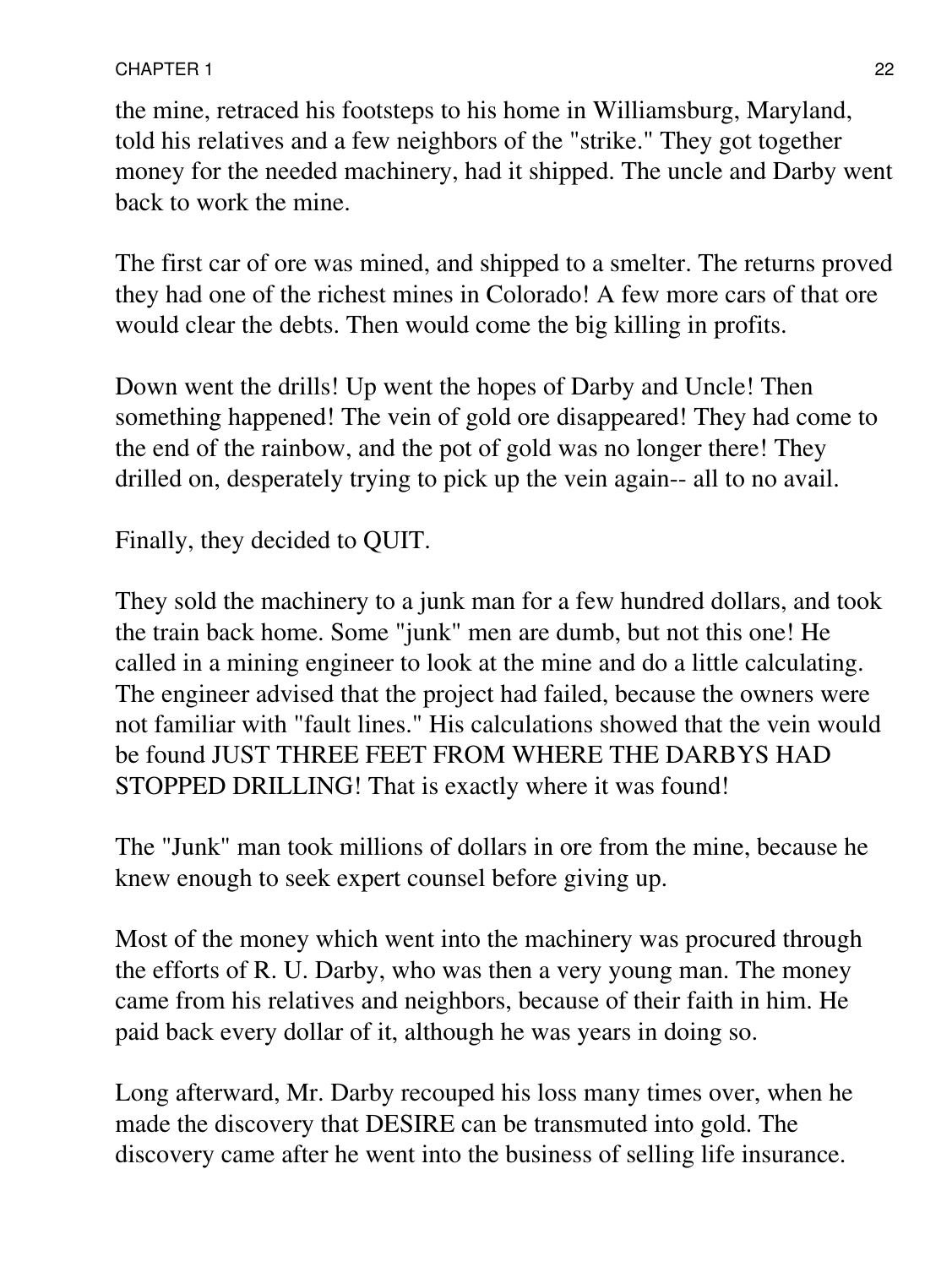Remembering that he lost a huge fortune, because he STOPPED three feet from gold, Darby profited by the experience in his chosen work, by the simple method of saying to himself, "I stopped three feet from gold, but I will never stop because men say 'no' when I ask them to buy insurance."

Darby is one of a small group of fewer than fifty men who sell more than a million dollars in life insurance annually. He owes his "stickability" to the lesson he learned from his "quitability" in the gold mining business.

Before success comes in any man's life, he is sure to meet with much temporary defeat, and, perhaps, some failure. When defeat overtakes a man, the easiest and most logical thing to do is to QUIT. That is exactly what the majority of men do.

More than five hundred of the most successful men this country has ever known, told the author their greatest success came just one step beyond the point at which defeat had overtaken them. Failure is a trickster with a keen sense of irony and cunning. It takes great delight in tripping one when success is almost within reach.

# A FIFTY-CENT LESSON IN PERSISTENCE

Shortly after Mr. Darby received his degree from the "University of Hard Knocks," and had decided to profit by his experience in the gold mining business, he had the good fortune to be present on an occasion that proved to him that "No" does not necessarily mean no.

One afternoon he was helping his uncle grind wheat in an old fashioned mill. The uncle operated a large farm on which a number of colored sharecrop farmers lived. Quietly, the door was opened, and a small colored child, the daughter of a tenant, walked in and 23 24 took her place near the door.

The uncle looked up, saw the child, and barked at her roughly, "what do you want?"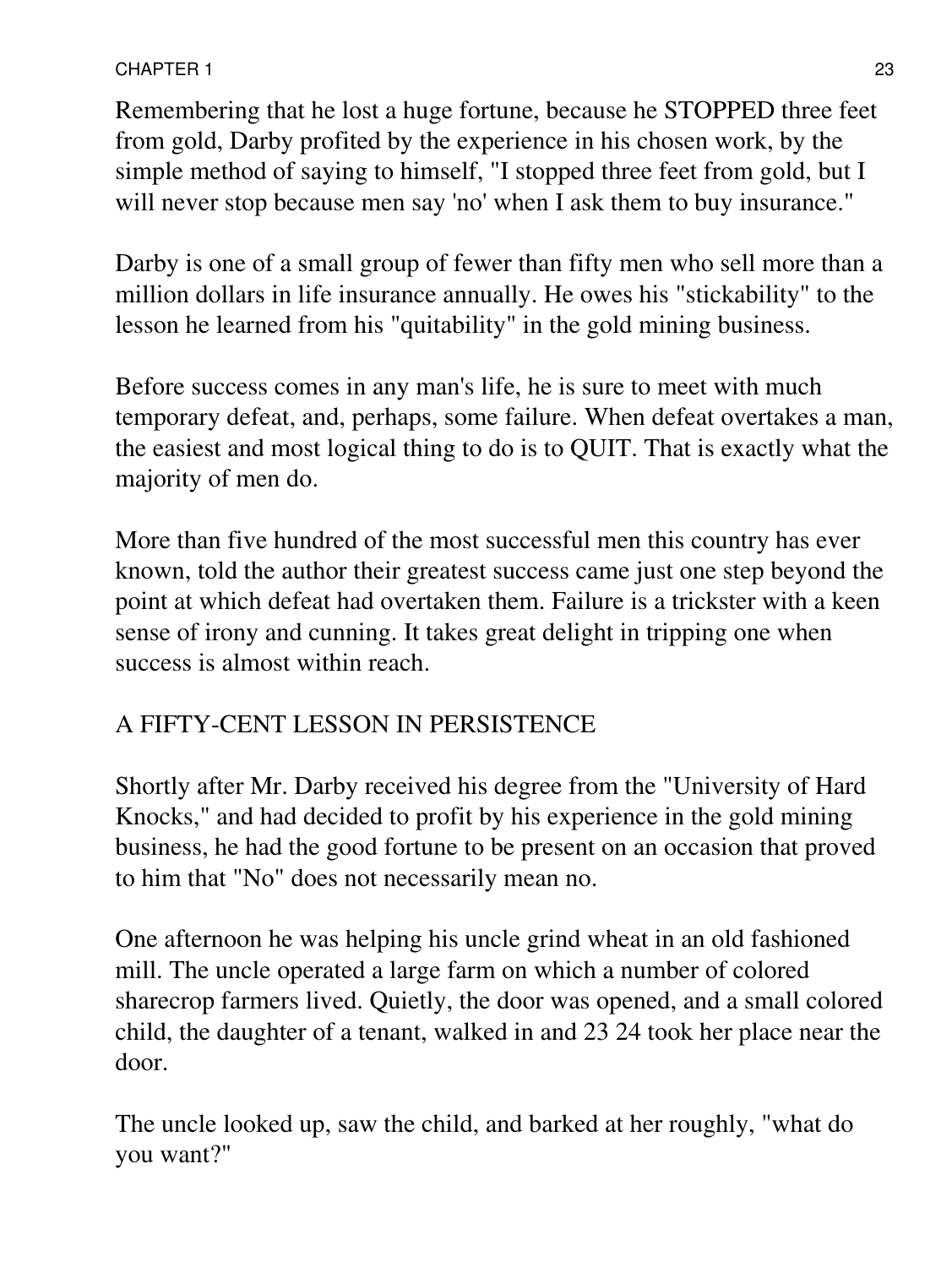Meekly, the child replied, "My mammy say send her fifty cents."

"I'll not do it," the uncle retorted, "Now you run on home."

"Yas sah," the child replied. But she did not move.

The uncle went ahead with his work, so busily engaged that he did not pay enough attention to the child to observe that she did not leave. When he looked up and saw her still standing there, he yelled at her, "I told you to go on home! Now go, or I'll take a switch to you."

The little girl said "yas sah," but she did not budge an inch.

The uncle dropped a sack of grain he was about to pour into the mill hopper, picked up a barrel stave, and started toward the child with an expression on his face that indicated trouble.

Darby held his breath. He was certain he was about to witness a murder. He knew his uncle had a fierce temper. He knew that colored children were not supposed to defy white people in that part of the country.

When the uncle reached the spot where the child was standing, she quickly stepped forward one step, looked up into his eyes, and screamed at the top of her shrill voice, "MY MAMMY'S GOTTA HAVE THAT FIFTY CENTS!"

The uncle stopped, looked at her for a minute, then slowly laid the barrel stave on the floor, put his hand in his pocket, took out half a dollar, and gave it to her.

The child took the money and slowly backed toward the door, never taking her eyes off the man whom she had just conquered. After she had gone, the uncle sat down on a box and looked out the window into space for more than ten minutes. He was pondering, with awe, over the whipping he had just taken.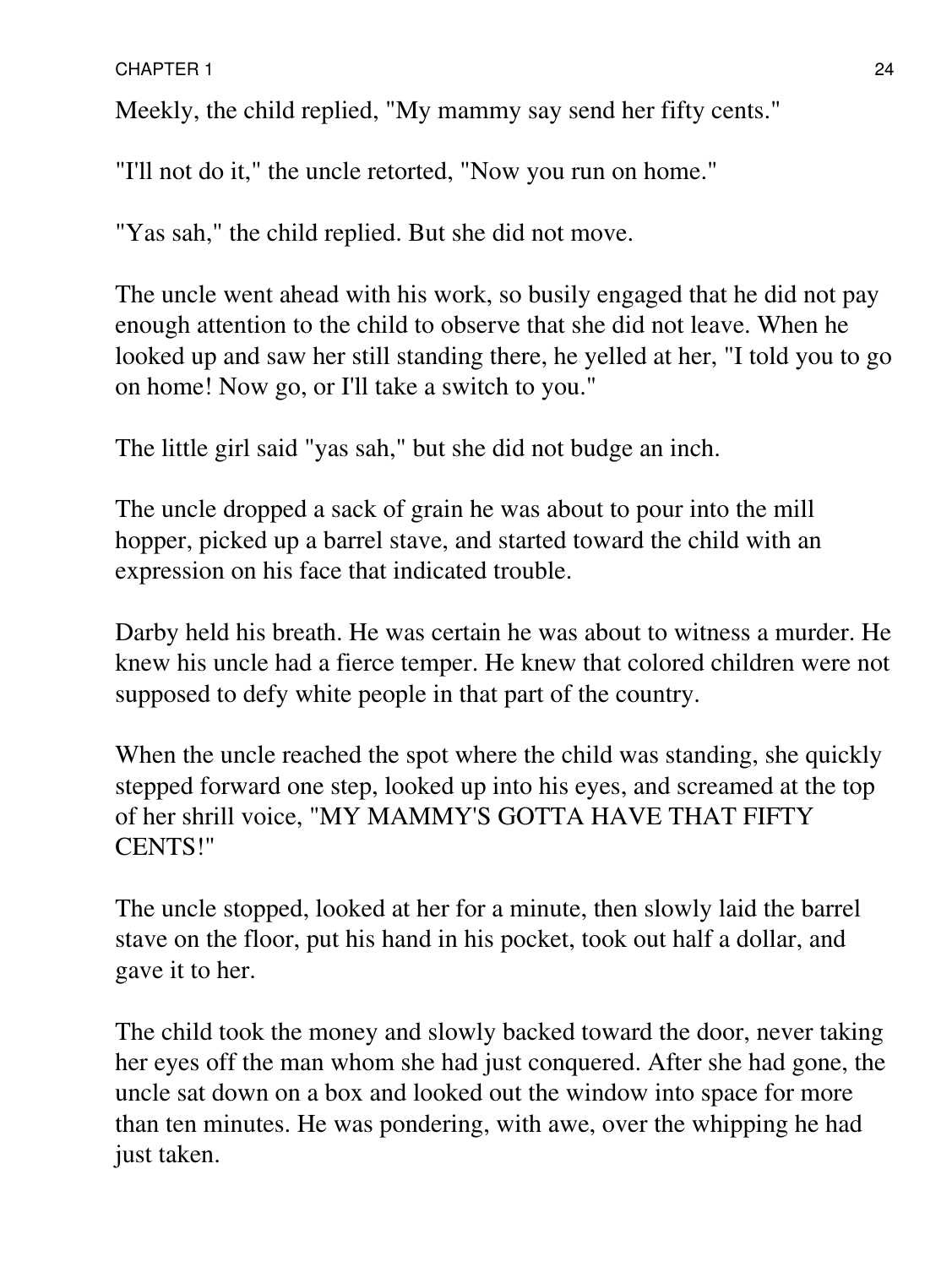Mr. Darby, too, was doing some thinking. That was the first time in all his experience that he had seen a colored child deliberately master an adult white person. How did she do it? What happened to his uncle that caused him to lose his fierceness and become as docile as a lamb? What strange power did this child use that made her master over her superior? These and other similar questions flashed into Darby's mind, but he did not find the answer until years later, when he told me the story.

Strangely, the story of this unusual experience was told to the author in the old mill, on the very spot where the uncle took his whipping. Strangely, too, I had devoted nearly a quarter of a century to the study of the power which enabled an ignorant, illiterate colored child to conquer an intelligent man.

As we stood there in that musty old mill, Mr. Darby repeated the story of the unusual conquest, and finished by asking, "What can you make of it? What strange power did that child use, that so completely whipped my uncle?"

The answer to his question will be found in the principles described in this book. The answer is full and complete. It contains details and instructions sufficient to enable anyone to understand, and apply the same force which the little child accidentally stumbled upon.

Keep your mind alert, and you will observe exactly what strange power came to the rescue of the child, you will catch a glimpse of this power in the next chapter. Somewhere in the book you will find an idea that will quicken your receptive powers, and place at your command, for your own benefit, this same irresistible power. The awareness of this power may come to you in the first chapter, or it may flash into your mind in some subsequent chapter. It may come in the form of a single idea. Or, it may come in the nature of a plan, or a purpose. Again, it may cause you to go back into your past experiences of failure or defeat, and bring to the surface some lesson by which you can regain all that you lost through defeat.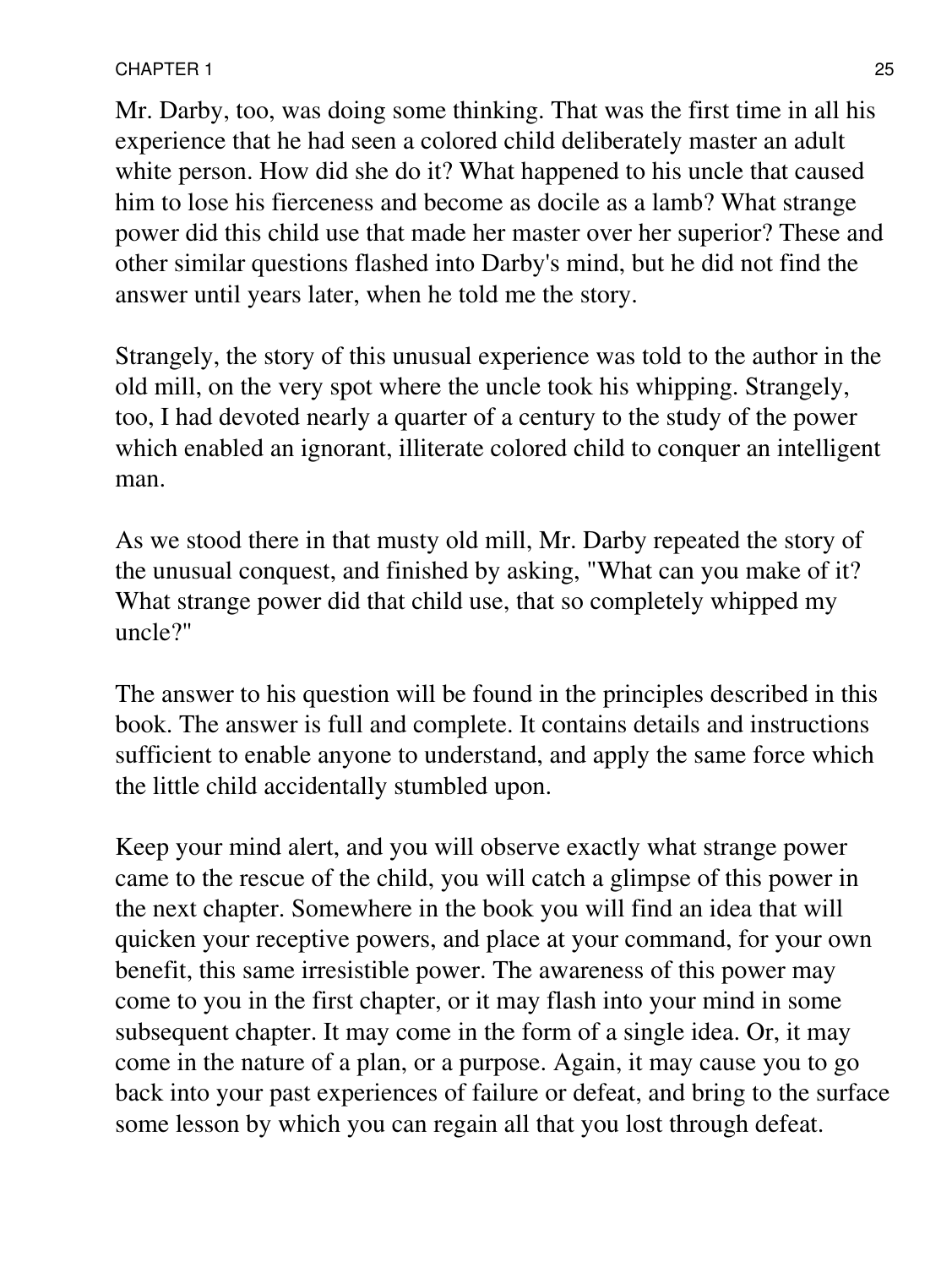After I had described to Mr. Darby the power unwittingly used by the little colored child, he quickly retraced his thirty years of experience as a life insurance salesman, and frankly acknowledged that his success in that field was due, in no small degree, to the lesson he had learned from the child.

Mr. Darby pointed out: "every time a prospect tried to bow me out, without buying, I saw that child standing there in the old mill, her big eyes glaring in defiance, and I said to myself, 'I've gotta make this sale. ' The better portion of all sales I have made, were made after people had said 'NO'."

He recalled, too, his mistake in having stopped only three feet from gold, "but," he said, "that experience was a blessing in disguise. It taught me to keep on keeping on, no matter how hard the going may be, a lesson I needed to learn before I could succeed in anything."

This story of Mr. Darby and his uncle, the colored child and the gold mine, doubtless will be read by hundreds of men who make their living by selling life insurance, and to all of these, the author wishes to offer the suggestion that Darby owes to these two experiences his ability to sell more than a million dollars of life insurance every year.

Life is strange, and often imponderable! Both the successes and the failures have their roots in simple experiences. Mr. Darby's experiences were commonplace and simple enough, yet they held the answer to his destiny in life, therefore they were as important (to him) as life itself. He profited by these two dramatic experiences, because he analyzed them, and found the lesson they taught. But what of the man who has neither the time, nor the inclination to study failure in search of knowledge that may lead to success? Where, and how is he to learn the art of converting defeat into stepping stones to opportunity?

In answer to these questions, this book was written.

The answer called for a description of thirteen principles, but remember, as you read, the answer you may be seeking, to the questions which have caused you to ponder over the strangeness of life, may be found in your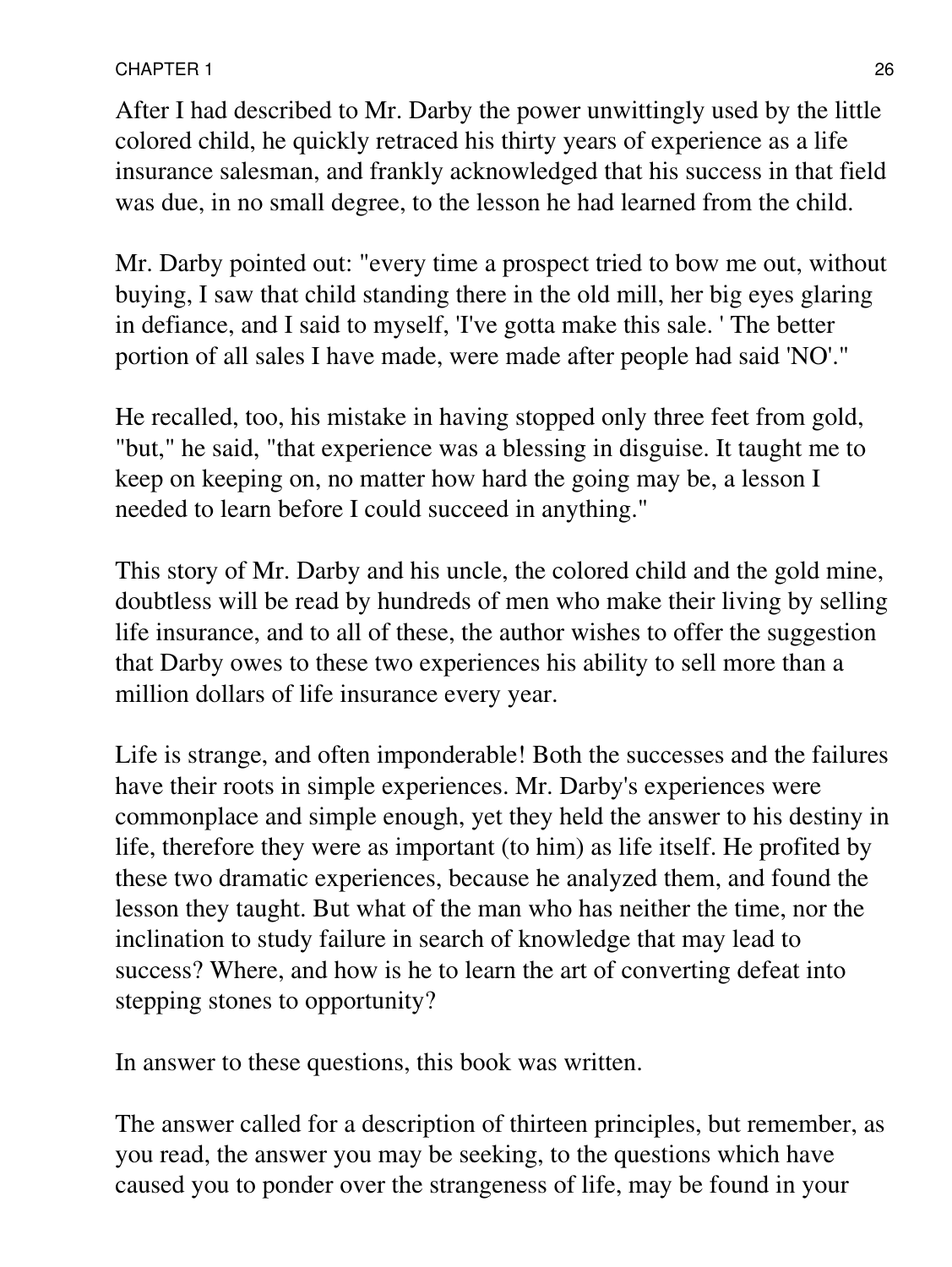own mind, through some idea, plan, or purpose which may spring into your mind as you read.

One sound idea is all that one needs to achieve success. The principles described in this book, contain the best, and the most practical of all that is known, concerning ways and means of creating useful ideas.

Before we go any further in our approach to the description of these principles, we believe you are entitled to receive this important suggestion... WHEN RICHES BEGIN TO COME THEY COME SO QUICKLY, IN SUCH GREAT ABUNDANCE, THAT ONE WONDERS WHERE THEY HAVE BEEN HIDING DURING ALL THOSE LEAN YEARS. This is an astounding statement, and all the more so, when we take into consideration the popular belief, that riches come only to those who work hard and long.

When you begin to THINK AND GROW RICH, you will observe that riches begin with a state of mind, with definiteness of purpose, with little or no hard work. You, and every other person, ought to be interested in knowing how to acquire that state of mind which will attract riches. I spent twenty-five years in research, analyzing more than 25,000 people, because I, too, wanted to know "how wealthy men become that way.

Without that research, this book could not have been written.

Here take notice of a very significant truth, viz:

The business depression started in 1929, and continued on to an all time record of destruction, until sometime after President Roosevelt entered office. Then the depression began to fade into nothingness. Just as an electrician in a theatre raises the lights so gradually that darkness is transmuted into light before you realize it, so did the spell of fear in the minds of the people gradually fade away and become faith.

Observe very closely, as soon as you master the principles of this philosophy, and begin to follow the instructions for applying those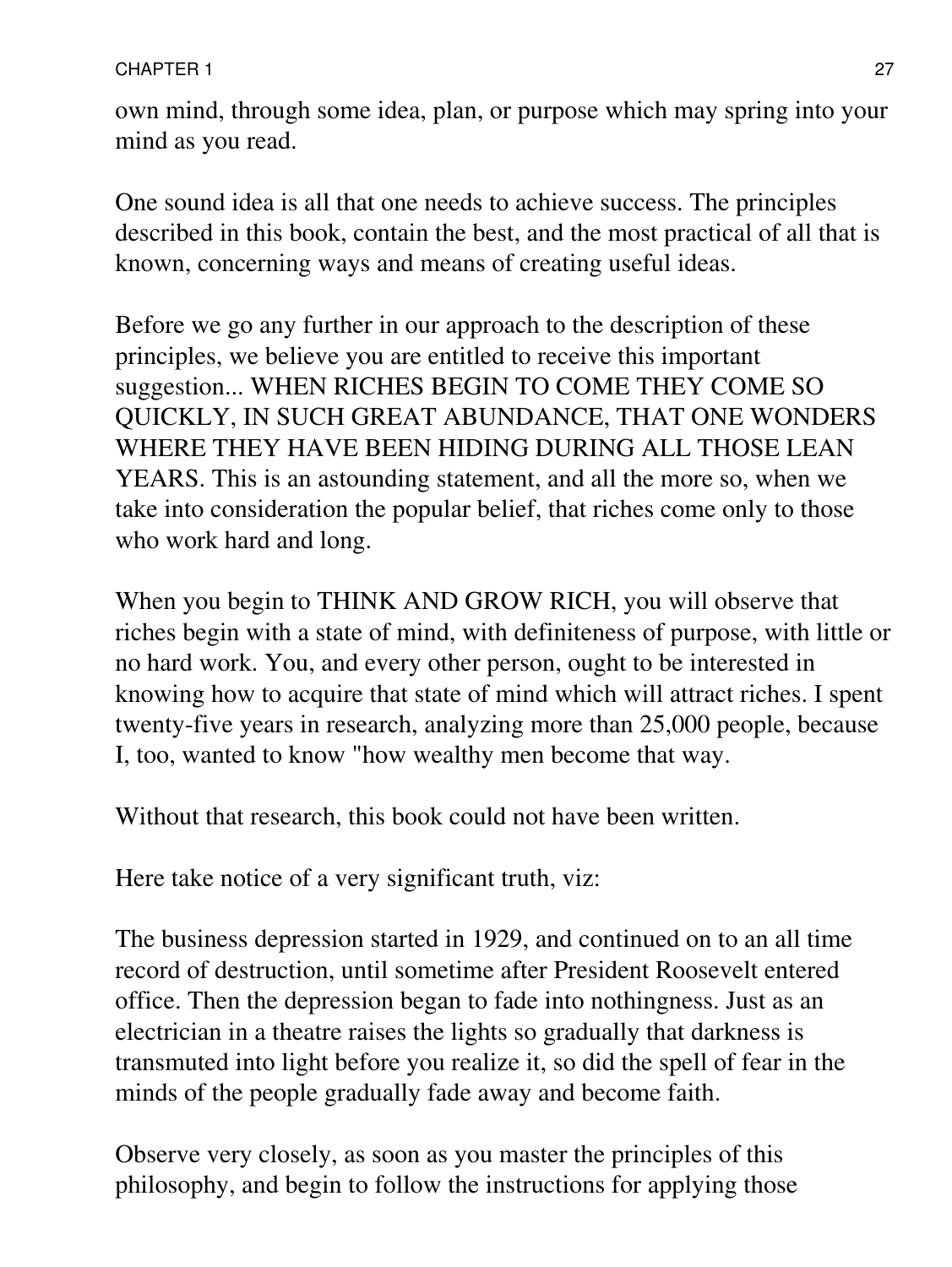principles, your financial status will begin to improve, and everything you touch will begin to transmute itself into an asset for your benefit. Impossible? Not at all!

One of the main weaknesses of mankind is the average man's familiarity with the word "impossible." He knows all the rules which will NOT work. He knows all the things which CANNOT be done. This book was written for those who seek the rules which have made others successful, and are willing to stake everything on those rules.

A great many years ago I purchased a fine dictionary. The first thing I did with it was to turn to the word "impossible," and neatly clip it out of the book. That would not be an unwise thing for you to do.

Success comes to those who become SUCCESS CONSCIOUS.

Failure comes to those who indifferently allow themselves to become FAILURE CONSCIOUS.

The object of this book is to help all who seek it, to learn the art of changing their minds from FAILURE CONSCIOUSNESS to SUCCESS CONSCIOUSNESS.

Another weakness found in altogether too many people, is the habit of measuring everything, and everyone, by their own impressions and beliefs. Some who will read this, will believe that no one can THINK AND GROW RICH. They cannot think in terms of riches, because their thought habits have been steeped in poverty, want, misery, failure, and defeat.

These unfortunate people remind me of a prominent Chinese, who came to America to be educated in American ways. He attended the University of Chicago. One day President Harper met this young Oriental on the campus, stopped to chat with him for a few minutes, and asked what had impressed him as being the most noticeable characteristic of the American people.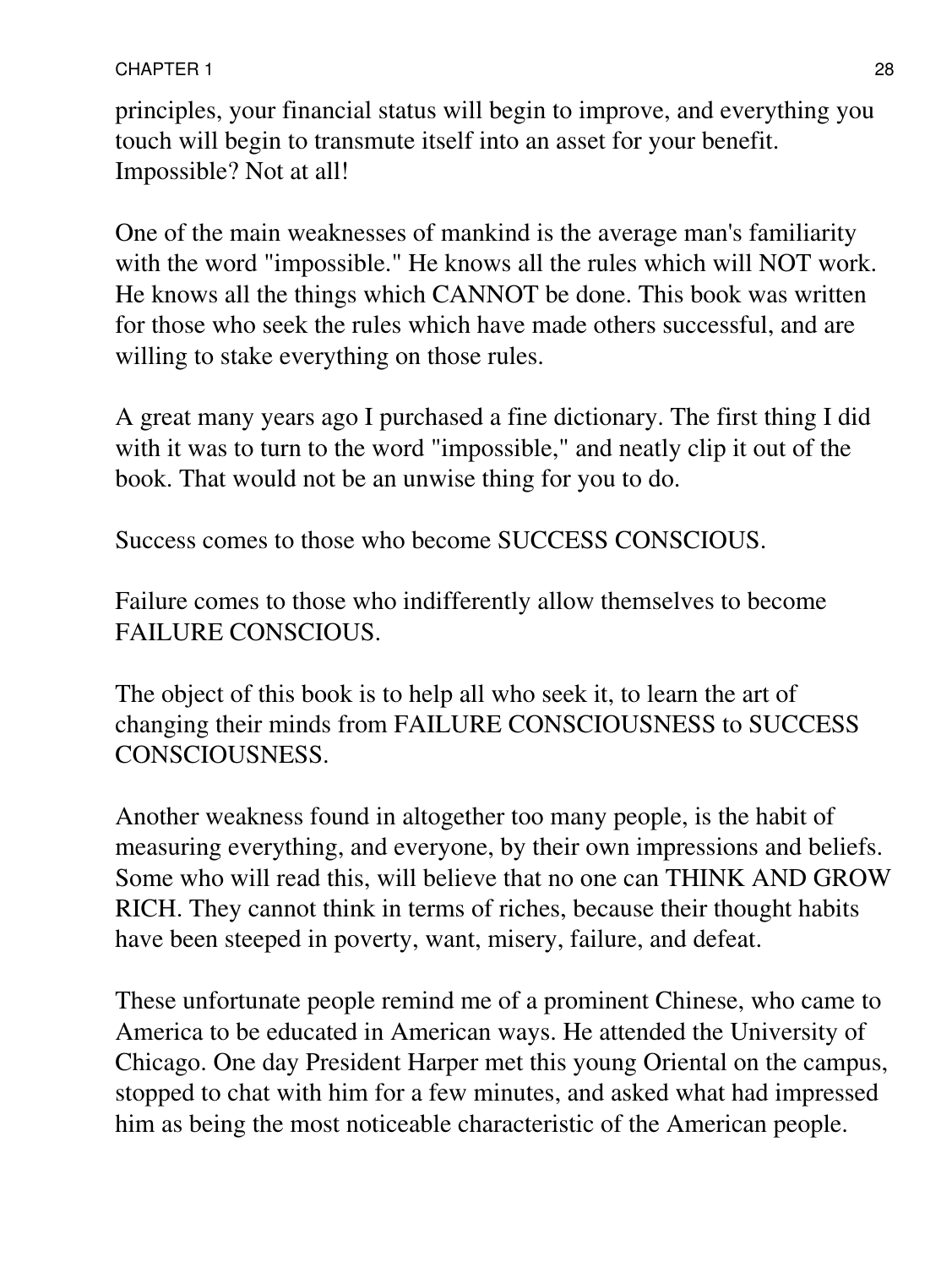"Why," the Chinaman exclaimed, "the queer slant of your eyes. Your eyes are off slant!"

What do we say about the Chinese?

We refuse to believe that which we do not understand. We foolishly believe that our own limitations are the proper measure of limitations. Sure, the other fellow's eyes are "off slant," BECAUSE THEY ARE NOT THE SAME AS OUR OWN.

Millions of people look at the achievements of Henry Ford, after he has arrived, and envy him, because of his good fortune, or luck, or genius, or whatever it is that they credit for Ford's fortune. Perhaps one person in every hundred thousand knows the secret of Ford's success, and those who do know are too modest, or too reluctant, to speak of it, because of its simplicity. A single transaction will illustrate the "secret" perfectly.

A few years back, Ford decided to produce his now famous V-8 motor. He chose to build an engine with the entire eight cylinders cast in one block, and instructed his engineers to produce a design for the engine. The design was placed on paper, but the engineers agreed, to a man, that it was simply impossible to cast an eight-cylinder gas engine block in one piece.

Ford said, "Produce it anyway."

"But," they replied, "it's impossible!"

"Go ahead," Ford commanded, "and stay on the job until you succeed no matter how much time is required."

The engineers went ahead. There was nothing else for them to do, if they were to remain on the Ford staff. Six months went by, nothing happened. Another six months passed, and still nothing happened. The engineers tried every conceivable plan to carry out the orders, but the thing seemed out of the question; "impossible!"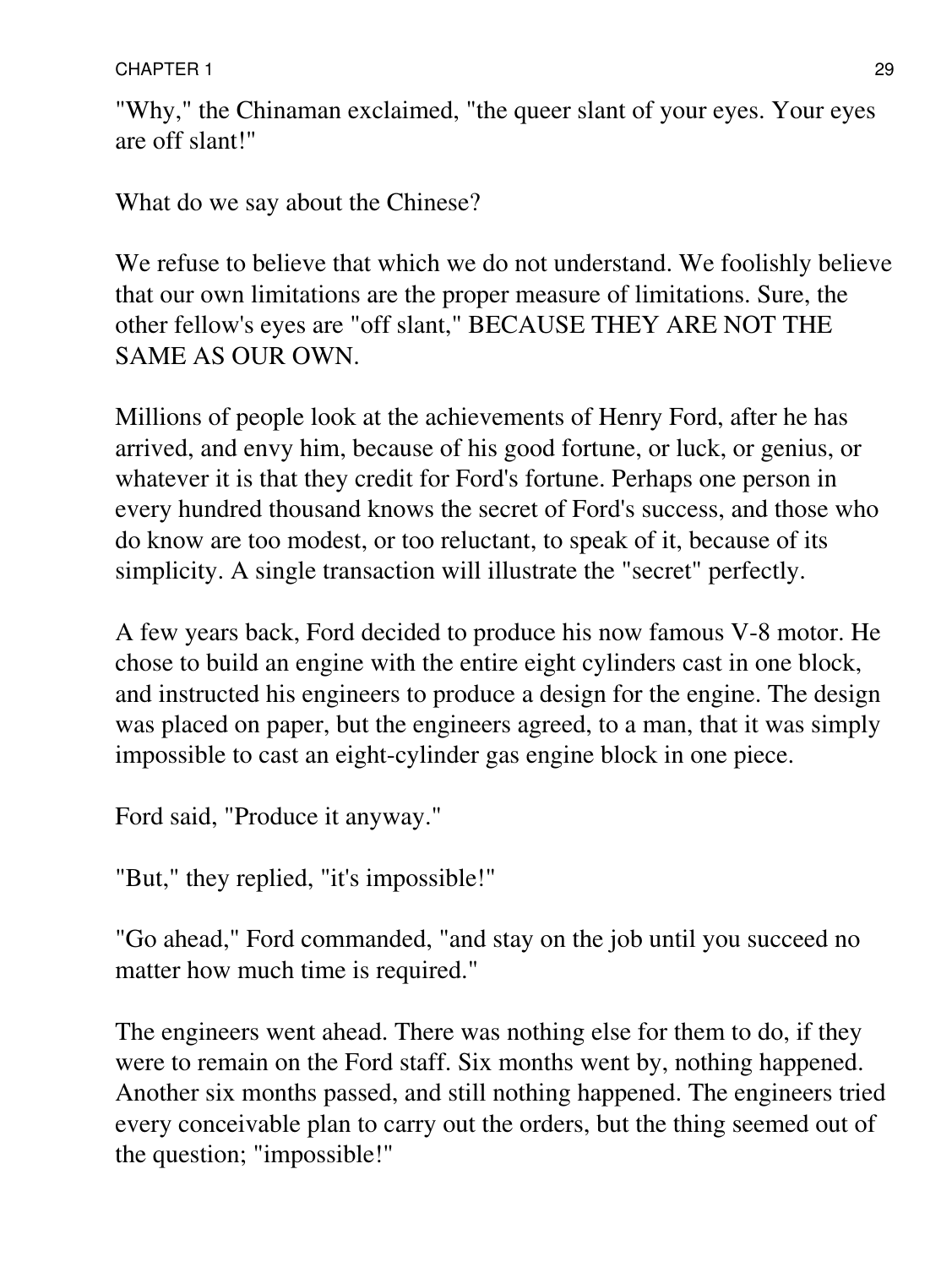At the end of the year Ford checked with his engineers, and again they informed him they had found no way to carry out his orders.

"Go right ahead," said Ford, "I want it, and I'll have it."

They went ahead, and then, as if by a stroke of magic, the secret was discovered.

The Ford DETERMINATION had won once more!

This story may not be described with minute accuracy, but the sum and substance of it is correct. Deduce from it, you who wish to THINK AND GROW RICH, the secret of the Ford millions, if you can. You'll not have to look very far.

Henry Ford is a success, because he understands, and applies the principles of success. One of these is DESIRE: knowing what one wants. Remember this Ford story as you read, and pick out the lines in which the secret of his stupendous achievement have been described. If you can do this, if you can lay your finger on the particular group of principles which made Henry Ford rich, you can equal his achievements in almost any calling for which you are suited.

# YOU ARE "THE MASTER OF YOUR FATE, THE CAPTAIN OF YOUR SOUL," BECAUSE...

When Henley wrote the prophetic lines, "I am the Master of my Fate, I am the Captain of my Soul," he should have informed us that we are the Masters of our Fate, the Captains of our Souls, because we have the power to control our thoughts.

He should have told us that the ether in which this little earth floats, in which we move and have our being, is a form of energy moving at an inconceivably high rate of vibration, and that the ether is filled with a form of universal power which ADAPTS itself to the nature of the thoughts we hold in our minds; and INFLUENCES us, in natural ways, to transmute our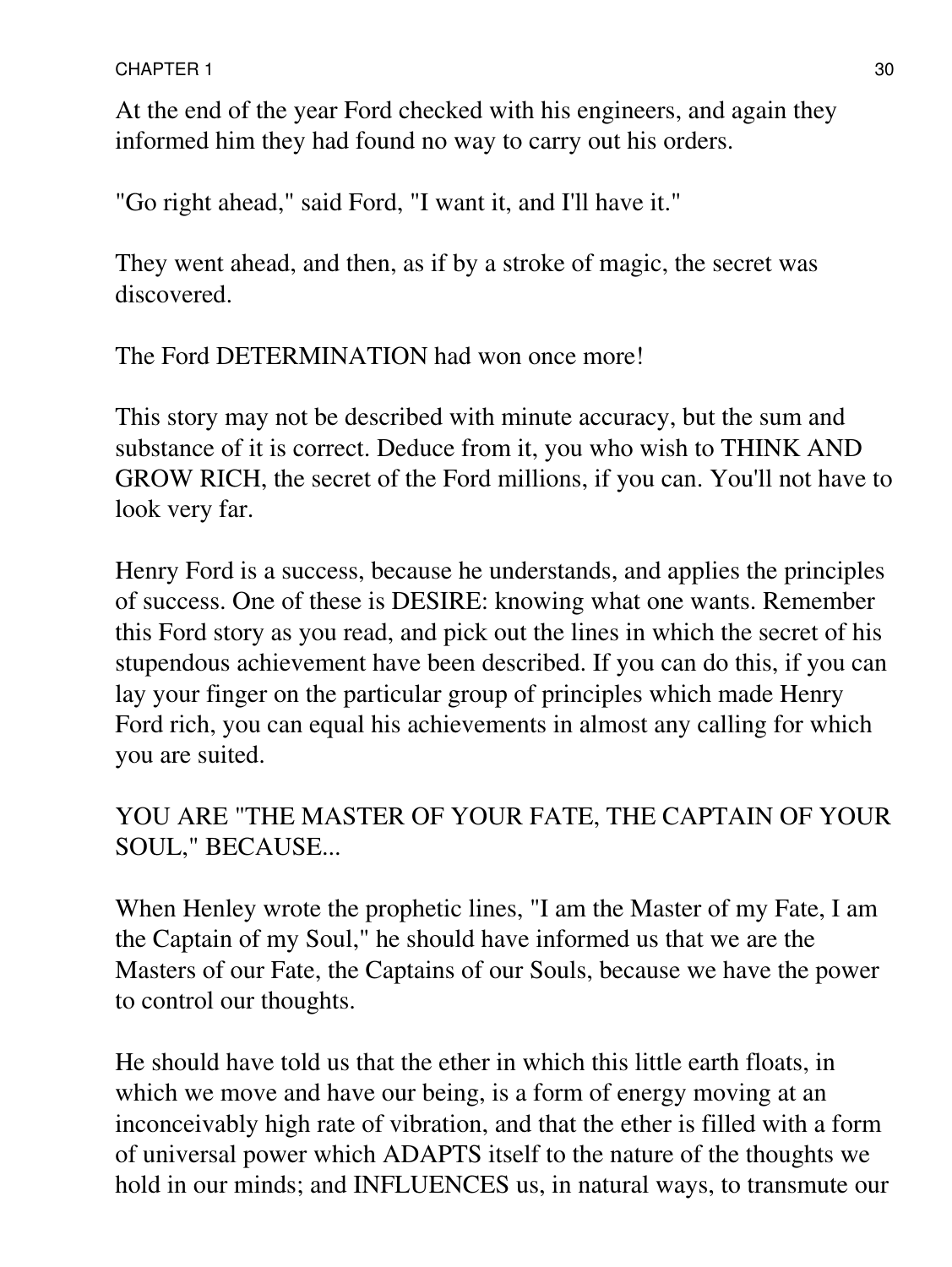thoughts into their physical equivalent.

If the poet had told us of this great truth, we would know WHY IT IS that we are the Masters of our Fate, the Captains of our Souls. He should have told us, with great emphasis, that this power makes no attempt to discriminate between destructive thoughts and constructive thoughts, that it will urge us to translate into physical reality thoughts of poverty, just as quickly as it will influence us to act upon thoughts of riches.

He should have told us, too, that our brains become magnetized with the dominating thoughts which we hold in our minds, and, by means with which no man is familiar, these "magnets" attract to us the forces, the people, the circumstances of life which harmonize with the nature of our dominating thoughts.

He should have told us, that before we can accumulate riches in great abundance, we must magnetize our minds with intense DESIRE for riches, that we must become "money conscious until the DESIRE for money drives us to create definite plans for acquiring it.

But, being a poet, and not a philosopher, Henley contented himself by stating a great truth in poetic form, leaving those who followed him to interpret the philosophical meaning of his lines.

Little by little, the truth has unfolded itself, until it now appears certain that the principles described in this book, hold the secret of mastery over our economic fate.

We are now ready to examine the first of these principles. Maintain a spirit of open-mindedness, and remember as you read, they are the invention of no one man. The principles were gathered from the life experiences of more than 500 men who actually accumulated riches in huge amounts; men who began in poverty, with but little education, without influence. The principles worked for these men. You can put them to work for your own enduring benefit.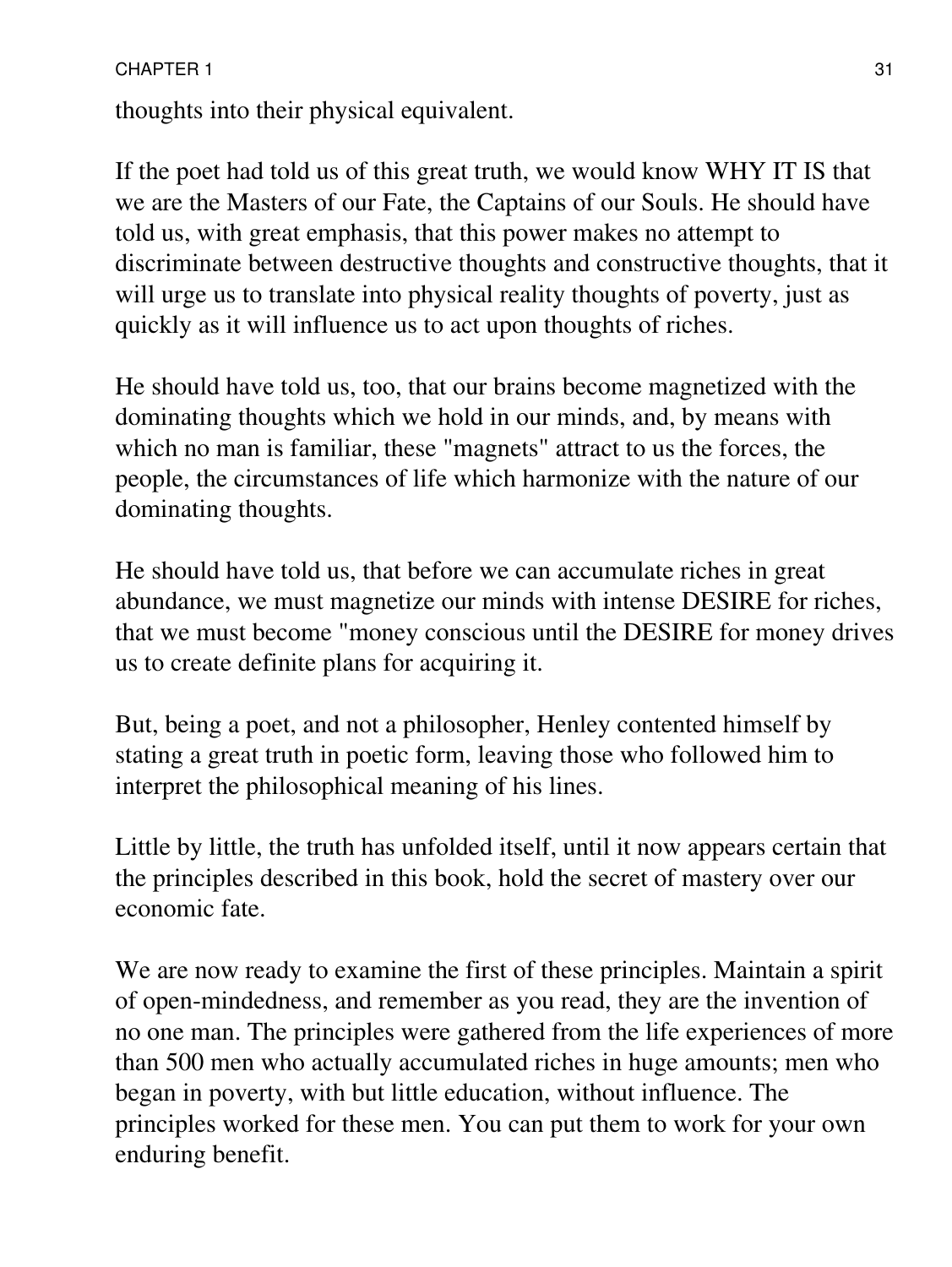You will find it easy, not hard, to do.

Before you read the next chapter, I want you to know that it conveys factual information which might easily change your entire financial destiny, as it has so definitely brought changes of stupendous proportions to two people described.

I want you to know, also, that the relationship between these two men and myself, is such that I could have taken no liberties with the facts, even if I had wished to do so. One of them has been my closest personal friend for almost twenty-five years, the other is my own son. The unusual success of these two men, success which they generously accredit to the principle described in the next chapter, more than justifies this personal reference as a means of emphasizing the far-flung power of this principle.

Almost fifteen years ago, I delivered the Commencement Address at Salem College, Salem, West Virginia. I emphasized the principle described in the next chapter, with so much intensity that one of the members of the graduating class definitely appropriated it, and made it a part of his own philosophy. The young man is now a Member of Congress, and an important factor in the present administration. Just before this book went to the publisher, he wrote me a letter in which he so clearly stated his opinion of the principle outlined in the next chapter, that I have chosen to publish his letter as an introduction to that chapter.

It gives you an idea of the rewards to come.

"My dear Napoleon:

"My service as a Member of Congress having given me an insight into the problems of men and women, I am writing to offer a suggestion which may become helpful to thousands of worthy people.

"With apologies, I must state that the suggestion, if acted upon, will mean several years of labor and responsibility for you, but I am enheartened to make the suggestion, because I know your great love for rendering useful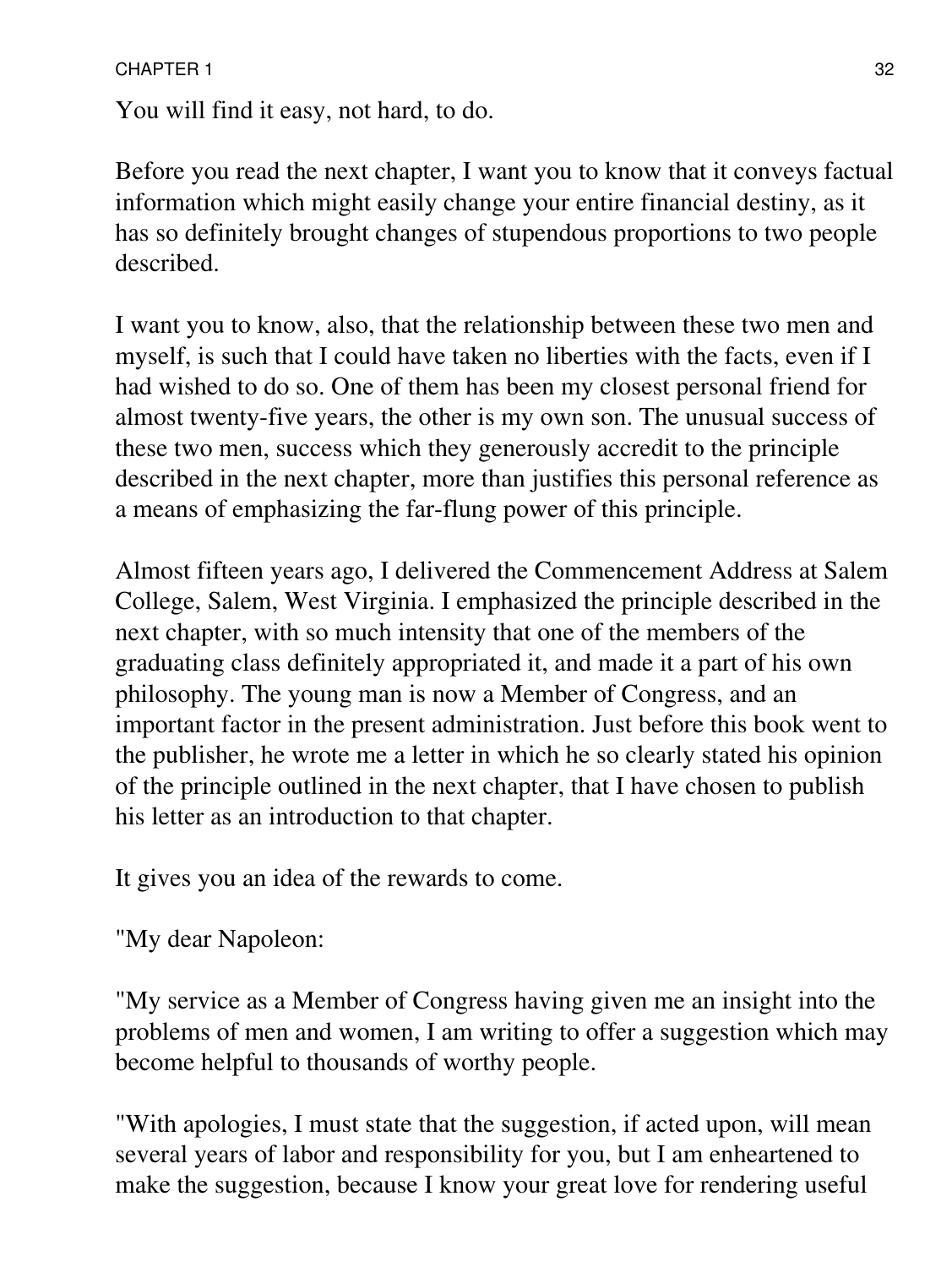service.

"In 1922, you delivered the Commencement address at Salem College, when I was a member' of the graduating class. In that address, you planted in my mind an idea which has been responsible for the opportunity I now have to serve the people of my State, and will be responsible, in a very large measure, for whatever success I may have in the future.

"The suggestion I have in mind is, that you put into a book the sum and substance of the address you delivered at Salem College, and in that way give the people of America an opportunity to profit by your many years of experience and association with the men who, by their greatness, have made America the richest nation on earth.

"I recall, as though it were yesterday, the marvelous description you gave of the method by which Henry Ford, with but little schooling, without a dollar, with no influential friends, rose to great heights. I made up my mind then, even before you had finished your speech, that I would make a place for myself, no matter how many difficulties I had to surmount.

"Thousands of young people will finish their schooling this year, and within the next few years. Every one of them will be seeking just such a message of practical encouragement as the one I received from you. They will want to know where to turn, what to do, to get started in life. You can tell them, because you have helped to solve the problems of so many, many people.

"If there is any possible way that you can afford to render so great a service, may I offer the suggestion that you include with every book, one of your Personal Analysis Charts, in order that the purchaser of the book may have the benefit of a complete self-inventory, indicating, as you indicated to me years ago, exactly what is standing in the way of success.

"Such a service as this, providing the readers of your book with a complete, unbiased picture of their faults and their virtues, would mean to them the difference between success and failure. The service would be priceless.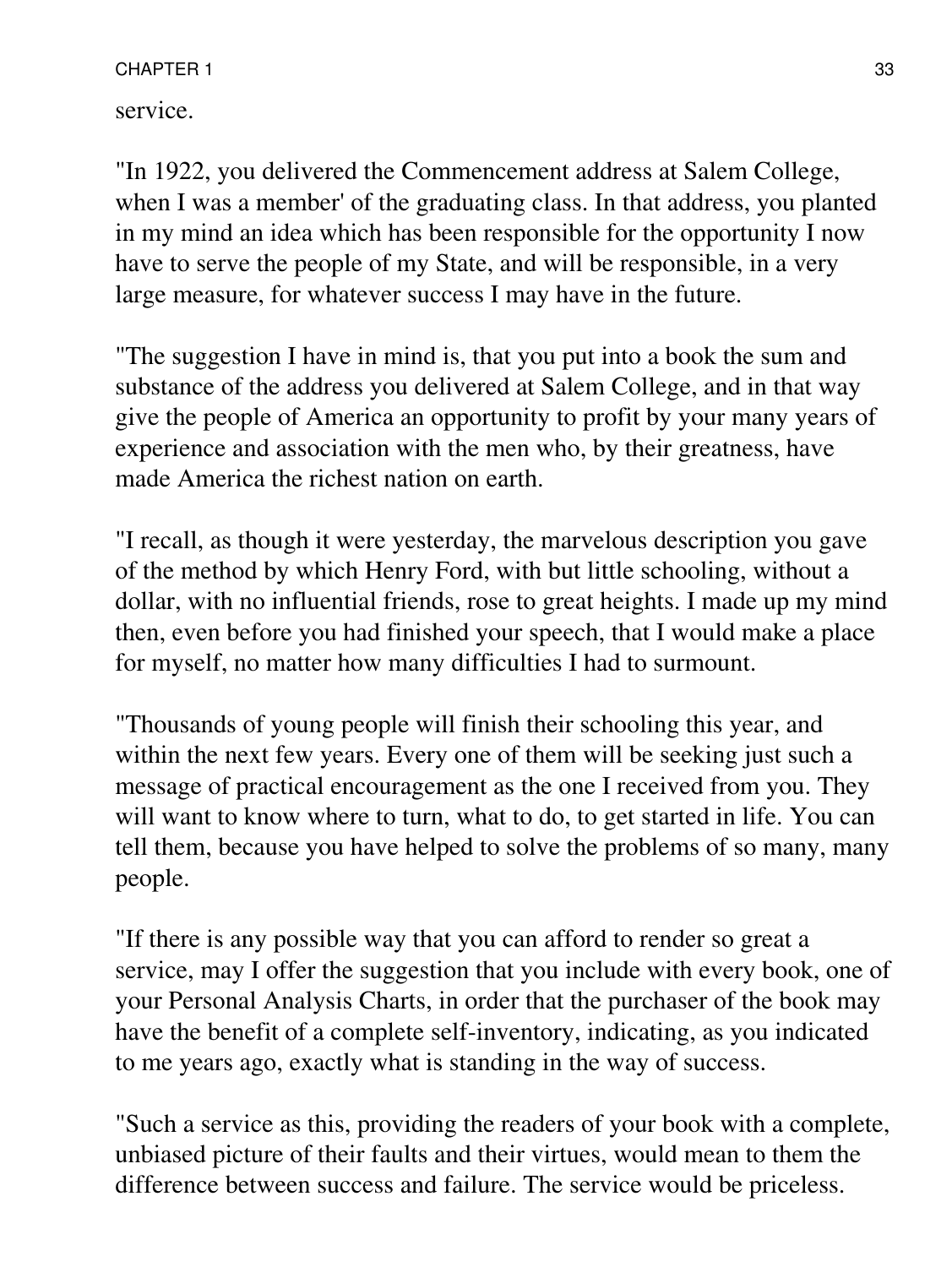"Millions of people are now facing the problem of staging a comeback, because of the depression, and I speak from personal experience when I say, I know these earnest people would welcome the opportunity to tell you their problems, and to receive your suggestions for the solution.

"You know the problems of those who face the necessity of beginning all over again. There are thousands of people in America today who would like to know how they can convert ideas into money, people who must start at scratch, without finances, and recoup their losses. If anyone can help them, you can.

"If you publish the book, I would like to own the first copy that comes from the press, personally autographed by you.

"With best wishes, believe me,

"Cordially yours,

"JENNINGS RANDOLPH"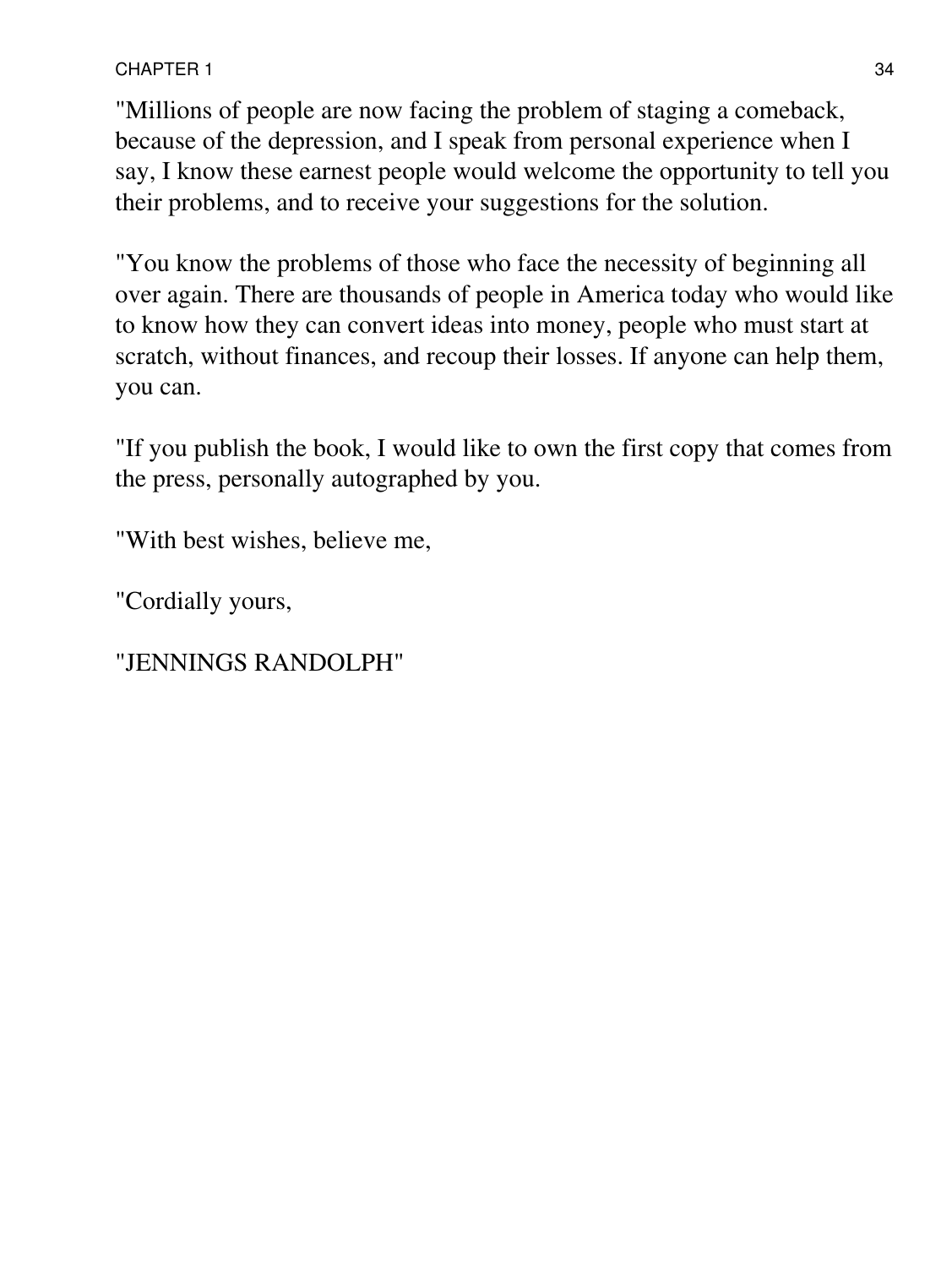# <span id="page-34-0"></span>**CHAPTER 2**

# **DESIRE**

# THE STARTING POINT OF ALL ACHIEVEMENT

The First Step toward Riches

WHEN Edwin C. Barnes climbed down from the freight train in Orange, N. J., more than thirty years ago, he may have resembled a tramp, but his thoughts were those of a king!

As he made his way from the railroad tracks to Thomas A. Edison's office, his mind was at work. He saw himself standing in Edison's presence. He heard himself asking Mr. Edison for an opportunity to carry out the one CONSUMING OBSESSION OF HIS LIFE, a BURNING DESIRE to become the business associate of the great inventor.

Barnes' desire was not a hope! It was not a wish! It was a keen, pulsating DESIRE, which transcended everything else. It was DEFINITE.

The desire was not new when he approached Edison. It had been Barnes' dominating desire for a long time. In the beginning, when the desire first appeared in his mind, it may have been, probably was, only a wish, but it was no mere wish when he appeared before Edison with it.

A few years later, Edwin C. Barnes again stood before Edison, in the same office where he first met the inventor. This time his DESIRE had been translated into reality. He was in business with Edison. The dominating DREAM OF HIS LIFE had become a reality. Today, people who know Barnes envy him, because of the "break" life yielded him. They see him in the days of his triumph, without taking the trouble to investigate the cause of his success.

Barnes succeeded because he chose a definite goal, placed all his energy, all his will power, all his effort, everything back of that goal. He did not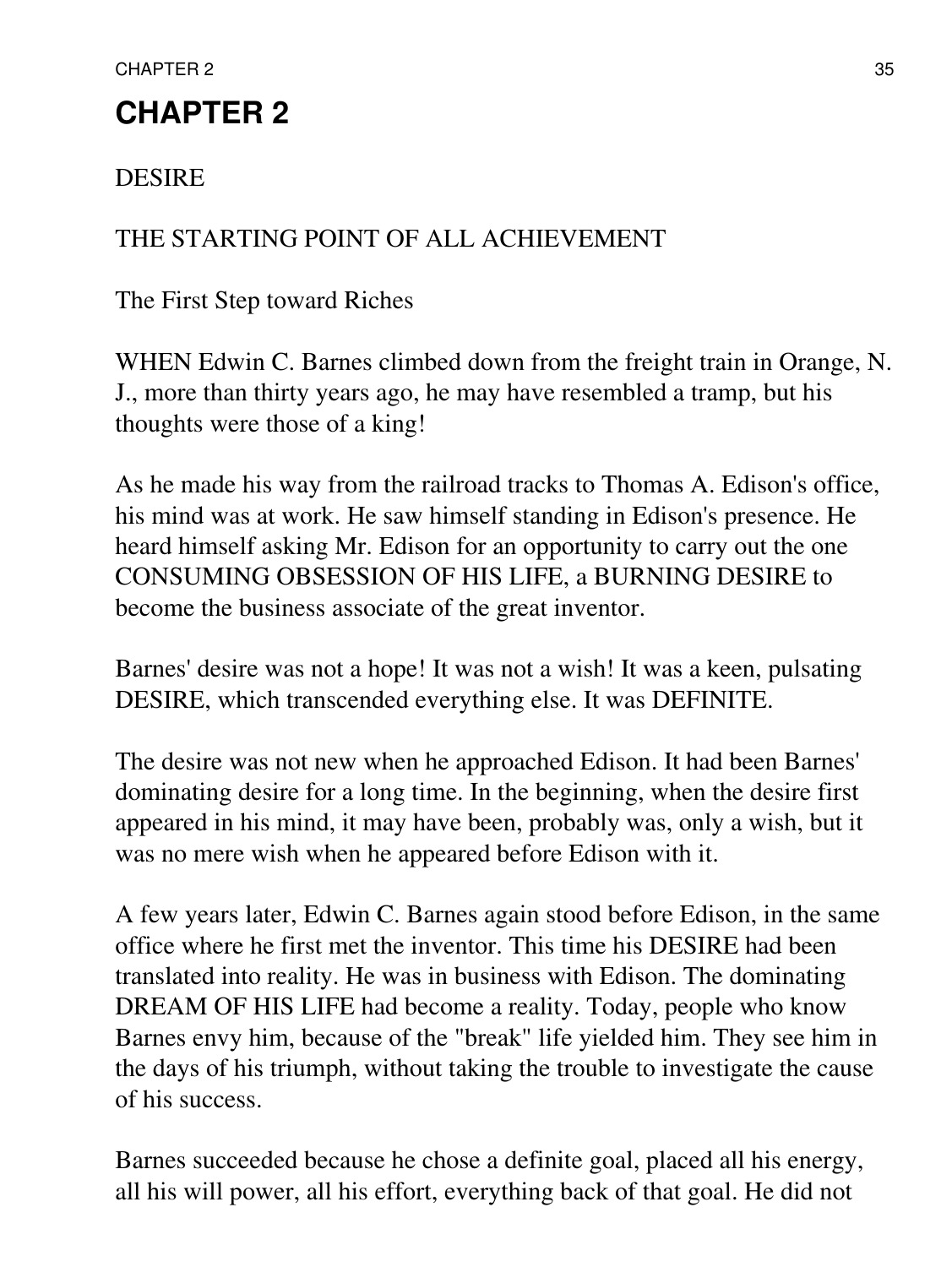#### CHAPTER 2 36

become the partner of Edison the day he arrived. He was content to start in the most menial work, as long as it provided an opportunity to take even one step toward his cherished goal.

Five years passed before the chance he had been seeking made its appearance. During all those years not one ray of hope, not one promise of attainment of his DESIRE had been held out to him. To everyone, except himself, he appeared only another cog in the Edison business wheel, but in his own mind, HE WAS THE PARTNER OF EDISON EVERY MINUTE OF THE TIME, from the very day that he first went to work there.

It is a remarkable illustration of the power of a DEFINITE DESIRE. Barnes won his goal, because he wanted to be a business associate of Mr. Edison, more than he wanted anything else. He created a plan by which to attain that purpose. But he BURNED ALL BRIDGES BEHIND HIM.

He stood by his DESIRE until it became the dominating obsession of his life-- and-- finally, a fact.

When he went to Orange, he did not say to himself, "I will try to induce Edison to give me a job of some soft." He said, "I will see Edison, and put him on notice that I have come to go into business with him.

He did not say, "I will work there for a few months, and if I get no encouragement, I will quit and get a job somewhere else." He did say, "I will start anywhere. I will do anything Edison tells me to do, but before I am through, I will be his associate."

He did not say, "I will keep my eyes open for another opportunity, in case I fail to get what I want in the Edison organization." He said, "There is but ONE thing in this world that I am determined to have, and that is a business association with Thomas A. Edison. I will burn all bridges behind me, and stake my ENTIRE FUTURE on my ability to get what I want."

He left himself no possible way of retreat. He had to win or perish!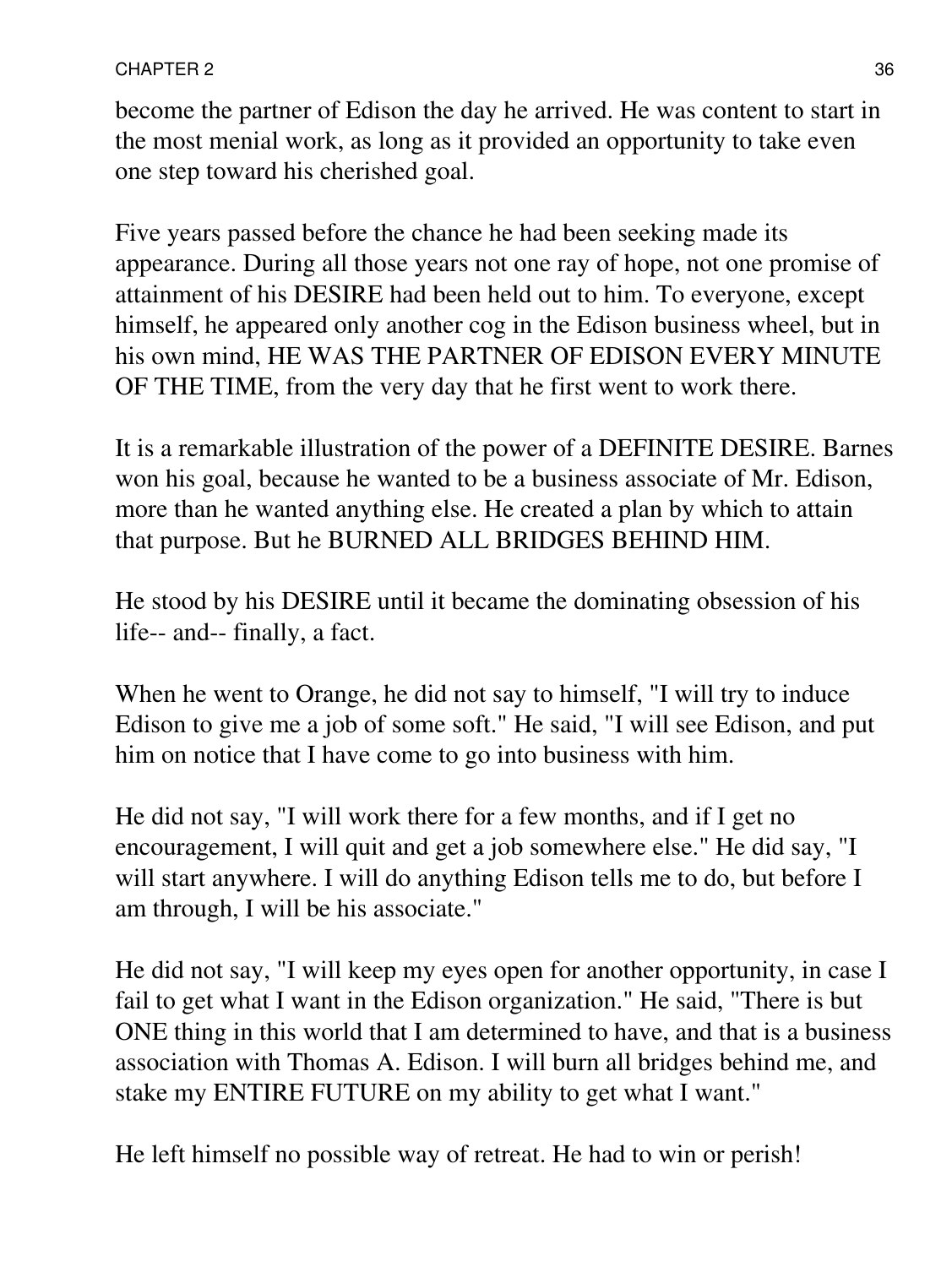That is all there is to the Barnes story of success! A long while ago, a great warrior faced a situation which made it necessary for him to make a decision which insured his success on the battlefield. He was about to send his armies against a powerful foe, whose men outnumbered his own. He loaded his soldiers into boats, sailed to the enemy's country, unloaded soldiers and equipment, then gave the order to burn the ships that had carried them. Addressing his men before the first battle, he said, "You see the boats going up in smoke. That means that we cannot leave these shores alive unless we win! We now have no choice--we win, or we perish! They won.

Every person who wins in any undertaking must be willing to burn his ships and cut all sources of retreat. Only by so doing can one be sure of maintaining that state of mind known as a BURNING DESIRE TO WIN, essential to success.

The morning after the great Chicago fire, a group of merchants stood on State Street, looking at the smoking remains of what had been their stores. They went into a conference to decide if they would try to rebuild, or leave Chicago and start over in a more promising section of the country. They reached a decision--all except one--to leave Chicago.

The merchant who decided to stay and rebuild pointed a finger at the remains of his store, and said, "Gentlemen, on that very spot I will build the world's greatest store, no matter how many times it may burn down."

That was more than fifty years ago. The store was built. It stands there today, a towering monument to the power of that state of mind known as a BURNING DESIRE. The easy thing for Marshal Field to have done, would have been exactly what his fellow merchants did. When the going was hard, and the future looked dismal, they pulled up and went where the going seemed easier.

Mark well this difference between Marshal Field and the other merchants, because it is the same difference which distinguishes Edwin C. Barnes from thousands of other young men who have worked in the Edison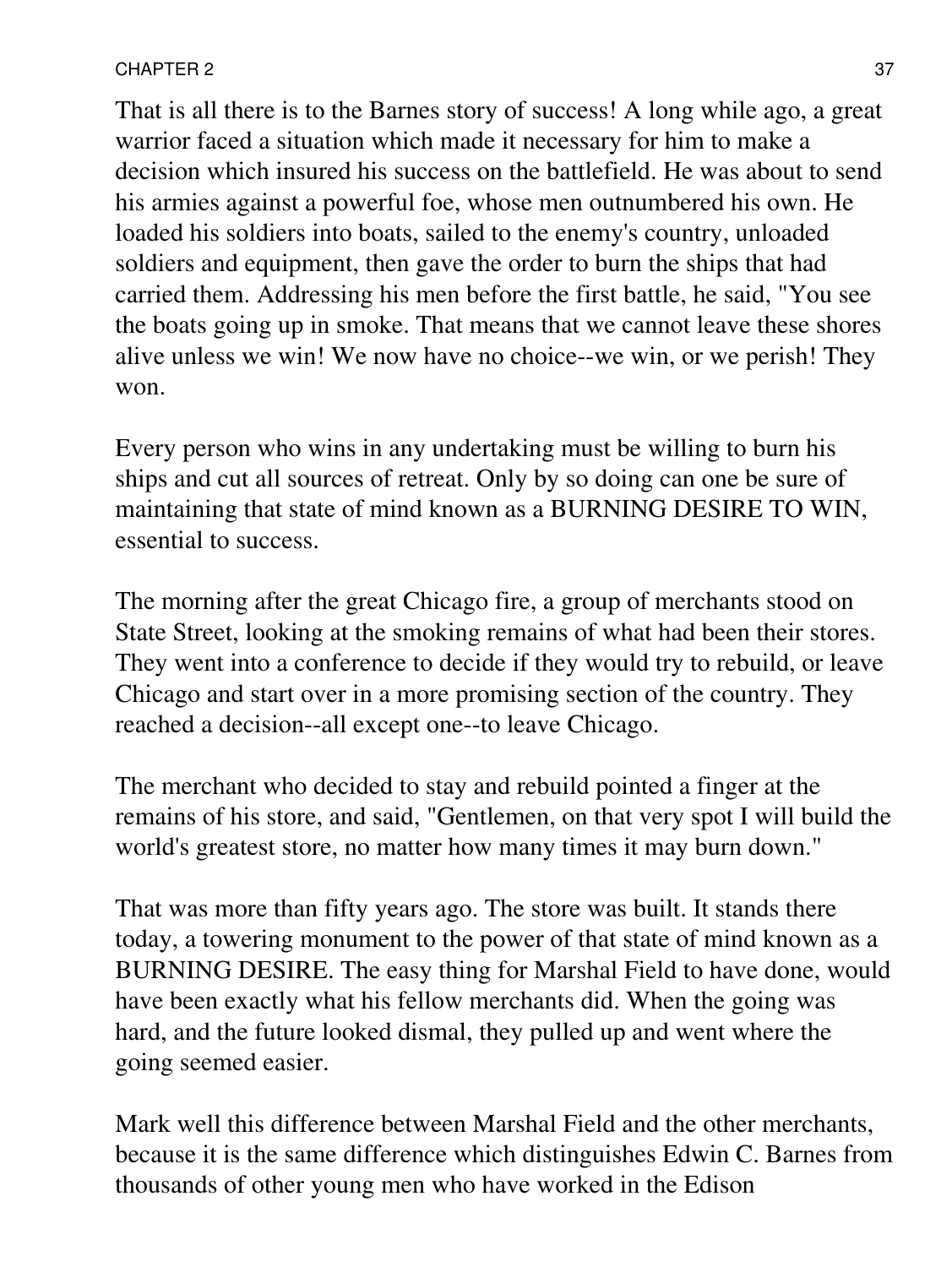organization. It is the same difference which distinguishes practically all who succeed from those who fail.

Every human being who reaches the age of understanding of the purpose of money, wishes for it. Wishing will not bring riches. But desiring riches with a state of mind that becomes an obsession, then planning definite ways and means to acquire riches, and backing those plans with persistence which does not recognize failure, will bring riches.

The method by which DESIRE for riches can be transmuted into its financial equivalent, consists of six definite, practical steps, viz:

First. Fix in your mind the exact amount of money you desire. It is not sufficient merely to say "I want plenty of money." Be definite as to the amount. (There is a psychological reason for definiteness which will be described in a subsequent chapter).

Second. Determine exactly what you intend to give in return for the money you desire. (There is no such reality as "something for nothing.)

Third. Establish a definite date when you intend to possess the money you desire.

Fourth. Create a definite plan for carrying out your desire, and begin at once, whether you are ready or not, to put this plan into action.

Fifth. Write out a clear, concise statement of the amount of money you intend to acquire, name the time limit for its acquisition, state what you intend to give in return for the money, and describe clearly the plan through which you intend to accumulate it.

Sixth. Read your written statement aloud, twice daily, once just before retiring at night, and once after arising in the morning. AS YOU READ-- SEE AND FEEL AND BELIEVE YOURSELF ALREADY IN POSSESSION OF THE MONEY.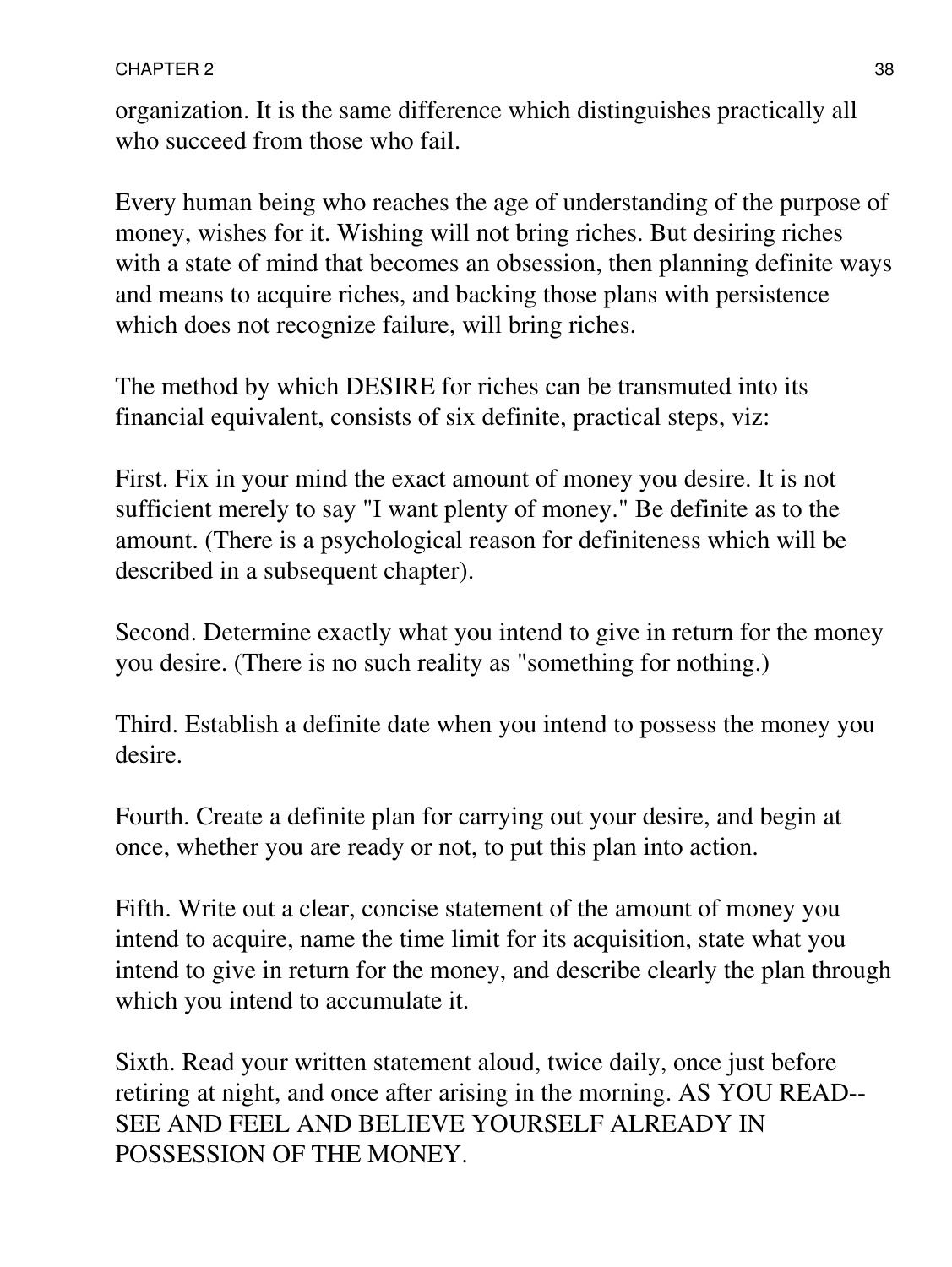It is important that you follow the instructions described in these six steps. It is especially important that you observe, and follow the instructions in the sixth paragraph. You may complain that it is impossible for you to "see yourself in possession of money" before you actually have it. Here is where a BURNING DESIRE will come to your aid. If you truly DESIRE money so keenly that your desire is an obsession, you will have no difficulty in convincing yourself that you will acquire it. The object is to want money, and to become so determined to have it that you CONVINCE yourself you will have it.

Only those who become "money conscious" ever accumulate great riches. "Money consciousness" means that the mind has become so thoroughly saturated with the DESIRE for money, that one can see one's self already in possession of it.

To the uninitiated, who has not been schooled in the working principles of the human mind, these instructions may appear impractical. It may be helpful, to all who fail to recognize the soundness of the six steps, to know that the information they convey, was received from Andrew Carnegie, who began as an ordinary laborer in the steel mills, but managed, despite his humble beginning, to make these principles yield him a fortune of considerably more than one hundred million dollars.

It may be of further help to know that the six steps here recommended were carefully scrutinized by the late Thomas A. Edison, who placed his stamp of approval upon them as being, not only the steps essential for the accumulation of money, but neccessary for the attainment of any definite goal.

The steps call for no "hard labor." They call for no sacrifice. They do not require one to become ridiculous, or credulous. To apply them calls for no great amount of education. But the successful application of these six steps does call for sufficient imagination to enable one to see, and to understand, that accumulation of money cannot be left to chance, good fortune, and luck. One must realize that all who have accumulated great fortunes, first did a certain amount of dreaming, hoping, wishing, DESIRING, and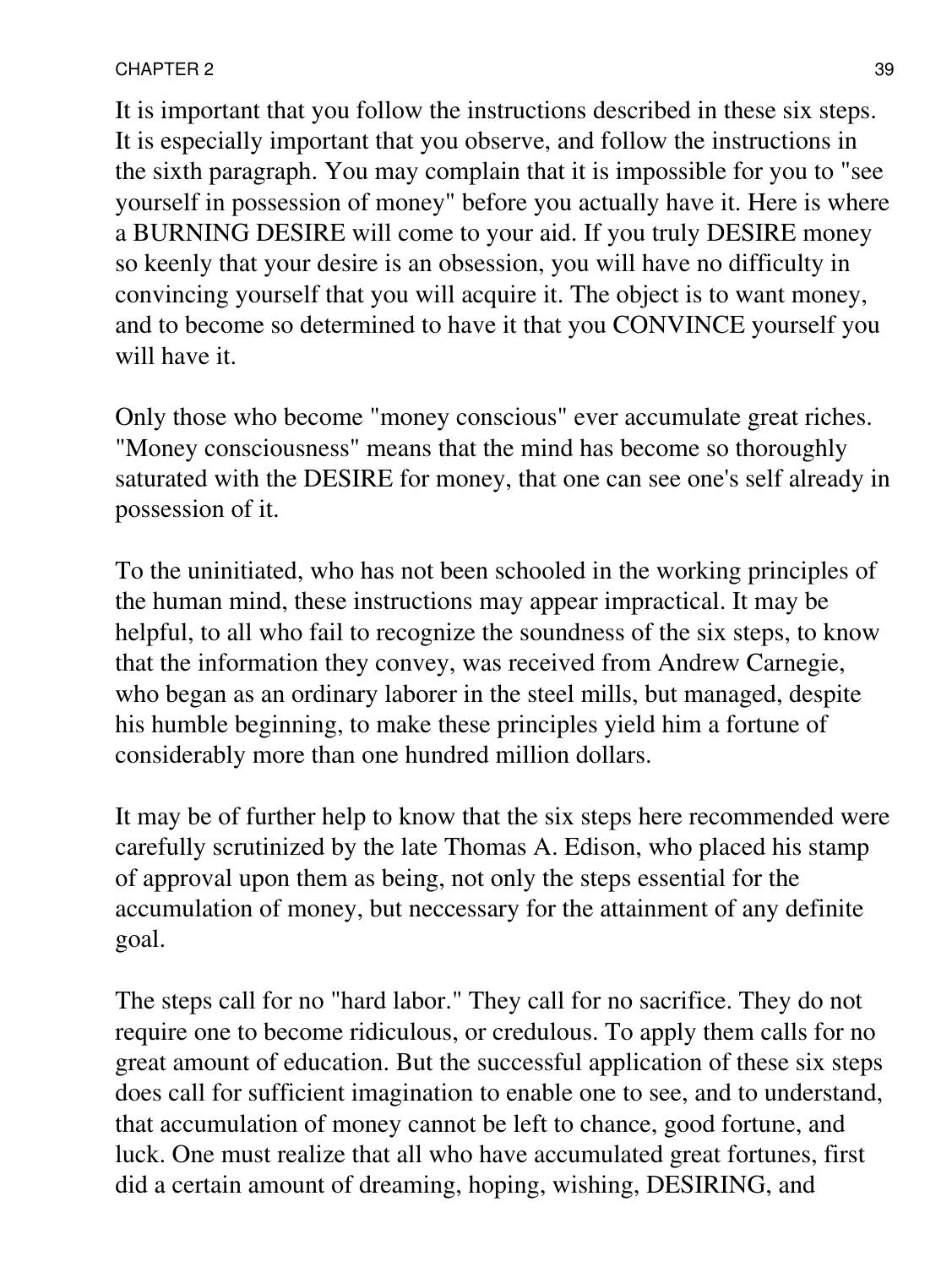PLANNING before they acquired money.

You may as well know, right here, that you can never have riches in great quantities, UNLESS you can work yourself into a white heat of DESIRE for money, and actually BELIEVE you will possess it.

You may as well know, also that every great leader, from the dawn of civilization down to the present, was a dreamer. Christianity is the greatest potential power in the world today, because its founder was an intense dreamer who had the vision and the imagination to see realities in their mental and spiritual form before they had been transmuted into physical form.

If you do not see great riches in your imagination, you will never see them in your bank balance.

Never, in the history of America has there been so great an opportunity for practical dreamers as now exists. The six year economic collapse has reduced all men, substantially, to the same level. A new race is about to be run. The stakes represent huge fortunes which will be accumulated within the next ten years. The rules of the race have changed, because we now live in a CHANGED WORLD that definitely favors the masses, those who had but little or no opportunity to win under the conditions existing during the depression, when fear paralyzed growth and development.

We who are in this race for riches, should be encouraged to know that this changed world in which we live is demanding new ideas, new ways of doing things, new leaders, new inventions, new methods of teaching, new methods of marketing, new books, new literature, new features for the radio, new ideas for moving pictures. Back of all this demand for new and better things, there is one quality which one must possess to win, and that is DEFINITENESS OF PURPOSE, the knowledge of what one wants, and a burning DESIRE to possess it.

The business depression marked the death of one age, and the birth of another. This changed world requires practical dreamers who can, and will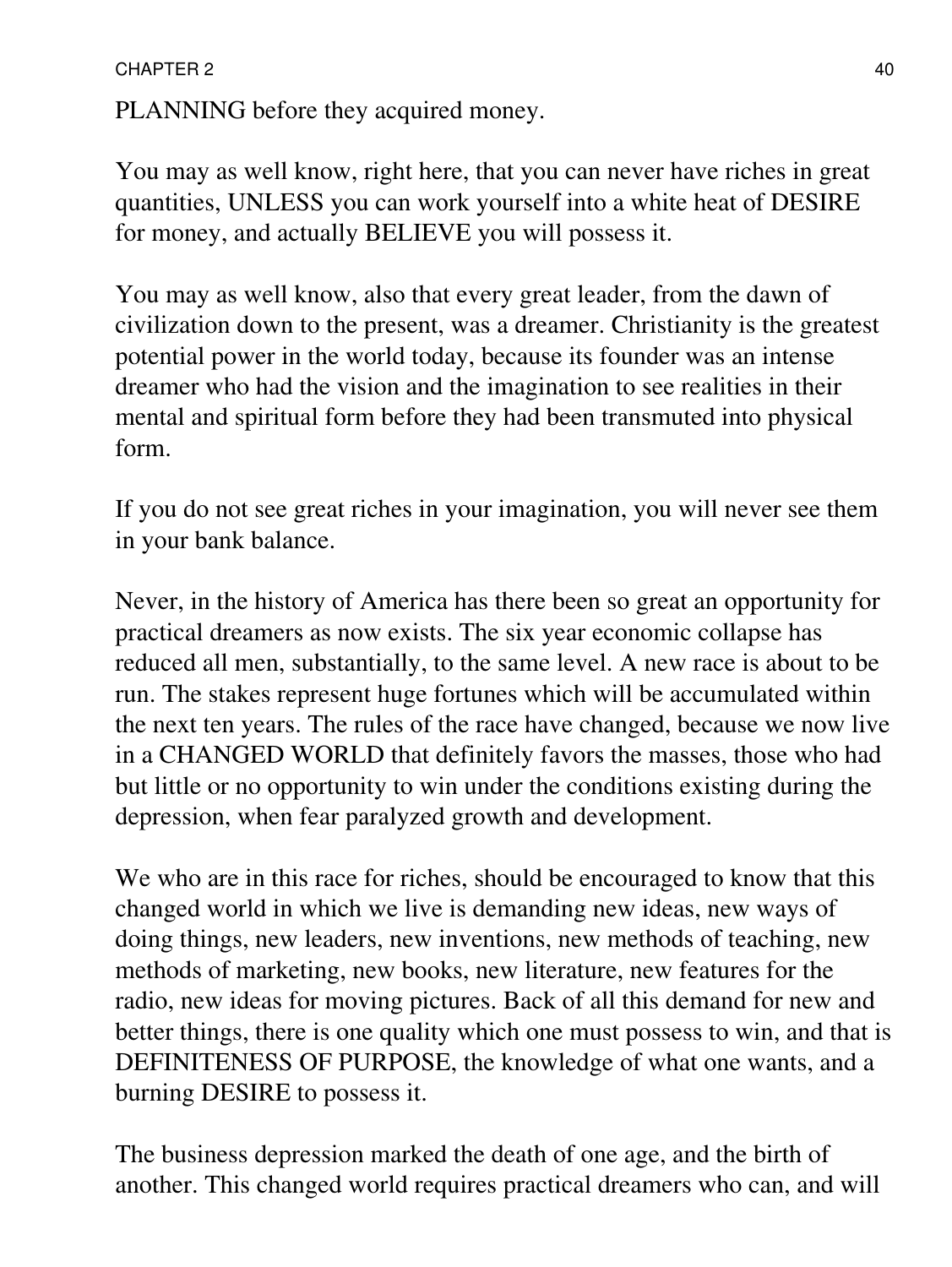put their dreams into action. The practical dreamers have always been, and always will be the pattern-makers of civilization.

We who desire to accumulate riches, should remember the real leaders of the world always have been men who harnessed, and put into practical use, the intangible, unseen forces of unborn opportunity, and have converted those forces, [or impulses of thought], into sky-scrapers, cities, factories, airplanes, automobiles, and every form of convenience that makes life more pleasant.

Tolerance, and an open mind are practical necessities of the dreamer of today. Those who are afraid of new ideas are doomed before they start. Never has there been a time more favorable to pioneers than the present. True, there is no wild and woolly west to be conquered, as in the days of the Covered Wagon; but there is a vast business, financial, and industrial world to be remoulded and redirected along new and better lines.

In planning to acquire your share of the riches, let no one influence you to scorn the dreamer. To win the big stakes in this changed world, you must catch the spirit of the great pioneers of the past, whose dreams have given to civilization all that it has of value, the spirit which serves as the life-blood of our own country-- your opportunity and mine, to develop and market our talents.

Let us not forget, Columbus dreamed of an Unknown world, staked his life on the existence of such a world, and discovered it!

Copernicus, the great astronomer, dreamed of a multiplicity of worlds, and revealed them! No one denounced him as "impractical" after he had triumphed. Instead, the world worshipped at his shrine, thus proving once more that "SUCCESS REQUIRES NO APOLOGIES, FAILURE PERMITS NO ALIBIS."

If the thing you wish to do is right, and you believe in it, go ahead and do it! Put your dream across, and never mind what "they" say if you meet with temporary defeat, for "they," perhaps, do not know that EVERY FAILURE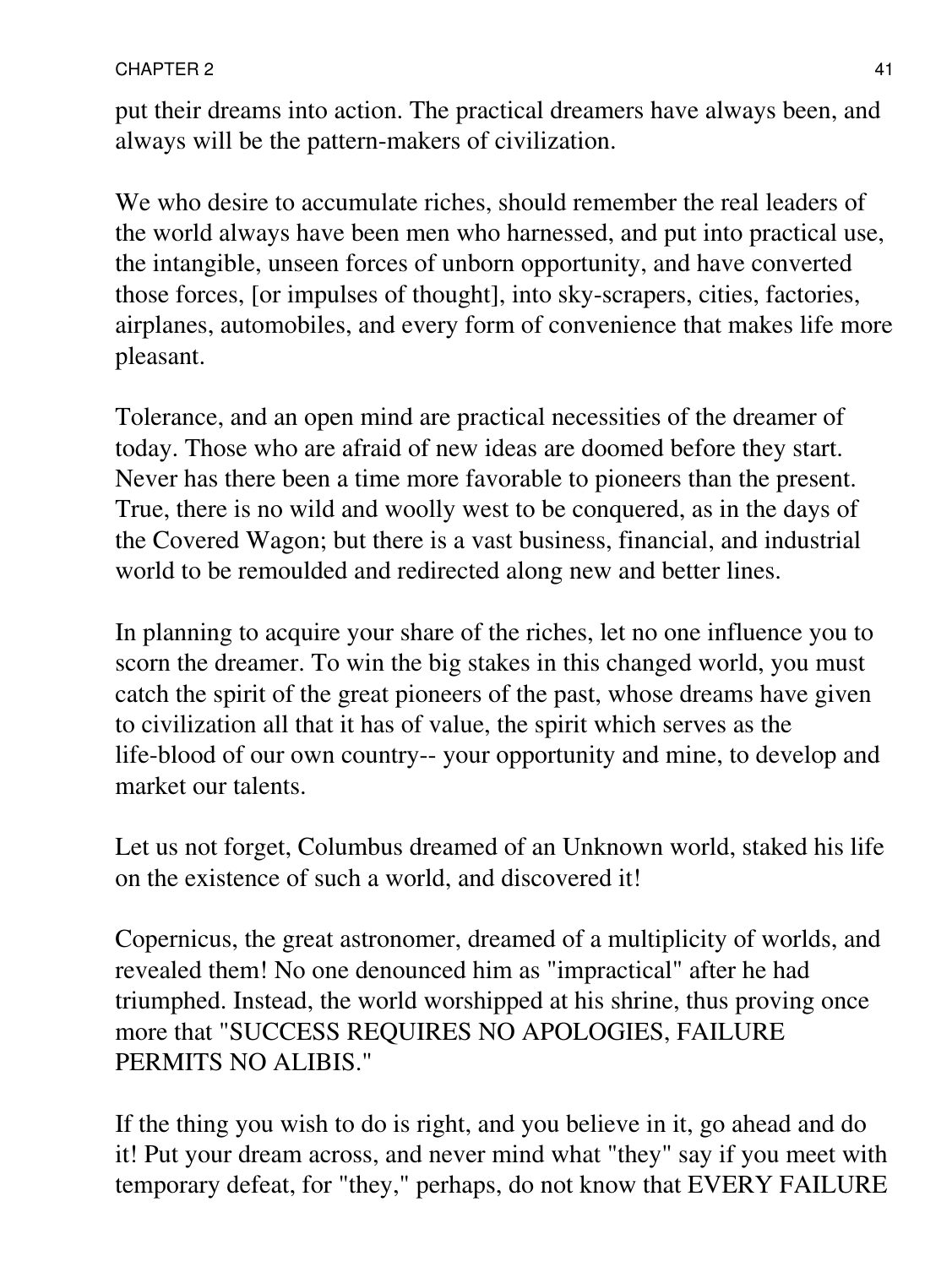### BRINGS WITH IT THE SEED OF AN EQUIVALENT SUCCESS.

Henry Ford, poor and uneducated, dreamed of a horseless carriage, went to work with what tools he possessed, without waiting for opportunity to favor him, and now evidence of his dream belts the entire earth. He has put more wheels into operation than any man who ever lived, because he was not afraid to back his dreams.

Thomas Edison dreamed of a lamp that could be operated by electricity, began where he stood to put his dream into action, and despite more than ten thousand failures, he stood by that dream until he made it a physical reality. Practical dreamers DO NOT QUIT!

Whelan dreamed of a chain of cigar stores, transformed his dream into action, and now the United Cigar Stores occupy the best corners in America.

Lincoln dreamed of freedom for the black slaves, put his dream into action, and barely missed living to see a united North and South translate his dream into reality.

The Wright brothers dreamed of a machine that would fly through the air. Now one may see evidence all over the world, that they dreamed soundly.

Marconi dreamed of a system for harnessing the intangible forces of the ether. Evidence that he did not dream in vain, may be found in every wireless and radio in the world. Moreover, Marconi's dream brought the humblest cabin, and the most stately manor house side by side. It made the people of every nation on earth back-door neighbors. It gave the President of the United States a medium by which he may talk to all the people of America at one time, and on short notice. It may interest you to know that Marconi's "friends" had him taken into custody, and examined in a psychopathic hospital, when he announced he had discovered a principle through which he could send messages through the air, without the aid of wires, or other direct physical means of communication. The dreamers of today fare better.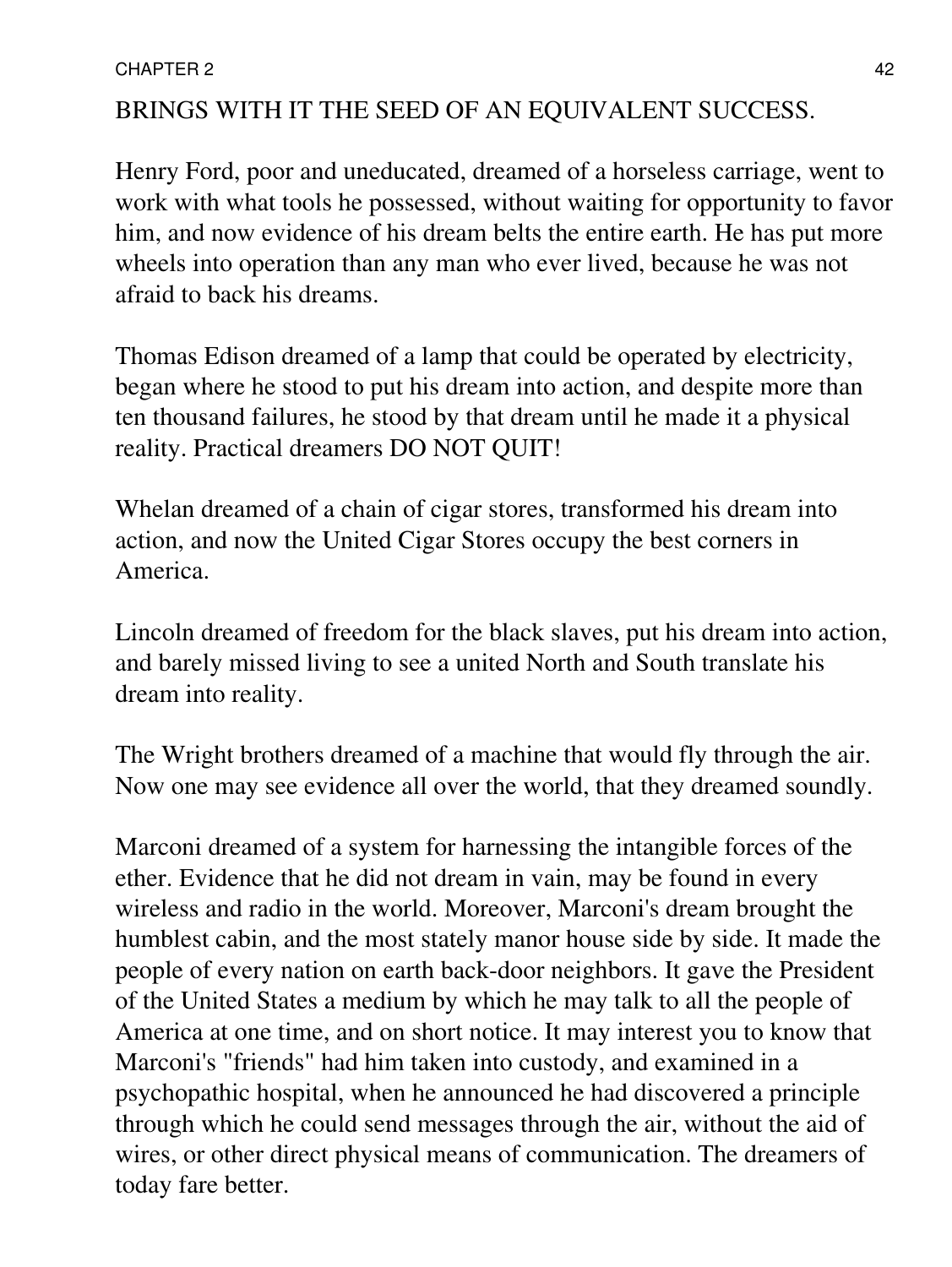The world has become accustomed to new discoveries. Nay, it has shown a willingness to reward the dreamer who gives the world a new idea.

"The greatest achievement was, at first, and for a time, but a dream."

"The oak sleeps in the acorn. The bird waits in the egg, and in the highest vision of the soul, a waking angel stirs. DREAMS ARE THE SEEDLINGS OF REALITY."

Awake, arise, and assert yourself, you dreamers of the world. Your star is now in the ascendency. The world depression brought the opportunity you have been waiting for. It taught people humility, tolerance, and open-mindedness.

The world is filled with an abundance of OPPORTUNITY which the dreamers of the past never knew.

A BURNING DESIRE TO BE, AND TO DO is the starting point from which the dreamer must take off. Dreams are not born of indifference, laziness, or lack of ambition.

The world no longer scoffs at the dreamer, nor calls him impractical. If you think it does, take a trip to Tennessee, and witness what a dreamer President has done in the way of harnessing, and using the great water power of America. A score of years ago, such a dream would have seemed like madness.

You have been disappointed, you have undergone defeat during the depression, you have felt the great heart within you crushed until it bled. Take courage, for these experiences have tempered the spiritual metal of which you are made--they are assets of incomparable value.

Remember, too, that all who succeed in life get off to a bad start, and pass through many heartbreaking struggles before they "arrive." The turning point in the lives of those who succeed, usually comes at the moment of some crisis, through which they are introduced to their "other selves."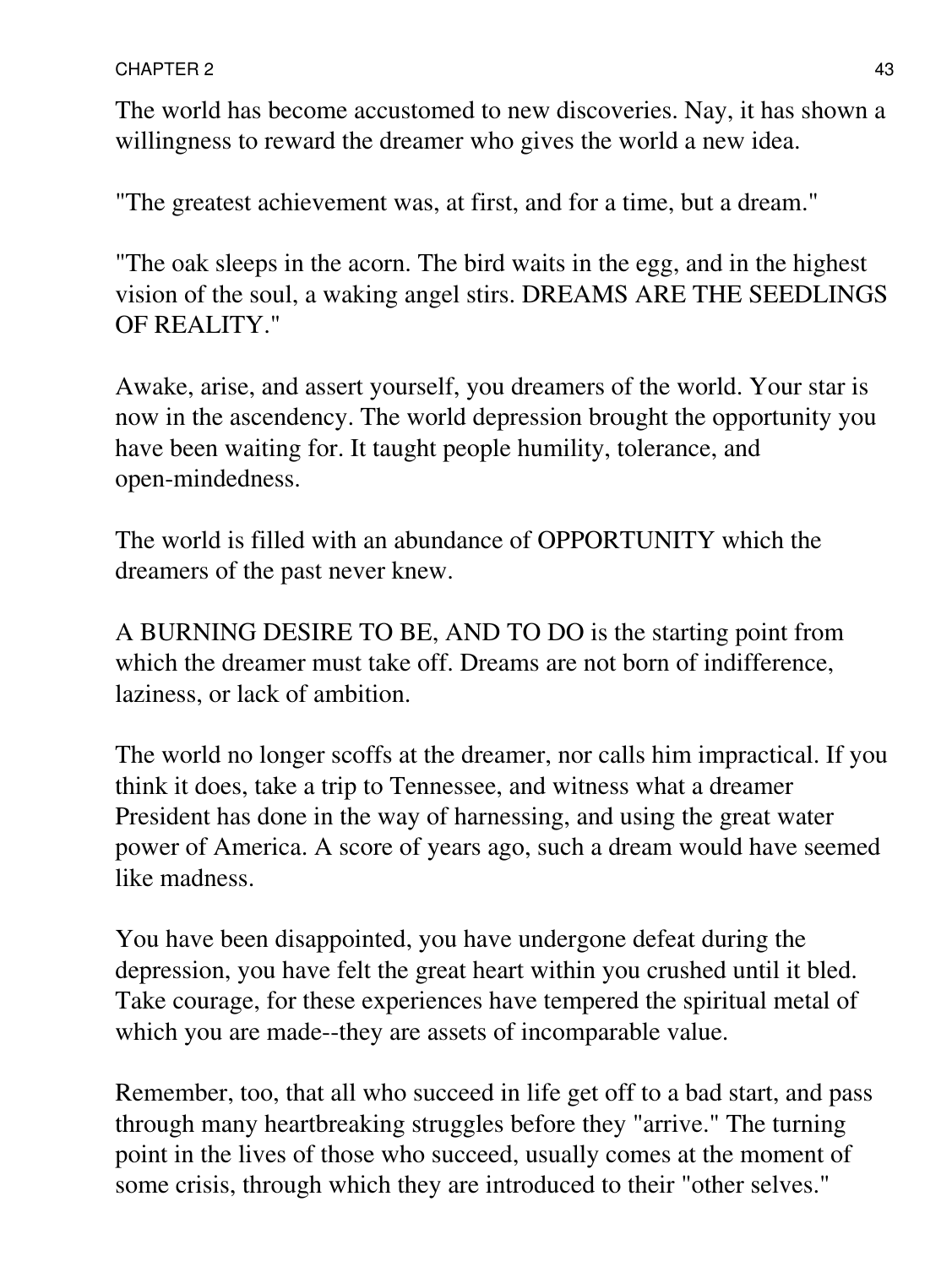John Bunyan wrote the Pilgrim's Progress, which is among the finest of all English literature, after he had been confined in prison and sorely punished, because of his views on the subject of religion.

O. Henry discovered the genius which slept within his brain, after he had met with great misfortune, and was confined in a prison cell, in Columbus, Ohio. Being FORCED, through misfortune, to become acquainted with his "other self," and to use his IMAGINATION, he discovered himself to be a great author instead of a miserable criminal and outcast. Strange and varied are the ways of life, and stranger still are the ways of Infinite Intelligence, through which men are sometimes forced to undergo all sorts of punishment before discovering their own brains, and their own capacity to create useful ideas through imagination.

Edison, the world's greatest inventor and scientist, was a "tramp" telegraph operator, he failed innumerable times before he was driven, finally, to the discovery of the genius which slept within his brain.

Charles Dickens began by pasting labels on blacking pots. The tragedy of his first love penetrated the depths of his soul, and converted him into one of the world's truly great authors. That tragedy produced, first, David Copperfield, then a succession of other works that made this a richer and better world for all who read his books. Disappointment over love affairs, generally has the effect of driving men to drink, and women to ruin; and this, because most people never learn the art of transmuting their strongest emotions into dreams of a constructive nature.

Helen Keller became deaf, dumb, and blind shortly after birth. Despite her greatest misfortune, she has written her name indelibly in the pages of the history of the great. Her entire life has served as evidence that no one ever is defeated until defeat has been accepted as a reality.

Robert Burns was an illiterate country lad, he was cursed by poverty, and grew up to be a drunkard in the bargain. The world was made better for his having lived, because he clothed beautiful thoughts in poetry, and thereby plucked a thorn and planted a rose in its place.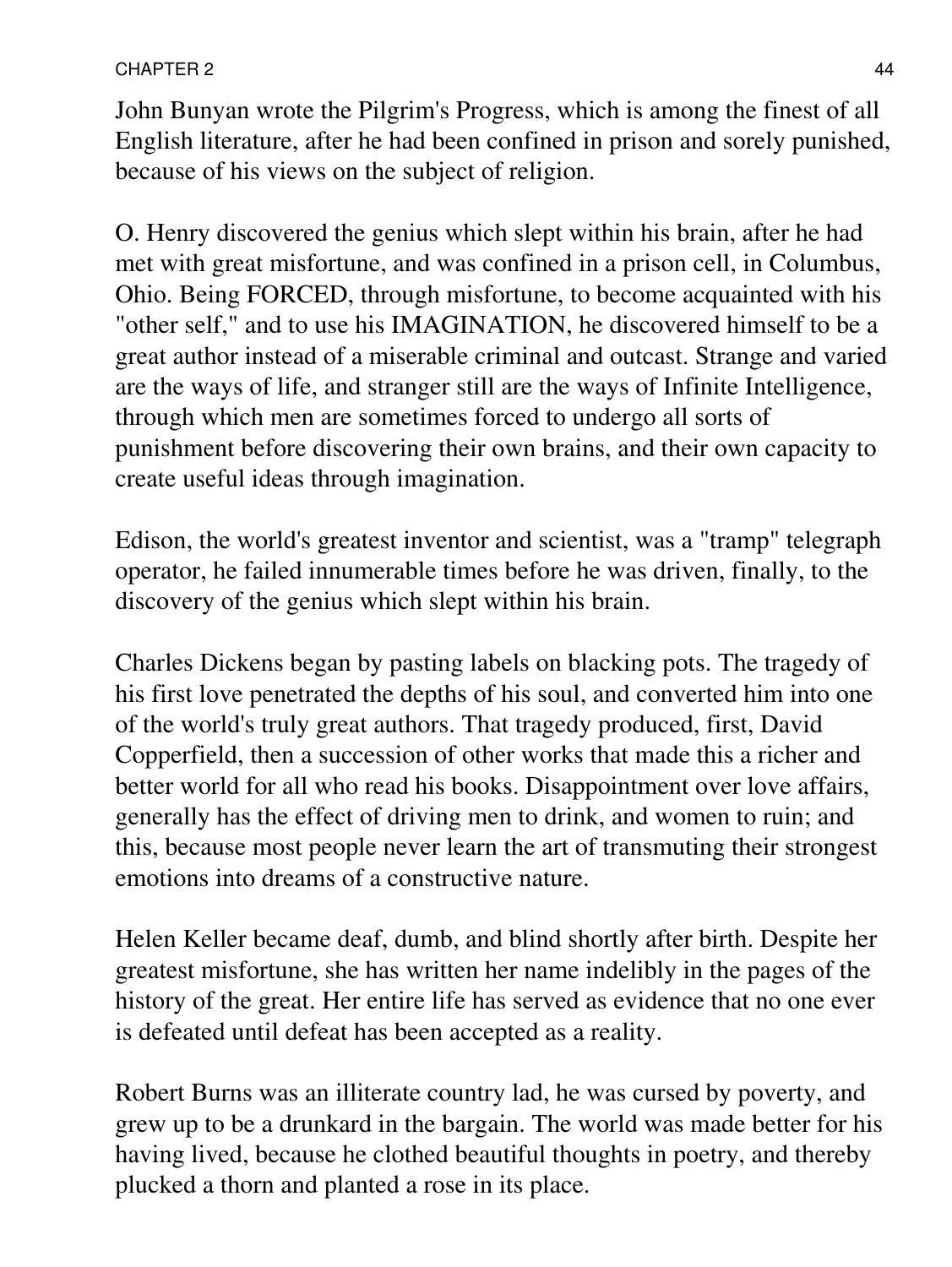Booker T. Washington was born in slavery, handicapped by race and color. Because he was tolerant, had an open mind at all times, on all subjects, and was a DREAMER, he left his impress for good on an entire race.

Beethoven was deaf, Milton was blind, but their names will last as long as time endures, because they dreamed and translated their dreams into organized thought.

Before passing to the next chapter, kindle anew in your mind the fire of hope, faith, courage, and tolerance. If you have these states of mind, and a working knowledge of the principles described, all else that you need will come to you, when you are READY for it. Let Emerson state the thought in these words, "Every proverb, every book, every byword that belongs to thee for aid and comfort shall surely come home through open or winding passages. Every friend whom not thy fantastic will, but the great and tender soul in thee craveth, shall lock thee in his embrace."

There is a difference between WISHING for a thing and being READY to receive it. No one is ready for a thing, until he believes he can acquire it. The state of mind must be BELIEF, not mere hope or wish. Open-mindedness is essential for belief. Closed minds do not inspire faith, courage, and belief.

Remember, no more effort is required to aim high in life, to demand abundance and prosperity, than is required to accept misery and poverty. A great poet has correctly stated this universal truth through these lines:

"I bargined for Life for a penny,

And Life would pay no more,

However I bedded at evening

When I counted my scanty store."

"For Life is just an employer,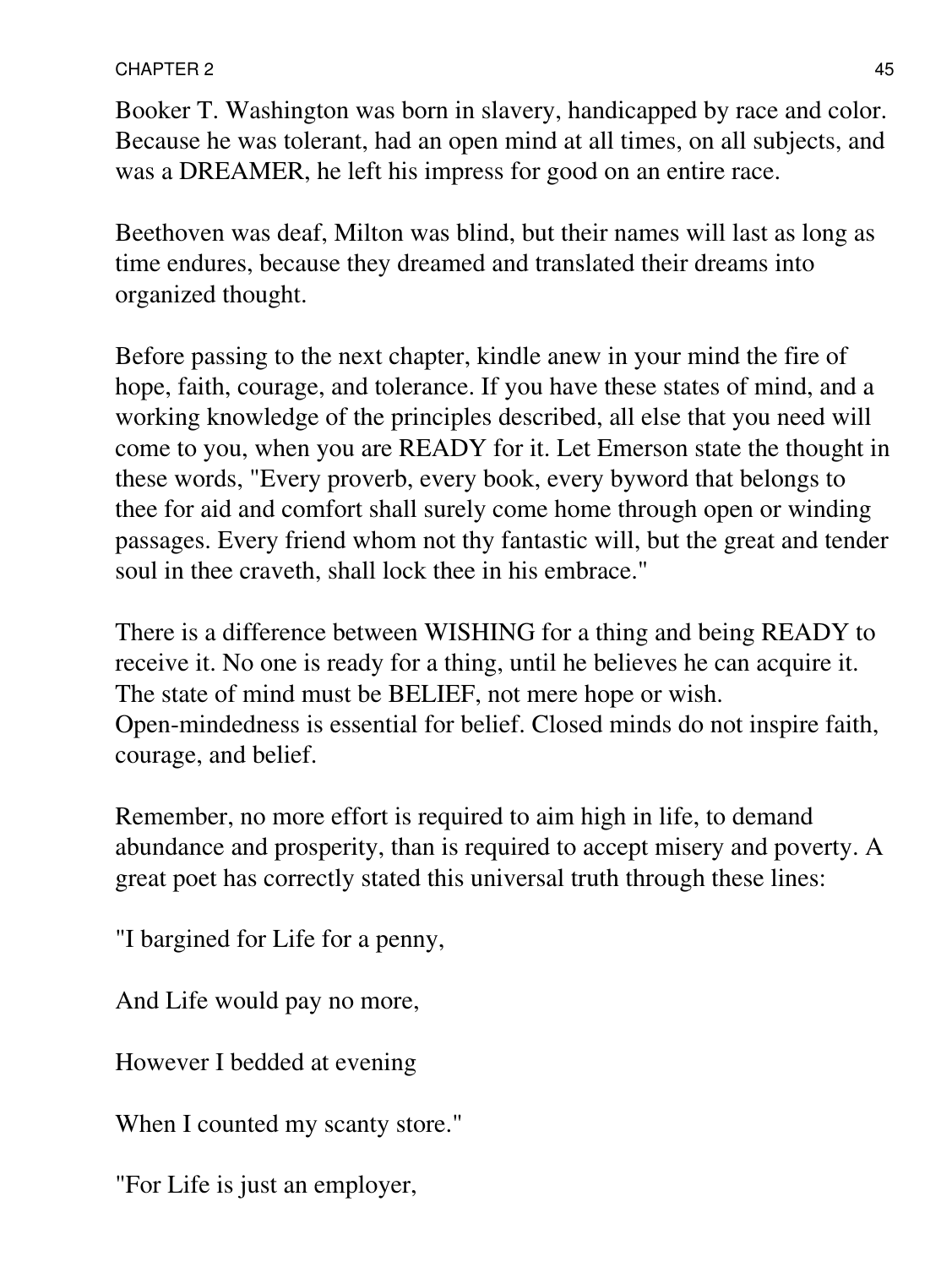He gives you just what you ask,

But once you have set the wages,

Why, must you bear the task."

"I worked for a menial's hire,

only to learn, dismayed,

That any wage I asked of Life,

Life would have willingly paid."

### DESIRE OUTWITS MOTHER NATURE

As a fitting climax to this chapter, I wish to introduce one of the most unusual persons I have ever known. I first saw him twenty-four years ago, a few minutes after he was born. He came into the world without any physical sign of ears, and the doctor admitted, when pressed for an opinion, that the child might be deaf, and mute for life.

I challenged the doctor's opinion. I had the right to do so, I was the child's father. I, too, reached a decision, and rendered an opinion, but I expressed the opinion silently, in the secrecy of my own heart. I decided that my son would hear and speak. Nature could send me a child without ears, but Nature could not induce me to accept the reality of the affliction.

In my own mind I knew that my son would hear and speak. How? I was sure there must be a way, and I knew I would find it. I thought of the words of the immortal Emerson, "The whole course of things goes to teach us faith. We need only obey.

There is guidance for each of us, and by lowly listening, we shall hear the right word."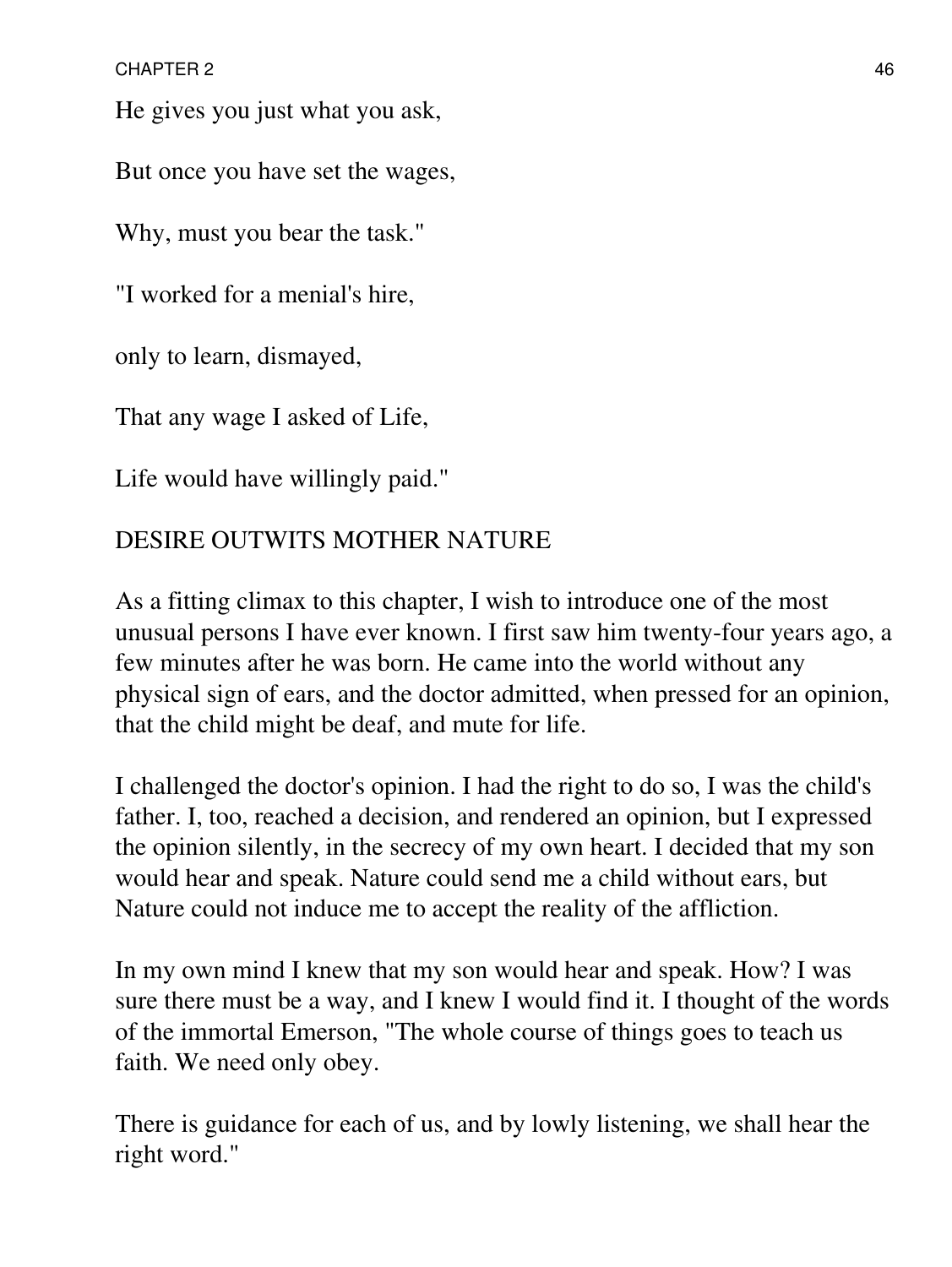The right word? DESIRE! More than anything else, I DESIRED that my son should not be a deaf mute. From that desire I never receded, not for a second.

Many years previously, I had written, "Our only limitations are those we set up in our own minds." For the first time, I wondered if that statement were true. Lying on the bed in front of me was a newly born child, without the natural equipment of hearing. Even though he might hear and speak, he was obviously disfigured for life. Surely, this was a limitation which that child had not set up in his own mind.

What could I do about it? Somehow I would find a way to transplant into that child's mind my own BURNING DESIRE for ways and means of conveying sound to his brain without the aid of ears.

As soon as the child was old enough to cooperate, I would fill his mind so completely with a BURNING DESIRE to hear, that Nature would, by methods of her own, translate it into physical reality.

All this thinking took place in my own mind, but I spoke of it to no one. Every day I renewed the pledge I had made to myself, not to accept a deaf mute for a son.

As he grew older, and began to take notice of things around him, we observed that he had a slight degree of hearing. When he reached the age when children usually begin talking, he made no attempt to speak, but we could tell by his actions that he could hear certain sounds slightly. That was all I wanted to know! I was convinced that if he could hear, even slightly, he might develop still greater hearing capacity. Then something happened which gave me hope. It came from an entirely unexpected source.

We bought a victrola. When the child heard the music for the first time, he went into ecstasies, and promptly appropriated the machine. He soon showed a preference for certain records, among them, "It's a Long Way to Tipperary." On one occasion, he played that piece over and over, for almost two hours, standing in front of the victrola, with his teeth clamped on the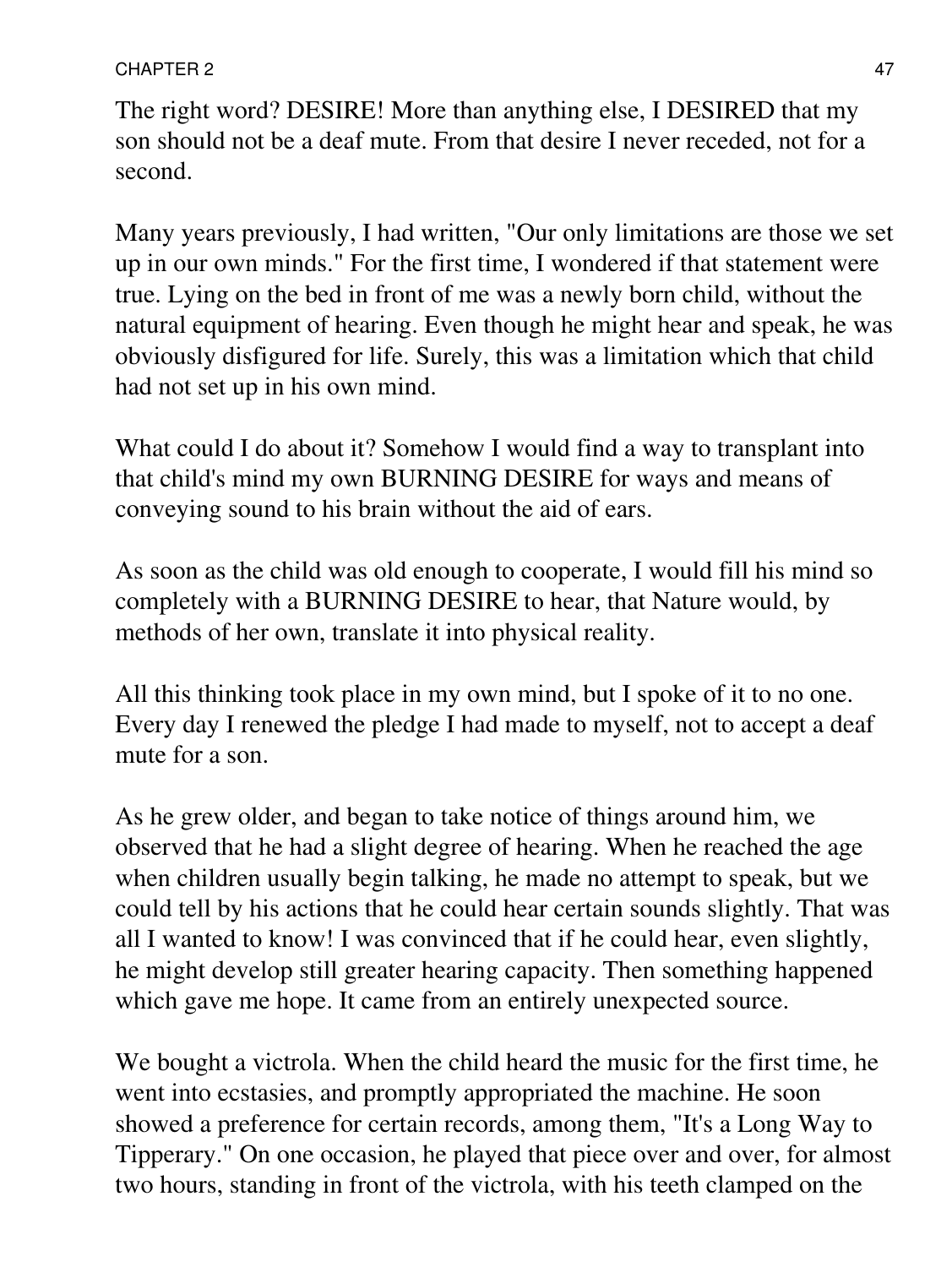edge of the case. The significance of this self-formed habit of his did not become clear to us until years afterward, for we had never heard of the principle of "bone conduction" of sound at that time.

Shortly after he appropriated the victrola, I discovered that he could hear me quite clearly when I spoke with my lips touching his mastoid bone, or at the base of the brain. These discoveries placed in my possession the necessary media by which I began to translate into reality my Burning Desire to help my son develop hearing and speech. By that time he was making stabs at speaking certain words. The outlook was far from encouraging, but DESIRE BACKED BY FAITH knows no such word as impossible.

Having determined that he could hear the sound of my voice plainly, I began, immediately, to transfer to his mind the desire to hear and speak. I soon discovered that the child enjoyed bedtime stories, so I went to work, creating stories designed to develop in him self-reliance, imagination, and a keen desire to hear and to be normal.

There was one story in particular, which I emphasized by giving it some new and dramatic coloring each time it was told. It was designed to plant in his mind the thought that his affliction was not a liability, but an asset of great value. Despite the fact that all the philosophy I had examined clearly indicated that EVERY ADVERSITY BRINGS WITH IT THE SEED OF AN EQUIVALENT ADVANTAGE, I must confess that I had not the slightest idea how this affliction could ever become an asset. However, I continued my practice of wrapping that philosophy in bedtime stories, hoping the time would come when he would find some plan by which his handicap could be made to serve some useful purpose.

Reason told me plainly, that there was no adequate compensation for the lack of ears and natural hearing equipment. DESIRE backed by FAITH, pushed reason aside, and inspired me to carry on.

As I analyze the experience in retrospect, I can see now, that my son's faith in me had much to do with the astounding results. He did not question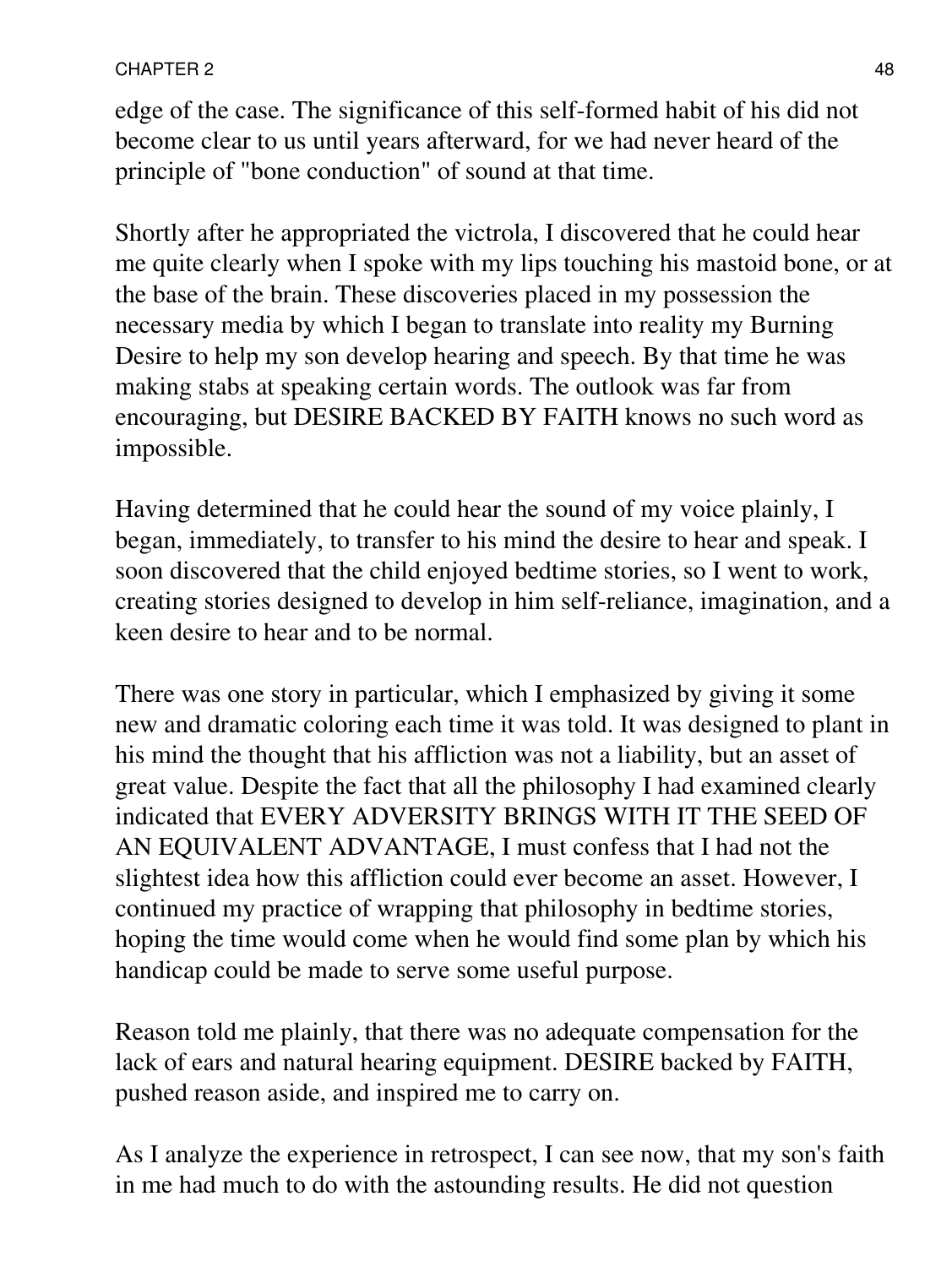anything I told him. I sold him the idea that he had a distinct advantage over his older brother, and that this advantage would reflect itself in many ways. For example, the teachers in school would observe that he had no ears, and, because of this, they would show him special attention and treat him with extraordinary kindness. They always did. His mother saw to that, by visiting the teachers and arranging with them to give the child the extra attention necessary. I sold him the idea, too, that when he became old enough to sell newspapers, (his older brother had already become a newspaper merchant), he would have a big advantage over his brother, for the reason that people would pay him extra money for his wares, because they could see that he was a bright, industrious boy, despite the fact he had no ears.

We could notice that, gradually, the child's hearing was improving. Moreover, he had not the slightest tendency to be self-conscious, because of his affliction. When he was about seven, he showed the first evidence that our method of servicing his mind was bearing fruit. For several months he begged for the privilege of selling newspapers, but his mother would not give her consent. She was afraid that his deafness made it unsafe for him to go on the street alone.

Finally, he took matters in his own hands. One afternoon, when he was left at home with the servants, he climbed through the kitchen window, shinnied to the ground, and set out on his own. He borrowed six cents in capital from the neighborhood shoemaker, invested it in papers, sold out, reinvested, and kept repeating until late in the evening. After balancing his accounts, and paying back the six cents he had borrowed from his banker, he had a net profit of forty-two cents. When we got home that night, we found him in bed asleep, with the money tightly clenched in his hand.

His mother opened his hand, removed the coins, and cried. Of all things! Crying over her son's first victory seemed so inappropriate. My reaction was the reverse. I laughed heartily, for I knew that my endeavor to plant in the child's mind an attitude of faith in himself had been successful.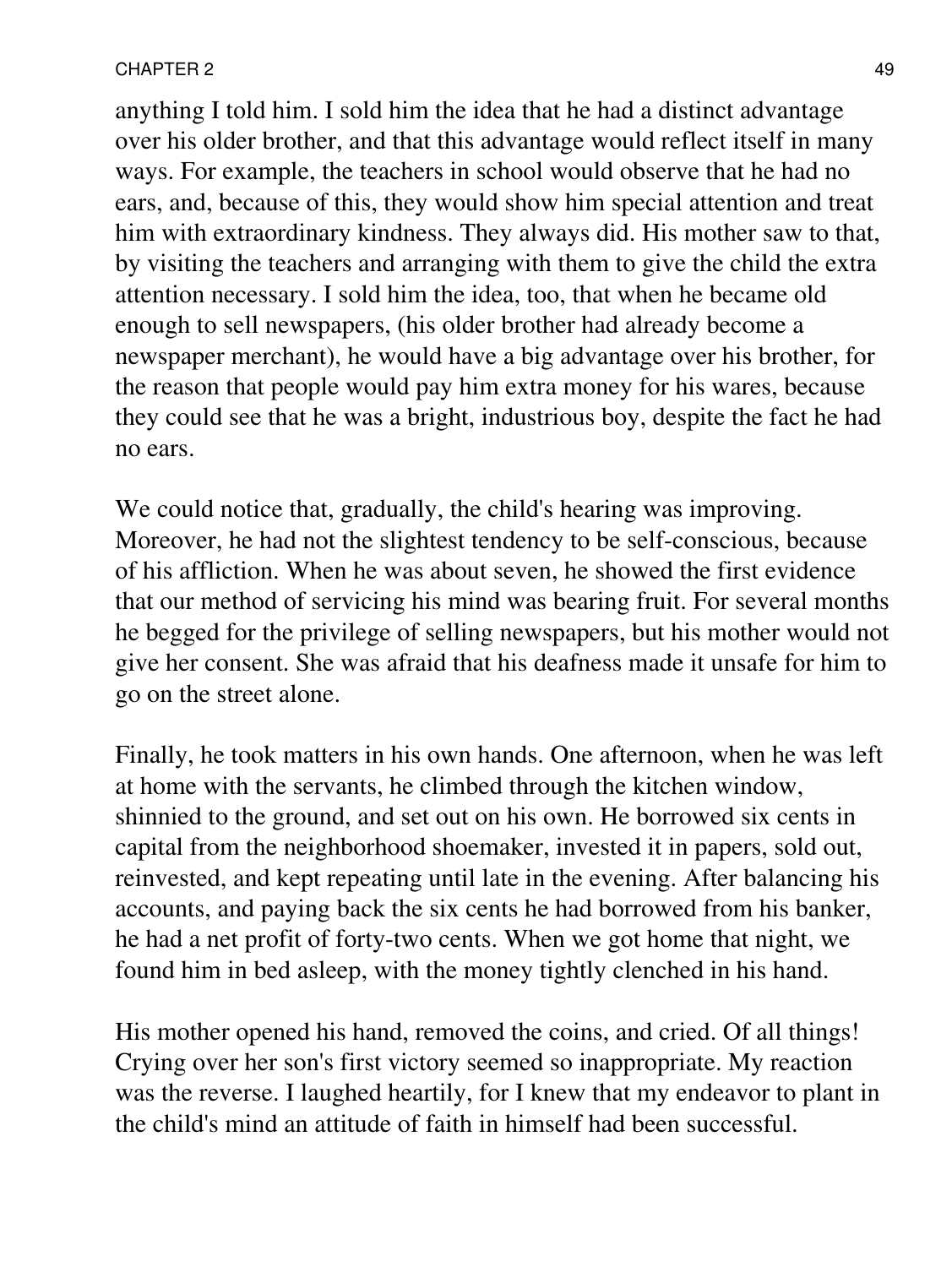His mother saw, in his first business venture, a little deaf boy who had gone out in the streets and risked his life to earn money. I saw a brave, ambitious, self-reliant little business man whose stock in himself had been increased a hundred percent, because he had gone into business on his own initiative, and had won. The transaction pleased me, because I knew that he had given evidence of a trait of resourcefulness that would go with him all through life. Later events proved this to be true. When his older brother wanted something, he would lie down on the floor, kick his feet in the air, cry for it-- and get it. When the "little deaf boy" wanted something, he would plan a way to earn the money, then buy it for himself. He still follows that plan!

Truly, my own son has taught me that handicaps can be converted into stepping stones on which one may climb toward some worthy goal, unless they are accepted as obstacles, and used as alibis.

The little deaf boy went through the grades, high school, and college without being able to hear his teachers, excepting when they shouted loudly, at close range. He did not go to a school for the deaf. WE WOULD NOT PERMIT HIM TO LEARN THE SIGN LANGUAGE. We were determined that he should live a normal life, and associate with normal children, and we stood by that decision, although it cost us many heated debates with school officials.

While he was in high school, he tried an electrical hearing aid, but it was of no value to him; due, we believed, to a condition that was disclosed when the child was six, by Dr. J. Gordon Wilson, of Chicago, when he operated on one side of the boy's head, and discovered that there was no sign of natural hearing equipment.

During his last week in college, (eighteen years after the operation), something happened which marked the most important turning-point of his life. Through what seemed to be mere chance, he came into possession of another electrical hearing device, which was sent to him on trial. He was slow about testing it, due to his disappointment with a similar device. Finally he picked the instrument up, and more or less carelessly, placed it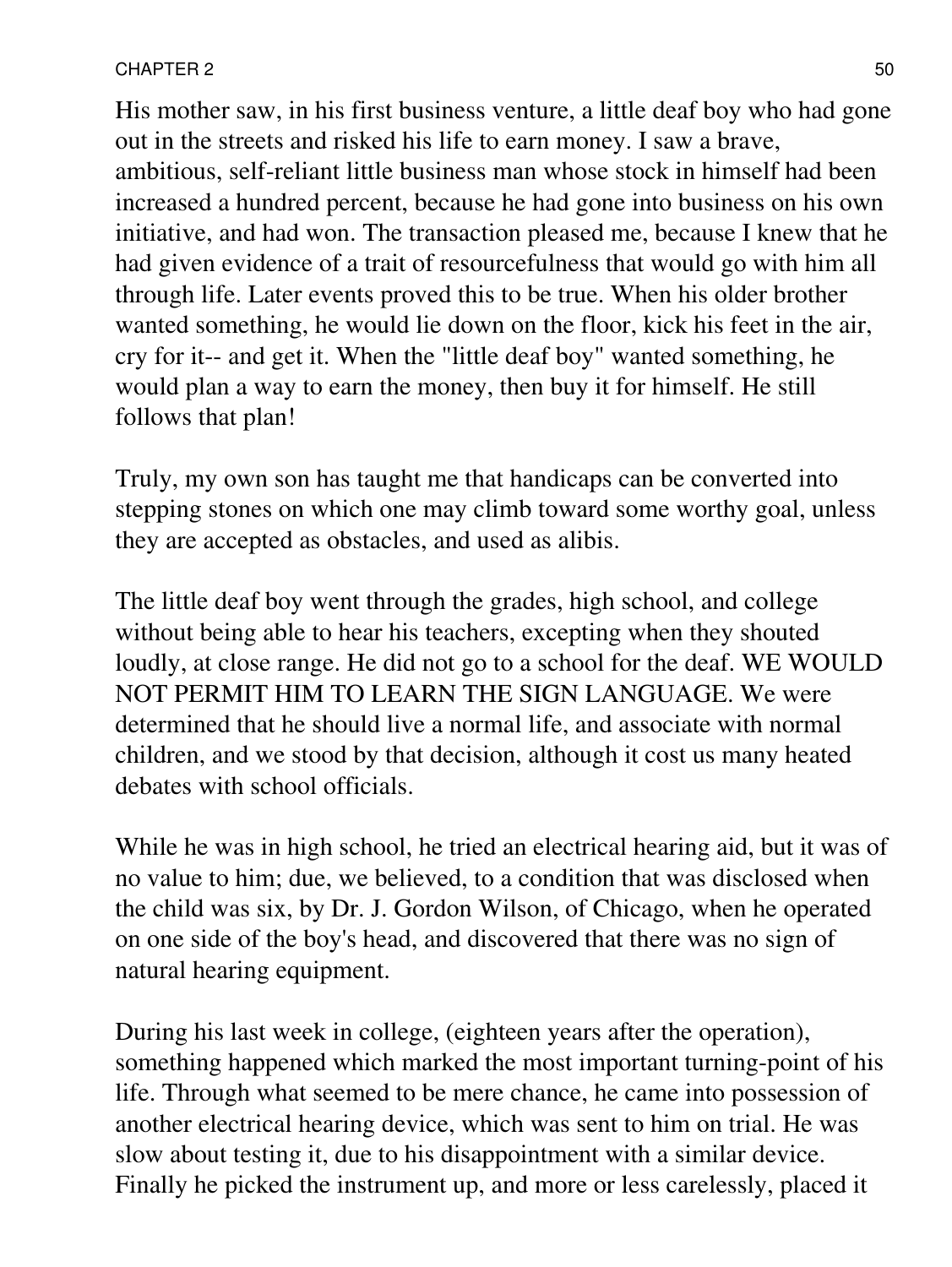on his head, hooked up the battery, and lo! as if by a stroke of magic, his lifelong DESIRE FOR NORMAL HEARING BECAME A REALITY! For the first time in his life he heard practically as well as any person with normal hearing. "God moves in mysterious ways, His wonders to perform."

Overjoyed because of the Changed World which had been brought to him through his hearing device, he rushed to the telephone, called his mother, and heard her voice perfectly. The next day he plainly heard the voices of his professors in class, for the first time in his life! Previously he could hear them only when they shouted, at short range. He heard the radio. He heard the talking pictures. For the first time in his life, he could converse freely with other people, without the necessity of their having to speak loudly. Truly, he had come into possession of a Changed World.

We had refused to accept Nature's error, and, by PERSISTENT DESIRE, we had induced Nature to correct that error, through the only practical means available.

DESIRE had commenced to pay dividends, but the victory was not yet complete. The boy still had to find a definite and practical way to convert his handicap into an equivalent asset.

Hardly realizing the significance of what had already been accomplished, but intoxicated with the joy of his newly discovered world of sound, he wrote a letter to the manufacturer of the hearing-aid, enthusiastically describing his experience. Something in his letter; something, perhaps which was not written on the lines, but back of them; caused the company to invite him to New York. When be arrived, he was escorted through the factory, and while talking with the Chief Engineer, telling him about his changed world, a hunch, an idea, or an inspiration-- call it what you wish- flashed into his mind. It was this impulse of thought which converted his affliction into an asset, destined to pay dividends in both money and happiness to thousands for all time to come.

The sum and substance of that impulse of thought was this: It occurred to him that he might be of help to the millions of deafened people who go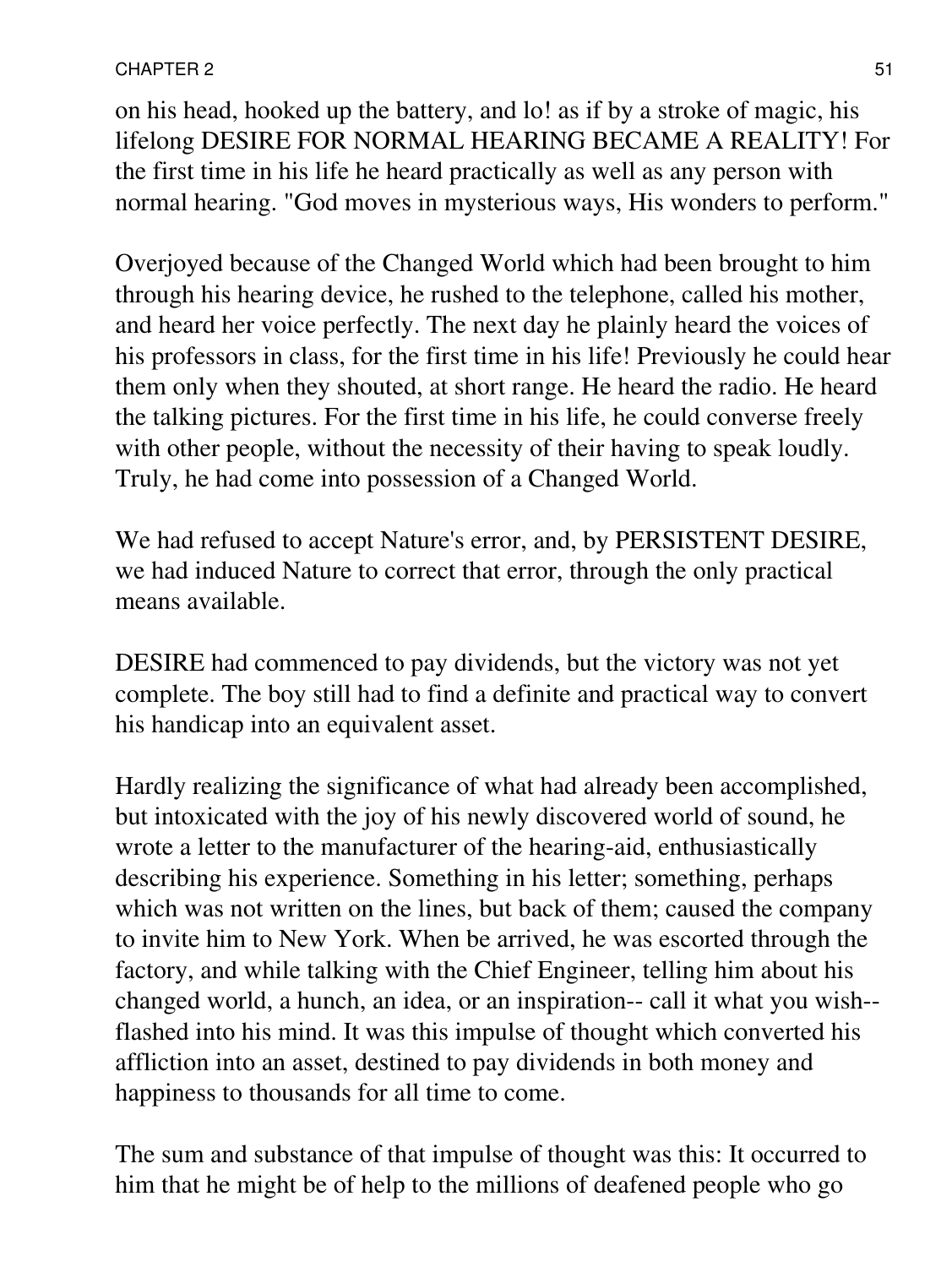through life without the benefit of hearing devices, if he could find a way to tell them the story of his Changed World. Then and there, he reached a decision to devote the remainder of his life to rendering useful service to the hard of hearing.

For an entire month, he carried on an intensive research, during which he analyzed the entire marketing system of the manufacturer of the hearing device, and created ways and means of communicating with the hard of hearing all over the world for the purpose of sharing with them his newly discovered "Changed World." When this was done, he put in writing a two-year plan, based upon his findings. When he presented the plan to the company, he was instantly given a position, for the purpose of carrying out his ambition.

Little did he dream, when he went to work, that he was destined to bring hope and practical relief to thousands of deafened people who, without his help, would have been doomed forever to deaf mutism.

Shortly after he became associated with the manufacturer of his hearing aid, he invited me to attend a class conducted by his company, for the purpose of teaching deaf mutes to hear, and to speak. I had never heard of such a form of education, therefore I visited the class, skeptical but hopeful that my time would not be entirely wasted. Here I saw a demonstration which gave me a greatly enlarged vision of what I had done to arouse and keep alive in my son's mind the DESIRE for normal hearing. I saw deaf mutes actually being taught to hear and to speak, through application of the self-same principle I had used, more than twenty years previously, in saving my son from deaf mutism.

Thus, through some strange turn of the Wheel of Fate, my son, Blair, and I have been destined to aid in correcting deaf mutism for those as yet unborn, because we are the only living human beings, as far as I know, who have established definitely the fact that deaf mutism can be corrected to the extent of restoring to normal life those who suffer with this affliction. It has been done for one; it will be done for others.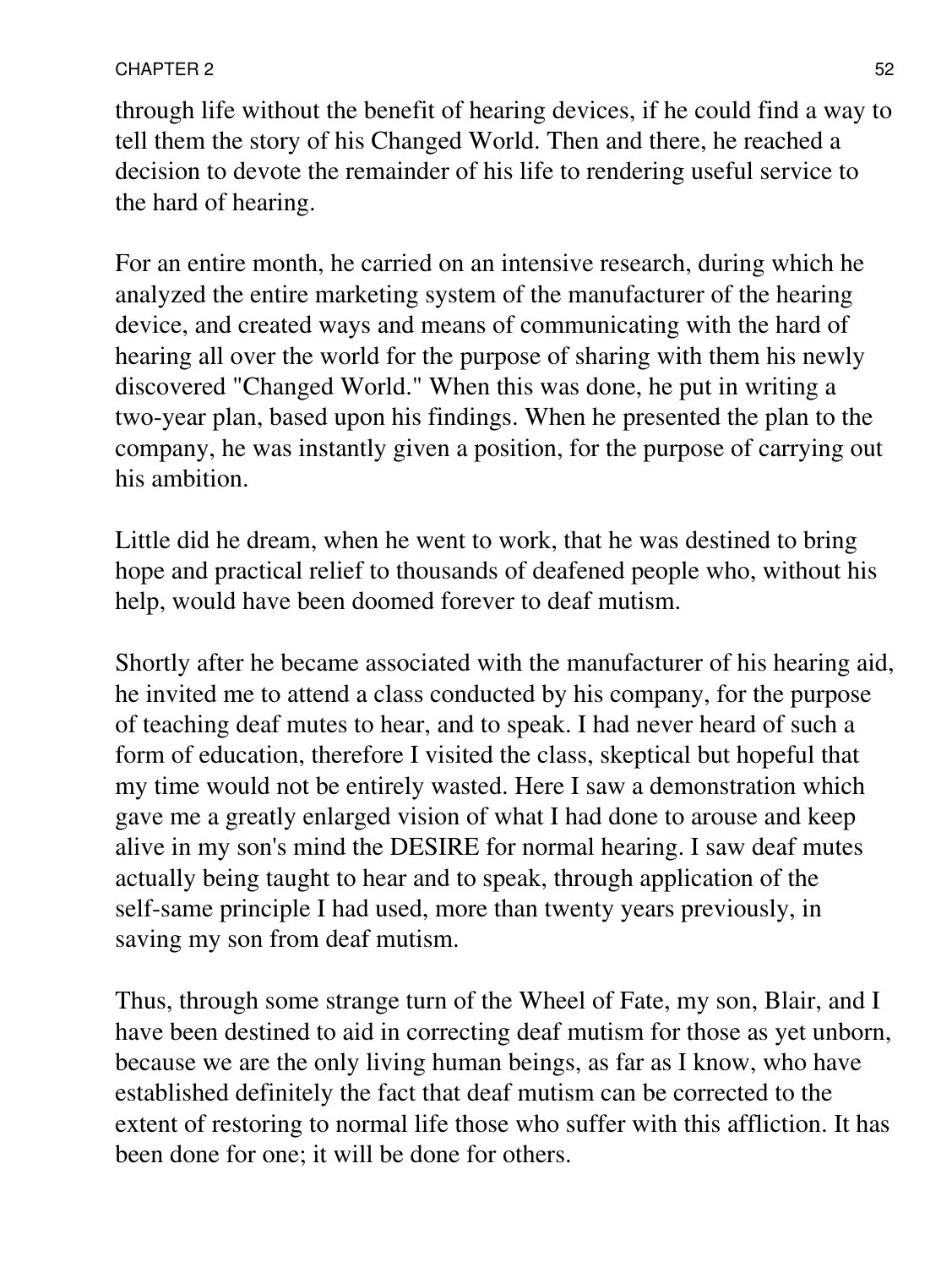There is no doubt in my mind that Blair would have been a deaf mute all his life, if his mother and I had not managed to shape his mind as we did. The doctor who attended at his birth told us, confidentially, the child might never hear or speak. A few weeks ago, Dr. Irving Voorhees, a noted specialist on such cases, examined Blair very thoroughly. He was astounded when he learned how well my son now hears, and speaks, and said his examination indicated that "theoretically, the boy should not be able to hear at all." But the lad does hear, despite the fact that X-ray pictures show there is no opening in the skull, whatsoever, from where his ears should be to the brain.

When I planted in his mind the DESIRE to hear and talk, and live as a normal person, there went with that impulse some strange influence which caused Nature to become bridge-builder, and span the gulf of silence between his brain and the outer world, by some means which the keenest medical specialists have not been able to interpret. It would be sacrilege for me to even conjecture as to how Nature performed this miracle. It would be unforgivable if I neglected to tell the world as much as I know of the humble part I assumed in the strange experience. It is my duty, and a privilege to say I believe, and not without reason, that nothing is impossible to the person who backs DESIRE with enduring FAITH.

Verily, a BURNING DESIRE has devious ways of transmuting itself into its physical equivalent. Blair DESIRED normal hearing; now he has it! He was born with a handicap which might easily have sent one with a less defined DESIRE to the street with a bundle of pencils and a tin cup. That handicap now promises to serve as the medium by which he will render useful service to many millions of hard of hearing, also, to give him useful employment at adequate financial compensation the remainder of his life.

The little "white lies" I planted in his mind when he was a child, by leading him to BELIEVE his affliction would become a great asset, which he could capitalize, has justified itself. Verily, there is nothing, right or wrong, which BELIEF, plus BURNING DESIRE, cannot make real. These qualities are free to everyone.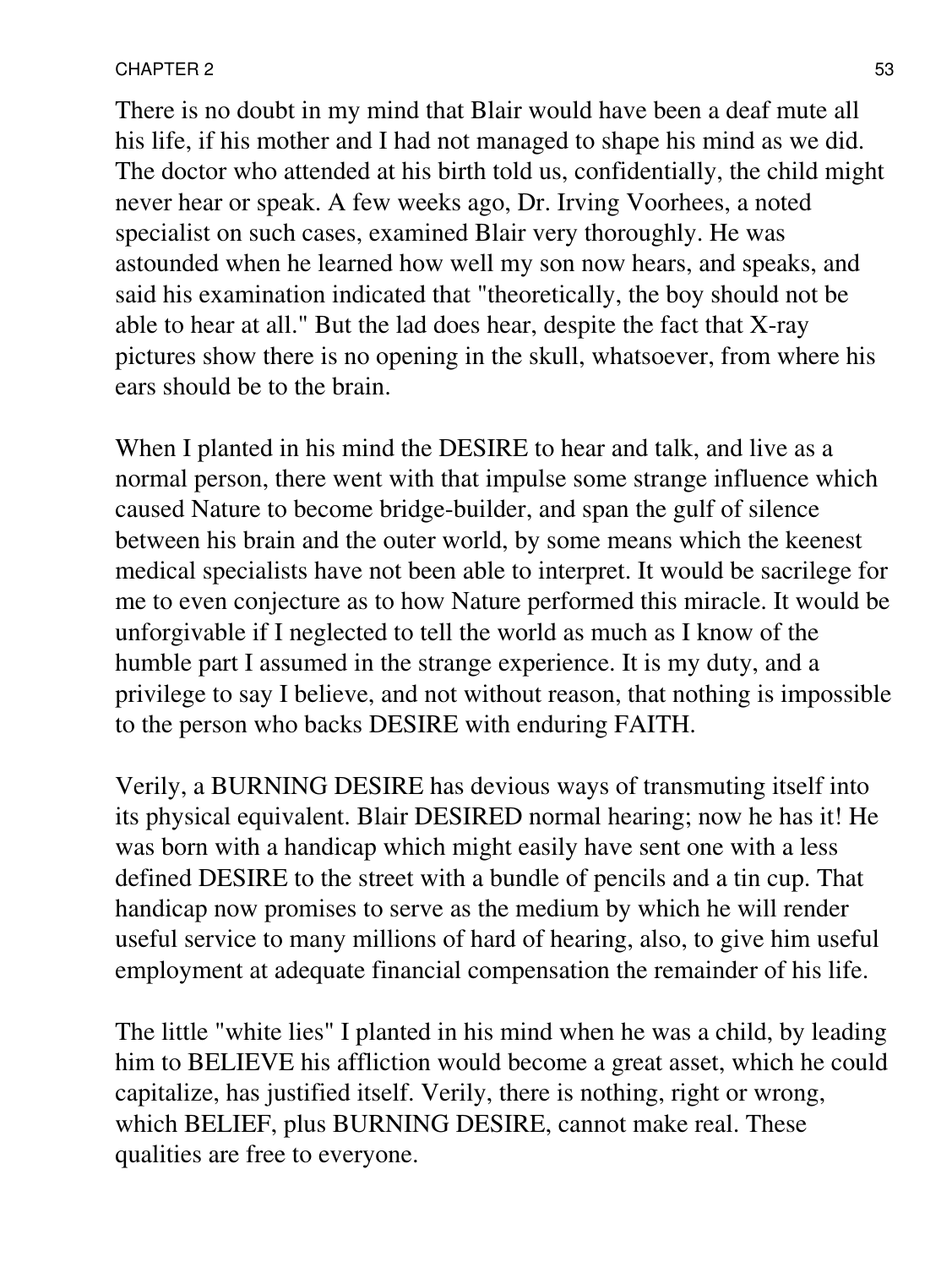In all my experience in dealing with men and women who had personal problems, I never handled a single case which more definitely demonstrates the power of DESIRE. Authors sometimes make the mistake of writing of subjects of which they have but superficial, or very elementary knowledge. It has been my good fortune to have had the privilege of testing the soundness of the POWER OF DESIRE, through the affliction of my own son. Perhaps it was providential that the experience came as it did, for surely no one is better prepared than he, to serve as an example of what happens when DESIRE is put to the test. If Mother Nature bends to the will of desire, is it logical that mere men can defeat a burning desire?

Strange and imponderable is the power of the human mind! We do not understand the method by which it uses every circumstance, every individual, every physical thing within its reach, as a means of transmuting DESIRE into its physical counterpart. Perhaps science will uncover this secret.

I planted in my son's mind the DESIRE to hear and to speak as any normal person hears and speaks. That DESIRE has now become a reality. I planted in his mind the DESIRE to convert his greatest handicap into his greatest asset. That DESIRE has been realized. The modus operandi by which this astounding result was achieved is not hard to describe. It consisted of three very definite facts; first, I MIXED FAITH with the DESIRE for normal hearing, which I passed on to my son. Second, I communicated my desire to him in every conceivable way available, through persistent, continuous effort, over a period of years. Third, HE BELIEVED ME!

As this chapter was being completed, news came of the death of Mme. Schuman-Heink. One short paragraph in the news dispatch gives the clue to this unusual woman's stupendous success as a singer. I quote the paragraph, because the clue it contains is none other than DESIRE.

Early in her career, Mme. Schuman-Heink visited the director of the Vienna Court Opera, to have him test her voice. But, he did not test it. After taking one look at the awkward and poorly dressed girl, he exclaimed, none too gently, "With such a face, and with no personality at all, how can you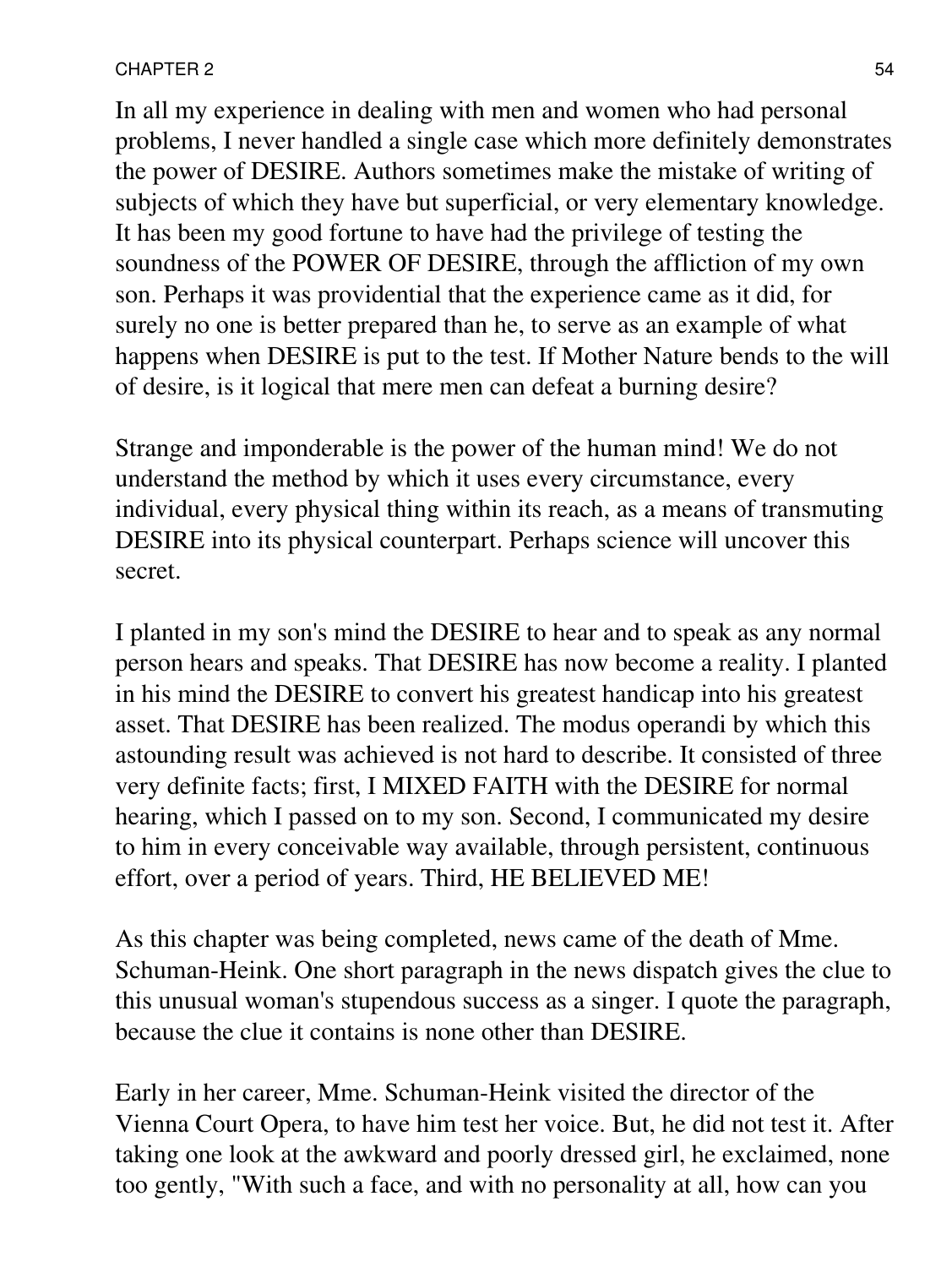ever expect to succeed in opera? My good child, give up the idea. Buy a sewing machine, and go to work. YOU CAN NEVER BE A SINGER."

Never is a long time! The director of the Vienna Court Opera knew much about the technique of singing. He knew little about the power of desire, when it assumes the proportion of an obsession. If he had known more of that power, he would not have made the mistake of condemning genius without giving it an opportunity.

Several years ago, one of my business associates became ill. He became worse as time went on, and finally was taken to the hospital for an operation. Just before he was wheeled into the operating room, I took a look at him, and wondered how anyone as thin and emaciated as he, could possibly go through a major operation successfully. The doctor warned me that there was little if any chance of my ever seeing him alive again. But that was the DOCTOR'S OPINION. It was not the opinion of the patient. Just before he was wheeled away, he whispered feebly, "Do not be disturbed, Chief, I will be out of here in a few days." The attending nurse looked at me with pity. But the patient did come through safely. After it was all over, his physician said, "Nothing but his own desire to live saved him. He never would have pulled through if he had not refused to accept the possibility of death."

I believe in the power of DESIRE backed by FAITH, because I have seen this power lift men from lowly beginnings to places of power and wealth; I have seen it rob the grave of its victims; I have seen it serve as the medium by which men staged a comeback after having been defeated in a hundred different ways; I have seen it provide my own son with a normal, happy, successful life, despite Nature's having sent him into the world without ears.

How can one harness and use the power of DESIRE? This has been answered through this, and the subsequent chapters of this book. This message is going out to the world at the end of the longest, and perhaps, the most devastating depression America has ever known. It is reasonable to presume that the message may come to the attention of many who have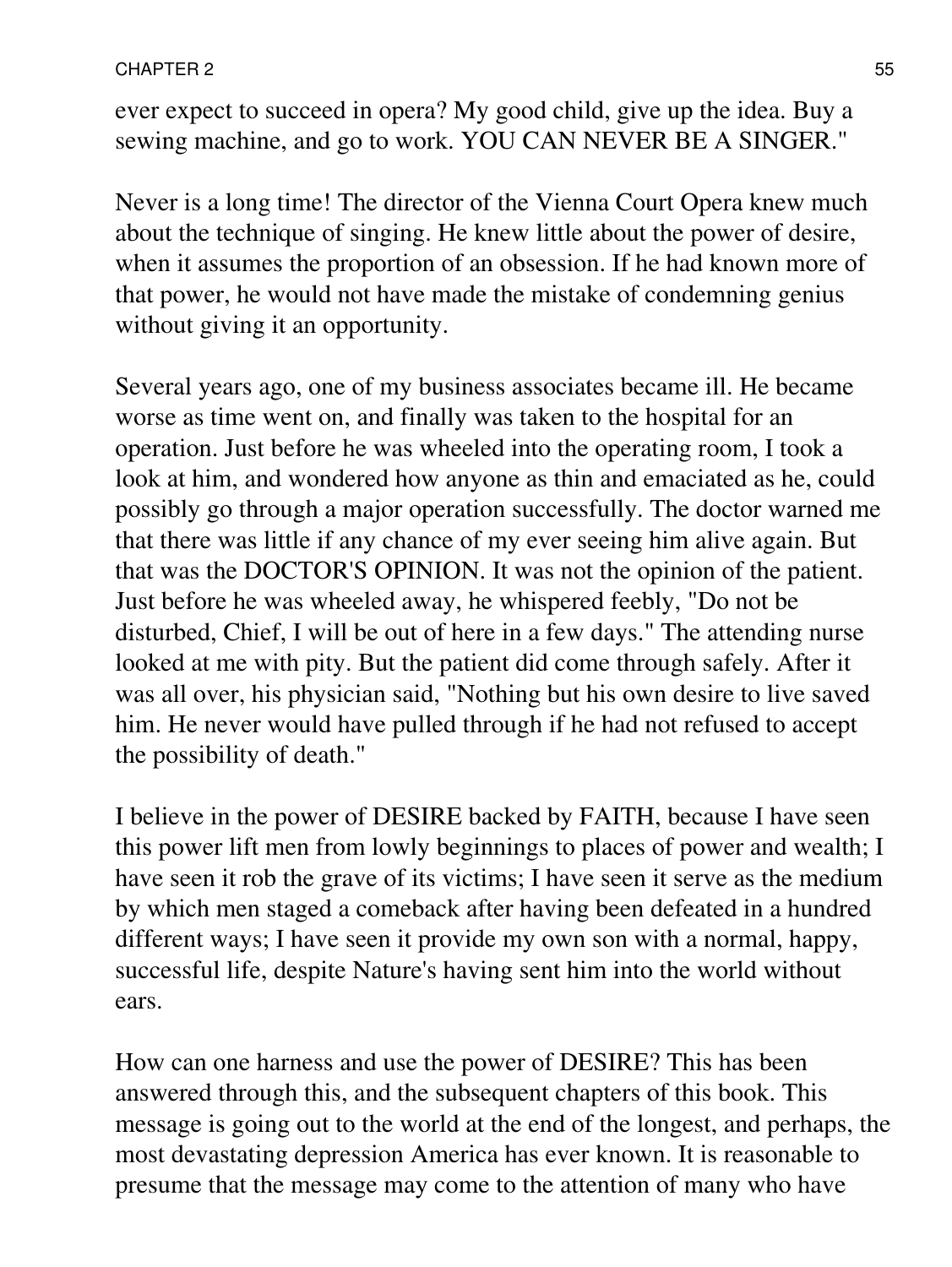been wounded by the depression, those who have lost their fortunes, others who have lost their positions, and great numbers who must reorganize their plans and stage a comeback. To all these I wish to convey the thought that all achievement, no matter what may be its nature, or its purpose, must begin with an intense, BURNING DESIRE for something definite.

Through some strange and powerful principle of "mental chemistry" which she has never divulged, Nature wraps up in the impulse of STRONG DESIRE "that something" which recognizes no such word as impossible, and accepts no such reality as failure.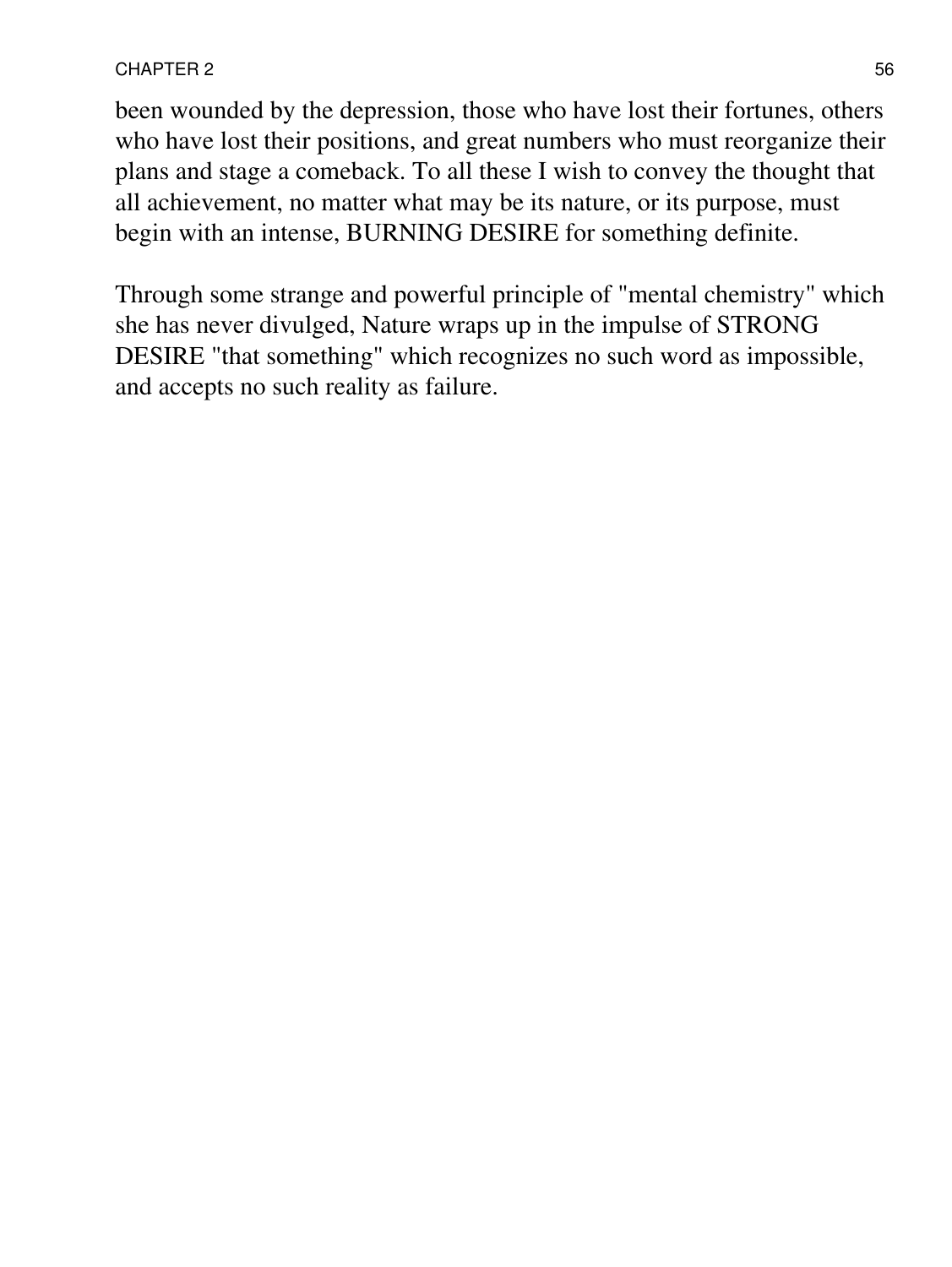# **CHAPTER 3**

# FAITH

# VISUALIZATION OF, AND BELIEF IN ATTAINMENT OF DESIRE

The Second Step toward Riches

FAITH is the head chemist of the mind. When FAITH is blended with the vibration of thought, the subconscious mind instantly picks up the vibration, translates it into its spiritual equivalent, and transmits it to Infinite Intelligence, as in the case of prayer.

The emotions of FAITH, LOVE, and SEX are the most powerful of all the major positive emotions. When the three are blended, they have the effect of "coloring" the vibration of thought in such a way that it instantly reaches the subconscious mind, where it is changed into its spiritual equivalent, the only form that induces a response from Infinite Intelligence.

Love and faith are psychic; related to the spiritual side of man. Sex is purely biological, and related only to the physical. The mixing, or blending, of these three emotions has the effect of opening a direct line of communication between the finite, thinking mind of man, and Infinite Intelligence.

How To Develop Faith

There comes, now, a statement which will give a better understanding of the importance the principle of auto-suggestion assumes in the transmutation of desire into its physical, or monetary equivalent; namely: FAITH is a state of mind which may be induced, or created, by affirmation or repeated instructions to the subconscious mind, through the principle of auto-suggestion.

As an illustration, consider the purpose for which you are, presumably, reading this book. The object is, naturally, to acquire the ability to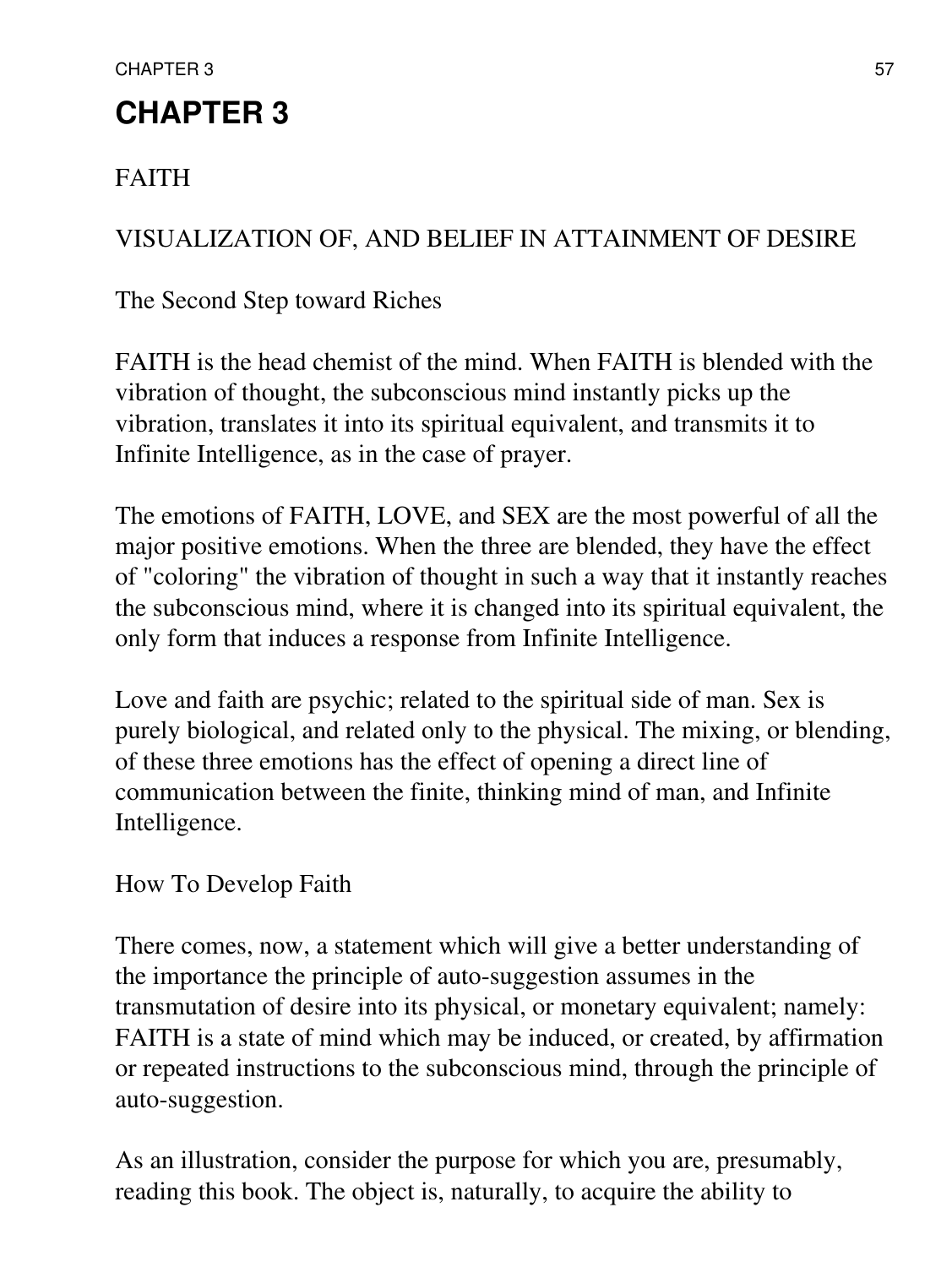transmute the intangible thought impulse of DESIRE into its physical counterpart, money. By following the instructions laid down in the chapters on auto-suggestion, and the subconscious mind, as summarized in the chapter on auto-suggestion, you may CONVINCE the subconscious mind that you believe you will receive that for which you ask, and it will act upon that belief, which your subconscious mind passes back to you in the form of "FAITH," followed by definite plans for procuring that which you desire.

The method by which one develops FAITH, where it does not already exist, is extremely difficult to describe, almost as difficult, in fact, as it would be to describe the color of red to a blind man who has never seen color, and has nothing with which to compare what you describe to him. Faith is a state of mind which you may develop at will, after you have mastered the thirteen principles, because it is a state of mind which develops voluntarily, through application and use of these principles.

Repetition of affirmation of orders to your subconscious mind is the only known method of voluntary development of the emotion of faith.

Perhaps the meaning may be made clearer through the following explanation as to the way men sometimes become criminals. Stated in the words of a famous criminologist, "When men first come into contact with crime, they abhor it. If they remain in contact with crime for a time, they become accustomed to it, and endure it. If they remain in contact with it long enough, they finally embrace it, and become influenced by it."

This is the equivalent of saying that any impulse of thought which is repeatedly passed on to the subconscious mind is, finally, accepted and acted upon by the subconscious mind, which proceeds to translate that impulse into its physical equivalent, by the most practical procedure available.

In connection with this, consider again the statement, ALL THOUGHTS WHICH HAVE BEEN EMOTIONALIZED, (given feeling) AND MIXED WITH FAITH, begin immediately to translate themselves into their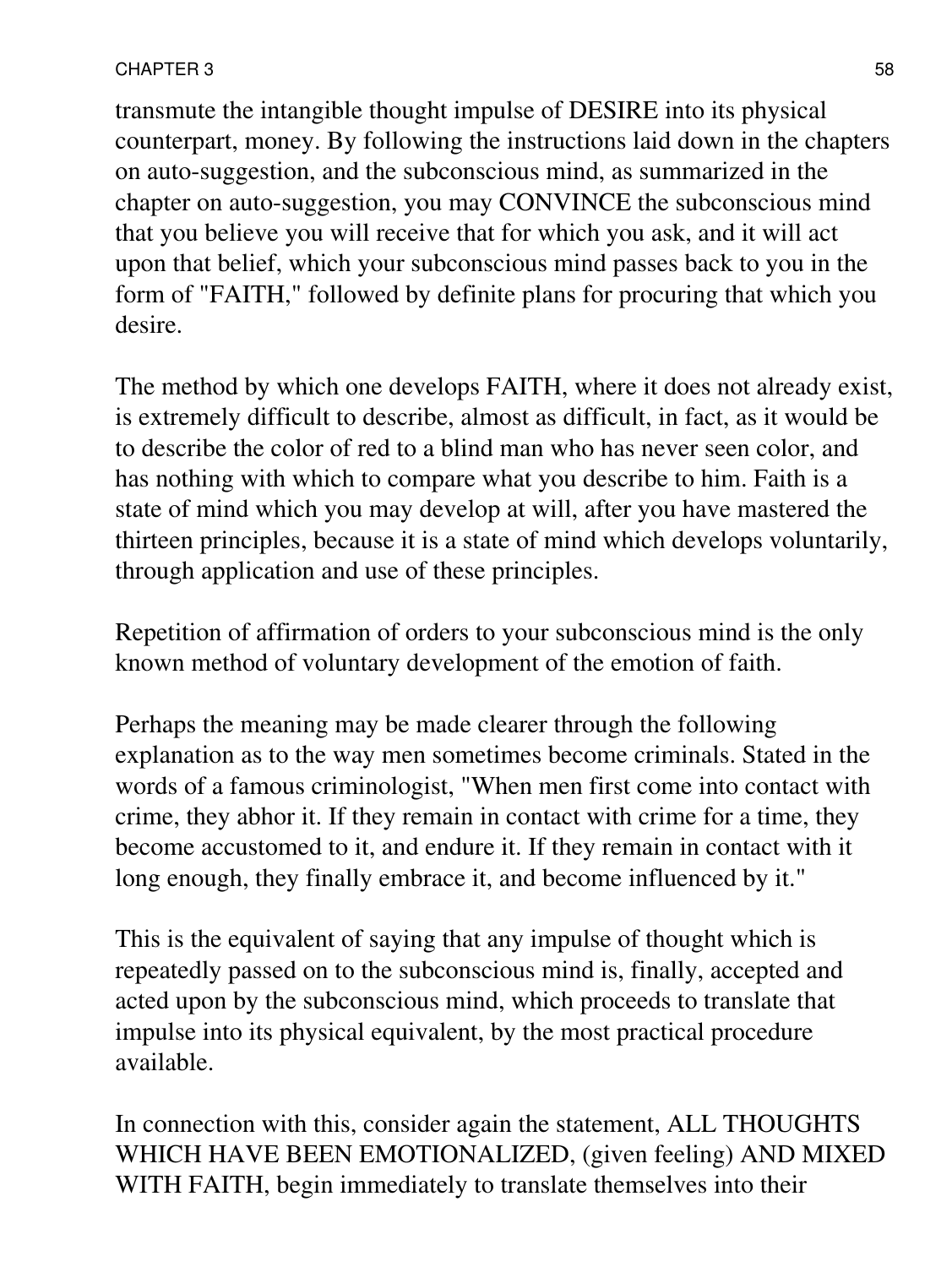physical equivalent or counterpart.

The emotions, or the "feeling" portion of thoughts, are the factors which give thoughts vitality, life, and action. The emotions of Faith, Love, and Sex, when mixed with any thought impulse, give it greater action than any of these emotions can do singly.

Not only thought impulses which have been mixed with FAITH, but those which have been mixed with any of the positive emotions, or any of the negative emotions, may reach, and influence the subconscious mind.

From this statement, you will understand that the subconscious mind will translate into its physical equivalent, a thought impulse of a negative or destructive nature, just as readily as it will act upon thought impulses of a positive or constructive nature. This accounts for the strange phenomenon which so many millions of people experience, referred to as "misfortune," or "bad luck."

There are millions of people who BELIEVE themselves "doomed" to poverty and failure, because of some strange force over which they BELIEVE they have no control. They are the creators of their own "misfortunes," because of this negative BELIEF, which is picked up by the subconscious mind, and translated into its physical equivalent.

This is an appropriate place at which to suggest again that you may benefit, by passing on to your subconscious mind, any DESIRE which you wish translated into its physical, or monetary equivalent, in a state of expectancy or BELIEF that the transmutation will actually take place. Your BELIEF, or FAITH, is the element which determines the action of your subconscious mind. There is nothing to hinder you from "deceiving" your subconscious mind when giving it instructions through autosuggestion, as I deceived my son's subconscious mind.

To make this "deceit" more realistic, conduct yourself just as you would, if you were ALREADY IN POSSESSION OF THE MATERIAL THING WHICH YOU ARE DEMANDING, when you call upon your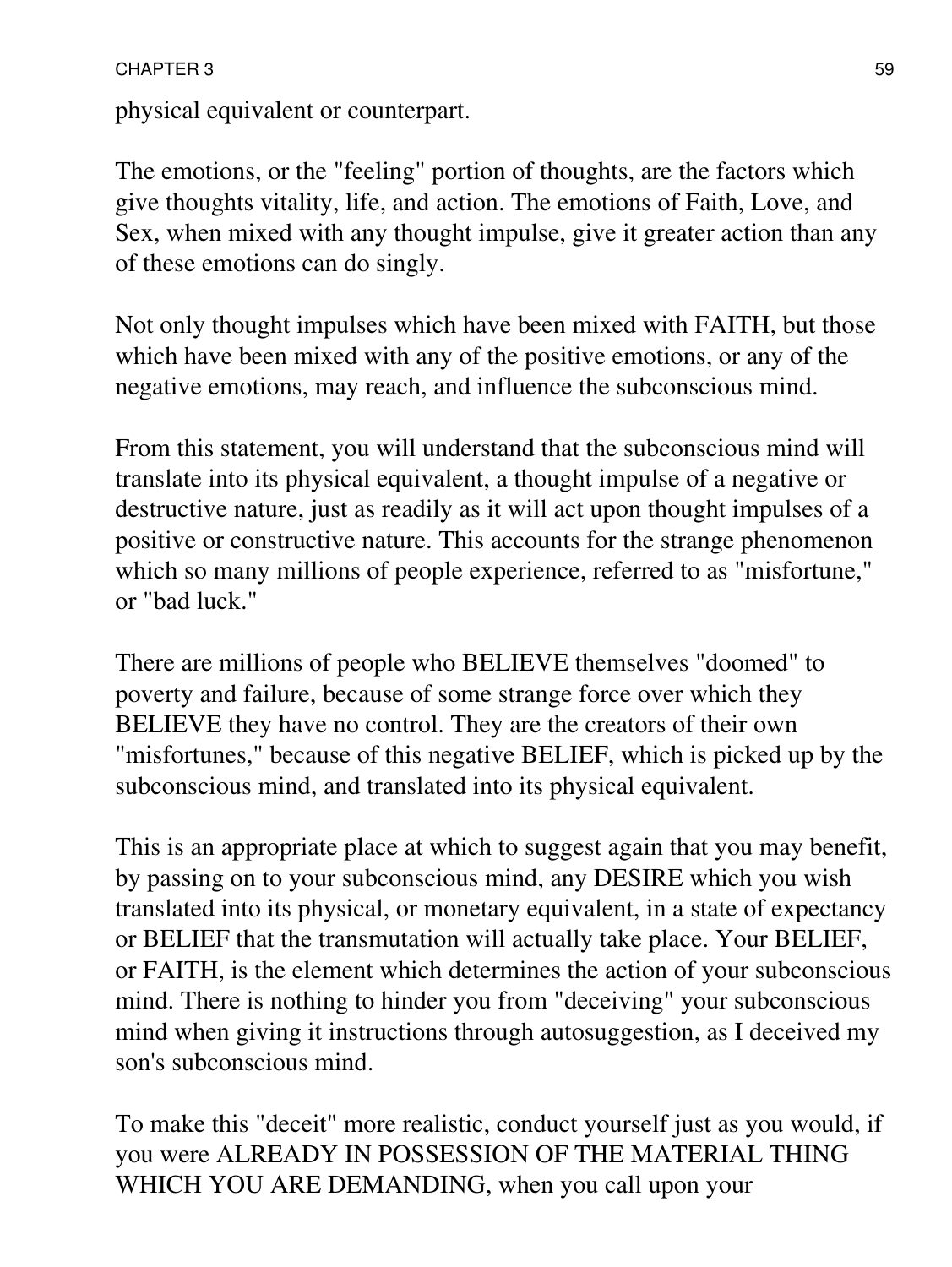subconscious mind.

The subconscious mind will transmute into its physical equivalent, by the most direct and practical media available, any order which is given to it in a state of BELIEF, or FAITH that the order will be carried out.

Surely, enough has been stated to give a starting point from which one may, through experiment and practice, acquire the ability to mix FAITH with any order given to the subconscious mind. Perfection will come through practice. It cannot come by merely reading instructions.

If it be true that one may become a criminal by association with crime, (and this is a known fact), it is equally true that one may develop faith by voluntarily suggesting to the subconscious mind that one has faith. The mind comes, finally, to take on the nature of the influences which dominate it. Understand this truth, and you will know why it is essential for you to encourage the positive emotions as dominating forces of your mind, and discourage -- and eliminate negative emotions.

A mind dominated by positive emotions, becomes a favorable abode for the state of mind known as faith. A mind so dominated may, at will, give the subconscious mind instructions, which it will accept and act upon immediately.

# FAITH IS A STATE OF MIND WHICH MAY BE INDUCED BY AUTO-SUGGESTION

All down the ages, the religionists have admonished struggling humanity to "have faith" in this, that, and the other dogma or creed, but they have failed to tell people HOW to have faith. They have not stated that "faith is a state of mind, and that it may be induced by self-suggestion."

In language which any normal human being can understand, we will describe all that is known about the principle through which FAITH may be developed, where it does not already exist.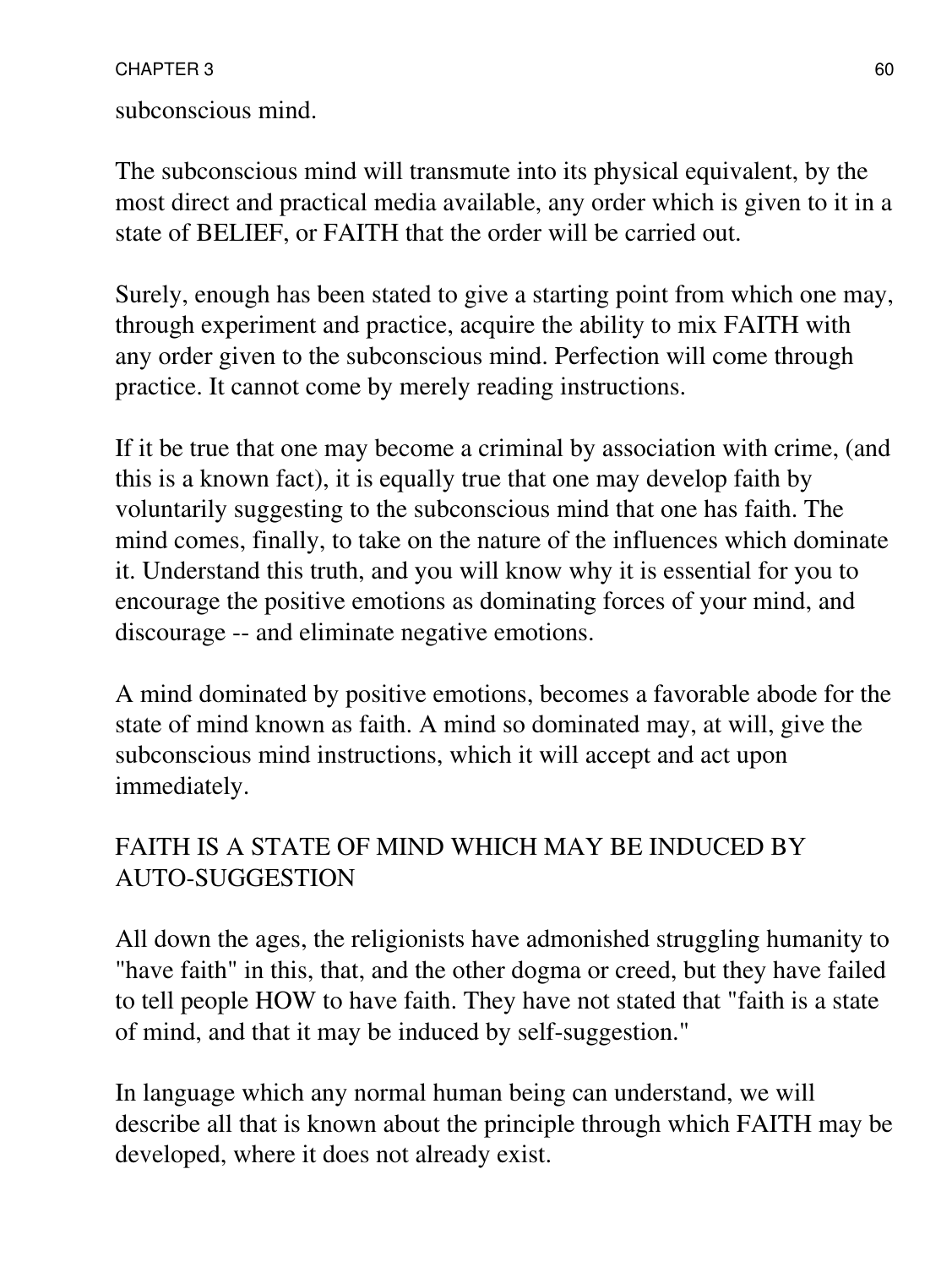Have Faith in yourself; Faith in the Infinite.

Before we begin, you should be reminded again that:

FAITH is the "eternal elixir" which gives life, power, and action to the impulse of thought!

The foregoing sentence is worth reading a second time, and a third, and a fourth. It is worth reading aloud!

FAITH is the starting point of all accumulation of riches!

FAITH is the basis of all "miracles," and all mysteries which cannot be analyzed by the rules of science!

FAITH is the only known antidote for FAILURE!

FAITH is the element, the "chemical" which, when mixed with prayer, gives one direct communication with Infinite Intelligence.

FAITH is the element which transforms the ordinary vibration of thought, created by the finite mind of man, into the spiritual equivalent.

FAITH is the only agency through which the cosmic force of Infinite Intelligence can be harnessed and used by man.

### EVERY ONE OF THE FOREGOING STATEMENTS IS CAPABLE OF PROOF!

The proof is simple and easily demonstrated. It is wrapped up in the principle of auto-suggestion. Let us center our attention, therefore, upon the subject of self-suggestion, and find out what it is, and what it is capable of achieving.

It is a well known fact that one comes, finally, to BELIEVE whatever one repeats to one's self, whether the statement be true or false. If a man repeats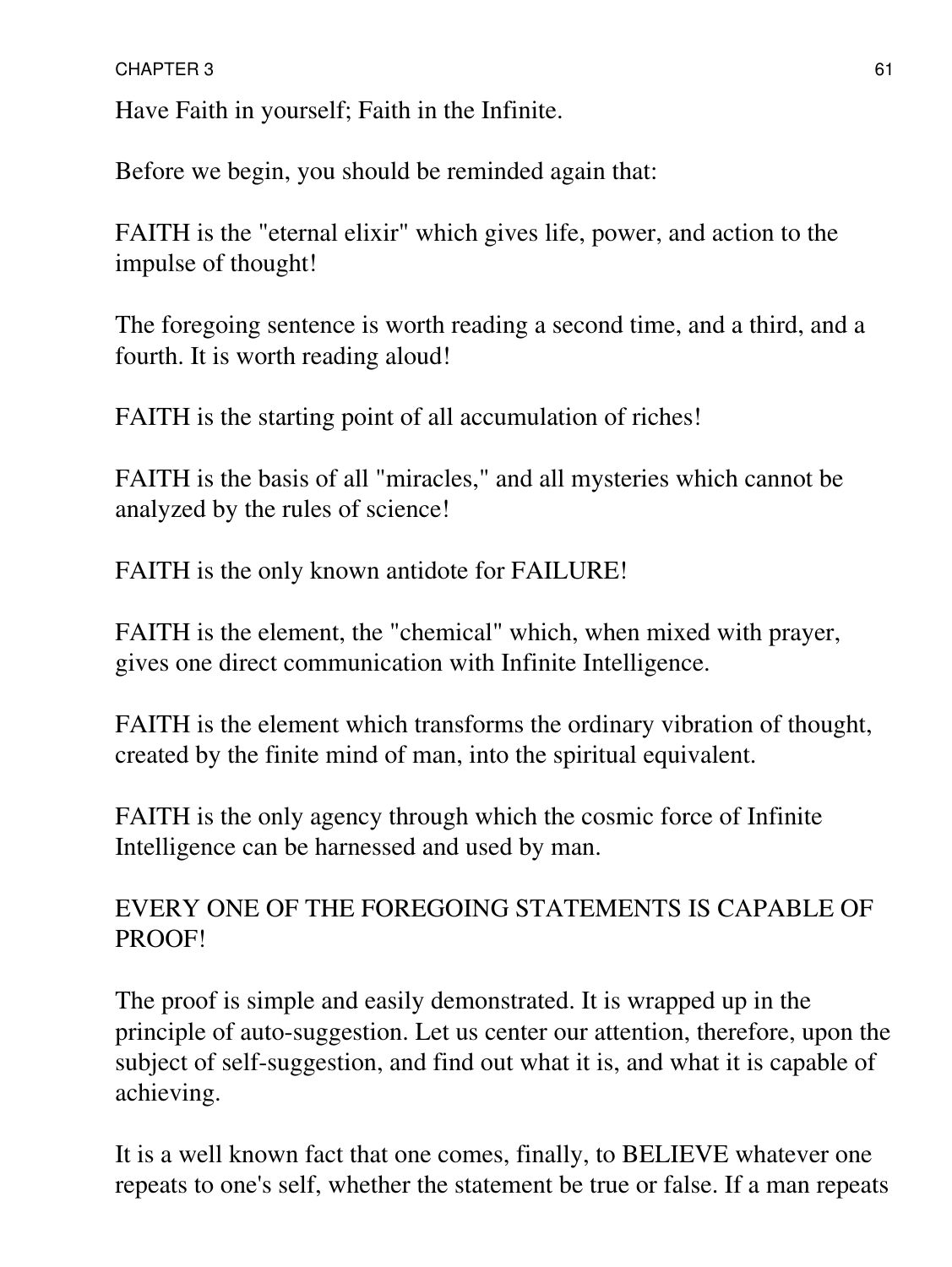a lie over and over, he will eventually accept the lie as truth. Moreover, he will BELIEVE it to be the truth.

Every man is what he is, because of the DOMINATING THOUGHTS which he permits to occupy his mind. Thoughts which a man deliberately places in his own mind, and encourages with sympathy, and with which he mixes any one or more of the emotions, constitute the motivating forces, which direct and control his every movement, act, and deed!

Comes, now, a very significant statement of truth:

THOUGHTS WHICH ARE MIXED WITH ANY OF THE FEELINGS OF EMOTIONS, CONSTITUTE A "MAGNETIC" FORCE WHICH ATTRACTS, FROM THE VIBRATIONS OF THE ETHER, OTHER SIMILAR, OR RELATED THOUGHTS. A thought thus "magnetized" with emotion may be compared to a seed which, when planted in fertile soil, germinates, grows, and multiplies itself over and over again, until that which was originally one small seed, becomes countless millions of seeds of the SAME BRAND!

The ether is a great cosmic mass of eternal forces of vibration. It is made up of both destructive vibrations and constructive vibrations. It carries, at all times, vibrations of fear, poverty, disease, failure, misery; and vibrations of prosperity, health, success, and happiness, just as surely as it carries the sound of hundreds of orchestrations of music, and hundreds of human voices, all of which maintain their own individuality, and means of identification, through the medium of radio.

From the great storehouse of the ether, the human mind is constantly attracting vibrations which harmonize with that which DOMINATES the human mind. Any thought, idea, plan, or purpose which one holds in one's mind attracts, from the vibrations of the ether, a host of its relatives, adds these "relatives" to its own force, and grows until it becomes the dominating, MOTIVATING MASTER of the individual in whose mind it has been housed.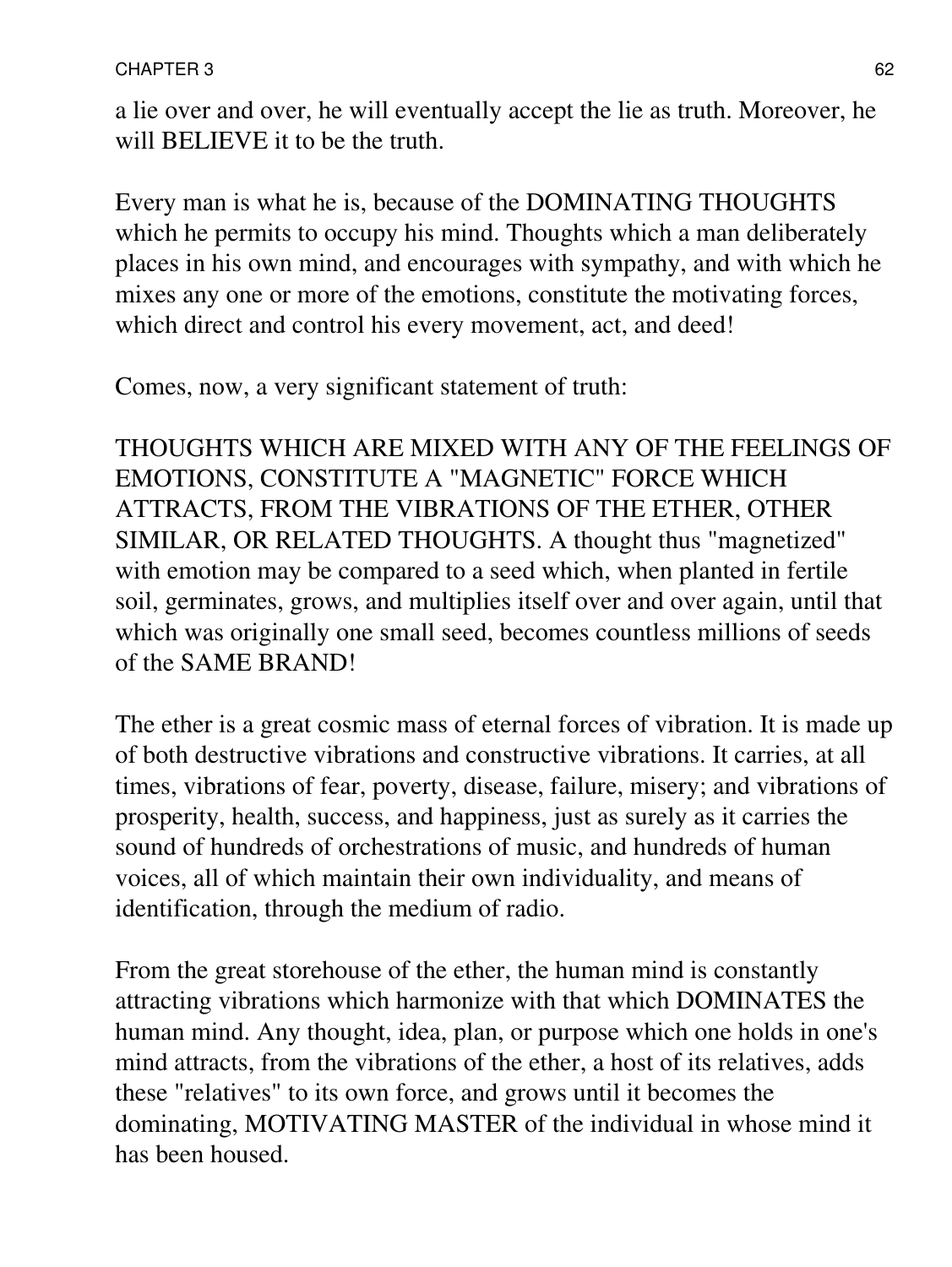Now, let us go back to the starting point, and become informed as to how the original seed of an idea, plan, or purpose may be planted in the mind. The information is easily conveyed: any idea, plan, or purpose may be placed in the mind through repetition of thought. This is why you are asked to write out a statement of your major purpose, or Definite Chief Aim, commit it to memory, and repeat it, in audible words, day after day, until these vibrations of sound have reached your subconscious mind.

We are what we are, because of the vibrations of thought which we pick up and register, through the stimuli of our daily environment.

Resolve to throw off the influences of any unfortunate environment, and to build your own life to ORDER. Taking inventory of mental assets and liabilities, you will discover that your greatest weakness is lack of self-confidence. This handicap can be surmounted, and timidity translated into courage, through the aid of the principle of autosuggestion. The application of this principle may be made through a simple arrangement of positive thought impulses stated in writing, memorized, and repeated, until they become a part of the working equipment of the subconscious faculty of your mind.

### SELF-CONFIDENCE FORMULA

First. I know that I have the ability to achieve the object of my Definite Purpose in life, therefore, I DEMAND of myself persistent, continuous action toward its attainment, and I here and now promise to render such action.

Second. I realize the dominating thoughts of my mind will eventually reproduce themselves in outward, physical action, and gradually transform themselves into physical reality, therefore, I will concentrate my thoughts for thirty minutes daily, upon the task of thinking of the person I intend to become, thereby creating in my mind a clear mental picture of that person.

Third. I know through the principle of auto-suggestion, any desire that I persistently hold in my mind will eventually seek expression through some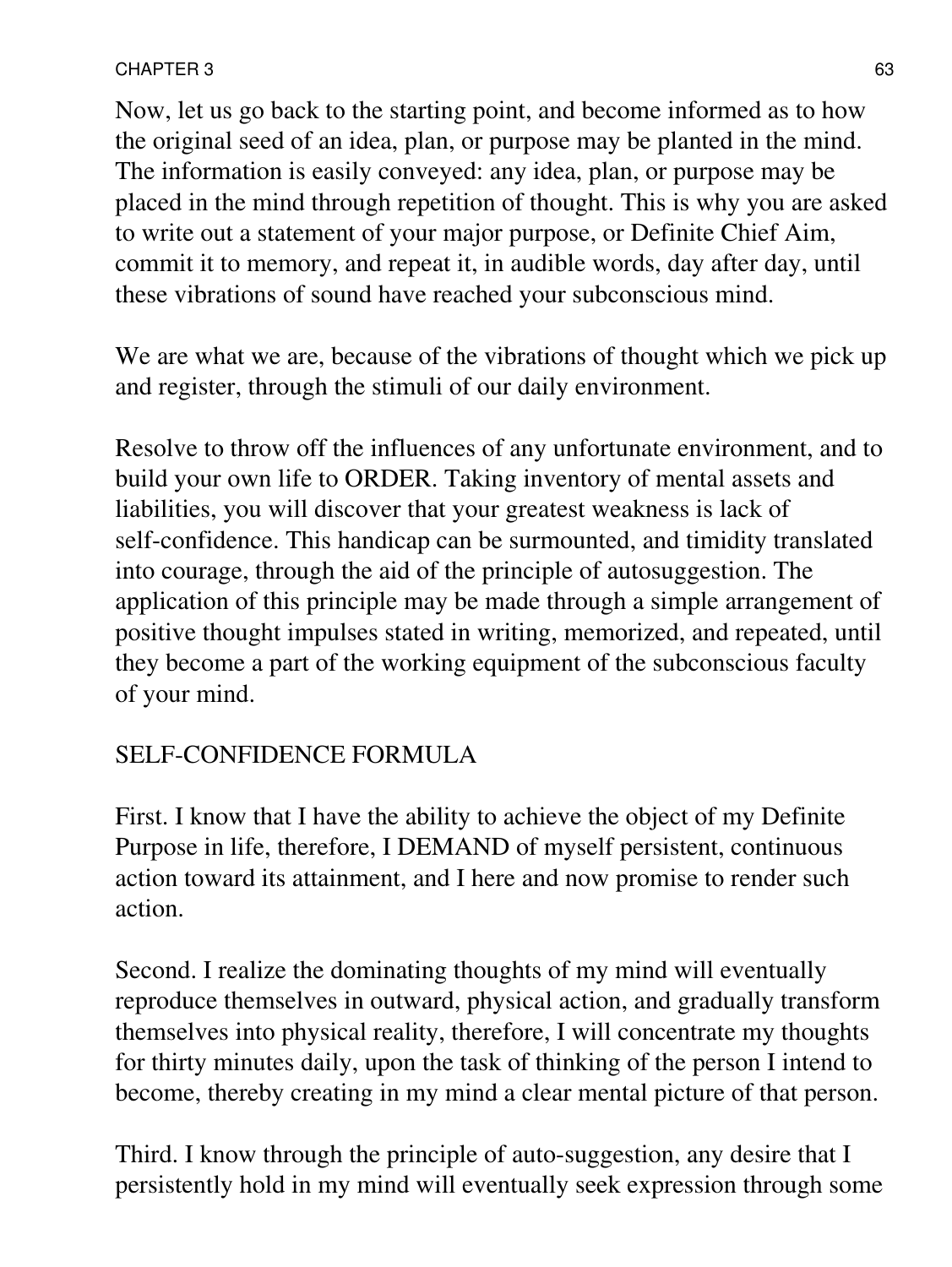practical means of attaining the object back of it, therefore, I will devote ten minutes daily to demanding of myself the development of SELF-CONFIDENCE.

Fourth. I have clearly written down a description of my DEFINITE CHIEF AIM in life, and I will never stop trying, until I shall have developed sufficient self-confidence for its attainment.

Fifth. I fully realize that no wealth or position can long endure, unless built upon truth and justice, therefore, I will engage in no transaction which does not benefit all whom it affects. I will succeed by attracting to myself the forces I wish to use, and the cooperation of other people. I will induce others to serve me, because of my willingness to serve others. I will eliminate hatred, envy, jealousy, selfishness, and cynicism, by developing love for all humanity, because I know that a negative attitude toward others can never bring me success. I will cause others to believe in me, because I will believe in them, and in myself.

I will sign my name to this formula, commit it to memory, and repeat it aloud once a day, with full FAITH that it will gradually influence my THOUGHTS and ACTIONS so that I will become a self-reliant, and successful person.

Back of this formula is a law of Nature which no man has yet been able to explain. It has baffled the scientists of all ages. The psychologists have named this law "auto-suggestion," and let it go at that.

The name by which one calls this law is of little importance. The important fact about it is-- it WORKS for the glory and success of mankind, IF it is used constructively. On the other hand, if used destructively, it will destroy just as readily. In this statement may be found a very significant truth, namely; that those who go down in defeat, and end their lives in poverty, misery, and distress, do so because of negative application of the principle of auto-suggestion. The cause may be found in the fact that ALL IMPULSES OF THOUGHT HAVE A TENDENCY TO CLOTHE THEMSELVES IN THEIR PHYSICAL EQUIVALENT.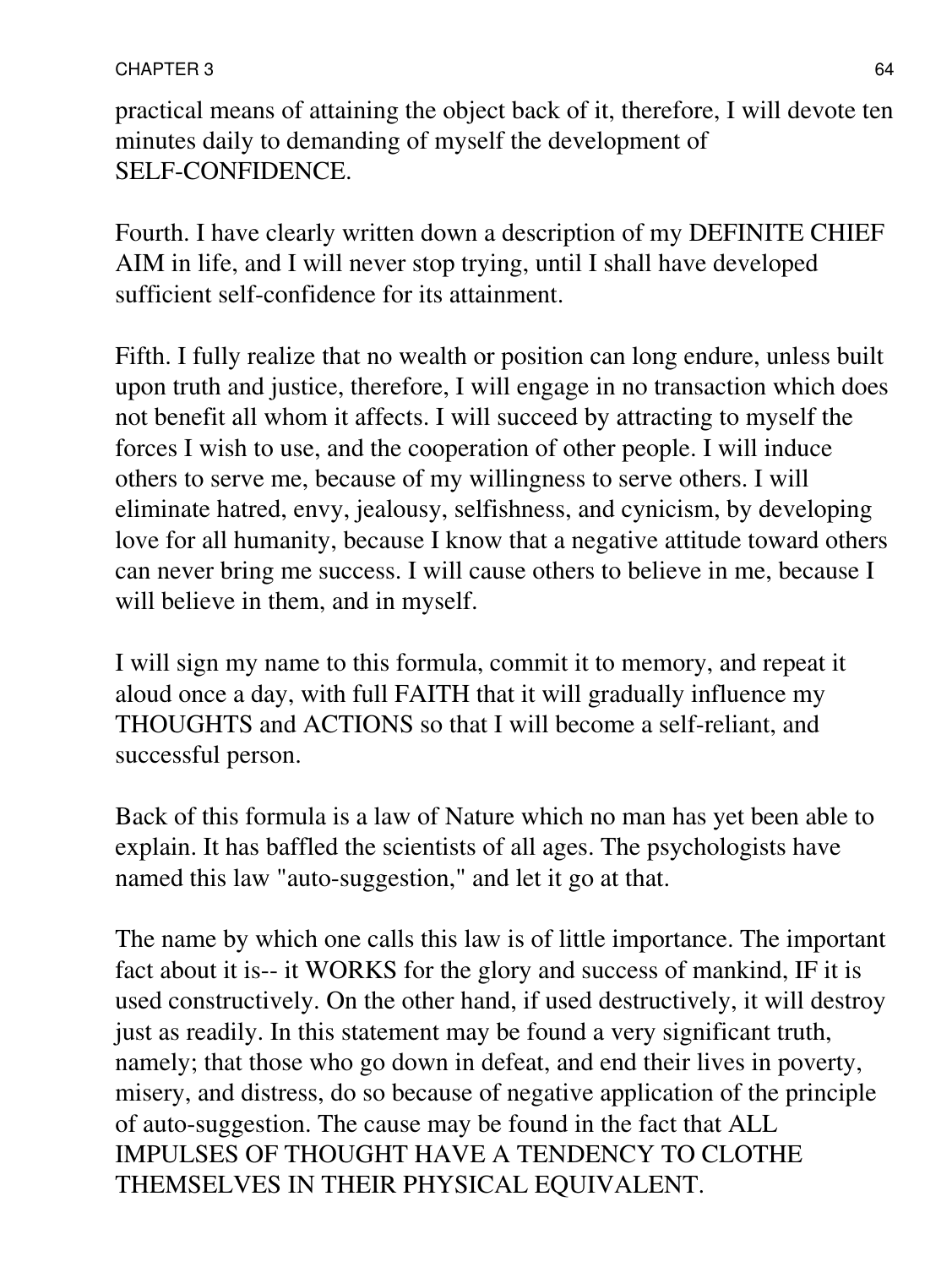The subconscious mind, (the chemical laboratory in which all thought impulses are combined, and made ready for translation into physical reality), makes no distinction between constructive and destructive thought impulses. It works with the material we feed it, through our thought impulses. The subconscious mind will translate into reality a thought driven by FEAR just as readily as it will translate into reality a thought driven by COURAGE, or FAITH.

The pages of medical history are rich with illustrations of cases of "suggestive suicide." A man may commit suicide through negative suggestion, just as effectively as by any other means. In a midwestern city, a man by the name of Joseph Grant, a bank official, "borrowed" a large sum of the bank's money, without the consent of the directors. He lost the money through gambling. One afternoon, the Bank Examiner came and began to check the accounts. Grant left the bank, took a room in a local hotel, and when they found him, three days later, he was lying in bed, wailing and moaning, repeating over and over these words, "My God, this will kill me! I cannot stand the disgrace." In a short time he was dead. The doctors pronounced the case one of "mental suicide."

Just as electricity will turn the wheels of industry, and render useful service if used constructively; or snuff out life if wrongly used, so will the law of auto-suggestion lead you to peace and prosperity, or down into the valley of misery, failure, and death, according to your degree of understanding and application of it.

If you fill your mind with FEAR, doubt and unbelief in your ability to connect with, and use the forces of Infinite Intelligence, the law of auto- suggestion will take this spirit of unbelief and use it as a pattern by which your subconscious mind will translate it into its physical equivalent.

# THIS STATEMENT IS AS TRUE AS THE STATEMENT THAT TWO AND TWO ARE FOUR!

Like the wind which carries one ship East, and another West, the law of auto-suggestion will lift you up or pull you down, according to the way you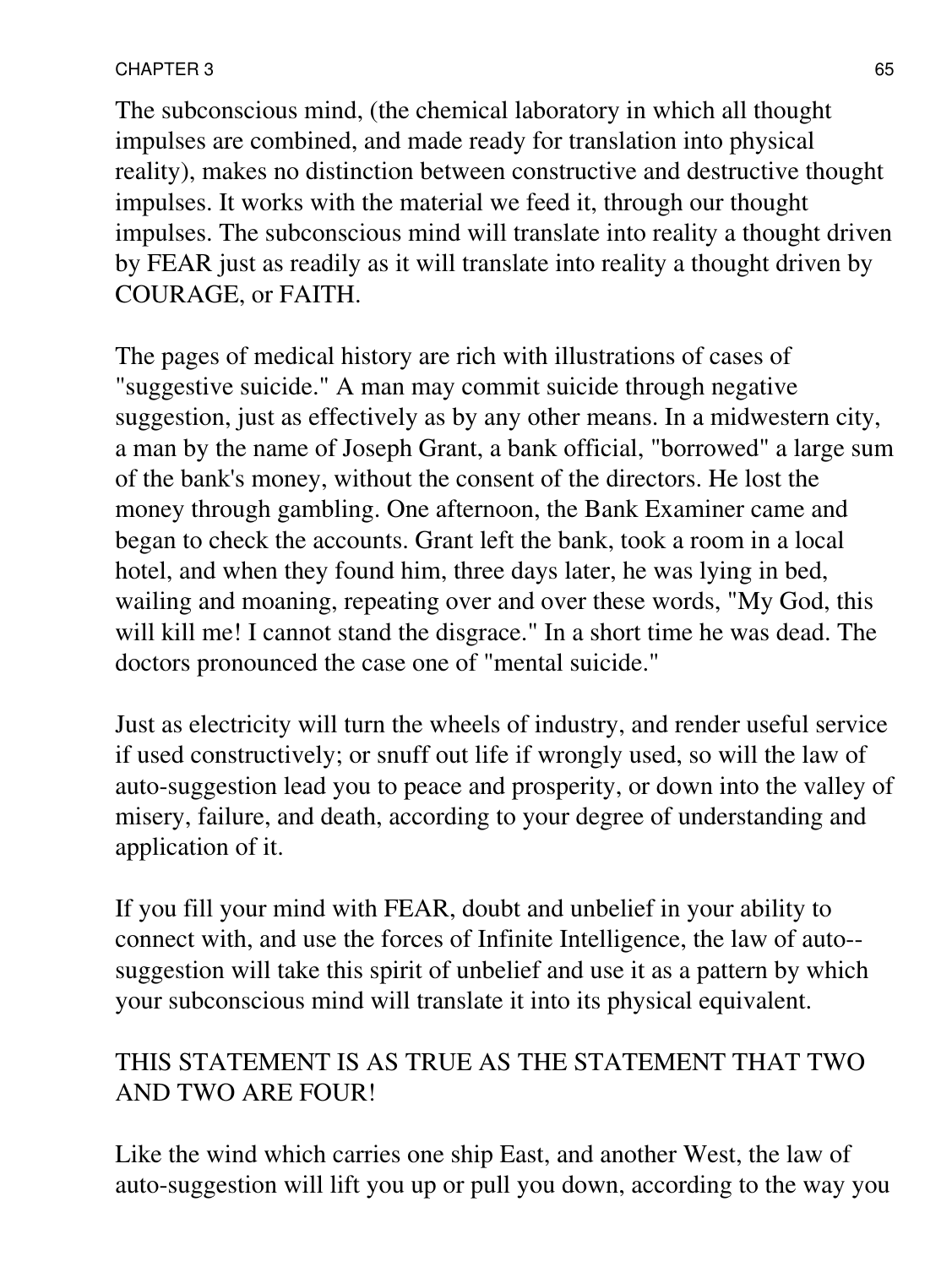set your sails of THOUGHT. The law of auto-suggestion, through which any person may rise to altitudes of achievement which stagger the imagination, is well described in the following verse:

"If you think you are beaten, you are,

If you think you dare not, you don't

If you like to win, but you think you can't,

It is almost certain you won't."

"If you think you'll lose, you're lost

For out of the world we find,

Success begins with a fellow's will--

It's all in the state of mind."

"If you think you are outclassed, you are,

You've got to think high to rise,

You've got to be sure of yourself before

You can ever win a prize."

"Life's battles don't always go

To the stronger or faster man,

But soon or late the man who wins

Is the man WHO THINKS HE CAN!"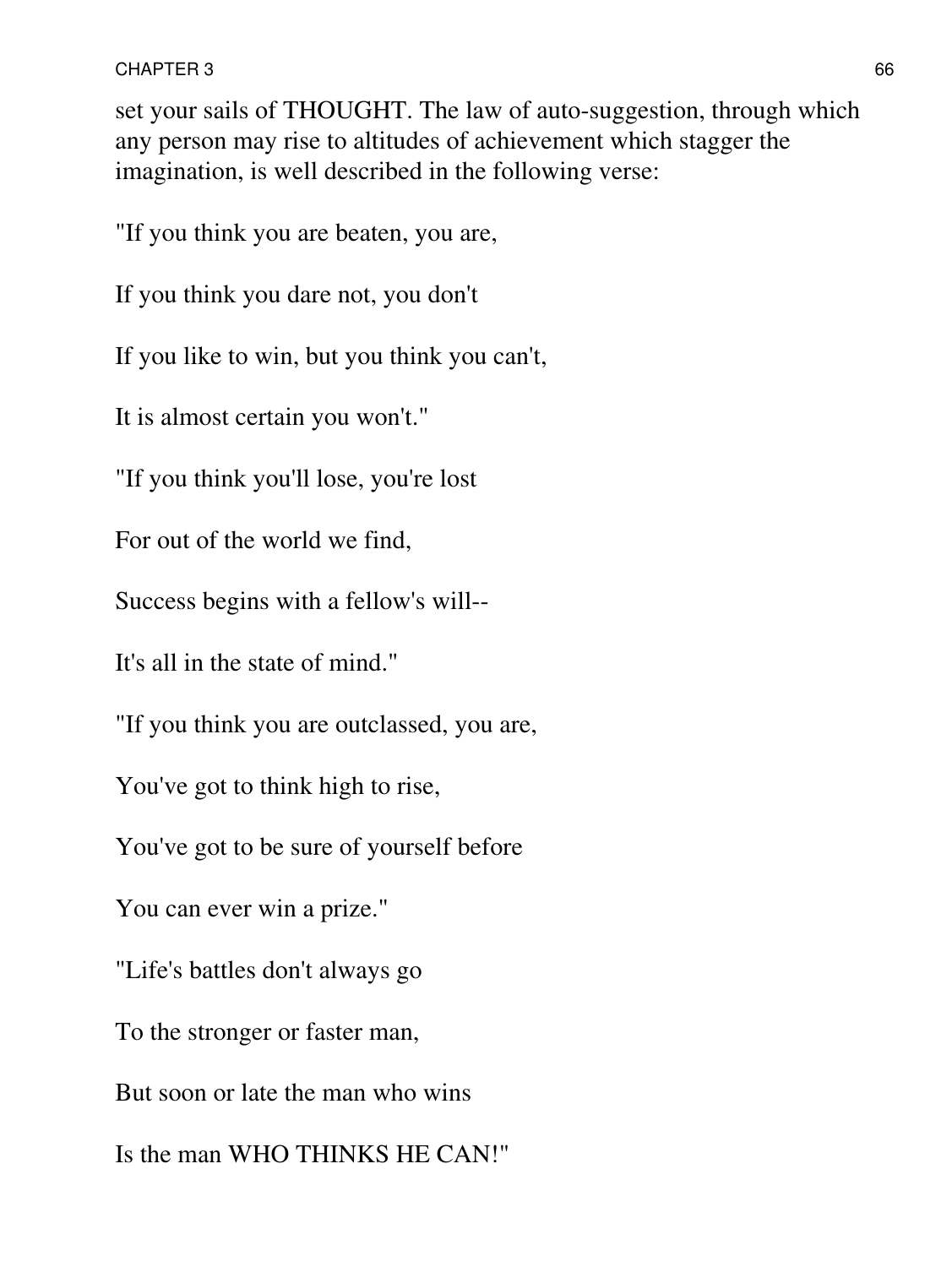Observe the words which have been emphasized, and you will catch the deep meaning which the poet had in mind.

Somewhere in your make-up (perhaps in the cells of your brain) there lies sleeping, the seed of achievement which, if aroused and put into action, would carry you to heights, such as you may never have hoped to attain.

Just as a master musician may cause the most beautiful strains of music to pour forth from the strings of a violin, so may you arouse the genius which lies asleep in your brain, and cause it to drive you upward to whatever goal you may wish to achieve.

Abraham Lincoln was a failure at everything he tried, until he was well past the age of forty. He was a Mr. Nobody from Nowhere, until a great experience came into his life, aroused the sleeping genius within his heart and brain, and gave the world one of its really great men. That "experience" was mixed with the emotions of sorrow and LOVE. It came to him through Anne Rutledge, the only woman whom he ever truly loved.

It is a known fact that the emotion of LOVE is closely akin to the state of mind known as FAITH, and this for the reason that Love comes very near to translating one's thought impulses into their spiritual equivalent. During his work of research, the author discovered, from the analysis of the life-work and achievements of hundreds of men of outstanding accomplishment, that there was the influence of a woman's love back of nearly EVERY ONE OF THEM. The emotion of love, in the human heart and brain, creates a favorable field of magnetic attraction, which causes an influx of the higher and finer vibrations which are afloat in the ether.

If you wish evidence of the power of FAITH, study the achievements of men and women who have employed it. At the head of the list comes the Nazarene. Christianity is the greatest single force which influences the minds of men. The basis of Christianity is FAITH, no matter how many people may have perverted, or misinterpreted the meaning of this great force, and no matter how many dogmas and creeds have been created in its name, which do not reflect its tenets.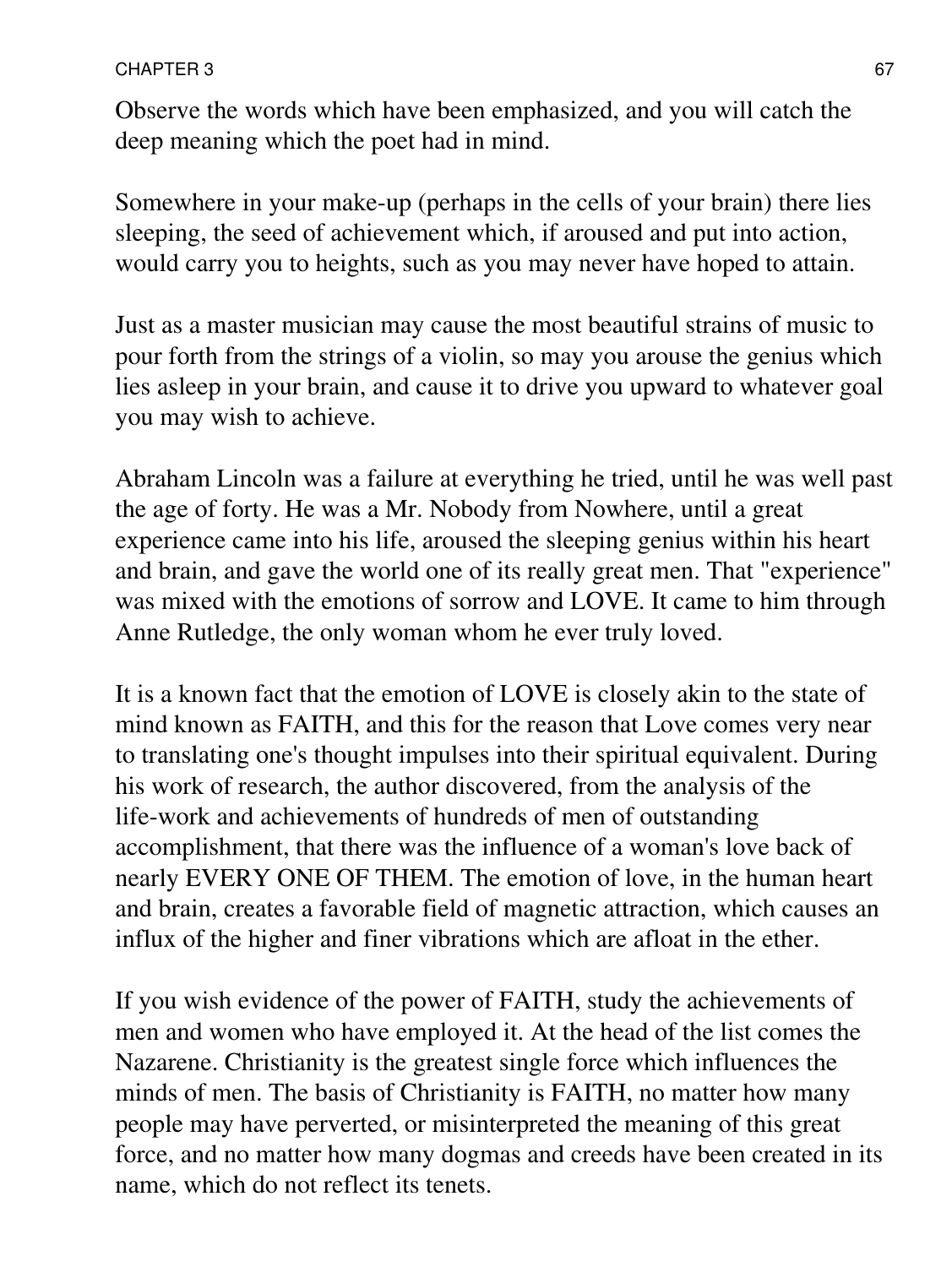The sum and substance of the teachings and the achievements of Christ, which may have been interpreted as "miracles," were nothing more nor less than FAITH. If there are any such phenomena as "miracles" they are produced only through the state of mind known as FAITH! Some teachers of religion, and many who call themselves Christians, neither understand nor practice FAITH.

Let us consider the power of FAITH, as it is now being demonstrated, by a man who is well known to all of civilization, Mahatma Gandhi, of India. In this man the world has one of the most astounding examples known to civilization, of the possibilities of FAITH. Gandhi wields more potential power than any man living at this time, and this, despite the fact that he has none of the orthodox tools of power, such as money, battle ships, soldiers, and materials of warfare. Gandhi has no money, he has no home, he does not own a suit of clothes, but HE DOES HAVE POWER. How does he come by that power?

HE CREATED IT OUT OF HIS UNDERSTANDING OF THE PRINCIPLE OF FAITH, AND THROUGH HIS ABILITY TO TRANSPLANT THAT FAITH INTO THE MINDS OF TWO HUNDRED MILLION PEOPLE.

Gandhi has accomplished, through the influence of FAITH, that which the strongest military power on earth could not, and never will accomplish through soldiers and military equipment. He has accomplished the astounding feat of INFLUENCING two hundred million minds to COALESCE AND MOVE IN UNISON, AS A SINGLE MIND.

What other force on earth, except FAITH could do as much?

There will come a day when employees as well as employers will discover the possibilities of FAITH. That day is dawning. The whole world has had ample opportunity, during the recent business depression, to witness what the LACK OF FAITH will do to business.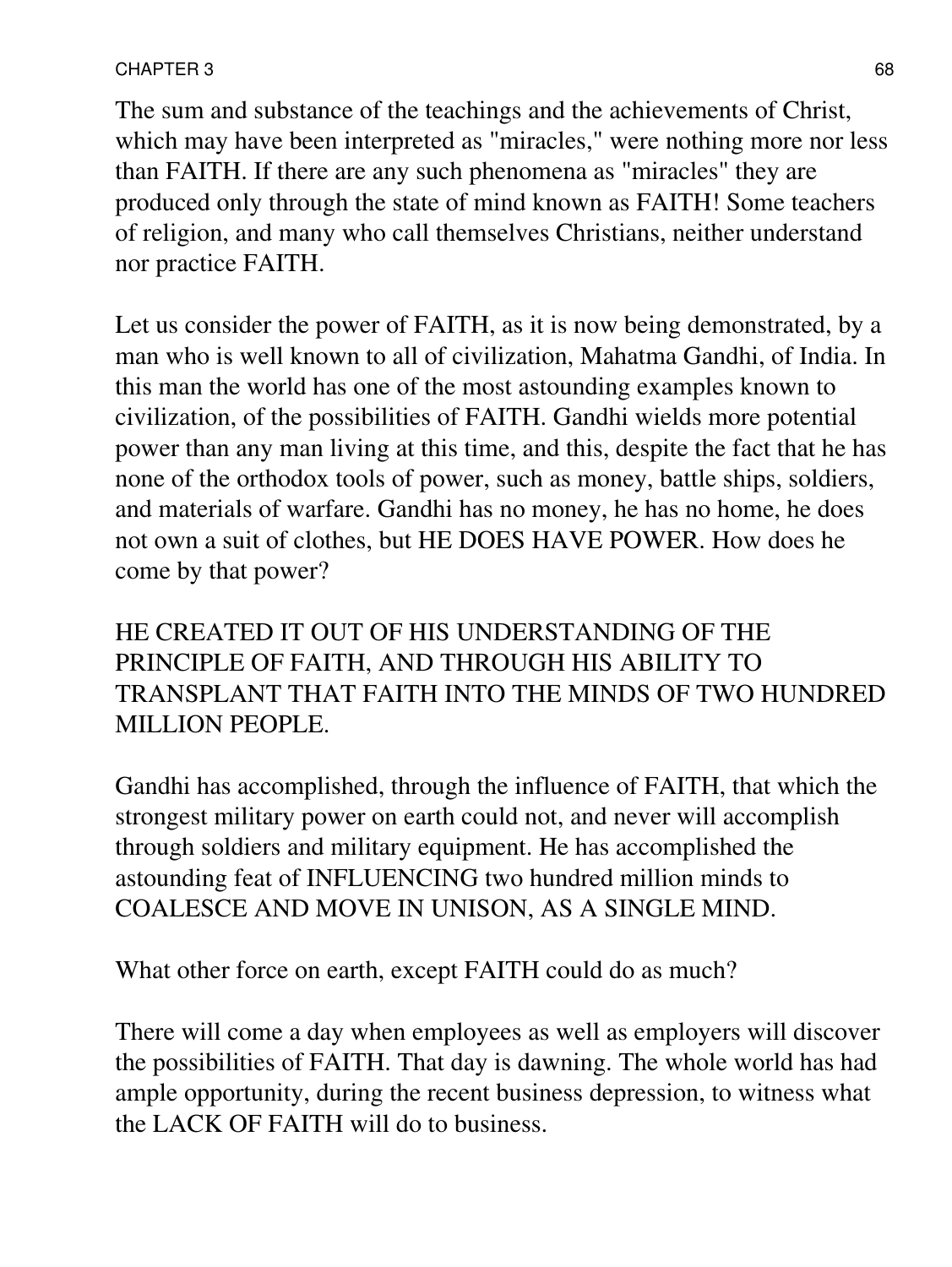Surely, civilization has produced a sufficient number of intelligent human beings to make use of this great lesson which the depression has taught the world. During this depression, the world had evidence in abundance that widespread FEAR will paralyze the wheels of industry and business. Out of this experience will arise leaders in business and industry who will profit by the example which Gandhi has set for the world, and they will apply to business the same tactics which he has used in building the greatest following known in the history of the world. These leaders will come from the rank and file of the unknown men, who now labor in the steel plants, the coal mines, the automobile factories, and in the small towns and cities of America.

Business is due for a reform, make no mistake about this! The methods of the past, based upon economic combinations of FORCE and FEAR, will be supplanted by the better principles of FAITH and cooperation. Men who labor will receive more than daily wages; they will receive dividends from the business, the same as those who supply the capital for business; but, first they must GIVE MORE TO THEIR EMPLOYERS, and stop this bickering and bargaining by force, at the expense of the public. They must earn the right to dividends!

Moreover, and this is the most important thing of all-- THEY WILL BE LED BY LEADERS WHO WILL UNDERSTAND AND APPLY THE PRINCIPLES EMPLOYED BY MAHATMA GANDHI. Only in this way may leaders get from their followers the spirit of FULL cooperation which constitutes power in its highest and most enduring form.

This stupendous machine age in which we live, and from which we are just emerging, has taken the soul out of men. Its leaders have driven men as though they were pieces of cold machinery; they were forced to do so by the employees who have bargained, at the expense of all concerned, to get and not to give. The watchword of the future will be HUMAN HAPPINESS AND CONTENTMENT, and when this state of mind shall have been attained, the production will take care of itself, more effectively than anything that has ever been accomplished where men did not, and could not mix FAITH and individual interest with their labor.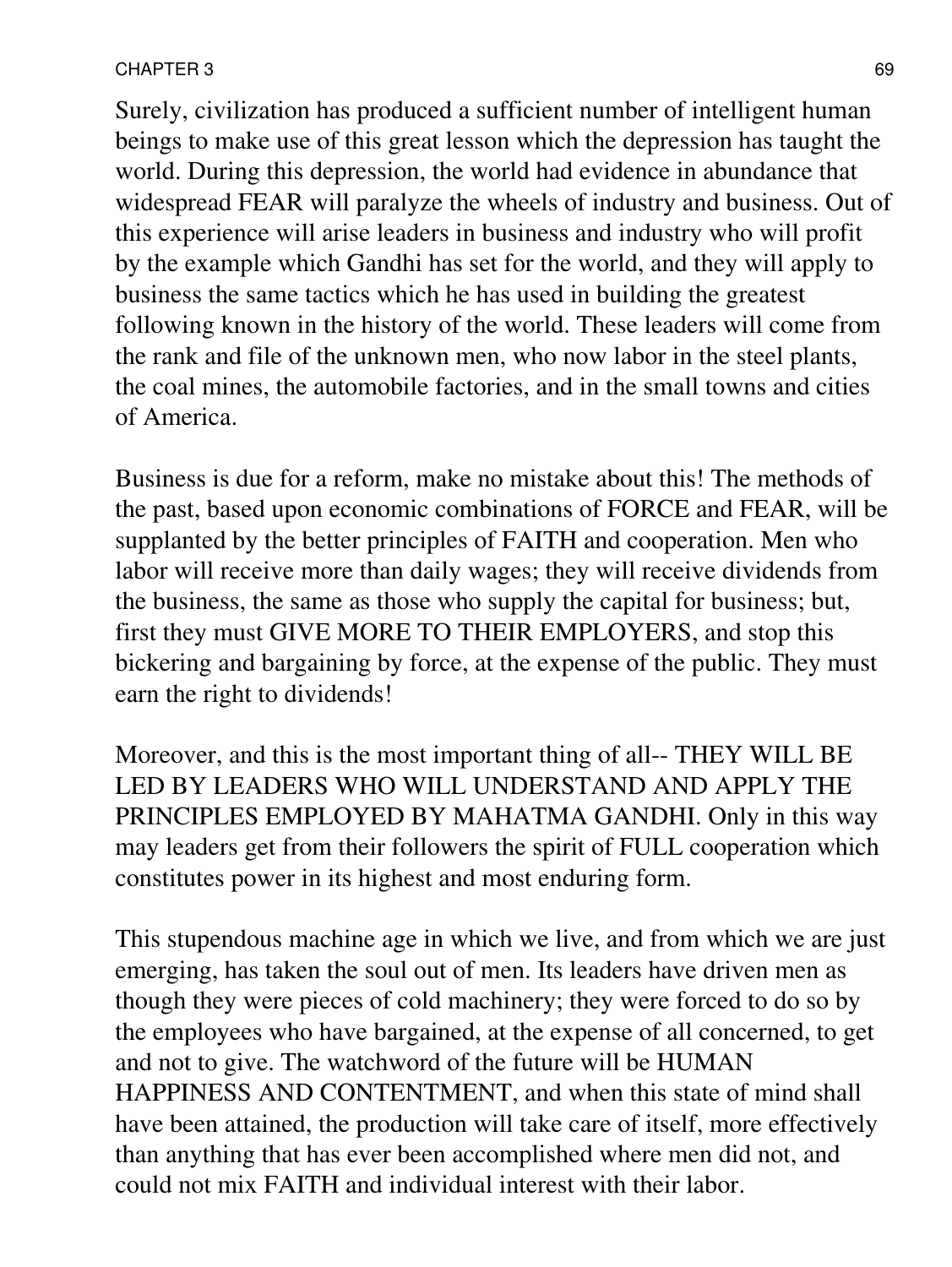Because of the need for faith and cooperation in operating business and industry, it will be both interesting and profitable to analyze an event which provides an excellent understanding of the method by which industrialists and business men accumulate great fortunes, by giving before they try to get.

The event chosen for this illustration dates back to 1900, when the United States Steel Corporation was being formed. As you read the story, keep in mind these fundamental facts and you will understand how IDEAS have been converted into huge fortunes.

First, the huge United States Steel Corporation was born in the mind of Charles M. Schwab, in the form of an IDEA he created through his IMAGINATION! Second, he mixed FAITH with his IDEA. Third, he formulated a PLAN for the transformation of his IDEA into physical and financial reality. Fourth, he put his plan into action with his famous speech at the University Club. Fifth, he applied, and followed-through on his PLAN with PERSISTENCE, and backed it with firm DECISION until it had been fully carried out. Sixth, he prepared the way for success by a BURNING DESIRE for success.

If you are one of those who have often wondered how great fortunes are accumulated, this story of the creation of the United States Steel Corporation will be enlightening. If you have any doubt that men can THINK AND GROW RICH, this story should dispel that doubt, because you can plainly see in the story of the United States Steel, the application of a major portion of the thirteen principles described in this book.

This astounding description of the power of an IDEA was dramatically told by John Lowell, in the New York World- Telegram, with whose courtesy it is here reprinted.

### A PRETTY AFTER-DINNER SPEECH FOR A BILLION DOLLARS

"When, on the evening of December 12, 1900, some eighty of the nation's financial nobility gathered in the banquet hail of the University Club on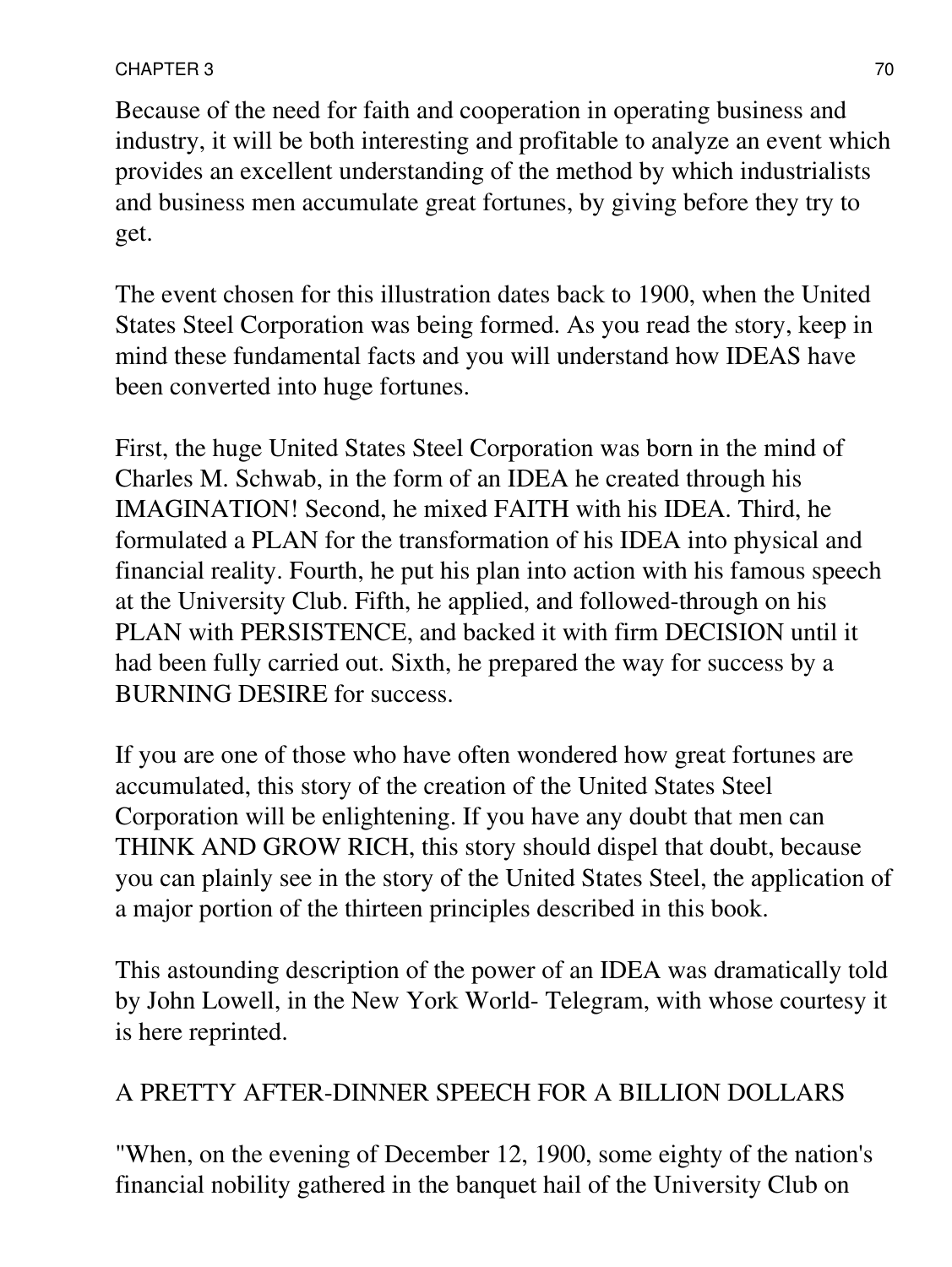Fifth Avenue to do honor to a young man from out of the West, not half a dozen of the guests realized they were to witness the most significant episode in American industrial history.

"J. Edward Simmons and Charles Stewart Smith, their hearts full of gratitude for the lavish hospitality bestowed on them by Charles M. Schwab during a recent visit to Pittsburgh, had arranged the dinner to introduce the thirty-eight-year-old steel man to eastern banking society. But they didn't expect him to stampede the convention. They warned him, in fact, that the bosoms within New York's stuffed shirts would not be responsive to oratory, and that, if he didn't want to bore the Stilhnans and Harrimans and Vanderbilts, he had better limit himself to fifteen or twenty minutes of polite vaporings and let it go at that. " Even John Pierpont Morgan, sitting on the right hand of Schwab as became his imperial dignity, intended to grace the banquet table with his presence only briefly. And so far as the press and public were concerned, the whole affair was of so little moment that no mention of it found its way into print the next day.

"So the two hosts and their distinguished guests ate their way through the usual seven or eight courses. There was little conversation and what there was of it was restrained. Few of the bankers and brokers had met Schwab, whose career had flowered along the banks of the Monongahela, and none knew him well. But before the evening was over, they-- and with them Money Master Morgan -- were to be swept off their feet, and a billion dollar baby, the United States Steel Corporation, was to be conceived. "It is perhaps unfortunate, for the sake of history, that no record of Charlie Schwab's speech at the dinner ever was made. He repeated some parts of it at a later date during a similar meeting of Chicago bankers. And still later, when the Government brought suit to dissolve the Steel Trust, he gave his own version, from the witness stand, of the remarks that stimulated Morgan into a frenzy of financial activity.

"It is probable, however, that it was a 'homely' speech, somewhat ungrammatical (for the niceties of language never bothered Schwab), full of epigram and threaded with wit. But aside from that it had a galvanic force and effect upon the five billions of estimated capital that was represented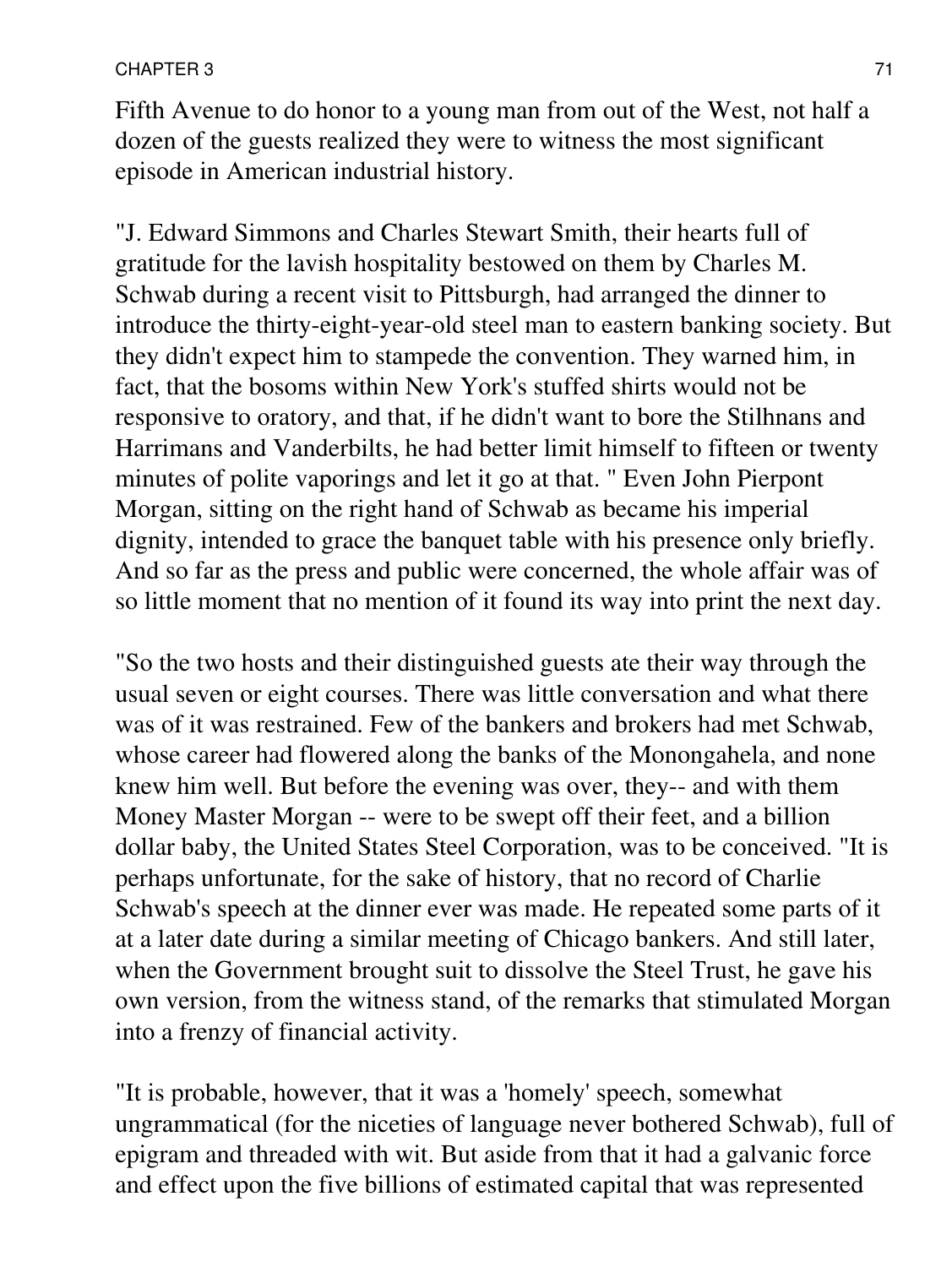by the diners. After it was over and the gathering was still under its spell, although Schwab had talked for ninety minutes, Morgan led the orator to a recessed window where, dangling their legs from the high, uncomfortable seat, they talked for an hour more.

"The magic of the Schwab personality had been turned on, full force, but what was more important and lasting was the full-fledged, clear-cut program he laid down for the aggrandizement of Steel. Many other men had tried to interest Morgan in slapping together a steel trust after the pattern of the biscuit, wire and hoop, sugar, rubber, whisky, oil or chewing gum combinations. John W. Gates, the gambler, had urged it, but Morgan distrusted him. The Moore boys, Bill and Jim, Chicago stock jobbers who had glued together a match trust and a cracker corporation, had urged it and failed. Elbert H. Gary, the sanctimonious country lawyer, wanted to foster it, but he wasn't big enough to be impressive. Until Schwab's eloquence took J. P. Morgan to the heights from which he could visualize the solid results of the most daring financial undertaking ever conceived, the project was regarded as a delirious dream of easy-money crackpots.

"The financial magnetism that began, a generation ago, to attract thousands of small and sometimes inefficiently managed companies into large and competition-crushing combinations, had become operative in the steel world through the devices of that jovial business pirate, John W. Gates. Gates already had formed the American Steel and Wire Company out of a chain of small concerns, and together with Morgan had created the Federal Steel Company. The National Tube and American Bridge companies were two more Morgan concerns, and the Moore Brothers had forsaken the match and cookie business to form the 'American' group-- Tin Plate, Steel Hoop, Sheet Steel-- and the National Steel Company.

"But by the side of Andrew Carnegie's gigantic vertical trust, a trust owned and operated by fifty-three partners, those other combinations were picayune. They might combine to their heart's content but the whole lot of them couldn't make a dent in the Carnegie organization, and Morgan knew it.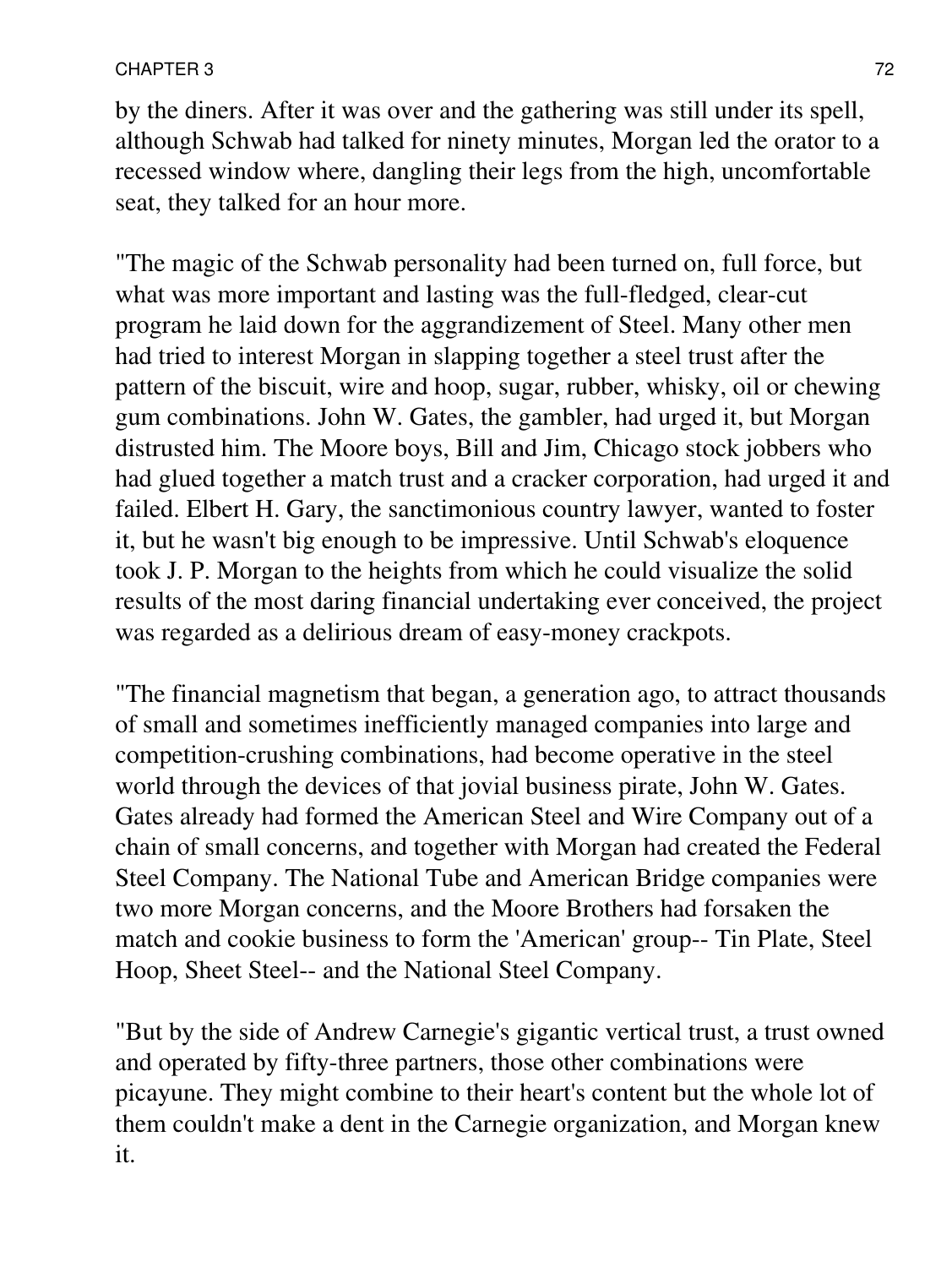"The eccentric old Scot knew it, too. From the magnificent heights of Skibo Castle he had viewed, first with amusement and then with resentment, the attempts of Morgan's smaller companies to cut into his business. When the attempts became too bold, Carnegie's temper was translated into anger and retaliation. He decided to duplicate every mill owned by his rivals. Hitherto, he hadn't been interested in wire, pipe, hoops, or sheet. Instead, he was content to sell such companies the raw steel and let them work it into whatever shape they wanted. Now, with Schwab as his chief and able lieutenant, he planned to drive his enemies to the wall.

"So it was that in the speech of Charles M. Schwab, Morgan saw the answer to his problem of combination. A trust without Carnegie--giant of them all--would be no trust at all, a plum pudding, as one writer said, without the plums.

"Schwab's speech on the night of December 12, 1900, undoubtedly carried the inference, though not the pledge, that the vast Carnegie enterprise could be brought under the Morgan tent. He talked of the world future for steel, of reorganization for efficiency, of specialization, of the scrapping of unsuccessful mills and concentration of effort on the flourishing properties, of economies in the ore traffic, of economies in overhead and administrative departments, of capturing foreign markets.

"More than that, he told the buccaneers among them wherein lay the errors of their customary piracy. Their purposes, he inferred, bad been to create monopolies, raise prices, and pay themselves fat dividends out of privilege. Schwab condemned the system in his heartiest manner. The shortsightedness of such a policy, he told his hearers, lay in the fact that it restricted the market in an era when everything cried for expansion. By cheapening the cost of steel, he argued, an ever-expanding market would be created; more uses for steel would be devised, and a goodly portion of the world trade could be captured. Actually, though he did not know it, Schwab was an apostle of modern mass production.

"So the dinner at the University Club came to an end. Morgan went home, to think about Schwab's rosy predictions. Schwab went back to Pittsburgh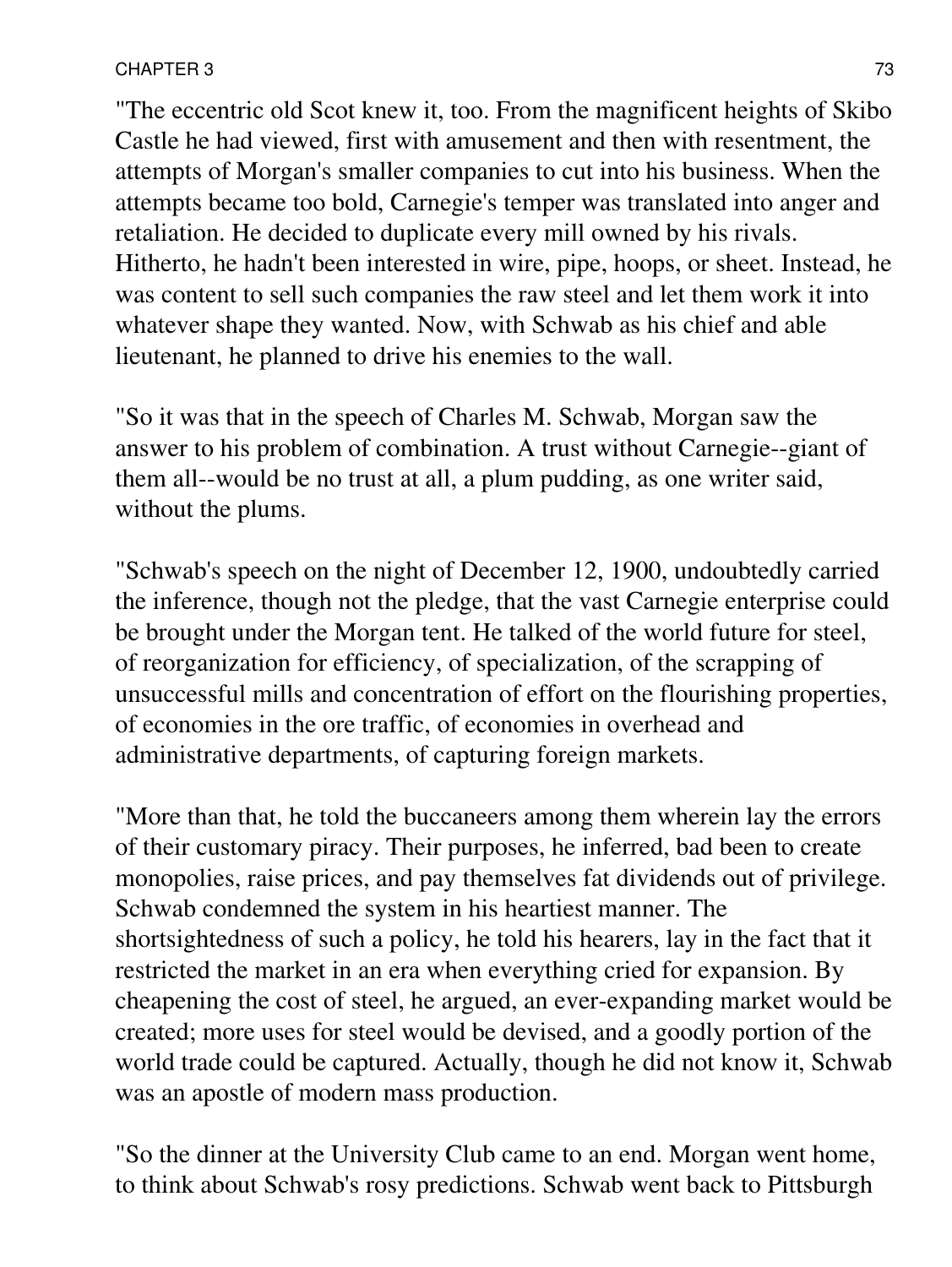to run the steel business for 'Wee Andra Carnegie,' while Gary and the rest went back to their stock tickers, to fiddle around in anticipation of the next move.

"It was not long coming. It took Morgan about one week to digest the feast of reason Schwab had placed before him. When he had assured himself that no financial indigestion was to result, he sent for Schwab--and found that young man rather coy. Mr. Carnegie, Schwab indicated, might not like it if he found his trusted company president had been flirting with the Emperor of Wall Street, the Street upon which Carnegie was resolved never to tread. Then it was suggested by John W. Gates the go-between, that if Schwab 'happened' to be in the Bellevue Hotel in Philadelphia, J. P. Morgan might also 'happen' to be there. When Schwab arrived, however, Morgan was inconveniently ill at his New York home, and so, on the elder man's pressing invitation, Schwab went to New York and presented himself at the door of the financier's library.

"Now certain economic historians have professed the belief that from the beginning to the end of the drama, the stage was set by Andrew Carnegie- that the dinner to Schwab, the famous speech, the Sunday night conference between Schwab and the Money King, were events arranged by the canny Scot. The truth is exactly the opposite. When Schwab was called in to consummate the deal, he didn't even know whether 'the little boss, ' as Andrew was called, would so much as listen to an offer to sell, particularly to a group of men whom Andrew regarded as being endowed with something less than holiness. But Schwab did take into the conference with him, in his own handwriting, six sheets of copper-plate figures, representing to his mind the physical worth and the potential earning capacity of every steel company he regarded as an essential star in the new metal firmament.

"Four men pondered over these figures all night. The chief, of course, was Morgan, steadfast in his belief in the Divine Right of Money. With him was his aristocratic partner, Robert Bacon, a scholar and a gentleman. The third was John W. Gates whom Morgan scorned as a gambler and used as a tool. The fourth was Schwab, who knew more about the processes of making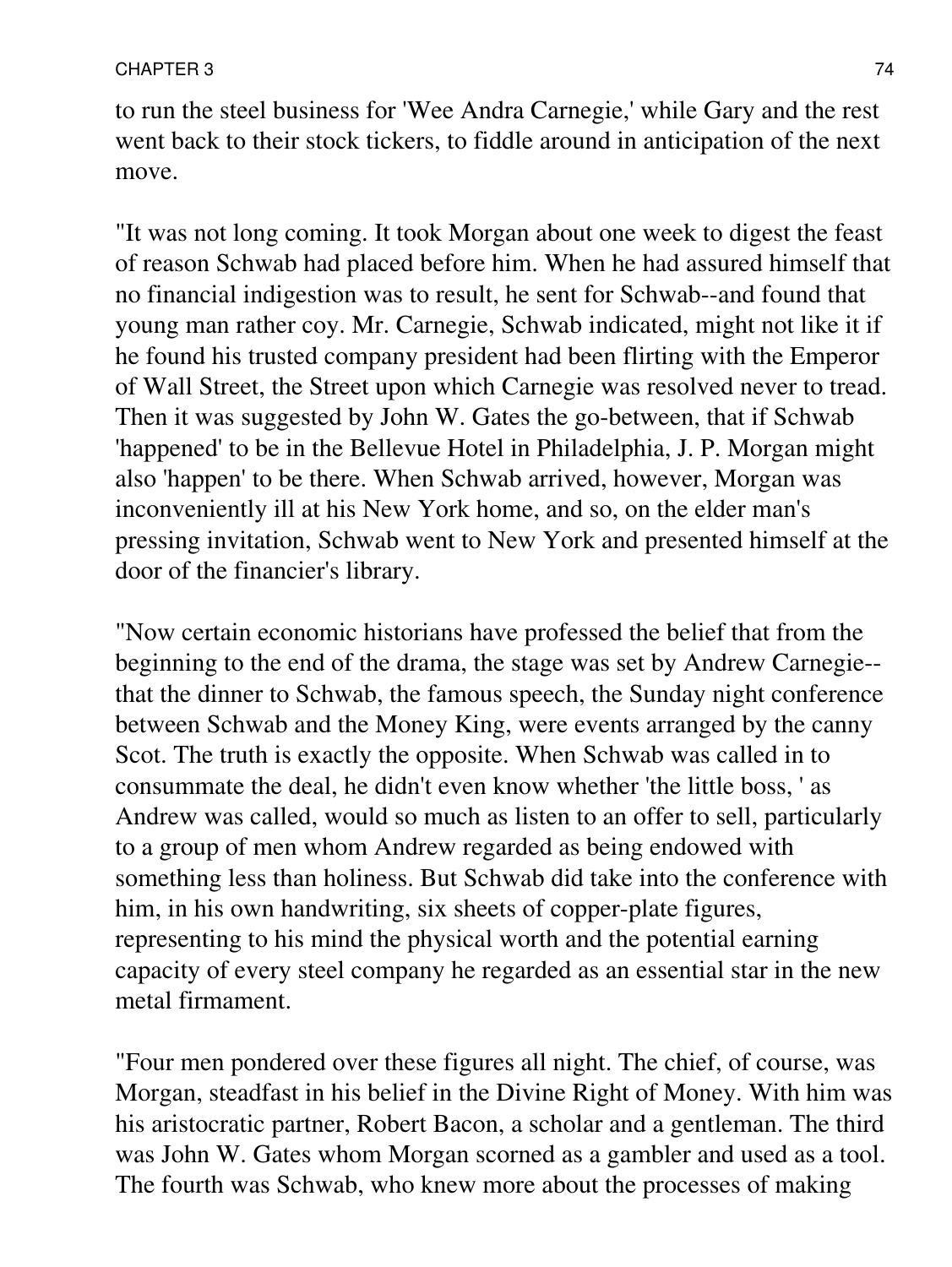and selling steel than any whole group of men then living. Throughout that conference, the Pittsburgher's figures were never questioned. If he said a company was worth so much, then it was worth that much and no more. He was insistent, too, upon including in the combination only those concerns he nominated. He had conceived a corporation in which there would be no duplication, not even to satisfy the greed of friends who wanted to unload their companies upon the broad Morgan shoulders. Thus he left out, by design, a number of the larger concerns upon which the Walruses and Carpenters of Wall Street had cast hungry eyes.

"When dawn came, Morgan rose and straightened his back. Only one question remained.

"'Do you think you can persuade Andrew Carnegie to sell?' he asked.

"'I can try,' said Schwab.

"'If you can get him to sell, I will undertake the matter,' said Morgan.

"So far so good. But would Carnegie sell? How much would he demand? (Schwab thought about \$320,000,000). What would he take payment in? Common or preferred stocks? Bonds? Cash? Nobody could raise a third of a billion dollars in cash.

"There was a golf game in January on the frost-cracking heath of the St. Andrews links in Westchester, with Andrew bundled up in sweaters against the cold, and Charlie talking volubly, as usual, to keep his spirits up. But no word of business was mentioned until the pair sat down in the cozy warmth of the Carnegie cottage hard by. Then, with the same persuasiveness that had hypnotized eighty millionaires at the University Club, Schwab poured out the glittering promises of retirement in comfort, of untold millions to satisfy the old man's social caprices. Carnegie capitulated, wrote a figure on a slip of paper, handed it to Schwab and said, 'all right, that's what we'll sell for.'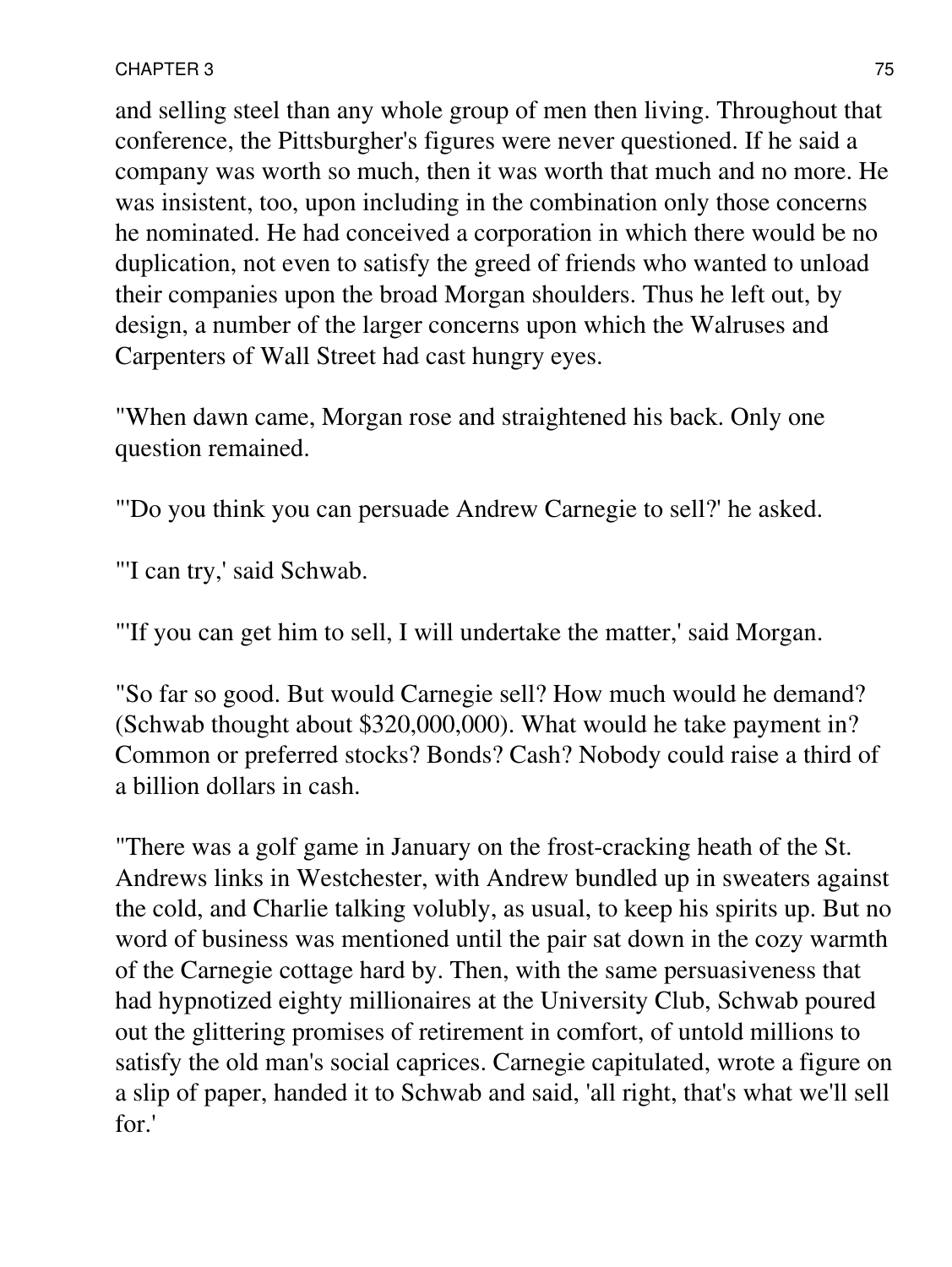"The figure was approximately \$400,000,000, and was reached by taking the \$320,000,000 mentioned by Schwab as a basic figure, and adding to it \$80,000,000 to represent the increased capital value over the previous two years.

"Later, on the deck of a trans-Atlantic liner, the Scotsman said ruefully to Morgan, 'I wish I had asked you for \$100,000,000 more.'

"'If you had asked for it, you'd have gotten it,' Morgan told him cheerfully.

\* \* \*

"There was an uproar, of course. A British correspondent cabled that the foreign steel world was 'appalled' by the gigantic combination. President Hadley, of Yale, declared that unless trusts were regulated the country might expect 'an emperor in Washington within the next twenty-five years.' But that able stock manipulator, Keene, went at his work of shoving the new stock at the public so vigorously that all the excess water -- estimated by some at nearly \$600,000,000 -- was absorbed in a twinkling. So Carnegie had his millions, and the Morgan syndicate had \$62,000,000 for all its 'trouble,' and all the 'boys,' from Gates to Gary, had their millions.

\* \* \*

"The thirty-eight-year-old Schwab had his reward. He was made president of the new corporation and remained in control until 1930."

The dramatic story of "Big Business" which you have just finished, was included in this book, because it is a perfect illustration of the method by which DESIRE CAN BE TRANSMUTED INTO ITS PHYSICAL EQUIVALENT!

I imagine some readers will question the statement that a mere, intangible DESIRE can be converted into its physical equivalent. Doubtless some will say, "You cannot convert NOTHING into SOMETHING!" The answer is in the story of United States Steel.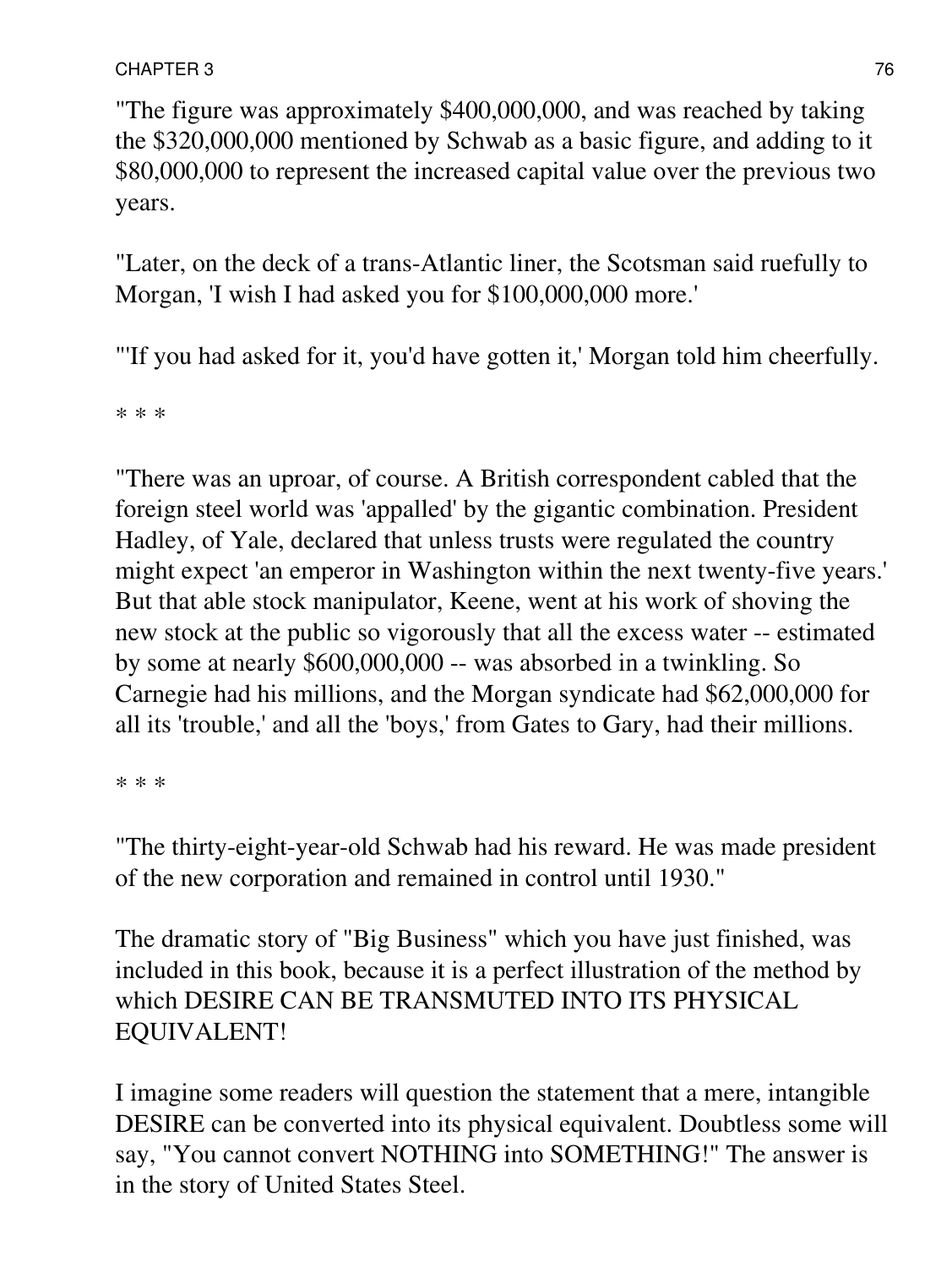That giant organization was created in the mind of one man. The plan by which the organization was provided with the steel mills that gave it financial stability was created in the mind of the same man. His FAITH, his DESIRE, his IMAGINATION, his PERSISTENCE were the real ingredients that went into United States Steel. The steel mills and mechanical equipment acquired by the corporation, AFTER IT HAD BEEN BROUGHT INTO LEGAL EXISTENCE, were incidental, but careful analysis will disclose the fact that the appraised value of the properties acquired by the corporation increased in value by an estimated SIX HUNDRED MILLION DOLLARS, by the mere transaction which consolidated them under one management.

In other words, Charles M. Schwab's IDEA, plus the FAITH with which he conveyed it to the minds of J. P. Morgan and the others, was marketed for a profit of approximately \$600,000,000. Not an insignificant sum for a single IDEA!

What happened to some of the men who took their share of the millions of dollars of profit made by this transaction, is a matter with which we are not now concerned. The important feature of the astounding achievement is that it serves as unquestionable evidence of the soundness of the philosophy described in this book, because this philosophy was the warp and the woof of the entire transaction. Moreover, the practicability of the philosophy has been established by the fact that the United States Steel Corporation prospered, and became one of the richest and most powerful corporations in America, employing thousands of people, developing new uses for steel, and opening new markets; thus proving that the \$600,000,000 in profit which the Schwab IDEA produced was earned.

### RICHES begin in the form of THOUGHT!

The amount is limited only by the person in whose mind the THOUGHT is put into motion. FAITH removes limitations! Remember this when you are ready to bargain with Life for whatever it is that you ask as your price for having passed this way.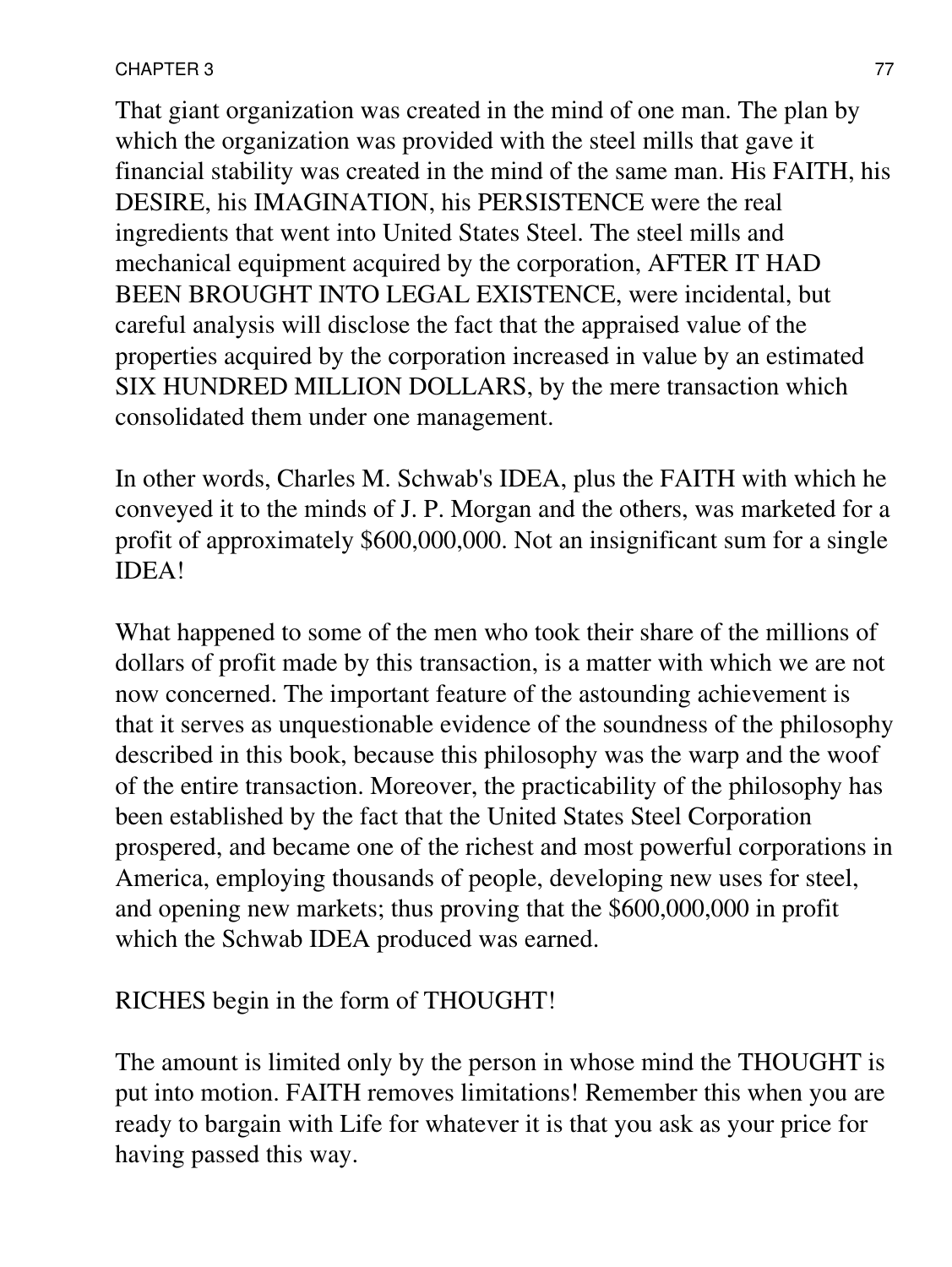Remember, also, that the man who created the United States Steel Corporation was practically unknown at the time. He was merely Andrew Carnegie's "Man Friday" until he gave birth to his famous IDEA. After that he quickly rose to a position of power, fame, and riches.

THERE ARE NO LIMITATIONS TO THE MIND EXCEPT THOSE WE ACKNOWLEDGE

BOTH POVERTY AND RICHES ARE THE OFFSPRING OF THOUGHT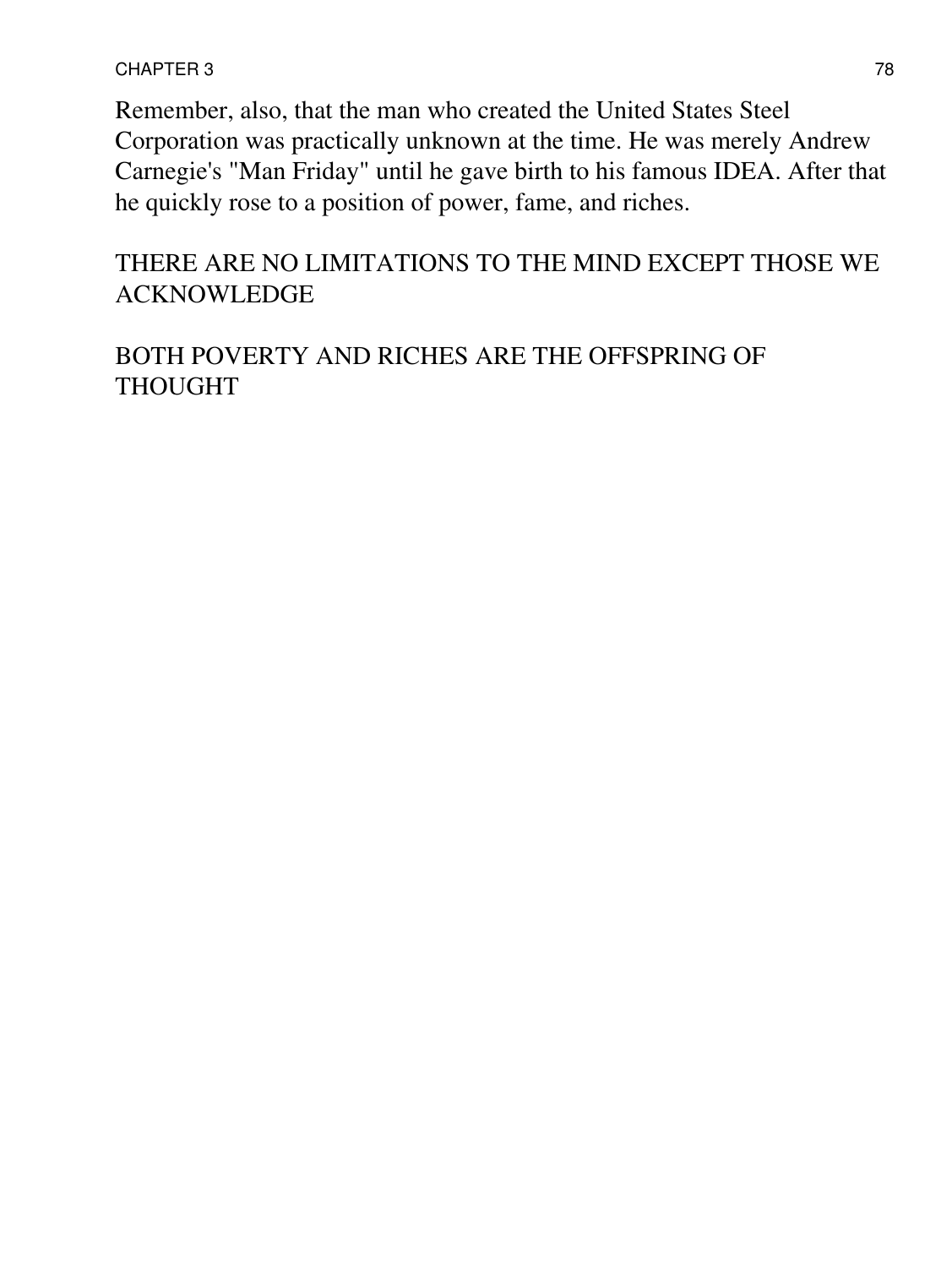# **CHAPTER 4**

## AUTO-SUGGESTION

## THE MEDIUM FOR INFLUENCING THE SUBCONSCIOUS MIND

The Third Step toward Riches

AUTO-SUGGESTION is a term which applies to al1 suggestions and all self-administered stimuli which reach one's mind through the five senses. Stated in another way, auto-suggestion is self-suggestion. It is the agency of communication between that part of the mind where conscious thought takes place, and that which serves as the seat of action for the subconscious mind.

Through the dominating thoughts which one permits to remain in the conscious mind, (whether these thoughts be negative or positive, is immaterial), the principle of auto-suggestion voluntarily reaches the subconscious mind and influences it with these thoughts.

NO THOUGHT, whether it be negative or positive, CAN ENTER THE SUBCONSCIOUS MIND WITHOUT THE AID OF THE PRINCIPLE OF AUTO-SUGGESTION, with the exception of thoughts picked up from the ether. Stated differently, all sense impressions which are perceived through the five senses, are stopped by the CONSCIOUS thinking mind, and may be either passed on to the subconscious mind, or rejected, at will. The conscious faculty serves, therefore, as an outer-guard to the approach of the subconscious.

Nature has so built man that he has ABSOLUTE CONTROL over the material which reaches his subconscious mind, through his five senses, although this is not meant to be construed as a statement that man always EXERCISES this control. In the great majority of instances, he does NOT exercise it, which explains why so many people go through life in poverty.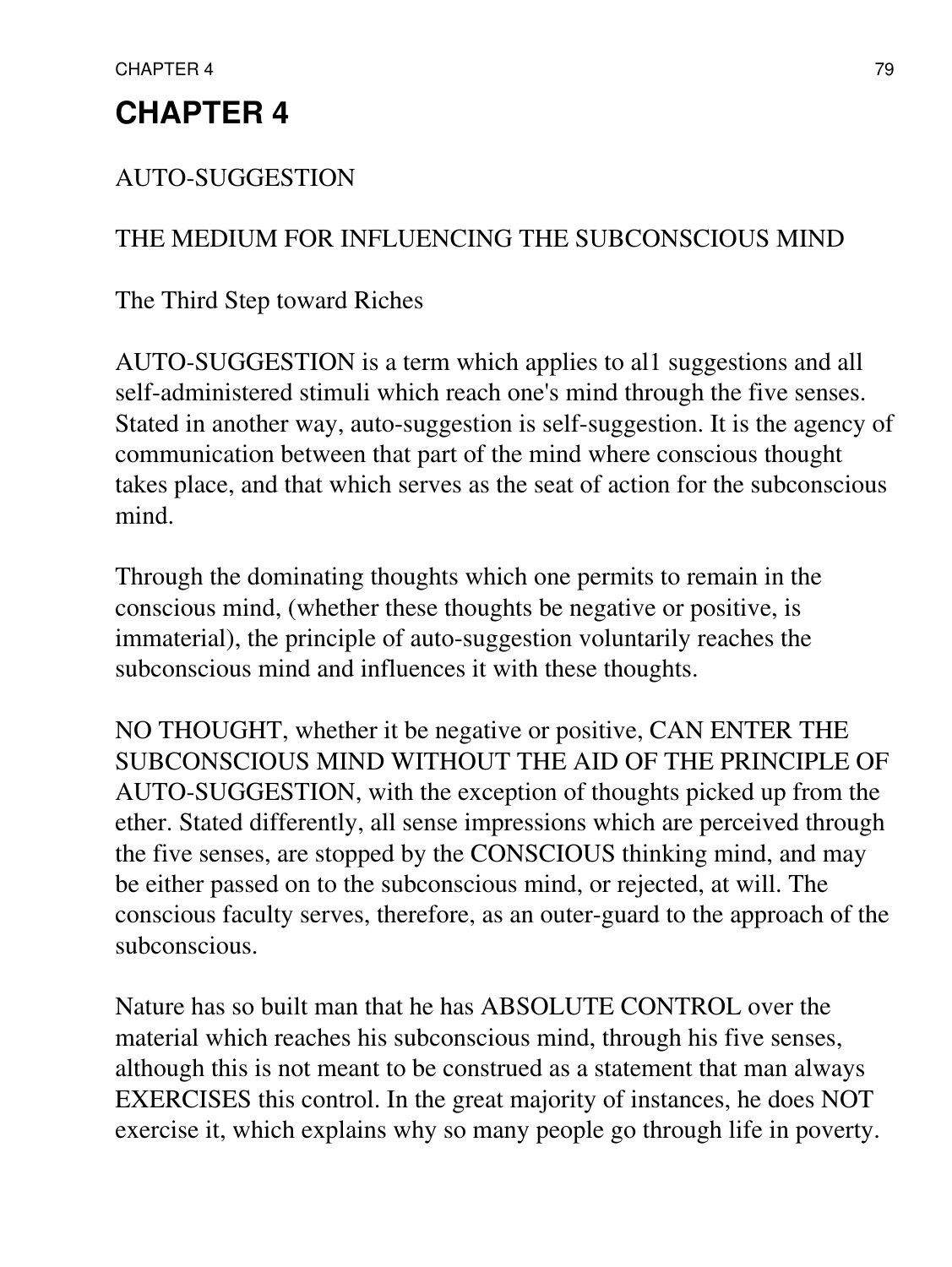Recall what has been said about the subconscious mind resembling a fertile garden spot, in which weeds will grow in abundance, if the seeds of more desirable crops are not sown therein. AUTO-SUGGESTION is the agency of control through which an individual may voluntarily feed his subconscious mind on thoughts of a creative nature, or, by neglect, permit thoughts of a destructive nature to find their way into this rich garden of the mind.

You were instructed, in the last of the six steps described in the chapter on Desire, to read ALOUD twice daily the WRITTEN statement of your DESIRE FOR MONEY, and to SEE AND FEEL yourself ALREADY in possession of the money! By following these instructions, you communicate the object of your DESIRE directly to your SUBCONSCIOUS mind in a spirit of absolute FAITH. Through repetition of this procedure, you voluntarily create thought habits which are favorable to your efforts to transmute desire into its monetary equivalent.

Go back to these six steps described in chapter two, and read them again, very carefully, before you proceed further. Then (when you come to it), read very carefully the four instructions for the organization of your "Master Mind" group, described in the chapter on Organized Planning. By comparing these two sets of instructions with that which has been stated on auto-suggestion, you, of course, will see that the instructions involve the application of the principle of auto-suggestion.

Remember, therefore, when reading aloud the statement of your desire (through which you are endeavoring to develop a "money consciousness"), that the mere reading of the words is of NO CONSEQUENCE-- UNLESS you mix emotion, or feeling with your words. If you repeat a million times the famous Emil CouÈ formula, "Day by day, in every way, I am getting better and better," without mixing emotion and FAITH with your words, you will experience no desirable results. Your subconscious mind recognizes and acts upon ONLY thoughts which have been well-mixed with emotion or feeling.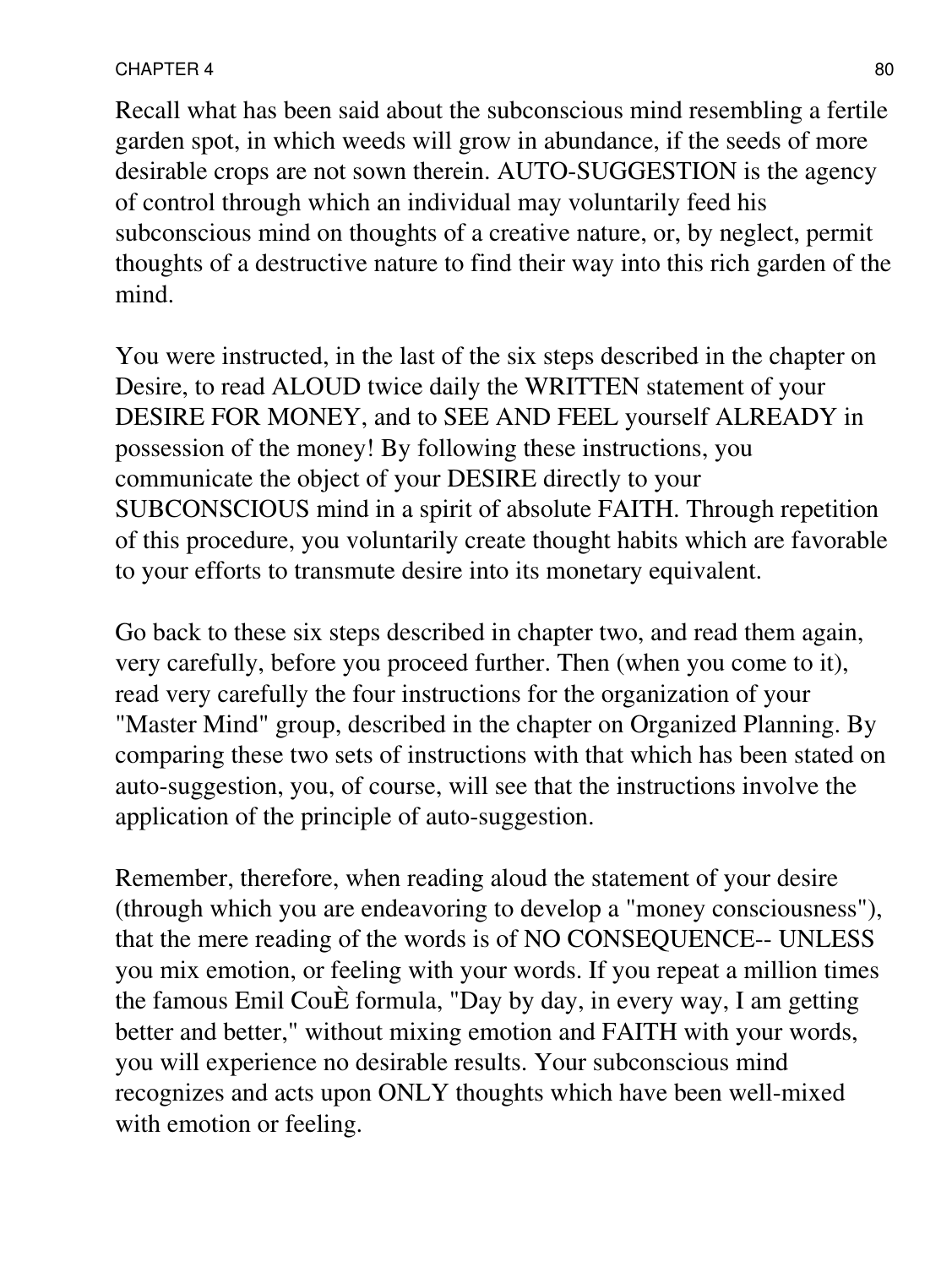This is a fact of such importance as to warrant repetition in practically every chapter, because the lack of understanding of this is the main reason the majority of people who try to apply the principle of auto-suggestion get no desirable results.

Plain, unemotional words do not influence the subconscious mind. You will get no appreciable results until you learn to reach your subconscious mind with thoughts, or spoken words which have been well emotionalized with BELIEF.

Do not become discouraged, if you cannot control and direct your emotions the first time you try to do so. Remember, there is no such possibility as SOMETHING FOR NOTHING. Ability to reach, and influence your subconscious mind has its price, and you MUST PAY THAT PRICE. You cannot cheat, even if you desire to do so. The price of ability to influence your subconscious mind is everlasting PERSISTENCE in applying the principles described here. You cannot develop the desired ability for a lower price. You, and YOU ALONE, must decide whether or not the reward for which you are striving (the "money consciousness"), is worth the price you must pay for it in effort.

Wisdom and "cleverness" alone, will not attract and retain money except in a few very rare instances, where the law of averages favors the attraction of money through these sources. The method of attracting money described here, does not depend upon the law of averages. Moreover, the method plays no favorites. It will work for one person as effectively as it will for another. Where failure is experienced, it is the individual, not the method, which has failed. If you try and fail, make another effort, and still another, until you succeed.

Your ability to use the principle of auto-suggestion will depend, very largely, upon your capacity to CONCENTRATE upon a given DESIRE until that desire becomes a BURNING OBSESSION.

When you begin to carry out the instructions in connection with the six steps described in the second chapter, it will be necessary for you to make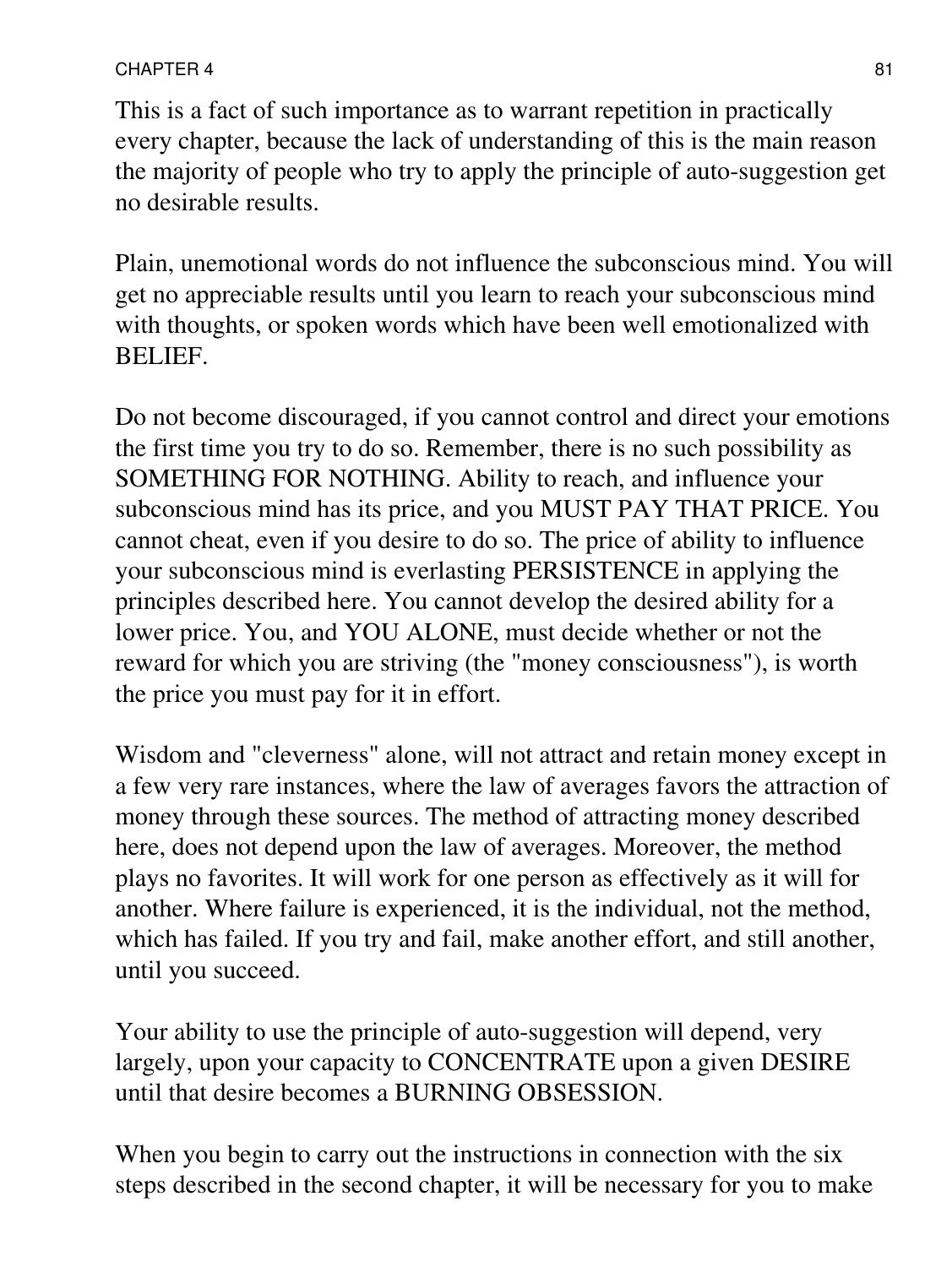use of the principle of CONCENTRATION.

Let us here offer suggestions for the effective use of concentration. When you begin to carry out the first of the six steps, which instructs you to "fix in your own mind the EXACT amount of money you desire," hold your thoughts on that amount of money by CONCENTRATION, or fixation of attention, with your eyes closed, until you can ACTUALLY SEE the physical appearance of the money. Do this at least once each day. As you go through these exercises, follow the instructions given in the chapter on FAITH, and see yourself actually IN POSSESSION OF THE MONEY!

Here is a most significant fact-- the subconscious mind takes any orders given it in a spirit of absolute FAITH, and acts upon those orders, although the orders often have to be presented over and over again, through repetition, before they are interpreted by the subconscious mind. Following the preceding statement, consider the possibility of playing a perfectly legitimate "trick" on your subconscious mind, by making it believe, because you believe it, that you must have the amount of money you are visualizing, that this money is already awaiting your claim, that the subconscious mind MUST hand over to you practical plans for acquiring the money which is yours.

Hand over the thought suggested in the preceding paragraph to your IMAGINATION, and see what your imagination can, or will do, to create practical plans for the accumulation of money through transmutation of your desire.

DO NOT WAIT for a definite plan, through which you intend to exchange services or merchandise in return for the money you are visualizing, but begin at once to see yourself in possession of the money, DEMANDING and EXPECTING meanwhile, that your subconscious mind will hand over the plan, or plans you need. Be on the alert for these plans, and when they appear, put them into ACTION IMMEDIATELY. When the plans appear, they will probably "flash" into your mind through the sixth sense, in the form of an "inspiration." This inspiration may be considered a direct "telegram," or message from Infinite Intelligence. Treat it with respect, and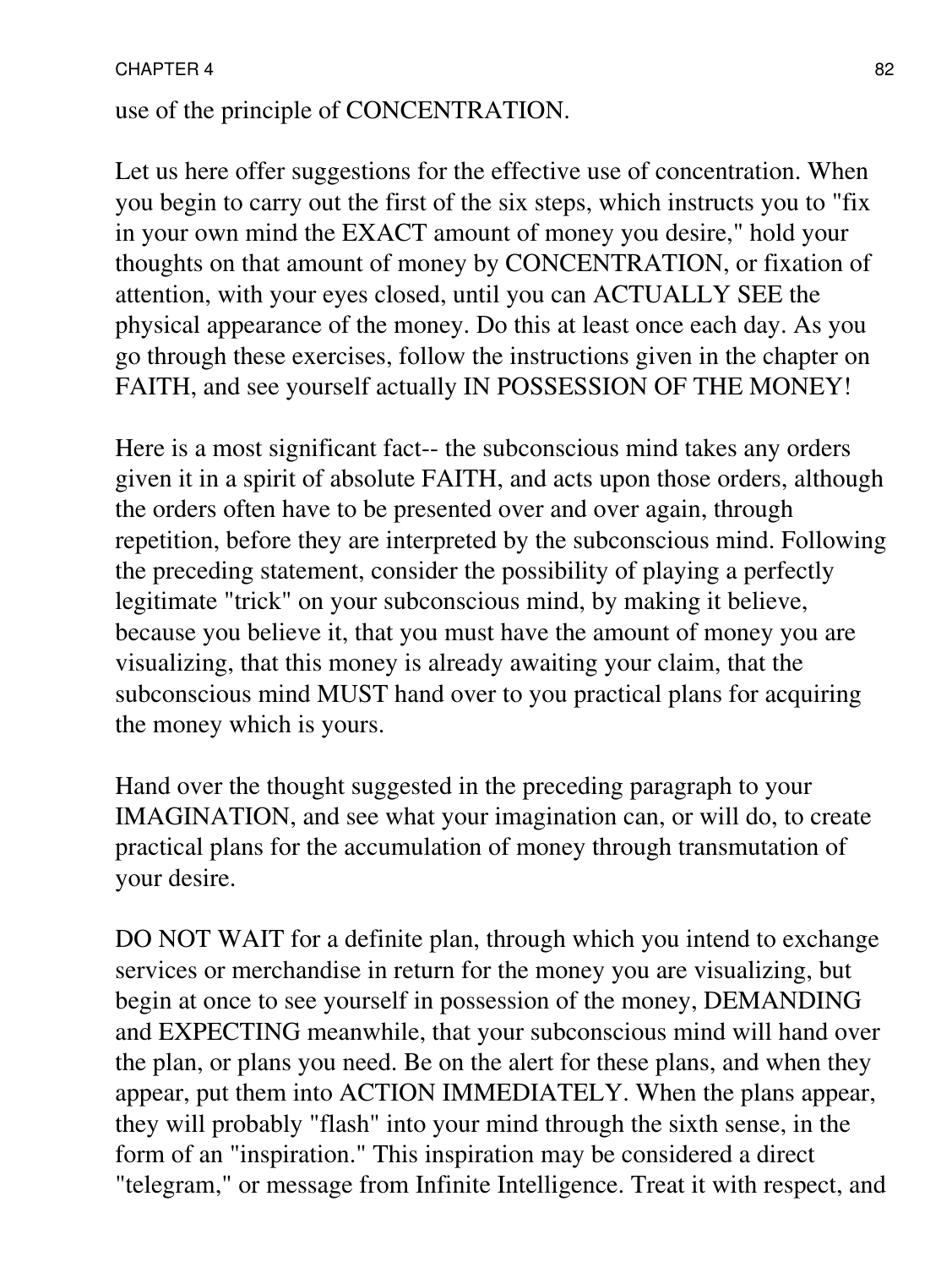act upon it as soon as you receive it. Failure to do this will be FATAL to your success.

In the fourth of the six steps, you were instructed to "Create a definite plan for carrying out your desire, and begin at once to put this plan into action." You should follow this instruction in the manner described in the preceding paragraph. Do not trust to your "reason when creating your plan for accumulating money through the transmutation of desire. Your reason is faulty. Moreover, your reasoning faculty may be lazy, and, if you depend entirely upon it to serve you, it may disappoint you.

When visualizing the money you intend to accumulate, (with closed eyes), see yourself rendering the service, or delivering the merchandise you intend to give in return for this money. This is important!

### SUMMARY OF INSTRUCTIONS

The fact that you are reading this book is an indication that you earnestly seek knowledge. It is also an indication that you are a student of this subject. If you are only a student, there is a chance that you may learn much that you did not know, but you will learn only by assuming an attitude of humility. If you choose to follow some of the instructions but neglect, or refuse to follow others--you will fail! To get satisfactory results, you must follow ALL instructions in a spirit of FAITH.

The instructions given in connection with the six steps in the second chapter will now be summarized, and blended with the principles covered by this chapter, as follows:

First. Go into some quiet spot (preferably in bed at night) where you will not be disturbed or interrupted, close your eyes, and repeat aloud, (so you may hear your own words) the written statement of the amount of money you intend to accumulate, the time limit for its accumulation, and a description of the service or merchandise you intend to give in return for the money. As you carry out these instructions, SEE YOURSELF ALREADY IN POSSESSION OF THE MONEY.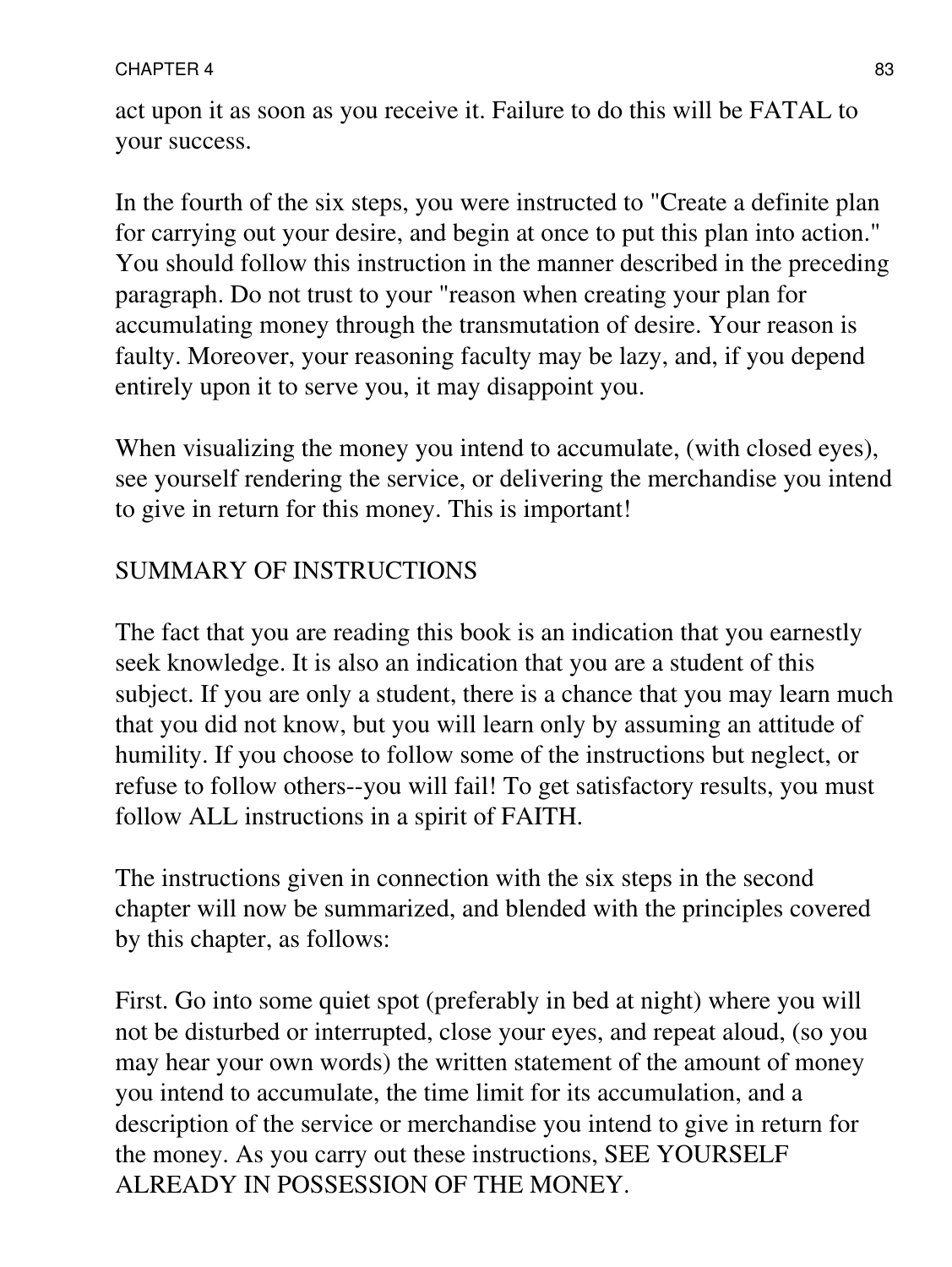For example:-- Suppose that you intend to accumulate \$50,000 by the first of January, five years hence, that you intend to give personal services in return for the money, in the Capacity of a salesman. Your written statement of your purpose should be similar to the following:

"By the first day of January, 19..., I will have in my possession \$50,000, which will come to me in various amounts from time to time during the interim.

"In return for this money I will give the most efficient service of which I am capable, rendering the fullest possible quantity, and the best possible quality of service in the capacity of salesman of (describe the service or merchandise you intend to sell).

"I believe that I will have this money in my possession. My faith is so strong that I can now see this money before my eyes. I can touch it with my hands. It is now awaiting transfer to me at the time, and in the proportion that I deliver the service I intend to render in return for it. I am awaiting a plan by which to accumulate this money, and I will follow that plan, when it is received."

Second. Repeat this program night and morning until you can see, (in your imagination) the money you intend to accumulate.

Third. Place a written copy of your statement where you can see it night and morning, and read it just before retiring, and upon arising until it has been memorized.

Remember, as you carry out these instructions, that you are applying the principle of auto-suggestion, for the purpose of giving orders to your subconscious mind. Remember, also, that your subconscious mind will act ONLY upon instructions which are emotionalized, and handed over to it with "feeling." FAITH is the strongest, and most productive of the emotions. Follow the instructions given in the chapter on FAITH.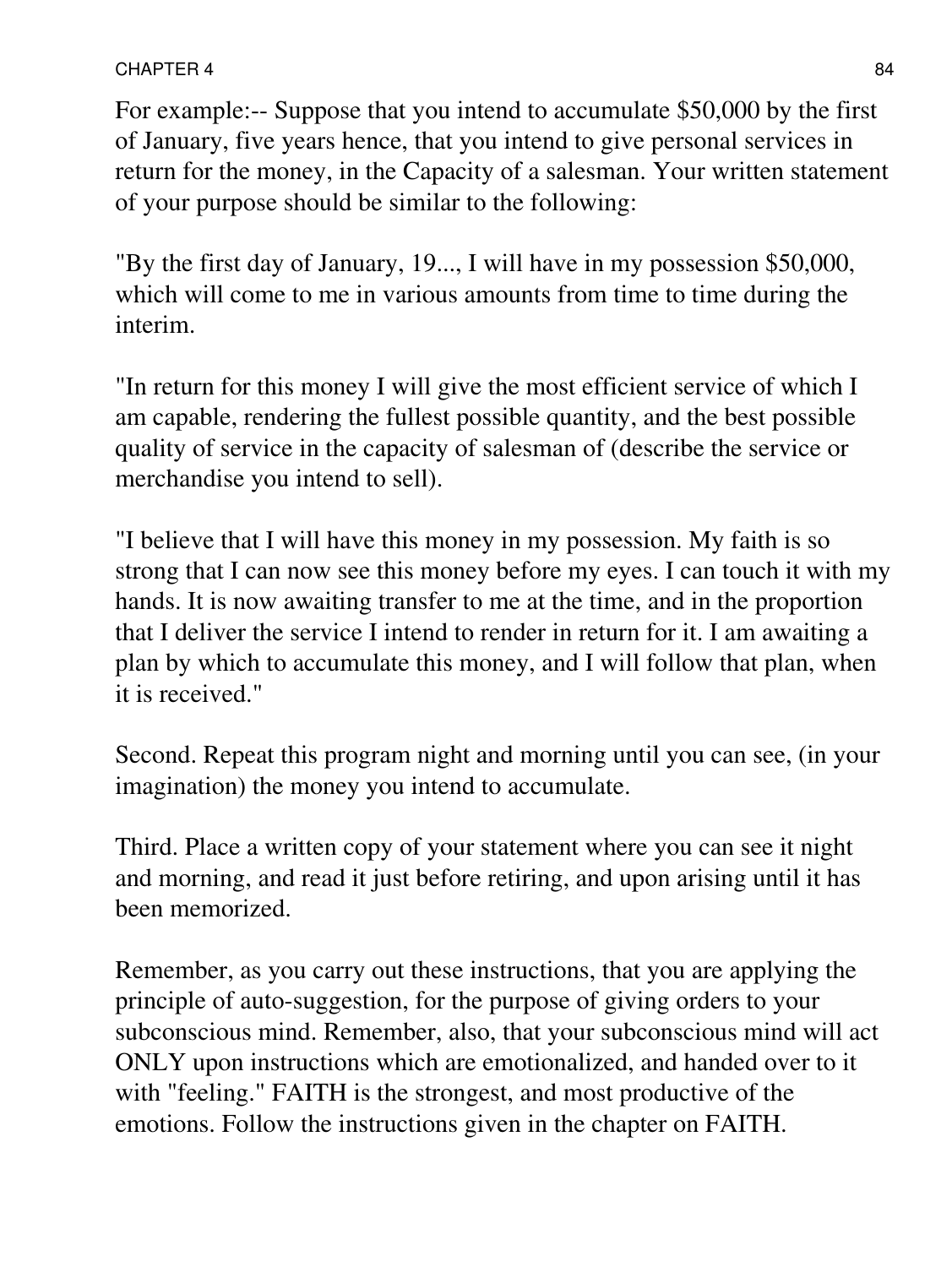These instructions may, at first, seem abstract. Do not let this disturb you. Follow the instructions, no matter how abstract or impractical they may, at first, appear to be. The time will soon come, if you do as you have been instructed, in spirit as well as in act, when a whole new universe of power will unfold to you.

Scepticism, in connection with ALL new ideas, is characteristic of all human beings. But if you follow the instructions outlined, your scepticism will soon be replaced by belief, and this, in turn, will soon become crystallized into ABSOLUTE FAITH. Then you will have arrived at the point where you may truly say, "I am the master of my fate, I am the captain of my soul!"

Many philosophers have made the statement, that man is the master of his own earthly destiny, but most of them have failed to say why he is the master. The reason that man may be the master of his own earthly status, and especially his financial status, is thoroughly explained in this chapter. Man may become the master of himself, and of his environment, because he has the POWER TO INFLUENCE HIS OWN SUBCONSCIOUS MIND, and through it, gain the cooperation of Infinite Intelligence.

You are now reading the chapter which represents the keystone to the arch of this philosophy. The instructions contained in this chapter must be understood and APPLIED WITH PERSISTENCE, if you succeed in transmuting desire into money.

The actual performance of transmuting DESIRE into money, involves the use of auto-suggestion as an agency by which one may reach, and influence, the subconscious mind. The other principles are simply tools with which to apply auto-suggestion. Keep this thought in mind, and you will, at all times, be conscious of the important part the principle of auto-suggestion is to play in your efforts to accumulate money through the methods described in this book.

Carry out these instructions as though you were a small child. Inject into your efforts something of the FAITH of a child. The author has been most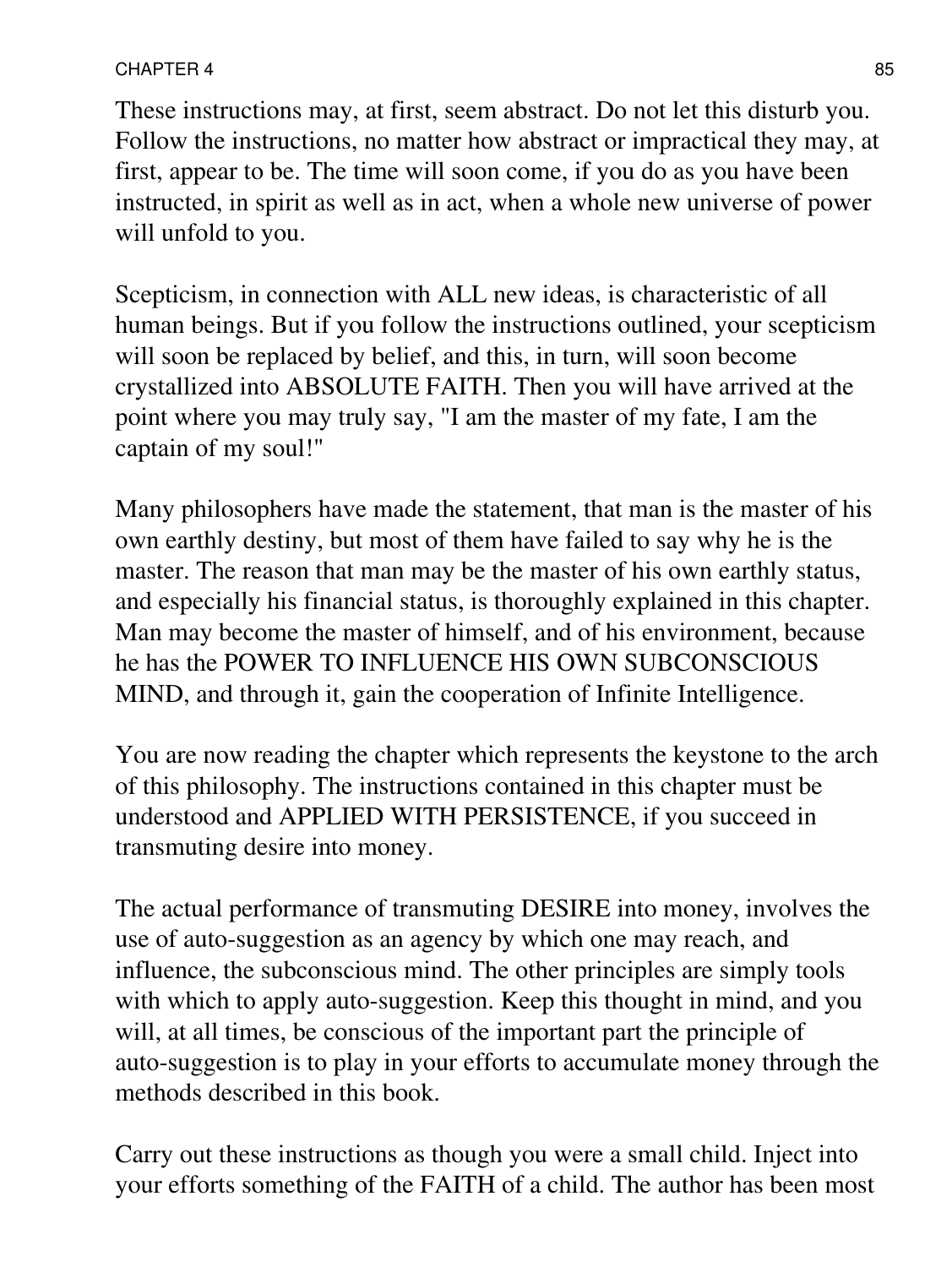careful, to see that no impractical instructions were included, because of his sincere desire to be helpful.

After you have read the entire book, come back to this chapter, and follow in spirit, and in action, this instruction:

READ THE ENTIRE CHAPTER ALOUD ONCE EVERY NIGHT, UNTIL YOU BECOME THOROUGHLY CONVINCED THAT THE PRINCIPLE OF AUTO-SUGGESTION IS SOUND, THAT IT WILL ACCOMPLISH FOR YOU ALL THAT HAS BEEN CLAIMED FOR IT. AS YOU READ, UNDERSCORE WITH A PENCIL EVERY SENTENCE WHICH IMPRESSES YOU FAVORABLY.

Follow the foregoing instruction to the letter, and it will open the way for a complete understanding, and mastery of the principles of success.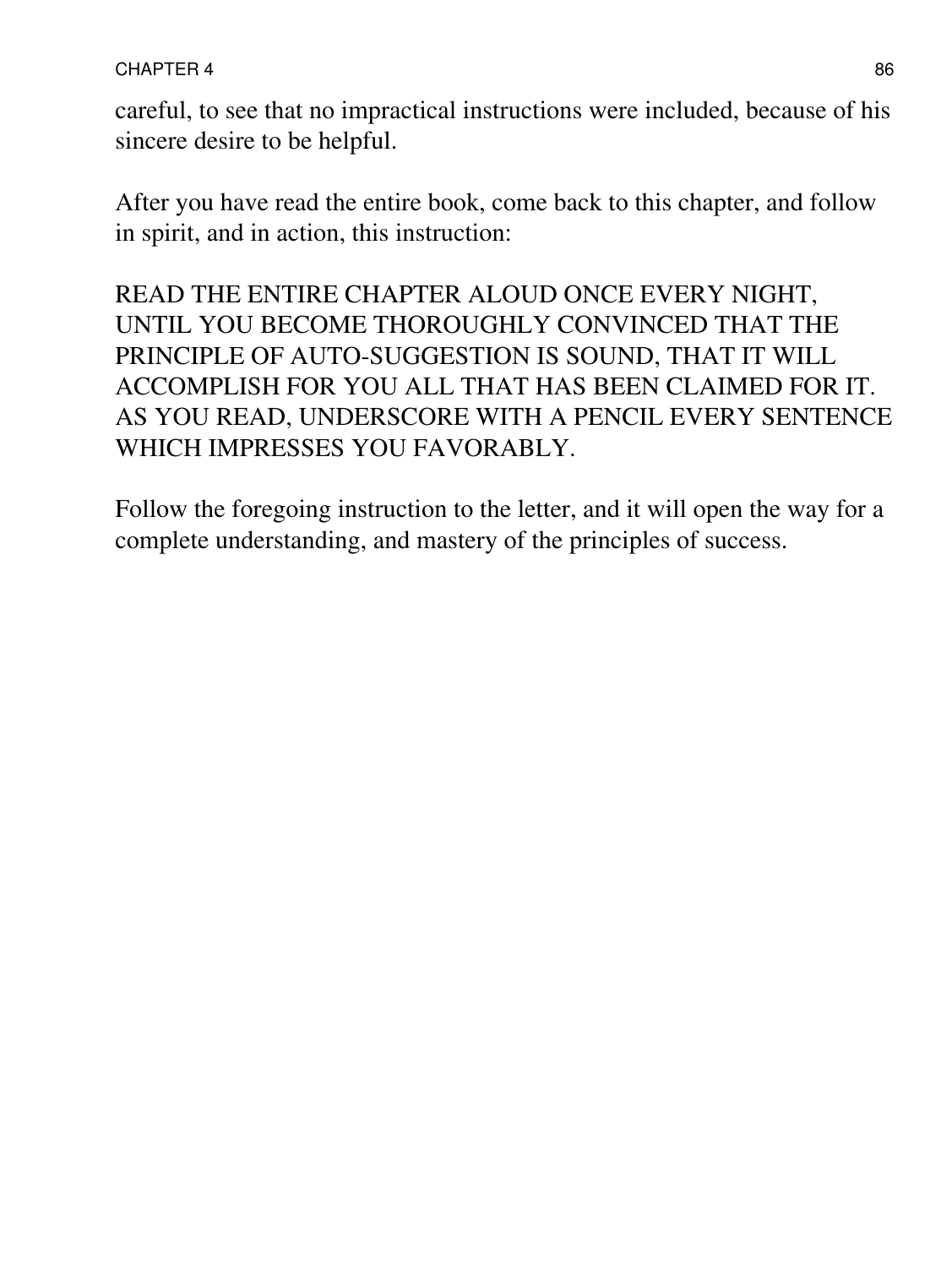# **CHAPTER 5**

### SPECIALIZED KNOWLEDGE

### PERSONAL EXPERIENCES OR OBSERVATIONS

The Fourth Step toward Riches

THERE are two kinds of knowledge. One is general, the other is specialized. General knowledge, no matter how great in quantity or variety it may be, is of but little use in the accumulation of money. The faculties of the great universities possess, in the aggregate, practically every form of general knowledge known to civilization. Most of the professors have but little or no money. They specialize on teaching knowledge, but they do not specialize on the organization, or the use of knowledge.

KNOWLEDGE will not attract money, unless it is organized, and intelligently directed, through practical PLANS OF ACTION, to the DEFINITE END of accumulation of money. Lack of understanding of this fact has been the source of confusion to millions of people who falsely believe that "knowledge is power." It is nothing of the sort! Knowledge is only potential power. It becomes power only when, and if, it is organized into definite plans of action, and directed to a definite end.

This "missing link" in all systems of education known to civilization today, may be found in the failure of educational institutions to teach their students HOW TO ORGANIZE AND USE KNOWLEDGE AFTER THEY ACQUIRE IT.

Many people make the mistake of assuming that, because Henry Ford had but little "schooling," he is not a man of "education." Those who make this mistake do not know Henry Ford, nor do they understand the real meaning of the word "educate." That word is derived from the Latin word "educo," meaning to educe, to draw out, to DEVELOP FROM WITHIN.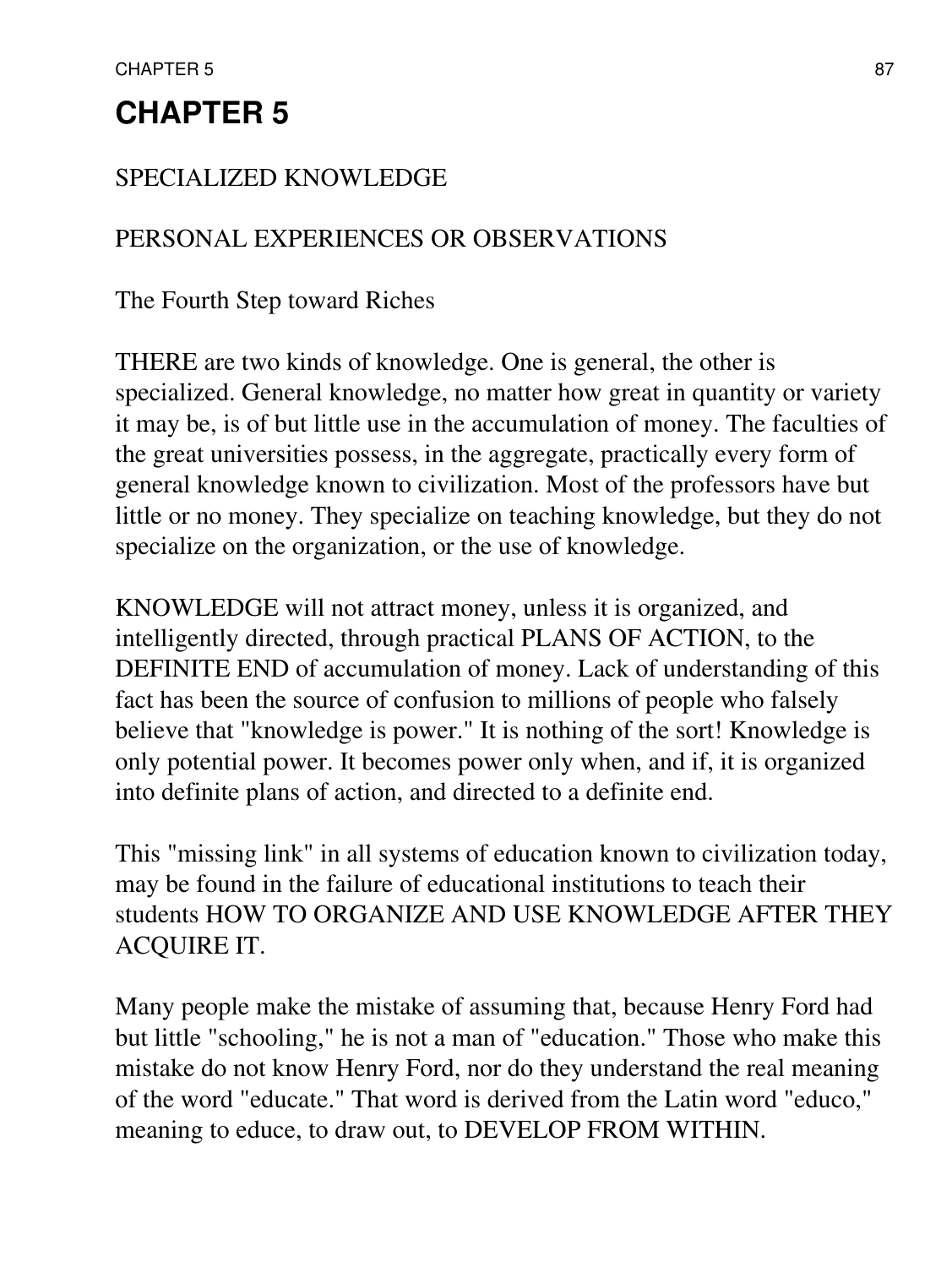An educated man is not, necessarily, one who has an abundance of general or specialized knowledge. An educated man is one who has so developed the faculties of his mind that he may acquire anything he wants, or its equivalent, without violating the rights of others. Henry Ford comes well within the meaning of this definition.

During the world war, a Chicago newspaper published certain editorials in which, among other statements, Henry Ford was called "an ignorant pacifist." Mr. Ford objected to the statements, and brought suit against the paper for libeling him. When the suit was tried in the Courts, the attorneys for the paper pleaded justification, and placed Mr. Ford, himself, on the witness stand, for the purpose of proving to the jury that he was ignorant. The attorneys asked Mr. Ford a great variety of questions, all of them intended to prove, by his own evidence, that, while he might possess considerable specialized knowledge pertaining to the manufacture of automobiles, he was, in the main, ignorant.

Mr. Ford was plied with such questions as the following: "Who was Benedict Arnold?" and "How many soldiers did the British send over to America to put down the Rebellion of 1776?" In answer to the last question, Mr. Ford replied, "I do not know the exact number of soldiers the British sent over, but I have heard that it was a considerably larger number than ever went back."

Finally, Mr. Ford became tired of this line of questioning, and in reply to a particularly offensive question, he leaned over, pointed his finger at the lawyer who had asked the question, and said, "If I should really WANT to answer the foolish question you have just asked, or any of the other questions you have been asking me, let me remind you that I have a row of electric push-buttons on my desk, and by pushing the right button, I can summon to my aid men who can answer ANY question I desire to ask concerning the business to which I am devoting most of my efforts. Now, will you kindly tell me, WHY I should clutter up my mind with general knowledge, for the purpose of being able to answer questions, when I have men around me who can supply any knowledge I require?"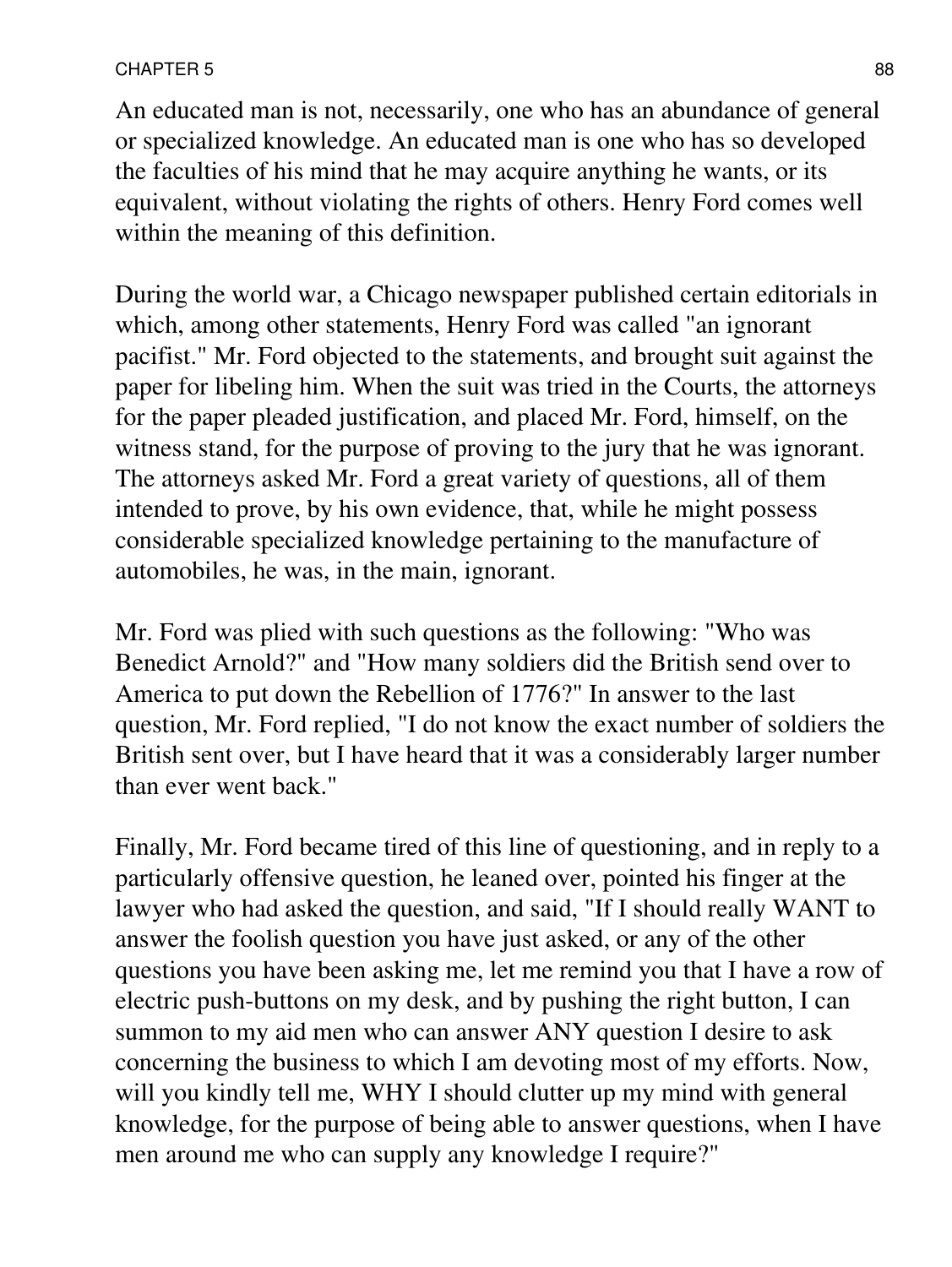There certainly was good logic to that reply.

That answer floored the lawyer. Every person in the courtroom realized it was the answer, not of an ignorant man, but of a man of EDUCATION. Any man is educated who knows where to get knowledge when he needs it, and how to organize that knowledge into definite plans of action. Through the assistance of his "Master Mind" group, Henry Ford had at his command all the specialized knowledge he needed to enable him to become one of the wealthiest men in America. It was not essential that he have this knowledge in his own mind. Surely no person who has sufficient inclination and intelligence to read a book of this nature can possibly miss the significance of this illustration.

Before you can be sure of your ability to transmute DESIRE into its monetary equivalent, you will require SPECIALIZED KNOWLEDGE of the service, merchandise, or profession which you intend to offer in return for fortune. Perhaps you may need much more specialized knowledge than you have the ability or the inclination to acquire, and if this should be true, you may bridge your weakness through the aid of your "Master Mind" group.

Andrew Carnegie stated that he, personally, knew nothing about the technical end of the steel business; moreover, he did not particularly care to know anything about it. The specialized knowledge which he required for the manufacture and marketing of steel, he found available through the individual units of his MASTER MIND GROUP.

The accumulation of great fortunes calls for POWER, and power is acquired through highly organized and intelligently directed specialized knowledge, but that knowledge does not, necessarily, have to be in the possession of the man who accumulates the fortune.

The preceding paragraph should give hope and encouragement to the man with ambition to accumulate a fortune, who has not possessed himself of the necessary "education" to supply such specialized knowledge as he may require. Men sometimes go through life suffering from "inferiority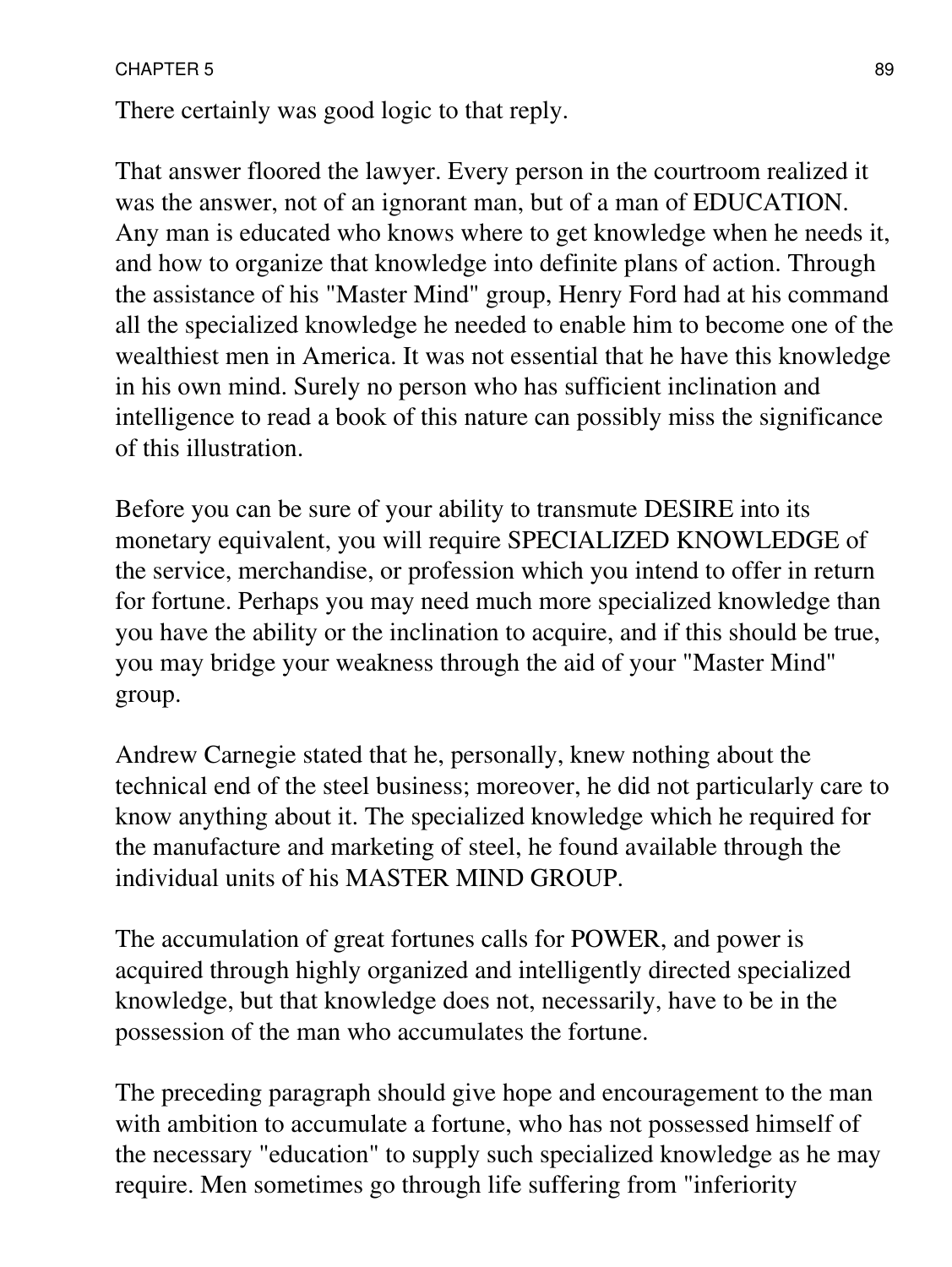complexes," because they are not men of "education." The man who can organize and direct a "Master Mind" group of men who possess knowledge useful in the accumulation of money, is just as much a man of education as any man in the group. REMEMBER THIS, if you suffer from a feeling of inferiority, because your schooling has been limited.

Thomas A. Edison had only three months of "schooling" during his entire life. He did not lack education, neither did he die poor.

Henry Ford had less than a sixth grade "schooling" but he has managed to do pretty well by himself, financially.

SPECIALIZED KNOWLEDGE is among the most plentiful, and the cheapest forms of service which may be had! If you doubt this, consult the payroll of any university.

### IT PAYS TO KNOW HOW TO PURCHASE KNOWLEDGE

First of all, decide the sort of specialized knowledge you require, and the purpose for which it is needed. To a large extent your major purpose in life, the goal toward which you are working, will help determine what knowledge you need. With this question settled, your next move requires that you have accurate information concerning dependable sources of knowledge. The more important of these are:

(a) One's own experience and education

(b) Experience and education available through cooperation of others (Master Mind Alliance)

(c) Colleges and Universities

(d) Public Libraries (Through books and periodicals in which may be found all the knowledge organized by civilization)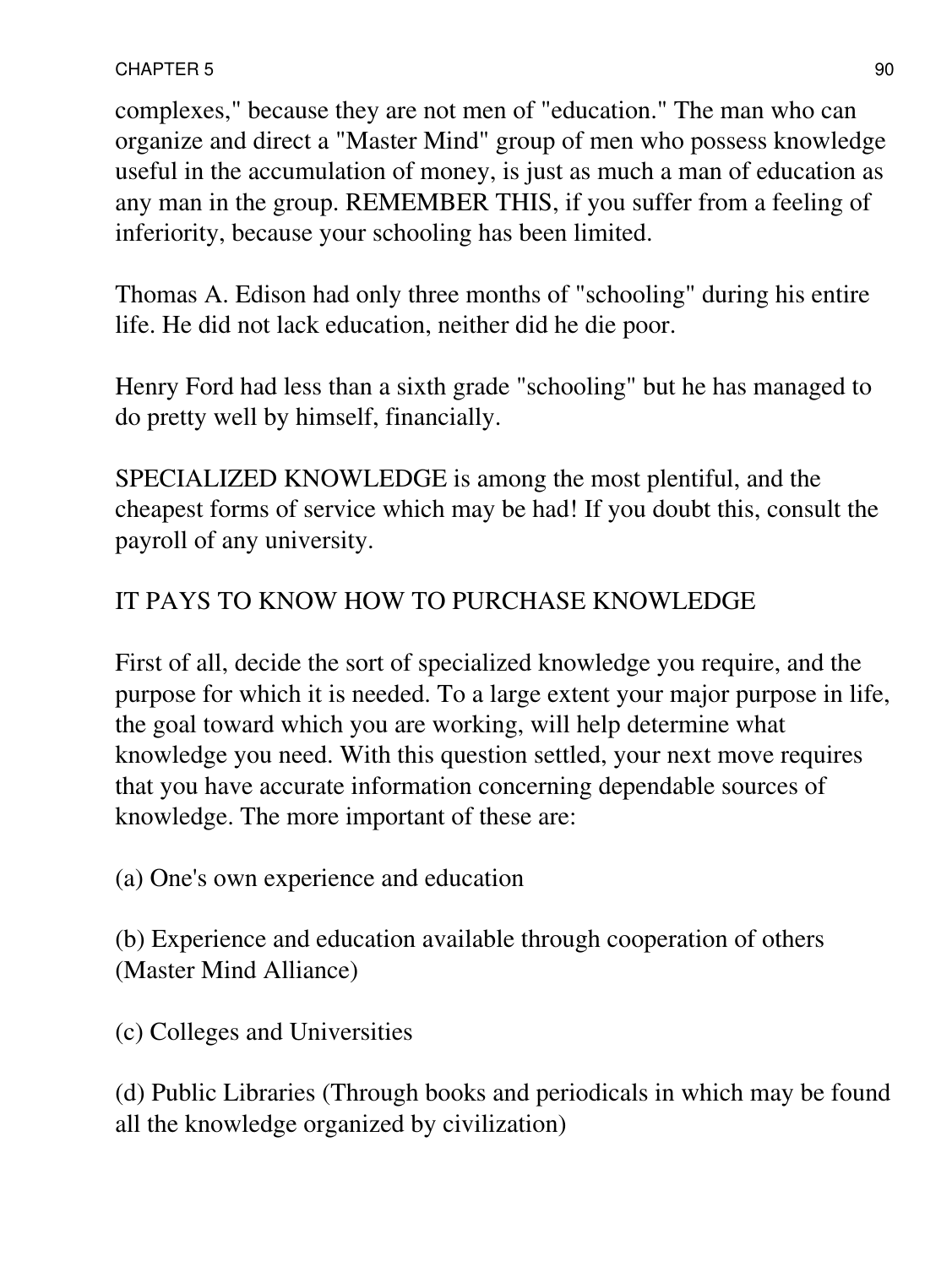(e) Special Training Courses (Through night schools and home study schools in particular.)

As knowledge is acquired it must be organized and put into use, for a definite purpose, through practical plans. Knowledge has no value except that which can be gained from its application toward some worthy end. This is one reason why college degrees are not valued more highly. They represent nothing but miscellaneous knowledge.

If you contemplate taking additional schooling, first determine the purpose for which you want the knowledge you are seeking, then learn where this particular sort of knowledge can be obtained, from reliable sources.

Successful men, in all callings, never stop acquiring specialized knowledge related to their major purpose, business, or profession. Those who are not successful usually make the mistake of believing that the knowledge acquiring period ends when one finishes school. The truth is that schooling does but little more than to put one in the way of learning how to acquire practical knowledge.

With this Changed World which began at the end of the economic collapse, came also astounding changes in educational requirements. The order of the day is SPECIALIZATION! This truth was emphasized by Robert P. Moore, secretary of appointments of Columbia University.

### SPECIALISTS MOST SOUGHT

"Particularly sought after by employing companies are candidates who have specialized in some field-- business-school graduates with training in accounting and statistics, engineers of all varieties, journalists, architects, chemists, and also outstanding leaders and activity men of the senior class.

"The man who has been active on the campus, whose personality is such that he gets along with all kinds of people and who has done an adequate job with his studies has a most decided edge over the strictly academic student. Some of these, because of their all-around qualifications, have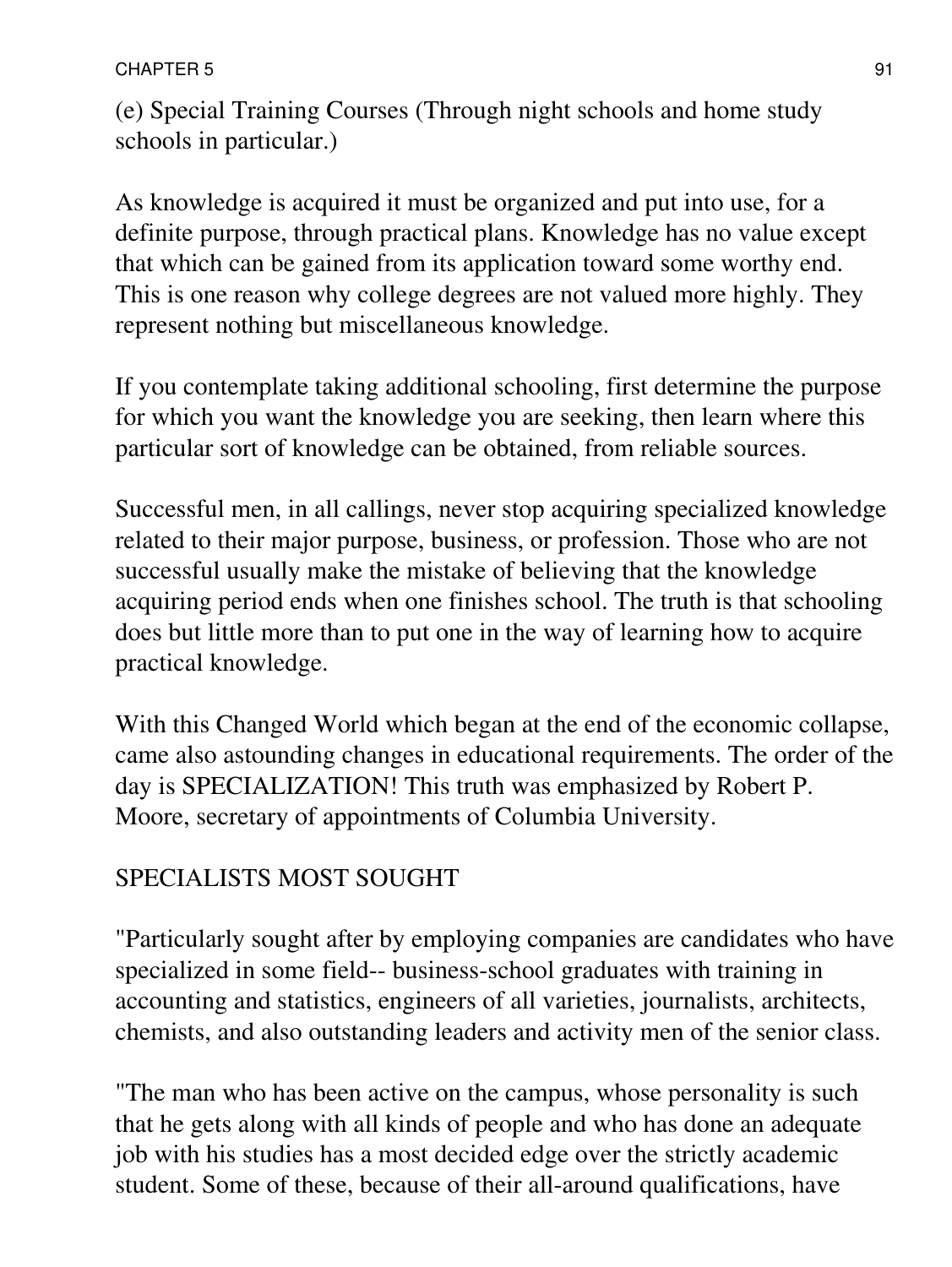received several offers of positions, a few of them as many as six.

"In departing from the conception that the 'straight A' student was invariably the one to get the choice of the better jobs, Mr. Moore said that most companies look not only to academic records but to activity records and personalities of the students.

"One of the largest industrial companies, the leader in its field, in writing to Mr. Moore concerning prospective seniors at the college, said:

"' We are interested primarily in finding men who can make exceptional progress in management work. For this reason we emphasize qualities of character, intelligence and personality far more than specific educational background.'

### APPRENTICESHIP PROPOSED

"Proposing a system of 'apprenticing' students in offices, stores and industrial occupations during the summer vacation, Mr. Moore asserts that after the first two or three years of college, every student should be asked 'to choose a definite future course and to call a halt if he has been merely pleasantly drifting without purpose through an unspecialized academic curriculum.'

"Colleges and universities must face the practical consideration that all professions and occupations now demand specialists," he said, urging that educational institutions accept more direct responsibility for vocational guidance. One of the most reliable and practical sources of knowledge available to those who need specialized schooling, is the night schools operated in most large cities. The correspondence schools give specialized training anywhere the U. S. mails go, on all subjects that can be taught by the extension method. One advantage of home study training is the flexibility of the study programme which permits one to study during spare time. Another stupendous advantage of home study training (if the school is carefully chosen), is the fact that most courses offered by home study schools carry with them generous privileges of consultation which can be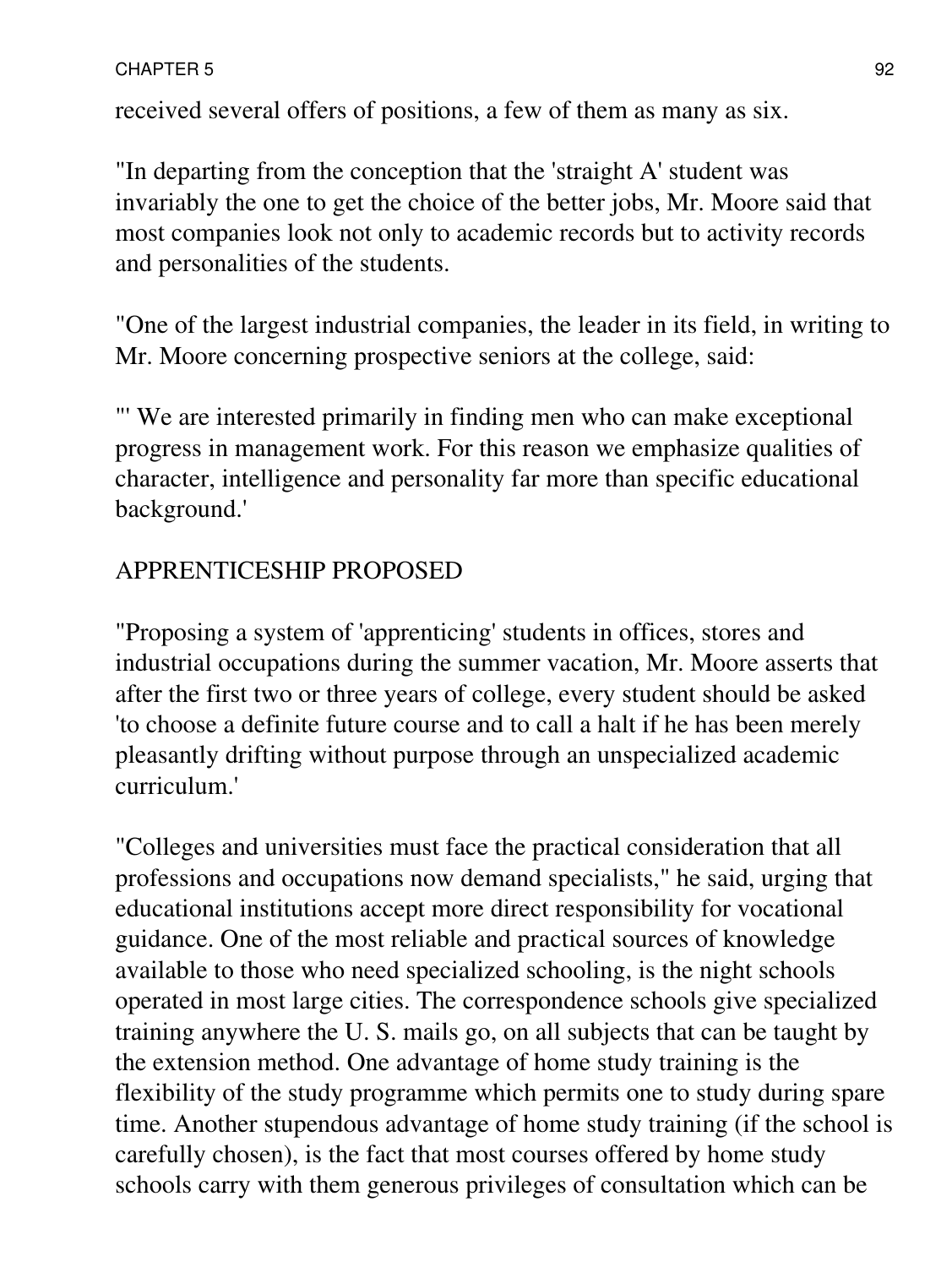of priceless value to those needing specialized knowledge. No matter where you live, you can share the benefits.

Anything acquired without effort, and without cost is generally unappreciated, often discredited; perhaps this is why we get so little from our marvelous opportunity in public schools. The SELF-DISCIPLINE one receives from a definite programme of specialized study makes up to some extent, for the wasted opportunity when knowledge was available without cost. Correspondence schools are highly organized business institutions. Their tuition fees are so low that they are forced to insist upon prompt payments. Being asked to pay, whether the student makes good grades or poor, has the effect of causing one to follow through with the course when he would otherwise drop it. The correspondence schools have not stressed this point sufficiently, for the truth is that their collection departments constitute the very finest sort of training on DECISION, PROMPTNESS, ACTION and THE HABIT OF FINISHING THAT WHICH ONE BEGINS.

I learned this from experience, more than twenty-five years ago. I enrolled for a home study course in Advertising. After completing eight or ten lessons I stopped studying, but the school did not stop sending me bills. Moreover, it insisted upon payment, whether I kept up my studies or not. I decided that if I had to pay for the course (which I had legally obligated myself to do), I should complete the lessons and get my money's worth. I felt, at the time, that the collection system of the school was somewhat too well organized, but I learned later in life that it was a valuable part of my training for which no charge had been made. Being forced to pay, I went ahead and completed the course. Later in life I discovered that the efficient collection system of that school had been worth much in the form of money earned, because of the training in advertising I had so reluctantly taken.

We have in this country what is said to be the greatest public school system in the world. We have invested fabulous sums for fine buildings, we have provided convenient transportation for children living in the rural districts, so they may attend the best schools, but there is one astounding weakness to this marvelous system-- IT IS FREE! One of the strange things about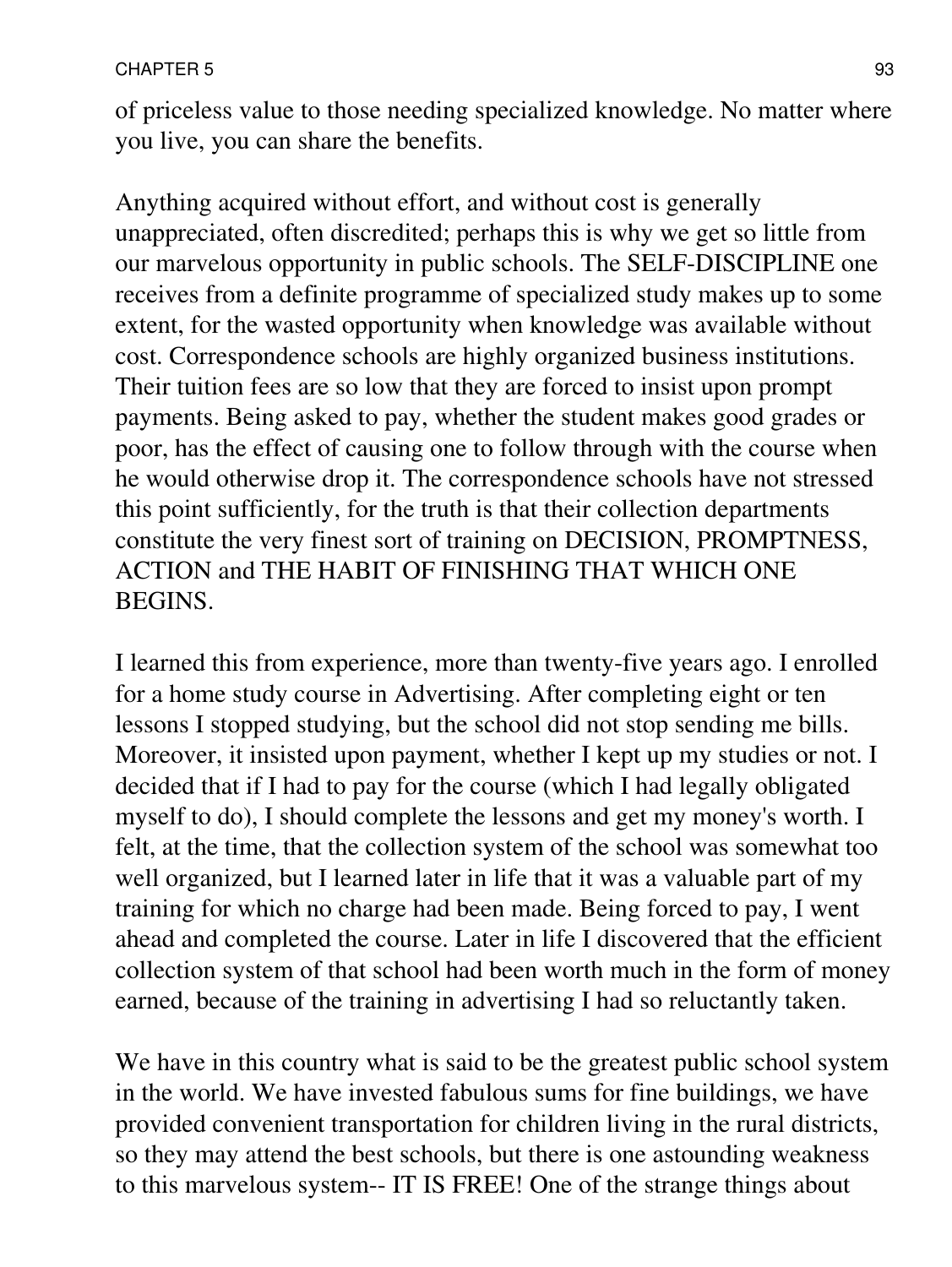human beings is that they value only that which has a price. The free schools of America, and the free public libraries, do not impress people because they are free. This is the major reason why so many people find it necessary to acquire additional training after they quit school and go lo work. It is also one of the major reasons why EMPLOYERS GIVE GREATER CONSIDERATION TO EMPLOYEES WHO TAKE HOME STUDY COURSES. They have learned, from experience, that any person who has the ambition to give up a part of his spare time to studying at home has in him those qualities which make for leadership. This recognition is not a charitable gesture, it is sound business judgment upon the part of the employers.

There is one weakness in people for which there is no remedy. It is the universal weakness of LACK OF AMBITION! Persons, especially salaried people, who schedule their spare time, to provide for home study, seldom remain at the bottom very long. Their action opens the way for the upward climb, removes many obstacles from their path, and gains the friendly interest of those who have the power to put them in the way of OPPORTUNITY.

The home study method of training is especially suited to the needs of employed people who find, after leaving school, that they must acquire additional specialized knowledge, but cannot spare the time to go back to school.

The changed economic conditions prevailing since the depression have made it necessary for thousands of people to find additional, or new sources of income. For the majority of these, the solution to their problem may be found only by acquiring specialized knowledge. Many will be forced to change their occupations entirely. When a merchant finds that a certain line of merchandise is not selling, he usually supplants it with another that is in demand. The person whose business is that of marketing personal services must also be an efficient merchant. If his services do not bring adequate returns in one occupation, he must change to another, where broader opportunities are available.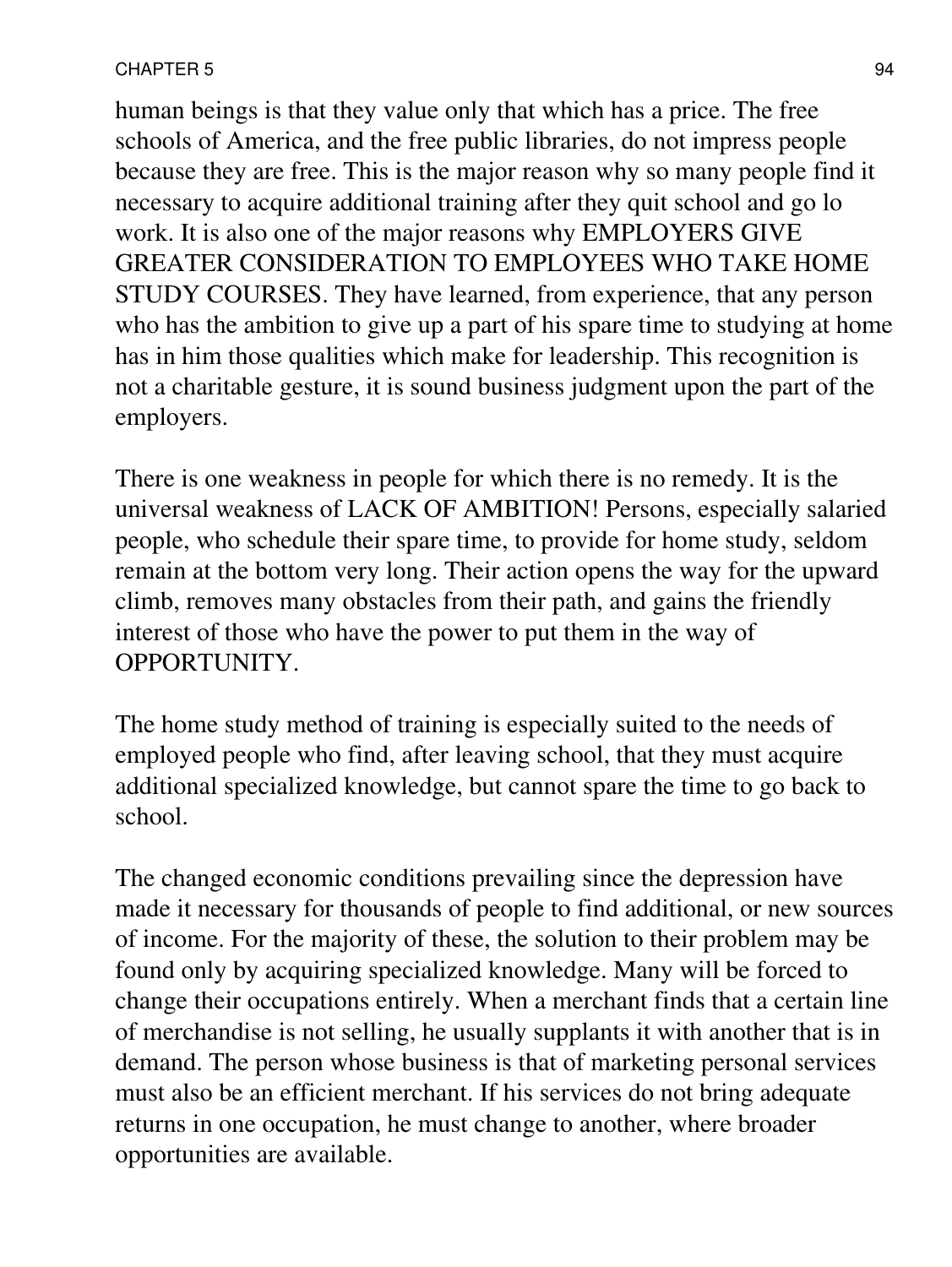Stuart Austin Wier prepared himself as a Construction Engineer and followed this line of work until the depression limited his market to where it did not give him the income he required. He took inventory of himself, decided to change his profession to law, went back to school and took special courses by which he prepared himself as a corporation lawyer. Despite the fact the depression had not ended, he completed his training, passed the Bar Examination, and quickly built a lucrative law practice, in Dallas, Texas; in fact he is turning away clients.

Just to keep the record straight, and to anticipate the alibis of those who will say, "I couldn't go to school because I have a family to support," or "I'm too old," I will add the information that Mr. Wier was past forty, and married when he went back to school. Moreover, by carefully selecting highly specialized courses, in colleges best prepared to teach the subjects chosen, Mr. Wier completed in two years the work for which the majority of law students require four years. IT PAYS TO KNOW HOW TO PURCHASE KNOWLEDGE!

The person who stops studying merely because he has finished school is forever hopelessly doomed to mediocrity, no matter what may be his calling. The way of success is the way of continuous pursuit of knowledge.

Let us consider a specific instance.

During the depression a salesman in a grocery store found himself without a position. Having had some bookkeeping experience, he took a special course in accounting, familiarized himself with all the latest bookkeeping and office equipment, and went into business for himself. Starting with the grocer for whom he had formerly worked, he made contracts with more than 100 small merchants to keep their books, at a very nominal monthly fee. His idea was so practical that he soon found it necessary to set up a portable office in a light delivery truck, which he equipped with modern bookkeeping machinery. He now has a fleet of these bookkeeping offices "on wheels" and employs a large staff of assistants, thus providing small merchants with accounting service equal to the best that money can buy, at very nominal cost.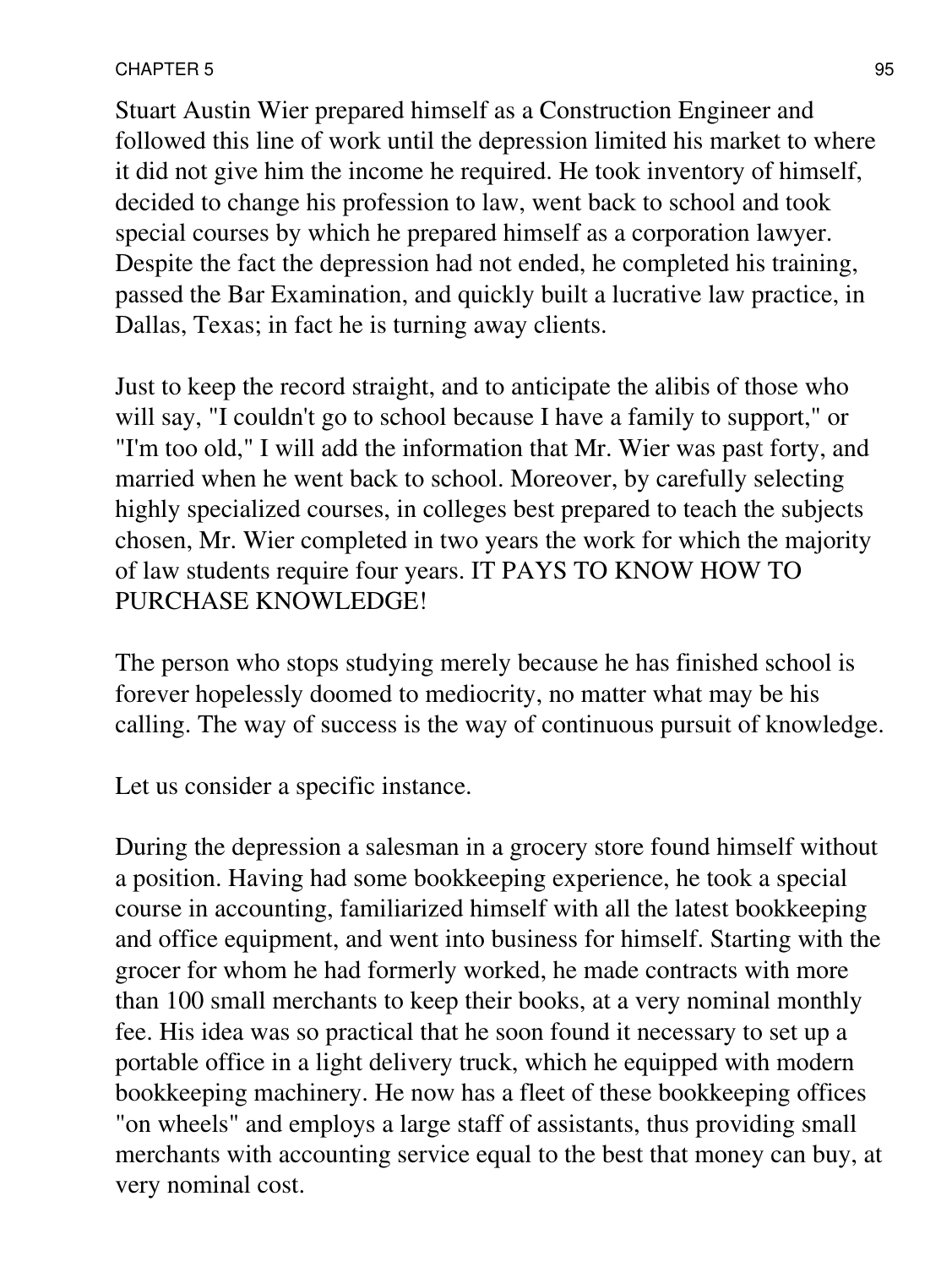Specialized knowledge, plus imagination, were the ingredients that went into this unique and successful business. Last year the owner of that business paid an income tax of almost ten times as much as was paid by the merchant for whom he worked when the depression forced upon him a temporary adversity which proved to be a blessing in disguise.

The beginning of this successful business was an IDEA!

Inasmuch as I had the privilege of supplying the unemployed salesman with that idea, I now assume the further privilege of suggesting another idea which has within it the possibility of even greater income. Also the possibility of rendering useful service to thousands of people who badly need that service.

The idea was suggested by the salesman who gave up selling and went into the business of keeping books on a wholesale basis. When the plan was suggested as a solution of his unemployment problem, he quickly exclaimed, "I like the idea, but I would not know how to turn it into cash." In other words, he complained he would not know how to market his bookkeeping knowledge after he acquired it.

So, that brought up another problem which had to be solved. With the aid of a young woman typist, clever at hand lettering, and who could put the story together, a very attractive book was prepared, describing the advantages of the new system of book-keeping. The pages were neatly typed and pasted in an ordinary scrapbook, which was used as a silent salesman with which the story of this new business was so effectively told that its owner soon had more accounts than he could handle.

There are thousands of people, all over the country, who need the services of a merchandising specialist capable of preparing an attractive brief for use in marketing personal services. The aggregate annual income from such a service might easily exceed that received by the largest employment agency, and the benefits of the service might be made far greater to the purchaser than any to be obtained from an employment agency.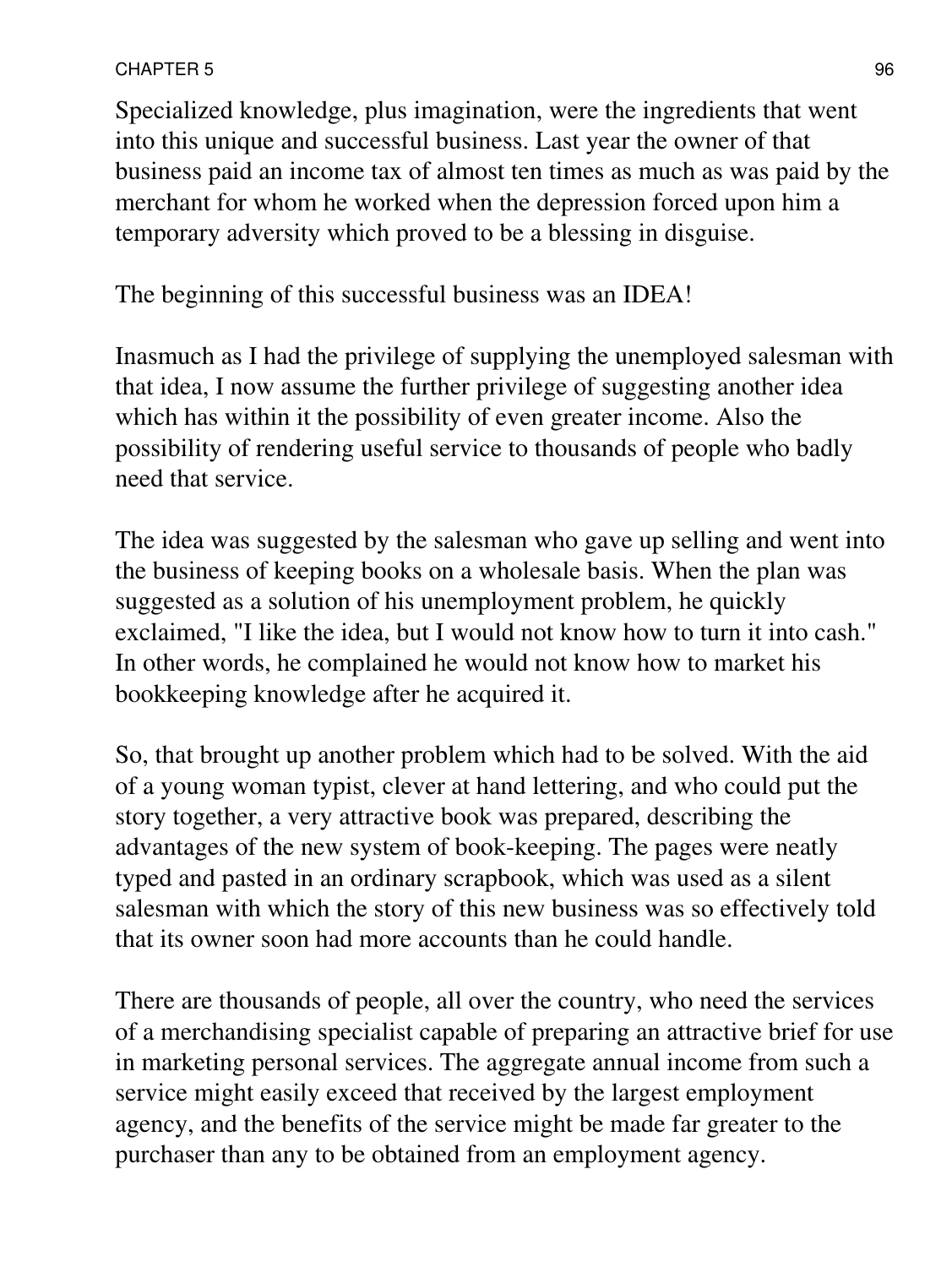The IDEA here described was born of necessity, to bridge an emergency which had to be covered, but it did not stop by merely serving one person. The woman who created the idea has a keen IMAGINATION. She saw in her newly born brain-child the making of a new profession, one that is destined to render valuable service to thousands of people who need practical guidance in marketing personal services.

Spurred to action by the instantaneous success of her first "PREPARED PLAN TO MARKET PERSONAL SERVICES," this energetic woman turned next to the solution of a similar problem for her son who had just finished college, but had been totally unable to find a market for his services. The plan she originated for his use was the finest specimen of merchandising of personal services I have ever seen.

When the plan book had been completed, it contained nearly fifty pages of beautifully typed, properly organized information, telling the story of her son's native ability, schooling, personal experiences, and a great variety of other information too extensive for description. The plan book also contained a complete description of the position her son desired, together with a marvelous word picture of the exact plan he would use in filling the position.

The preparation of the plan book required several week's labor, during which time its creator sent her son to the public library almost daily, to procure data needed in selling his services to best advantage. She sent him, also to all the competitors of his prospective employer, and gathered from them vital information concerning their business methods which was of great value in the formation of the plan he intended to use in filling the position he sought. When the plan had been finished, it contained more than half a dozen very fine suggestions for the use and benefit of the prospective employer. (The suggestions were put into use by the company).

One may be inclined to ask, "Why go to all this trouble to secure a job?" The answer is straight to the point, also it is dramatic, because it deals with a subject which assumes the proportion of a tragedy with millions of men and women whose sole source of income is personal services.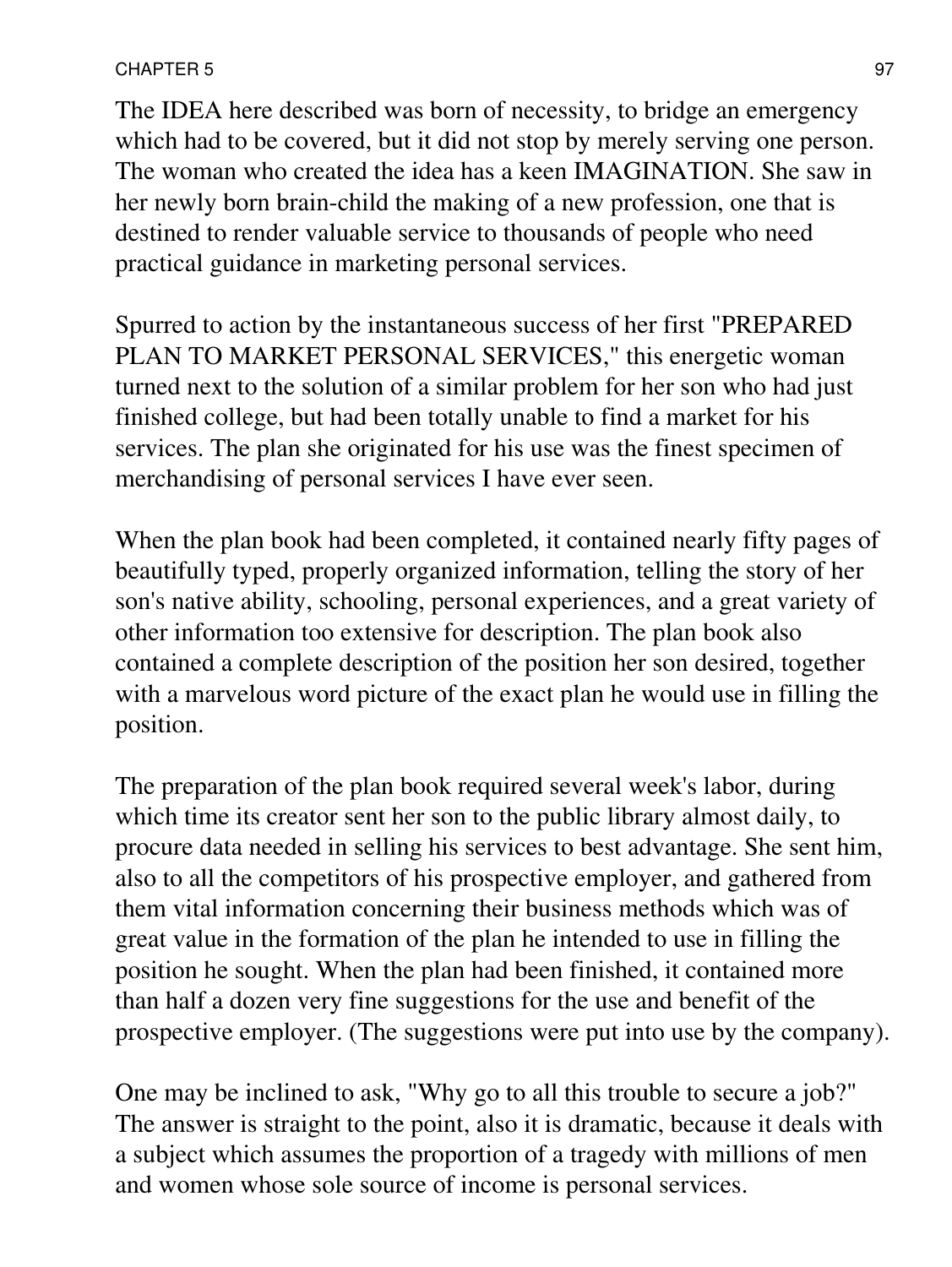The answer is, "DOING A THING WELL NEVER IS TROUBLE! THE PLAN PREPARED BY THIS WOMAN FOR THE BENEFIT OF HER SON, HELPED HIM GET THE JOB FOR WHICH HE APPLIED, AT THE FIRST INTERVIEW, AT A SALARY FIXED BY HIMSELF."

Moreover-- and this, too, is important-- THE POSITION DID NOT REQUIRE THE YOUNG MAN TO START AT THE BOTTOM. HE BEGAN AS A JUNIOR EXECUTIVE, AT AN EXECUTIVE'S SALARY.

"Why go to all this trouble?" do you ask?

Well, for one thing, the PLANNED PRESENTATION of this young man's application for a position clipped off no less than ten years of time he would have required to get to where he began, had he "started at the bottom and worked his way up."

This idea of starting at the bottom and working one's way up may appear to be sound, but the major objection to it is this-- too many of those who begin at the bottom never manage to lift their heads high enough to be seen by OPPORTUNITY, so they remain at the bottom. It should be remembered, also, that the outlook from the bottom is not so very bright or encouraging. It has a tendency to kill off ambition. We call it "getting into a rut," which means that we accept our fate because we form the HABIT of daily routine, a habit that finally becomes so strong we cease to try to throw it off. And that is another reason why it pays to start one or two steps above the bottom. By so doing one forms the HABIT of looking around, of observing how others get ahead, of seeing OPPORTUNITY, and of embracing it without hesitation.

Dan Halpin is a splendid example of what I mean. During his college days, he was manager of the famous 1930 National Championship Notre Dame football team, when it was under the direction of the late Knute Rockne.

Perhaps he was inspired by the great football coach to aim high, and NOT MISTAKE TEMPORARY DEFEAT FOR FAILURE, just as Andrew Carnegie, the great industrial leader, inspired his young business lieutenants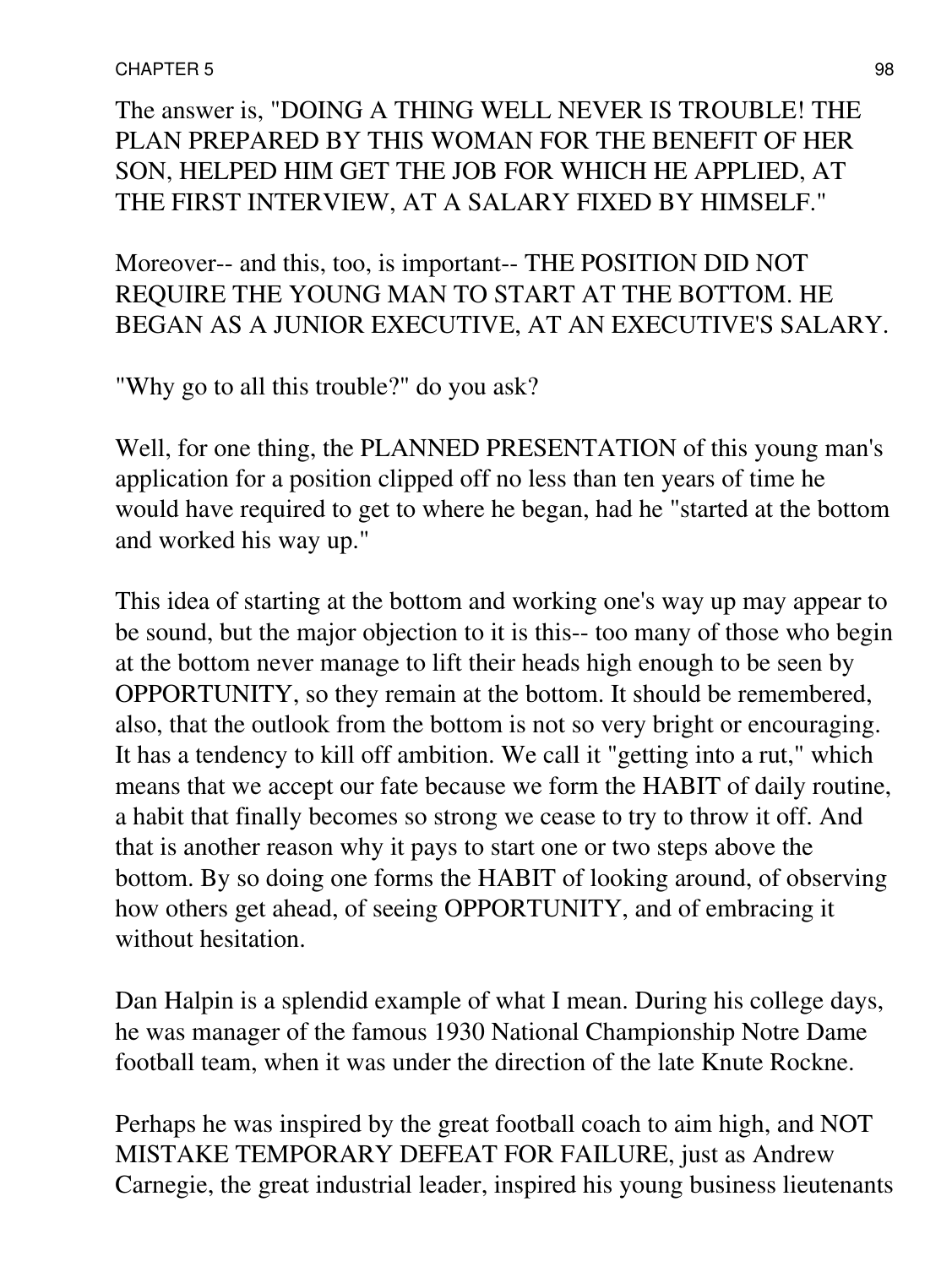to set high goals for themselves. At any rate, young Halpin finished college at a mighty unfavorable time, when the depression had made jobs scarce, so, after a fling at investment banking and motion pictures, he took the first opening with a potential future he could find-- selling electrical hearing aids on a commission basis. ANYONE COULD START IN THAT SORT OF JOB, AND HALPIN KNEW IT, but it was enough to open the door of opportunity to him.

For almost two years, he continued in a job not to his liking, and he would never have risen above that job if he had not done something about his dissatisfaction. He aimed, first, at the job of Assistant Sales Manager of his company, and got the job. That one step upward placed him high enough above the crowd to enable him to see still greater opportunity, also, it placed him where OPPORTUNITY COULD SEE HIM.

He made such a fine record selling hearing aids, that A. M. Andrews, Chairman of the Board of the Dictograph Products Company, a business competitor of the company for which Halpin worked, wanted to know something about that man Dan Halpin who was taking big sales away from the long established Dictograph Company. He sent for Halpin. When the interview was over, Halpin was the new Sales Manager, in charge of the Acousticon Division. Then, to test young Halpin's metal, Mr. Andrews went away to Florida for three months, leaving him to sink or swim in his new job. He did not sink! Knute Rockne's spirit of "All the world loves a winner, and has no time for a loser inspired him to put so much into his job that he was recently elected Vice-President of the company, and General Manager of the Acousticon and Silent Radio Division, a job which most men would be proud to earn through ten years of loyal effort. Halpin turned the trick in little more than six months.

It is difficult to say whether Mr. Andrews or Mr. Halpin is more deserving of eulogy, for the reason that both showed evidence of having an abundance of that very rare quality known as IMAGINATION. Mr. Andrews deserves credit for seeing, in young Halpin, a "go-getter" of the highest order. Halpin deserves credit for REFUSING TO COMPROMISE WITH LIFE BY ACCEPTING AND KEEPING A JOB HE DID NOT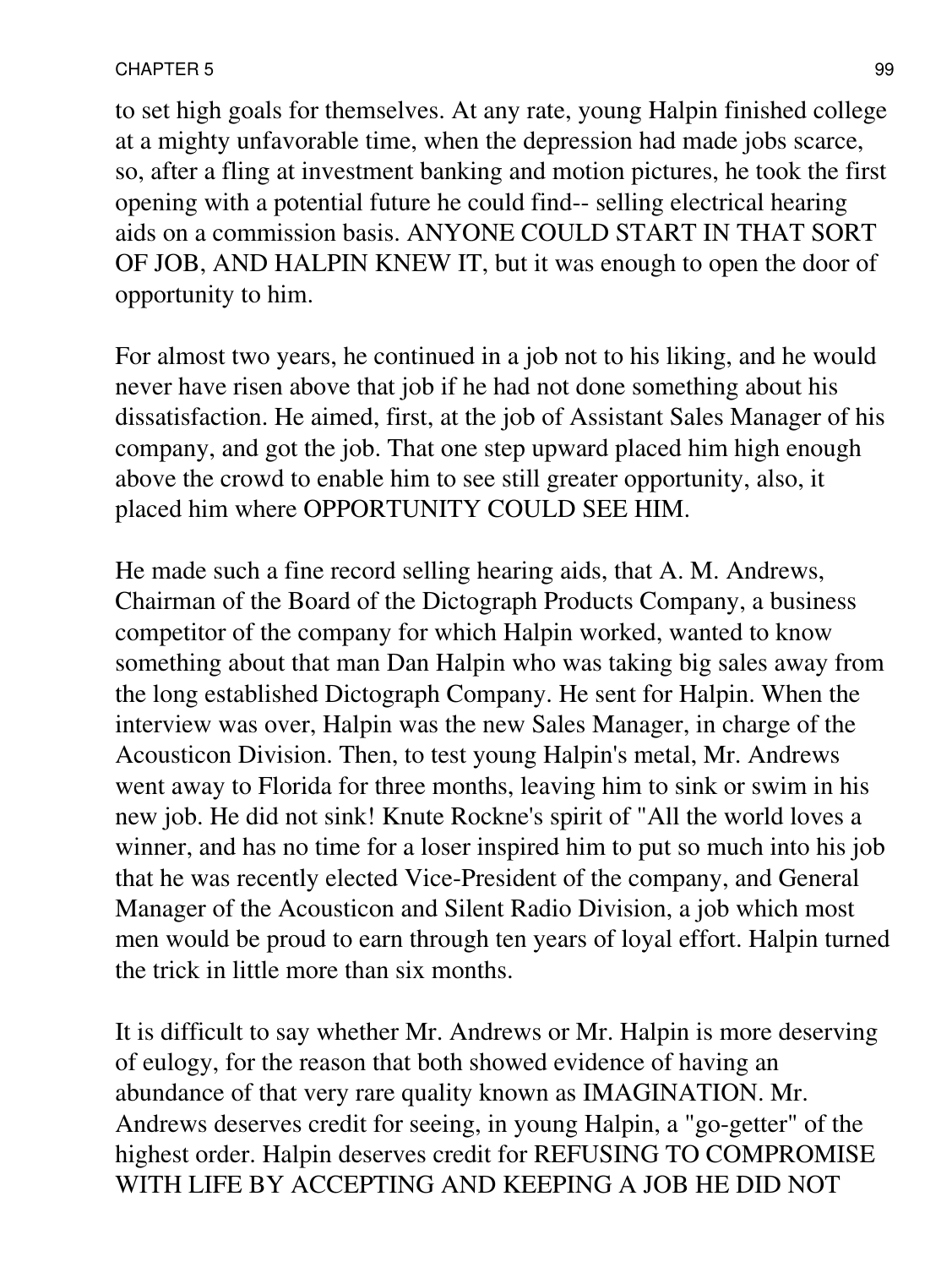WANT, and that is one of the major points I am trying to emphasize through this entire philosophy-- that we rise to high positions or remain at the bottom BECAUSE OF CONDITIONS WE CAN CONTROL IF WE DESIRE TO CONTROL THEM.

I am also trying to emphasize another point, namely, that both success and failure are largely the results of HABIT! I have not the slightest doubt that Dan Halpin's close association with the greatest football coach America ever knew, planted in his mind the same brand of DESIRE to excel which made the Notre Dame football team world famous. Truly, there is something to the idea that hero-worship is helpful, provided one worships a WINNER. Halpin tells me that Rockne was one of the world's greatest leaders of men in all history.

My belief in the theory that business associations are vital factors, both in failure and in success, was recently demonstrated, when my son Blair was negotiating with Dan Halpin for a position. Mr. Halpin offered him a beginning salary of about one half what he could have gotten from a rival company. I brought parental pressure to bear, and induced him to accept the place with Mr. Halpin, because I BELIEVE THAT CLOSE ASSOCIATION WITH ONE WHO REFUSES TO COMPROMISE WITH CIRCUMSTANCES HE DOES NOT LIKE, IS AN ASSET THAT CAN NEVER BE MEASURED IN TERMS OF MONEY.

The bottom is a monotonous, dreary, unprofitable place for any person. That is why I have taken the time to describe how lowly beginnings may be circumvented by proper planning. Also, that is why so much space has been devoted to a description of this new profession, created by a woman who was inspired to do a fine job of PLANNING because she wanted her son to have a favorable "break."

With the changed conditions ushered in by the world economic collapse, came also the need for newer and better ways of marketing PERSONAL SERVICES. It is hard to determine why someone had not previously discovered this stupendous need, in view of the fact that more money changes hands in return for personal services than for any other purpose.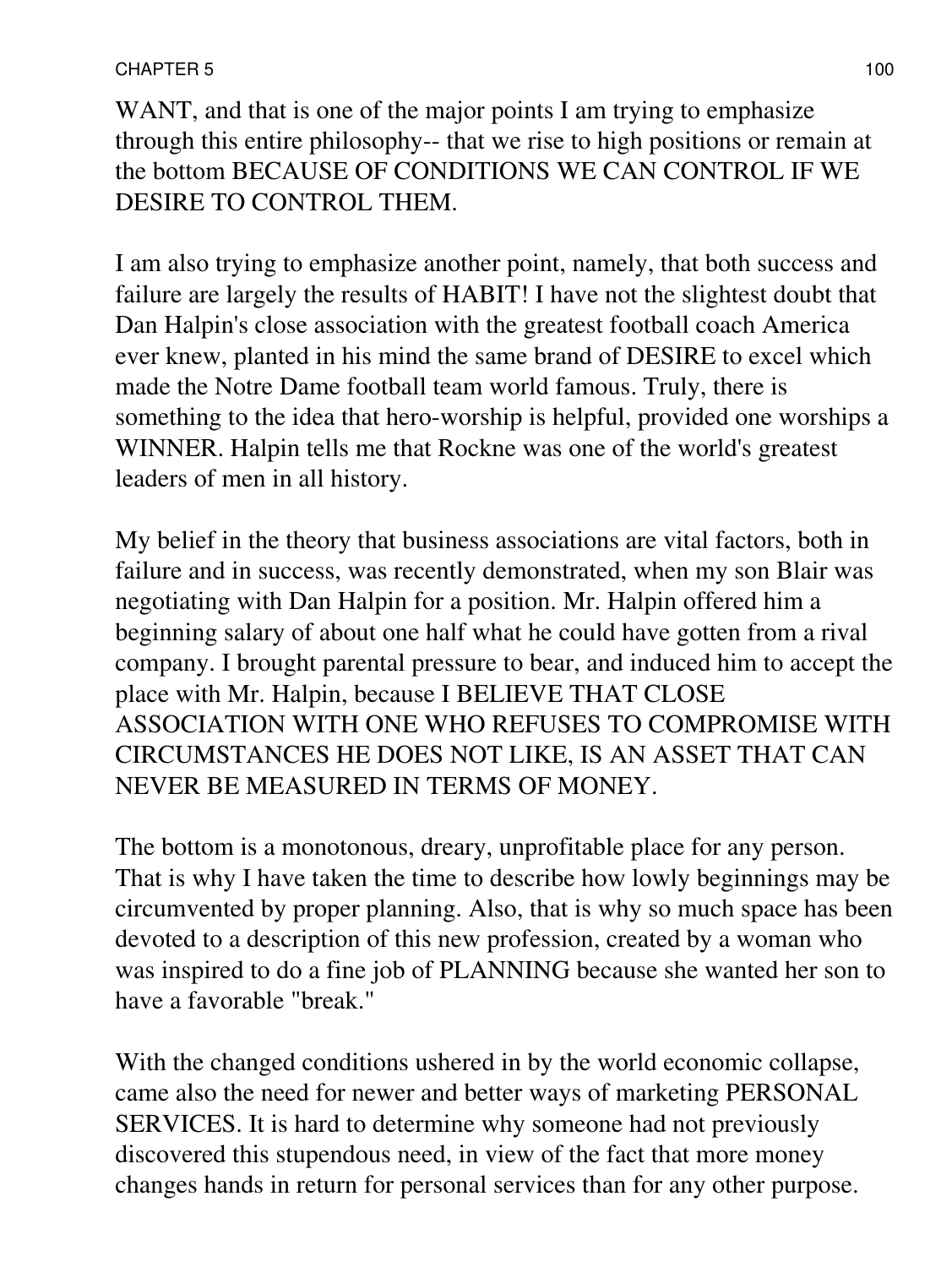The sum paid out monthly, to people who work for wages and salaries, is so huge that it runs into hundreds of millions, and the annual distribution amounts to billions.

Perhaps some will find, in the IDEA here briefly described, the nucleus of the riches they DESIRE! Ideas with much less merit have been the seedlings from which great fortunes have grown. Woolworth's Five and Ten Cent Store idea, for example, had far less merit, but it piled up a fortune for its creator.

Those seeing OPPORTUNITY lurking in this suggestion will find valuable aid in the chapter on Organized Planning. Incidentally, an efficient merchandiser of personal services would find a growing demand for his services wherever there are men and women who seek better markets for their services. By applying the Master Mind principle, a few people with suitable talent, could form an alliance, and have a paying business very quickly. One would need to be a fair writer, with a flair for advertising and selling, one handy at typing and hand lettering, and one should be a first class business getter who would let the world know about the service. If one person possessed all these abilities, he might carry on the business alone, until it outgrew him.

The woman who prepared the "Personal Service Sales Plan" for her son now receives requests from all parts of the country for her cooperation in preparing similar plans for others who desire to market their personal services for more money. She has a staff of expert typists, artists, and writers who have the ability to dramatize the case history so effectively that one's personal services can be marketed for much more money than the prevailing wages for similar services. She is so confident of her ability that she accepts, as the major portion of her fee, a percentage of the increased pay she helps her clients to earn.

It must not be supposed that her plan merely consists of clever salesmanship by which she helps men and women to demand and receive more money for he same services they formerly sold for less pay. She looks after the interests of the purchaser as well as the seller of personal services,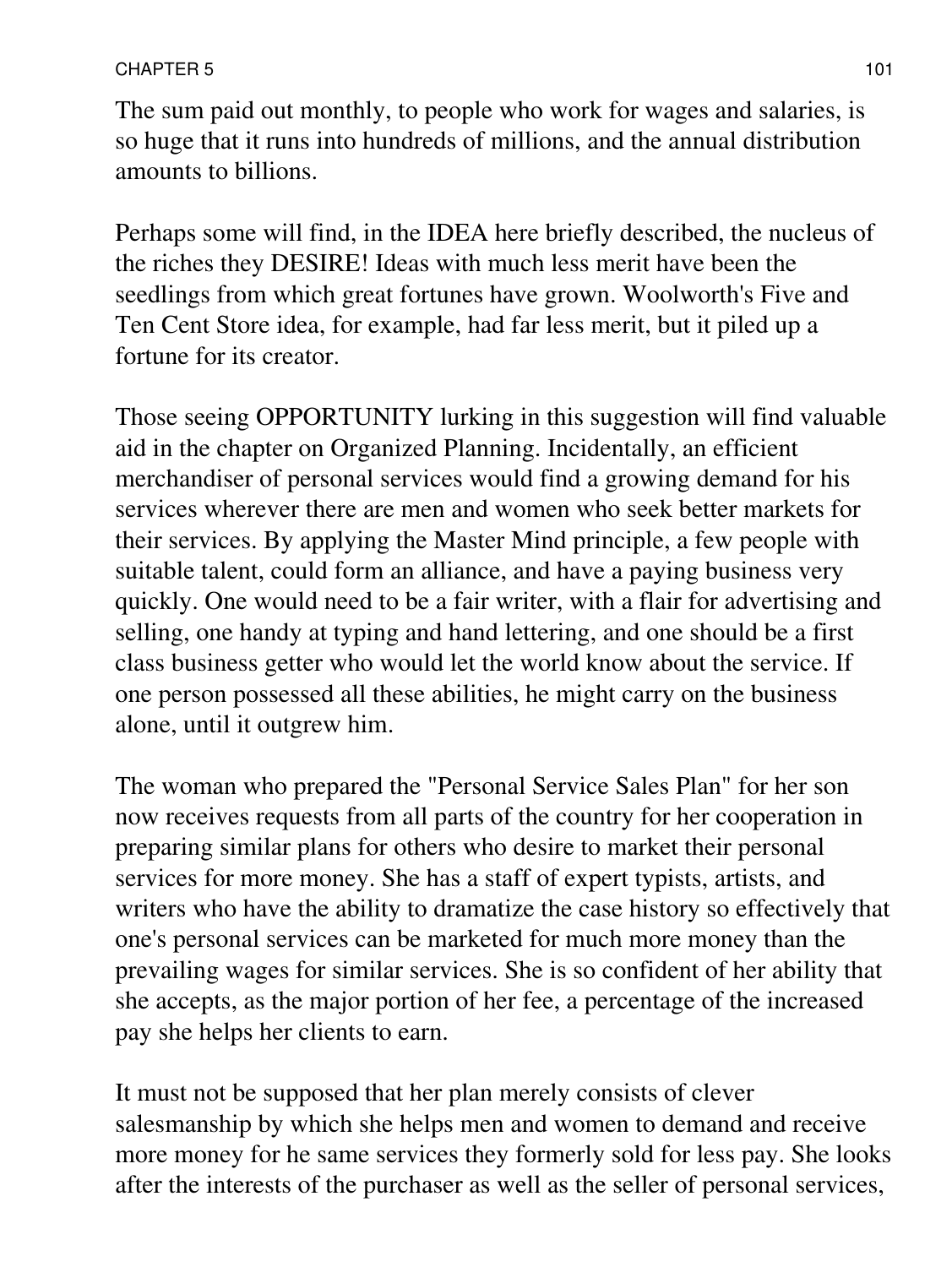and so prepares her plans that the employer receives full value for the additional money he pays. The method by which she accomplishes this astonishing result is a professional secret which she discloses to no one excepting her own clients.

If you have the IMAGINATION, and seek a more profitable outlet for your personal services, this suggestion may be the stimulus for which you have been searching. The IDEA is capable of yielding an income far greater than that of the "average" doctor, lawyer, or engineer whose education required several years in college. The idea is saleable to those seeking new positions, in practically all positions calling for managerial or executive ability, and those desiring re-arrangement of incomes in their present positions.

There is no fixed price for sound IDEAS!

Back of all IDEAS is specialized knowledge. Unfortunately, for those who do not find riches in abundance, specialized knowledge is more abundant and more easily acquired than IDEAS. Because of this very truth, there is a universal demand and an ever-increasing opportunity for the person capable of helping men and women to sell their personal services advantageously. Capability means IMAGINATION, the one quality needed to combine specialized knowledge with IDEAS, in the form of ORGANIZED PLANS designed to yield riches.

If you have IMAGINATION this chapter may present you with an idea sufficient to serve as the beginning of the riches you desire. Remember, the IDEA is the main thing. Specialized knowledge may be found just around the corner--any corner!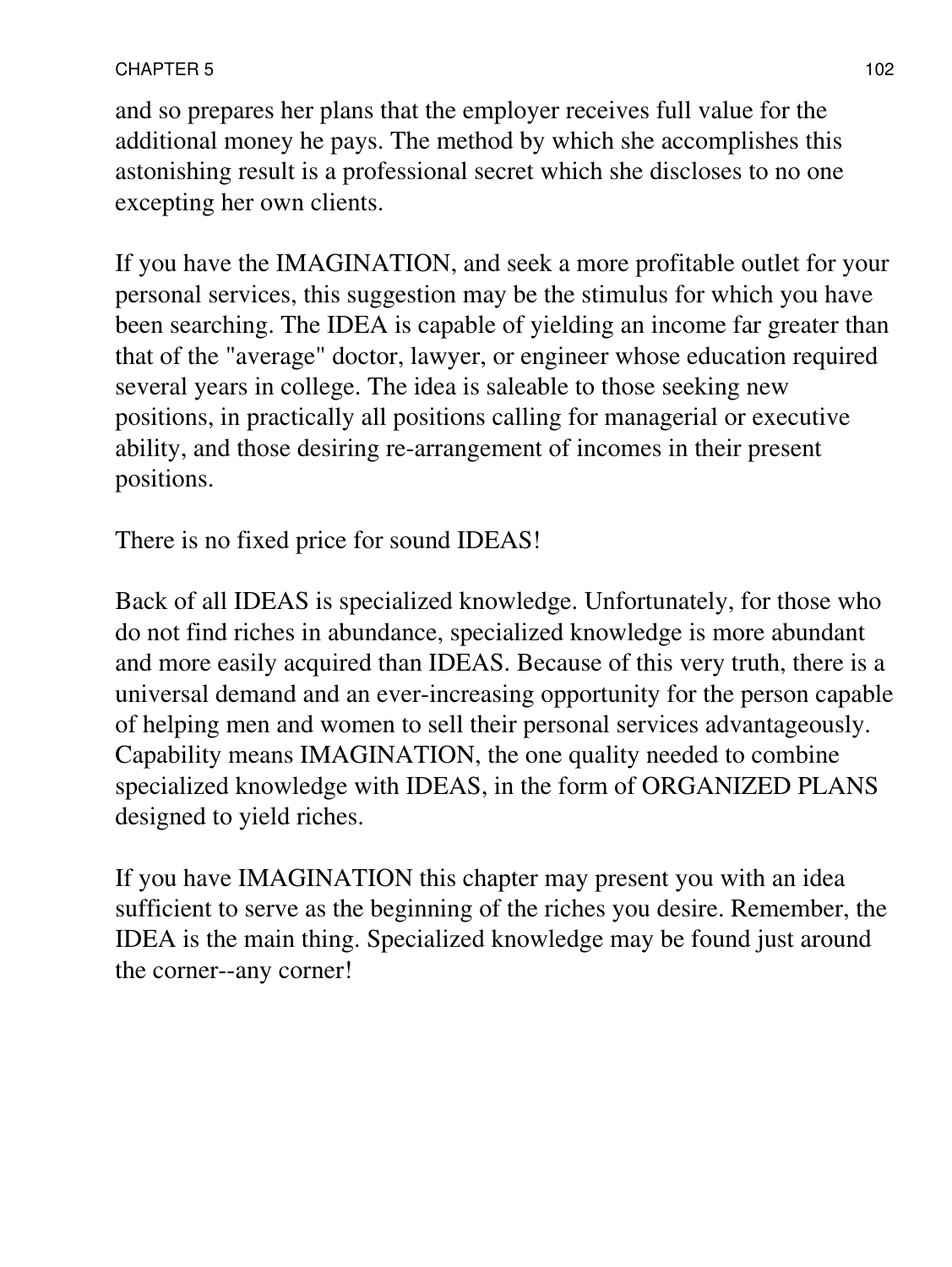# **CHAPTER 6**

### IMAGINATION

### THE WORKSHOP OF THE MIND

The Fifth Step toward Riches

The imagination is literally the workshop wherein are fashioned all plans created by man. The impulse, the DESIRE, is given shape, form, and ACTION through the aid of the imaginative faculty of the mind.

It has been said that man can create anything which he can imagine.

Of all the ages of civilization, this is the most favorable for the development of the imagination, because it is an age of rapid change. On every hand one may contact stimuli which develop the imagination.

Through the aid of his imaginative faculty, man has discovered, and harnessed, more of Nature's forces during the past fifty years than during the entire history of the human race, previous to that time. He has conquered the air so completely, that the birds are a poor match for him in flying. He has harnessed the ether, and made it serve as a means of instantaneous communication with any part of the world. He has analyzed, and weighed the sun at a distance of millions of miles, and has determined, through the aid of IMAGINATION, the elements of which it consists. He has discovered that his own brain is both a broadcasting, and a receiving station for the vibration of thought, and he is beginning now to learn how to make practical use of this discovery. He has increased the speed of locomotion, until he may now travel at a speed of more than three hundred miles an hour. The time will soon come when a man may breakfast in New York, and lunch in San Francisco.

MAN'S ONLY LIMITATION, within reason, LIES IN HIS DEVELOPMENT AND USE OF HIS IMAGINATION. He has not yet reached the apex of development in the use of his imaginative faculty. He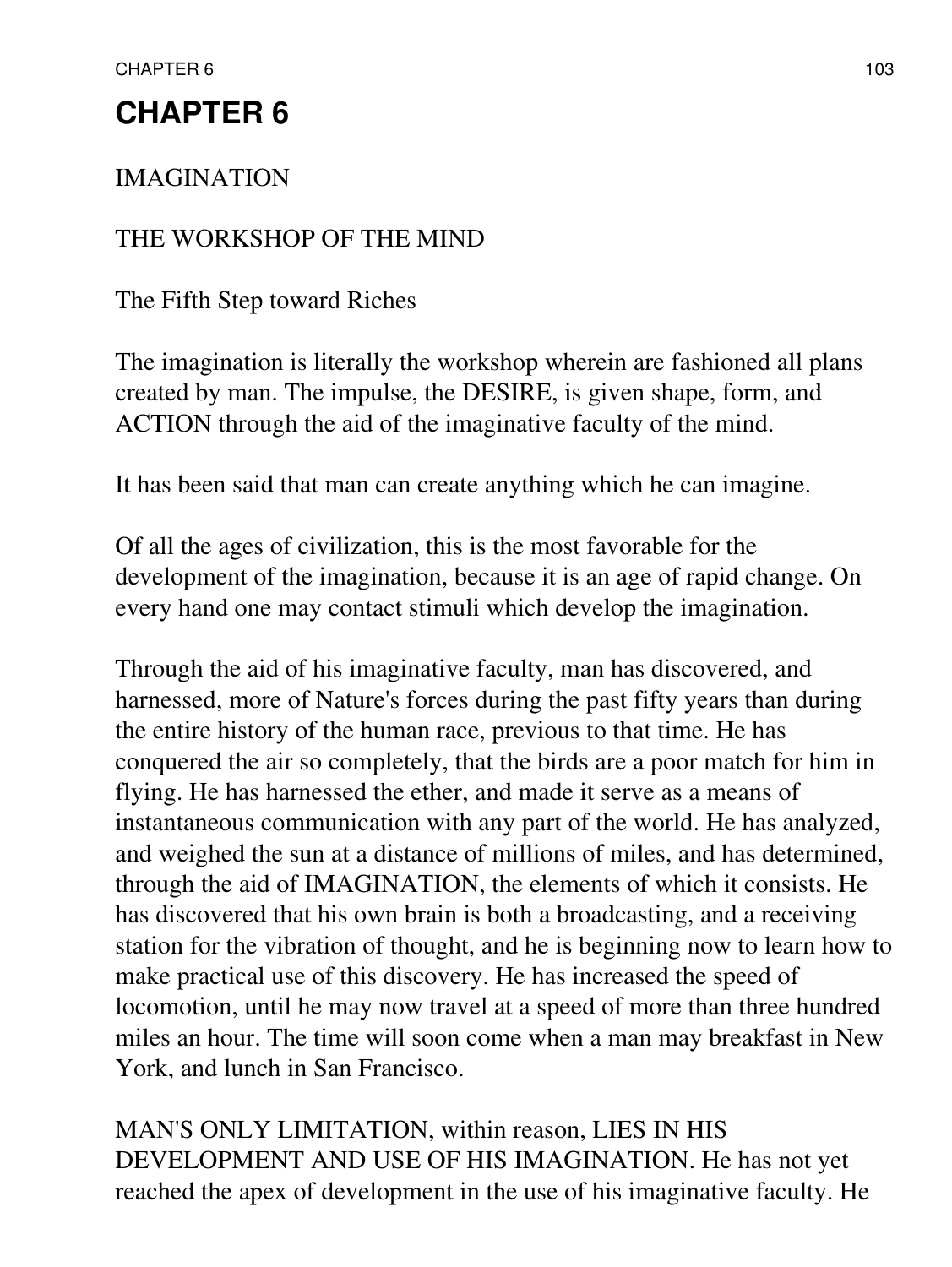has merely discovered that he has an imagination, and has commenced to use it in a very elementary way.

### TWO FORMS OF IMAGINATION

The imaginative faculty functions in two forms. One is known as "synthetic imagination," and the other as "creative imagination."

SYNTHETIC IMAGINATION:-- Through this faculty, one may arrange old concepts, ideas, or plans into new combinations. This faculty creates nothing. It merely works with the material of experience, education, and observation with which it is fed. It is the faculty used most by the inventor, with the exception of the who draws upon the creative imagination, when he cannot solve his problem through synthetic imagination.

CREATIVE IMAGINATION:-- Through the faculty of creative imagination, the finite mind of man has direct communication with Infinite Intelligence. It is the faculty through which "hunches" and "inspirations" are received. It is by this faculty that all basic, or new ideas are handed over to man.

It is through this faculty that thought vibrations from the minds of others are received. It is through this faculty that one individual may "tune in," or communicate with the subconscious minds of other men.

The creative imagination works automatically, in the manner described in subsequent pages. This faculty functions ONLY when the conscious mind is vibrating at an exceedingly rapid rate, as for example, when the conscious mind is stimulated through the emotion of a strong desire.

The creative faculty becomes more alert, more receptive to vibrations from the sources mentioned, in proportion to its development through USE. This statement is significant! Ponder over it before passing on.

Keep in mind as you follow these principles, that the entire story of how one may convert DESIRE into money cannot be told in one statement. The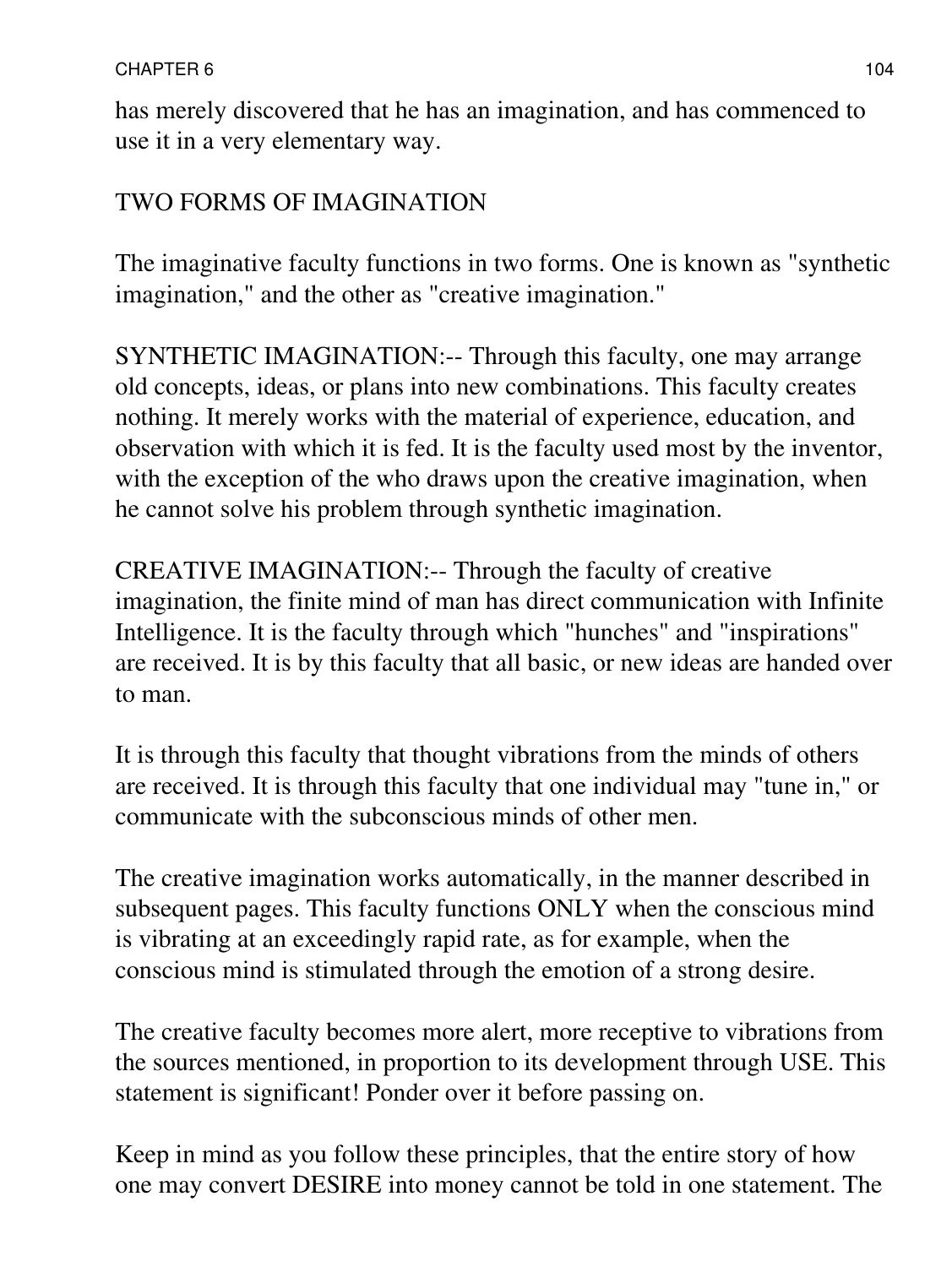story will be complete, only when one has MASTERED, ASSIMILATED, and BEGUN TO MAKE USE of all the principles.

The great leaders of business, industry, finance, and the great artists, musicians, poets, and writers became great, because they developed the faculty of creative imagination.

Both the synthetic and creative faculties of imagination become more alert with use, just as any muscle or organ of the body develops through use.

Desire is only a thought, an impulse. It is nebulous and ephemeral. It is abstract, and of no value, until it has been transformed into its physical counterpart. While the synthetic imagination is the one which will be used most frequently, in the process of transforming the impulse of DESIRE into money, you must keep in mind the fact, that you may face circumstances and situations which demand use of the creative imagination as well.

Your imaginative faculty may have become weak through inaction. It can be revived and made alert through USE. This faculty does not die, though it may become quiescent through lack of use.

Center your attention, for the time being, on the development of the synthetic imagination, because this is the faculty which you will use more often in the process of converting desire into money.

Transformation of the intangible impulse, of DESIRE, into the tangible reality, of MONEY, calls for the use of a plan, or plans. These plans must be formed with the aid of the imagination, and mainly, with the synthetic faculty.

Read the entire book through, then come back to this chapter, and begin at once to put your imagination to work on the building of a plan, or plans, for the transformation of your DESIRE into money. Detailed instructions for the building of plans have been given in almost every chapter. Carry out the instructions best suited to your needs, reduce your plan to writing, if you have not already done so. The moment you complete this, you will have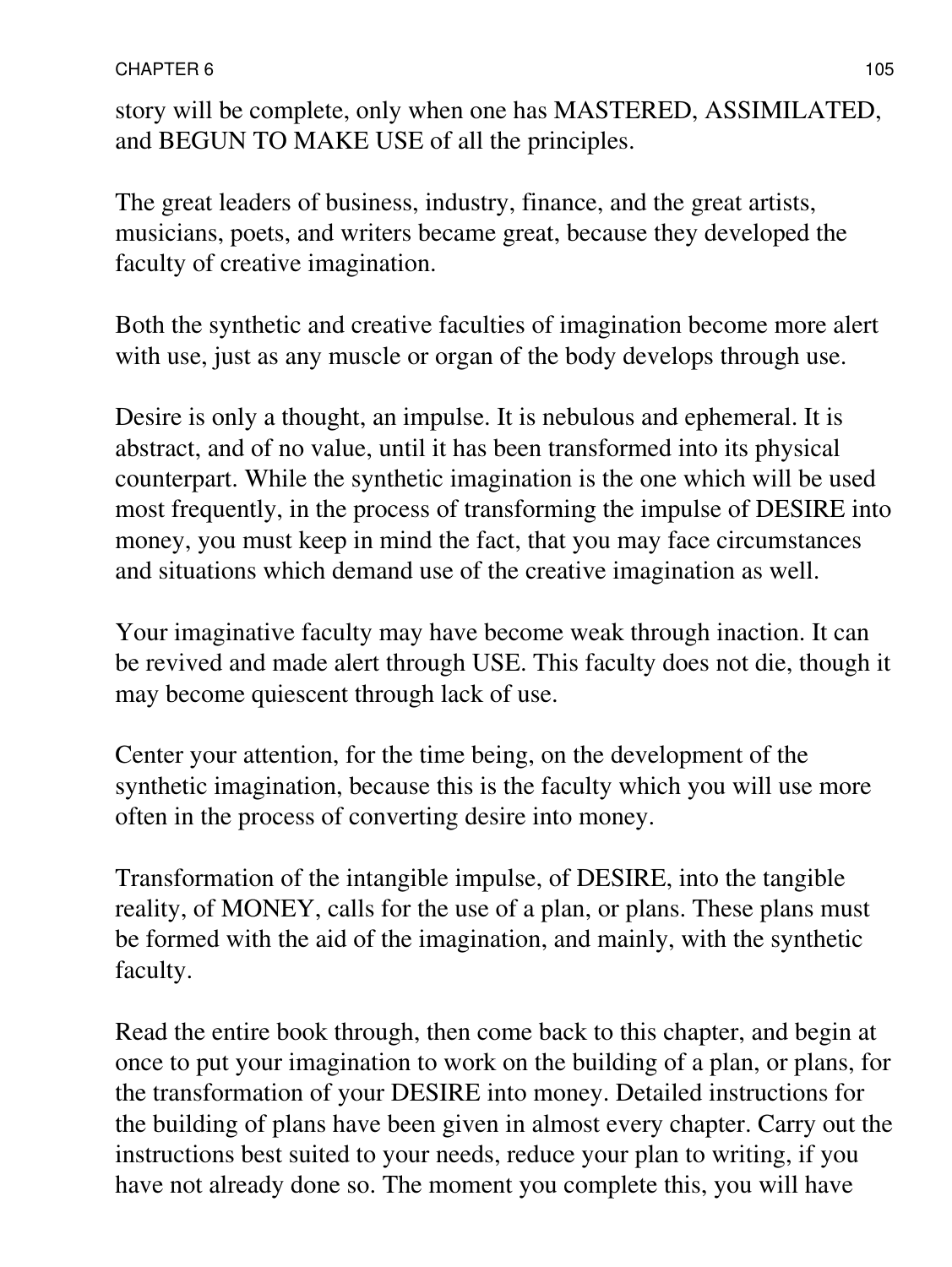DEFINITELY given concrete form to the intangible DESIRE. Read the preceding sentence once more. Read it aloud, very slowly, and as you do so, remember that the moment you reduce the statement of your desire, and a plan for its realization, to writing, you have actually TAKEN THE FIRST of a series of steps, which will enable you to convert the thought into its physical counterpart.

The earth on which you live, you, yourself, and every other material thing are the result of evolutionary change, through which microscopic bits of matter have been organized and arranged in an orderly fashion.

Moreover-- and this statement is of stupendous importance-- this earth, every one of the billions of individual cells of your body, and every atom of matter, began as an intangible form of energy.

DESIRE is thought impulse! Thought impulses are forms of energy. When you begin with the thought impulse, DESIRE, to accumulate money, you are drafting into your service the same "stuff" that Nature used in creating this earth, and every material form in the universe, including the body and brain in which the thought impulses function.

As far as science has been able to determine, the entire universe consists of but two elements--matter and energy.

Through the combination of energy and matter, has been created everything perceptible to man, from the largest star which floats in the heavens, down to, and including man, himself.

You are now engaged in the task of trying to profit by Nature's method. You are (sincerely and earnestly, we hope), trying to adapt yourself to Nature's laws, by endeavoring to convert DESIRE into its physical or monetary equivalent.

## YOU CAN DO IT! IT HAS BEEN DONE BEFORE!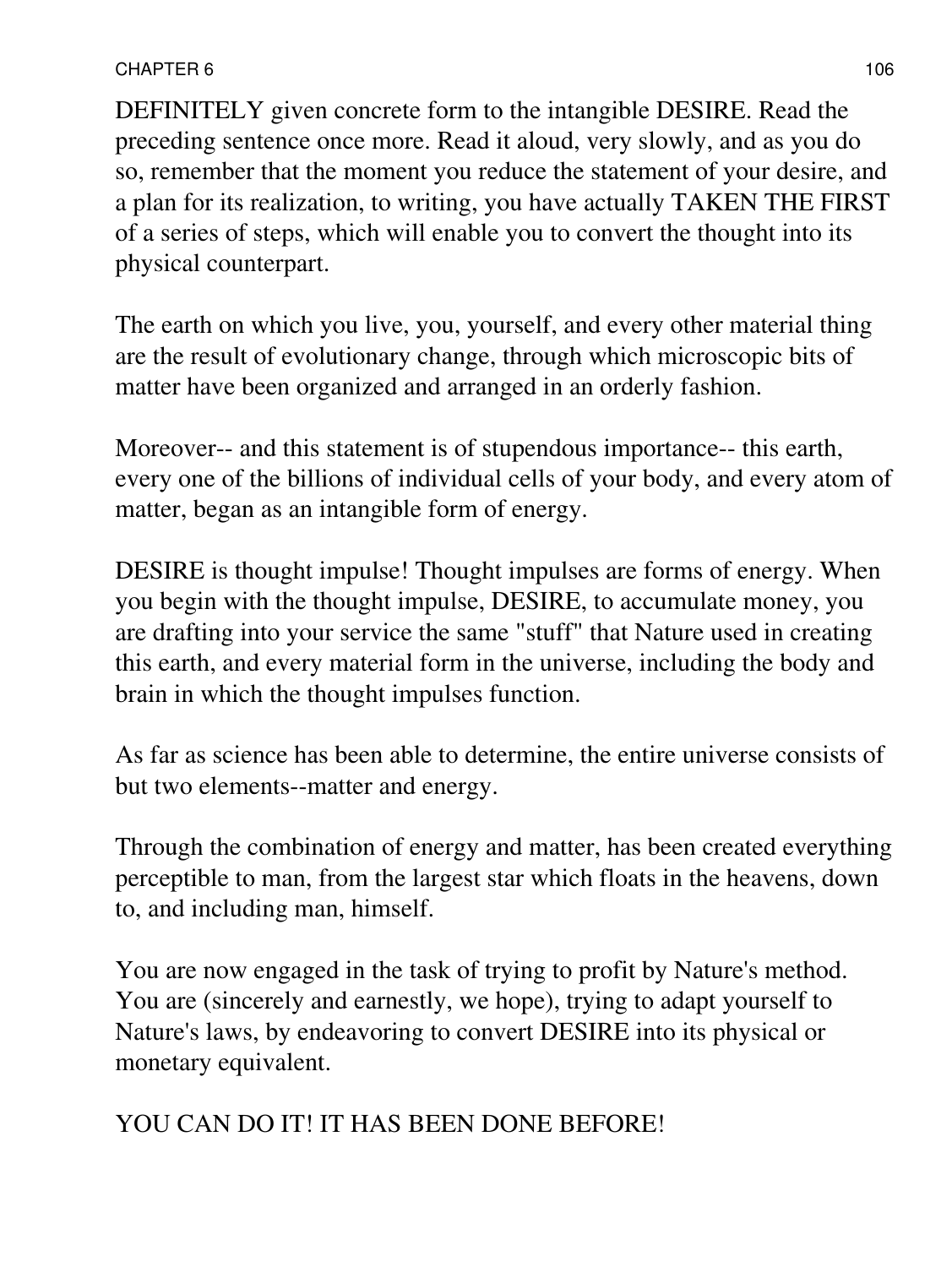You can build a fortune through the aid of laws which are immutable. But, first, you must become familiar with these laws, and learn to USE them. Through repetition, and by approaching the description of these principles from every conceivable angle, the author hopes to reveal to you the secret through which every great fortune has been accumulated. Strange and paradoxical as it may seem, the "secret" is NOT A SECRET. Nature, herself, advertises it in the earth on which we live, the stars, the planets suspended within our view, in the elements above and around us, in every blade of grass, and every form of life within our vision.

Nature advertises this "secret" in the terms of biology, in the conversion of a tiny cell, so small that it may be lost on the point of a pin, into the HUMAN BEING now reading this line. The conversion of desire into its physical equivalent is, certainly, no more miraculous!

Do not become discouraged if you do not fully comprehend all that has been stated. Unless you have long been a student of the mind, it is not to be expected that you will assimilate all that is in this chapter upon a first reading.

But you will, in time, make good progress.

The principles which follow will open the way for understanding of imagination. Assimilate that which you understand, as you read this philosophy for the first time, then, when you reread and study it, you will discover that something has happened to clarify it, and give you a broader understanding of the whole. Above all, DO NOT STOP, nor hesitate in your study of these principles until you have read the book at least THREE times, for 95 96 then, you will not want to stop.

### HOW TO MAKE PRACTICAL USE OF IMAGINATION

Ideas are the beginning points of all fortunes. Ideas are products of the imagination. Let us examine a few well known ideas which have yielded huge fortunes, with the hope that these illustrations will convey definite information concerning the method by which imagination may be used in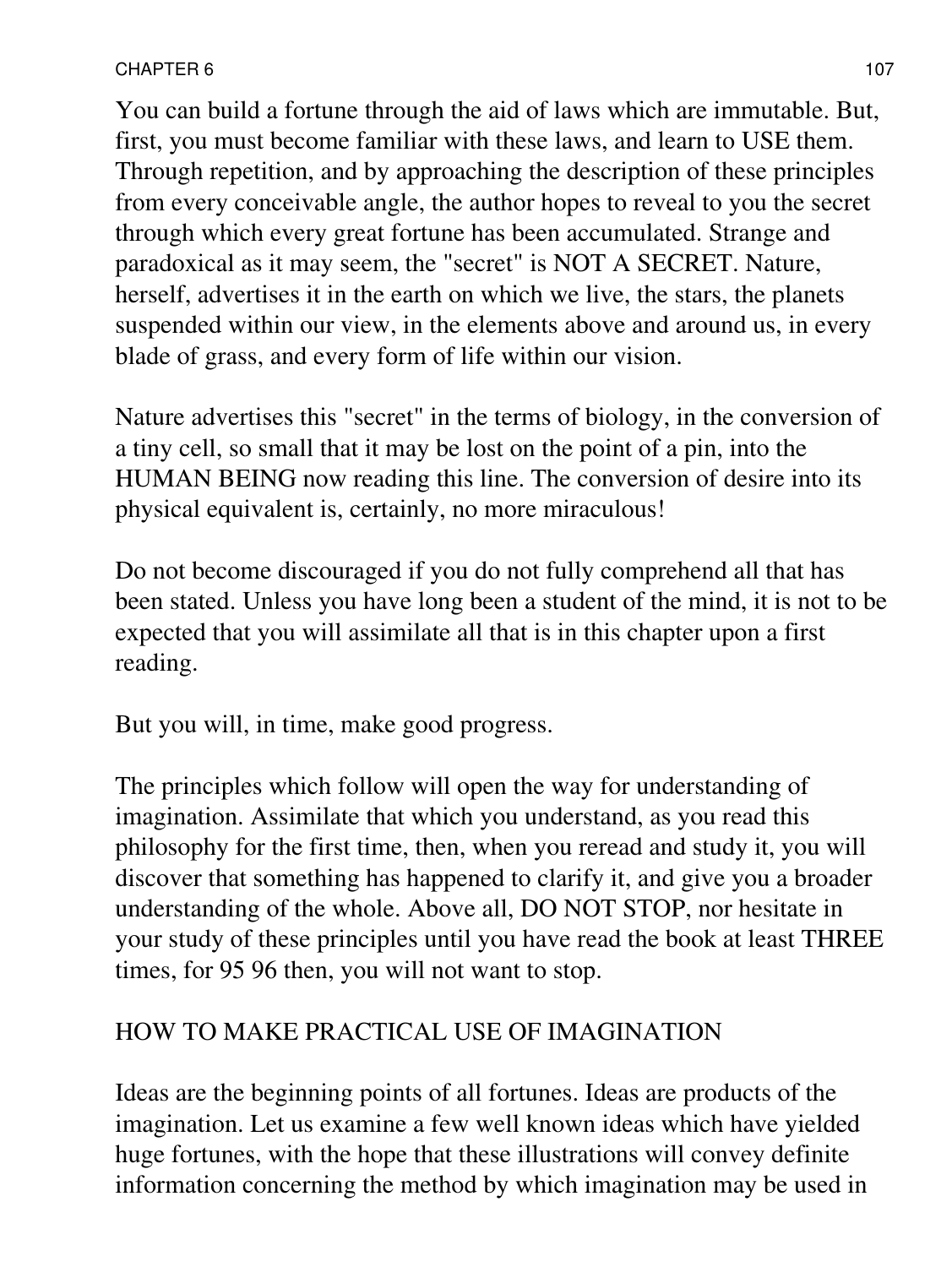accumulating riches.

# THE ENCHANTED KETTLE

Fifty years ago, an old country doctor drove to town, hitched his horse, quietly slipped into a drug store by the back door, and began "dickering" with the young drug clerk.

His mission was destined to yield great wealth to many people. It was destined to bring to the South the most far-flung benefit since the Civil War.

For more than an hour, behind the prescription counter, the old doctor and the clerk talked in low tones. Then the doctor left. He went out to the buggy and brought back a large, old fashioned kettle, a big wooden paddle (used for stirring the contents of the kettle), and deposited them in the back of the store.

The clerk inspected the kettle, reached into his inside pocket, took out a roll of bills, and handed it over to the doctor. The roll contained exactly \$500.00--the clerk's entire savings! The doctor handed over a small slip of paper on which was written a secret formula. The words on that small slip of paper were worth a King's ransom! But not to the doctor! Those magic words were needed to start the kettle to boiling, but neither the doctor nor the young clerk knew what fabulous fortunes were destined to flow from that kettle.

The old doctor was glad to sell the outfit for five hundred dollars. The money would pay off his debts, and give him freedom of mind. The clerk was taking a big chance by staking his entire life's savings on a mere scrap of paper and an old kettle! He never dreamed his investment would start a kettle to overflowing with gold that would surpass the miraculous performance of Aladdin's lamp.

What the clerk really purchased was an IDEA! The old kettle and the wooden paddle, and the secret message on a slip of paper were incidental.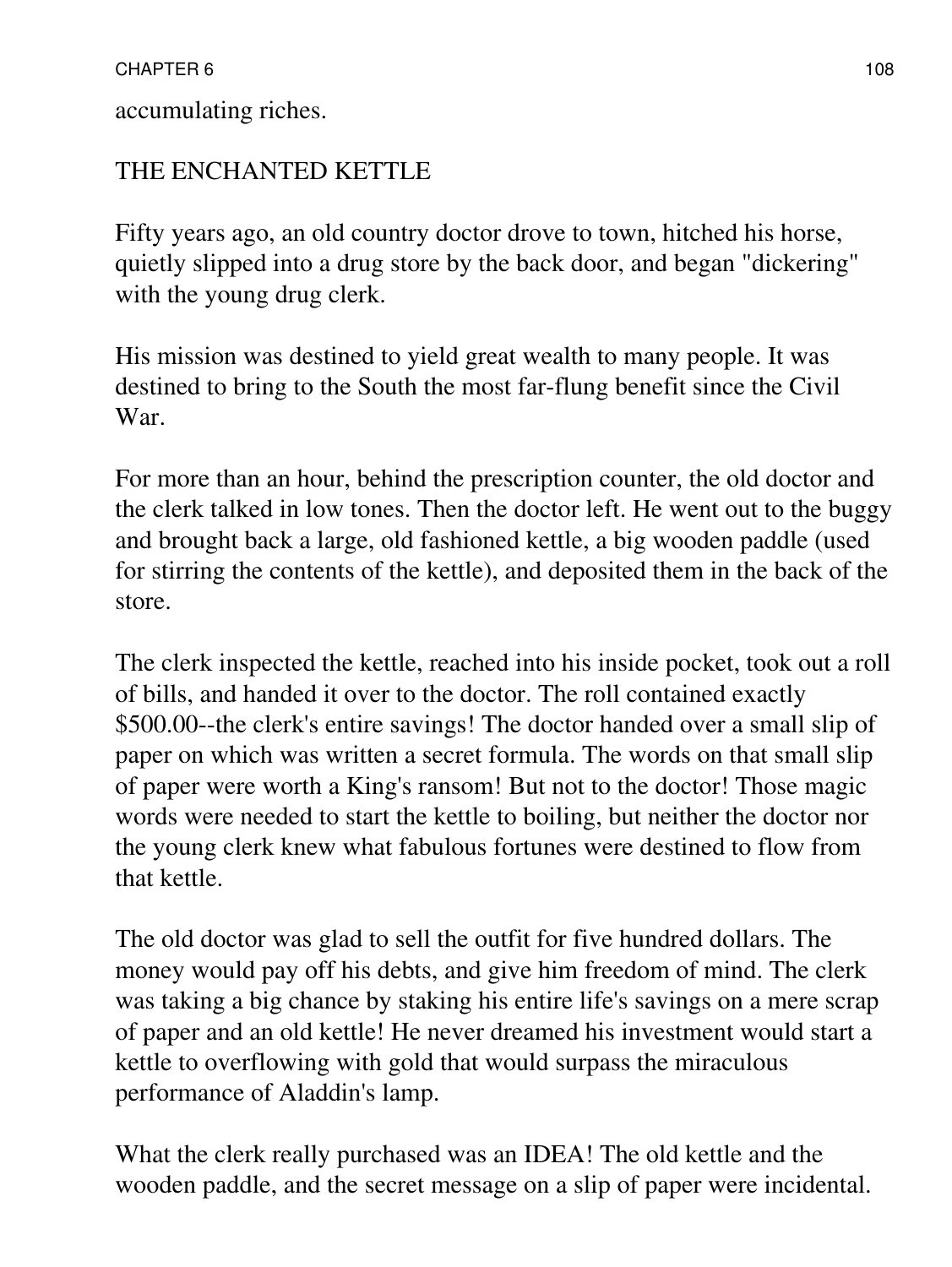The strange performance of that kettle began to take place after the new owner mixed with the secret instructions an ingredient of which the doctor knew nothing.

Read this story carefully, give your imagination a test! See if you can discover what it was that the young man added to the secret message, which caused the kettle to overflow with gold. Remember, as you read, that this is not a story from Arabian Nights. Here you have a story of facts, stranger than fiction, facts which began in the form of an IDEA.

Let us take a look at the vast fortunes of gold this idea has produced. It has paid, and still pays huge fortunes to men and women all over the world, who distribute the contents of the kettle to millions of people.

The Old Kettle is now one of the world's largest consumers of sugar, thus providing jobs of a permanent nature to thousands of men and women engaged in growing sugar cane, and in refining and marketing sugar.

The Old Kettle consumes, annually, millions of glass bottles, providing jobs to huge numbers of glass workers.

The Old Kettle gives employment to an army of clerks, stenographers, copy writers, and advertising experts throughout the nation. It has brought fame and fortune to scores of artists who have created magnificent pictures describing the product.

The Old Kettle has converted a small Southern city into the business capital of the South, where it now benefits, directly, or indirectly, every business and practically every resident of the city. The influence of this idea now benefits every civilized country in the world, pouring out a continuous stream of gold to all who touch it.

Gold from the kettle built and maintains one of the most prominent colleges of the South, where thousands of young people receive the training essential for success.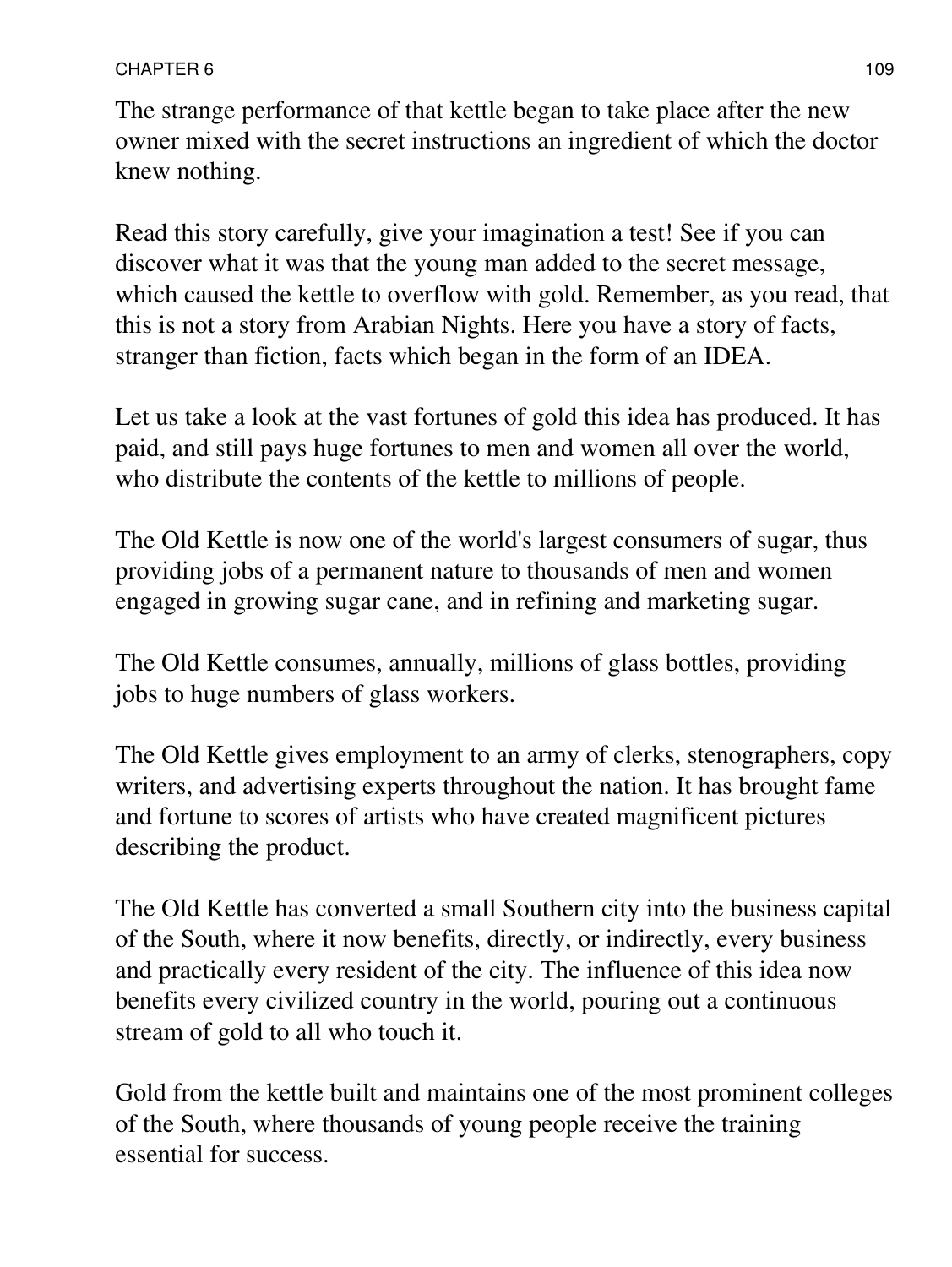The Old Kettle has done other marvelous things. All through the world depression, when factories, banks and business houses were folding up and quitting by the thousands, the owner of this Enchanted Kettle went marching on, giving continuous employment to an army of men and women all over the world, and paying out extra portions of gold to those who, long ago, had faith in the idea.

If the product of that old brass kettle could talk, it would tell thrilling tales of romance in every language. Romances of love, romances of business, romances of professional men and women who are daily being stimulated by it.

The author is sure of at least one such romance, for he was a part of it, and it all began not far from the very spot on which the drug clerk purchased the old kettle. It was here that the author met his wife, and it was she who first told him of the Enchanted Kettle. It was the product of that Kettle they were drinking when he asked her to accept him "for better or worse."

Now that you know the content of the Enchanted Kettle is a world famous drink, it is fitting that the author confess that the home city of the drink supplied him with a wife, also that the drink itself provides him with stimulation of thought without intoxication, and thereby it serves to give the refreshment of mind which an author must have to do his best work.

Whoever you are, wherever you may live, whatever occupation you may be engaged in, just remember in the future, every time you see the words "Coca-Cola," that its vast empire of wealth and influence grew out of a single IDEA, and that the mysterious ingredient the drug clerk-- Asa Candler-- mixed with the secret formula was... IMAGINATION!

Stop and think of that, for a moment.

Remember, also, that the thirteen steps to riches, described in this book, were the media through which the influence of Coca-Cola has been extended to every city, town, village, and cross-roads of the world, and that ANY IDEA you may create, as sound and meritorious as Coca-Cola, has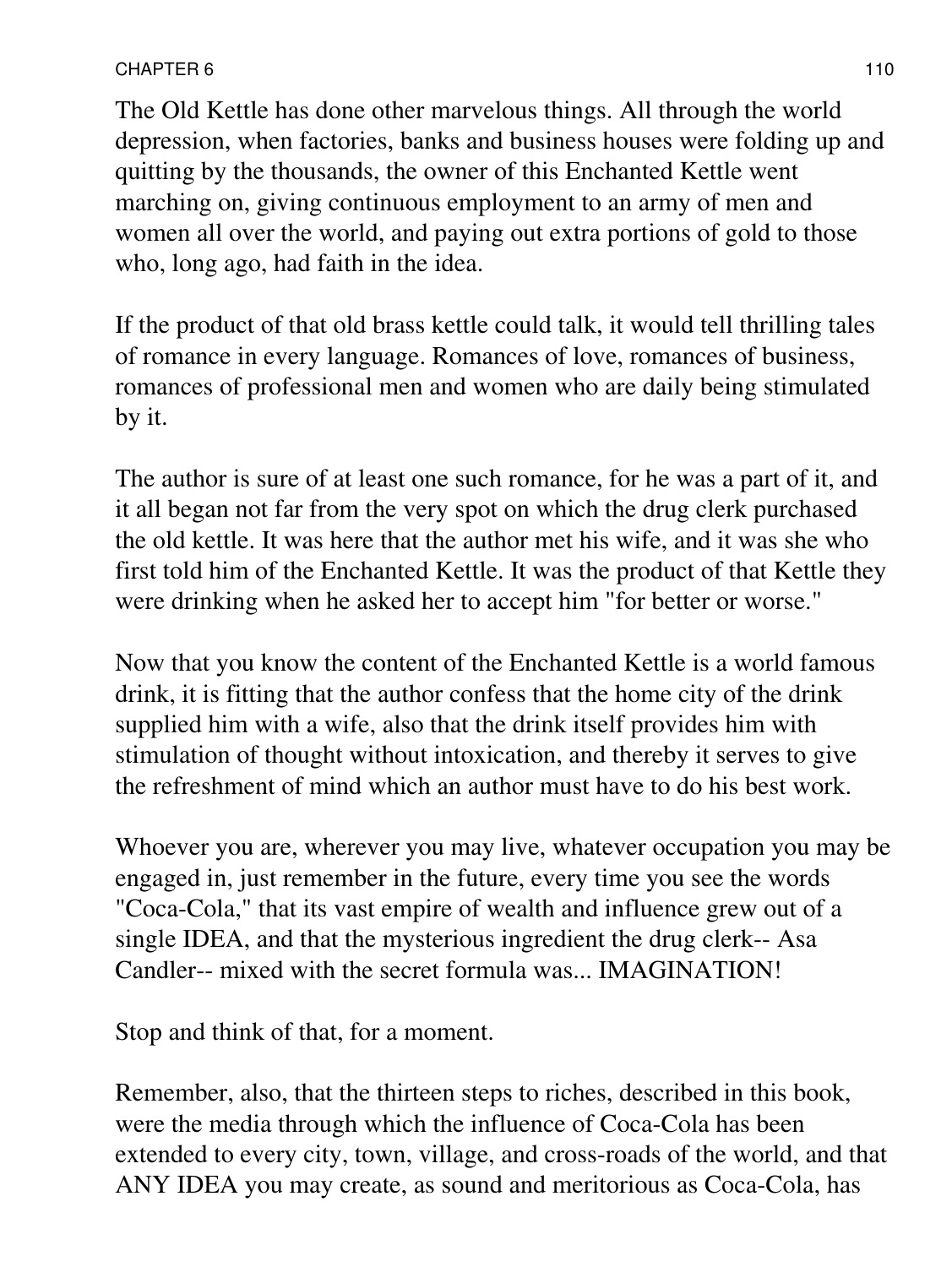the possibility of duplicating the stupendous record of this world-wide thirst-killer.

Truly, thoughts are things, and their scope of operation is the world, itself.

### WHAT I WOULD DO IF I HAD A MILLION DOLLARS

This story proves the truth of that old saying, "where there's a will, there's a way." It was told to me by that beloved educator and clergyman, the late Frank W. Gunsaulus, who began his preaching career in the stockyards region of South Chicago.

While Dr. Gunsaulus was going through college, he observed many defects in our educational system, defects which he believed he could correct, if he were the head of a college. His deepest desire was to become the directing head of an educational institution in which young men and women would be taught to "learn by doing."

He made up his mind to organize a new college in which he could carry out his ideas, without being handicapped by orthodox methods of education.

He needed a million dollars to put the project across! Where was he to lay his hands on so large a sum of money? That was the question that absorbed most of this ambitious young preacher's thought.

But he couldn't seem to make any progress.

Every night he took that thought to bed with him. He got up with it in the morning. He took it with him everywhere he went. He turned it over and over in his mind until it became a consuming obsession with him. A million dollars is a lot of money. He recognized that fact, but he also recognized the truth that the only limitation is that which one sets up in one's own mind.

Being a philosopher as well as a preacher, Dr. Gunsaulus recognized, as do all who succeed in life, that DEFINITENESS OF PURPOSE is the starting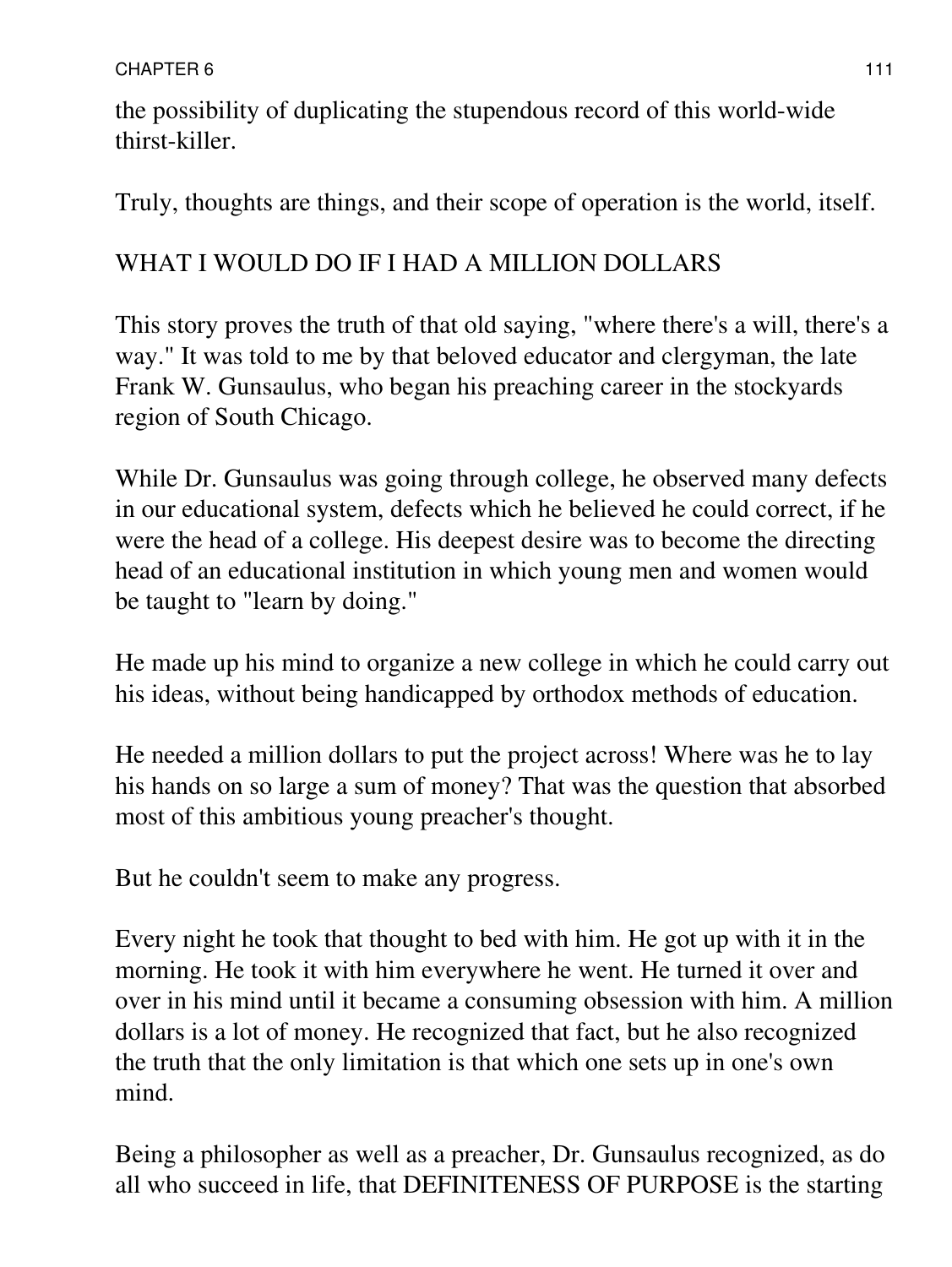point from which one must begin. He recognized, too, that definiteness of purpose takes on animation, life, and power when backed by a BURNING DESIRE to translate that purpose into its material equivalent.

He knew all these great truths, yet he did not know where, or how to lay his hands on a million dollars. The natural procedure would have been to give up and quit, by saying, "Ah well, my idea is a good one, but I cannot do anything with it, because I never can procure the necessary million dollars." That is exactly what the majority of people would have said, but it is not what Dr. Gunsaulus said. What he said, and what he did are so important that I now introduce him, and let him speak for himself.

"One Saturday afternoon I sat in my room thinking of ways and means of raising the money to carry out my plans. For nearly two years, I had been thinking, but I had done nothing but think!

"The time had come for ACTION!

"I made up my mind, then and there, that I would get the necessary million dollars within a week. How? I was not concerned about that. The main thing of importance was the decision to get the money within a specified time, and I want to tell you that the moment I reached a definite decision to get the money within a specified time, a strange feeling of assurance came over me, such as I had never before experienced. Something inside me seemed to say, 'Why didn't you reach that decision a long time ago? The money was waiting for you all the time!'

"Things began to happen in a hurry. I called the newspapers and announced I would preach a sermon the following morning, entitled, 'What I would do if I had a Million Dollars.'

"I went to work on the sermon immediately, but I must tell you, frankly, the task was not difficult, because I had been preparing that sermon for almost two years. The spirit back of it was a part of me!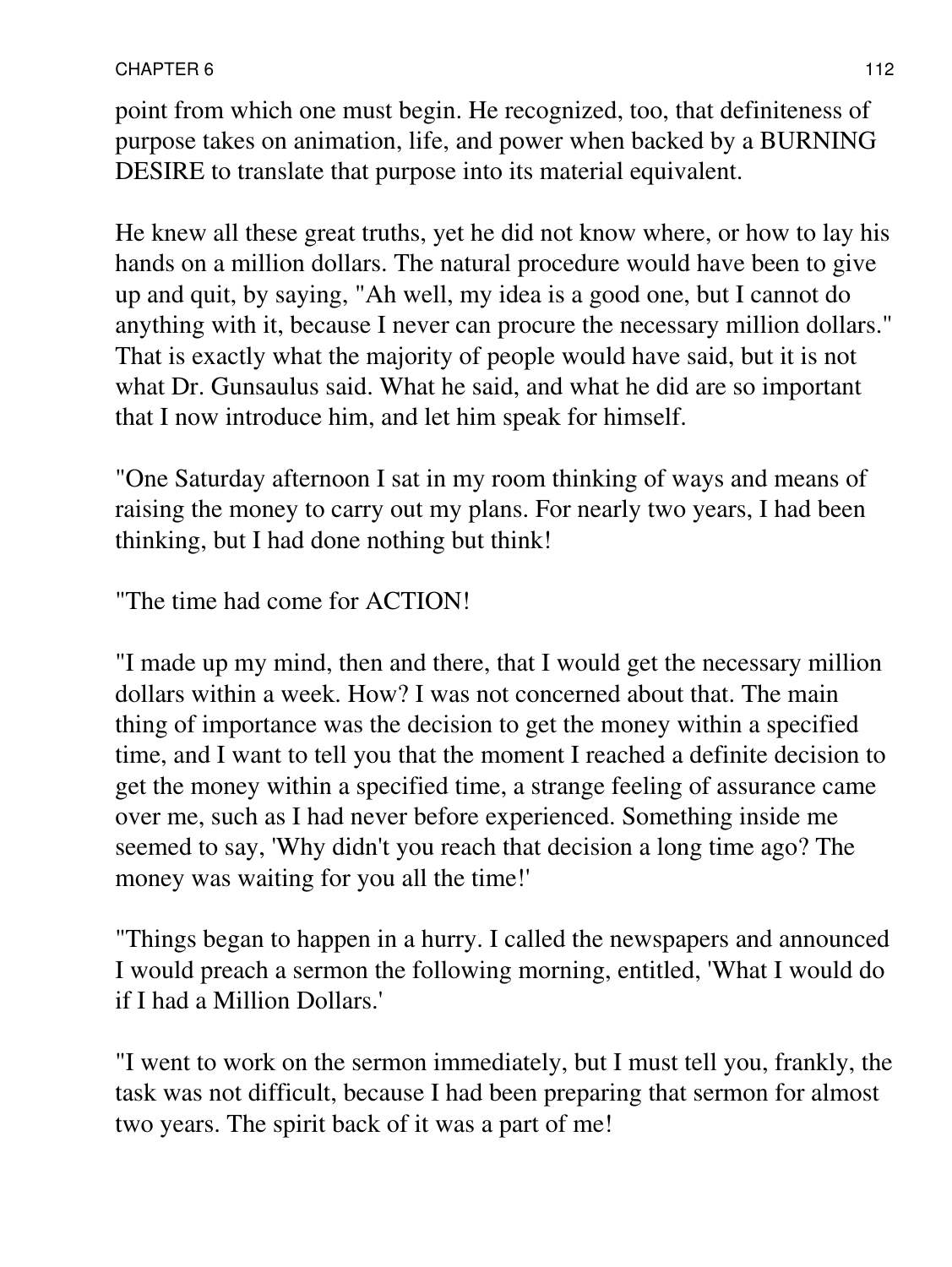"Long before midnight I had finished writing the sermon. I went to bed and slept with a feeling of confidence, for I could see myself already in. possession of the million dollars.

"Next morning I arose early, went into the bathroom, read the sermon, then knelt on my knees and asked that my sermon might come to the attention of someone who would supply the needed money.

"While I was praying I again had that feeling of assurance that the money would be forthcoming. In my excitement, I walked out without my sermon, and did not discover the oversight until I was in my pulpit and about ready to begin delivering it.

"It was too late to go back for my notes, and what a blessing that I couldn't go back! Instead, my own subconscious mind yielded the material I needed. When I arose to begin my sermon, I closed my eyes, and spoke with all my heart and soul of my dreams. I not only talked to my audience, but I fancy I talked also to God. I told what I would do with a million dollars if that amount were placed in my hands. I described the plan I had in mind for organizing a great educational institution, where young people would learn to do practical things, and at the same time develop their minds.

"When I had finished and sat down, a man slowly arose from his seat, about three rows from the rear, and made his way toward the pulpit. I wondered what he was going to do. He came into the pulpit, extended his hand, and said, 'Reverend, I liked your sermon. I believe you can do everything you said you would, if you had a million dollars. To prove that I believe in you and your sermon, if you will come to my office tomorrow morning, I will give you the million dollars. My name is Phillip D. Armour."'

Young Gunsaulus went to Mr. Armour's office and the million dollars was presented to him. With the money, he founded the Armour Institute of Technology.

That is more money than the majority of preachers ever see in an entire lifetime, yet the thought impulse back of the money was created m the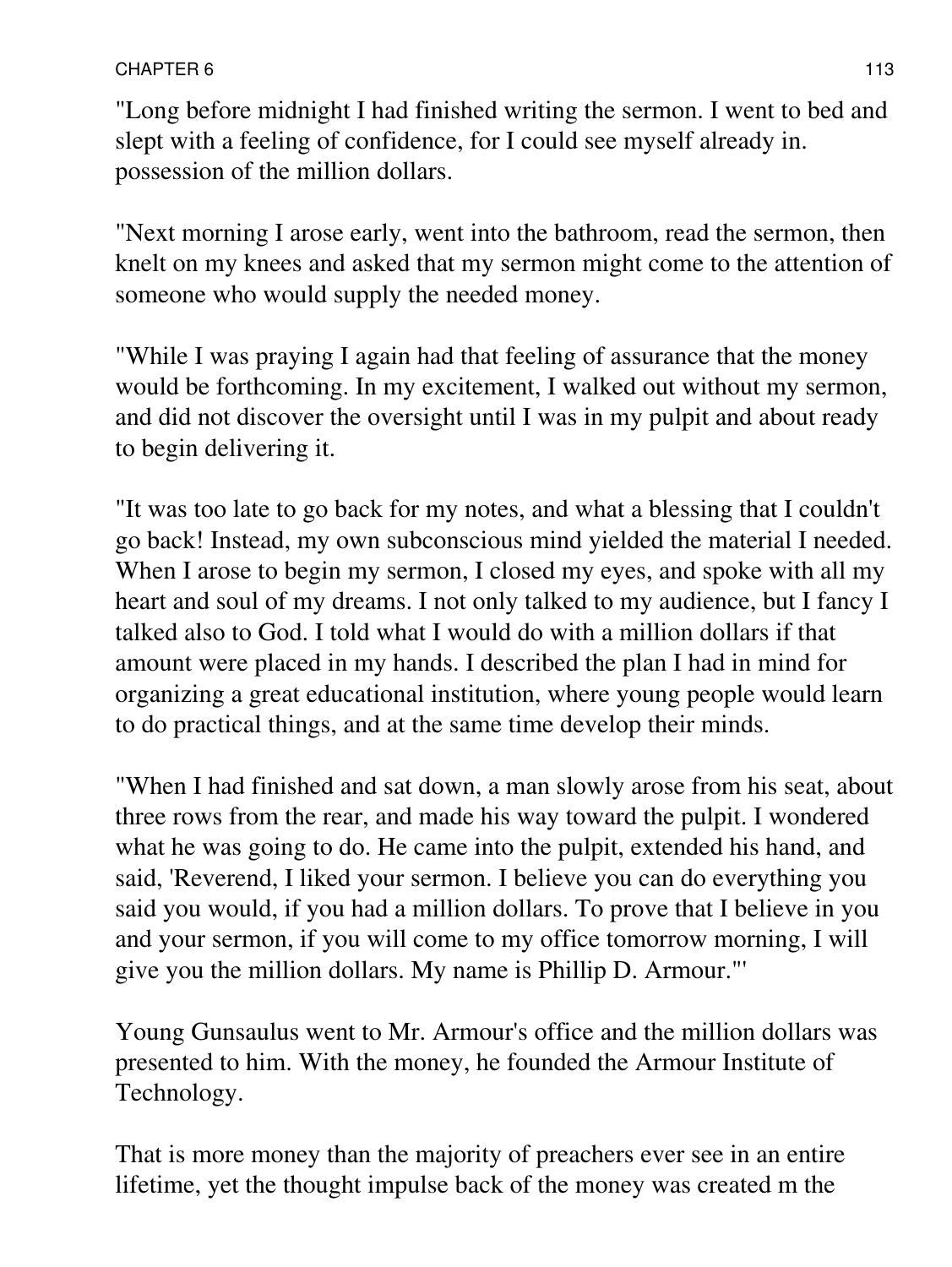young preacher's mind in a fraction of a minute. The necessary million dollars came as a result of an idea. Back of the idea was a DESIRE which young Gunsaulus had been nursing in his mind for almost two years.

Observe this important fact... HE GOT THE MONEY WITHIN THIRTY-SIX HOURS AFTER HE REACHED A DEFINITE DECISION IN HIS OWN MIND TO GET IT, AND DECIDED UPON A DEFINITE PLAN FOR GETTING IT!

There was nothing new or unique about young Gunsaulus' vague thinking about a million dollars, and weakly hoping for it. Others before him, and many since his time, have had similar thoughts. But there was something very unique and different about the decision he reached on that memorable Saturday, when he put vagueness into the background, and definitely said, "I WILL get that money within a week!"

God seems to throw Himself on the side of the man who knows exactly what he wants, if he is determined to get JUST THAT!

Moreover, the principle through which Dr. Gunsaulus got his million dollars is still alive! It is available to you! This universal law is as workable today as it was when the young preacher made use of it so successfully. This book describes, step by step, the thirteen elements of this great law, and suggests how they may be put to use.

Observe that Asa Candler and Dr. Frank Gunsaulus had one characteristic in common. Both knew the astounding truth that IDEAS CAN BE TRANSMUTED INTO CASH THROUGH THE POWER OF DEFINITE PURPOSE, PLUS DEFINITE PLANS.

If you are one of those who believe that hard work and honesty, alone, will bring riches, perish the thought! It is not true! Riches, when they come in huge quantities, are never the result of HARD work! Riches come, if they come at all, in response to definite demands, based upon the application of definite principles, and not by chance or luck. Generally speaking, an idea is an impulse of thought that impels action, by an appeal to the imagination.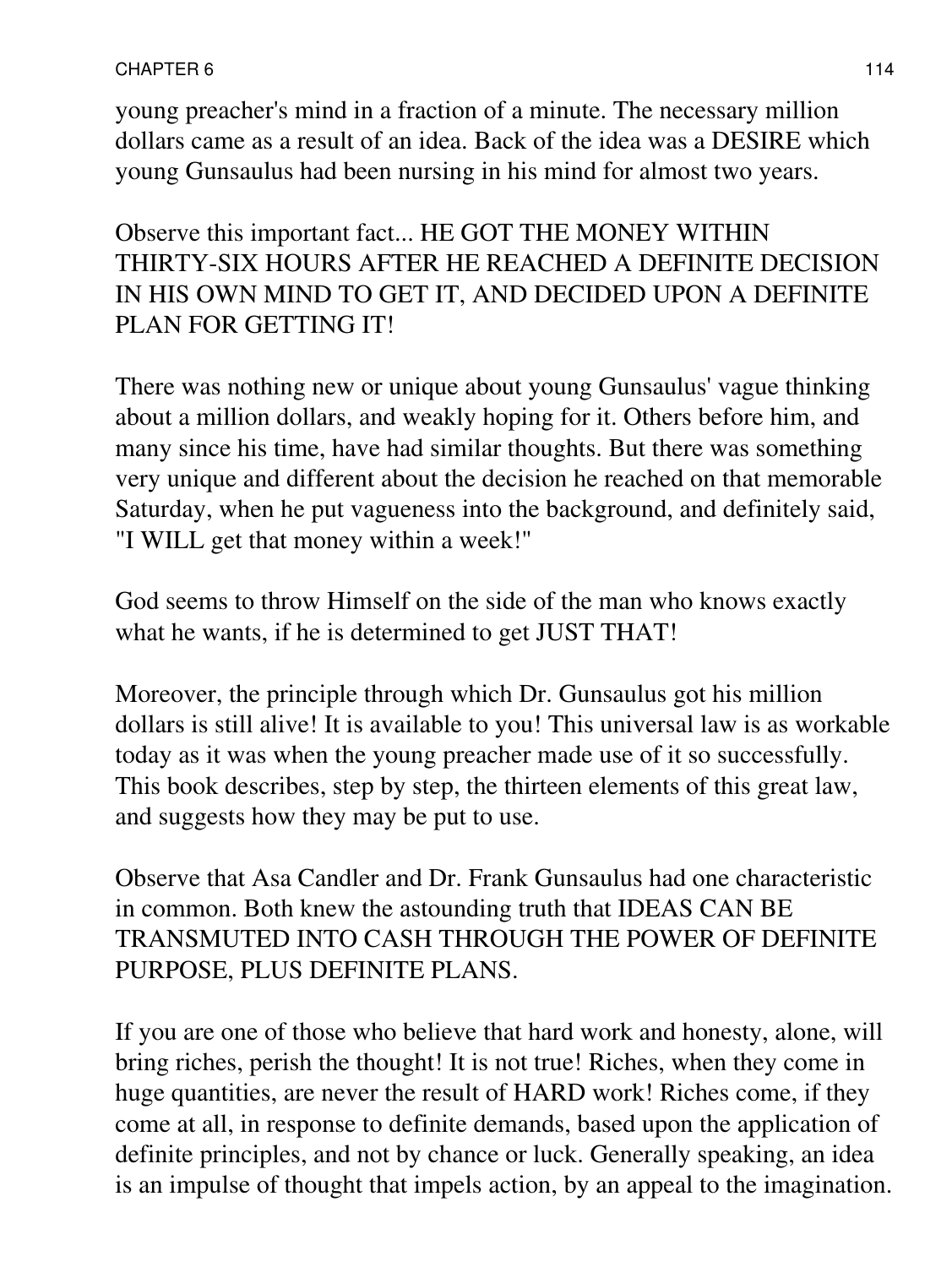All master salesmen know that ideas can be sold where merchandise cannot. Ordinary salesmen do not know this--that is why they are "ordinary."

A publisher of books, which sell for a nickel, made a discovery that should be worth much to publishers generally. He learned that many people buy titles, and not contents of books. By merely changing the name of one book that was not moving, his sales on that book jumped upward more than a million copies. The inside of the book was not changed in any way. He merely ripped off the cover bearing the title that did not sell, and put on a new cover with a title that had "box-office" value.

That, as simple as it may seem, was an IDEA! It was IMAGINATION.

There is no standard price on ideas. The creator of ideas makes his own price, and, if he is smart, gets it.

The moving picture industry created a whole flock of millionaires. Most of them were men who couldn't create ideas-- BUT-- they had the imagination to recognize ideas when they saw them.

The next flock of millionaires will grow out of the radio business, which is new and not overburdened with men of keen imagination. The money will be made by those who discover or create new and more meritorious radio programmes and have the imagination to recognize merit, and to give the radio listeners a chance to profit by it.

The sponsor! That unfortunate victim who now pays the cost of all radio "entertainment," soon will become idea conscious, and demand something for his money. The man who beats the sponsor to the draw, and supplies programmes that render useful service, is the man who will become rich in this new industry.

Crooners and light chatter artists who now pollute the air with wisecracks and silly giggles, will go the way of all light timbers, and their places will be taken by real artists who interpret carefully planned programmes which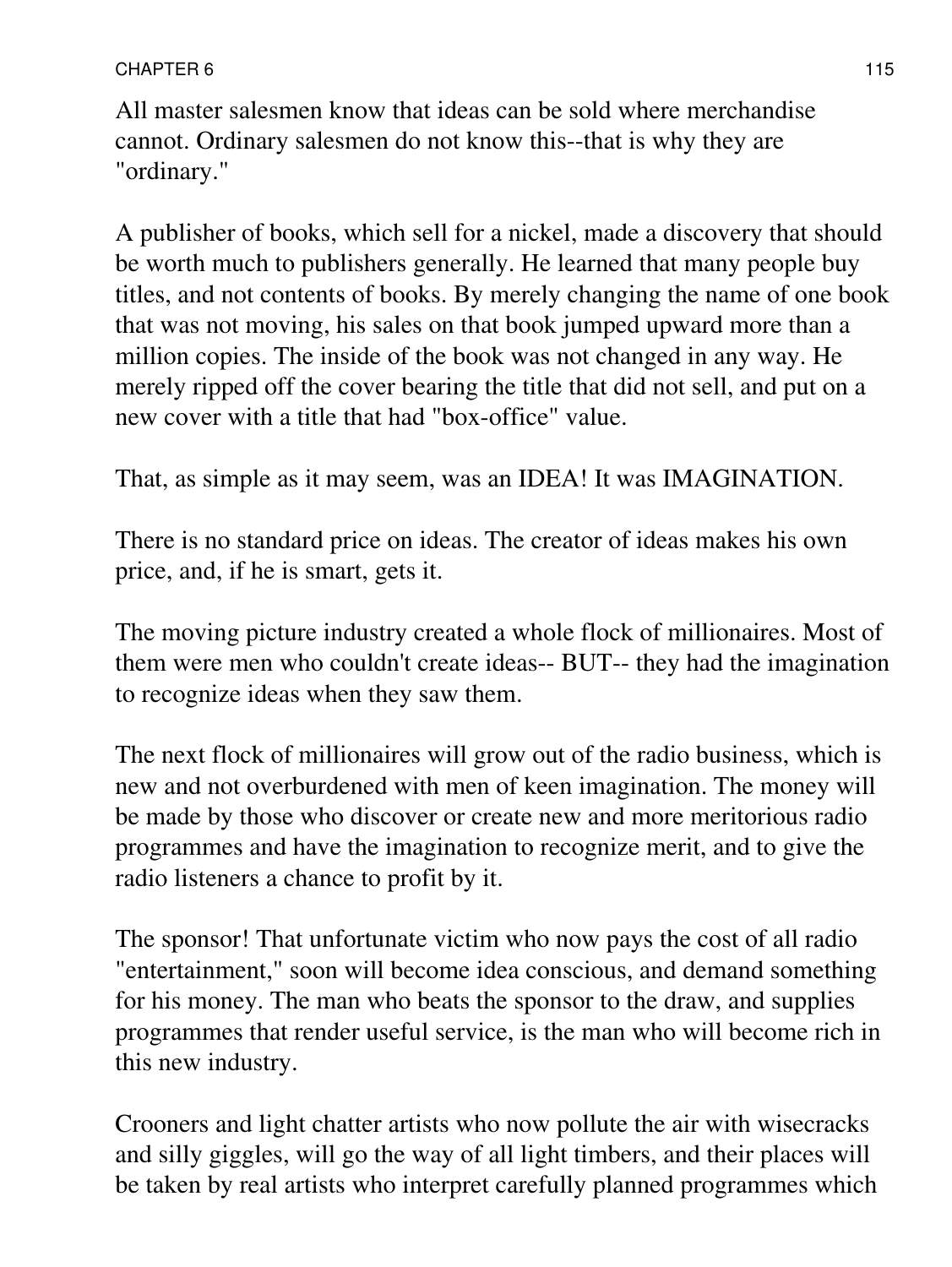have been designed to service the minds of men, as well as provide entertainment.

Here is a wide open field of opportunity screaming its protest at the way it is being butchered, because of lack of imagination, and begging for rescue at any price. Above all, the thing that radio needs is new IDEAS!

If this new field of opportunity intrigues you, perhaps you might profit by the suggestion that the successful radio programmes of the future will give more attention to creating "buyer" audiences, and less attention to "listener" audiences. Stated more plainly, the builder of radio programmes who succeeds in the future, must find practical ways to convert "listeners" into "buyers." Moreover, the successful producer of radio programmes in the future must key his features so that he can definitely show its effect upon the audience.

Sponsors are becoming a bit weary of buying glib selling talks, based upon statements grabbed out of thin air. They want, and in the future will demand, indisputable proof that the Whoosit programme not only gives millions of people the silliest giggle ever, but that the silly giggler can sell merchandise!

Another thing that might as well be understood by those who contemplate entering this new field of opportunity, radio advertising is going to be handled by an entirely new group of advertising experts, separate and distinct from the old time newspaper and magazine advertising agency men. The old timers in the advertising game cannot read the modern radio scripts, because they have been schooled to SEE ideas. The new radio technique demands men who can interpret ideas from a written manuscript in terms of SOUND! It cost the author a year of hard labor, and many thousands of dollars to learn this.

Radio, right now, is about where the moving pictures were, when Mary Pickford and her curls first appeared on the screen. There is plenty of room in radio for those who can produce or recognize IDEAS.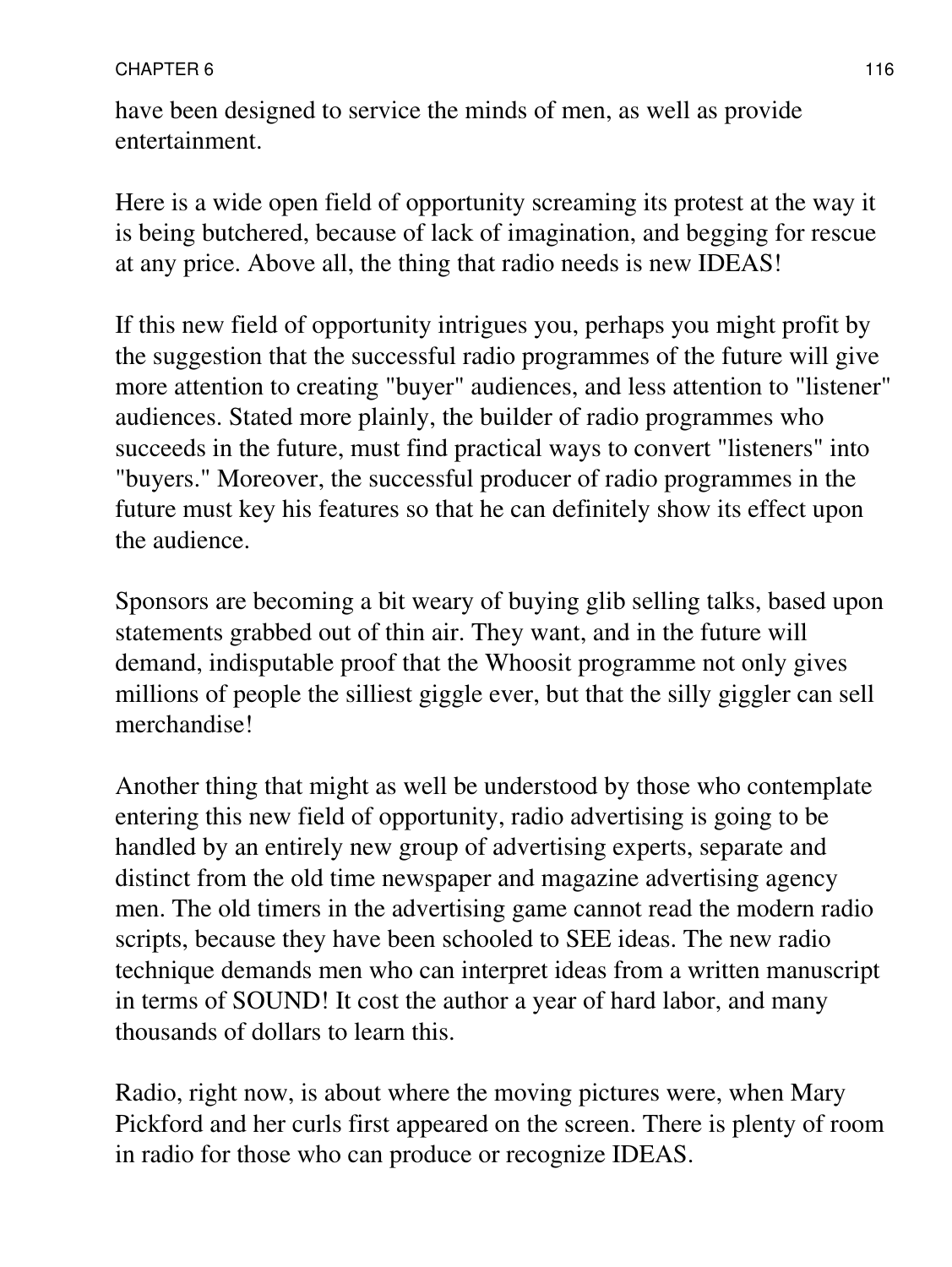If the foregoing comment on the opportunities of radio has not started your idea factory to work, you had better forget it. Your opportunity is in some other field. If the comment intrigued you in the slightest degree, then go further into it, and you may find the one IDEA you need to round out your career.

Never let it discourage you if you have no experience in radio. Andrew Carnegie knew very little about making steel-- I have Carnegie's own word for this--but he made practical use of two of the principles described in this book, and made the steel business yield him a fortune.

The story of practically every great fortune starts with the day when a creator of ideas and a seller of ideas got together and worked in harmony. Carnegie surrounded himself with men who could do all that he could not do. Men who created ideas, and men who put ideas into operation, and made himself and the others fabulously rich.

Millions of people go through life hoping for favorable "breaks." Perhaps a favorable break can get one an opportunity, but the safest plan is not to depend upon luck. It was a favorable "break" that gave me the biggest opportunity of my life-- but-- twenty-five years of determined effort had to be devoted to that opportunity before it became an asset.

The "break" consisted of my good fortune in meeting and gaining the cooperation of Andrew Carnegie. On that occasion Carnegie planted in my mind the idea of organizing the principles of achievement into a philosophy of success. Thousands of people have profited by the discoveries made in the twenty-five years of research, and several fortunes have been accumulated through the application of the philosophy. The beginning was simple. It was an IDEA which anyone might have developed.

The favorable break came through Carnegie, but what about the DETERMINATION, DEFINITENESS OF PURPOSE, and the DESIRE TO ATTAIN THE GOAL, and the PERSISTENT EFFORT OF TWENTY-FIVE YEARS? It was no ordinary DESIRE that survived disappointment, discouragement, temporary defeat, criticism, and the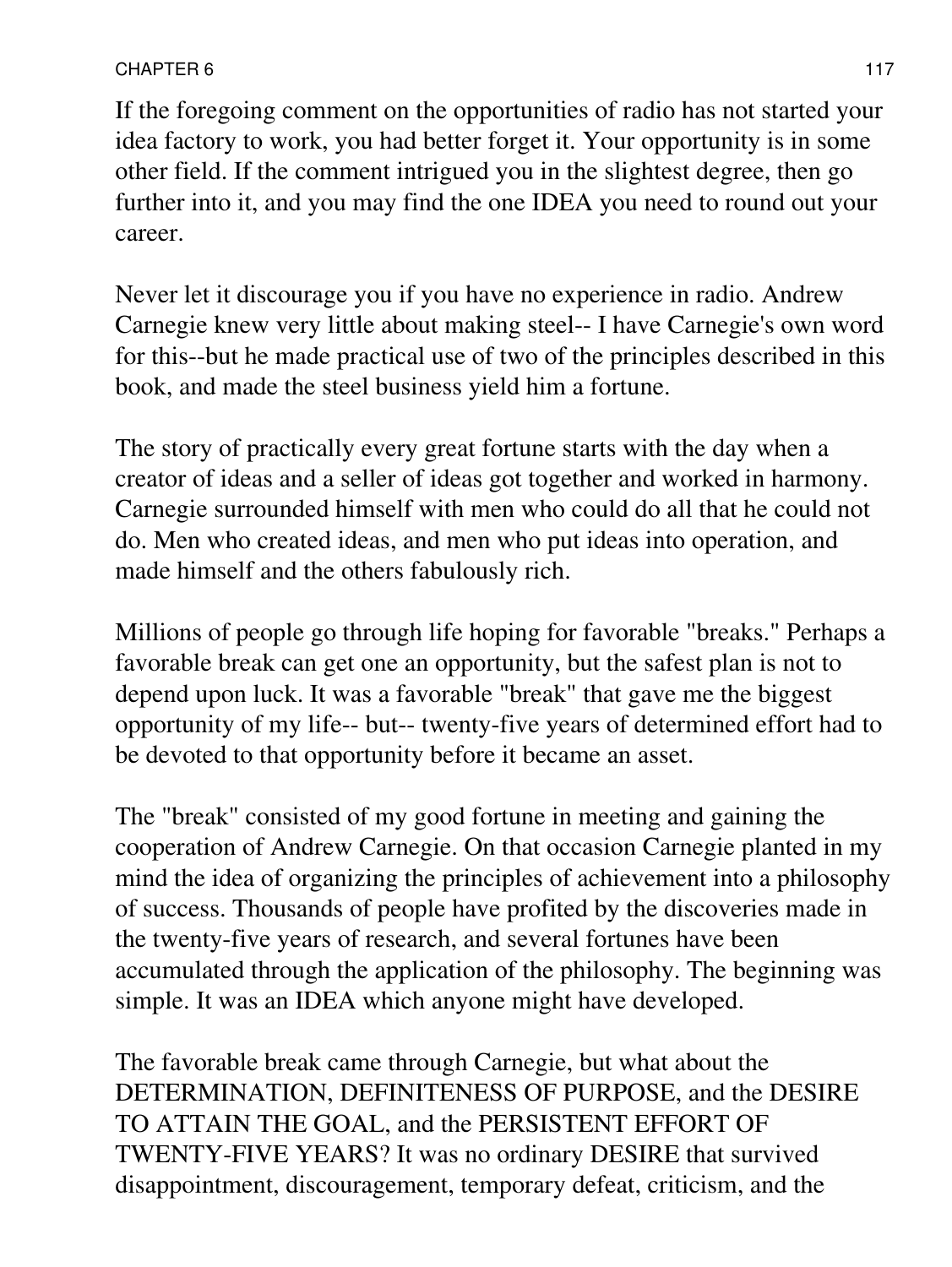constant reminding of "waste of time." It was a BURNING DESIRE! AN OBSESSION!

When the idea was first planted in my mind by Mr. Carnegie, it was coaxed, nursed, and enticed to remain alive. Gradually, the idea became a giant under its own power, and it coaxed, nursed, and drove me. Ideas are like that. First you give life and action and guidance to ideas, then they take on power of their own and sweep aside all opposition.

Ideas are intangible forces, but they have more power than the physical brains that give birth to them. They have the power to live on, after the brain that creates them has returned to dust. For example, take the power of Christianity. That began with a simple idea, born in the brain of Christ. Its chief tenet was, "do unto others as you would have others do unto you." Christ has gone back to the source from whence He came, but His IDEA goes marching on. Some day, it may grow up, and come into its own, then it will have fulfilled Christ's deepest DESIRE. The IDEA has been developing only two thousand years. Give it time!

### SUCCESS REQUIRES NO EXPLANATIONS

# FAILURE PERMITS NO ALIBIS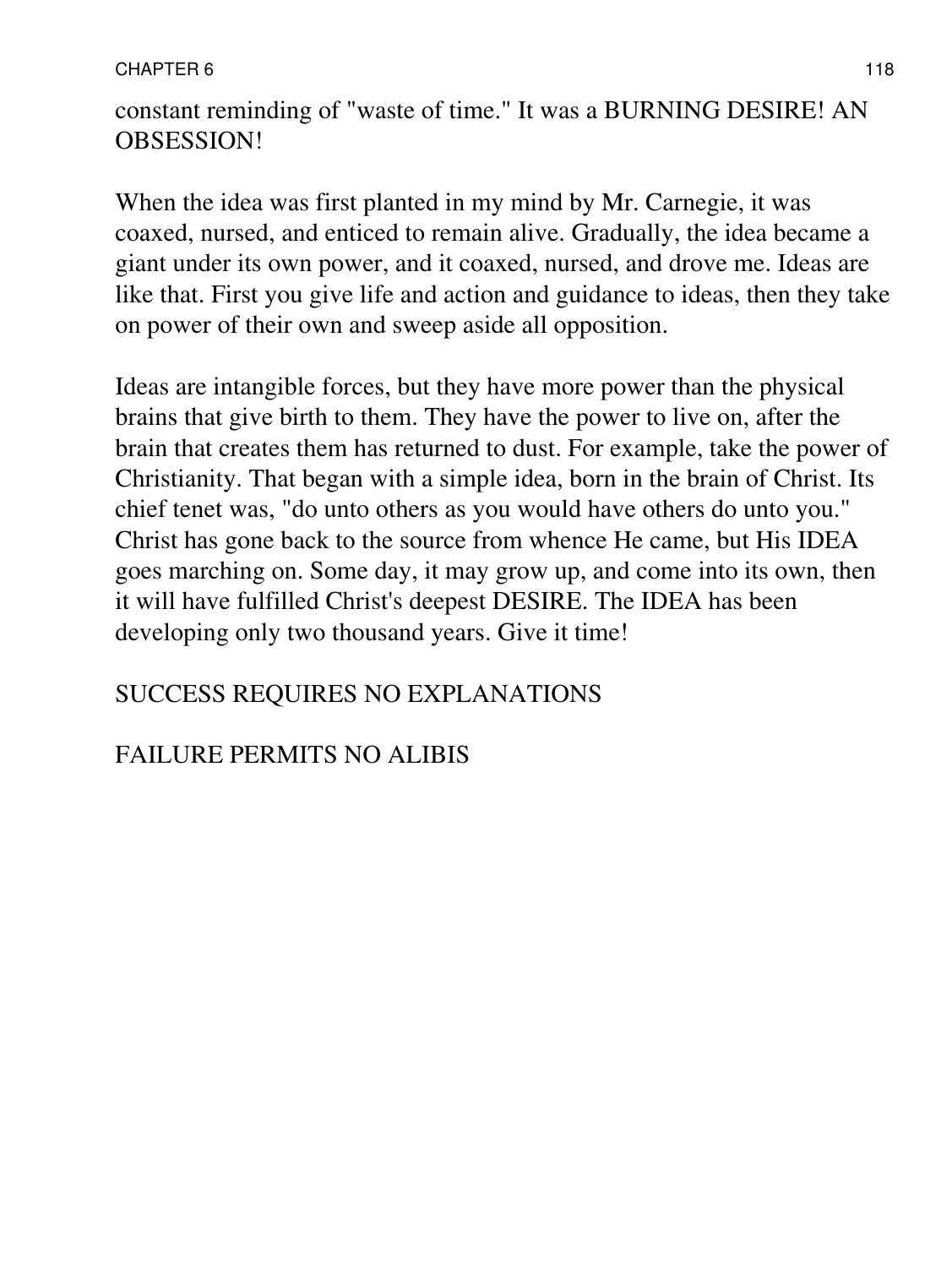# **CHAPTER 7**

## ORGANIZED PLANNING

### THE CRYSTALLIZATION OF DESIRE INTO ACTION

The Sixth Step toward Riches

You have learned that everything man creates or acquires, begins in the form of DESIRE, that desire is taken on the first lap of its journey, from the abstract to the concrete, into the workshop of the IMAGINATION, where PLANS for its transition are created and organized.

In Chapter two, you were instructed to take six definite, practical steps, as your first move in translating the desire for money into its monetary equivalent. One of these steps is the formation of a DEFINITE, practical plan, or plans, through which this transformation may be made. You will now be instructed how to build plans which will be practical, viz:--

\* (a) Ally yourself with a group of as many people as you may need for the creation, and carrying out of your plan, or plans for the accumulation of money-- making use of the "Master Mind" principle described in a later chapter. (Compliance with this instruction is absolutely essential. Do not neglect it.)

\* (b) Before forming your "Master Mind" alliance, decide what advantages, and benefits, you may offer the individual members of your group, in return for their cooperation. No one will work indefinitely without some form of compensation. No intelligent person will either request or expect another to work without adequate compensation, although this may not always be in the form of money.

\* (c) Arrange to meet with the members of your "Master Mind" group at least twice a week, and more often if possible, until you have jointly perfected the necessary plan, or plans for the accumulation of money.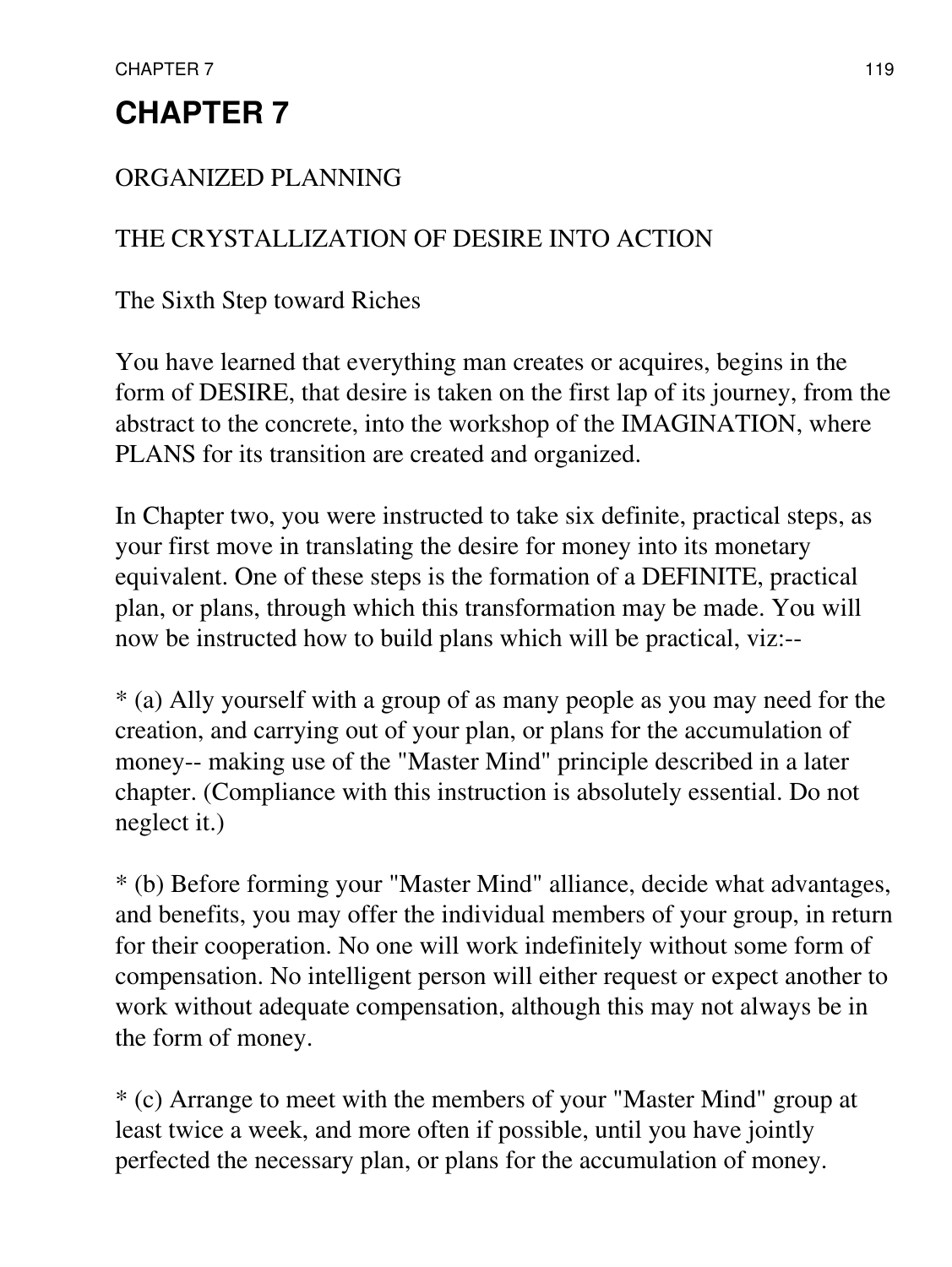\* (d) Maintain PERFECT HARMONY between yourself and every member of your "Master Mind" group. If you fail to carry out this instruction to the letter, you may expect to meet with failure. The "Master Mind" principle cannot obtain where PERFECT HARMONY does not prevail.

Keep in mind these facts:--

\* First. You are engaged in an undertaking of major importance to you. To be sure of success, you must have plans which are faultless.

\* Second. You must have the advantage of the experience, education, native ability and imagination of other minds. This is in harmony with the methods followed by every person who has accumulated a great fortune.

No individual has sufficient experience, education, native ability, and knowledge to insure the accumulation of a great fortune, without the cooperation of other people. Every plan you adopt, in your endeavor to accumulate wealth, should be the joint creation of yourself and every other member of your "Master Mind" group. You may originate your own plans, either in whole or in part, but SEE THAT THOSE PLANS ARE CHECKED, AND APPROVED BY THE MEMBERS OF YOUR "MASTER MIND" ALLIANCE.

If the first plan which you adopt does not work successfully, replace it with a new plan, if this new plan fails to work, replace it, in turn with still another, and so on, until you find a plan which DOES WORK. Right here is the point at which the majority of men meet with failure, because of their lack of PERSISTENCE in creating new plans to take the place of those which fail.

The most intelligent man living cannot succeed in accumulating money- nor in any other undertaking-- without plans which are practical and workable. Just keep this fact in mind, and remember when your plans fail, that temporary defeat is not permanent failure. It may only mean that your plans have not been sound. Build other plans. Start all over again.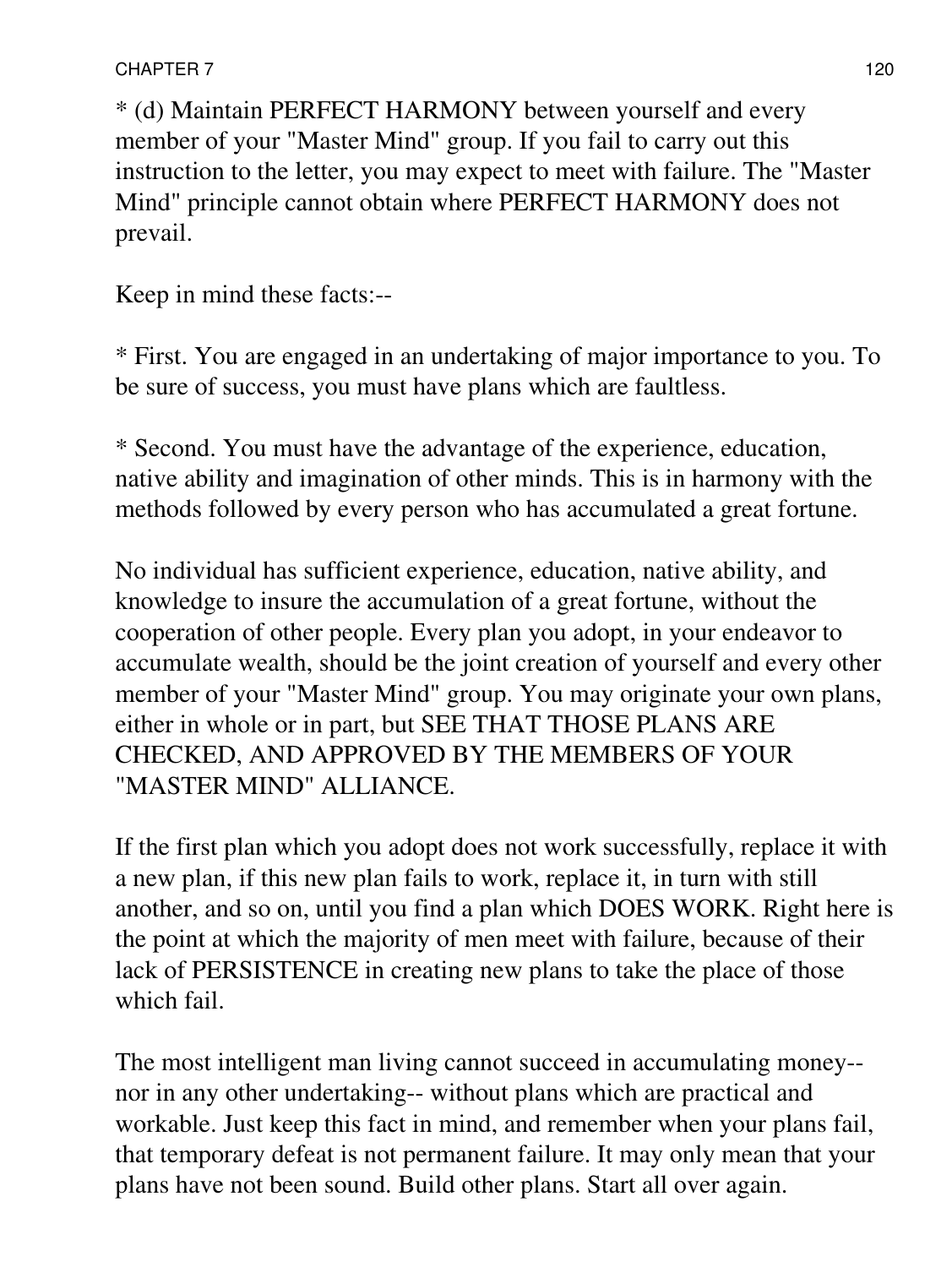Thomas A. Edison "failed" ten thousand times before he perfected the incandescent electric light bulb. That is-- he met with temporary defeat ten thousand times, before his efforts were crowned with success.

Temporary defeat should mean only one thing, the certain knowledge that there is something wrong with your plan. Millions of men go through life in misery and poverty, because they lack a sound plan through which to accumulate a fortune.

Henry Ford accumulated a fortune, not because of his superior mind, but because he adopted and followed a PLAN which proved to be sound. A thousand men could be pointed out, each with a better education than Ford's, yet each of whom lives in poverty, because he does not possess the RIGHT plan for the accumulation of money.

Your achievement can be no greater than your PLANS are sound. That may seem to be an axiomatic statement, but it is true. Samuel Insull lost his fortune of over one hundred million dollars. The Insull fortune was built on plans which were sound. The business depression forced Mr. Insull to CHANGE HIS PLANS; and the CHANGE brought "temporary defeat," because his new plans were NOT SOUND. Mr. Insull is now an old man, he may, consequently, accept "failure" instead of "temporary defeat," but if his experience turns out to be FAILURE, it will be for the reason that he lacks the fire of PERSISTENCE to rebuild his plans.

No man is ever whipped, until he QUITS-- in his own mind.

This fact will be repeated many times, because it is so easy to "take the count" at the first sign of defeat.

James J. Hill met with temporary defeat when he first endeavored to raise the necessary capital to build a railroad from the East to the West, but he, too turned defeat into victory through new plans.

Henry Ford met with temporary defeat, not only at the beginning of his automobile career, but after he had gone far toward the top. He created new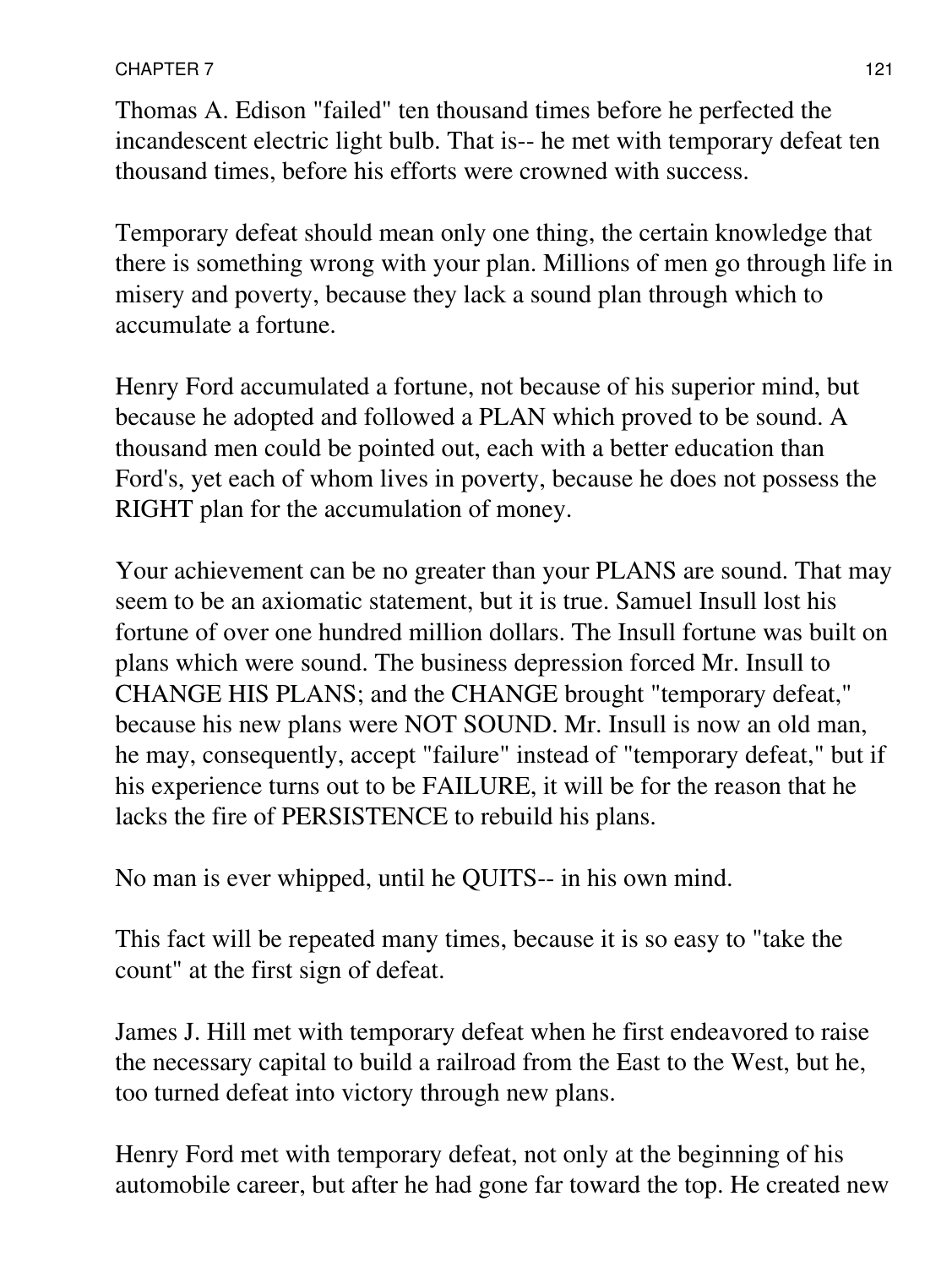plans, and went marching on to financial victory.

We see men who have accumulated great fortunes, but we often recognize only their triumph, overlooking the temporary defeats which they had to surmount before "arriving."

NO FOLLOWER OF THIS PHILOSOPHY CAN REASONABLY EXPECT TO ACCUMULATE A FORTUNE WITHOUT EXPERIENCING "TEMPORARY DEFEAT." When defeat comes, accept it as a signal that your plans are not sound, rebuild those plans, and set sail once more toward your coveted goal. If you give up before your goal has been reached, you are a "quitter."

# A QUITTER NEVER WINS--AND-- A WINNER NEVER QUITS.

Lift this sentence out, write it on a piece of paper in letters an inch high, and place it where you will see it every night before you go to sleep, and every morning before you go to work.

When you begin to select members for your "Master Mind" group, endeavor to select those who do not take defeat seriously.

Some people foolishly believe that only MONEY can make money. This is not true! DESIRE, transmuted into its monetary equivalent, through the principles laid down here, is the agency through which money is "made." Money, of itself, is nothing but inert matter. It cannot move, think, or talk, but it can "hear" when a man who DESIRES it, calls it to come!

# PLANNING THE SALE OF SERVICES

The remainder of this chapter has been given over to a description of ways and means of marketing personal services. The information here conveyed will be of practical help to any person having any form of personal services to market, but it will be of priceless benefit to those who aspire to leadership in their chosen occupations.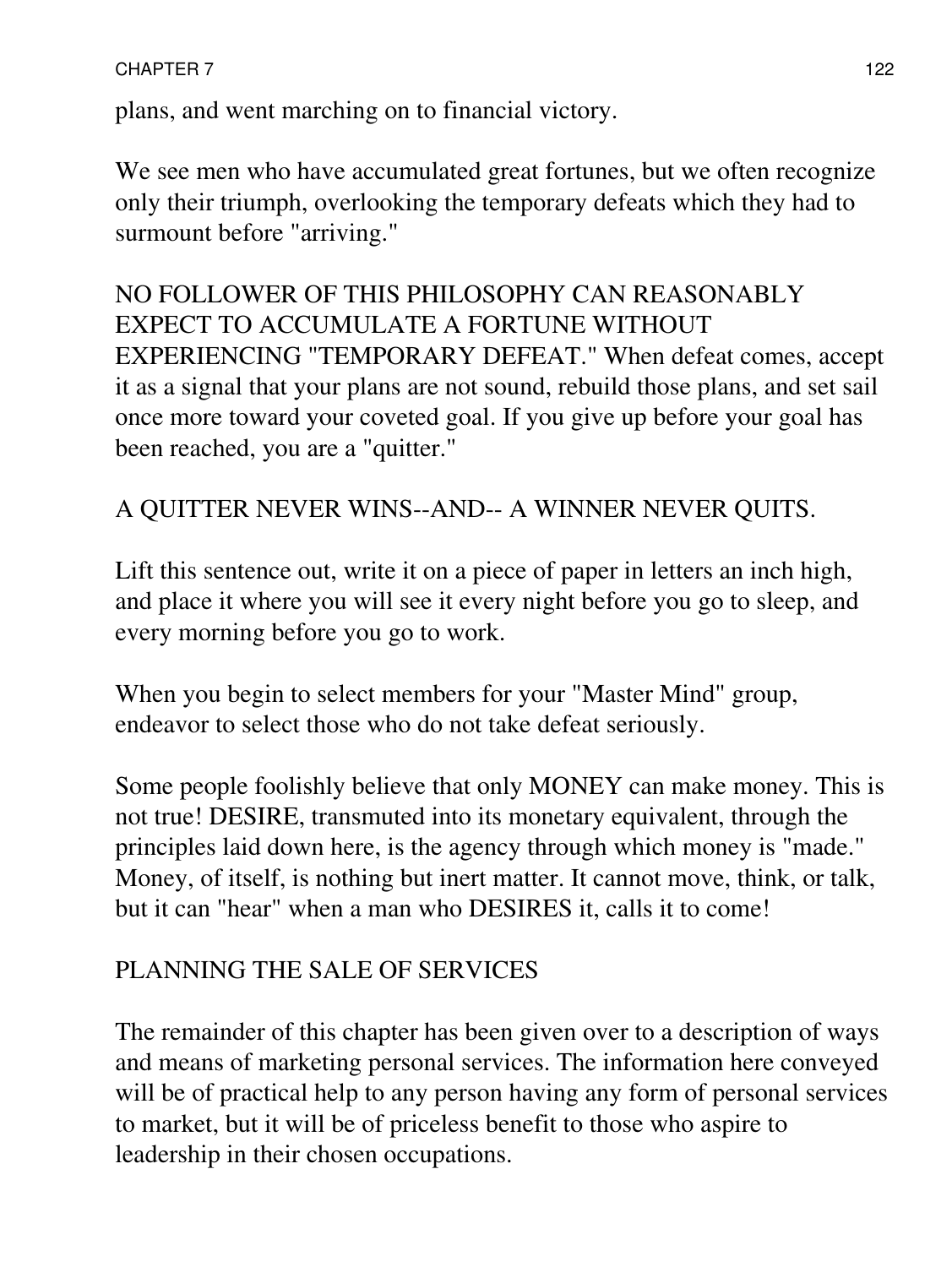Intelligent planning is essential for success in any undertaking designed to accumulate riches. Here will be found detailed instructions to those who must begin the accumulation of riches by selling personal services.

It should be encouraging to know that practically all the great fortunes began in the form of compensation for personal services, or from the sale of IDEAS. What else, except ideas and personal services, would one not possessed of property have to give in return for riches?

Broadly speaking, there are two types of people in the world. One type is known as LEADERS, and the other as FOLLOWERS. Decide at the outset whether you intend to become a leader in your chosen calling, or remain a follower. The difference in compensation is vast. The follower cannot reasonably expect the compensation to which a leader is entitled, although many followers make the mistake of expecting such pay.

It is no disgrace to be a follower. On the other hand, it is no credit to remain a follower. Most great leaders began in the capacity of followers. They became great leaders because they were INTELLIGENT FOLLOWERS. With few exceptions, the man who cannot follow a leader intelligently, cannot become an efficient leader. The man who can follow a leader most efficiently, is usually the man who develops into leadership most rapidly. An intelligent follower has many advantages, among them the OPPORTUNITY TO ACQUIRE KNOWLEDGE FROM HIS LEADER.

## THE MAJOR ATTRIBUTES OF LEADERSHIP

The following are important factors of leadership:--

1. UNWAVERING COURAGE based upon knowledge of self, and of one's occupation. No follower wishes to be dominated by a leader who lacks self-confidence and courage. No intelligent follower will be dominated by such a leader very long.

2. SELF-CONTROL. The man who cannot control himself, can never control others. Self-control sets a mighty example for one's followers,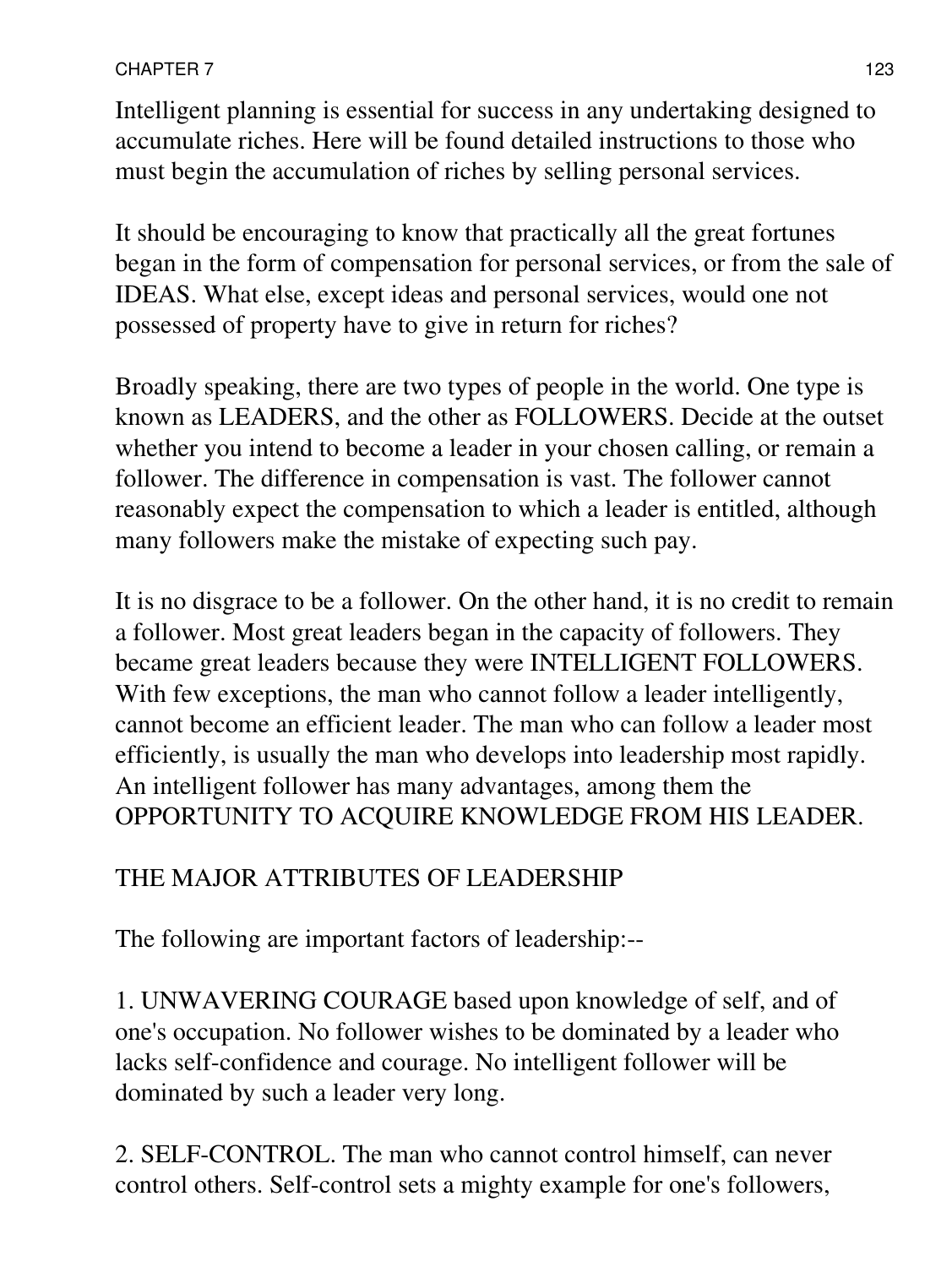which the more intelligent will emulate.

3. A KEEN SENSE OF JUSTICE. Without a sense of fairness and justice, no leader can command and retain the respect of his followers.

4. DEFINITENESS OF DECISION. The man who wavers in his decisions, shows that he is not sure of himself. He cannot lead others successfully.

5. DEFINITENESS OF PLANS. The successful leader must plan his work, and work his plan. A leader who moves by guesswork, without practical, definite plans, is comparable to a ship without a rudder. Sooner or later he will land on the rocks.

6. THE HABIT OF DOING MORE THAN PAID FOR. One of the penalties of leadership is the necessity of willingness, upon the part of the leader, to do more than he requires of his followers.

7. A PLEASING PERSONALITY. No slovenly, careless person can become a successful leader. Leadership calls for respect. Followers will not respect a leader who does not grade high on all of the factors of a Pleasing Personality.

8. SYMPATHY AND UNDERSTANDING. The successful leader must be in sympathy with his followers. Moreover, he must understand them and their problems.

9. MASTERY OF DETAIL. Successful leadership calls for mastery of details of the leader's position.

10. WILLINGNESS TO ASSUME FULL RESPONSIBILITY. The successful leader must be willing to assume responsibility for the mistakes and the shortcomings of his followers. If he tries to shift this responsibility, he will not remain the leader. If one of his followers makes a mistake, and shows himself incompetent, the leader must consider that it is he who failed.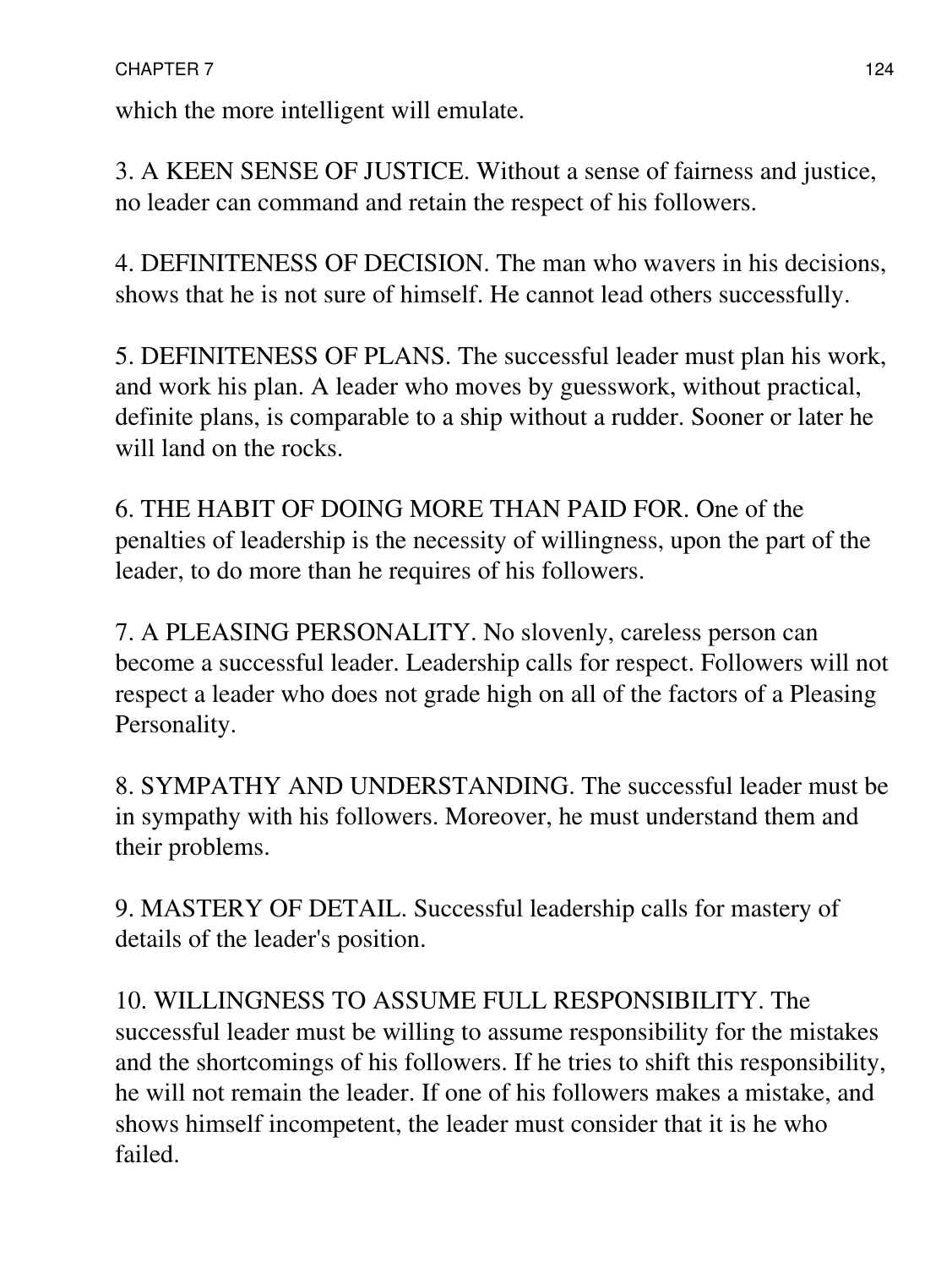11. COOPERATION. The successful leader must understand, and apply the principle of cooperative effort and be able to induce his followers to do the same. Leadership calls for POWER, and power calls for COOPERATION.

There are two forms of Leadership. The first, and by far the most effective, is LEADERSHIP BY CONSENT of, and with the sympathy of the followers. The second is LEADERSHIP BY FORCE, without the consent and sympathy of the followers.

History is filled with evidences that Leadership by Force cannot endure. The downfall and disappearance of "Dictators" and kings is significant. It means that people will not follow forced leadership indefinitely.

The world has just entered a new era of relationship between leaders and followers, which very clearly calls for new leaders, and a new brand of leadership in business and industry. Those who belong to the old school of leadership-by-force, must acquire an understanding of the new brand of leadership (cooperation) or be relegated to the rank and file of the followers. There is no other way out for them.

The relationship of employer and employee, or of leader and follower, in the future, will be one of mutual cooperation, based upon an equitable division of the profits of business. In the future, the relationship of employer and employee will be more like a partnership than it has been in the past.

Napoleon, Kaiser Wilhelm of Germany, the Czar of Russia, and the King of Spain were examples of leadership by force. Their leadership passed. Without much difficulty, one might point to the prototypes of these ex-leaders, among the business, financial, and labor leaders of America who have been dethroned or slated to go. Leadership-by-consent of the followers is the only brand which can endure!

Men may follow the forced leadership temporarily, but they will not do so willingly.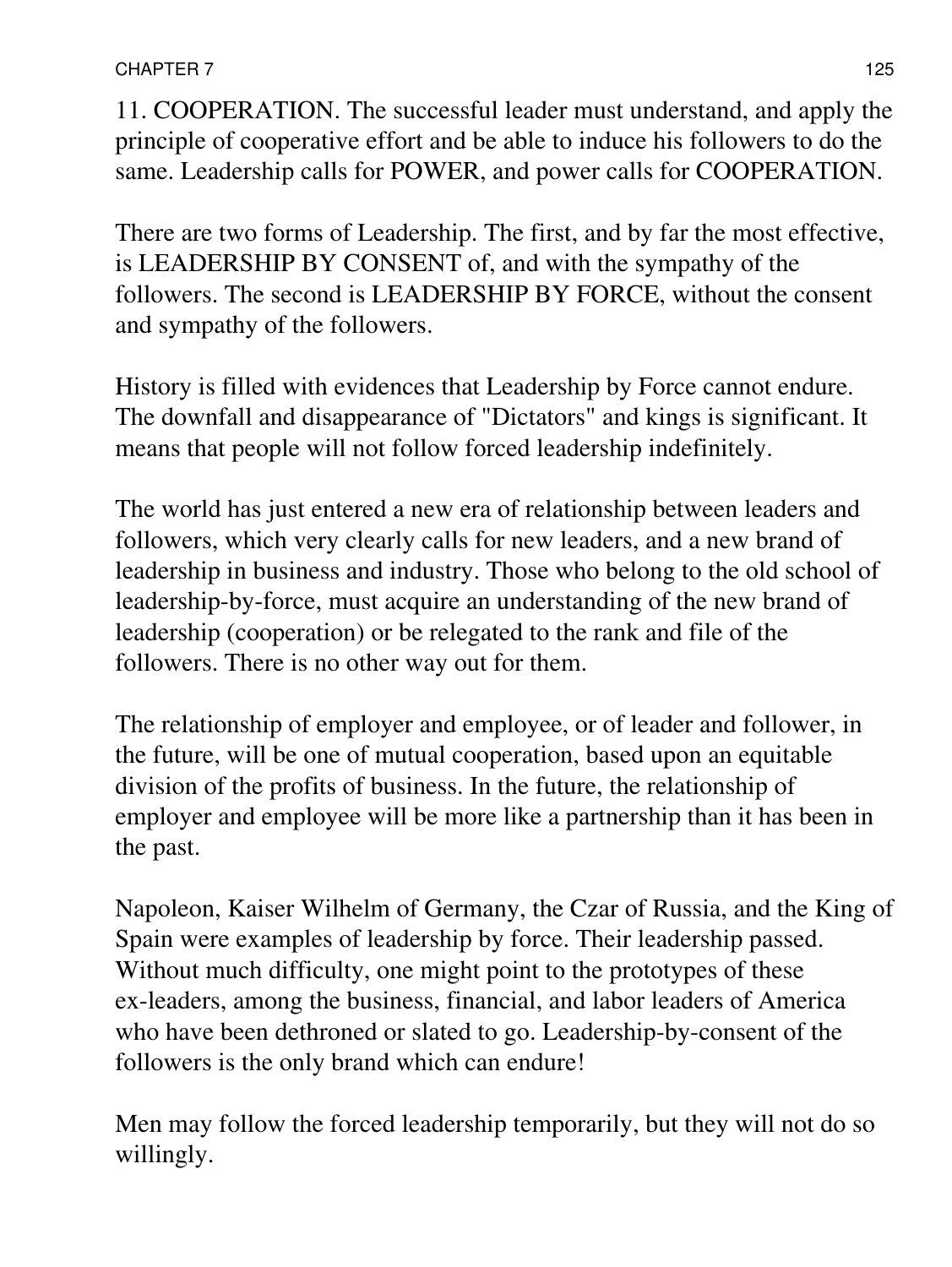The new brand of LEADERSHIP will embrace the eleven factors of leadership, described in this chapter, as well as some other factors. The man who makes these the basis of his leadership, will find abundant opportunity to lead in any walk of life. The depression was prolonged, largely, because the world lacked LEADERSHIP of the new brand. At the end of the depression, the demand for leaders who are competent to apply the new methods of leadership has greatly exceeded the supply. Some of the old type of leaders will reform and adapt themselves to the new brand of leadership, but generally speaking, the world will have to look for new timber for its leadership. This necessity may be your OPPORTUNITY!

### THE 10 MAJOR CAUSES OF FAILURE IN LEADERSHIP

We come now to the major faults of leaders who fail, because it is just as essential to know WHAT NOT TO DO as it is to know what to do.

1. INABILITY TO ORGANIZE DETAILS. Efficient leadership calls for ability to organize and to master details. No genuine leader is ever "too busy" to do anything which may be required of him in his capacity as leader. When a man, whether he is a leader or follower, admits that he is "too busy" to change his plans, or to give attention to any emergency, he admits his inefficiency. The successful leader must be the master of all details connected with his position. That means, of course, that he must acquire the habit of relegating details to capable lieutenants.

2. UNWILLINGNESS TO RENDER HUMBLE SERVICE. Truly great leaders are willing, when occasion demands, to perform any sort of labor which they would ask another to perform. "The greatest among ye shall be the servant of all" is a truth which all able leaders observe and respect.

3. EXPECTATION OF PAY FOR WHAT THEY "KNOW" INSTEAD OF WHAT THEY DO WITH THAT WHICH THEY KNOW. The world does not pay men for that which they "know." It pays them for what they DO, or induce others to do.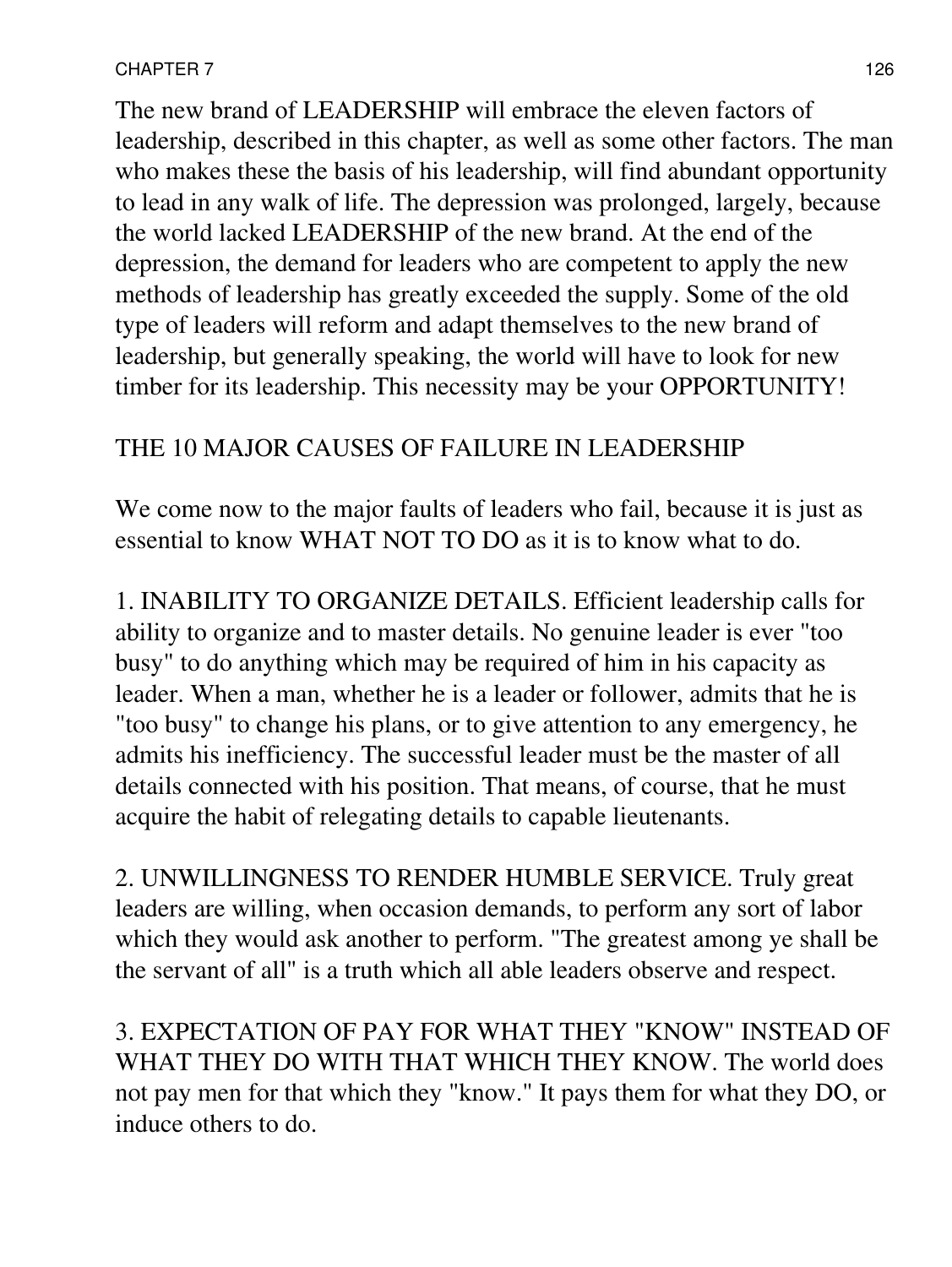4. FEAR OF COMPETITION FROM FOLLOWERS. The leader who fears that one of his followers may take his position is practically sure to realize that fear sooner or later. The able leader trains understudies to whom he may delegate, at will, any of the details of his position. Only in this way may a leader multiply himself and prepare himself to be at many places, and give attention to many things at one time. It is an eternal truth that men receive more pay for their ABILITY TO GET OTHERS TO PERFORM, than they could possibly earn by their own efforts. An efficient leader may, through his knowledge of his job and the magnetism of his personality, greatly increase the efficiency of others, and induce them to render more service and better service than they could render without his aid.

5. LACK OF IMAGINATION. Without imagination, the leader is incapable of meeting emergencies, and of creating plans by which to guide his followers efficiently.

6. SELFISHNESS. The leader who claims all the honor for the work of his followers, is sure to be met by resentment. The really great leader CLAIMS NONE OF THE HONORS. He is contented to see the honors, when there are any, go to his followers, because he knows that most men will work harder for commendation and recognition than they will for money alone.

7. INTEMPERANCE. Followers do not respect an intemperate leader. Moreover, intemperance in any of its various forms, destroys the endurance and the vitality of all who indulge in it.

8. DISLOYALTY. Perhaps this should have come at the head of the list. The leader who is not loyal to his trust, and to his associates, those above him, and those below him, cannot long maintain his leadership. Disloyalty marks one as being less than the dust of the earth, and brings down on one's head the contempt he deserves. Lack of loyalty is one of the major causes of failure in every walk of life.

9. EMPHASIS OF THE "AUTHORITY" OF LEADERSHIP. The efficient leader leads by encouraging, and not by trying to instil fear in the hearts of his followers. The leader who tries to impress his followers with his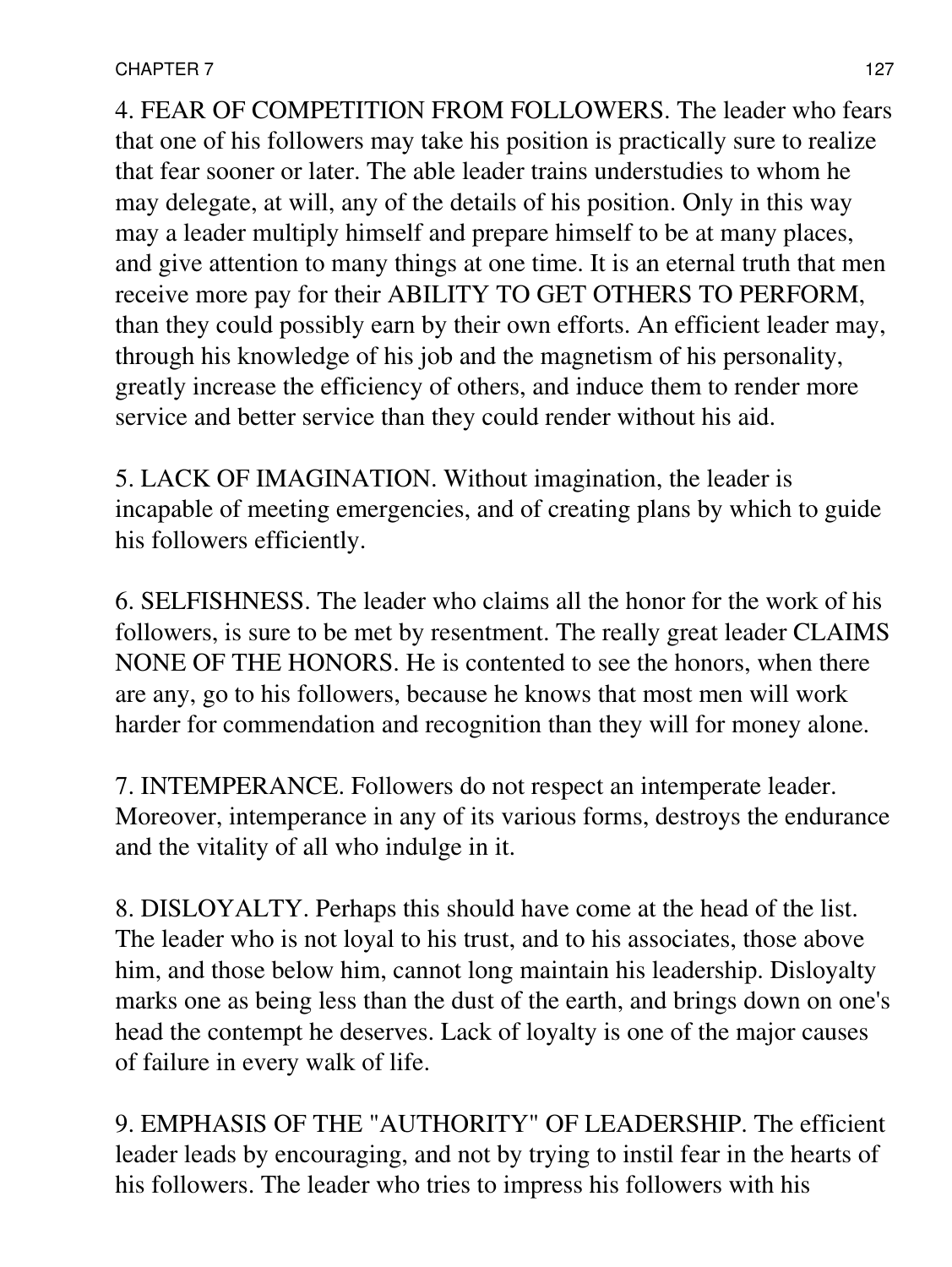"authority" comes within the category of leadership through FORCE. If a leader is a REAL LEADER, he will have no need to advertise that fact except by his conduct-- his sympathy, understanding, fairness, and a demonstration that he knows his job.

10. EMPHASIS OF TITLE. The competent leader requires no "title" to give him the respect of his followers. The man who makes too much over his title generally has little else to emphasize. The doors to the office of the real leader are open to all who wish to enter, and his working quarters are free from formality or ostentation.

These are among the more common of the causes of failure in leadership. Any one of these faults is sufficient to induce failure. Study the list carefully if you aspire to leadership, and make sure that you are free of these faults.

# SOME FERTILE FIELDS IN WHICH "NEW LEADERSHIP" WILL BE REQUIRED

Before leaving this chapter, your attention is called to a few of the fertile fields in which there has been a decline of leadership, and in which the new type of leader may find an abundance of OPPORTUNITY.

First. In the field of politics there is a most insistent demand for new leaders; a demand which indicates nothing less than an emergency. The majority of politicians have, seemingly, become high-grade, legalized racketeers. They have increased taxes and debauched the machinery of industry and business until the people can no longer stand the burden.

Second. The banking business is undergoing a reform. The leaders in this field have almost entirely lost the confidence of the public. Already the bankers have sensed the need of reform, and they have begun it.

Third. Industry calls for new leaders. The old type of leaders thought and moved in terms of dividends instead of thinking and moving in terms of human equations! The future leader in industry, to endure, must regard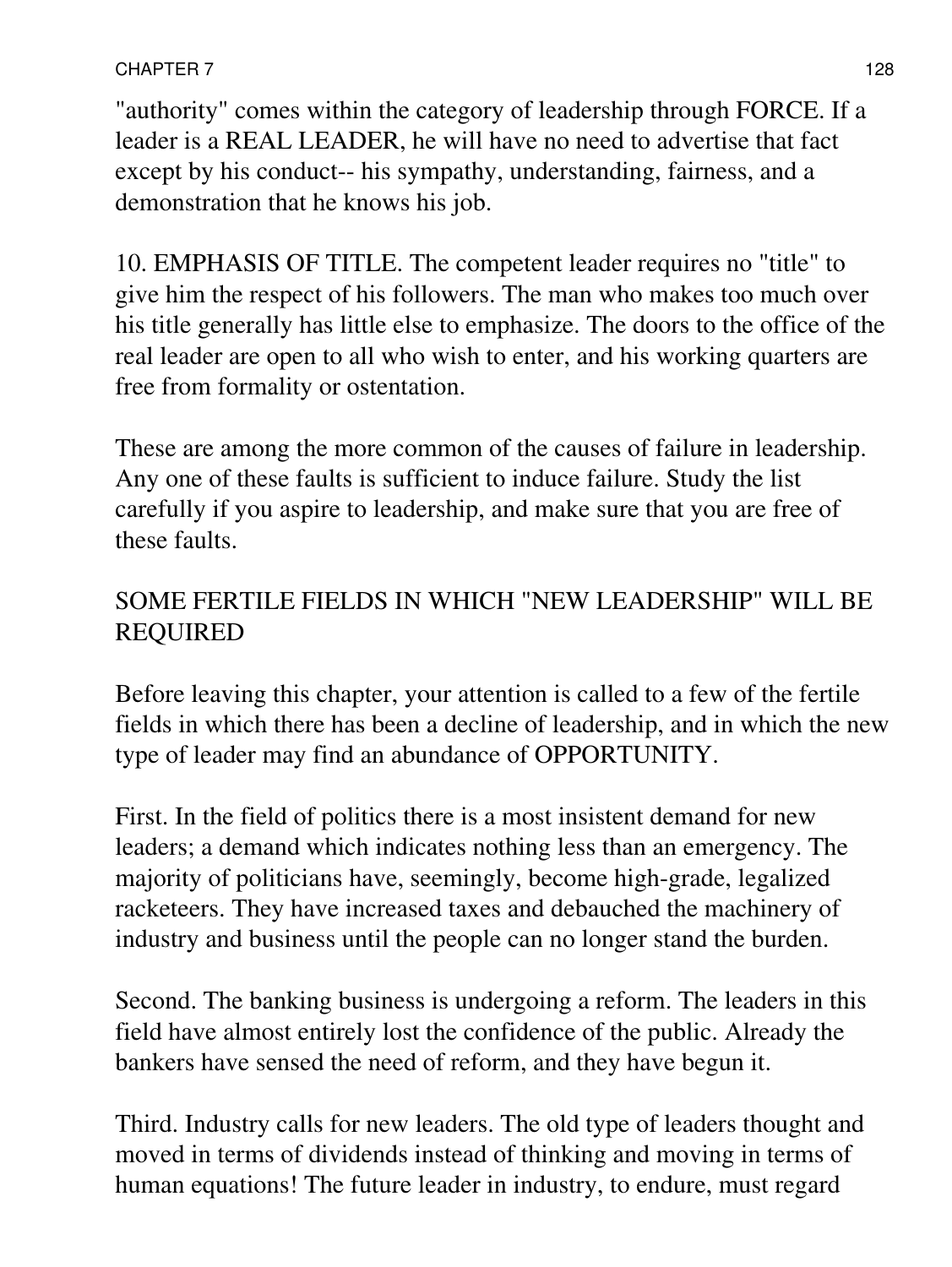himself as a quasi-public official whose duty it is to manage his trust in such a way that it will work hardship on no individual, or group of individuals. Exploitation of working men is a thing of the past. Let the man who aspires to leadership in the field of business, industry, and labor remember this.

Fourth. The religious leader of the future will be forced to give more attention to the temporal needs of his followers, in the solution of their economic and personal problems of the present, and less attention to the dead past, and the yet unborn future.

Fifth. In the professions of law, medicine, and education, a new brand of leadership, and to some extent, new leaders will become a necessity. This is especially true in the field of education. The leader in that field must, in the future, find ways and means of teaching people HOW TO APPLY the knowledge they receive in school. He must deal more with PRACTICE and less with THEORY.

Sixth. New leaders will be required in the field of Journalism. Newspapers of the future, to be conducted successfully, must be divorced from "special privilege" and relieved from the subsidy of advertising. They must cease to be organs of propaganda for the interests which patronize their advertising columns. The type of newspaper which publishes scandal and lewd pictures will eventually go the way of all forces which debauch the human mind.

These are but a few of the fields in which opportunities for new leaders and a new brand of leadership are now available. The world is undergoing a rapid change. This means that the media through which the changes in human habits are promoted, must be adapted to the changes. The media here described, are the ones which, more than any others, determine the trend of civilization.

# WHEN AND HOW TO APPLY FOR A POSITION

The information described here is the net result of many years of experience during which thousands of men and women were helped to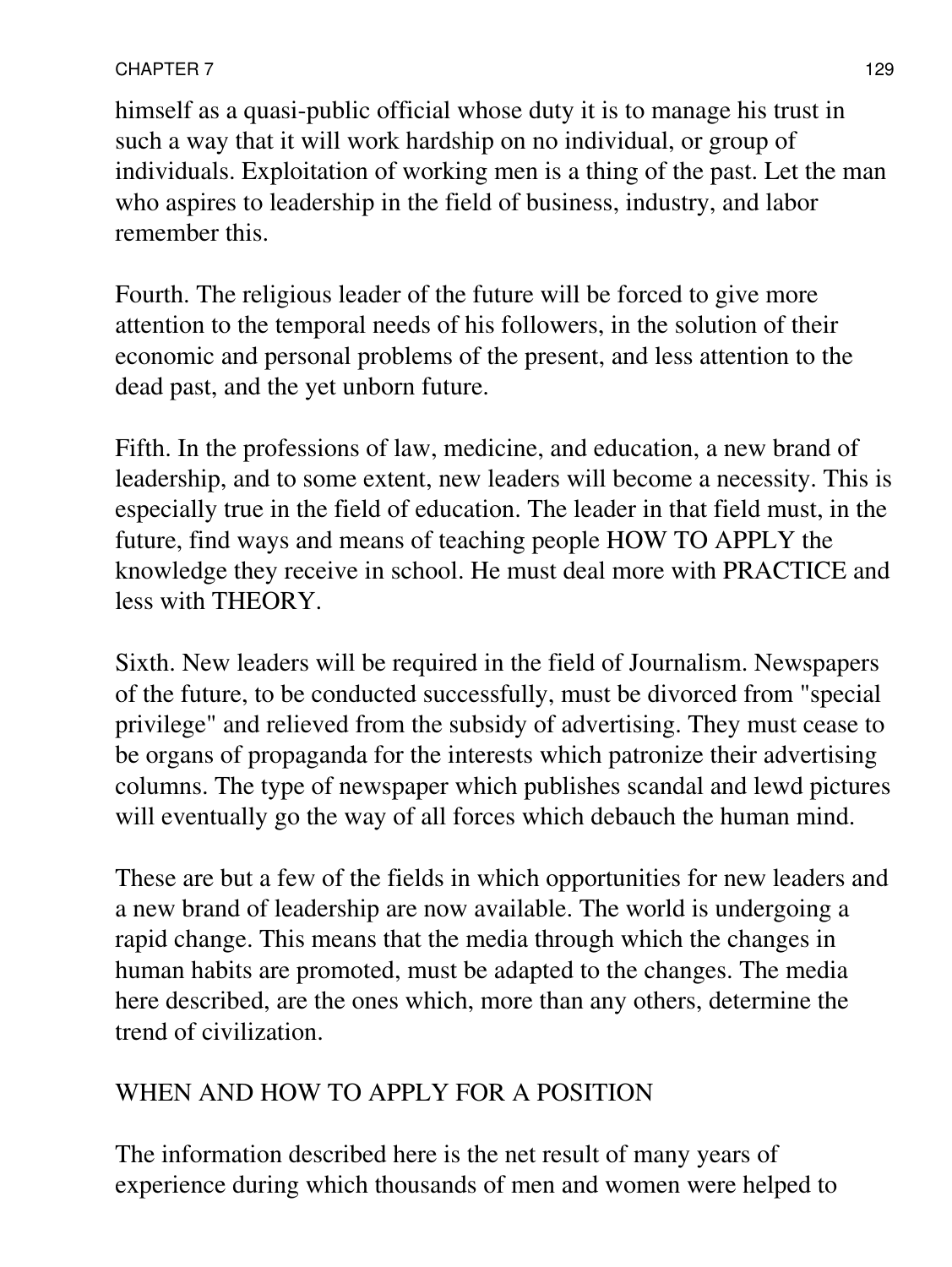market their services effectively. It can, therefore, be relied upon as sound and practical.

### MEDIA THROUGH WHICH SERVICES MAY BE MARKETED

Experience has proved that the following media offer the most direct and effective methods of bringing the buyer and seller of personal services together.

1. EMPLOYMENT BUREAUS. Care must be taken to select only reputable bureaus, the management of which can show adequate records of achievement of satisfactory results. There are comparatively few such bureaus.

2. ADVERTISING in newspapers, trade journals, magazines, and radio. Classified advertising may usually be relied upon to produce satisfactory results in the case of those who apply for clerical or ordinary salaried positions. Display advertising is more desirable in the case of those who seek executive connections, the copy to appear in the section of the paper which is most apt to come to the attention of the class of employer being sought. The copy should be prepared by an expert, who understands how to inject sufficient selling qualities to produce replies.

3. PERSONAL LETTERS OF APPLICATION, directed to particular firms or individuals most apt to need such services as are being offered. Letters should be neatly typed, ALWAYS, and signed by hand. With the letter, should be sent a complete "brief" or outline of the applicant's qualifications. Both the letter of application and the brief of experience or qualifications should be prepared by an expert. (See instructions as to information to be supplied).

4. APPLICATION THROUGH PERSONAL ACQUAINTANCES. When possible, the applicant should endeavor to approach prospective employers through some mutual acquaintance. This method of approach is particularly advantageous in the case of those who seek executive connections and do not wish to appear to be "peddling" themselves.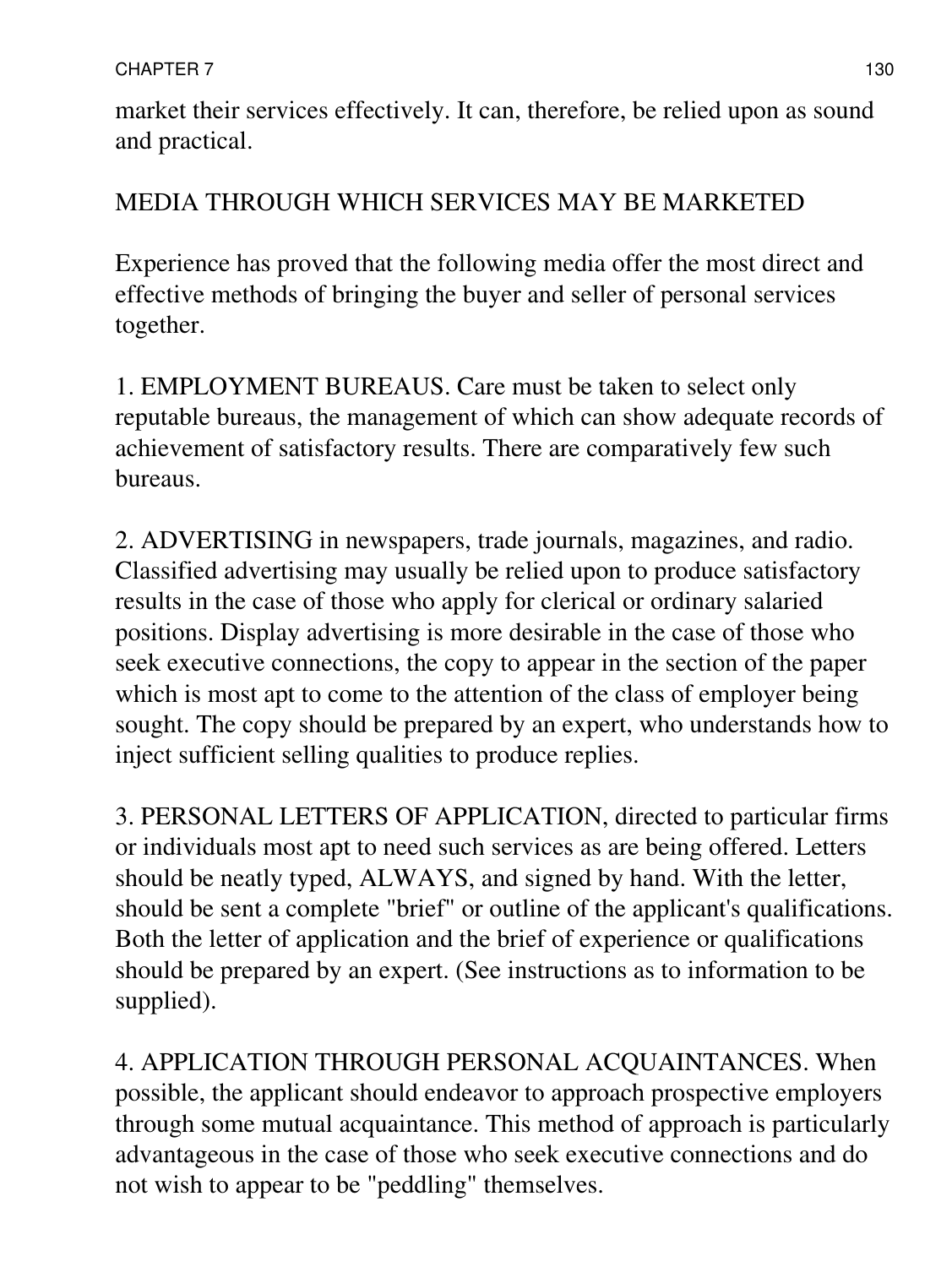5. APPLICATION IN PERSON. In some instances, it may be more effective if the applicant offers personally, his services to prospective employers, in which event a complete written statement of qualifications for the position should be presented, for the reason that prospective employers often wish to discuss with associates, one's record.

### INFORMATION TO BE SUPPLIED IN A WRITTEN "BRIEF"

This brief should be prepared as carefully as a lawyer would prepare the brief of a case to be tried m court. Unless the applicant is experienced in the preparation of such briefs, an expert should be consulted, and his services enlisted for this purpose. Successful merchants employ men and women who understand the art and the psychology of advertising to present the merits of their merchandise. One who has personal services for sale should do the same. The following information should appear in the brief:

1. Education. State briefly, but definitely, what schooling you have had, and in what subjects you specialized in school, giving the reasons for that specialization.

2. Experience. If you have had experience in connection with positions similar to the one you seek, describe it fully, state names and addresses of former employers. Be sure to bring out clearly any special experience you may have had which would equip you to fill the position you seek.

3. References. Practically every business firm desires to know all about the previous records, antecedents, etc., of prospective employees who seek positions of responsibility. Attach to your brief photostatic copies of letters from:

- a. Former employers
- b. Teachers under whom you studied
- c. Prominent people whose judgement may be relied upon.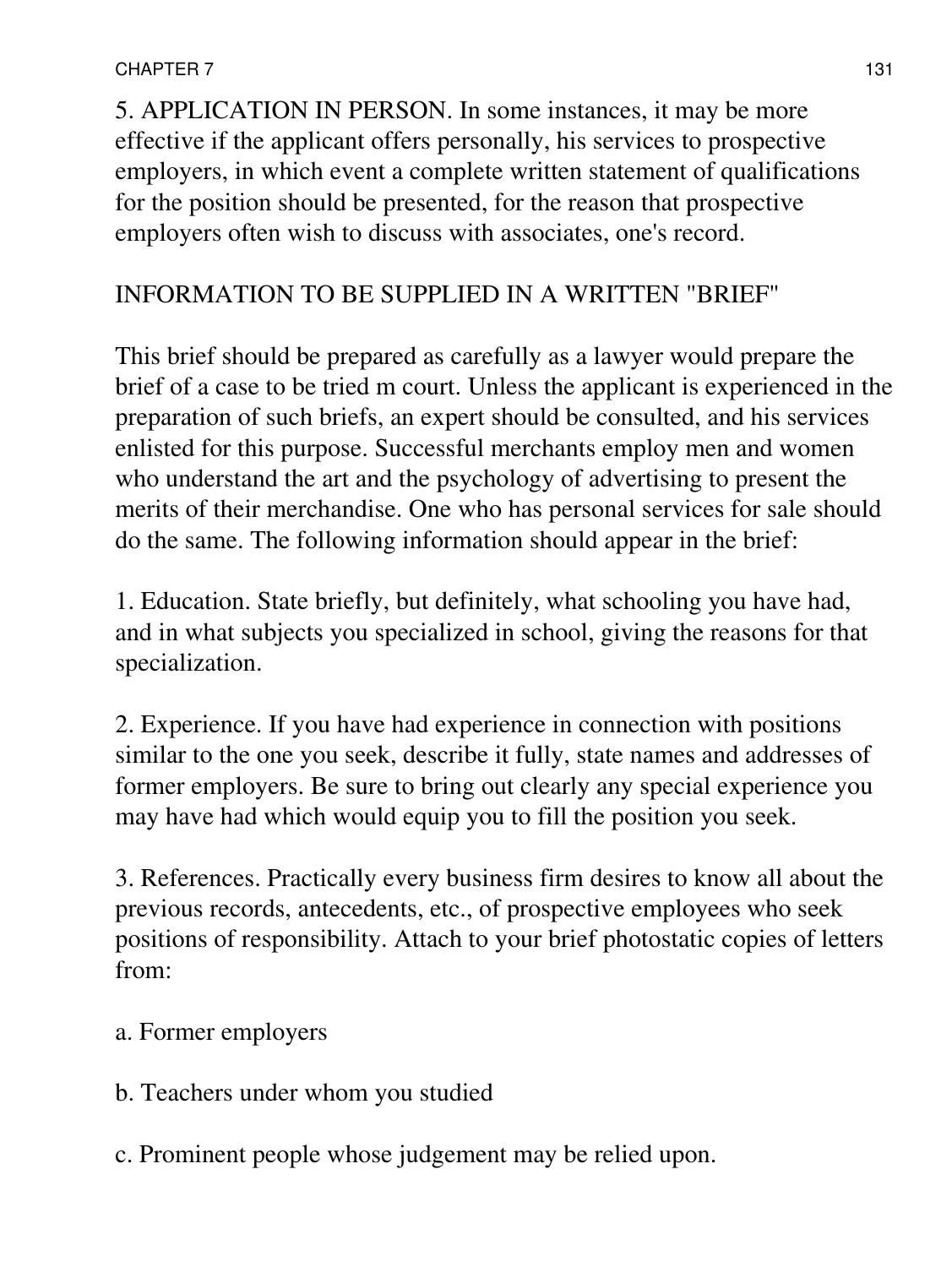4. Photograph of self. Attach to your brief a recent, unmounted photograph of yourself.

5. Apply for a specific position . Avoid application for a position without describing EXACTLY what particular position you seek. Never apply for "just a position." That indicates you lack specialized qualifications.

6. State your qualifications for the particular position for which you apply. Give full details as to the reason you believe you are qualified for the particular position you seek. This is THE APPLICATION. It will determine, more than anything else, what consideration you receive.

7. Offer to go to work on probation. In the majority of instances if you are determined to have the position for which you apply, it will be most effective if you offer to work for a week, or a month, or for a sufficient length of time to enable your prospective employer to judge your value WITHOUT PAY. This may appear to be a radical suggestion, but experience has proved that it seldom fails to win at least a trial. If you are SURE OF YOUR QUALIFICATIONS, a trial is all you need. Incidentally, such an offer indicates that you have confidence in your ability to fill the position you seek. It is most convincing. If your offer is accepted, and you make good, more than likely you will be paid for your "probation" period. Make clear the fact that your offer is based upon:

a. Your confidence in your ability to fill the position.

b. Your confidence in your prospective employer's decision to employ you after trial.

c. Your DETERMINATION to have the position you seek.

8. Knowledge of your prospective employer's business. Before applying for a position, do sufficient research in connection with the business to familiarize yourself thoroughly with that business, and indicate in your brief the knowledge you have acquired in this field. This will be impressive, as it will indicate that you have imagination, and a real interest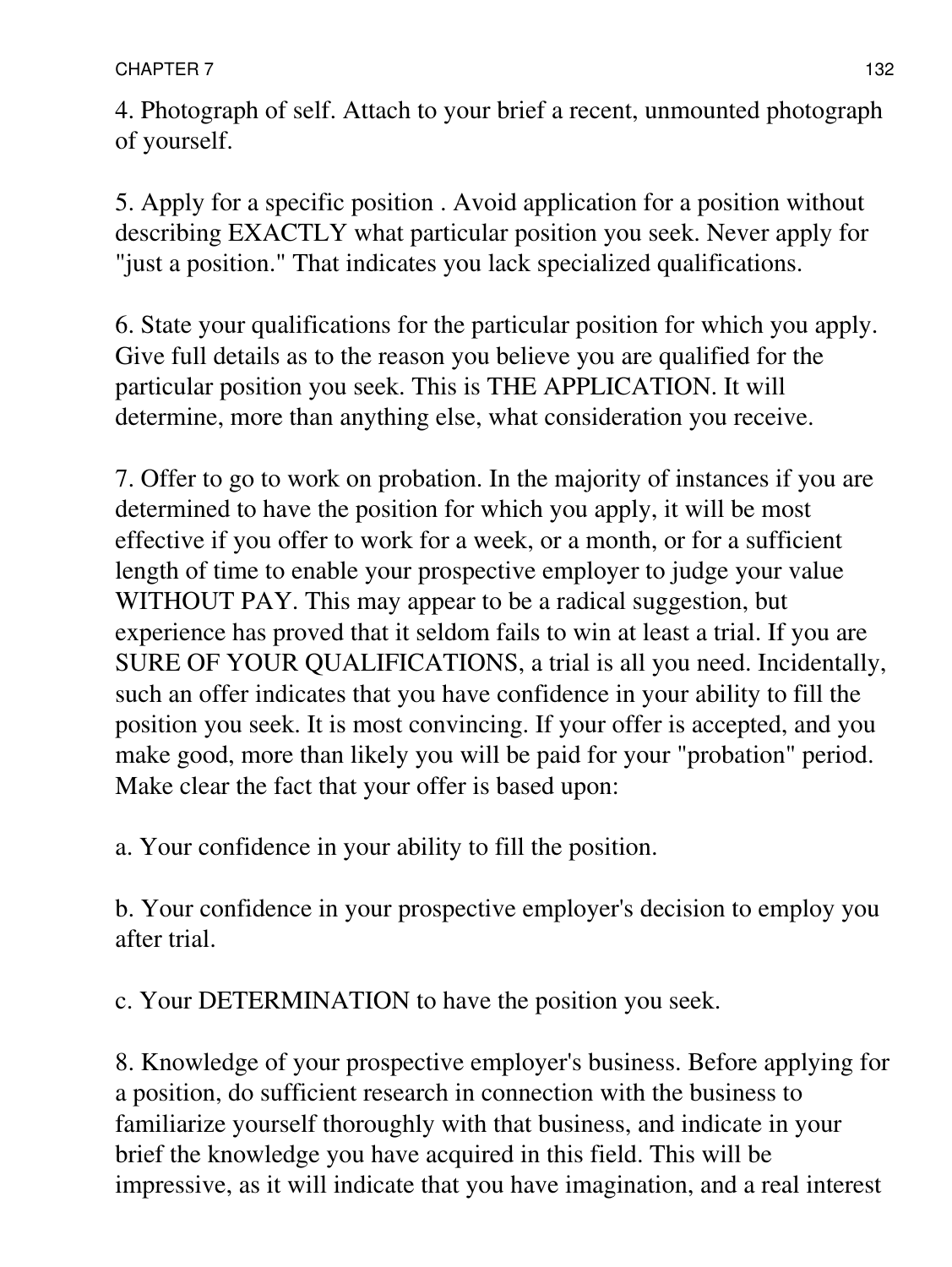in the position you seek.

Remember that it is not the lawyer who knows the most law, but the one who best prepares his case, who wins. If your "case" is properly prepared and presented, your victory will have been more than half won at the outset.

Do not be afraid of making your brief too long. Employers are just as much interested in purchasing the services of well-qualified applicants as you are in securing employment. In fact, the success of most successful employers is due, in the main, to their ability to select well-qualified lieutenants. They want all the information available.

Remember another thing; neatness in the preparation of your brief will indicate that you are a painstaking person. I have helped to prepare briefs for clients which were so striking and out of the ordinary that they resulted in the employment of the applicant without a personal interview.

When your brief has been completed, have it neatly bound by an experienced binder, and lettered by an artist, or printer similar to the following:

BRIEF OF THE QUALIFICATIONS OF

Robert K. Smith

APPLYING FOR THE POSITION OF

Private Secretary to The President of

THE BLANK COMPANY, Inc.

Change names each time brief is shown.

This personal touch is sure to command attention. Have your brief neatly typed or mimeographed on the finest paper you can obtain, and bound with a heavy paper of the book-cover variety, the binder to be changed, and the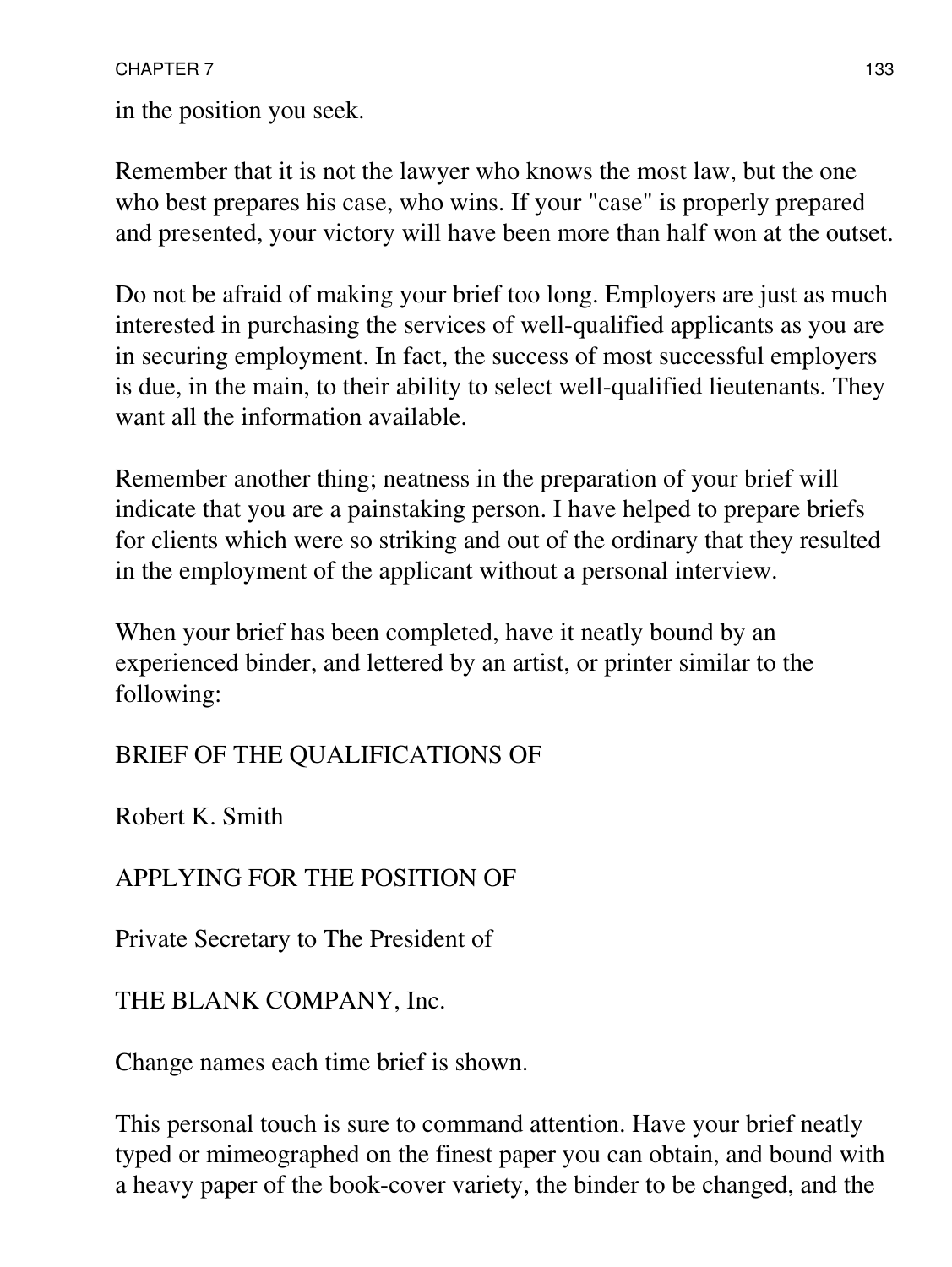proper firm name to be inserted if it is to be shown to more than one company. Your photograph should be pasted on one of the pages of your brief. Follow these instructions to the letter, improving upon them wherever your imagination suggests.

Successful salesmen groom themselves with care. They understand that first impressions are lasting. Your brief is your salesman. Give it a good suit of clothes, so it will stand out in bold contrast to anything your prospective employer ever saw, in the way of an application for a position. If the position you seek is worth having, it is worth going after with care. Moreover, if you sell yourself to an employer in a manner that impresses him with your individuality, you probably will receive more money for your services from the very start, than you would if you applied for employment in the usual conventional way.

If you seek employment through an advertising agency, or an employment agency, have the agent use copies of your brief in marketing your services. This will help to gain preference for you, both with the agent, and the prospective employers.

## HOW TO GET THE EXACT POSITION YOU DESIRE

Everyone enjoys doing the kind of work for which he is best suited. An artist loves to work with paints, a craftsman with his hands, a writer loves to write. Those with less definite talents have their preferences for certain fields of business and industry. If America does anything well, it offers a full range of occupations, tilling the soil, manufacturing, marketing, and the professions.

First. Decide EXACTLY what kind of a job you want. If the job doesn't already exist, perhaps you can create it.

Second. Choose the company, or individual for whom you wish to work.

Third. Study your prospective employer, as to policies, personnel, and chances of advancement.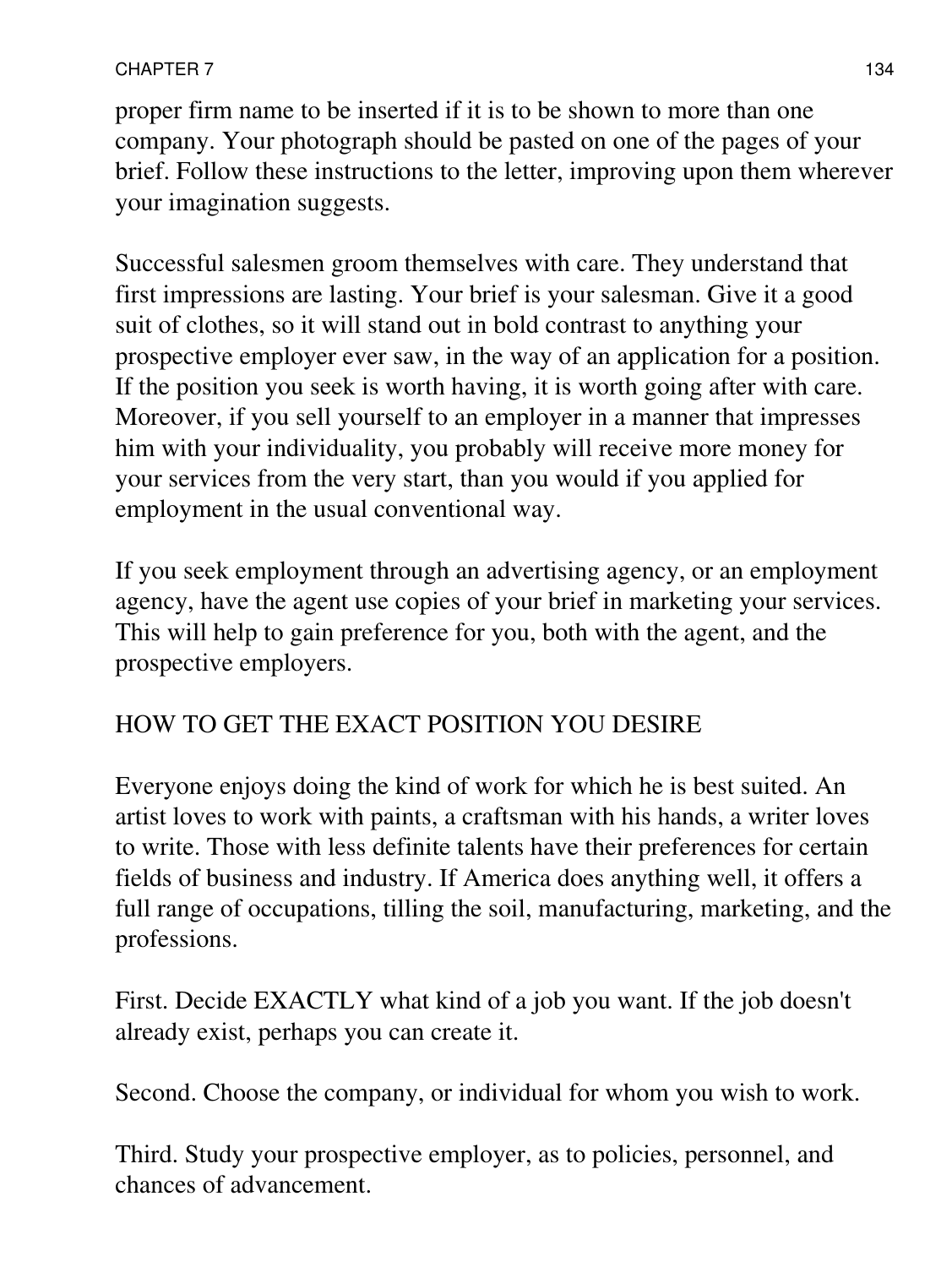Fourth. By analysis of yourself, your talents and capabilities, figure WHAT YOU CAN OFFER, and plan ways and means of giving advantages, services, developments, ideas that you believe you can successfully deliver.

Fifth. Forget about "a job." Forget whether or not there is an opening. Forget the usual routine of "have you got a job for me?" Concentrate on what you can give.

Sixth. Once you have your plan in mind, arrange with an experienced writer to put it on paper in neat form, and in full detail.

Seventh. Present it to the proper person with authority and he will do the rest. Every company is looking for men who can give something of value, whether it be ideas, services, or "connections." Every company has room for the man who has a definite plan of action which is to the advantage of that company.

This line of procedure may take a few days or weeks of extra time, but the difference in income, in advancement, and in gaining recognition will save years of hard work at small pay. It has many advantages, the main one being that it will often save from one to five years of time in reaching a chosen goal.

Every person who starts, or "gets in" half way up the ladder, does so by deliberate and careful planning, (excepting, of course, the Boss' son).

## THE NEW WAY OF MARKETING SERVICES

# "JOBS" ARE NOW "PARTNERSHIPS"

Men and women who market their services to best advantage in the future, must recognize the stupendous change which has taken place in connection with the relationship between employer and employee.

In the future, the "Golden Rule," and not the "Rule of Gold" will be the dominating factor in the marketing of merchandise as well as personal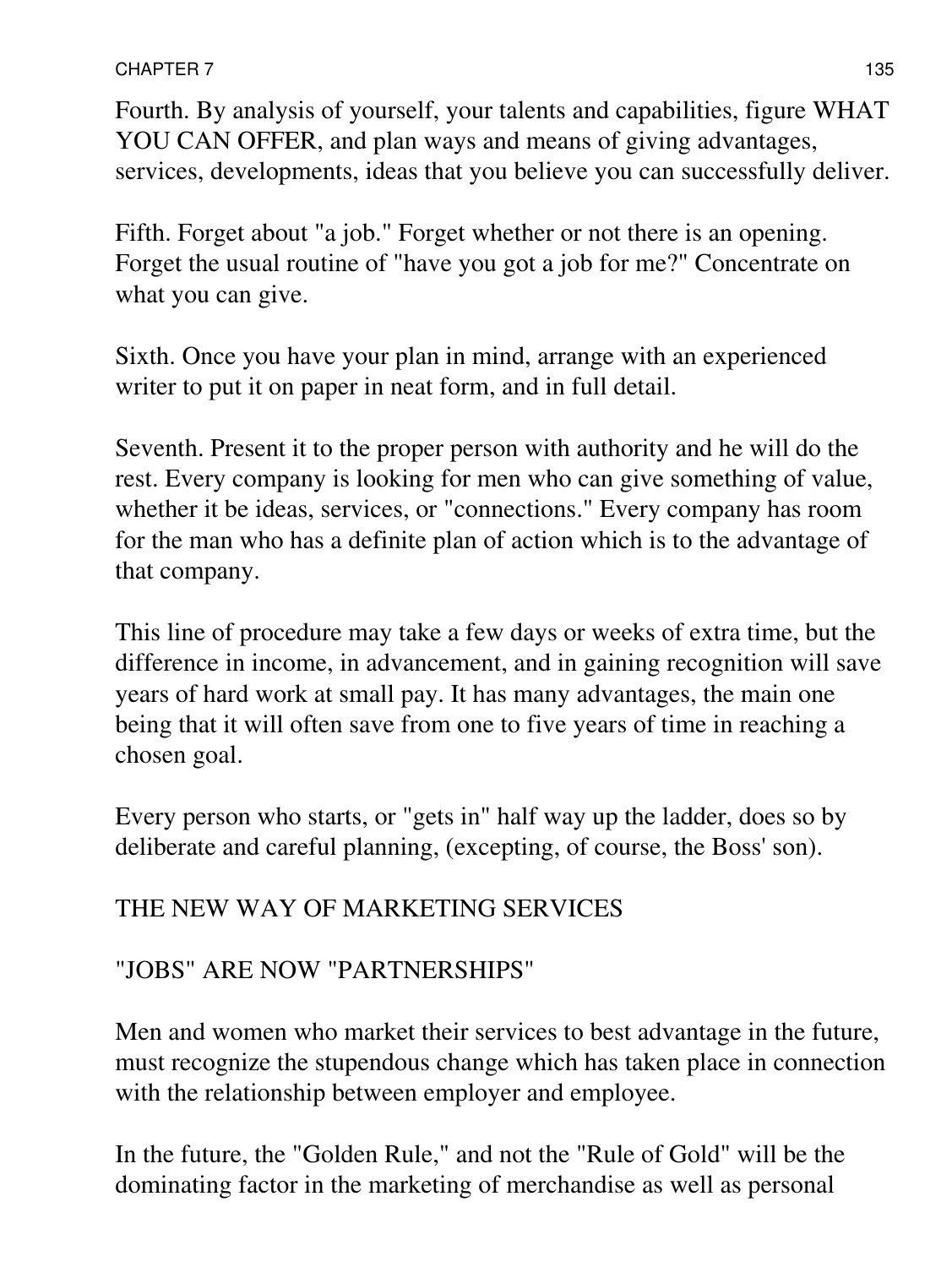services. The future relationship between employers and their employees will be more in the nature of a partnership consisting of:

# a. The employer

# b. The employee

# c. The public they serve

This new way of marketing personal services is called new for many reasons, first, both the employer and the employee of the future will be considered as fellow-employees whose business it will be to SERVE THE PUBLIC EFFICIENTLY. In times past, employers, and employees have bartered among themselves, driving the best bargains they could with one another, not considering that in the final analysis they were, in reality, BARGAINING AT THE EXPENSE OF THE THIRD PARTY, THE PUBLIC THEY SERVED.

The depression served as a mighty protest from an injured public, whose rights had been trampled upon in every direction by those who were clamoring for individual advantages and profits. When the debris of the depression shall have been cleared away, and business shall have been once again restored to balance, both employers and employees will recognize that they are NO LONGER PRIVILEGED TO DRIVE BARGAINS AT THE EXPENSE OF THOSE WHOM THEY SERVE. The real employer of the future will be the public. This should be kept uppermost in mind by every person seeking to market personal services effectively.

Nearly every railroad in America is in financial difficulty. Who does not remember the day when, if a citizen enquired at the ticket office, the time of departure of a train, he was abruptly referred to the bulletin board instead of being politely given the information?

The street car companies have experienced a "change of times" also. There was a time not so very long ago when street car conductors took pride in giving argument to passengers. Many of the street car tracks have been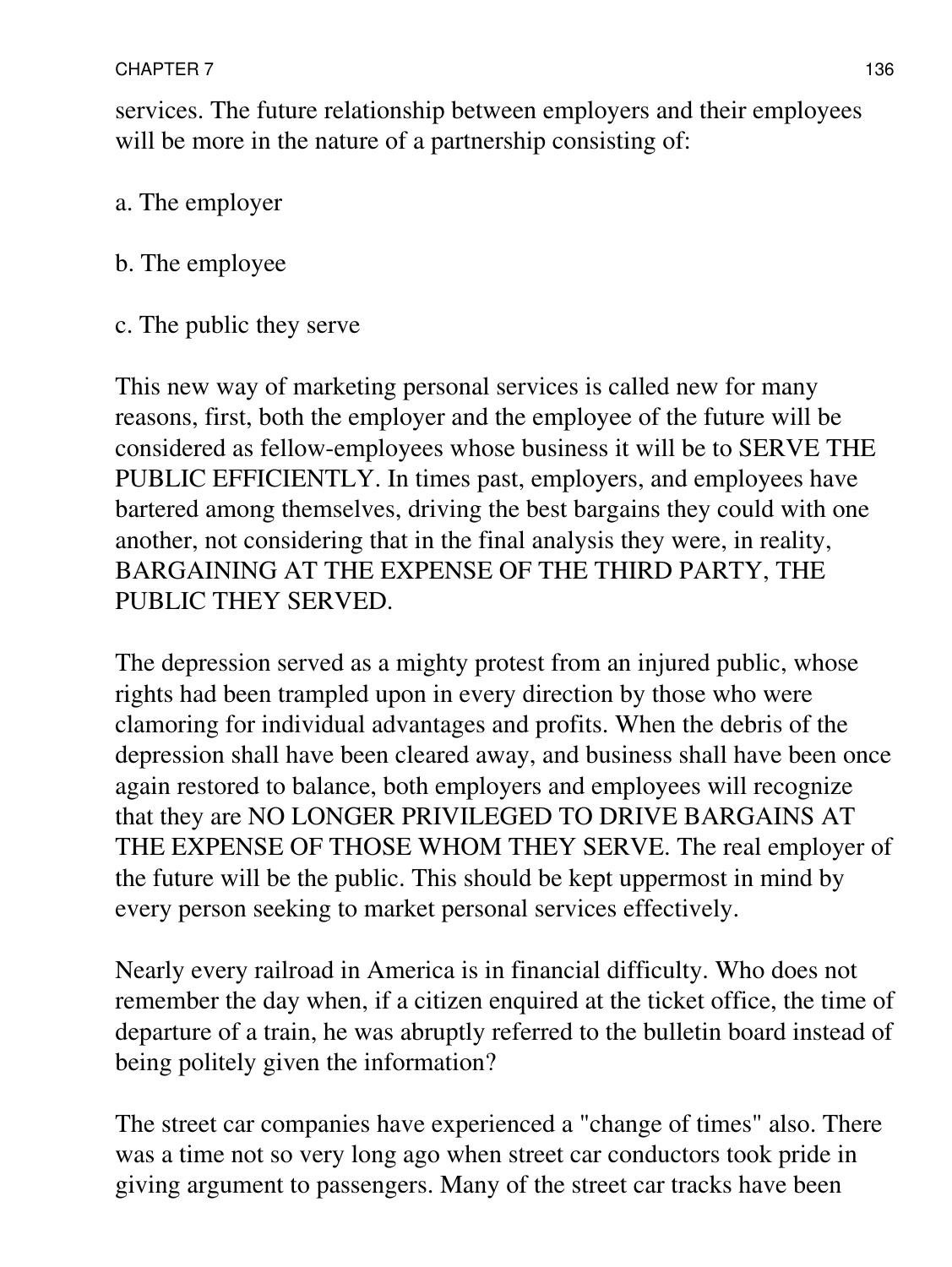removed and passengers ride on a bus, whose driver is "the last word in politeness."

All over the country street car tracks are rusting from abandonment, or have been taken up. Whereever street cars are still in operation, passengers may now ride without argument, and one may even hail the car in the middle of the block, and the motorman will OBLIGINGLY pick him up.

HOW TIMES HAVE CHANGED! That is just the point I am trying to emphasize. TIMES HAVE CHANGED! Moreover, the change is reflected not merely in railroad offices and on street cars, but in other walks of life as well. The "public-be-damned" policy is now passÈ. It has been supplanted by the "we-are-obligingly-at-your-service, sir," policy.

The bankers have learned a thing or two during this rapid change which has taken place during the past few years. Impoliteness on the part of a bank official, or bank employee today is as rare as it was conspicuous a dozen years ago. In the years past, some bankers (not all of them, of course), carried an atmosphere of austerity which gave every would-be borrower a chill when he even thought of approaching his banker for a loan.

The thousands of bank failures during the depression had the effect of removing the mahogany doors behind which bankers formerly barricaded themselves. They now sit at desks in the open, where they may be seen and approached at will by any depositor, or by anyone who wishes to see them, and the whole atmosphere of the bank is one of courtesy and understanding.

It used to be customary for customers to have to stand and wait at the corner grocery until the clerks were through passing the time of day with friends, and the proprietor had finished making up his bank deposit, before being waited upon. Chain stores, managed by COURTEOUS MEN who do everything in the way of service, short of shining the customer's shoes, have PUSHED THE OLD-TIME MERCHANTS INTO THE BACKGROUND. TIME MARCHES ON!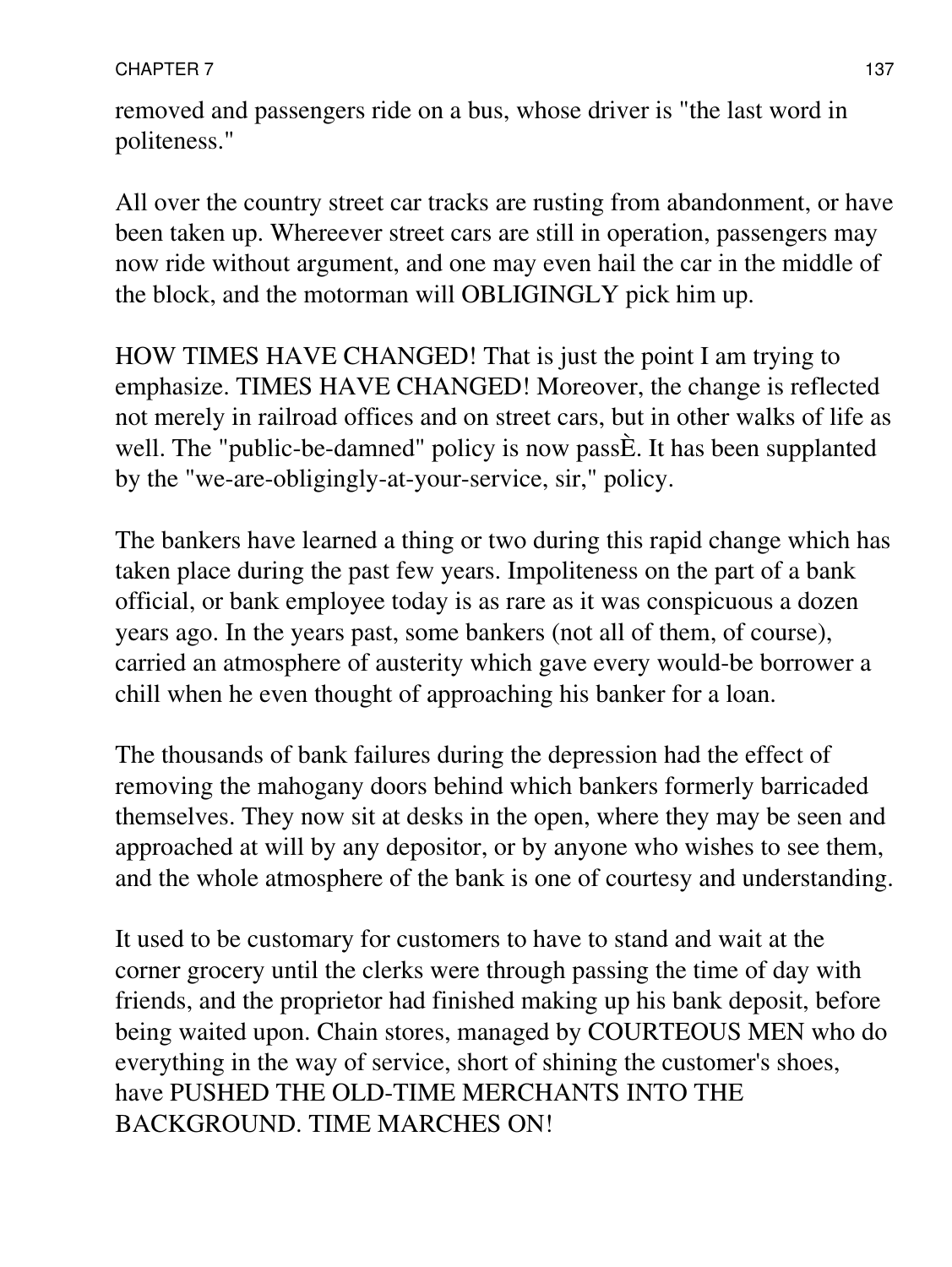"Courtesy" and "Service" are the watch-words of merchandising today, and apply to the person who is marketing personal services even more directly than to the employer whom he serves, because, in the final analysis, both the employer and his employee are EMPLOYED BY THE PUBLIC THEY SERVE. If they fail to serve well, they pay by the loss of their privilege of serving.

We can all remember the time when the gas-meter reader pounded on the door hard enough to break the panels. When the door was opened, he pushed his way in, uninvited, with a scowl on his face which plainly said, "what-the-hell-did-you-keep-me-waiting- for?" All that has undergone a change. The meter-man now conducts himself as a gentleman who is "delighted-to-be-at-your-service- sir." Before the gas companies learned that their scowling meter-men were accumulating liabilities never to be cleared away, the polite salesmen of oil burners came along and did a land office business.

During the depression, I spent several months in the anthracite coal region of Pennsylvania, studying conditions which all but destroyed the coal industry. Among several very significant discoveries, was the fact that greed on the part of operators and their employees was the chief cause of the loss of business for the operators, and loss of jobs for the miners.

Through the pressure of a group of overzealous labor leaders, representing the employees, and the greed for profits on the part of the operators, the anthracite business suddenly dwindled. The coal operators and their employees drove sharp bargains with one another, adding the cost of the "bargaining" to the price of the coal, until, finally, they discovered they had BUILT UP A WONDERFUL BUSINESS FOR THE MANUFACTURERS OF OIL BURNING OUTFITS AND THE PRODUCERS OF CRUDE OIL.

"The wages of sin is death!" Many have read this in the Bible, but few have discovered its meaning. Now, and for several years, the entire world has been listening BY FORCE, to a sermon which might well be called "WHATSOEVER A MAN SOWETH, THAT SHALL HE ALSO REAP."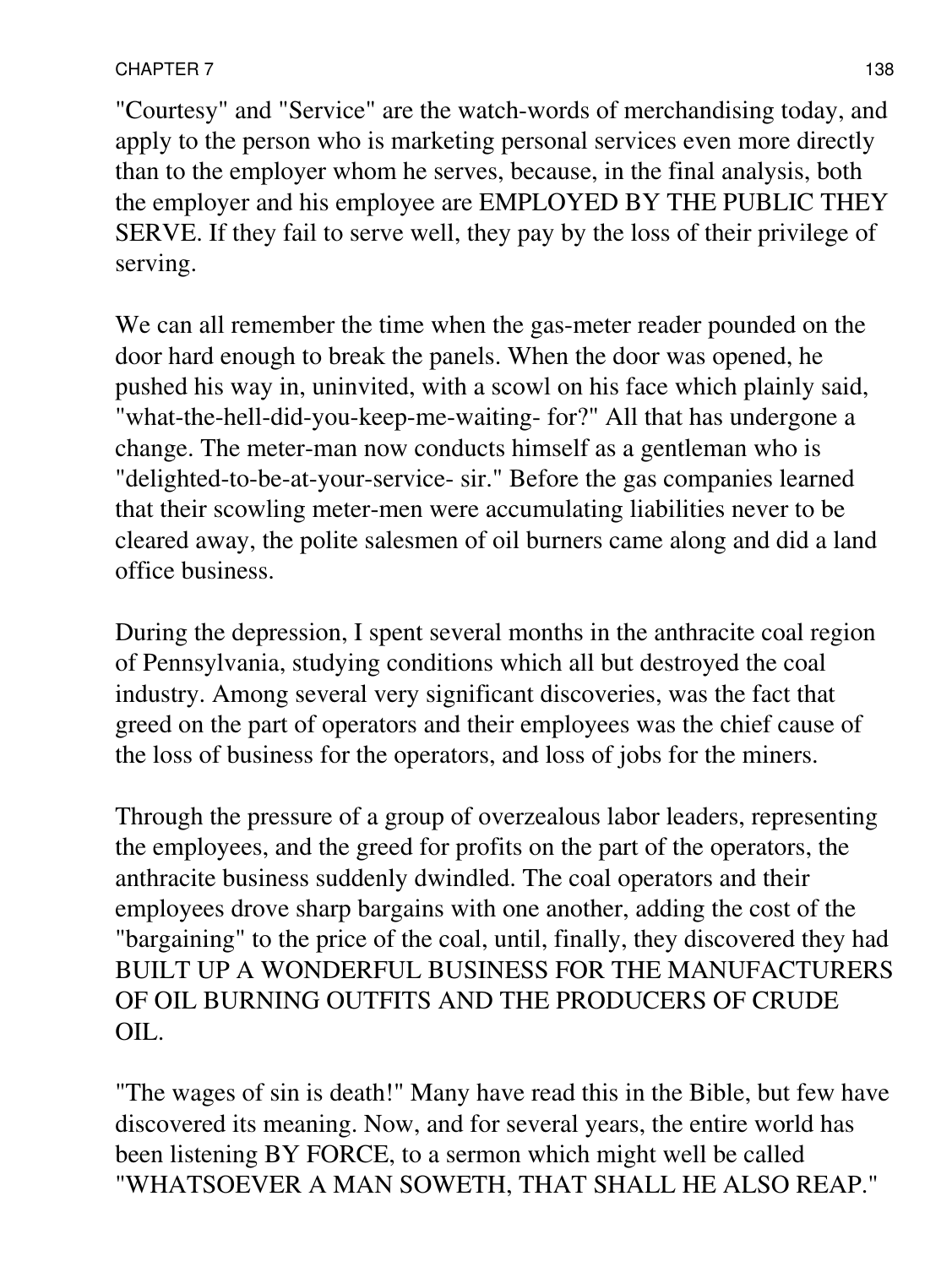Nothing as widespread and effective as the depression could possibly be "just a coincidence." Behind the depression was a CAUSE. Nothing ever happens without a CAUSE. In the main, the cause of the depression is traceable directly to the worldwide habit of trying to REAP without SOWING.

This should not be mistaken to mean that the depression represents a crop which the world is being FORCED to reap without having SOWN. The trouble is that the world sowed the wrong sort of seed. Any farmer knows he cannot sow the seed of thistles, and reap a harvest of grain. Beginning at the outbreak of the world war, the people of the world began to sow the seed of service inadequate in both quality and quantity. Nearly everyone was engaged in the pastime of trying to GET WITHOUT GIVING.

These illustrations are brought to the attention of those who have personal services to market, to show that we are where we are, and what we are, because of our own conduct! If there is a principle of cause and effect, which controls business, finance, and transportation, this same principle controls individuals and determines their economic status.

## WHAT IS YOUR "QQS" RATING?

The causes of success in marketing services EFFECTIVELY and permanently, have been clearly described. Unless those causes are studied, analyzed, understood and APPLIED, no man can market his services effectively and permanently. Every person must be his own salesman of personal services. The QUALITY and the QUANTITY of service rendered, and the SPIRIT in which it is rendered, determine to a large extent, the price, and the duration of employment. To market Personal services effectively, (which means a permanent market, at a satisfactory price, under pleasant conditions), one must adopt and follow the "QQS" formula which means that QUALITY, plus QUANTITY, plus the proper SPIRIT of cooperation, equals perfect salesmanship of service. Remember the "QQS" formula, but do more--APPLY IT AS A HABIT!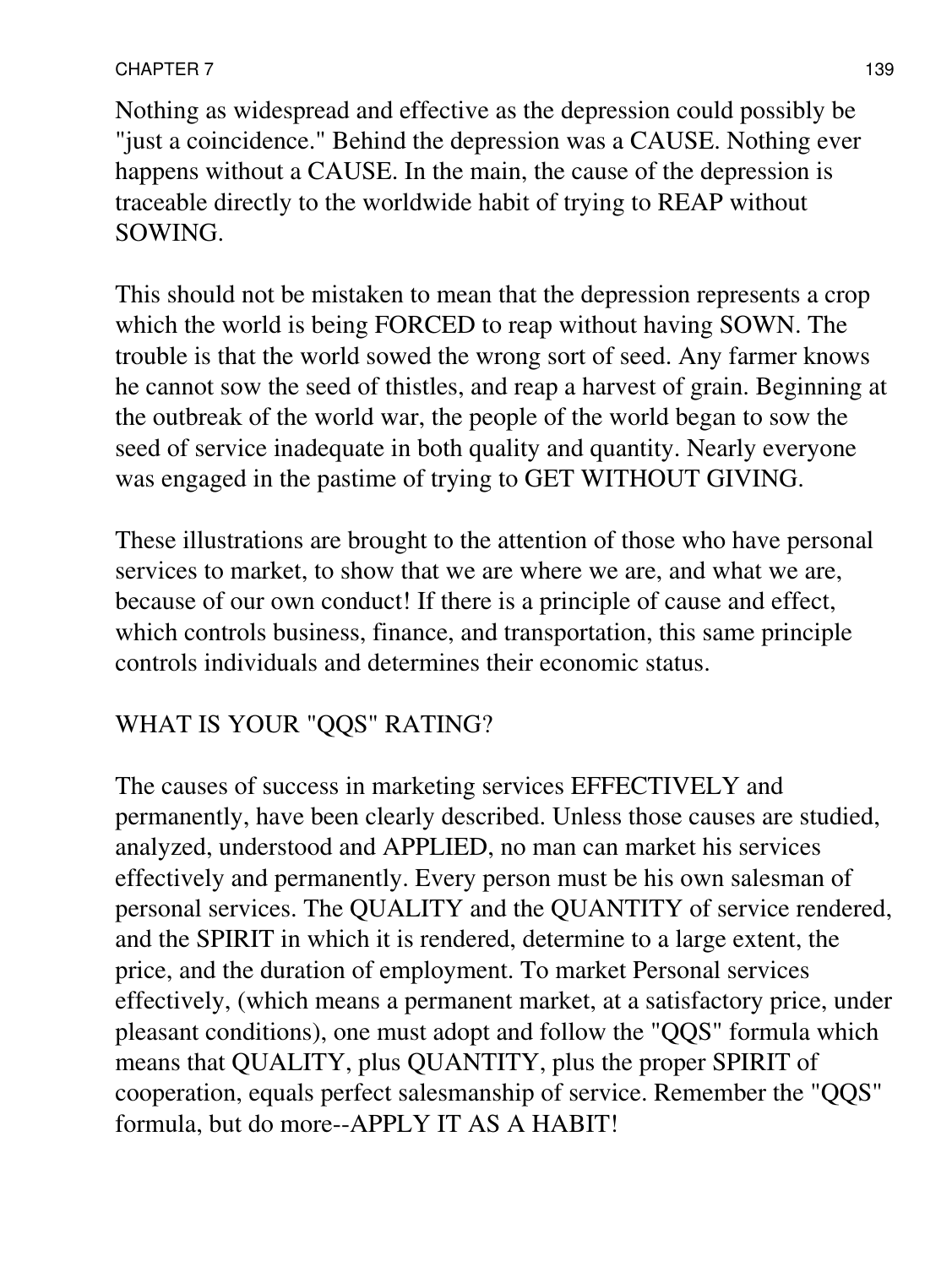Let us analyze the formula to make sure we understand exactly what it means.

1. QUALITY of service shall be construed to mean the performance of every detail, in connection with your position, in the most efficient manner possible, with the object of greater efficiency always in mind.

2. QUANTITY of service shall be understood to mean the HABIT of rendering all the service of which you are capable, at all times, with the purpose of increasing the amount of service rendered as greater skill is developed through practice and experience. Emphasis is again placed on the word HABIT.

3. SPIRIT of service shall be construed to mean the HABIT of agreeable, harmonious conduct which will induce cooperation from associates and fellow employees.

Adequacy of QUALITY and QUANTITY of service is not sufficient to maintain a permanent market for your services. The conduct, or the SPIRIT in which you deliver service, is a strong determining factor in connection with both the price you receive, and the duration of employment.

Andrew Carnegie stressed this point more than others in connection with his description of the factors which lead to success in the marketing of personal services. He emphasized again, and again, the necessity for HARMONIOUS CONDUCT. He stressed the fact that he would not retain any man, no matter how great a QUANTITY, or how efficient the QUALITY of his work, unless he worked in a spirit of HARMONY. Mr. Carnegie insisted upon men being AGREEABLE.

To prove that he placed a high value upon this quality, he permitted many men who conformed to his standards to become very wealthy. Those who did not conform, had to make room for others.

The importance of a pleasing personality has been stressed, because it is a factor which enables one to render service in the proper SPIRIT. If one has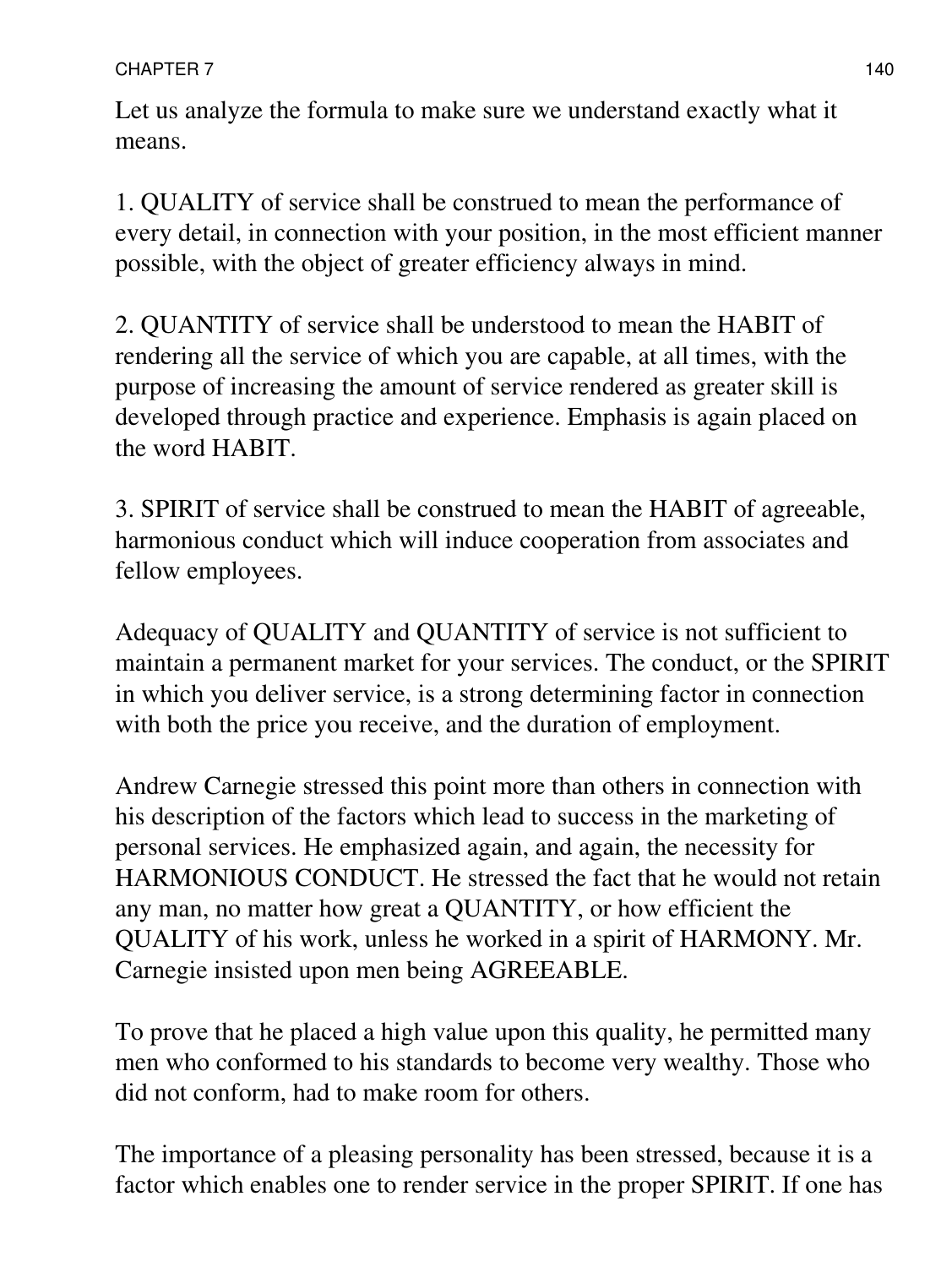a personality which PLEASES, and renders service in a spirit of HARMONY, these assets often make up for deficiencies in both the QUALITY, and the QUANTITY of service one renders. Nothing, however, can be SUCCESSFULLY SUBSTITUTED FOR PLEASING CONDUCT.

# THE CAPITAL VALUE OF YOUR SERVICES

The person whose income is derived entirely from the sale of personal services is no less a merchant than the man who sells commodities, and it might well be added, such a person is subject to EXACTLY THE SAME RULES of conduct as the merchant who sells merchandise.

This has been emphasized, because the majority of people who live by the sale of personal services make the mistake of considering themselves free from the rules of conduct, and the responsibilities attached to those who are engaged in marketing commodities.

The new way of marketing services has practically forced both employer and. employee into partnership alliances, through which both take into consideration the rights of the third party, THE PUBLIC THEY SERVE.

The day of the "go-getter" has passed. He has been supplanted by the "go-giver." High-pressure methods in business finally blew the lid off. There will never be the need to put the lid back on, because, in the future, business will be conducted by methods that will require no pressure.

The actual capital value of your brains may be determined by the amount of income you can produce (by marketing your services). A fair estimate of the capital value of your services may be made by multiplying your annual income by sixteen and two-thirds, as it is reasonable to estimate that your annual income represents six percent of your capital value. Money rents for 6% per annum. Money is worth no more than brains. It is often worth much less.

Competent "brains," if effectively marketed, represent a much more desirable form of capital than that which is required to conduct a business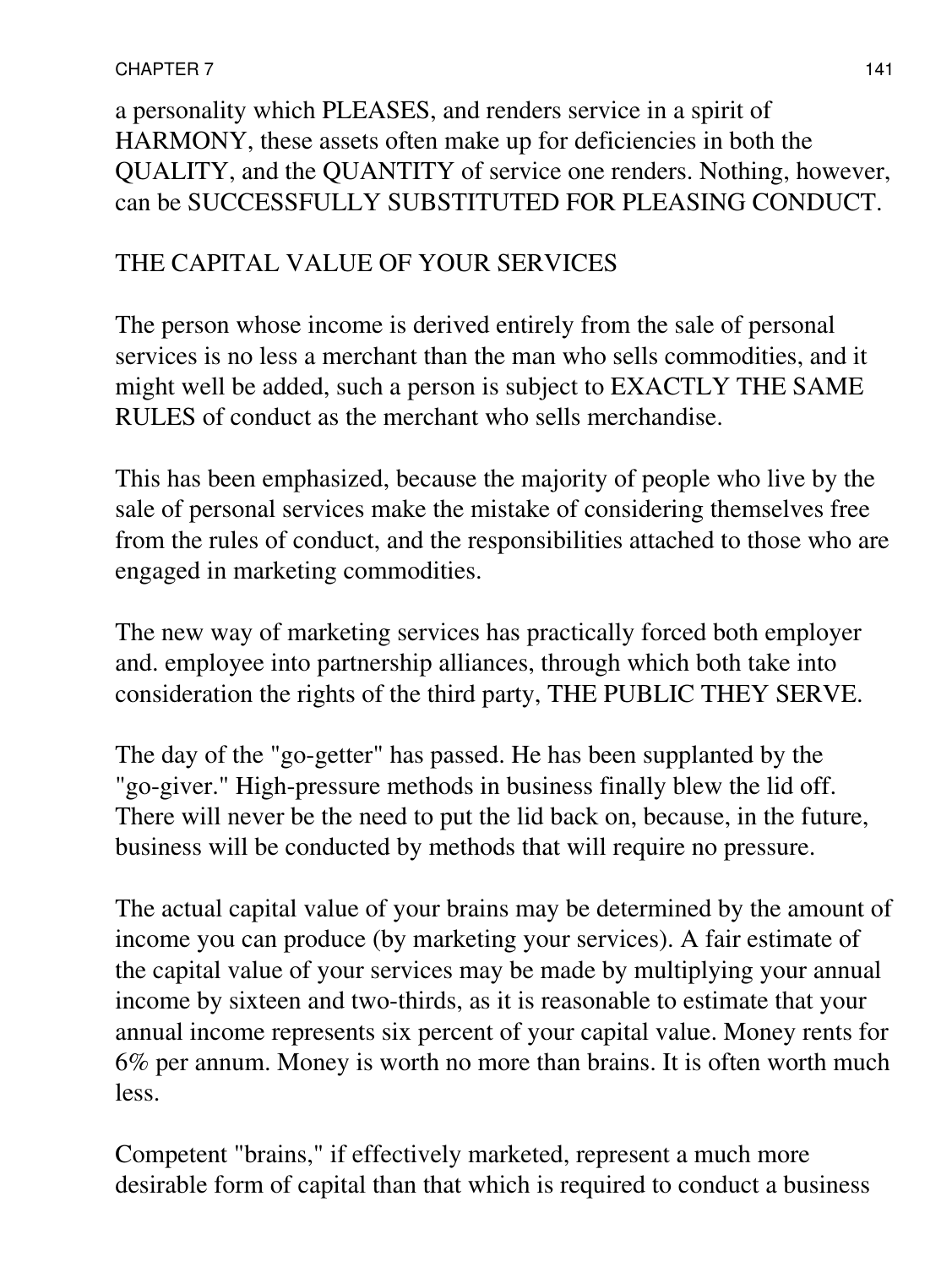dealing in commodities, because "brains" are a form of capital which cannot be permanently depreciated through depressions, nor can this form of capital be stolen or spent. Moreover, the money which is essential for the conduct of business is as worthless as a sand dune, until it has been mixed with efficient "brains."

# THE THIRTY MAJOR CAUSES OF FAILURE HOW MANY OF THESE ARE HOLDING YOU BACK?

Life's greatest tragedy consists of men and women who earnestly try, and fail! The tragedy lies in the overwhelmingly large majority of people who fail, as compared to the few who succeed.

I have had the privilege of analyzing several thousand men and women, 98% of whom were classed as "failures." There is something radically wrong with a civilization, and a system of education, which permit 98% of the people to go through life as failures. But I did not write this book for the purpose of moralizing on the rights and wrongs of the world; that would require a book a hundred times the size of this one.

My analysis work proved that there are thirty major reasons for failure, and thirteen major principles through which people accumulate fortunes. In this chapter, a description of the thirty major causes of failure will be given. As you go over the list, check yourself by it, point by point, for the purpose of discovering how many of these causes-of-failure stand between you and success.

1. UNFAVORABLE HEREDITARY BACKGROUND. There is but little, if anything, which can be done for people who are born with a deficiency in brain power. This philosophy offers but one method of bridging this weakness-- through the aid of the Master Mind. Observe with profit, however, that this is the ONLY one of the thirty causes of failure which may not be easily corrected by any individual.

2. LACK OF A WELL-DEFINED PURPOSE IN LIFE. There is no hope of success for the person who does not have a central purpose, or definite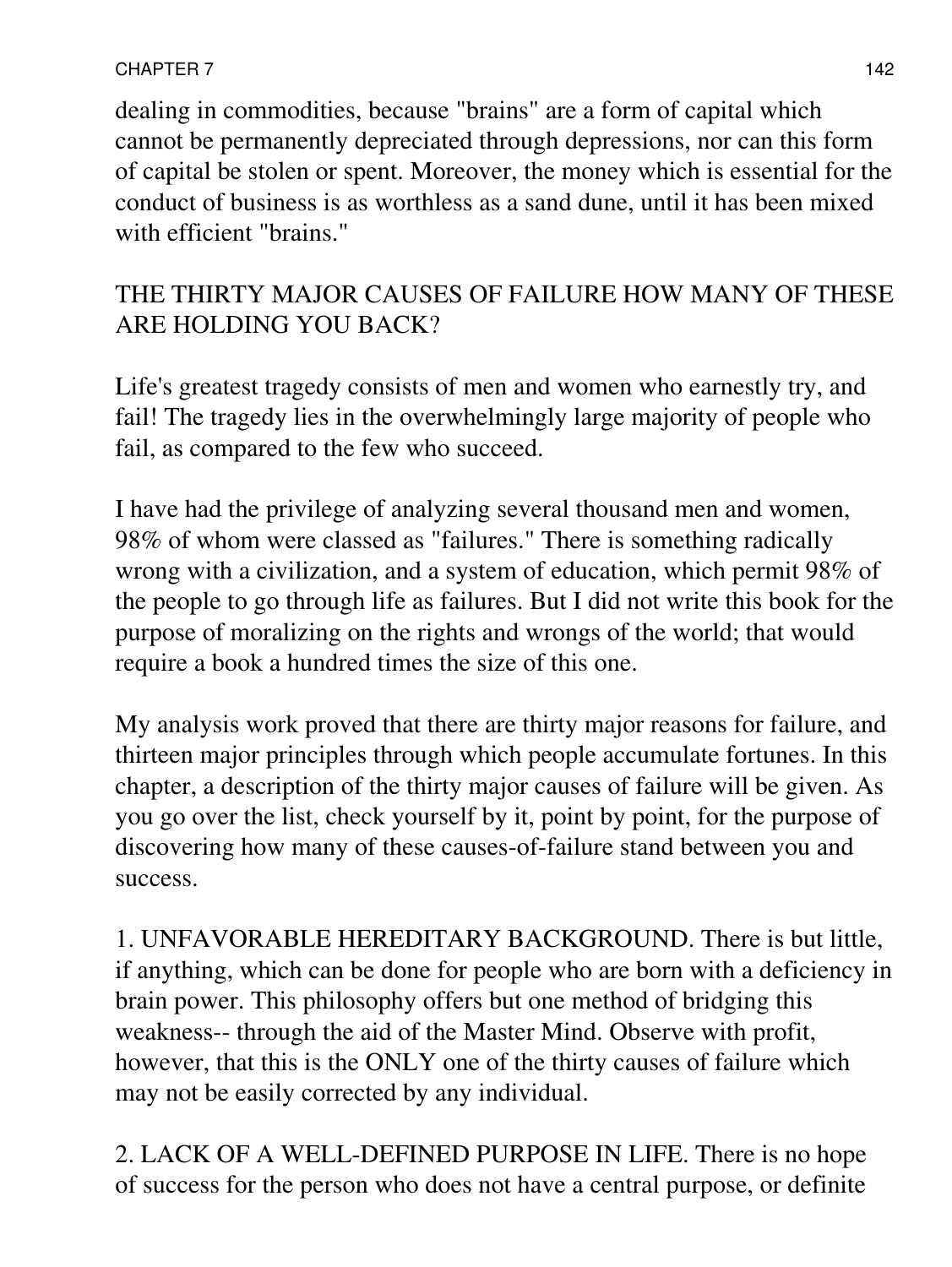goal at which to aim. Ninety-eight out of every hundred of those whom I have analyzed, had no such aim. Perhaps this was the

3. LACK OF AMBITION TO AIM ABOVE MEDIOCRITY. We offer no hope for the person who is so indifferent as not to want to get ahead in life, and who is not willing to pay the price.

4. INSUFFICIENT EDUCATION. This is a handicap which may be overcome with comparative ease. Experience has proven that the best-educated people are often those who are known as "self-made," or self-educated. It takes more than a college degree to make one a person of education. Any person who is educated is one who has learned to get whatever he wants in life without violating the rights of others. Education consists, not so much of knowledge, but of knowledge effectively and persistently APPLIED. Men are paid, not merely for what they know, but more particularly for WHAT THEY DO WITH THAT WHICH THEY KNOW.

5. LACK OF SELF-DISCIPLINE. Discipline comes through self-control. This means that one must control all negative qualities. Before you can control conditions, you must first control yourself. Self-mastery is the hardest job you will ever tackle. If you do not conquer self, you will be conquered by self. You may see at one and the same time both your best friend and your greatest enemy, by stepping in front of a mirror.

6. ILL HEALTH. No person may enjoy outstanding success without good health. Many of the causes of ill health are subject to mastery and control. These, in the main are:

a. Overeating of foods not conducive to health

b. Wrong habits of thought; giving expression to negatives.

c. Wrong use of, and over indulgence in sex. d. Lack of proper physical exercise e. An inadequate supply of fresh air, due to improper breathing.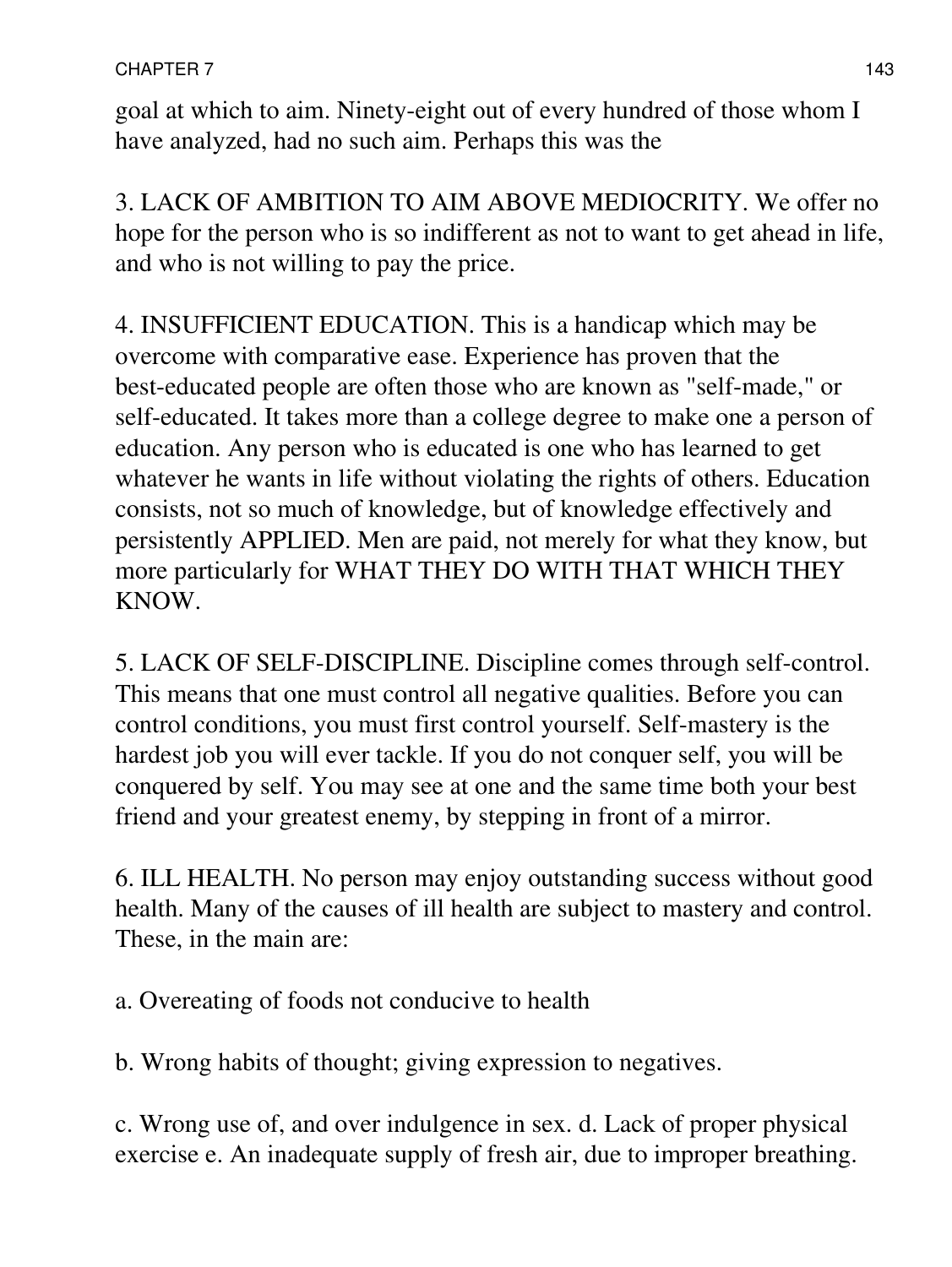7. UNFAVORABLE ENVIRONMENTAL INFLUENCES DURING CHILDHOOD. "As the twig is bent, so shall the tree grow." Most people who have criminal tendencies acquire them as the result of bad environment, and improper associates during childhood.

8. PROCRASTINATION. This is one of the most common causes of failure. "Old Man Procrastination" stands within the shadow of every human being, waiting his opportunity to spoil one's chances of success. Most of us go through life as failures, because we are waiting for the "time to be right" to start doing something worthwhile. Do not wait. The time will never be "just right." Start where you stand, and work with whatever tools you may have at your command, and better tools will be found as you go along.

9. LACK OF PERSISTENCE. Most of us are good "starters" but poor "finishers" of everything we begin. Moreover, people are prone to give up at the first signs of defeat. There is no substitute for PERSISTENCE. The person who makes PERSISTENCE his watch-word, discovers that "Old Man Failure" finally becomes tired, and makes his departure. Failure cannot cope with PERSISTENCE.

10. NEGATIVE PERSONALITY. There is no hope of success for the person who repels people through a negative personality. Success comes through the application of POWER, and power is attained through the cooperative efforts of other people. A negative personality will not induce cooperation.

11. LACK OF CONTROLLED SEXUAL URGE. Sex energy is the most powerful of all the stimuli which move people into ACTION. Because it is the most powerful of the emotions, it must be controlled, through transmutation, and converted into other channels.

12. UNCONTROLLED DESIRE FOR "SOMETHING FOR NOTHING." The gambling instinct drives millions of people to failure. Evidence of this may be found in a study of the Wall Street crash of '29, during which millions of people tried to make money by gambling on stock margins.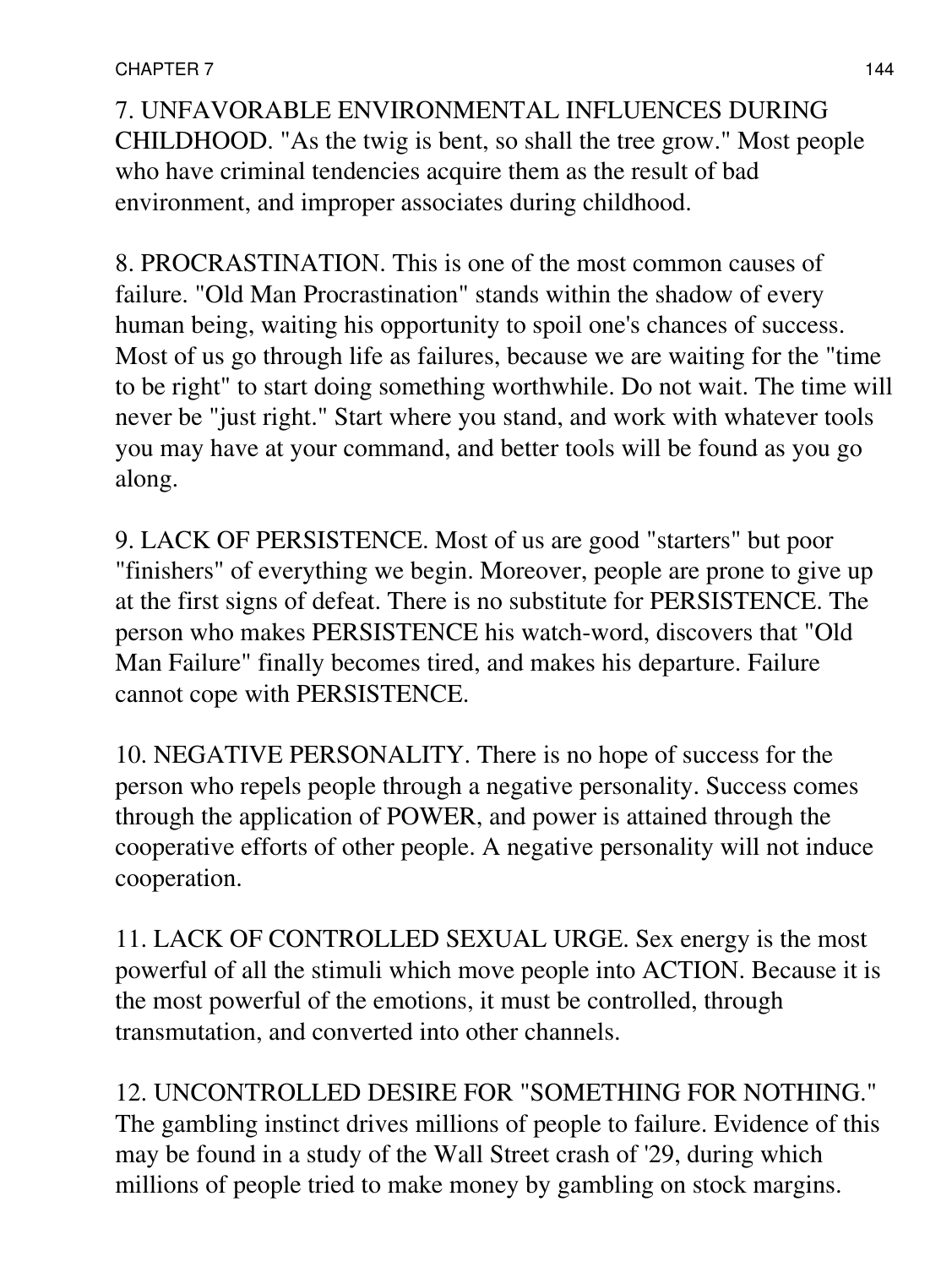13. LACK OF A WELL DEFINED POWER OF DECISION. Men who succeed reach decisions promptly, and change them, if at all, very slowly. Men who fail, reach decisions, if at all, very slowly, and change them frequently, and quickly. Indecision and procrastination are twin brothers. Where one is found, the other may usually be found also. Kill off this pair before they completely "hog-tie" you to the treadmill of FAILURE.

14. ONE OR MORE OF THE SIX BASIC FEARS. These fears have been analyzed for you in a later chapter. They must be mastered before you can market your services effectively.

15. WRONG SELECTION OF A MATE IN MARRIAGE. This a most common cause of failure. The relationship of marriage brings people intimately into contact. Unless this relationship is harmonious, failure is likely to follow. Moreover, it will be a form of failure that is marked by misery and unhappiness, destroying all signs of AMBITION.

16. OVER-CAUTION. The person who takes no chances, generally has to take whatever is left when others are through choosing. Over-caution is as bad as under-caution. Both are extremes to be guarded against. Life itself is filled with the element of chance.

17. WRONG SELECTION OF ASSOCIATES IN BUSINESS. This is one of the most common causes of failure in business. In marketing personal services, one should use great care to select an employer who will be an inspiration, and who is, himself, intelligent and successful. We emulate those with whom we associate most closely. Pick an employer who is worth emulating.

18. SUPERSTITION AND PREJUDICE. Superstition is a form of fear. It is also a sign of ignorance. Men who succeed keep open minds and are afraid of nothing.

19. WRONG SELECTION OF A VOCATION. No man can succeed in a line of endeavor which he does not like. The most essential step in the marketing of personal services is that of selecting an occupation into which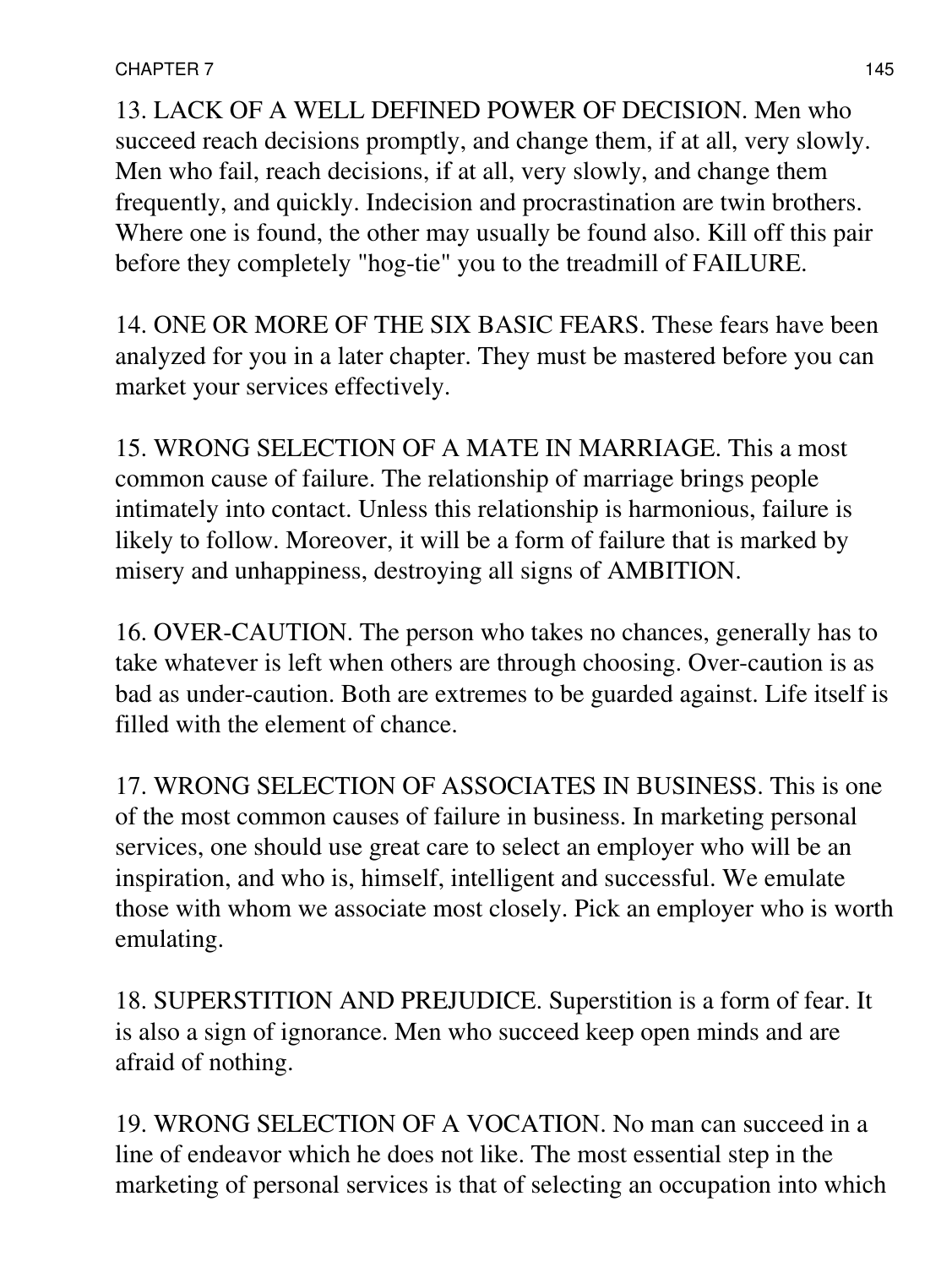you can throw yourself wholeheartedly.

20. LACK OF CONCENTRATION OF EFFORT. The "jack-of-all-trades" seldom is good at any. Concentrate all of your efforts on one DEFINITE CHIEF AIM.

21. THE HABIT OF INDISCRIMINATE SPENDING. The spend-thrift cannot succeed, mainly because he stands eternally in FEAR OF POVERTY. Form the habit of systematic saving by putting aside a definite percentage of your income. Money in the bank gives one a very safe foundation of COURAGE when bar-gaining for the sale of personal services. Without money, one must take what one is offered, and be glad to get it.

22. LACK OF ENTHUSIASM. Without enthusiasm one cannot be convincing. Moreover, enthusiasm is contagious, and the person who has it, under control, is generally welcome in any group of people.

23. INTOLERANCE. The person with a "closed" mmd on any subject seldom gets ahead. Intolerance means that one has stopped acquiring knowledge. The most damaging forms of intolerance are those connected with religious, racial, and political differences of opinion.

24. INTEMPERANCE. The most damaging forms of intemperance are connected with eating, strong drink, and sexual activities. Overindulgence in any of these is fatal to success.

25. INABILITY TO COOPERATE WITH OTHERS. More people lose their positions and their big opportunities in life, because of this fault, than for all other reasons combined. It is a fault which no well-informed business man, or leader will tolerate.

26. POSSESSION OF POWER THAT WAS NOT ACQUIRED THROUGH SELF EFFORT. (Sons and daughters of wealthy men, and others who inherit money which they did not earn). Power in the hands of one who did not acquire it gradually, is often fatal to success. QUICK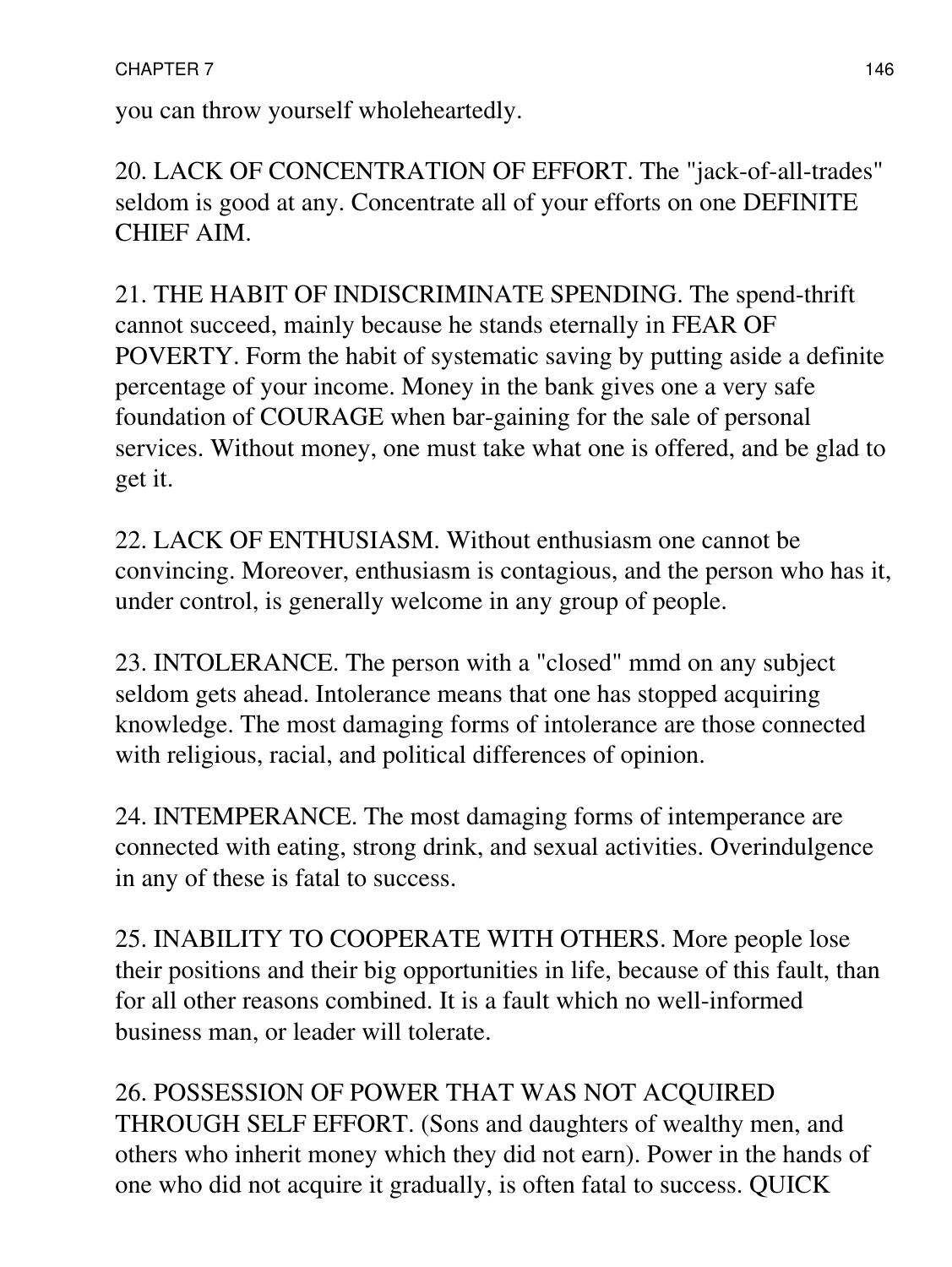RICHES are more dangerous than poverty.

27. INTENTIONAL DISHONESTY. There is no substitute for honesty. One may be temporarily dishonest by force of circumstances over which one has no control, without permanent damage. But, there is NO HOPE for the person who is dishonest by choice. Sooner or later, his deeds will catch up with him, and he will pay by loss of reputation, and perhaps even loss of liberty.

28. EGOTISM AND VANITY. These qualities serve as red lights which warn others to keep away. THEY ARE FATAL TO SUCCESS.

29. GUESSING INSTEAD OF THINKING. Most people are too indifferent or lazy to acquire FACTS with which to THINK ACCURATELY. They prefer to act on "opinions" created by guesswork or snap-judgments.

30. LACK OF CAPITAL. This is a common cause of failure among those who start out in business for the first time, without sufficient reserve of capital to absorb the shock of their mistakes, and to carry them over until they have established a 131 132 REPUTATION.

31. Under this, name any particular cause of failure from which you have suffered that has not been included in the foregoing list.

In these thirty major causes of failure is found a description of the tragedy of life, which obtains for practically every person who tries and fails. It will be helpful if you can induce someone who knows you well to go over this list with you, and help to analyze you by the thirty causes of failure. It may be beneficial if you try this alone. Most people cannot see themselves as others see them. You may be one who cannot.

The oldest of admonitions is "Man, know thyself!" If you market merchandise successfully, you must know the merchandise. The same is true in marketing personal services. You should know all of your weaknesses in order that you may either bridge them or eliminate them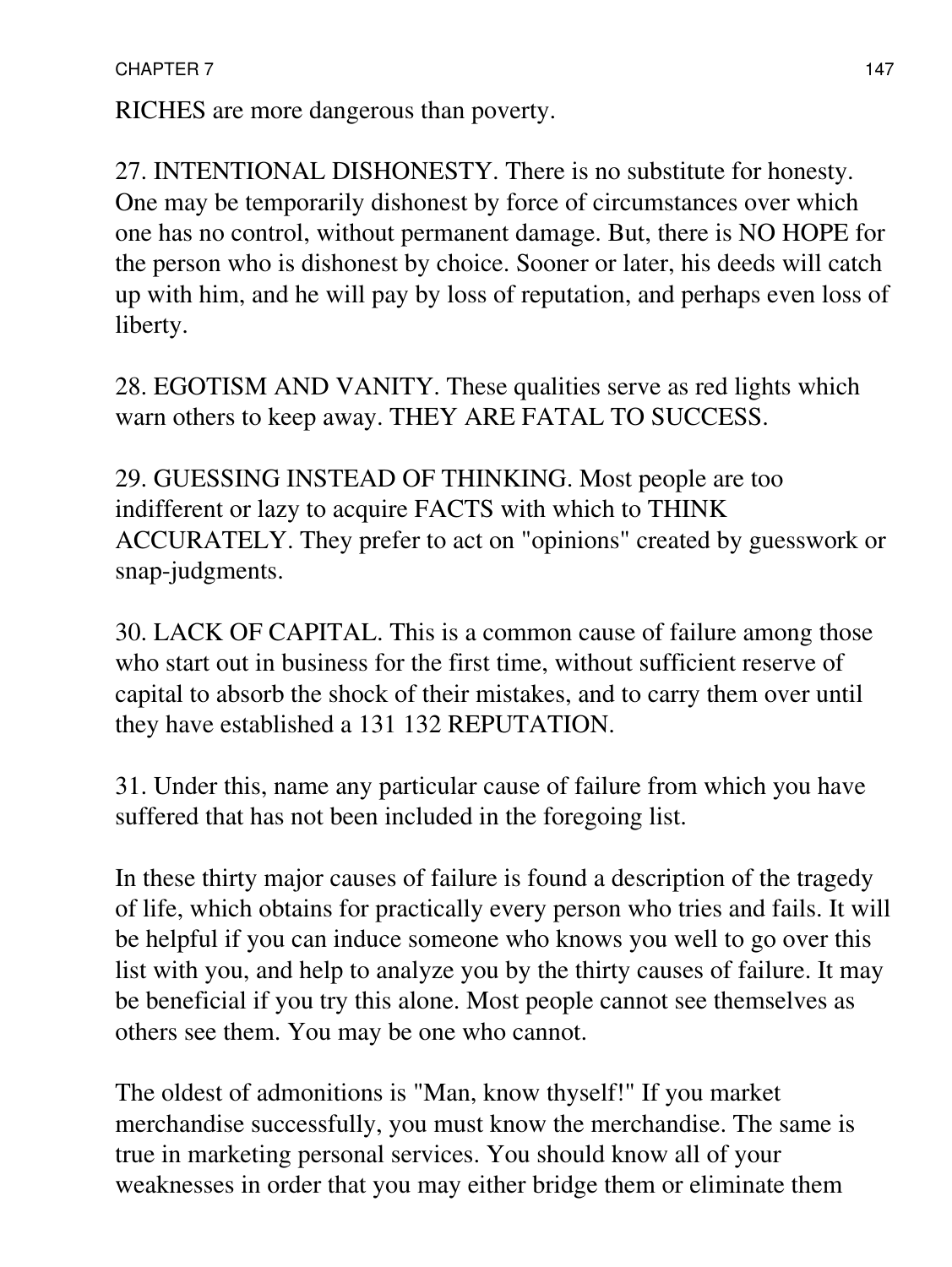entirely. You should know your strength in order that you may call attention to it when selling your services. You can know yourself only through accurate analysis.

The folly of ignorance in connection with self was displayed by a young man who applied to the manager of a well known business for a position. He made a very good impression until the manager asked him what salary he expected. He replied that he had no fixed sum in mind (lack of a definite aim). The manager then said, "We will pay you all you are worth, alter we try you out for a week."

"I will not accept it," the applicant replied, "because I AM GETTING MORE THAN THAT WHERE I AM NOW EMPLOYED."

Before you even start to negotiate for a readjustment of your salary in your present position, or to seek employment elsewhere, BE SURE THAT YOU ARE WORTH MORE THAN YOU NOW RECEIVE.

It is one thing to WANT money-- everyone wants more--but it is something entirely different to be WORTH MORE! Many people mistake their WANTS for their JUST DUES. Your financial requirements or wants have nothing whatever to do with your WORTH. Your value is established entirely by your ability to render useful service or your capacity to induce others to render such service.

## TAKE INVENTORY OF YOURSELF

## 28 QUESTIONS YOU SHOULD ANSWER

Annual self-analysis is an essential in the effective marketing of personal services, as is annual inventory in merchandising. Moreover, the yearly analysis should disclose a DECREASE IN FAULTS, and an increase in VIRTUES. One goes ahead, stands still, or goes backward in life. One's object should be, of course, to go ahead. Annual self-analysis will disclose whether advancement has been, made, and if so, how much. It will also disclose any backward steps one may have made. The effective marketing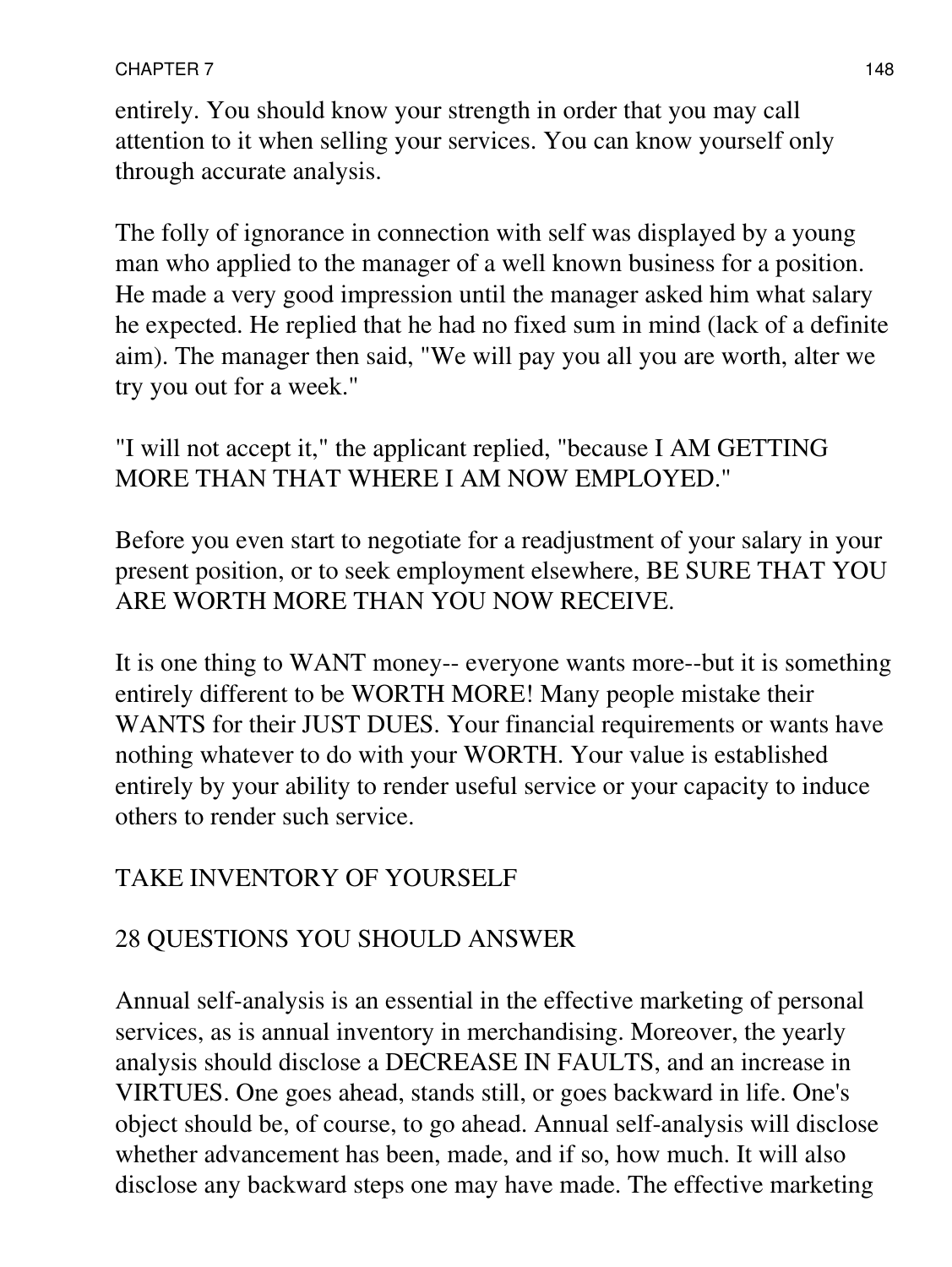of personal services requires one to move forward even if the progress is slow.

Your annual self-analysis should be made at the end of each year, so you can include in your New Year's Resolutions any improvements which the analysis indicates should be made. Take this inventory by asking yourself the following questions, and by checking your answers with the aid of someone who will not permit you to deceive yourself as to their accuracy.

### SELF-ANALYSIS QUESTIONNAIRE FOR PERSONAL INVENTORY

1. Have I attained the goal which I established as my objective for this year? (You should work with a definite yearly objective to be attained as a part of your major life objective).

2. Have I delivered service of the best possible QUALITY of which I was capable, or could I have improved any part of this service?

3. Have I delivered service in the greatest possible QUANTITY of which I was capable?

4. Has the spirit of my conduct been harmonious, and cooperative at all times?

5. Have I permitted the habit of PROCRASTINATION to decrease my efficiency, and if so, to what extent?

6. Have I improved my PERSONALITY, and if so, in what ways?

7. Have I been PERSISTENT in following my plans through to completion?

8. Have I reached DECISIONS PROMPTLY AND DEFINITELY on all occasions?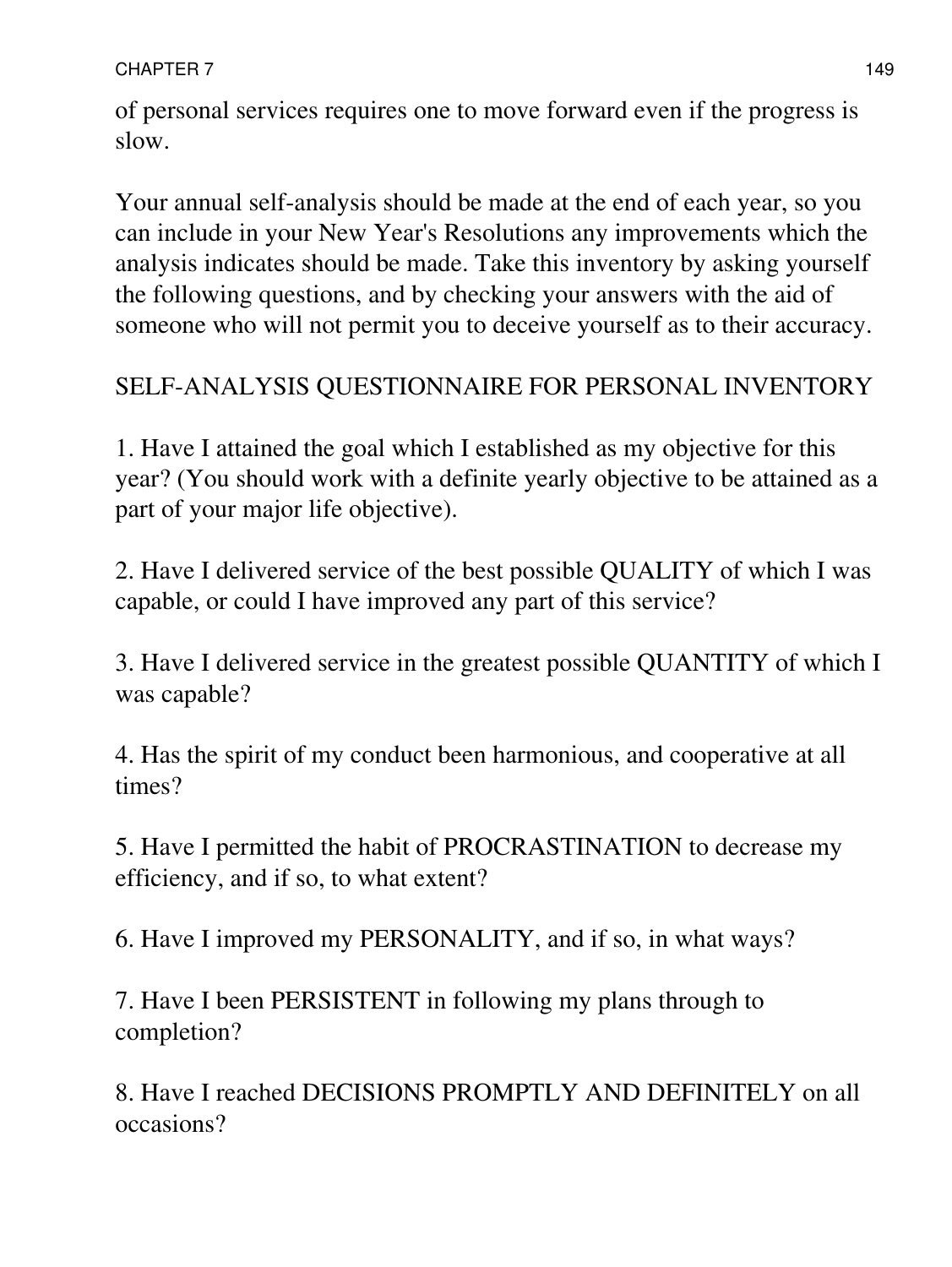9. Have I permitted any one or more of the six basic fears to decrease my efficiency?

10. Have I been either "over-cautious," or "under-cautious?"

11. Has my relationship with my associates in work been pleasant, or unpleasant? If it has been unpleasant, has the fault been partly, or wholly mine?

12. Have I dissipated any of my energy through lack of CONCENTRATION of effort?

13. Have I been open minded and tolerant in con-nection with all subjects?

14. In what way have I improved my ability to render service?

15. Have I been intemperate in any of my habits?

16. Have I expressed, either openly or secretly, any form of EGOTISM?

17. Has my conduct toward my associates been such that it has induced them to RESPECT me?

18. Have my opinions and DECISIONS been based upon guesswork, or accuracy of analysis and THOUGHT?

19. Have I followed the habit of budgeting my time, my expenses, and my income, and have I been conservative in these budgets?

20. How much time have I devoted to UNPROFITABLE effort which I might have used to better advantage?

21. How may I RE-BUDGET my time, and change my habits so I will be more efficient during the coming year?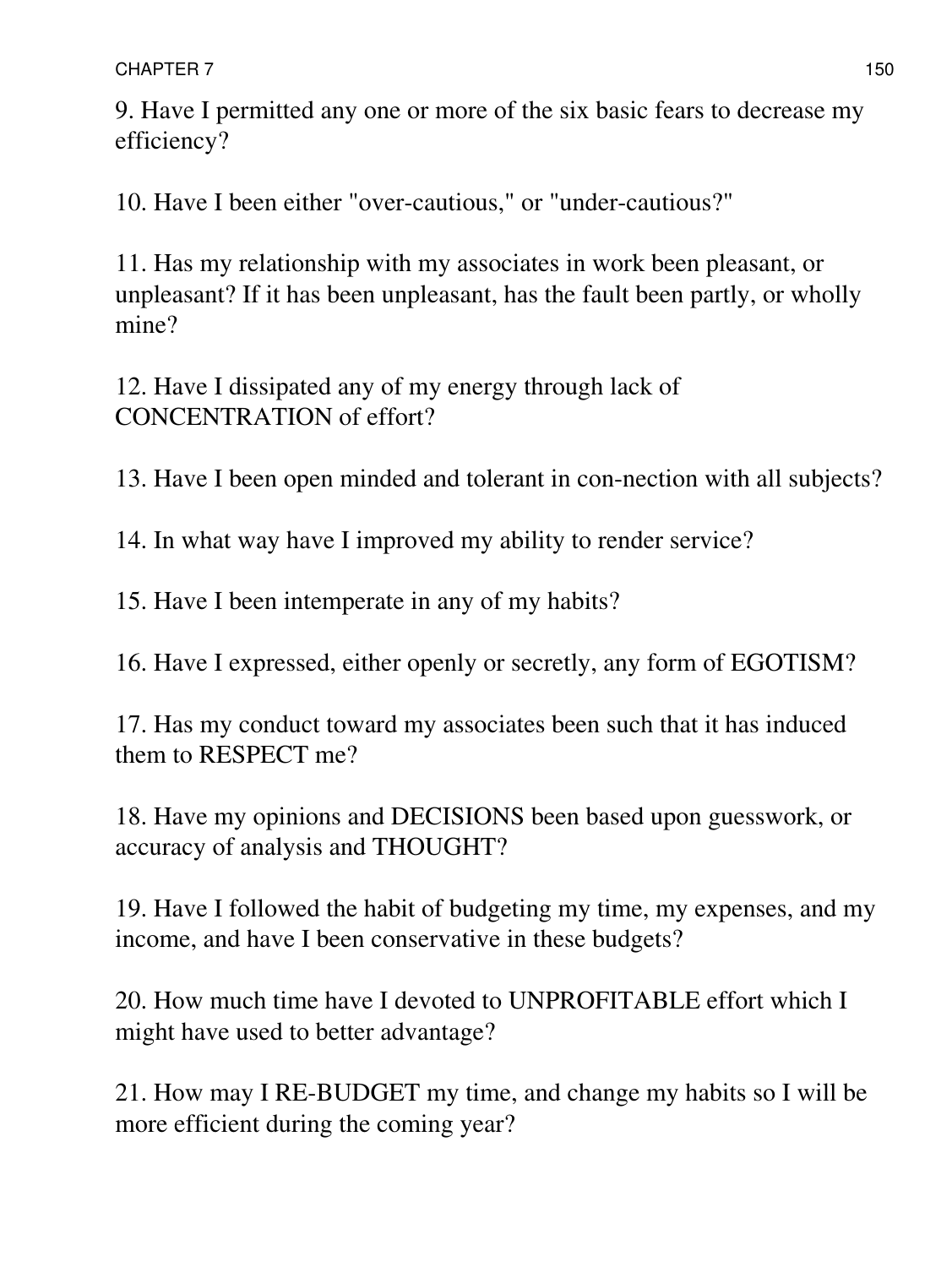22. Have I been guilty of any conduct which was not approved by my conscience?

23. In what ways have I rendered MORE SERVICE AND BETTER SERVICE than I was paid to render?

24. Have I been unfair to anyone, and if so, in what way?

25. If I had been the purchaser of my own services for the year, would I be satisfied with my purchase?

26. Am I in the right vocation, and if not, why not?

27. Has the purchaser of my services been satisfied with the service I have rendered, and if not, why not?

28. What is my present rating on the fundamental principles of success? (Make this rating fairly, and frankly, and have it checked by someone who is courageous enough to do it accurately).

Having read and assimilated the information conveyed through this chapter, you are now ready to create a practical plan for marketing your personal services. In this chapter will be found an adequate description of every principle essential in planning the sale of personal services, including the major attributes of leadership; the most common causes of failure in leadership; a description of the fields of opportunity for leadership; the main causes of failure in all walks of life, and the important questions which should be used in self-analysis. This extensive and detailed presentation of accurate information has been included, because it will be needed by all who must begin the accumulation of riches by marketing personal services. Those who have lost their fortunes, and those who are just beginning to earn money, have nothing but personal services to offer in return for riches, therefore it is essential that they have available the practical information needed to market services to best advantage.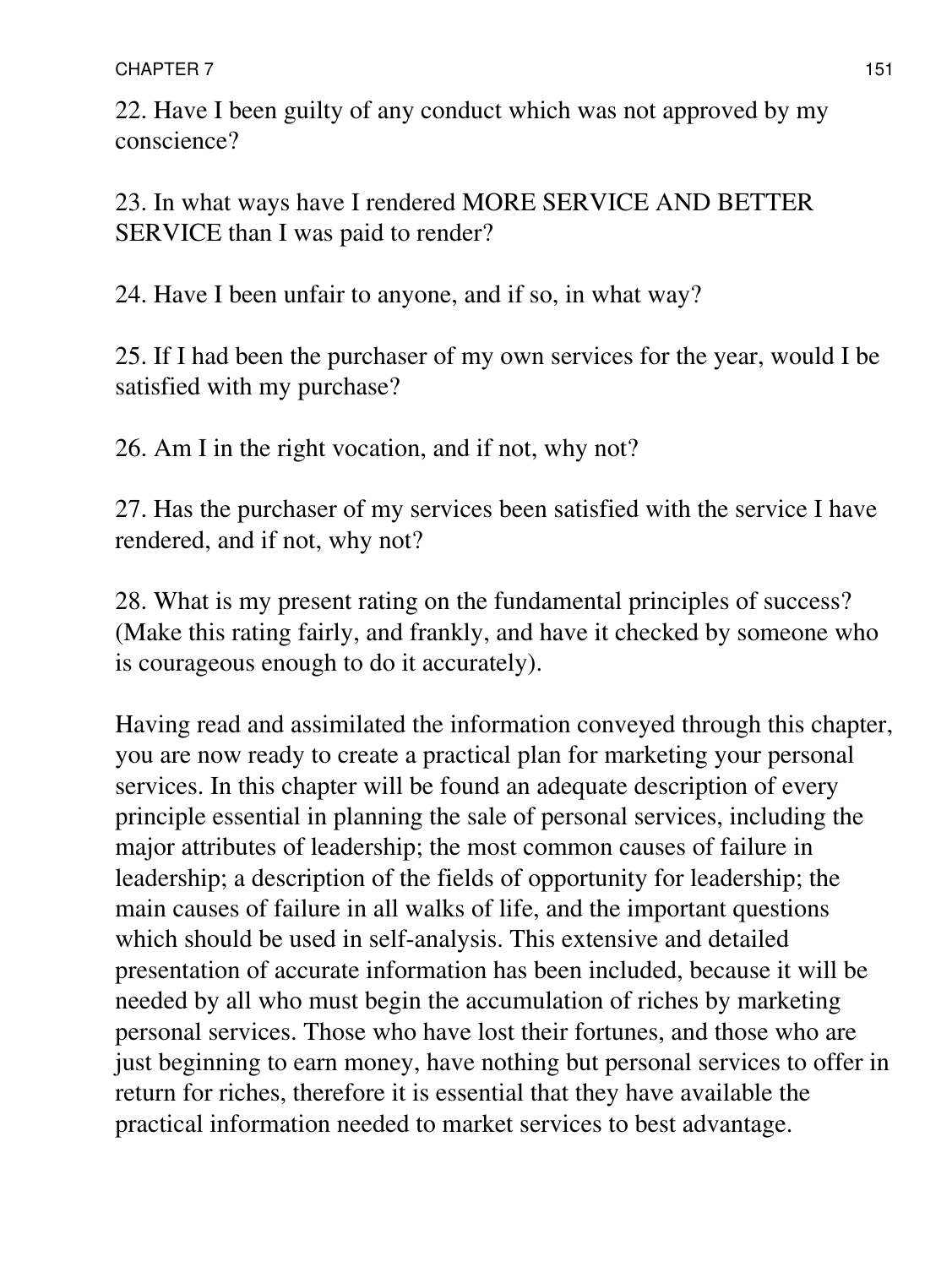The information contained in this chapter will be of great value to all who aspire to attain leadership in any calling. It will be particularly helpful to those aiming to market their services as business or industrial executives.

Complete assimilation and understanding of the information here conveyed will be helpful in marketing one's own services, and it will also help one to become more analytical and capable of judging people. The information will be priceless to personnel directors, employment managers, and other executives charged with the selection of employees, and the maintenance of efficient organizations. If you doubt this statement, test its soundness by answering in writing the twenty-eight self-analysis questions. That might be both interesting and profitable, even though you do not doubt the soundness of the statement.

### WHERE AND HOW ONE MAY FIND OPPORTUNITIES TO ACCUMULATE RICHES

Now that we have analyzed the principles by which riches may be accumulated, we naturally ask, "where may one find favorable opportunities to apply these principles?" Very well, let us take inventory and see what the United States of America offer the person seeking riches, great or small.

To begin with, let us remember, all of us, that we live in a country where every law-abiding citizen enjoys freedom of thought and freedom of deed unequaled anywhere in the world. Most of us have never taken inventory of the advantages of this freedom. We have never compared our unlimited freedom with the curtailed freedom in other countries.

Here we have freedom of thought, freedom in the choice and enjoyment of education, freedom in religion, freedom in politics, freedom in the choice of a business, profession or occupation, freedom to accumulate and own without molestation, ALL THE PROPERTY WE CAN ACCUMULATE, freedom to choose our place of residence, freedom in marriage, freedom through equal opportunity to all races, freedom of travel from one state to another, freedom in our choice of foods, and freedom to AIM FOR ANY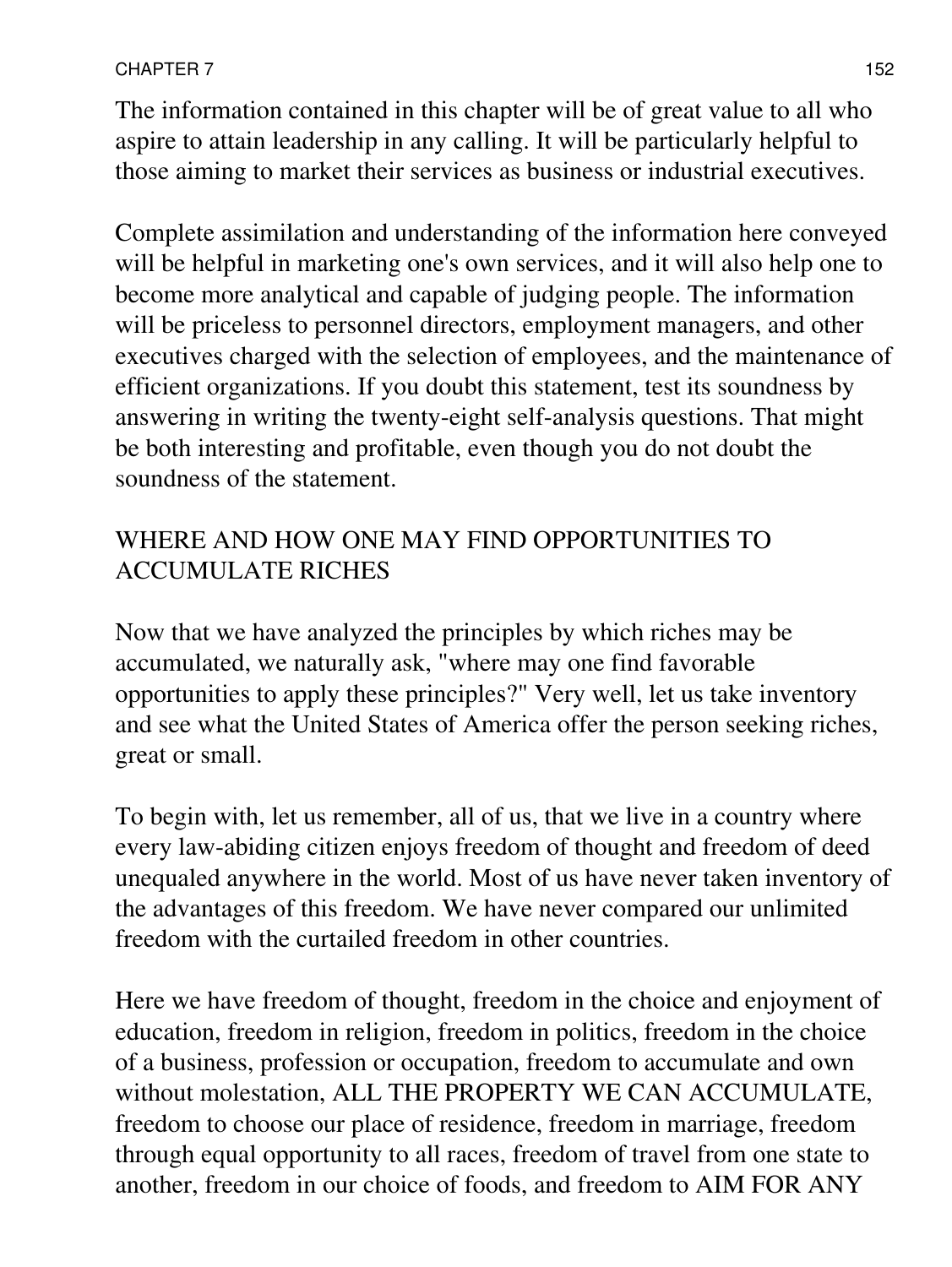STATION IN LIFE FOR WHICH WE HAVE PREPARED OURSELVES, even for the presidency of the United States.

We have other forms of freedom, but this list will give a bird's eye view of the most important, which constitute OPPORTUNITY of the highest order. This advantage of freedom is all the more conspicuous because the United States is the only country guaranteeing to every citizen, whether native born or naturalized, so broad and varied a list of freedom.

Next, let us recount some of the blessings which our widespread freedom has placed within our hands. Take the average American family for example (meaning, the family of average income) and sum up the benefits available to every member of the family, in this land of OPPORTUNITY and plenty!

a. FOOD. Next to freedom of thought and deed comes FOOD, CLOTHING, and SHELTER, the three basic necessities of life.

Because of our universal freedom the average American family has available, at its very door, the choicest selection of food to be found anywhere in the world, and at prices within its financial range.

A family of two, living in the heart of Times Square district of New York City, far removed from the source of production of foods, took careful inventory of the cost of a simple breakfast, with this astonishing result:

Articles of food; ..............Cost at the breakfast table:

Grape Fruit Juice, (From Florida) . . . .02

Rippled Wheat Breakfast food (Kansas Farm) . . . 02

Tea (From China). . . 02

Bananas (From South America) . . . .02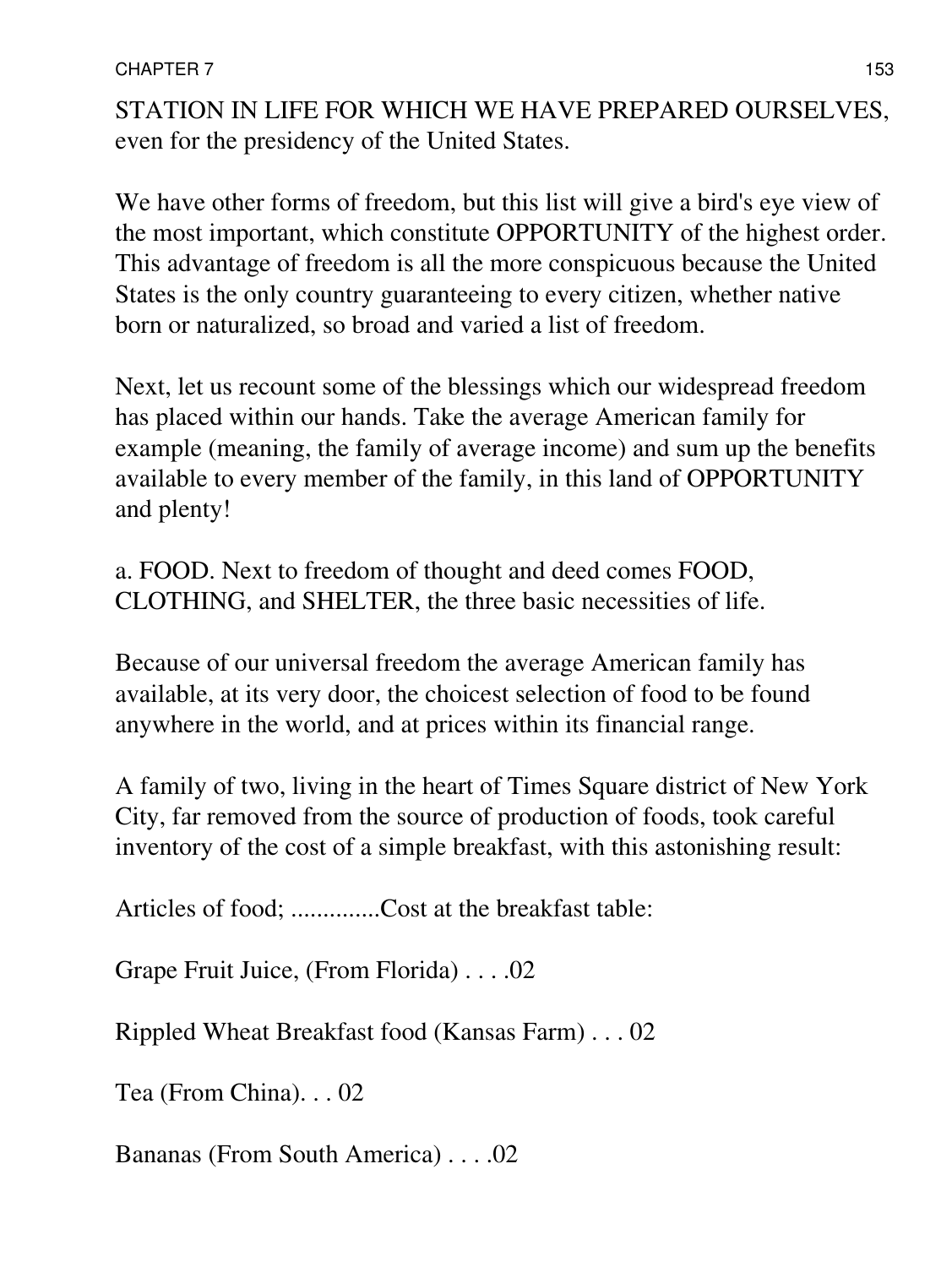Toasted Bread (From Kansas Farm) . . . 01

Fresh Country Eggs (From Utah) . . . .07

Sugar (From Cuba, or Utah) . . . 00

Butter and Cream (From New England) . . . .03

---

Grand total . . . .20

It is not very difficult to obtain FOOD in a country where two people can have breakfast consisting of all they want or need for a dime apiece! Observe that this simple breakfast was gathered, by some strange form of magic (?) from China, South America, Utah, Kansas and the New England States, and delivered on the breakfast table, ready for consumption, in the very heart of the most crowded city in America, at a cost well within the means of the most humble laborer.

The cost included all federal, state and city taxes! (Here is a fact the politicians did not mention when they were crying out to the voters to throw their opponents out of office because the people were being taxed to death).

b. SHELTER. This family lives in a comfortable apartment, heated by steam, lighted with electricity, with gas for cooking, all for \$65.00 a month. In a smaller city, or a more sparsely settled part of New York city, the same apartment could be had for as low as \$20.00 a month.

The toast they had for breakfast in the food estimate was toasted on an electric toaster, which cost but a few dollars, the apartment is cleaned with a vacuum sweeper that is run by electricity. Hot &nd cold water is available, at all times, in the kitchen and the bathroom. The food is kept cool in a refrigerator that is run by electricity. The wife curls her hair, washes her clothes and irons them with easily operated electrical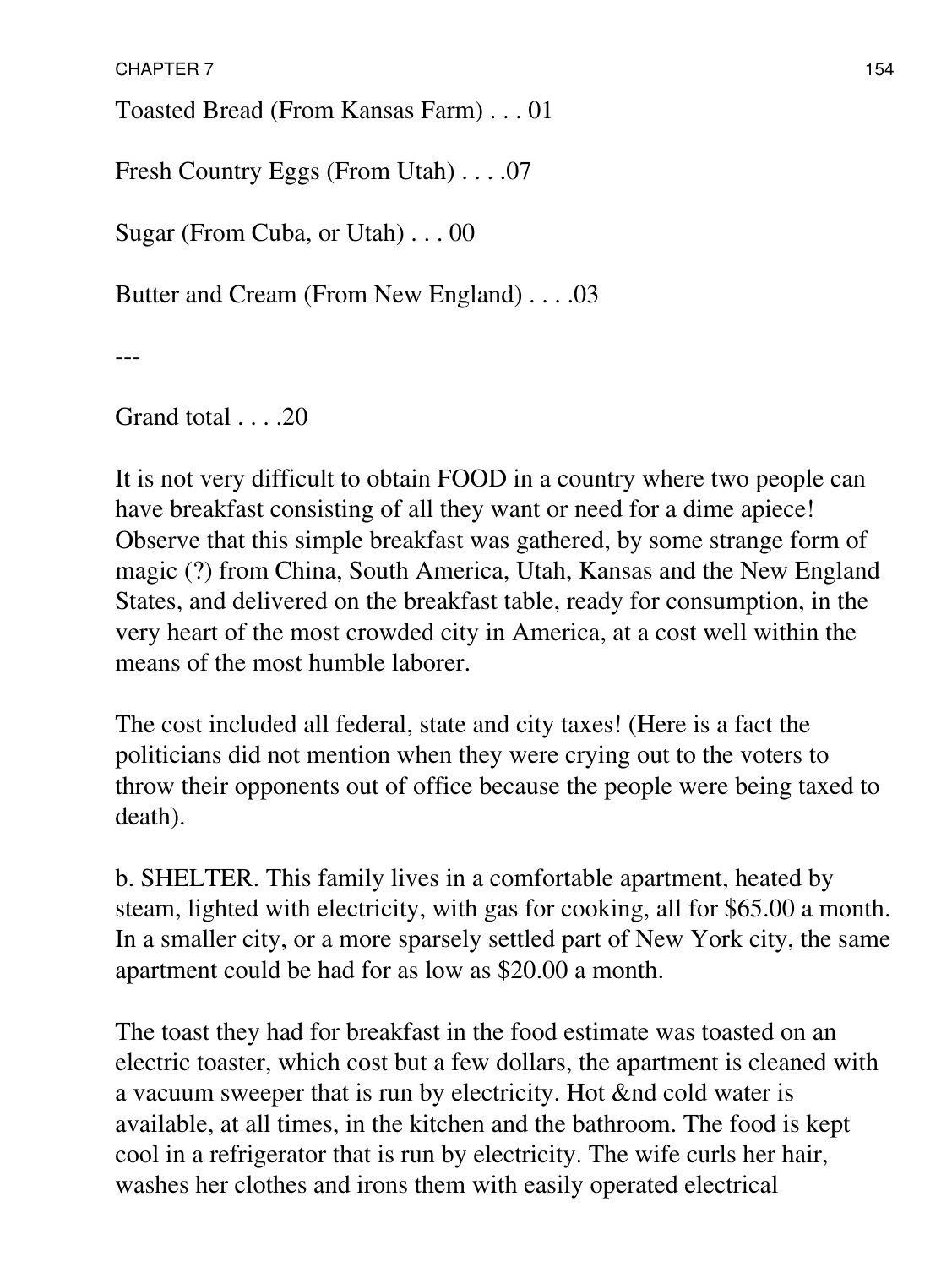equipment, on power obtained by sticking a plug in the wall. The husband shaves with an electric shaver, and they receive entertainment from all over the world, twenty four hours a day, if they want it, without cost, by merely turning the dial of their radio.

There are other conveniences in this apartment, but the foregoing list will give a fair idea of some of the concrete evidences of the freedom we, of America, enjoy. (And this is neither political nor economic propaganda).

c. CLOTHING. Anywhere in the United States, the woman of average clothing requirements can dress very comfortably and neatly for less than \$200.00 a year, and the average man can dress for the same, or less.

Only the three basic necessities of food, clothing, and shelter have been mentioned. The average American citizen has other privileges and advantages available in return for modest effort, not exceeding eight hours per day of labor. Among these is the privilege of automobile transportation, with which one can go and come at will, at very small cost.

The average American has security of property rights not found in any other country in the world. He can place his surplus money in a bank with the assurance that his government will protect it, and make good to him if the bank fails. If an American citizen wants to travel from one state to another he needs no passport, no one's permission. He may go when he pleases, and return at will. Moreover, he may travel by train, private automobile, bus, airplane, or ship, as his pocketbook permits. In Germany, Russia, Italy, and most of the other European and Oriental countries, the people cannot travel with so much freedom, and at so little cost.

### THE "MIRACLE" THAT HAS PROVIDED THESE BLESSINGS

We often hear politicians proclaiming the freedom of America, when they solicit votes, but seldom do they take the time or devote sufficient effort to the analysis of the source or nature of this "freedom." Having no axe to grind, no grudge to express, no ulterior motives to be carried out, I have the privilege of going into a frank analysis of that mysterious, abstract, greatly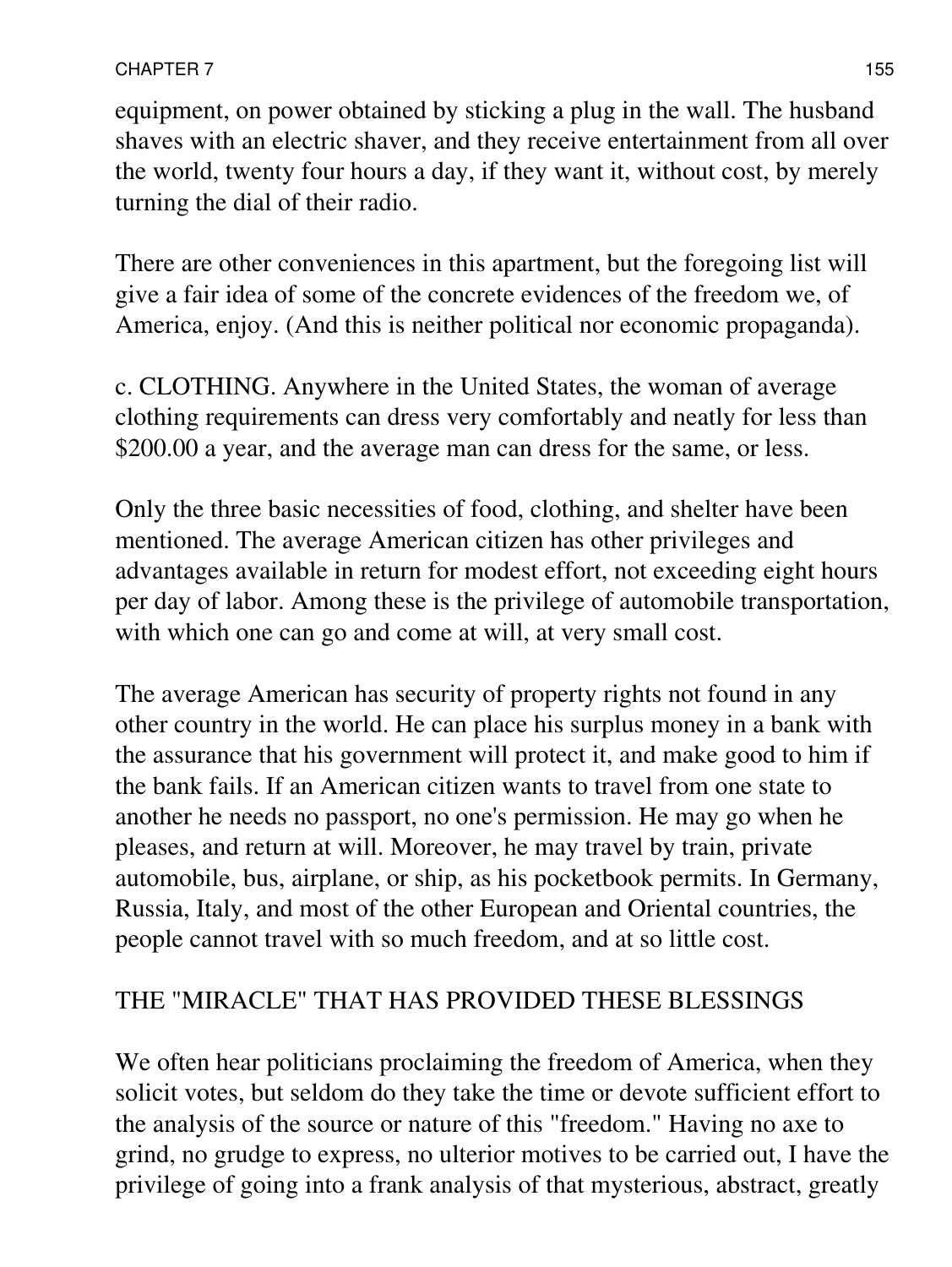misunderstood "SOMETHING" which gives to every citizen of America more blessings, more opportunities to accumulate wealth, more freedom of every nature, than may be found in any other country.

I have the right to analyze the source and nature of this UNSEEN POWER, because I know, and have known for more than a quarter of a century, many of the men who organized that power, and many who are now responsible for its maintenance.

The name of this mysterious benefactor of mankind is CAPITAL!

CAPITAL consists not alone of money, but more particularly of highly organized, intelligent groups of men who plan ways and means of using money efficiently for the good of the public, and profitably to themselves.

These groups consist of scientists, educators, chemists, inventors, business analysts, publicity men, transportation experts, accountants, lawyers, doctors, and both men and women who have highly specialized knowledge in all fields of industry and business. They pioneer, experiment, and blaze trails in new fields of endeavor. They support colleges, hospitals, public schools, build good roads, publish newspapers, pay most of the cost of government, and take care of the multitudinous detail essential to human progress. Stated briefly, the capitalists are the brains of civilization, because they supply the entire fabric of which all education, enlightenment and human progress consists.

Money, without brains, always is dangerous. Properly used, it is the most important essential of civilization. The simple breakfast here described could not have been delivered to the New York family at a dime each, or at any other price, if organized capital had not provided the machinery, the ships, the railroads, and the huge armies of trained men to operate them.

Some slight idea of the importance of ORGANIZED CAPITAL may be had by trying to imagine yourself burdened with the responsibility of collecting, without the aid of capital, and delivering to the New York City family, the simple breakfast described.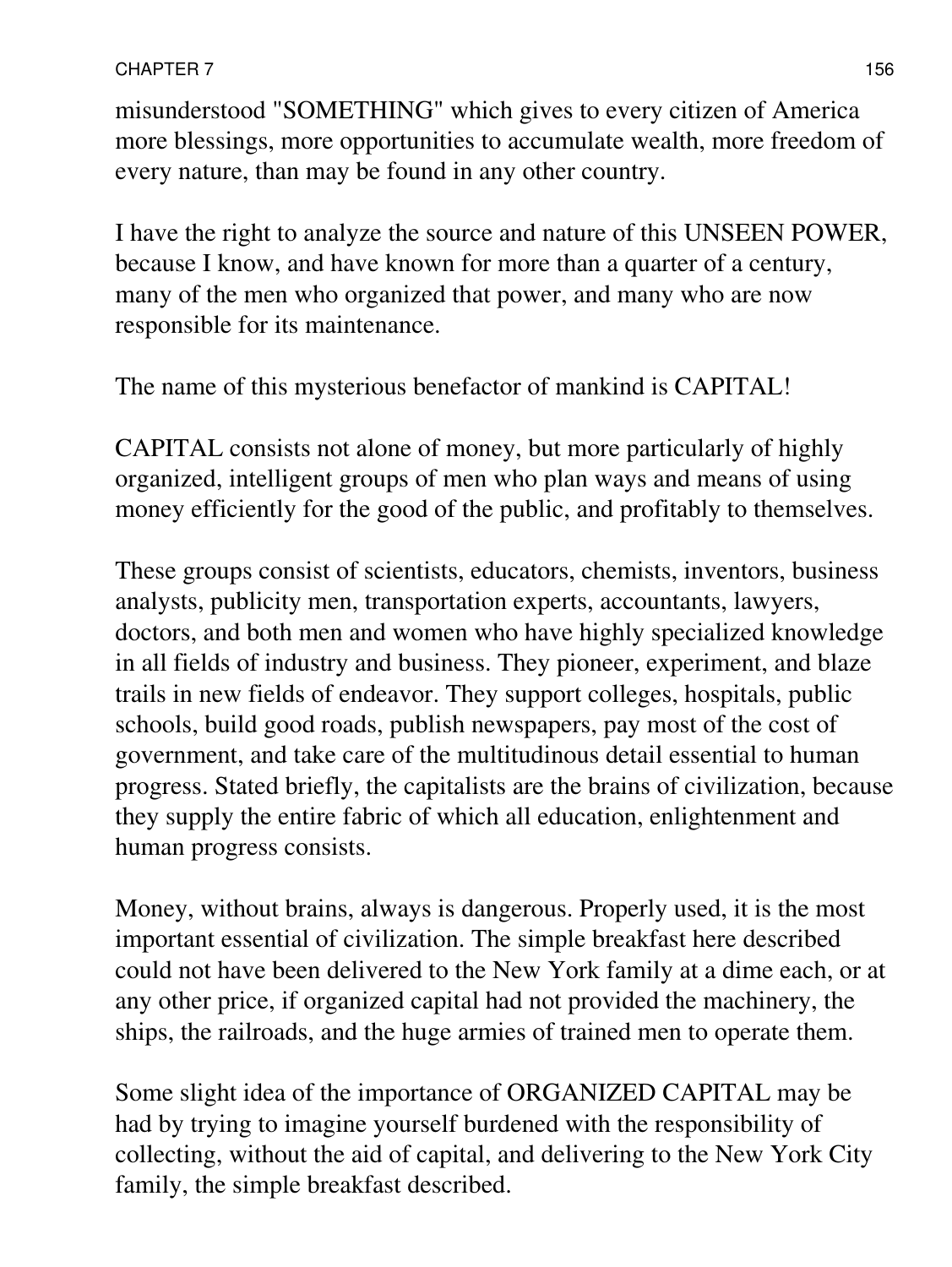To supply the tea, you would have to make a trip to China or India, both a very long way from America. Unless you are an excellent swimmer, you would become rather tired before making the round trip. Then, too, another problem would confront you. What would you use for money, even if you had the physical endurance to swim the ocean?

To supply the sugar, you would have to take another long swim to Cuba, or a long walk to the sugar beet section of Utah. But even then, you might come back without the sugar, because organized effort and money are necessary to produce sugar, to say nothing of what is required to refine, transport, and deliver it to the breakfast table anywhere in the United States.

The eggs, you could deliver easily enough from the barn yards near New York City, but you would have a very long walk to Florida and return, before you could serve the two glasses of grapefruit juice.

You would have another long walk, to Kansas, or one of the other wheat growing states, when you went after the four slices of wheat bread.

The Rippled Wheat Biscuits would have to be omitted from the menu, because they would not be available except through the labor of a trained organization of men and suitable machinery, ALL OF WHICH CALL FOR CAPITAL.

While resting, you could take off for another little swim down to South America, where you would pick up a couple of bananas, and on your return, you could take a short walk to the nearest farm having a dairy and pick up some butter and cream. Then your New York City family would be ready to sit down and enjoy breakfast, and you could collect your two dimes for your labor!

Seems absurd, doesn't it? Well, the procedure described would be the only possible way these simple items of food could be delivered to the heart of New York City, if we had no capitalistic system.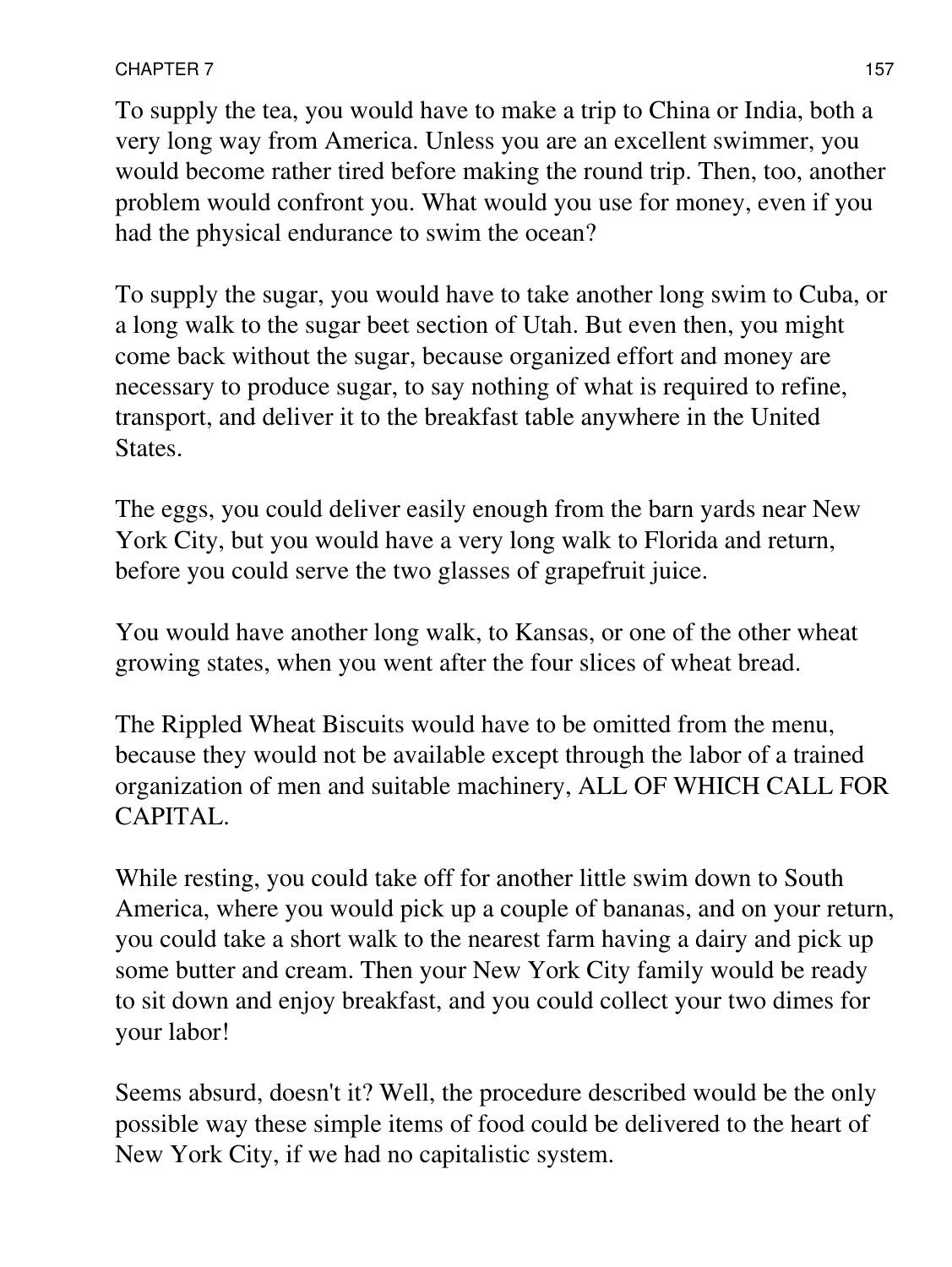The sum of money required for the building and maintenance of the railroads and steam ships used in the delivery of that simple breakfast is so huge that it staggers one's imagination. It runs into hundreds of millions of dollars, not to mention the armies of trained employees required to man the ships and trains. But, transportation is only a part of the requirements of modern civilization in capitalistic America. Before there can be anything to haul, something must be grown from the ground, or manufactured and prepared for market. This calls for more millions of dollars for equipment, machinery, boxing, marketing, and for the wages of millions of men and women.

Steam ships and railroads do not spring up from the earth and function automatically. They come in response to the call of civilization, through the labor and ingenuity and organizing ability of men who have IMAGINATION, FAITH, ENTHUSIASM, DECISION, PERSISTENCE! These men are known as capitalists. They are motivated by the desire to build, construct, achieve, render useful service, earn profits and accumulate riches. And, because they RENDER SERVICE WITHOUT WHICH THERE WOULD BE NO CIVILIZATION, they put themselves in the way of great riches.

Just to keep the record simple and understandable, I will add that these capitalists are the self-same men of whom most of us have heard soap-box orators speak. They are the same men to whom radicals, racketeers, dishonest politicians and grafting labor leaders refer as "the predatory interests," or "Wall Street."

I am not attempting to present a brief for or against any group of men or any system of economics. I am not attempting to condemn collective bargaining when I refer to "grafting labor leaders," nor do I aim to give a clean bill of health to all individuals known as capitalists.

The purpose of this book--A purpose to which I have faithfully devoted over a quarter of a century-- is to present to all who want the knowledge, the most dependable philosophy through which individuals may accumulate riches in whatever amounts they desire.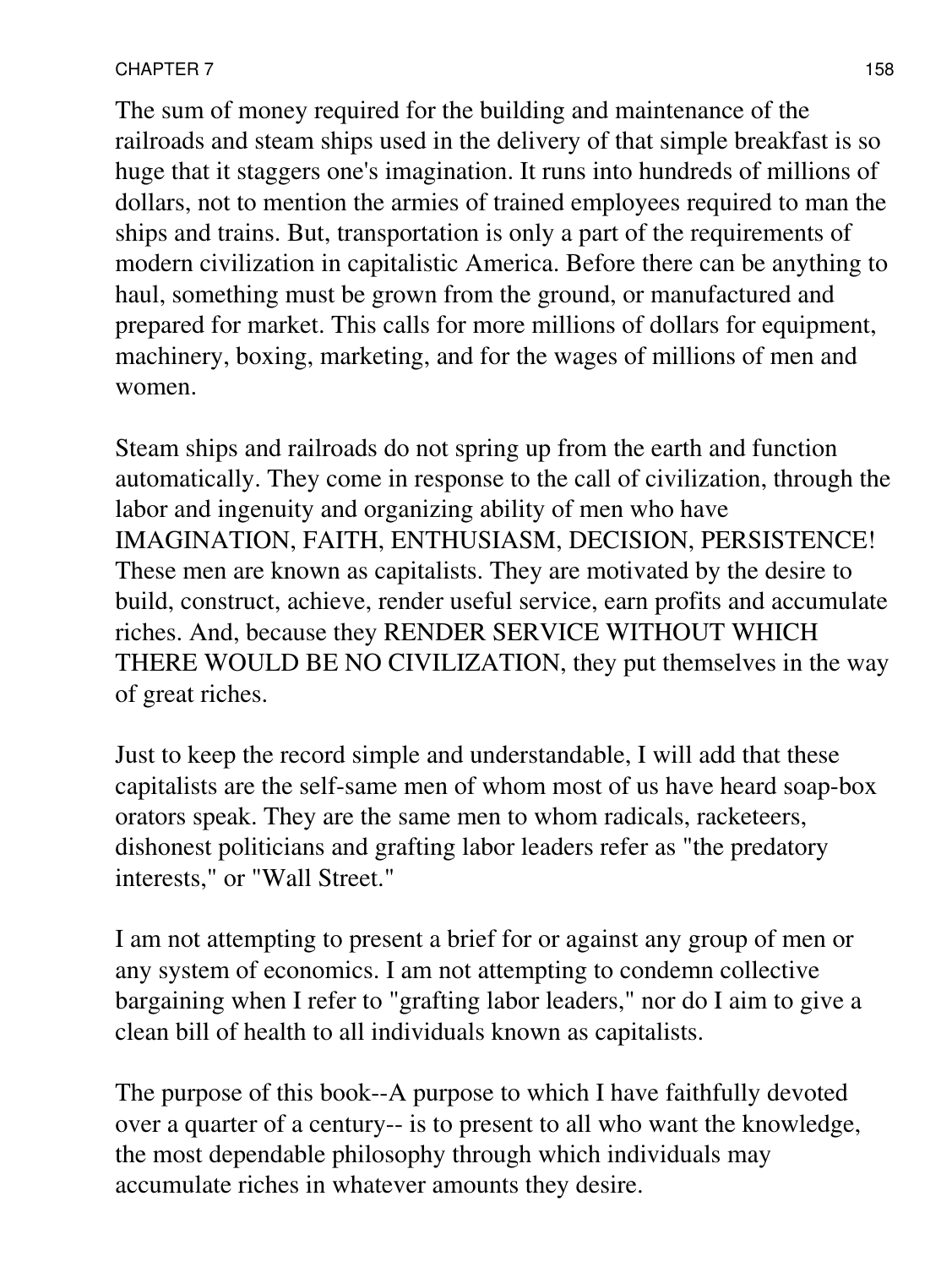I have here analyzed the economic advantages of the capitalistic system for the two-fold purpose of showing:

1. that all who seek riches must recognize and adapt themselves to the system that controls all approaches to fortunes, large or small, and

2. to present the side of the picture opposite to that being shown by politicians and demagogues who deliberately becloud the issues they bring up, by referring to organized capital as if it were something poisonous.

This is a capitalistic country, it was developed through the use of capital, and we who claim the right to partake of the blessings of freedom and opportunity, we who seek to accumulate riches here, may as well know that neither riches nor opportunity would be available to us if ORGANIZED CAPITAL had not provided these benefits.

For more than twenty years it has been a somewhat popular and growing pastime for radicals, self-seeking politicians, racketeers, crooked labor leaders, and on occasion religious leaders, to take pot-shots at "WALL STREET, THE MONEY CHANGERS, and BIG BUSINESS."

The practice became so general that we witnessed during the business depression, the unbelievable sight of high government officials lining up with the cheap politicians, and labor leaders, with the openly avowed purpose of throttling the system which has made Industrial America the richest country on earth. The line-up was so general and so well organized that it prolonged the worst depression America has ever known. It cost millions of men their jobs, because those jobs were inseparably a part of the industrial and capitalistic system which form the very backbone of the nation.

During this unusual alliance of government officials and self-seeking individuals who were endeavoring to profit by declaring "open season" on the American system of industry, a certain type of labor leader joined forces with the politicians and offered to deliver voters in return for legislation designed to permit men to TAKE RICHES AWAY FROM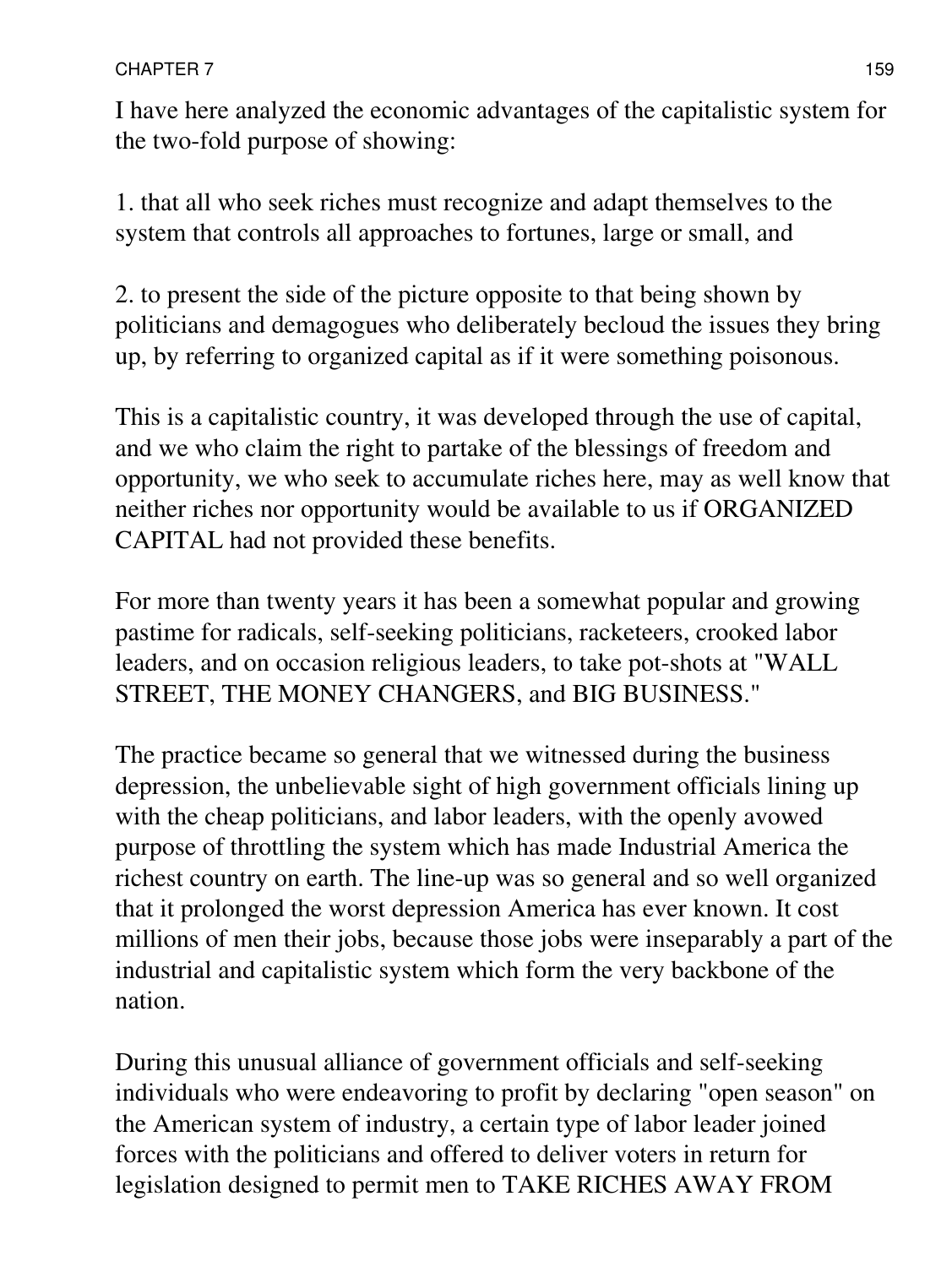### INDUSTRY BY ORGANIZED FORCE OF NUMBERS, INSTEAD OF THE BETTER METHOD OF GIVING A FAIR DAY'S WORK FOR A FAIR DAY'S PAY.

Millions of men and women throughout the nation are still engaged in this popular pastime of trying to GET without GIVING. Some of them are lined up with labor unions, where they demand SHORTER HOURS AND MORE PAY! Others do not take the trouble to work at all. THEY DEMAND GOVERNMENT RELIEF AND ARE GETTING IT. Their idea of their rights of freedom was demonstrated in New York City, where violent complaint was registered with the Postmaster, by a group of "relief beneficiaries," because the Postmen awakened them at 7: 30 A. M. to deliver Government relief checks. They DEMANDED that the time of delivery be set up to 10: 00 o'clock.

If you are one of those who believe that riches can be accumulated by the mere act of men who organize themselves into groups and demand MORE PAY for LESS SERVICE, if you are one of those who DEMAND Government relief without early morning disturbance when the money is delivered to you, if you are one of those who believe in trading their votes to politicians in return for the passing of laws which permit the raiding of the public treasury, you may rest securely on your belief, with certain knowledge that no one will disturb you, because THIS IS A FREE COUNTRY WHERE EVERY MAN MAY THINK AS HE PLEASES, where nearly everybody can live with but little effort, where many may live well without doing any work whatsoever.

However, you should know the full truth concerning this FREEDOM of which so many people boast, and so few understand. As great as it is, as far as it reaches, as many privileges as it provides, IT DOES NOT, AND CANNOT BRING RICHES WITHOUT EFFORT.

There is but one dependable method of accumulating, and legally holding riches, and that is by rendering useful service. No system has ever been created by which men can legally acquire riches through mere force of numbers, or without giving in return an equivalent value of one form or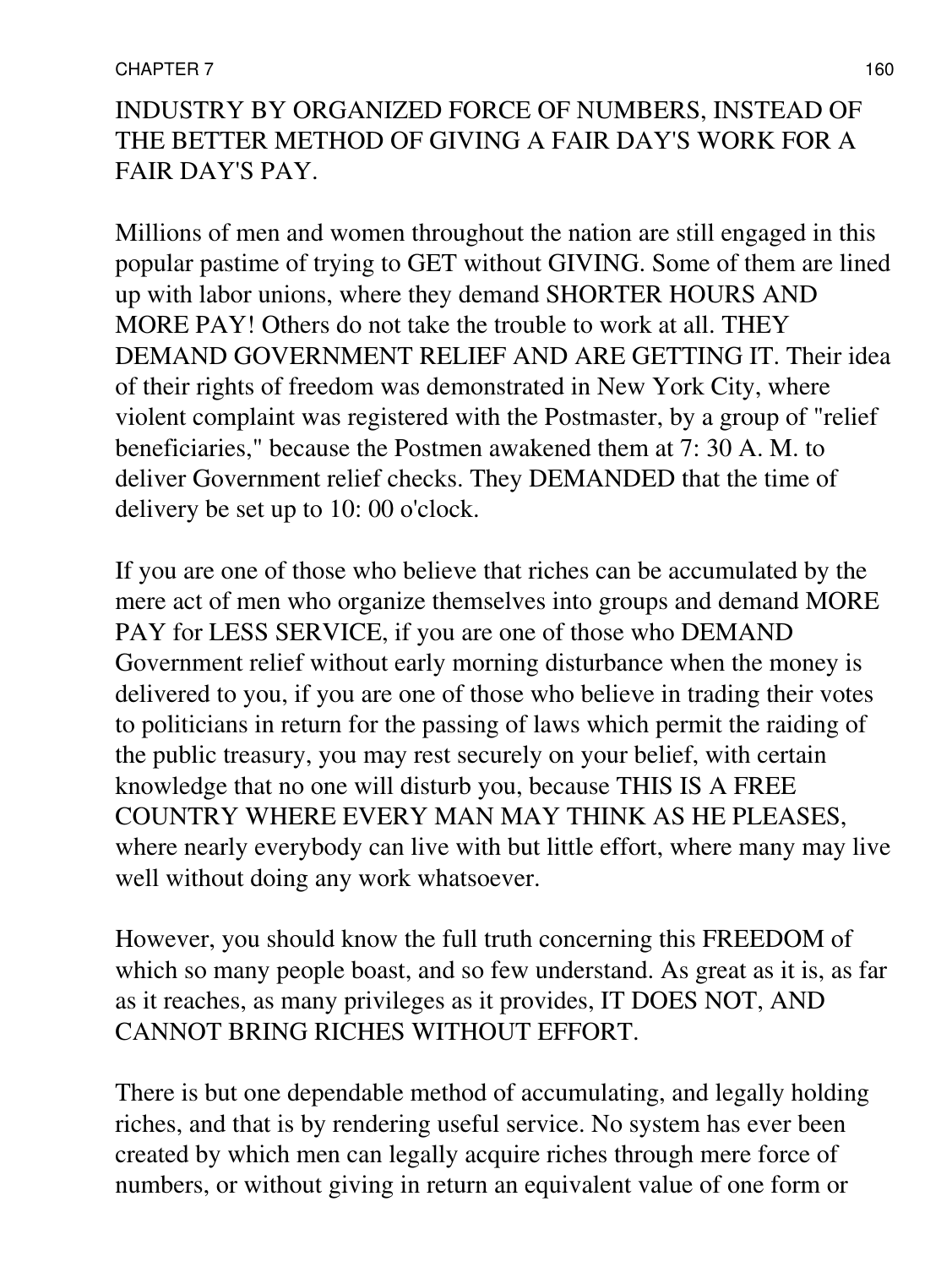another.

There is a principle known as the law of ECONOMICS! This is more than a theory. It is a law no man can beat.

Mark well the name of the principle, and remember it, because it is far more powerful than all the politicians and political machines. It is above and beyond the control of all the labor unions. It cannot be swayed, nor influenced nor bribed by racketeers or self-appointed leaders in any calling. Moreover, IT HAS AN ALL-SEEING EYE, AND A PERFECT SYSTEM OF BOOKKEEPING, in which it keeps an accurate account of the transactions of every human being engaged in the business of trying to get without giving. Sooner or later its auditors come around, look over the records of individuals both great and small, and demand an accounting.

"Wall Street, Big Business, Capital Predatory Interests," or whatever name you choose to give the system which has given us AMERICAN FREEDOM, represents a group of men who understand, respect, and adapt themselves to this powerful LAW OF ECONOMICS! Their financial continuation depends upon their respecting the law.

Most people living in America like this country, its capitalistic system and all. I must confess I know of no better country, where one may find greater opportunities to accumulate riches. Judging by their acts and deeds, there are some in this country who do not like it. That, of course is their privilege; if they do not like this country, its capitalistic system, its boundless opportunities, THEY HAVE THE PRIVILEGE OF CLEARING OUT! Always there are other countries, such as Germany, Russia, and Italy, where one may try one's hand at enjoying freedom, and accumulating riches providing one is not too particular.

America provides all the freedom and all the opportunity to accumulate riches that any honest person may require. When one goes hunting for game, one selects hunting grounds where game is plentiful. When seeking riches, the same rule would naturally obtain.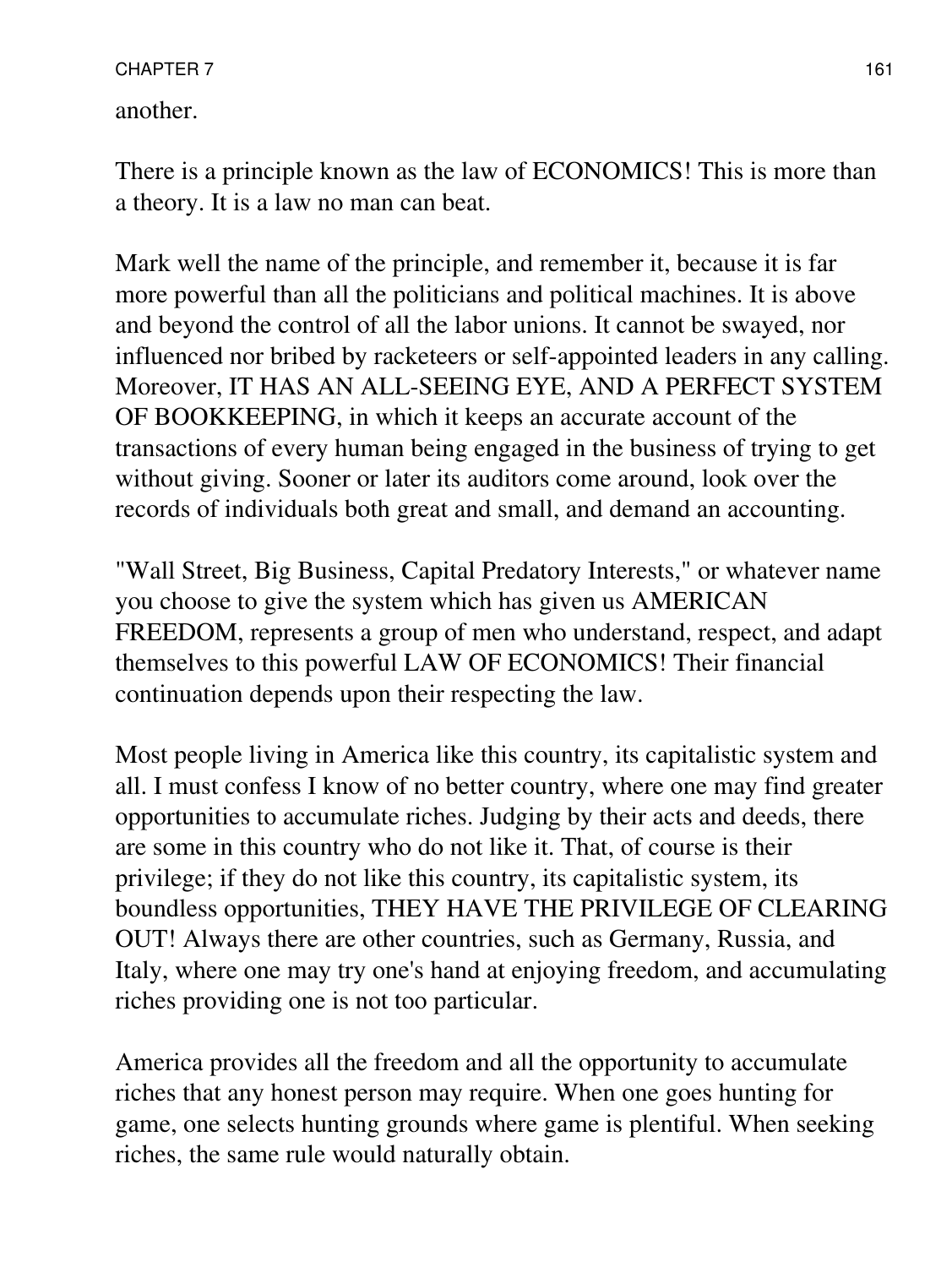If it is riches you are seeking, do not overlook the possibilities of a country whose citizens are so rich that women, alone, spend over two hundred million dollars annually for lip-sticks, rouge and cosmetics. Think twice, you who are seeking riches, before trying to destroy the Capitalistic System of a country whose citizens spend over fifty million dollars a year for GREETING CARDS, with which to express their appreciation of their FREEDOM!

If it is money you are seeking, consider carefully a country that spends hundreds of millions of dollars annually for cigarettes, the bulk of the income from which goes to only four major companies engaged in supplying this national builder of "non-chalance" and "quiet nerves."

By all means give plenty of consideration to a country whose people spend annually more than fifteen million dollars for the privilege of seeing moving pictures, and toss in a few additional mil-lions for liquor, narcotics, and other less potent soft drinks and giggle-waters.

Do not be in too big a hurry to get away from a country whose people willingly, even eagerly, hand over millions of dollars annually for football, baseball, and prize fights.

And, by all means, STICK by a country whose inhabitants give up more than a million dollars a year for chewing gum, and another million for safety razor blades.

Remember, also, that this is but the beginning of the available sources for the accumulation of wealth. Only a few of the luxuries and non-essentials have been mentioned. But, remember that the business of producing, transporting, and marketing these few items of merchandise gives regular employment to MANY MILLIONS OF MEN AND WOMEN, who receive for their services MANY MILLIONS OF DOLLARS MONTHLY, and spend it freely for both the luxuries and the necessities.

Especially remember, that back of all this exchange of merchandise and personal services may be found an abundance of OPPORTUNITY to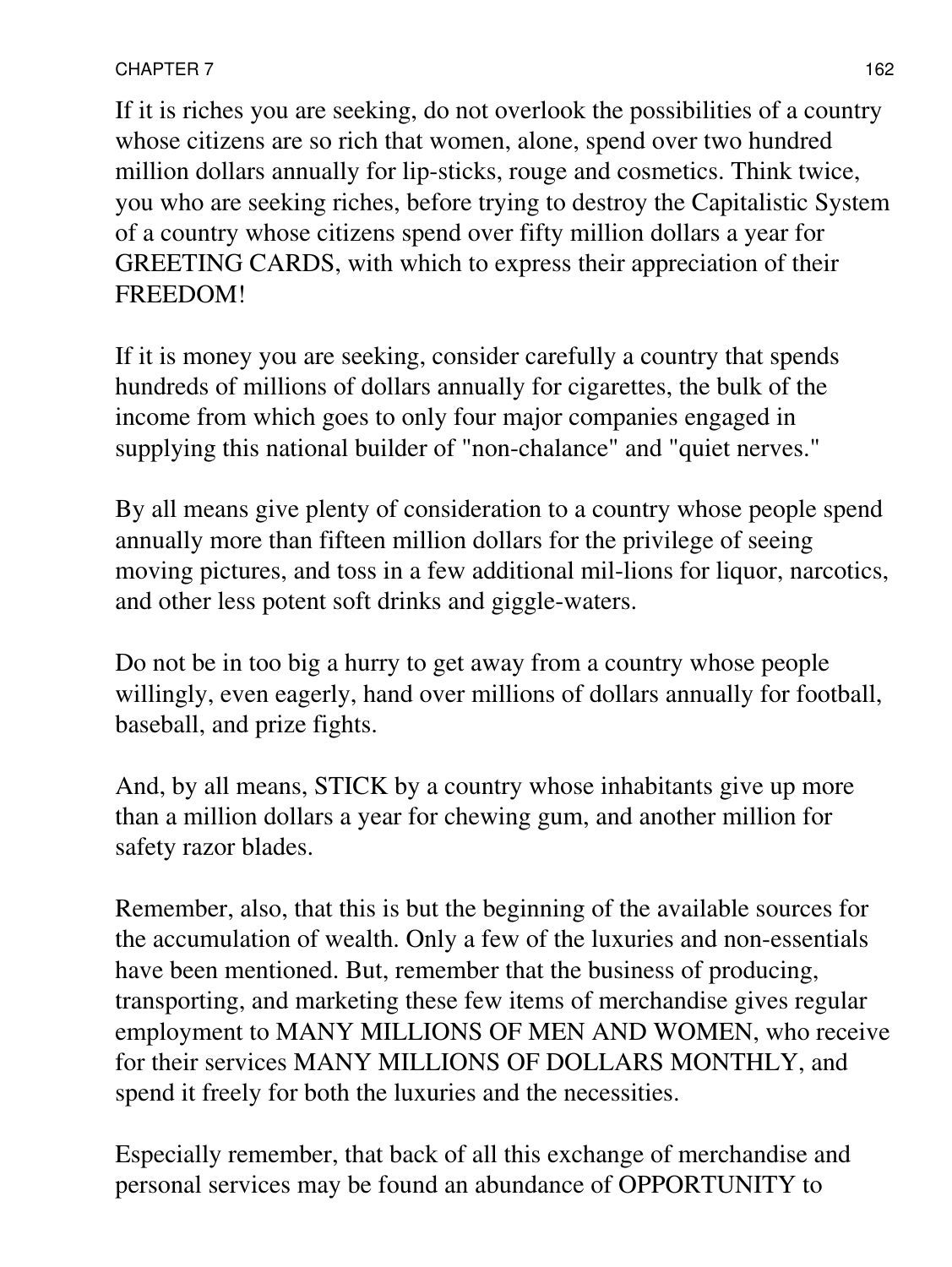accumulate riches. Here our AMERICAN FREE-DOM comes to one's aid. There is nothing to stop you, or anyone from engaging in any portion of the effort necessary to carry on these businesses. If one has superior talent, training, experience, one may accumulate riches in large amounts. Those not so fortunate may accumulate smaller amounts. Anyone may earn a living in return for a very nominal amount of labor.

So-- there you are!

OPPORTUNITY has spread its wares before you. Step up to the front, select what you want, create your plan, put the plan into action, and follow through with PERSISTENCE. "Capitalistic" America will do the rest. You can depend upon this much-- CAPITALISTIC AMERICA INSURES EVERY PERSON THE OPPORTUNITY TO RENDER USEFUL SERVICE, AND TO COLLECT RICHES IN PROPORTION TO THE VALUE OF THE SERVICE.

The "System" denies no one this right, but it does not, and cannot promise SOMETHING FOR NOTHING, because the system, itself, is irrevocably controlled by the LAW OF ECONOMICS which neither recognizes nor tolerates for long, GETTING WITHOUT GIVING.

The LAW OF ECONOMICS was passed by Nature! There is no Supreme Court to which violators of this law may appeal. The law hands out both penalties for its violation, and appropriate rewards for its observance, without interference or the possibility of interference by any human being. The law cannot be repealed. It is as fixed as the stars in the heavens, and subject to, and a part of the same system that controls the stars.

May one refuse to adapt one's self to the LAW OF ECONOMICS?

Certainly! This is a free country, where all men are born with equal rights, including the privilege of ignoring the LAW OF ECONOMICS.

What happens then?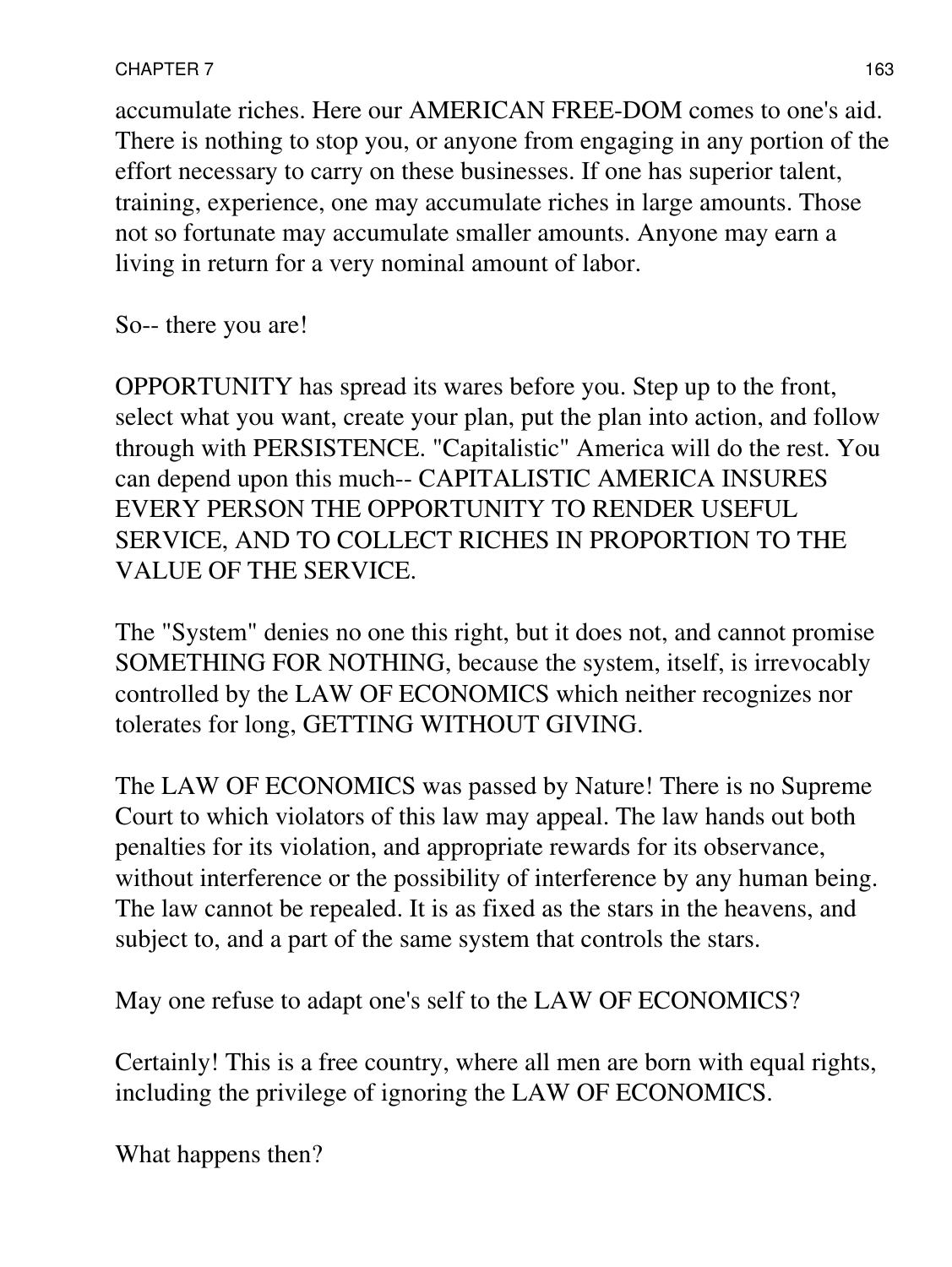Well, nothing happens until large numbers of men join forces for the avowed purpose of ignoring the law, and taking what they want by force.

### THEN COMES THE DICTATOR, WITH WELL ORGANIZED FIRING SQUADS AND MACHINE GUNS!

We have not yet reached that stage in America! But we have heard all we want to know about how the system works. Perhaps we hal1 be fortunate enough not to demand personal knowledge of so gruesome a reality. Doubtless we shall prefer to continue with our FREEDOM OF SPEECH, FREEDOM OF DEED, and FREEDOM TO RENDER USEFUL SERVICE IN RETURN FOR RICHES.

The practice, by Government officials of extending to men and women the privilege of raiding the public treasury in return for votes, sometimes results in election, but as night follows day, the final payoff comes; when every penny wrongfully used, must be repaid with compound interest on compound interest. If those who make the grab are not forced to repay, the burden falls on their children, and their children's children, "even unto the third and fourth generations." There is no way to avoid the debt.

Men can, and sometimes do, form themselves into groups for the purpose of crowding wages up, and working hours down. There is a point beyond which they cannot go. It is the point at which the LAW OF ECONOMICS steps in, and the sheriff gets both the employer and the employees.

For six years, from 1929, to 1935, the people of America, both rich and poor, barely missed seeing the Old Man Economics hand over to the sheriff all the businesses, and industries and banks. It was not a pretty sight! It did not increase our respect for mob psychology through which men cast reason to the winds and start trying to GET without GIVING.

We who went through those six discouraging years, when FEAR WAS IN THE SADDLE, AND FAITH WAS ON THE GROUND, cannot forget how ruthlessly the LAW OF ECONOMICS exacted its toll from both rich and poor, weak and strong, old and young. We shall not wish to go through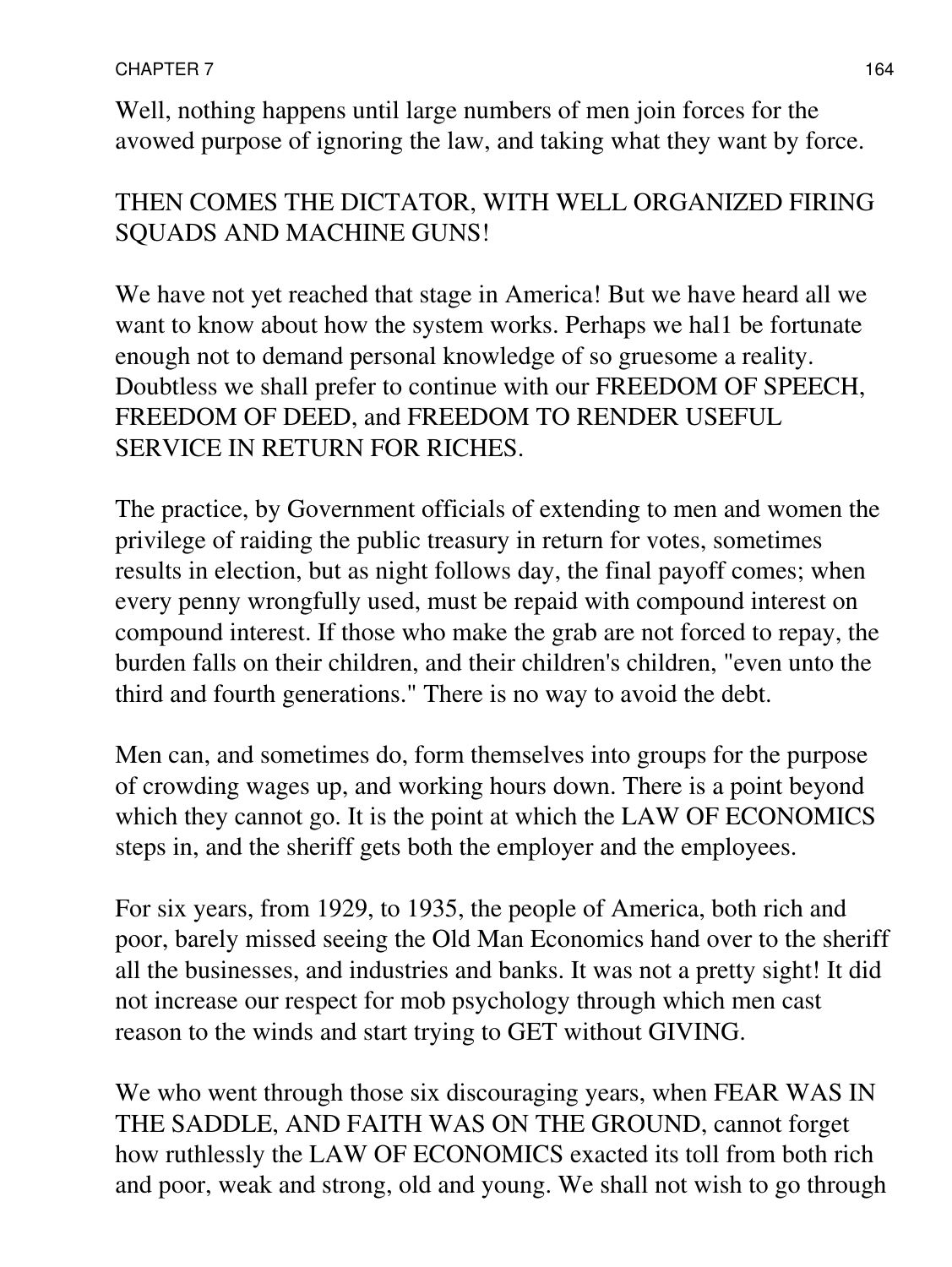another such experience.

These observations are not founded upon short-time experience. They are the result of twenty-five years of careful analysis of the methods of both the most successful and the most unsuccessful men America has known.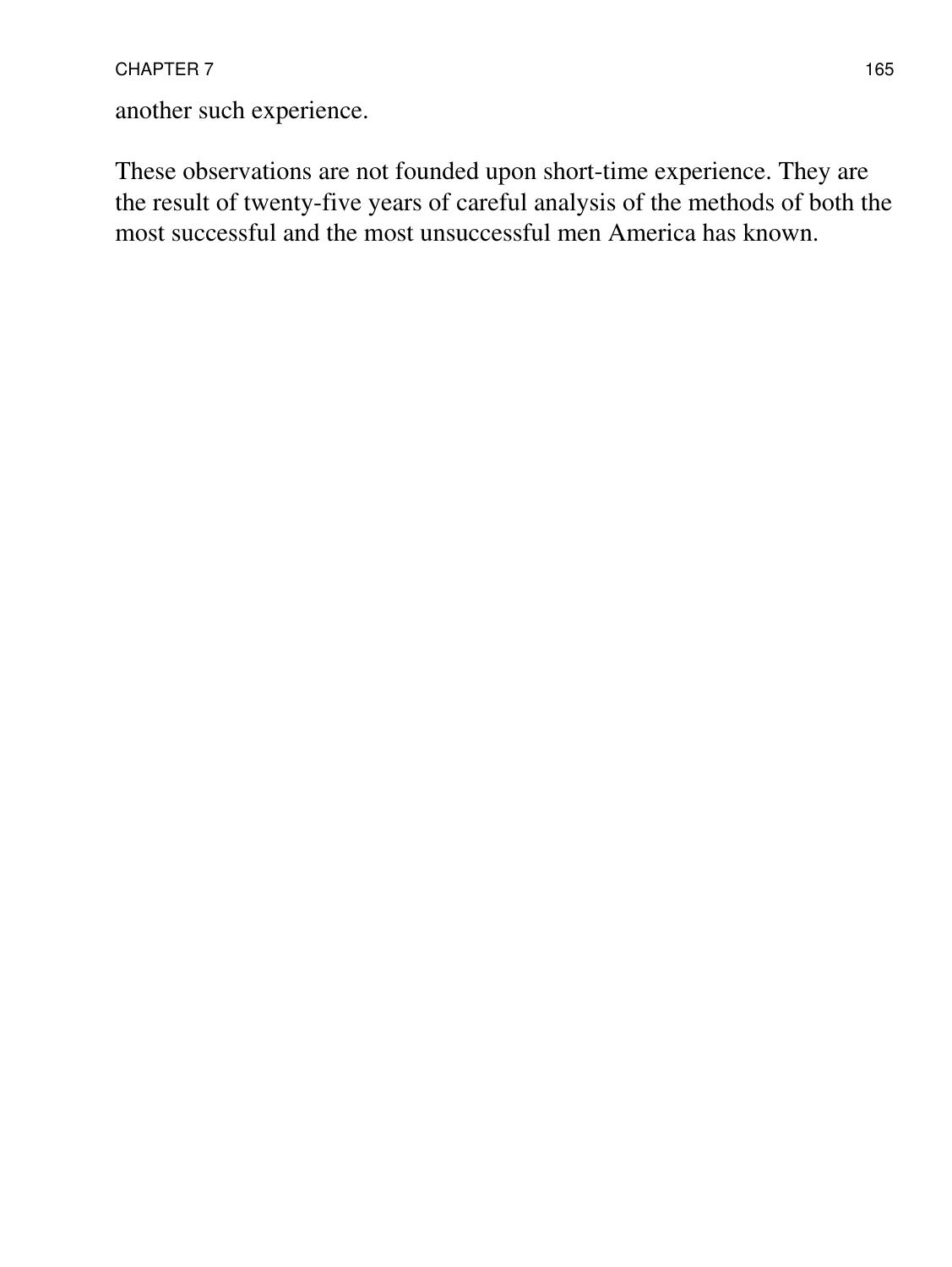# **CHAPTER 8**

### DECISION

### THE MASTERY OF PROCRASTINATION

The Seventh Step toward Riches

ACCURATE analysis of over 25,000 men and women who had experienced failure, disclosed the fact that LACK OF DECISION was near the head of the list of the 30 major causes of FAILURE. This is no mere statement of a theory-- it is a fact.

PROCRASTINATION, the opposite of DECISION, is a common enemy which practically every man must conquer.

You will have an opportunity to test your capacity to reach quick and definite DECISIONS when you finish reading this book, and are ready to begin putting into ACTION the principles which it describes.

Analysis of several hundred people who had accumulated fortunes well beyond the million dollar mark, disclosed the fact that every one of them had the habit of REACHING DECISIONS PROMPTLY, and of changing these decisions SLOWLY, if, and when they were changed. People who fail to accumulate money, without exception, have the habit of reaching decisions, IF AT ALL, very slowly, and of changing these decisions quickly and often.

One of Henry Ford's most outstanding qualities is his habit of reaching decisions quickly and definitely, and changing them slowly. This quality is so pronounced in Mr. Ford, that it has given him the reputation of being obstinate. It was this quality which prompted Mr. Ford to continue to manufacture his famous Model "T" (the world's ugliest car), when all of his advisors, and many of the purchasers of the car, were urging him to change it.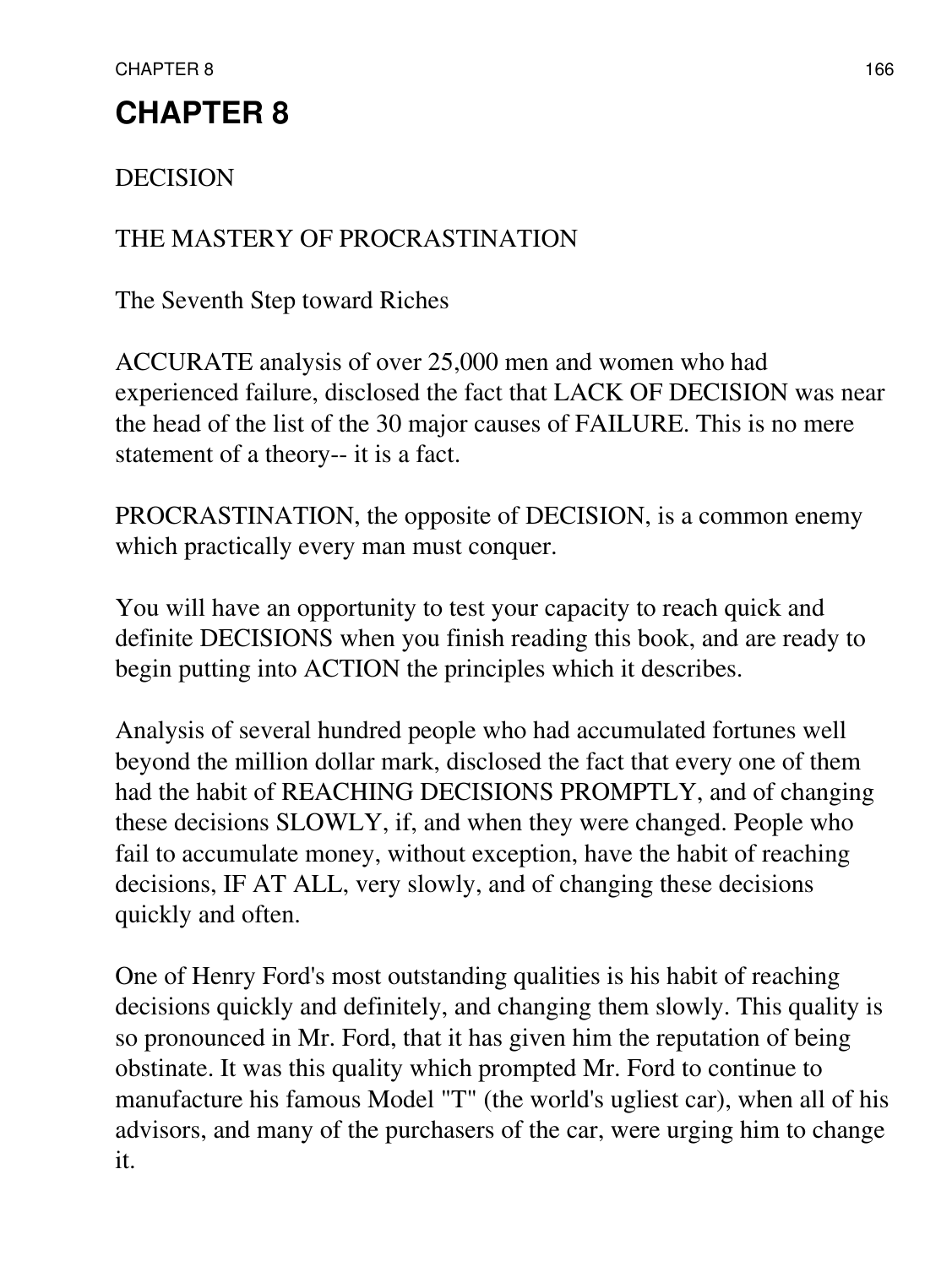Perhaps, Mr. Ford delayed too long in making the change, but the other side of the story is, that Mr. Ford's firmness of decision yielded a huge fortune, before the change in model became necessary. There is but little doubt that Mr. Ford's habit of definiteness of decision assumes the proportion of obstinacy, but this quality is preferable to slowness in reaching decisions and quickness in changing them.

The majority of people who fail to accumulate money sufficient for their needs, are, generally, easily influenced by the "opinions" of others. They permit the newspapers and the "gossiping" neighbors to do their "thinking" for them. "Opinions are the cheapest commodities on earth. Everyone has a flock of opinions ready to be wished upon anyone who will accept them. If you are influenced by "opinions" when you reach DECISIONS, you will not succeed in any undertaking, much less in that of transmuting YOUR OWN DESIRE into money.

If you are influenced by the opinions of others, you will have no DESIRE of your own.

Keep your own counsel, when you begin to put into practice the principles described here, by reaching your own decisions and following them. Take no one into your confidence, EXCEPT the members of your "Master Mind" group, and be very sure in your selection of this group, that you choose ONLY those who will be in COMPLETE SYMPATHY AND HARMONY WITH YOUR PURPOSE.

Close friends and relatives, while not meaning to do so, often handicap one through "opinions" and sometimes through ridicule, which is meant to be humorous. Thousands of men and women carry inferiority complexes with them all through life, because some well-meaning, but ignorant person destroyed their confidence through "opinions" or ridicule.

You have a brain and mind of your own. USE IT, and reach your own decisions. If you need facts or information from other people, to enable you to reach decisions, as you probably will in many instances; acquire these facts or secure the information you need quietly, without disclosing your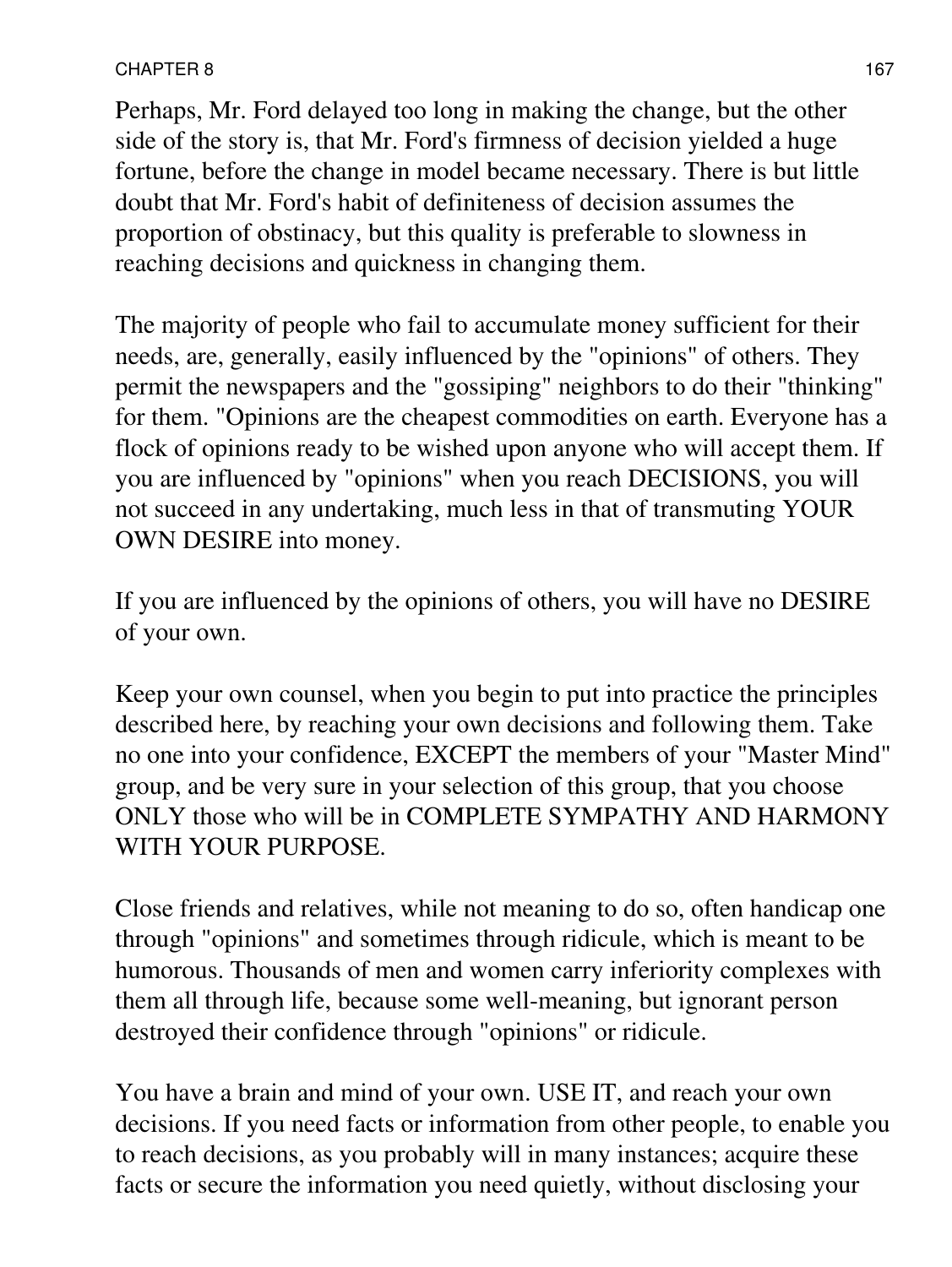### purpose.

It is characteristic of people who have but a smattering or a veneer of knowledge to try to give the impression that they have much knowledge. Such people generally do TOO MUCH talking, and TOO LITTLE listening. Keep your eyes and ears wide open-- and your mouth CLOSED, if you wish to acquire the habit of prompt DECISION. Those who talk too much do little else. If you talk more than you listen, you not only deprive yourself of many opportunities to accumulate useful knowledge, but you also disclose your PLANS and PURPOSES to people who will take great delight in defeating you, because they envy you.

Remember, also, that every time you open your mouth in the presence of a person who has an abundance of knowledge, you display to that person, your exact stock of knowledge, or your LACK of it! Genuine wisdom is usually conspicuous through modesty and silence.

Keep in mind the fact that every person with whom you associate is, like yourself, seeking the opportunity to accumulate money. If you talk about your plans too freely, you may be surprised when you learn that some other person has beaten you to your goal by PUTTING INTO ACTION AHEAD OF YOU, the plans of which you talked unwisely.

Let one of your first decisions be to KEEP A CLOSED MOUTH AND OPEN EARS AND EYES.

As a reminder to yourself to follow this advice, it will be helpful if you copy the following epigram in large letters and place it where you will see it daily.

"TELL THE WORLD WHAT YOU INTEND TO DO, BUT FIRST SHOW IT."

This is the equivalent of saying that "deeds, and not words, are what count most."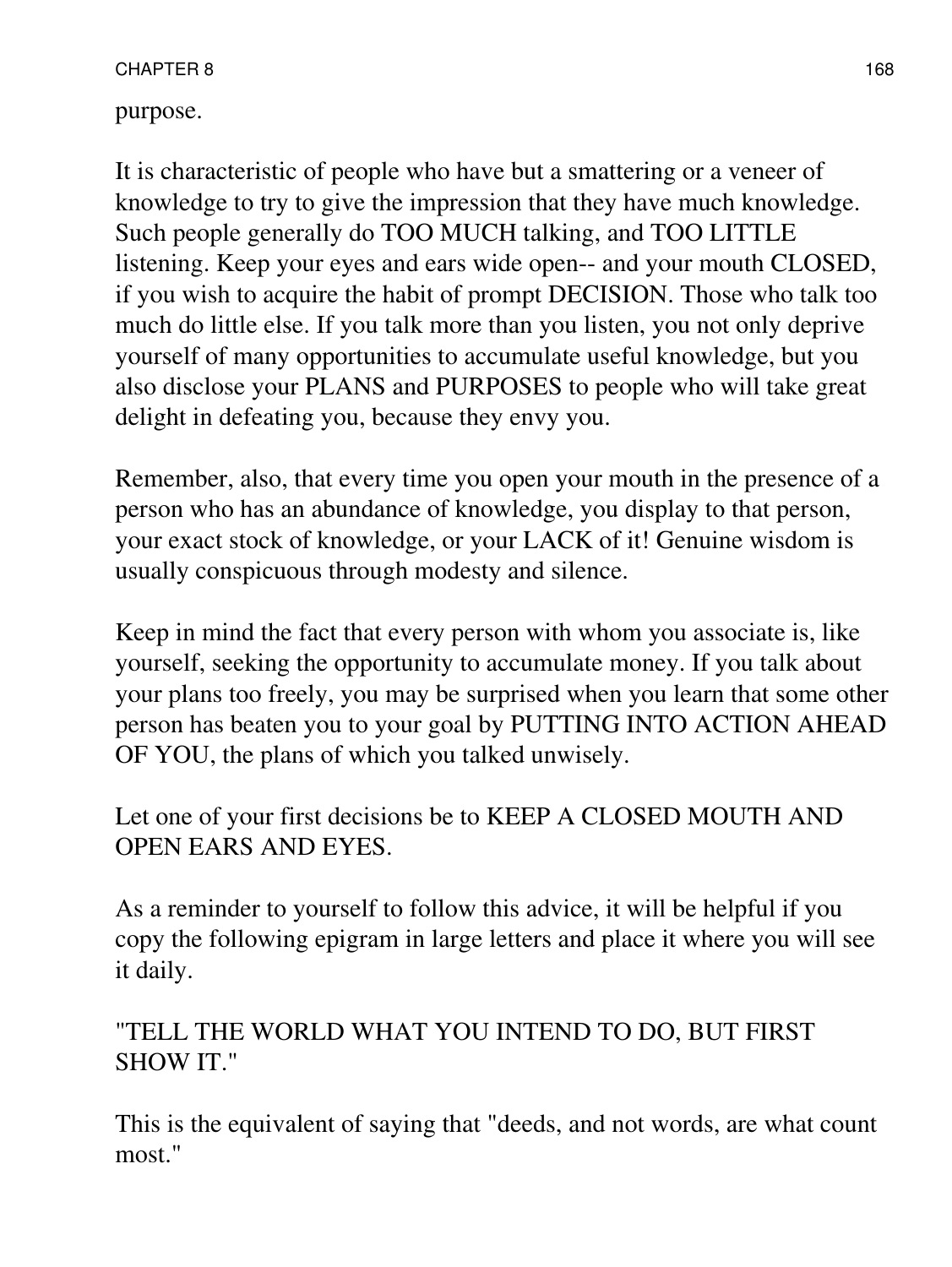### FREEDOM OR DEATH ON A DECISION

The value of decisions depends upon the courage required to render them. The great decisions, which served as the foundation of civilization, were reached by assuming great risks, which often meant the possibility of death.

Lincoln's decision to issue his famous Proclamation of Emancipation, which gave freedom to the colored people of America, was rendered with full understanding that his act would turn thousands of friends and political supporters against him. He knew, too, that the carrying out of that proclamation would mean death to thousands of men on the battlefield. In the end, it cost Lincoln his life. That required courage.

Socrates' decision to drink the cup of poison, rather than compromise in his personal belief, was a decision of courage. It turned Time ahead a thousand years, and gave to people then unborn, the right to freedom of thought and of speech.

The decision of Gen. Robert E. Lee, when he came to the parting of the way with the Union, and took up the cause of the South, was a decision of courage, for he well knew that it might cost him his own life, that it would surely cost the lives of others.

But, the greatest decision of all time, as far as any American citizen is concerned, was reached in Philadelphia, July 4, 1776, when fifty-six men signed their names to a document, which they well knew would bring freedom to all Americans, or leave every one of the fifty-six hanging from a gallows!

You have heard of this famous document, but you may not have drawn from it the great lesson in personal achievement it so plainly taught.

We all remember the date of this momentous decision, but few of us realize what courage that decision required. We remember our history, as it was taught; we remember dates, and the names of the men who fought; we remember Valley Forge, and Yorktown; we remember George Washington,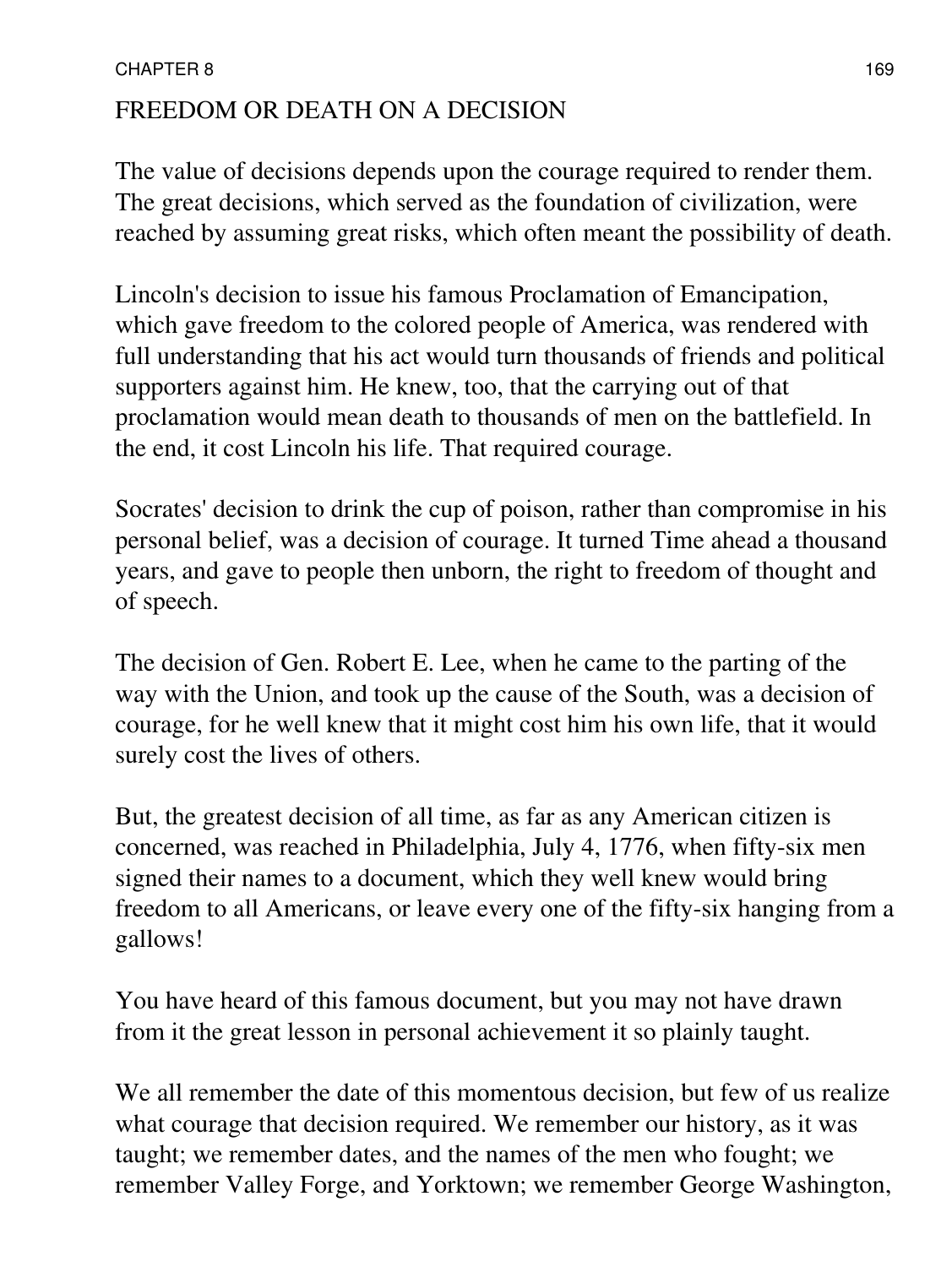and Lord Cornwallis. But we know little of the real forces back of these names, dates, and places. We know still less of that intangible POWER, which insured us freedom long before Washington's armies reached Yorktown.

We read the history of the Revolution, and falsely imagine that George Washington was the Father of our Country, that it was he who won our freedom, while the truth is--Washington was only an accessory after the fact, because victory for his armies had been insured long before Lord Cornwallis surrendered. This is not intended to rob Washington of any of the glory he so richly merited. Its purpose, rather, is to give greater attention to the astounding POWER that was the real cause of his victory.

It is nothing short of tragedy that the writers of history have missed, entirely, even the slightest reference to the irresistible POWER, which gave birth and freedom to the nation destined to set up new standards of independence for all the peoples of the earth. I say it is a tragedy, because it is the self-same POWER which must be used by every individual who surmounts the difficulties of Life, and forces Life to pay the price asked.

Let us briefly review the events which gave birth to this POWER. The story begins with an incident in Boston, March 5, 1770. British soldiers were patroling the streets, by their presence, openly threatening the citizens. The colonists resented armed men marching in their midst. They began to express their resentment openly, hurling stones as well as epithets, at the marching soldiers, until the commanding officer gave orders, "Fix bayonets... Charge!"

The battle was on. It resulted in the death and injury of many. The incident aroused such resentment that the Provincial Assembly, (made up of prominent colonists), called a meeting for the purpose of taking definite action. Two of the members of that Assembly were, John Hancock, and Samuel Adams--LONG LIVE THEIR NAMES! They spoke up courageously, and declared that a move must be made to eject all British soldiers from Boston.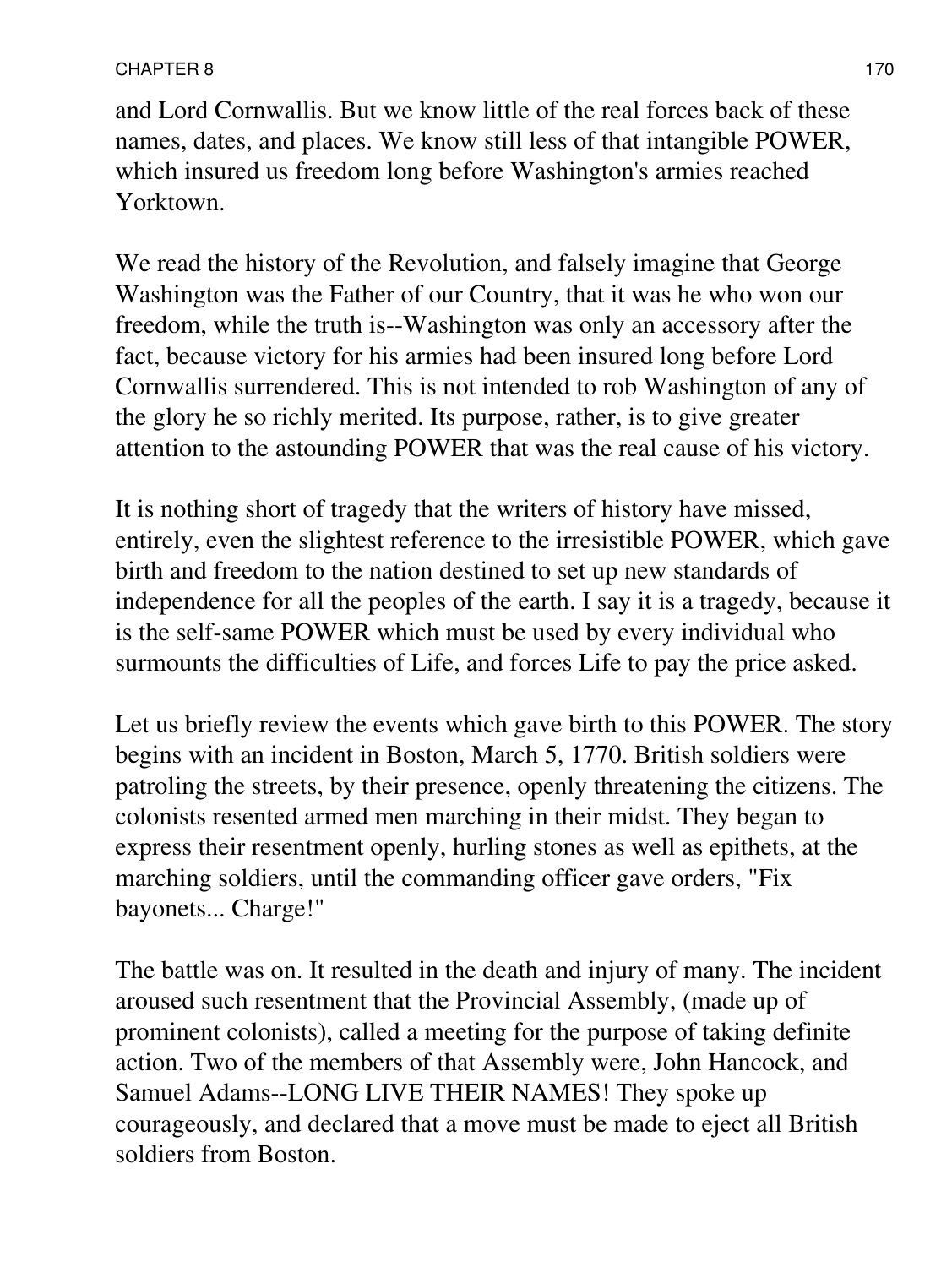Remember this--a DECISION, in the minds of two men, might properly be called the beginning of the freedom which we, of the United States now enjoy. Remember, too, that the DECISION of these two men called for FAITH, and COURAGE, because it was dangerous.

Before the Assembly adjourned, Samuel Adams was appointed to call on the Governor of the Province, Hutchinson, and demand the withdrawal of the British troops.

The request was granted, the troops were removed from Boston, but the incident was not closed. It had caused a situation destined to change the entire trend of civilization. Strange, is it not, how the great changes, such as the American Revolution, and the World War, often have their beginnings in circumstances which seem unimportant? It is interesting, also, to observe that these important changes usually begin in the form of a DEFINITE DECISION in the minds of a relatively small number of people. Few of us know the history of our country well enough to realize that John Hancock, Samuel Adams, and Richard Henry Lee (of the Province of Virginia) were the real Fathers of our Country.

Richard Henry Lee became an important factor in this story by reason of the fact that he and Samuel Adams communicated frequently (by correspondence), sharing freely their fears and their hopes concerning the welfare of the people of their Provinces. From this practice, Adams conceived the idea that a mutual exchange of letters between the thirteen Colonies might help to bring about the coordination of effort so badly needed in connection with the solution of their problems. Two years after the clash with the soldiers in Boston (March '72), Adams presented this idea to the Assembly, in the form of a motion that a Correspondence Committee be established among the Colonies, with definitely appointed correspondents in each Colony, "for the purpose of friendly cooperation for the betterment of the Colonies of British America."

Mark well this incident! It was the beginning of the organization of the far-flung POWER destined to give freedom to you, and to me. The Master Mind had already been organized. It consisted of Adams, Lee, and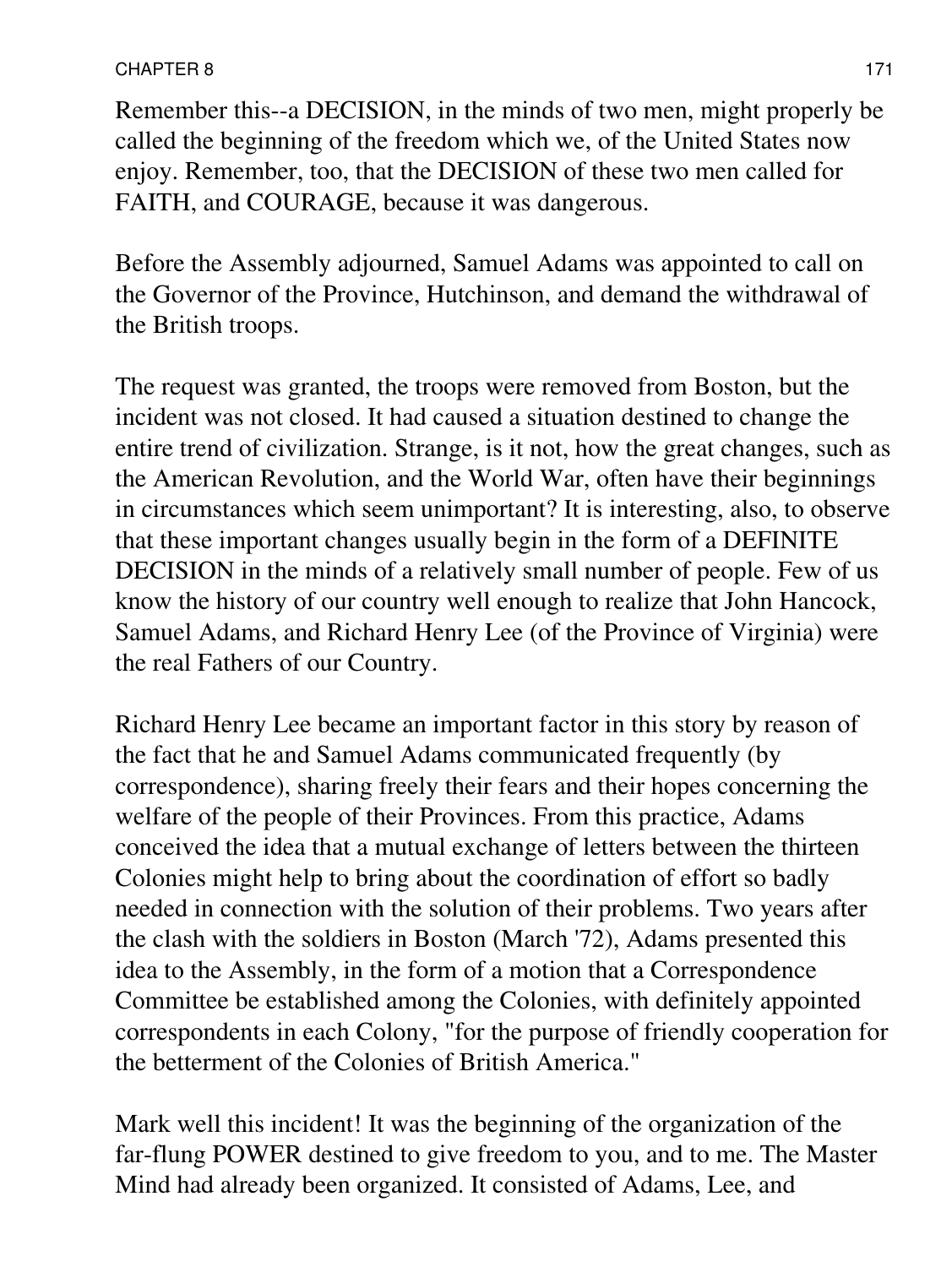Hancock. "I tell you further, that if two of you agree upon the earth concerning anything for which you ask, it will come to you from My Father, who is in Heaven."

The Committee of Correspondence was organized. Observe that this move provided the way for increasing the power of the Master Mind by adding to it men from all the Colonies. Take notice that this procedure constituted the first ORGANIZED PLANNING of the disgruntled Colonists.

In union there is strength! The citizens of the Colonies had been waging disorganized warfare against the British soldiers, through incidents similar to the Boston riot, but nothing of benefit had been accomplished. Their individual grievances had not been consolidated under one Master Mind. No group of individuals had put their hearts, minds, souls, and bodies together in one definite DECISION to settle their difficulty with the British once and for all, until Adams, Hancock, and Lee got together.

Meanwhile, the British were not idle. They, too, were doing some PLANNING and "Master-Minding" on their own account, with the advantage of having back of them money, and organized soldiery.

The Crown appointed Gage to supplant Hutchinson as the Governor of Massachusetts. One of the new Governor's first acts was to send a messenger to call on Samuel Adams, for the purpose of endeavoring to stop his opposition-- by FEAR.

We can best understand the spirit of what happened by quoting the conversation between Col. Fenton, (the messenger sent by Gage), and Adams.

Col. Fenton: "I have been authorized by Governor Gage, to assure you, Mr. Adams, that the Governor has been empowered to confer upon you such benefits as would be satisfactory, [endeavor to win Adams by promise of bribes], upon the condition that you engage to cease in your opposition to the measures of the government. It is the Governor's advice to you, Sir, not to incur the further displeasure of his majesty. Your conduct has been such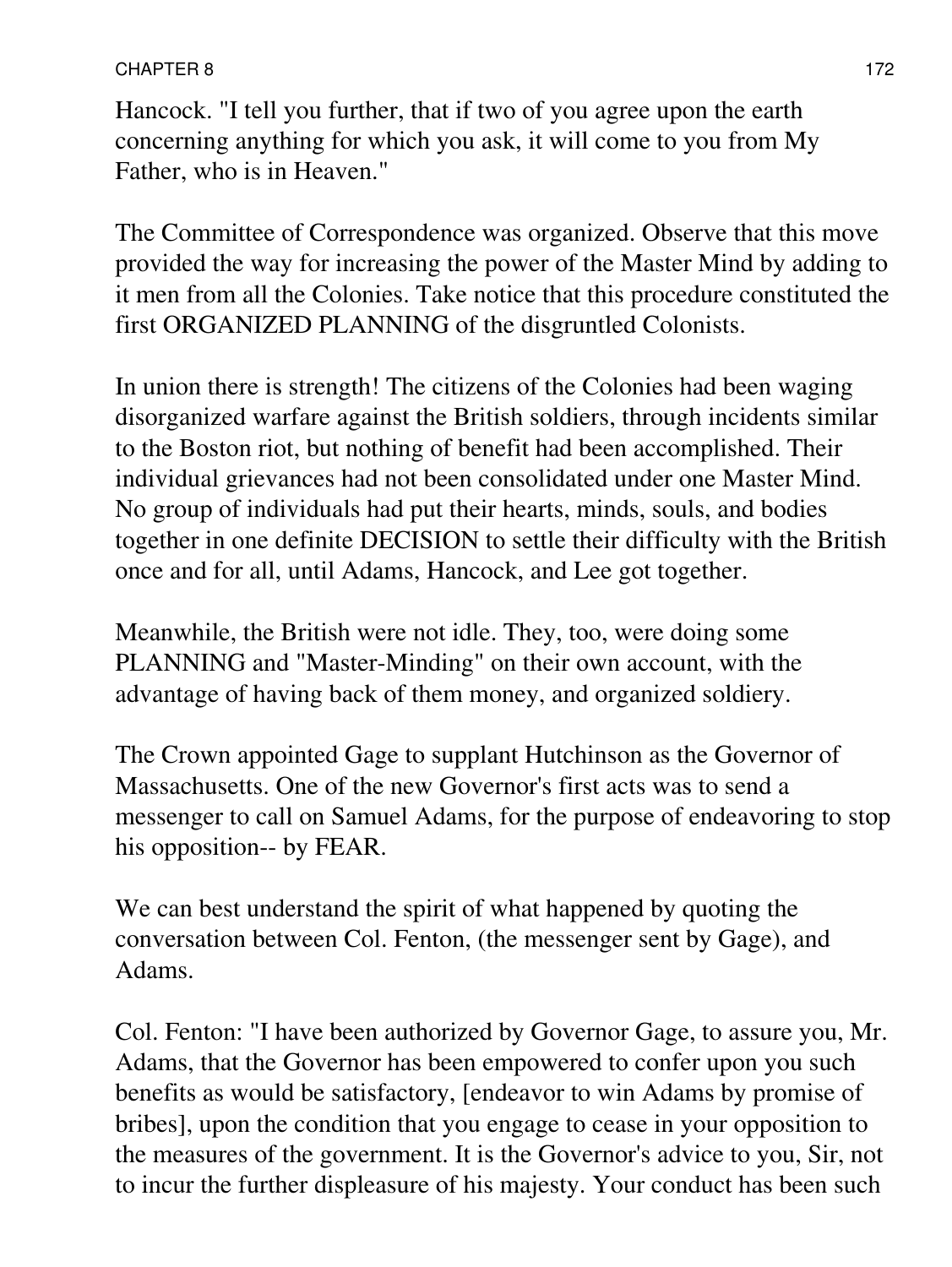as makes you liable to penalties of an Mt of Henry VIII, by which persons can be sent to England for trial for treason, or misprision of treason, at the discretion of a governor of a province. But, BY CHANGING YOUR POLITICAL COURSE, you will not only receive great personal advantages, but you will make your peace with the King."

Samuel Adams had the choice of two DECISIONS. He could cease his opposition, and receive personal bribes, or he could CONTINUE, AND RUN THE RISK OF BEING HANGED!

Clearly, the time had come when Adams was forced to reach instantly, a DECISION which could have cost his life. The majority of men would have found it difficult to reach such a decision. The majority would have sent back an evasive reply, but not Adams! He insisted upon Col. Fenton's word of honor, that the Colonel would deliver to the Governor the answer exactly as Adams would give it to him.

Adams' answer, "Then you may tell Governor Gage that I trust I have long since made my peace with the King of Kings. No personal consideration shall induce me to abandon the righteous cause of my Country. And, TELL GOVERNOR GAGE IT IS THE ADVICE OF SAMUEL ADAMS TO HIM, no longer to insult the feelings of an exasperated people."

Comment as to the character of this man seems unnecessary. It must be obvious to all who read this astounding message that its sender possessed loyalty of the highest order. This is important. (Racketeers and dishonest politicians have prostituted the honor for which such men as Adams died).

When Governor Gage received Adams' caustic reply, he flew into a rage, and issued a proclamation which read, "I do, hereby, in his majesty's name, offer and promise his most gracious pardon to all persons who shall forthwith lay down their arms, and return to the duties of peaceable subjects, excepting only from the benefit of such pardon, SAMUEL ADAMS AND JOHN HANCOCK, whose offences are of too flagitious a nature to admit of any other consideration but that of condign punishment."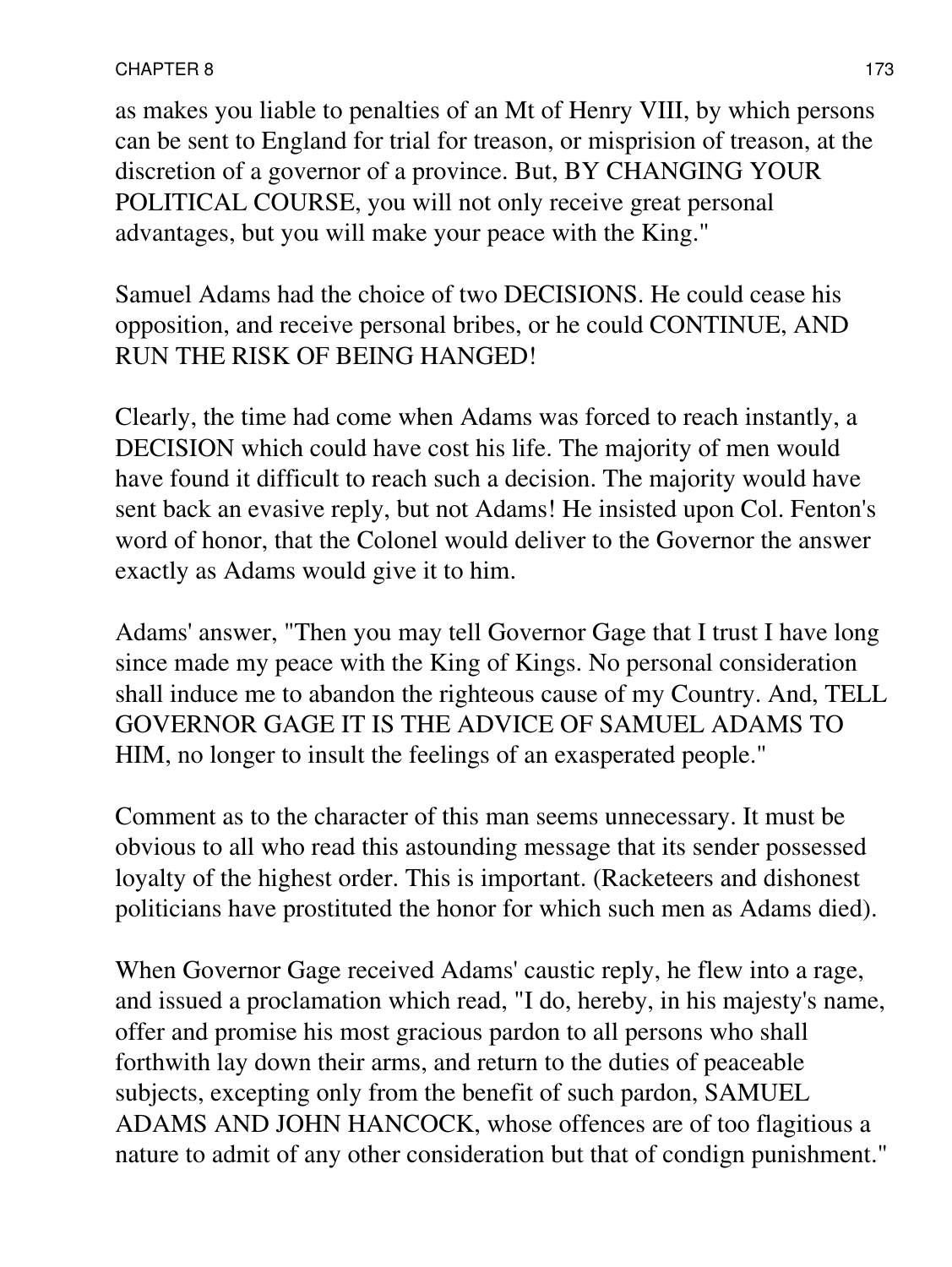As one might say, in modern slang, Adams and Hancock were "on the spot!" The threat of the irate Governor forced the two men to reach another DECISION, equally as dangerous. They hurriedly called a secret meeting of their staunchest followers. (Here the Master Mind began to take on momentum). After the meeting had been called to order, Adams locked the door, placed the key in his pocket, and informed all present that it was imperative that a Congress of the Colonists be organized, and that NO MAN SHOULD LEAVE THE ROOM UNTIL THE DECISION FOR SUCH A CONGRESS HAD BEEN REACHED.

Great excitement followed. Some weighed the possible consequences of such radicalism. (Old Man Fear). Some expressed grave doubt as to the wisdom of so definite a decision in defiance of the Crown. Locked in that room were TWO MEN immune to Fear, blind to the possibility of Failure. Hancock and Adams. Through the influence of their minds, the others were induced to agree that, through the Correspondence Committee, arrangements should be made for a meeting of the First Continental Congress, to be held in Philadelphia, September 5, 1774.

Remember this date. It is more important than July 4, 1776. If there had been no DECISION to hold a Continental Congress, there could have been no signing of the Declaration of Independence.

Before the first meeting of the new Congress, another leader, in a different section of the country was deep in the throes of publishing a "Summary View of the Rights of British America." He was Thomas Jefferson, of the Province of Virginia, whose relationship to Lord Dunmore, (representative of the Crown in Virginia), was as strained as that of Hancock and Adams with their Governor.

Shortly after his famous Summary of Rights was published, Jefferson was informed that he was subject to prosecution for high treason against his majesty's government. Inspired by the threat, one of Jefferson's colleagues, Patrick Henry, boldly spoke his mind, concluding his remarks with a sentence which shall remain forever a classic, "If this be treason, then make the most of it."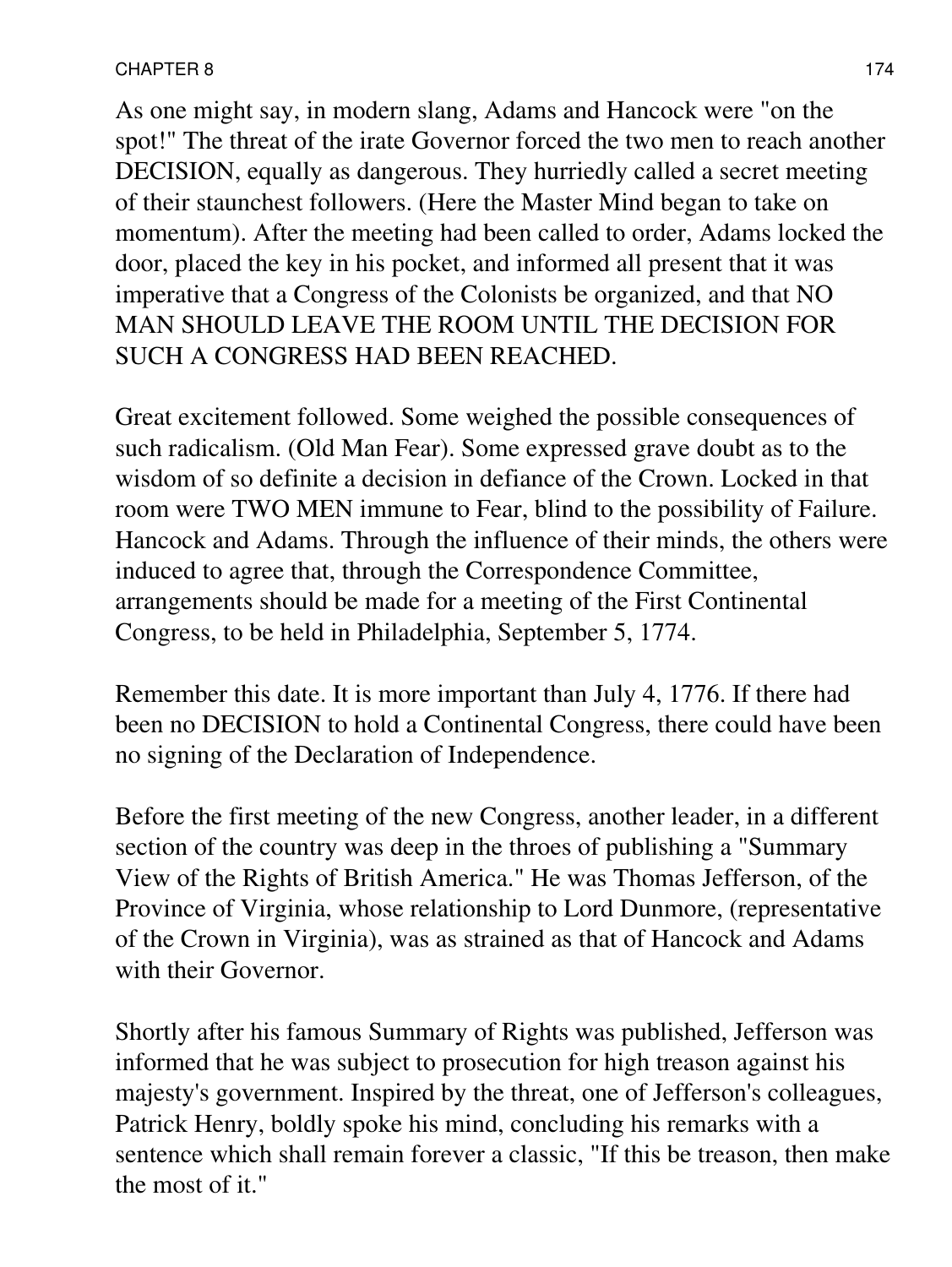It was such men as these who, without power, without authority, without military strength, without money, sat in solemn consideration of the destiny of the colonies, beginning at the opening of the First Continental Congress, and continuing at intervals for two years-- until on June 7, 1776, Richard Henry Lee arose, addressed the Chair, and to the startled Assembly made this motion:

"Gentlemen, I make the motion that these United Colonies are, and of right ought to be free and independent states, that they be absolved from all allegiance to the British Crown, and that all political connection between them and the state of Great Britain is, and ought to be totally dissolved."

Lee's astounding motion was discussed fervently, and at such length that he began to lose patience. Finally, after days of argument, he again took the floor, and declared, in a clear, firm voice, "Mr. President, we have discussed this issue for days. It is the only course for us to follow. Why, then Sir, do we longer delay? Why still deliberate? Let this happy day give birth to an American Republic. Let her arise, not to devastate and to conquer, but to re-establish the reign of peace, and of law. The eyes of Europe are fixed upon us. She demands of us a living example of freedom, that may exhibit a contrast, in the felicity of the citizen, to the ever increasing tyranny."

Before his motion was finally voted upon, Lee was called back to Virginia, because of serious family illness, but before leaving, he placed his cause in the hands of his friend, Thomas Jefferson, who promised to fight until favorable action was taken. Shortly thereafter the President of the Congress (Hancock), appointed Jefferson as Chairman of a Committee to draw up a Declaration of Independence.

Long and hard the Committee labored, on a document which would mean, when accepted by the Congress, that EVERY MAN WHO SIGNED IT, WOULD BE SIGNING HIS OWN DEATH WARRANT, should the Colonies lose in the fight with Great Britain, which was sure to follow.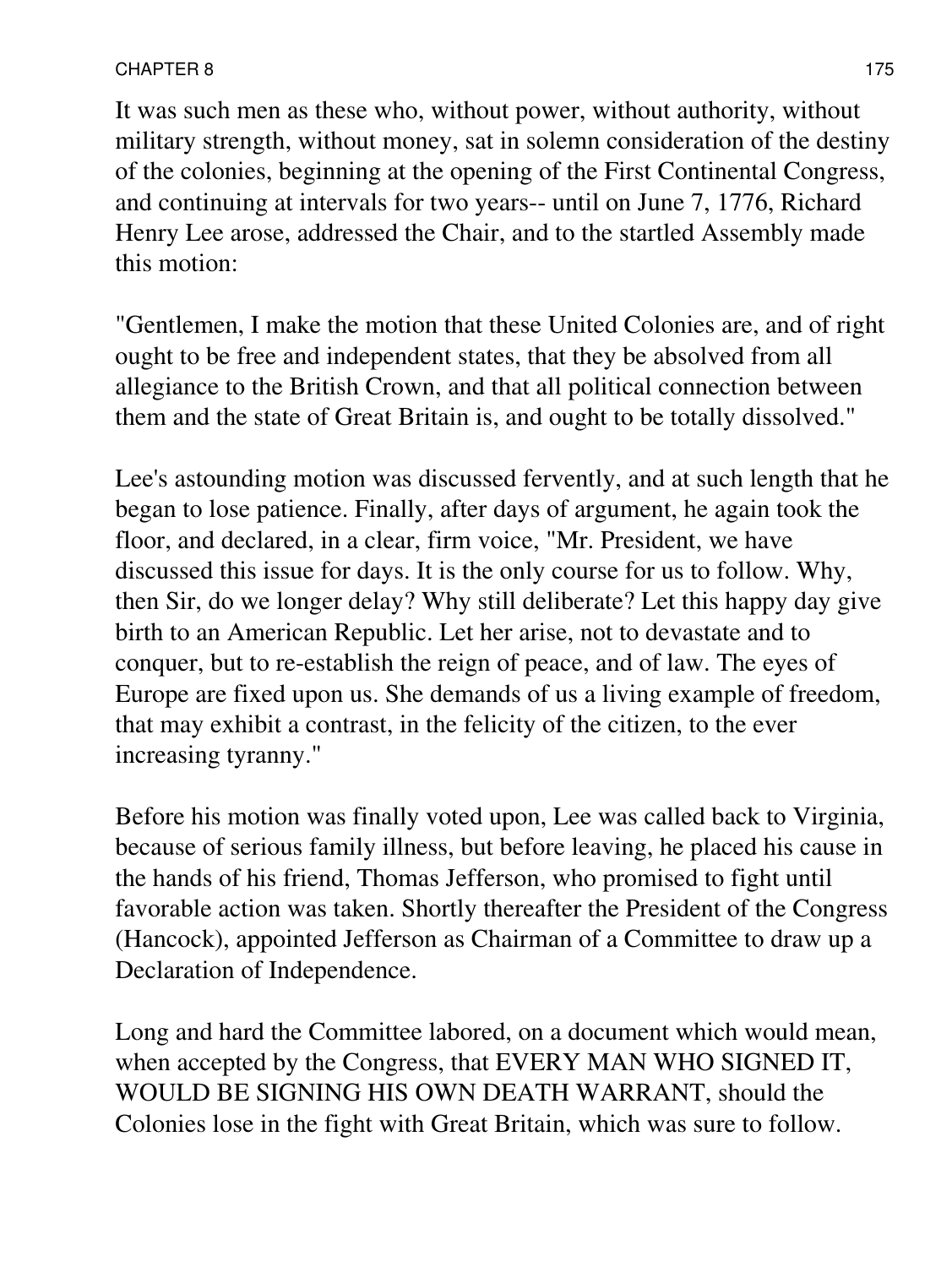The document was drawn, and on June 28, the original draft was read before the Congress. For several days it was discussed, altered, and made ready. On July 4, 1776, Thomas Jefferson stood before the Assembly, and fearlessly read the most momentus DECISION ever placed upon paper.

"When in the course of human events it is necessary for one people to dissolve the political bands which have connected them with another, and to assume, among the powers of the earth, the separate and equal station to which the laws of Nature, and of Nature's God entitle them, a decent respect to the opinions of mankind requires that they should declare the causes which impel them to the separation... "

When Jefferson finished, the document was voted upon, accepted, and signed by the fifty-six men, every one staking his own life upon his DECISION to write his name. By that DECISION came into existence a nation destined to bring to mankind forever, the privilege of making DECISIONS.

By decisions made in a similar spirit of Faith, and only by such decisions, can men solve their personal problems, and win for themselves high estates of material and spiritual wealth. Let us not forget this!

Analyze the events which led to the Declaration of Independence, and be convinced that this nation, which now holds a position of commanding respect and power among all nations of the world, was born of a DECISION created by a Master Mind, consisting of fifty-six men. Note well, the fact that it was their DECISION which insured the success of Washington's armies, because the spirit of that decision was in the heart of every soldier who fought with him, and served as a spiritual power which recognizes no such thing as FAILURE.

Note, also, (with great personal benefit), that the POWER which gave this nation its freedom, is the self-same power that must be used by every individual who becomes self-determining. This POWER is made up of the principles described in this book. It will not be difficult to detect, in the story of the Declaration of Independence, at least six of these principles;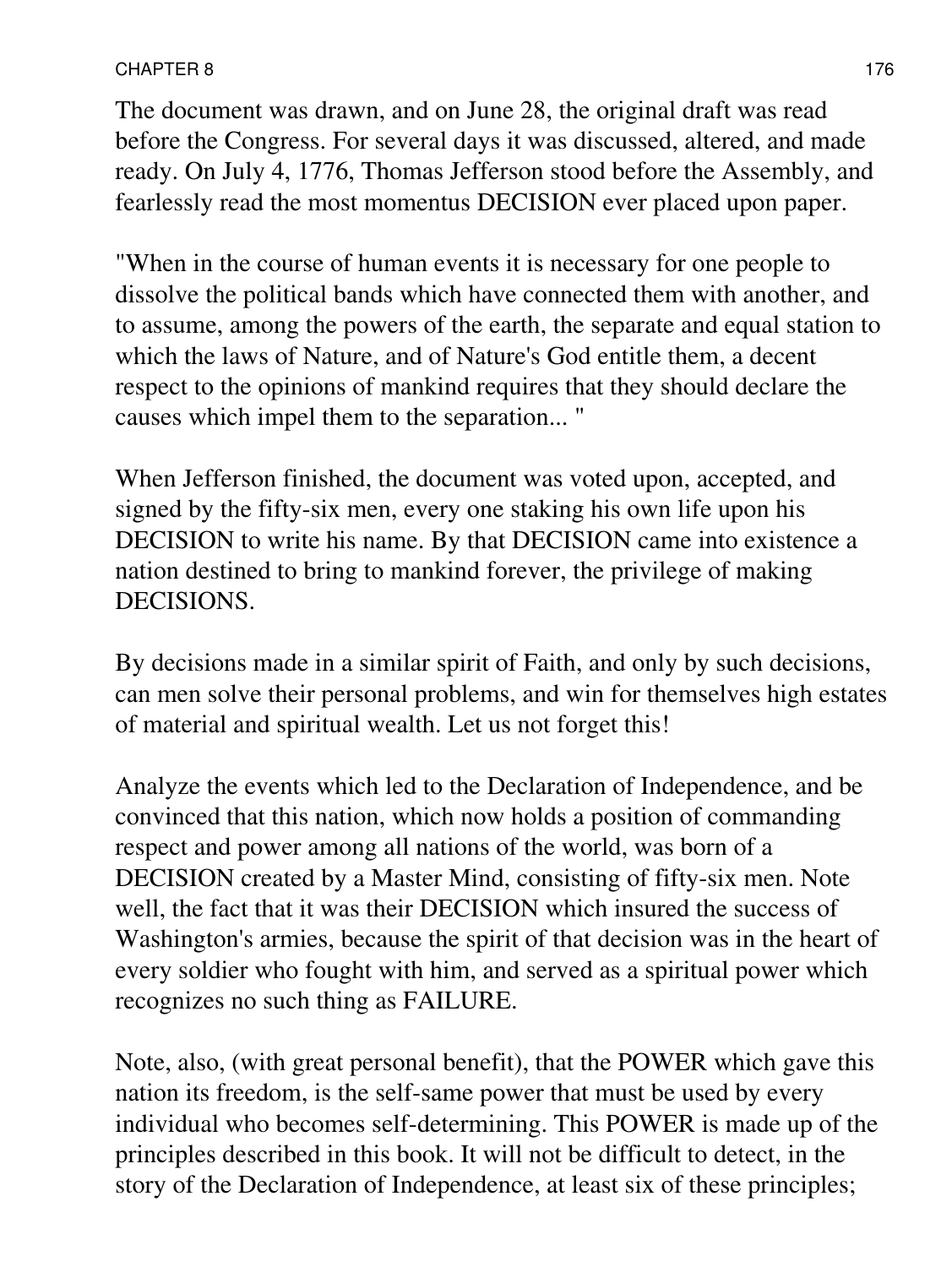### DESIRE, DECISION, FAITH, PERSISTENCE, THE MASTER MIND, and ORGANIZED PLANNING.

Throughout this philosophy will be found the suggestion that thought, backed by strong DESIRE, has a tendency to transmute itself into its physical equivalent. Before passing on, I wish to leave with you the suggestion that one may find in this story, and in the story of the organization of the United States Steel Corporation, a perfect description of the method by which thought makes this astounding transformation.

In your search for the secret of the method, do not look for a miracle, because you will not find it. You will find only the eternal laws of Nature. These laws are available to every person who has the FAITH and the COURAGE to use them. They may be used to bring freedom to a nation, or to accumulate riches. There is no charge save the time necessary to understand and appropriate them.

Those who reach DECISIONS promptly and definitely, know what they want, and generally get it. The leaders in every walk of life DECIDE quickly, and firmly. That is the major reason why they are leaders. The world has the habit of making room for the man whose words and actions show that he knows where he is going.

INDECISION is a habit which usually begins in youth. The habit takes on permanency as the youth goes through graded school, high school, and even through college, without DEFINITENESS OF PURPOSE. The major weakness of all educational systems is that they neither teach nor encourage the habit of DEFINITE DECISION.

It would be beneficial if no college would permit the enrollment of any student, unless and until the student declared his major purpose in matriculating. It would be of still greater benefit, if every student who enters the graded schools were compelled to accept training in the HABIT OF DECISION, and forced to pass a satisfactory examination on this subject before being permitted to advance in the grades.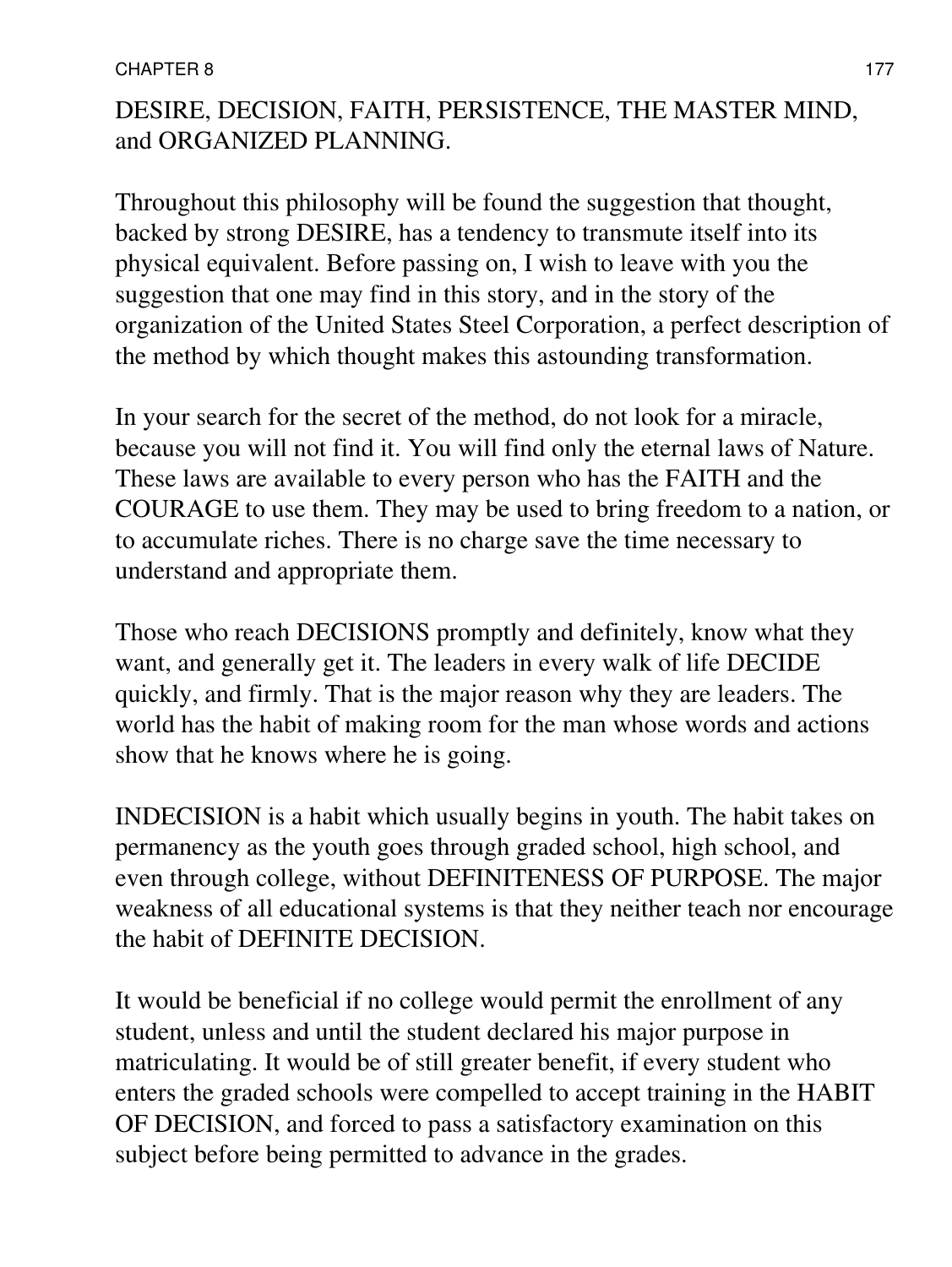The habit of INDECISION acquired because of the deficiencies of our school systems, goes with the student into the occupation he chooses... IF.. in fact, he chooses his occupation. Generally, the youth just out of school seeks any job that can be found. He takes the first place he finds, because he has fallen into the habit of INDECISION. Ninety-eight out of every hundred people working for wages today, are in the positions they hold, because they lacked the DEFINITENESS OF DECISION to PLAN A DEFINITE POSITION, and the knowledge of how to choose an employer.

DEFINITENESS OF DECISION always requires courage, sometimes very great courage. The fifty-six men who signed the Declaration of Independence staked their lives on the DECISION to affix their signatures to that document. The person who reaches a DEFINITE DECISION to procure the particular job, and make life pay the price he asks, does not stake his life on that decision; he stakes his ECONOMIC FREEDOM. Financial independence, riches, desirable business and professional positions are not within reach of the person who neglects or refuses to EXPECT, PLAN, and DEMAND these things. The person who desires riches in the same spirit that Samuel Adams desired freedom for the Colonies, is sure to accumulate wealth.

In the chapter on Organized Planning, you will find complete instructions for marketing every type of personal services. You will find also detailed information on how to choose the employer you prefer, and the particular job you desire. These instructions will be of no value to you UNLESS YOU DEFINITELY DECIDE to organize them into a plan of action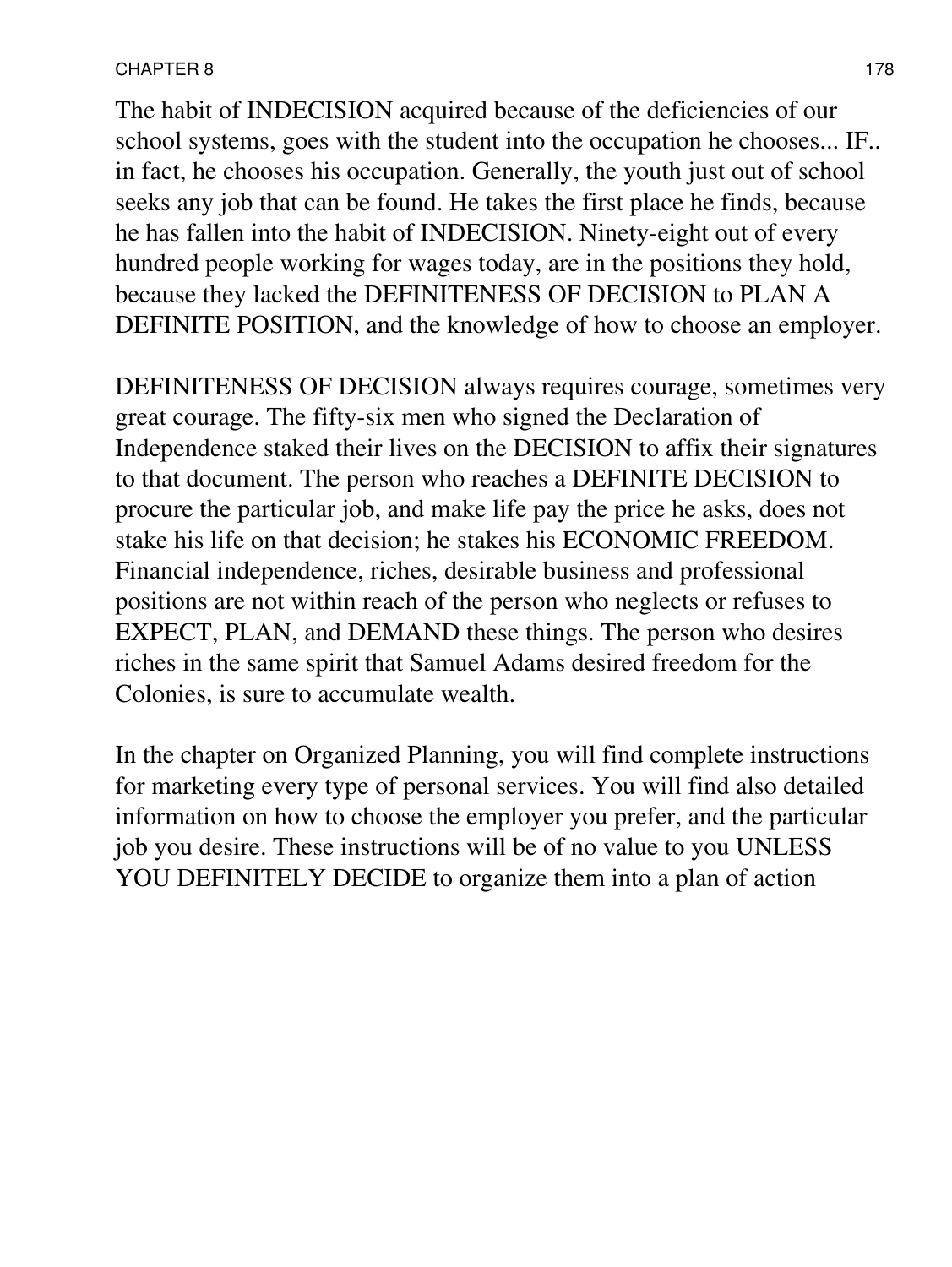# **CHAPTER 9**

### **PERSISTENCE**

### THE SUSTAINED EFFORT NECESSARY TO INDUCE FAITH

The Eighth Step toward Riches

PERSISTENCE is an essential factor in the procedure of transmuting DESIRE into its monetary equivalent. The basis of persistence is the POWER OF WILL.

Will-power and desire, when properly combined, make an irresistible pair. Men who accumulate great fortunes are generally known as cold-blooded, and sometimes ruthless. Often they are misunderstood. What they have is will-power, which they mix with persistence, and place back of their desires to insure the attainment of their objectives.

Henry Ford has been generally misunderstood to be ruthless and cold-blooded. This misconception grew out of Ford's habit of following through in all of his plans with PERSISTENCE.

The majority of people are ready to throw their aims and purposes overboard, and give up at the first sign of opposition or misfortune. A few carry on DESPITE all opposition, until they attain their goal. These few are the Fords, Carnegies, Rockefellers, and Edisons.

There may be no heroic connotation to the word "persistence," but the quality is to the character of man what carbon is to steel.

The building of a fortune, generally, involves the application of the entire thirteen factors of this philosophy. These principles must be understood, they must be applied with PERSISTENCE by all who accumulate money.

If you are following this book with the intention of applying the knowledge it conveys, your first test as to your PERSISTENCE will come when you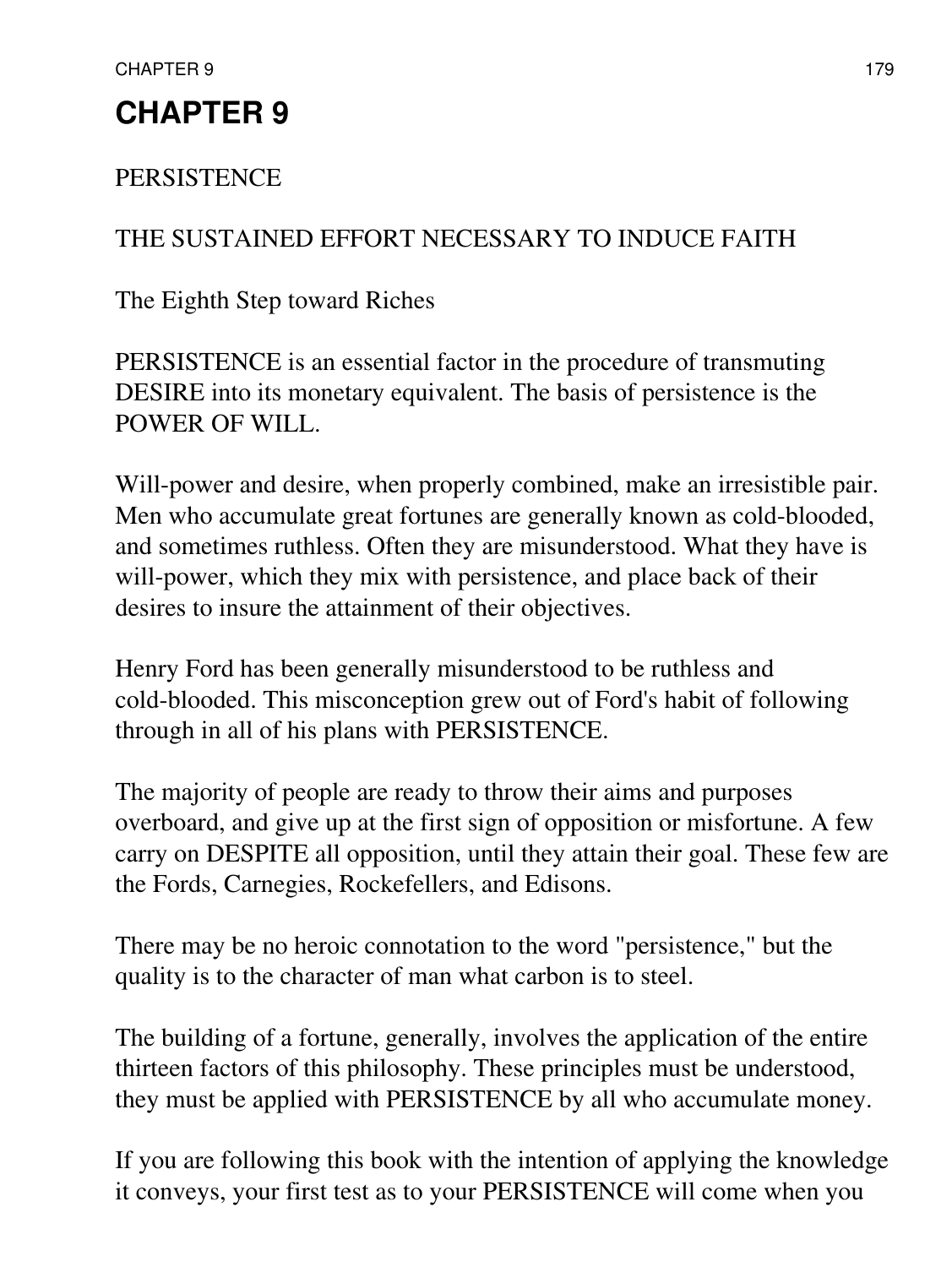### CHAPTER 9 180

begin to follow the six steps described in the second chapter. Unless you are one of the two out of every hundred who already have a DEFINITE GOAL at which you are aiming, and a DEFINITE PLAN for its attainment, you may read the instructions, and then pass on with your daily routine, and never comply with those instructions.

The author is checking you up at this point, because lack of persistence is one of the major causes of failure. Moreover, experience with thousands of people has proved that lack of persistence is a weakness common to the majority of men. It is a weakness which may be overcome by effort. The ease with which lack of persistence may be conquered will depend entirely upon the INTENSITY OF ONE'S DESIRE.

The starting point of all achievement is DESIRE. Keep this constantly in mind. Weak desires bring weak results, just as a small amount of fire makes a small amount of heat. If you find yourself lacking in persistence, this weakness may be remedied by building a stronger fire under your desires.

Continue to read through to the end, then go back to Chapter two, and start immediately to carry out the instructions given in connection with the six steps. The eagerness with which you follow these instructions will indicate clearly, how much, or how little you really DESIRE to accumulate money. If you find that you are indifferent, you may be sure that you have not yet acquired the "money consciousness" which you must possess, before you can be sure of accumulating a fortune.

Fortunes gravitate to men whose minds have been prepared to "attract" them, just as surely as water gravitates to the ocean. In this book may be found all the stimuli necessary to "attune" any normal mind to the vibrations which will attract the object of one's desires.

If you find you are weak in PERSISTENCE, center your attention upon the instructions contained in the chapter on "Power"; surround yourself with a "MASTER MIND" group, and through the cooperative efforts of the members of this group, you can develop persistence. You will find additional instructions for the development of persistence in the chapters on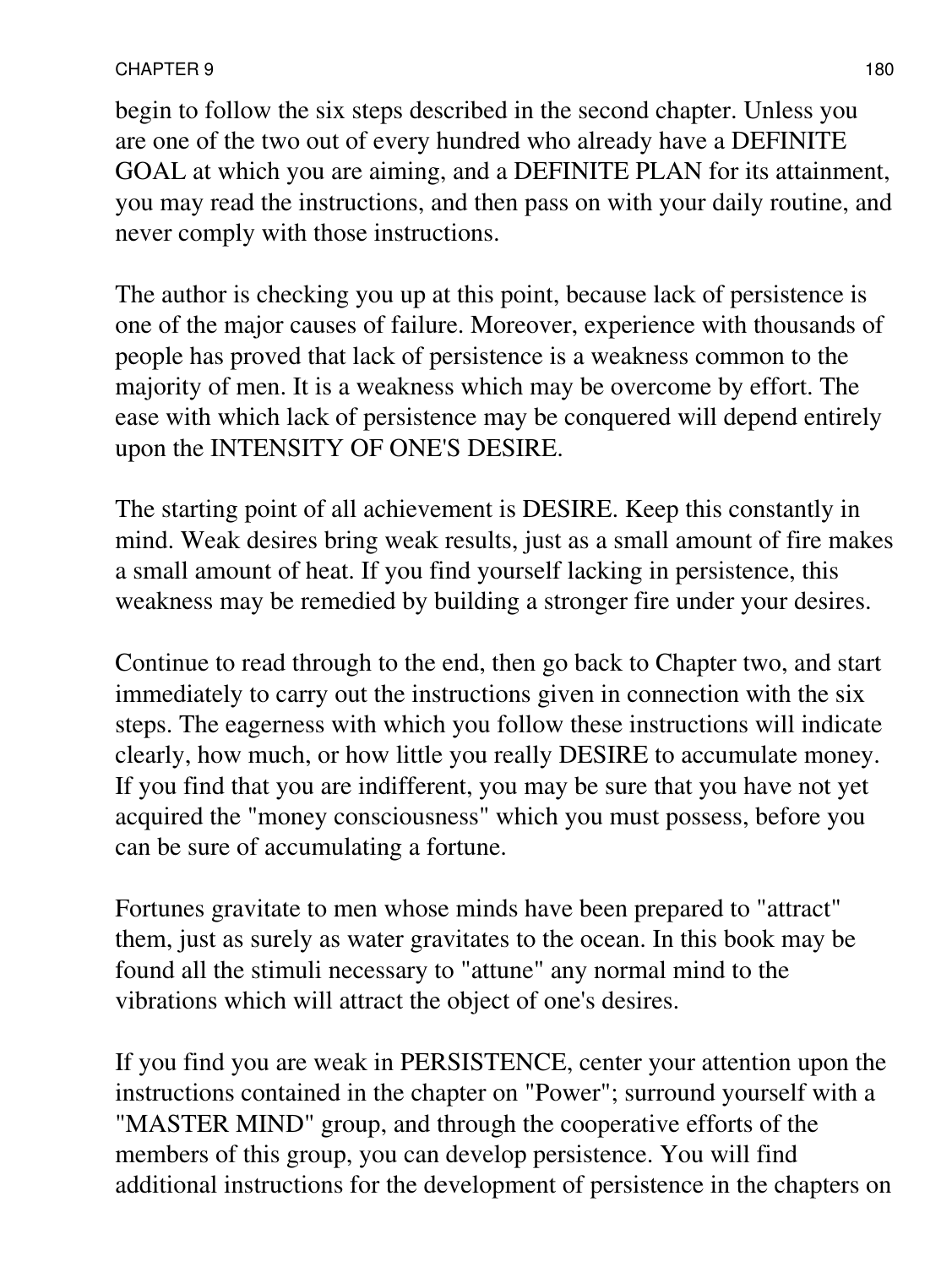auto-suggestion, and the subconscious mind. Follow the instructions outlined in these chapters until your habit nature hands over to your subconscious mind, a clear picture of the object of your DESIRE. From that point on, you will not be handicapped by lack of persistence.

Your subconscious mind works continuously, while you are awake, and while you are asleep.

Spasmodic, or occasional effort to apply the rules will be of no value to you. To get RESULTS, you must apply all of the rules until their application becomes a fixed habit with you. In no other way can you develop the necessary "money consciousness."

POVERTY is attracted to the one whose mind is favorable to it, as money is attracted to him whose mind has been deliberately prepared to attract it, and through the same laws. POVERTY CONSCIOUSNESS WILL VOLUNTARILY SEIZE THE MIND WHICH IS NOT OCCUPIED WITH THE MONEY CONSCIOUSNESS. A poverty consciousness develops without conscious application of habits favorable to it. The money consciousness must be created to order, unless one is born with such a consciousness.

Catch the full significance of the statements in the preceding paragraph, and you will understand the importance of PERSISTENCE in the accumulation of a fortune. Without PERSISTENCE, you will be defeated, even before you start. With PERSISTENCE you will win.

If you have ever experienced a nightmare, you will realize the value of persistence. You are lying in bed, half awake, with a feeling that you are about to smother. You are unable to turn over, or to move a muscle. You realize that you MUST BEGIN to regain control over your muscles. Through persistent effort of will-power, you finally manage to move the fingers of one hand. By continuing to move your fingers, you extend your control to the muscles of one arm, until you can lift it. Then you gain control of the other arm in the same manner. You finally gain control over the muscles of one leg, and then extend it to the other leg. THEN-- WITH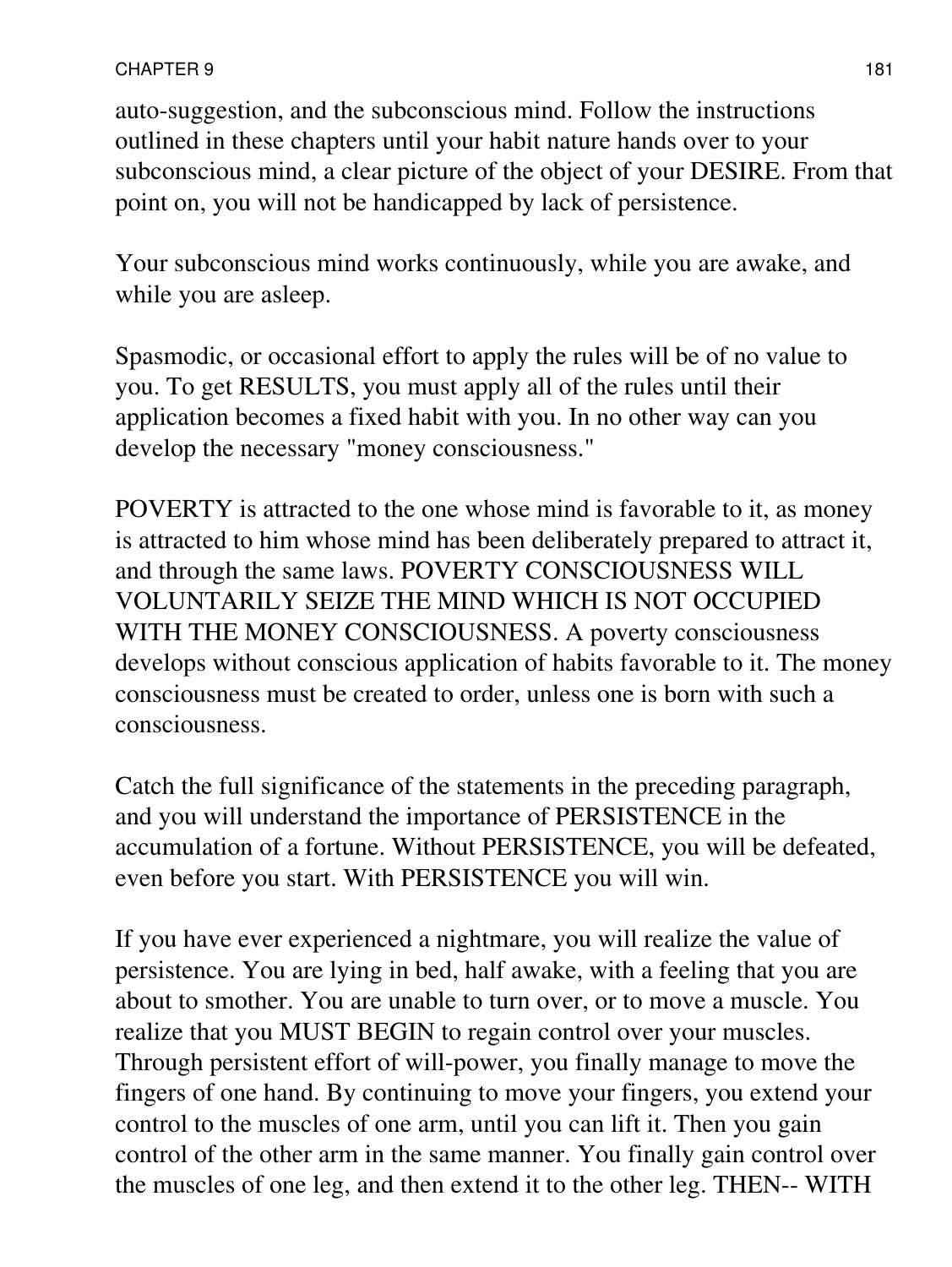ONE SUPREME EFFORT OF WILL-- you regain complete control over your muscular system, and "snap" out of your nightmare. The trick has been turned step by step.

You may find it necessary to "snap" out of your mental inertia, through a similar procedure, moving slowly at first, then increasing your speed, until you gain complete control over your will. Be PERSISTENT no matter how slowly you may, at first, have to move. WITH PERSISTENCE WILL COME SUCCESS.

If you select your "Master Mind" group with care, you will have in it, at least one person who will aid you in the development of PERSISTENCE. Some men who have accumulated great fortunes, did so because of NECESSITY. They developed the habit of PERSISTENCE, because they were so closely driven by circumstances, that they had to become persistent.

THERE IS NO SUBSTITUTE FOR PERSISTENCE! It cannot be supplanted by any other quality! Remember this, and it will hearten you, in the beginning, when the going may seem difficult and slow.

Those who have cultivated the HABIT of persistence seem to enjoy insurance against failure. No matter how many times they are defeated, they finally arrive up toward the top of the ladder. Sometimes it appears that there is a hidden Guide whose duty is to test men through all sorts of discouraging experiences. Those who pick themselves up after defeat and keep on trying, arrive; and the world cries, "Bravo! I knew you could do it!" The hidden Guide lets no one enjoy great achievement without passing the PERSISTENCE TEST. Those who can't take it, simply do not make the grade.

Those who can "take it" are bountifully rewarded for their PERSISTENCE. They receive, as their compensation, whatever goal they are pursuing. That is not all! They receive something infinitely more important than material compensation-- the knowledge that "EVERY FAILURE BRINGS WITH IT THE SEED OF AN EQUIVALENT ADVANTAGE."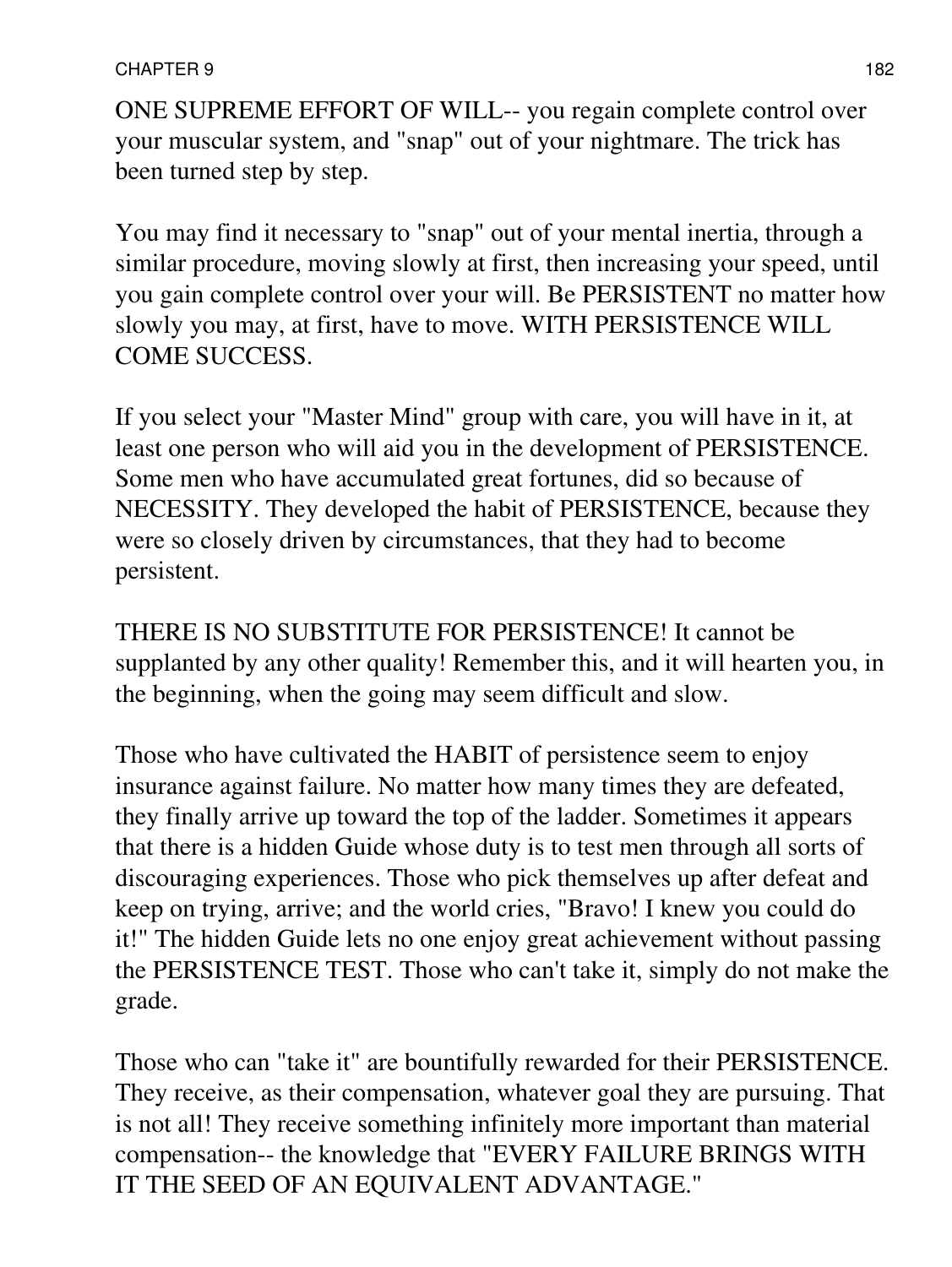There are exceptions to this rule; a few people know from experience the soundness of persistence. They are the ones who have not accepted defeat as being anything more than temporary. They are the ones whose DESIRES are so PERSISTENTLY APPLIED that defeat is finally changed into victory. We who stand on the side-lines of Life see the overwhelmingly large number who go down in defeat, never to rise again. We see the few who take the punishment of defeat as an urge to greater effort. These, fortunately, never learn to accept Life's reverse gear. But what we DO NOT SEE, what most of us never suspect of existing, is the silent but irresistible POWER which comes to the rescue of those who fight on in the face of discouragement. If we speak of this power at all we call it PERSISTENCE, and let it go at that. One thing we all know, if one does not possess PERSISTENCE, one does not achieve noteworthy success in any calling.

As these lines are being written, I look up from my work, and see before me, less than a block away, the great mysterious "Broadway," the "Graveyard of Dead Hopes," and the "Front Porch of Opportunity." From all over the world people have come to Broadway, seeking fame, fortune, power, love, or whatever it is that human beings call success. Once in a great while someone steps out from the long procession of seekers, and the world hears that another person has mastered Broadway. But Broadway is not easily nor quickly conquered. She acknowledges talent, recognizes genius, pays off in money, only after one has refused to QUIT.

Then we know he has discovered the secret of how to conquer Broadway. The secret is always inseparably attached to one word, PERSISTENCE!

The secret is told in the struggle of Fannie Hurst, whose PERSISTENCE conquered the Great White Way. She came to New York in 1915, to convert writing into riches. The conversion did not come quickly, BUT IT CAME. For four years Miss Hurst learned about "The Sidewalks of New York" from first hand experience. She spent her days laboring, and her nights HOPING. When hope grew dim, she did not say, "Alright Broadway, you win!" She said, "Very well, Broadway, you may whip some, but not me. I'm going to force you to give up."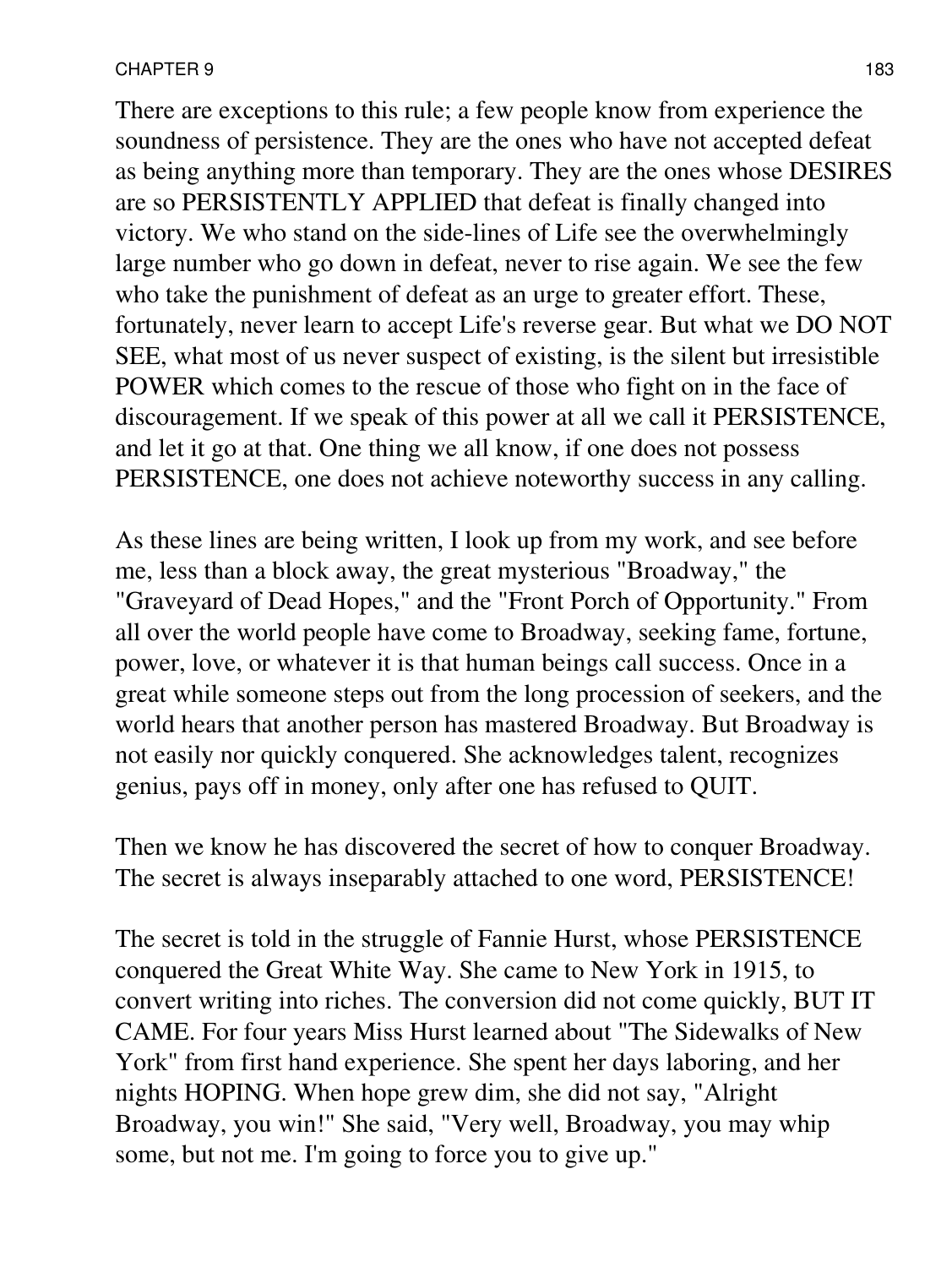One publisher (The Saturday Evening Post) sent her thirty six rejection slips, before she "broke the ice and got a story across. The average writer, like the "average" in other walks of life, would have given up the job when the first rejection slip came. She pounded the pavements for four years to the tune of the publisher's "NO," because she was determined to win.

Then came the "payoff." The spell had been broken, the unseen Guide had tested Fannie Hurst, and she could take it. From that time on publishers made a beaten path to her door. Money came so fast she hardly had time to count it. Then the moving picture men discovered her, and money came not in small change, but in floods. The moving picture rights to her latest novel, "Great Laughter," brought \$100,000.00, said to be the highest price ever paid for a story before publication. Her royalties from the sale of the book probably will run much more.

Briefly, you have a description of what PERSISTENCE is capable of achieving. Fannie Hurst is no exception. Wherever men and women accumulate great riches, you may be sure they first acquired PERSISTENCE. Broadway will give any beggar a cup of coffee and a sandwich, but it demands PERSISTENCE of those who go after the big stakes.

Kate Smith will say "amen" when she reads this. For years she sang, without money, and without price, before any microphone she could reach. Broadway said to her, "Come and get it, if you can take it." She did take it until one happy day Broadway got tired and said, "Aw, what's the use? You don't know when you're whipped, so name your price, and go to work in earnest." Miss Smith named her price! It was plenty. Away up in figures so high that one week's salary is far more than most people make in a whole year.

Verily it pays to be PERSISTENT!

And here is an encouraging statement which carries with it a suggestion of great significance-- THOUSANDS OF SINGERS WHO EXCEL KATE SMITH ARE WALKING UP AND DOWN BROADWAY LOOKING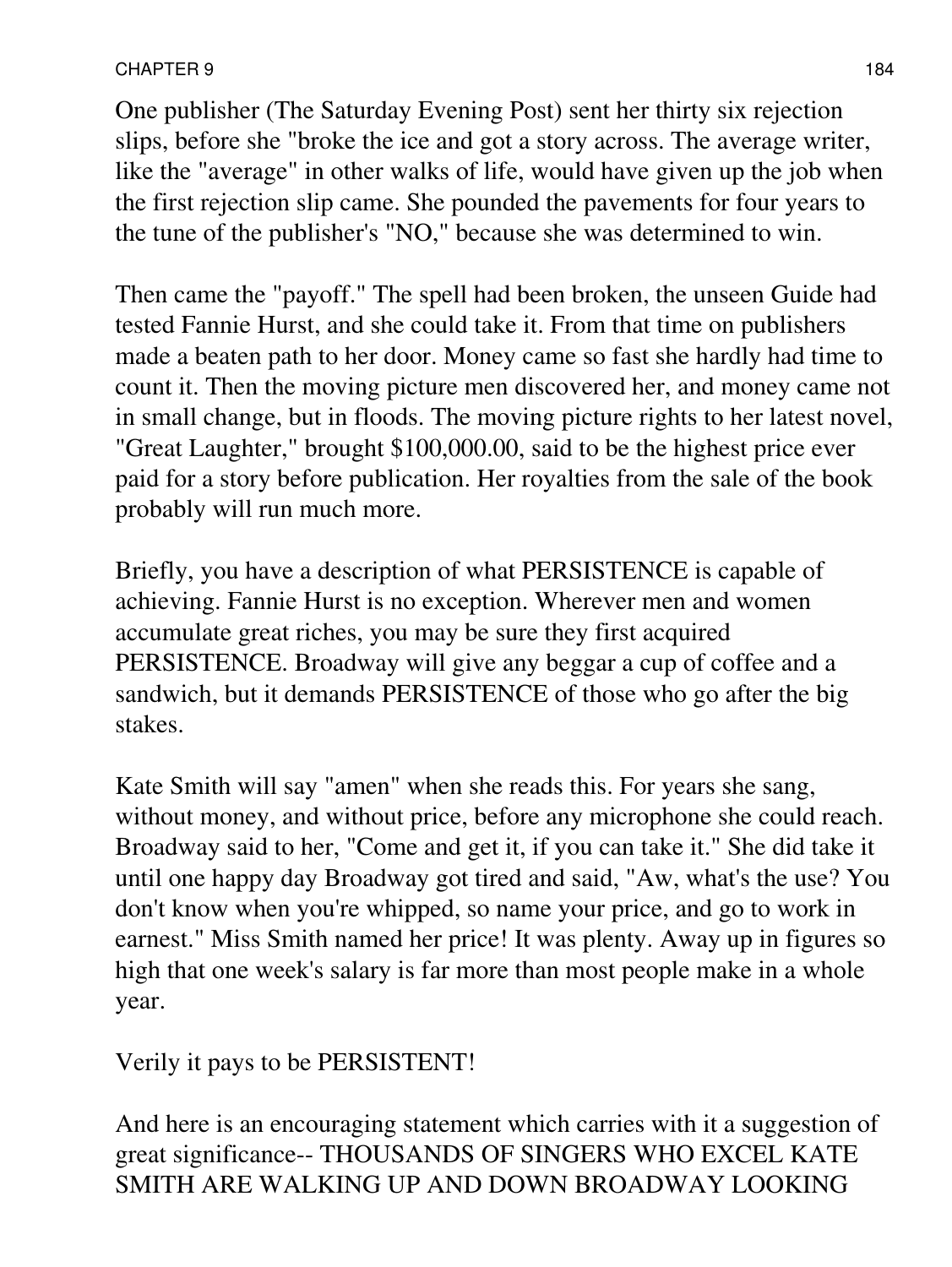FOR A "BREAK"-- WITHOUT SUCCESS. Countless others have come and gone, many of them sang well enough, but they failed to make the grade because they lacked the courage to keep on keeping on, until Broadway became tired of turning them away. Persistence is a state of mind, therefore it can be cultivated. Like all states of mind, persistence is based upon definite causes, among them these:--

a. DEFINITENESS OF PURPOSE. Knowing what one wants is the first and, perhaps, the most important step toward the development of persistence. A strong motive forces one to surmount many difficulties.

b. DESIRE. It is comparatively easy to acquire and to maintain persistence in pursuing the object of intense desire.

c. SELF-RELIANCE. Belief in one's ability to carry out a plan encourages one to follow the plan through with persistence. (Self-reliance can be developed through the principle described in the chapter on auto-suggestion).

d. DEFINITENESS OF PLANS. Organized plans, even though they may be weak and entirely impractical, encourage persistence.

e. ACCURATE KNOWLEDGE. Knowing that one's plans are sound, based upon experience or observation, encourages persistence; "guessing" instead of "knowing" destroys persistence.

f. CO-OPERATION. Sympathy, understanding, and harmonious cooperation with others tend to develop persistence.

g. WILL-POWER. The habit of concentrating one's thoughts upon the building of plans for the attainment of a definite 164 164 Page 165 166 165 purpose, leads to persistence.

h. HABIT. Persistence is the direct result of habit. The mind absorbs and becomes a part of the daily experiences upon which it feeds. Fear, the worst of all enemies, can be effectively cured by forced repetition of acts of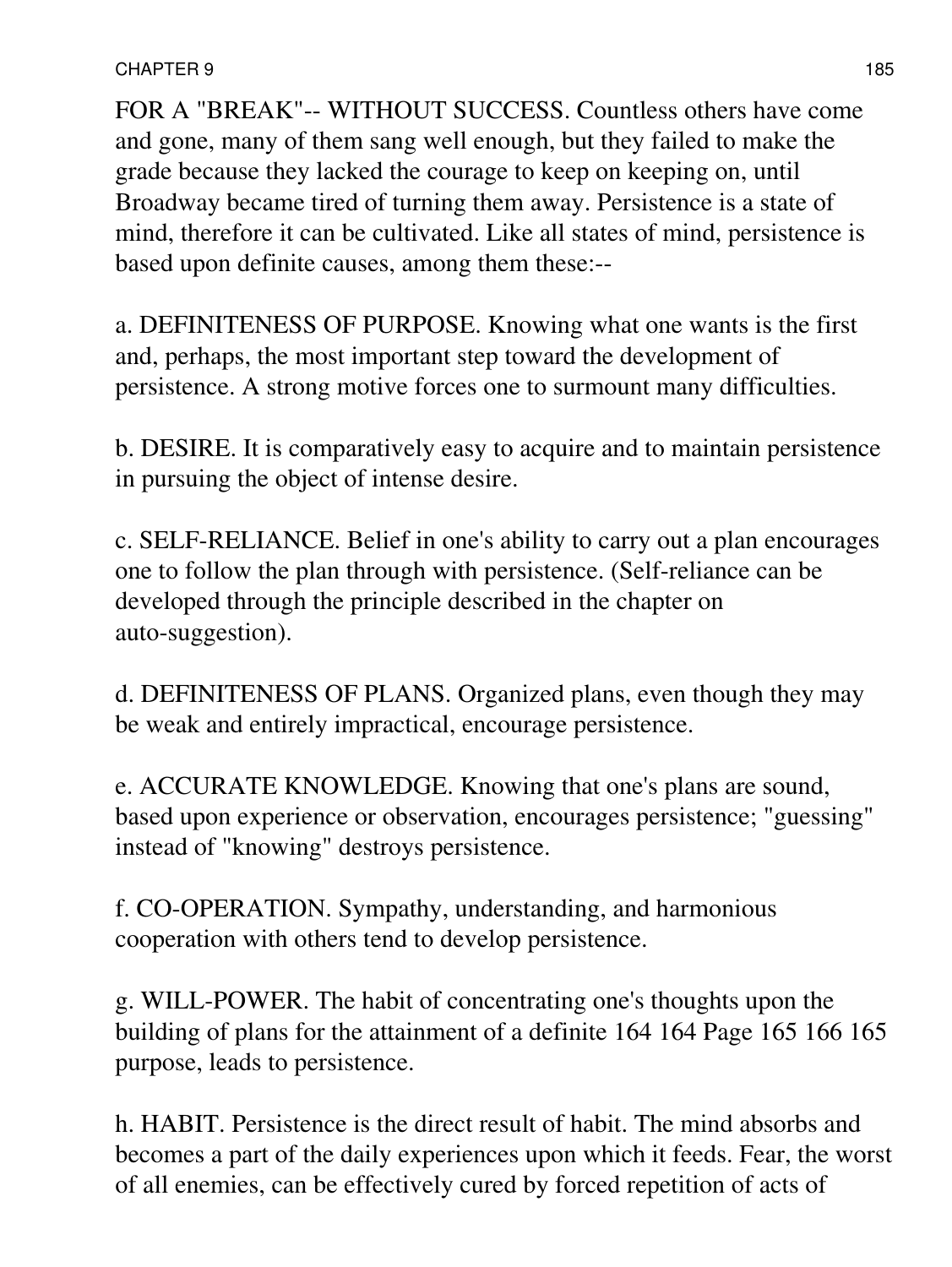courage. Everyone who has seen active service in war knows this.

Before leaving the subject of PERSISTENCE, take inventory of yourself, and determine in what particular, if any, you are lacking in this essential quality. Measure yourself courageously, point by point, and see how many of the eight factors of persistence you lack. The analysis may lead to discoveries that will give you a new grip on yourself.

### SYMPTOMS OF LACK OF PERSISTENCE

Here you will find the real enemies which stand between you and noteworthy achievement. Here you will find not only the "symptoms" indicating weakness of PERSISTENCE, but also the deeply seated subconscious causes of this weakness. Study the list carefully, and face yourself squarely IF YOU REALLY WISH TO KNOW WHO YOU ARE, AND WHAT YOU ARE CAPABLE OF DOING. These are the weaknesses which must be mastered by all who accumulate riches.

1. Failure to recognize and to clearly define exactly what one wants.

2. Procrastination, with or without cause. (Usually backed up with a formidable array of alibis and excuses).

3. Lack of interest in acquiring specialized knowledge.

4. Indecision, the habit of "passing the buck" on all occasions, instead of facing issues squarely. (Also backed by alibis).

5. The habit of relying upon alibis instead of creating definite plans for the solution of problems.

6. Self-satisfaction. There is but little remedy for this affliction, and no hope for those who suffer from it.

7. Indifference, usually reflected in one's readiness to compromise on all occasions, rather than meet opposition and fight it.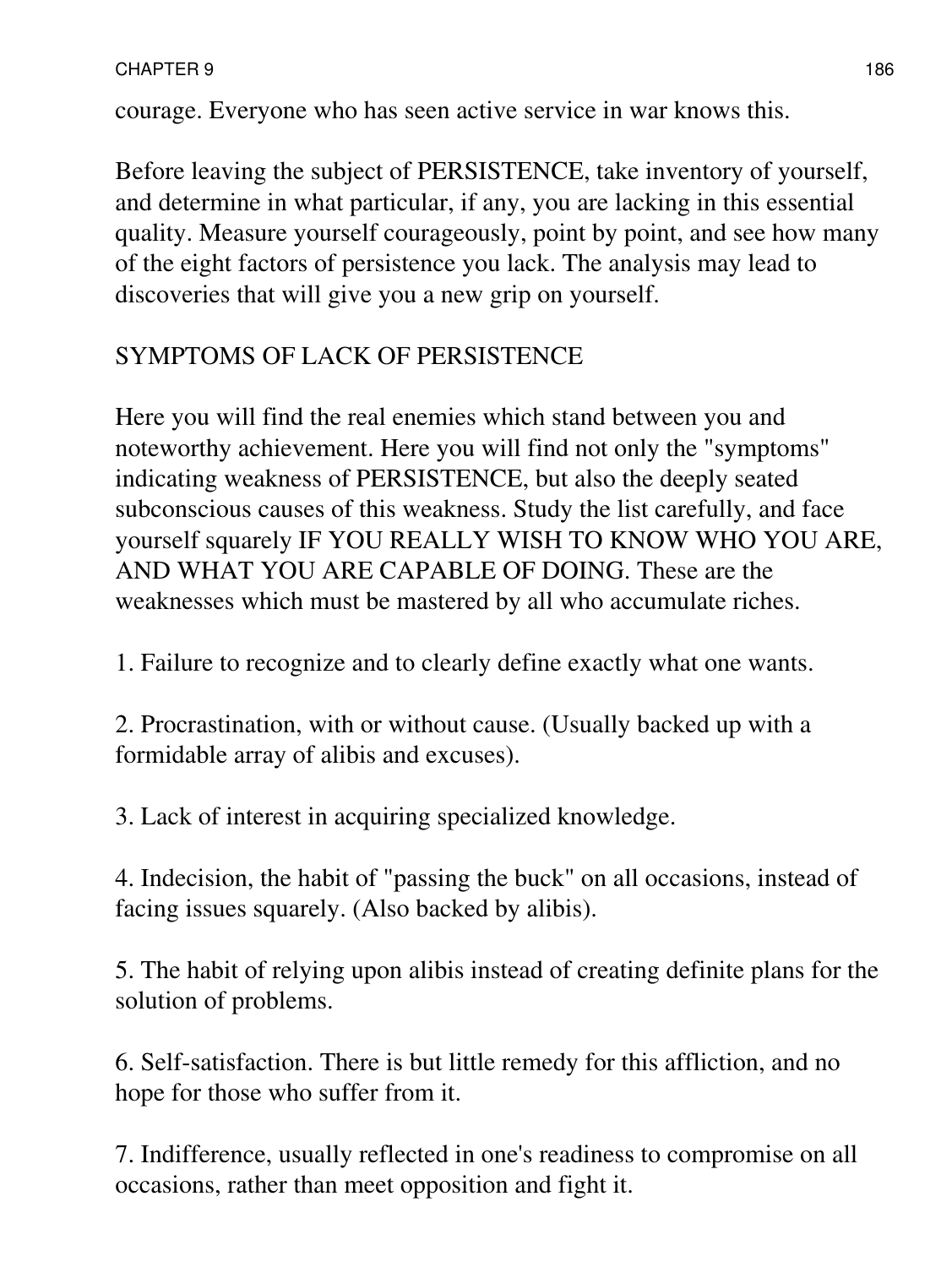8. The habit of blaming others for one's mistakes, and accepting unfavorable circumstances as being unavoidable.

9. WEAKNESS OF DESIRE, due to neglect in the choice of MOTIVES that impel action.

10. Willingness, even eagerness, to quit at the first sign of defeat. (Based upon one or more of the 6 basic fears).

11. Lack of ORGANIZED PLANS, placed in writing where they may be analyzed.

12. The habit of neglecting to move on ideas, or to grasp opportunity when it presents itself.

13. WISHING instead of WILLING.

14. The habit of compromising with POVERTY instead of aiming at riches. General absence of ambition to be , to do , and to own.

15. Searching for all the shortcuts to riches, trying to GET without GIVING a fair equivalent, usually reflected in the habit of gambling, endeavoring to drive "sharp" bargains.

16. FEAR OF CRITICISM, failure to create plans and to put them into action, because of what other people will think, do, or say. This enemy belongs at the head of the list, because it generally exists in one's subconscious mind, where its presence is not recognized. (See the Six Basic Fears in a later chapter).

Let us examine some of the symptoms of the Fear of Criticism. The majority of people permit relatives, friends, and the public at large to so influence them that they cannot live their own lives, because they fear criticism.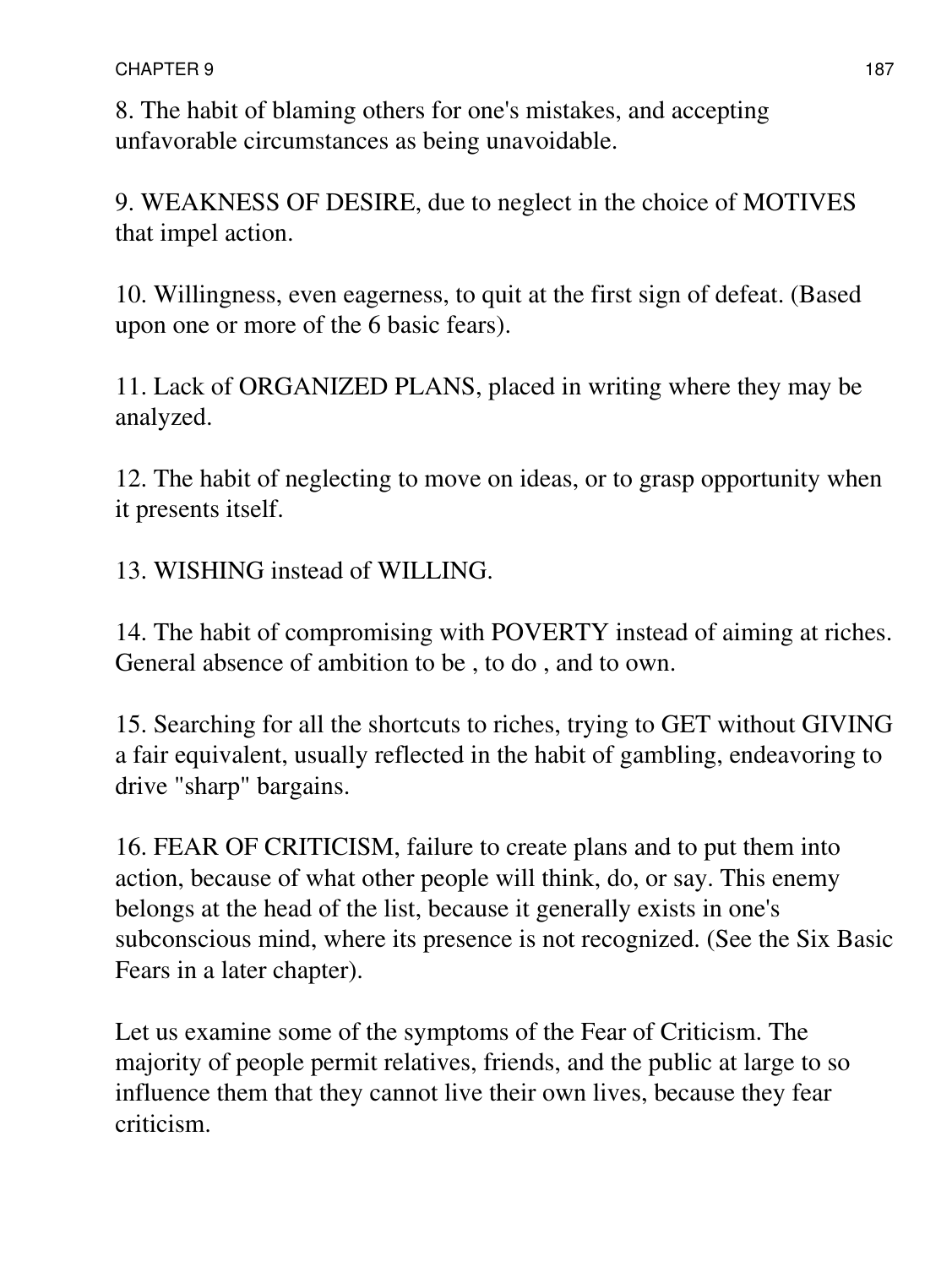Huge numbers of people make mistakes in marriage, stand by the bargain, and go through life miserable and unhappy, because they fear criticism which may follow if they correct the mistake. (Anyone who has submitted to this form of fear knows the irreparable damage it does, by destroying ambition, self-reliance, and the desire to achieve).

Millions of people neglect to acquire belated educations, after having left school, because they fear criticism.

Countless numbers of men and women, both young and old, permit relatives to wreck their lives in the name of DUTY, because they fear criticism. (Duty does not require any person to submit to the destruction of his personal ambitions and the right to live his own life in his own way).

People refuse to take chances in business, because they fear the criticism which may follow if they fail. The fear of criticism, in such cases is stronger than the DESIRE for success.

Too many people refuse to set high goals for themselves, or even neglect selecting a career, because they fear the criticism of relatives and "friends" who may say "Don't aim so high, people will think you are crazy.

When Andrew Carnegie suggested that I devote twenty years to the organization of a philosophy of individual achievement my first impulse of thought was fear of what people might say. The suggestion set up a goal for me, far out of proportion to any I had ever conceived. As quick as a flash, my mind began to create alibis and excuses, all of them traceable to the inherent FEAR OF CRITICISM. Something inside of me said, "You can't do it-- the job is too big, and requires too much time-- what will your relatives think of you ?-- how will you earn a living?-- no one has ever organized a philosophy of success, what right have you to believe you can do it?-- who are you, anyway, to aim so high?-- remember your humble birth-- what do you know about philosophy-- people will think you are crazy--(and they did)-- why hasn't some other person done this before now?"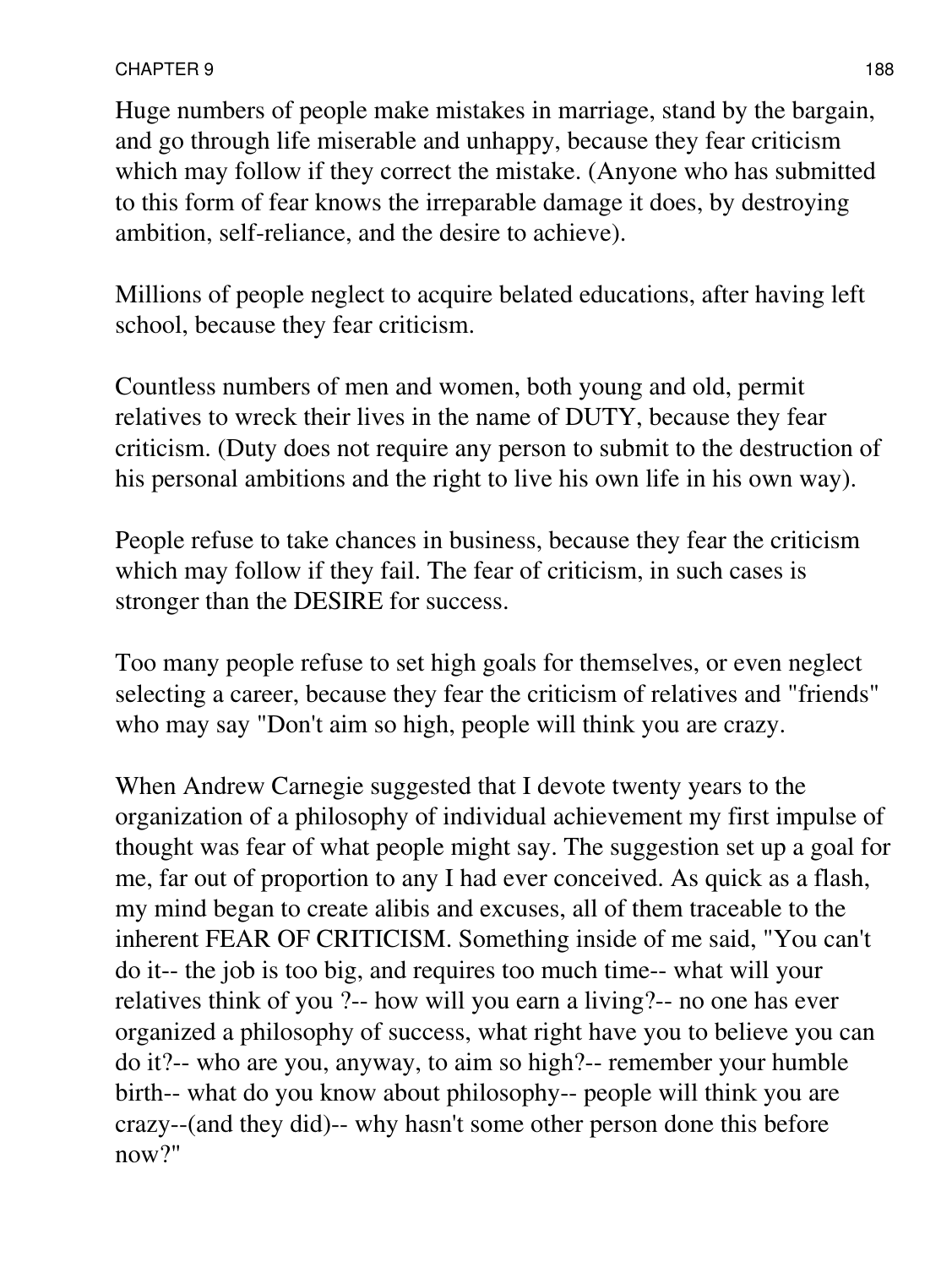These, and many other questions flashed into my mind, and demanded attention. It seemed as if the whole world had suddenly turned its attention to me with the purpose of ridiculing me into giving up all desire to carry out Mr. Carnegie's suggestion.

I had a fine opportunity, then and there, to kill off ambition before it gained control of me. Later in life, after having analyzed thousands of people, I discovered that MOST IDEAS ARE STILL-BORN, AND NEED THE BREATH OF LIFE INJECTED INTO THEM THROUGH DEFINITE PLANS OF IMMEDIATE ACTION. The time to nurse an idea is at the time of its birth. Every minute it lives, gives it a better chance of surviving. The FEAR OF CRITICISM is at the bottom of the destruction of most ideas which never reach the PLANNING and ACTION stage.

Many people believe that material success is the result of favorable "breaks." There is an element of ground for the belief, but those depending entirely upon luck, are nearly always disappointed, because they overlook another important factor which must be present before one can be sure of success. It is the knowledge with which favorable "breaks" can be made to order.

During the depression, W. C. Fields, the comedian, lost all his money, and found himself without income, without a job, and his means of earning a living (vaudeville) no longer existed. Moreover, he was past sixty, when many men consider themselves "old." He was so eager to stage a comeback that he offered to work without pay, in a new field (movies). In addition to his other troubles, he fell and injured his neck. To many that would have been the place to give up and QUIT. But Fields was PERSISTENT. He knew that if he carried on he would get the "breaks" sooner or later, and he did get them, but not by chance.

Marie Dressler found herself down and out, with her money gone, with no job, when she was about sixty. She, too, went after the "breaks," and got them. Her PERSISTENCE brought an astounding triumph late in life, long beyond the age when most men and women are done with ambition to achieve.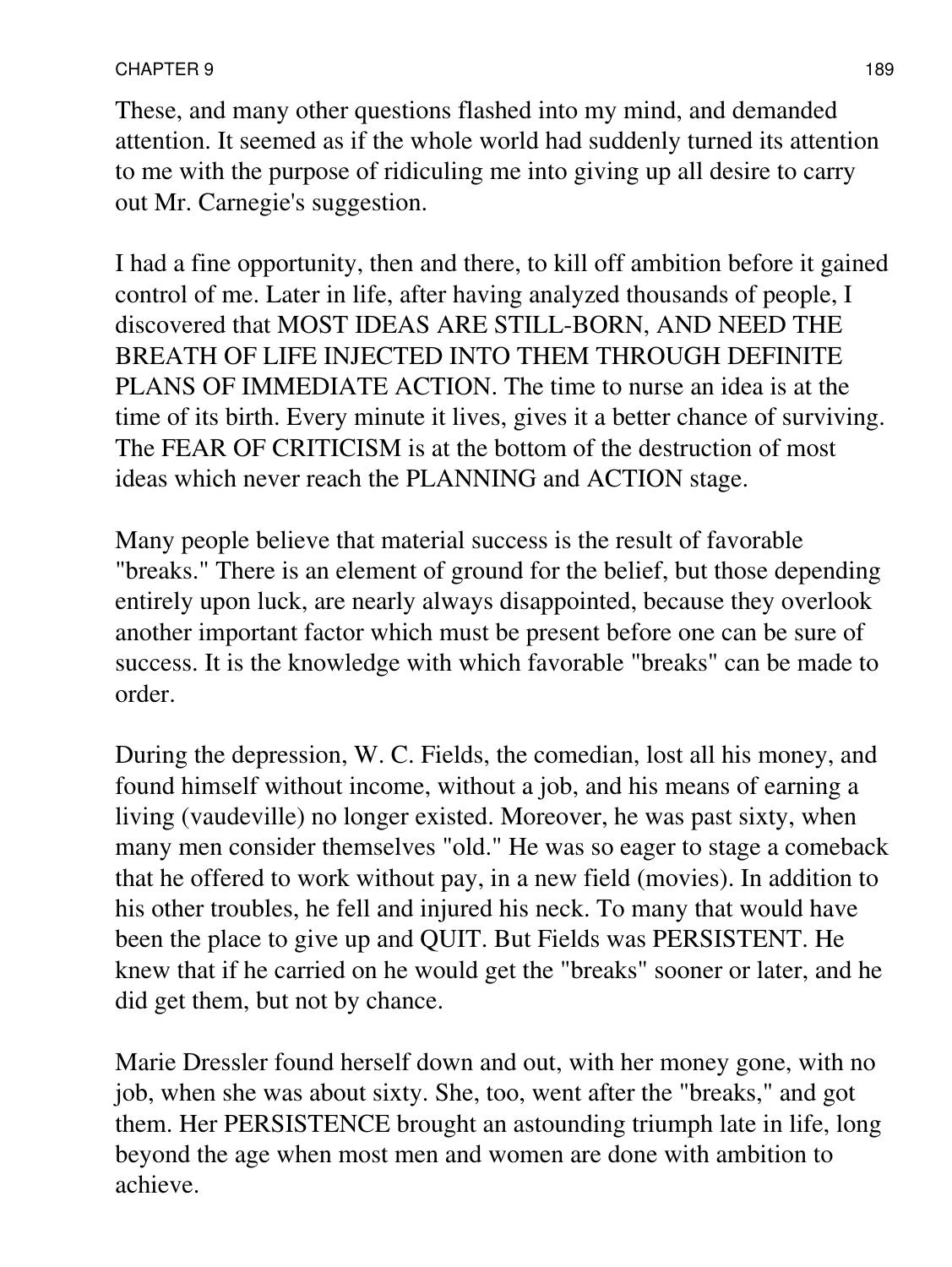Eddie Cantor lost his money in the 1929 stock crash, but he still had his PERSISTENCE and his courage. With these, plus two prominent eyes, he exploited himself back into an income of \$10,000 a week! Verily, if one has PERSISTENCE, one can get along very well without many other qualities.

The only "break" anyone can afford to rely upon is a self-made "break." These come through the application of PERSISTENCE. The starting point is DEFINITENESS OF PURPOSE.

Examine the first hundred people you meet, ask them what they want most in life, and ninety eight of them will not be able to tell you. If you press them for an answer, some will say-- SECURITY, many will say-- MONEY, a few will say-- HAPPINESS, others will say-- FAME AND POWER, and still others will say-- SOCIAL RECOGNITION, EASE IN LIVING, ABILITY TO SING, DANCE, or WRITE, but none of them will be able to define these terms, or give the slightest indication of a PLAN by which they hope to attain these vaguely expressed wishes. Riches do not respond to wishes. They respond only to definite plans, backed by definite desires, through constant PERSISTENCE.

### HOW TO DEVELOP PERSISTENCE

There are four simple steps which lead to the habit of PERSISTENCE. They call for no great amount of intelligence, no particular amount of education, and but little time or effort. The necessary steps are:--

### 1. A DEFINITE PURPOSE BACKED BY BURNING DESIRE FOR ITS FULFILLMENT.

2. A DEFINITE PLAN, EXPRESSED IN CONTINUOUS ACTION.

3. A MIND CLOSED TIGHTLY AGAINST ALL NEGATIVE AND DISCOURAGING INFLUENCES, including negative suggestions of relatives, friends and acquaintances.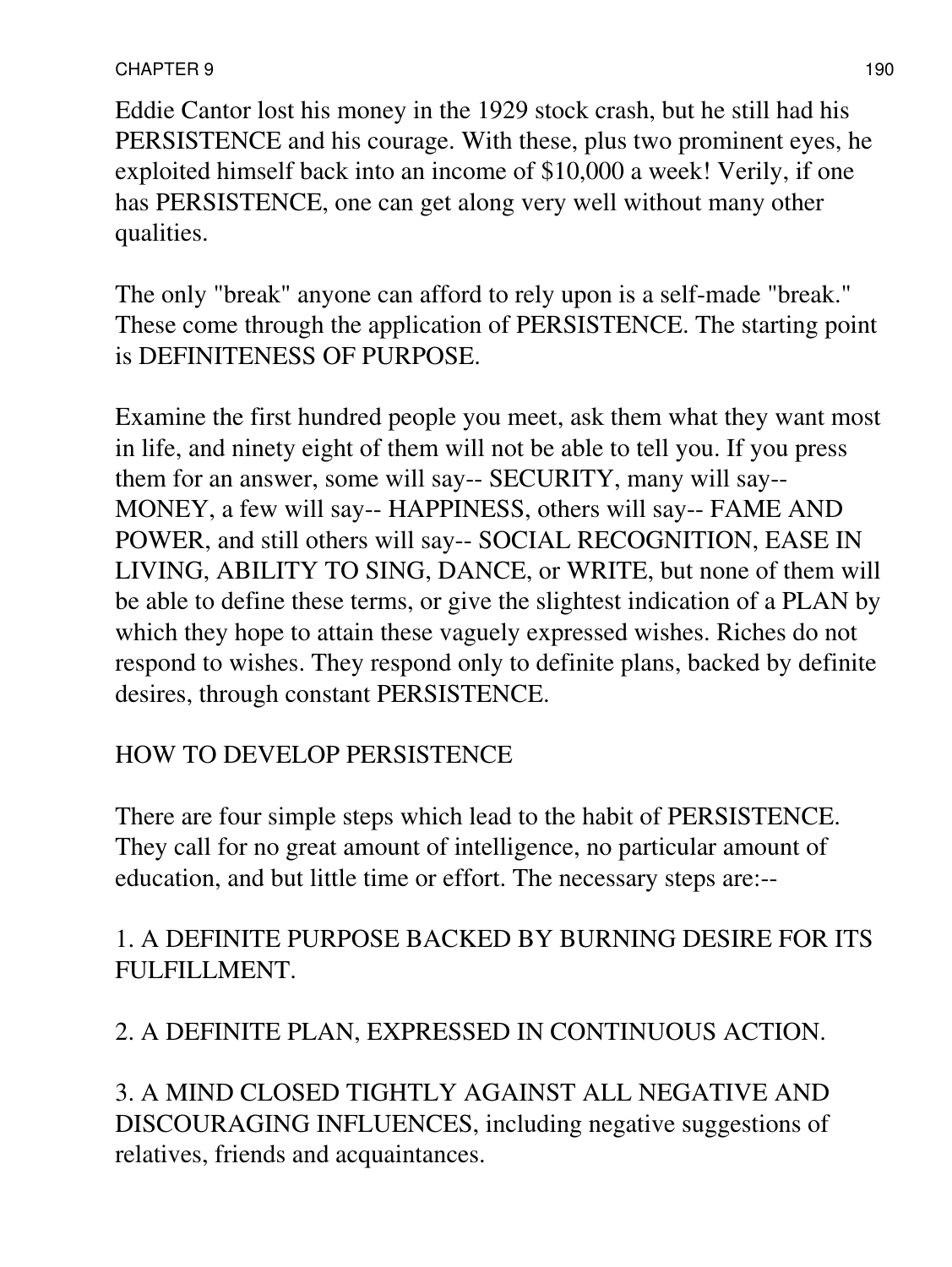### 4. A FRIENDLY ALLIANCE WITH ONE OR MORE PERSONS WHO WILL ENCOURAGE ONE TO FOLLOW THROUGH WITH BOTH PLAN AND PURPOSE.

These four steps are essential for success in all walks of life. The entire purpose of the thirteen principles of this philosophy is to enable one to take these four steps as a matter of habit.

These are the steps by which one may control one's economic destiny.

They are the steps that lead to freedom and independence of thought.

They are the steps that lead to riches, in small or great quantities.

They lead the way to power, fame, and worldly recognition.

They are the four steps which guarantee favorable "breaks."

They are the steps that convert dreams into physical realities.

They lead, also, to the mastery of FEAR, DISCOURAGEMENT, INDIFFERENCE.

There is a magnificent reward for all who learn to take these four steps. It is the privilege of writing one's own ticket, and of making Life yield whatever price is asked.

I have no way of knowing the facts, but I venture to conjecture that Mrs. Wallis Simpson's great love for a man was not accidental, nor the result of favorable "breaks" alone. There was a burning desire, and careful searching at every step of the way. Her first duty was to love. What is the greatest thing on earth? The Master called it love--not man made rules, criticism, bitterness, slander, or political "marriages," but love.

She knew what she wanted, not after she met the Prince of Wales, but long before that. Twice when she had failed to find it, she had the courage to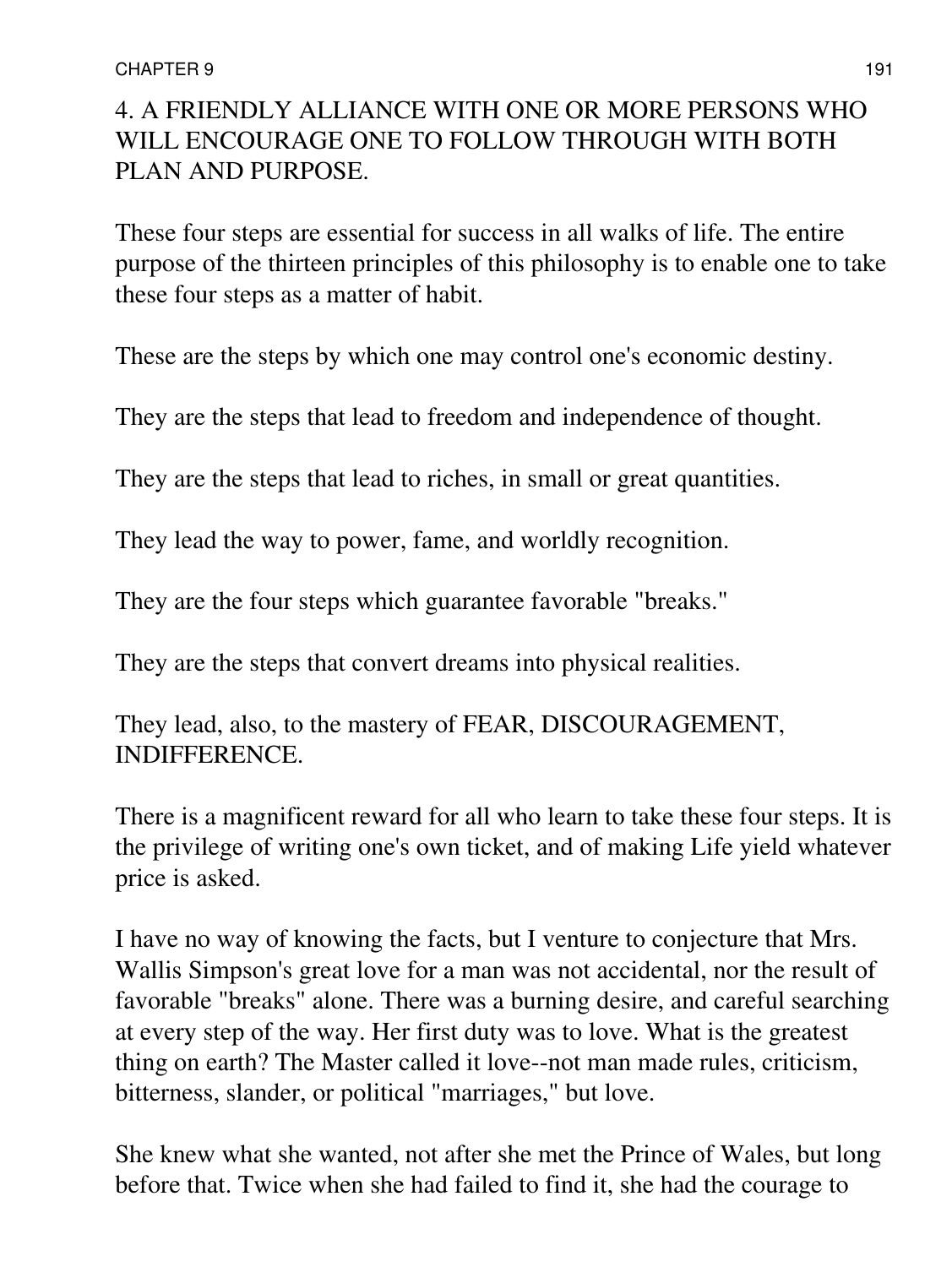continue her search. "To thine own self be true, and it must follow, as the night the day, thou canst not then be false to any man."

Her rise from obscurity was of the slow, progressive, PERSISTENT order, but it was SURE! She triumphed over unbelievably long odds; and, no matter who you are, or what you may think of Wallis Simpson, or the king who gave up his Crown for her love, she is an astounding example of applied PERSISTENCE, an instructor on the rules of self-determination, from whom the entire world might profitably take lessons.

When you think of Wallis Simpson, think of one who knew what she wanted, and shook the greatest empire on earth to get it. Women who complain that this is a man's world, that women do not have an equal chance to win, owe it to themselves to study carefully the life of this unusual woman, who, at an age which most women consider "old," captured the affections of the most desirable bachelor in the entire world.

And what of King Edward? What lesson may we learn from his part in the world's greatest drama of recent times? Did he pay too high a price for the affections of the woman of his choice?

Surely no one but he can give the correct answer. The rest of us can only conjecture. This much we know, the king came into the world without his own consent. He was born to great riches, without requesting them. He was persistently sought in marriage; politicians and statesmen throughout Europe tossed dowagers and princesses at his feet. Because he was the first born of his parents, he inherited a crown, which he did not seek, and perhaps did not desire. For more than forty years he was not a free agent, could not live his life in his own way, had but little privacy, and finally assumed duties inflicted upon him when he ascended the throne.

Some will say, "With all these blessings, King Edward should have found peace of mind, contentment, and joy of living."

The truth is that back of all the privileges of a crown, all the money, the fame, and the power inherited by King Edward, there was an emptiness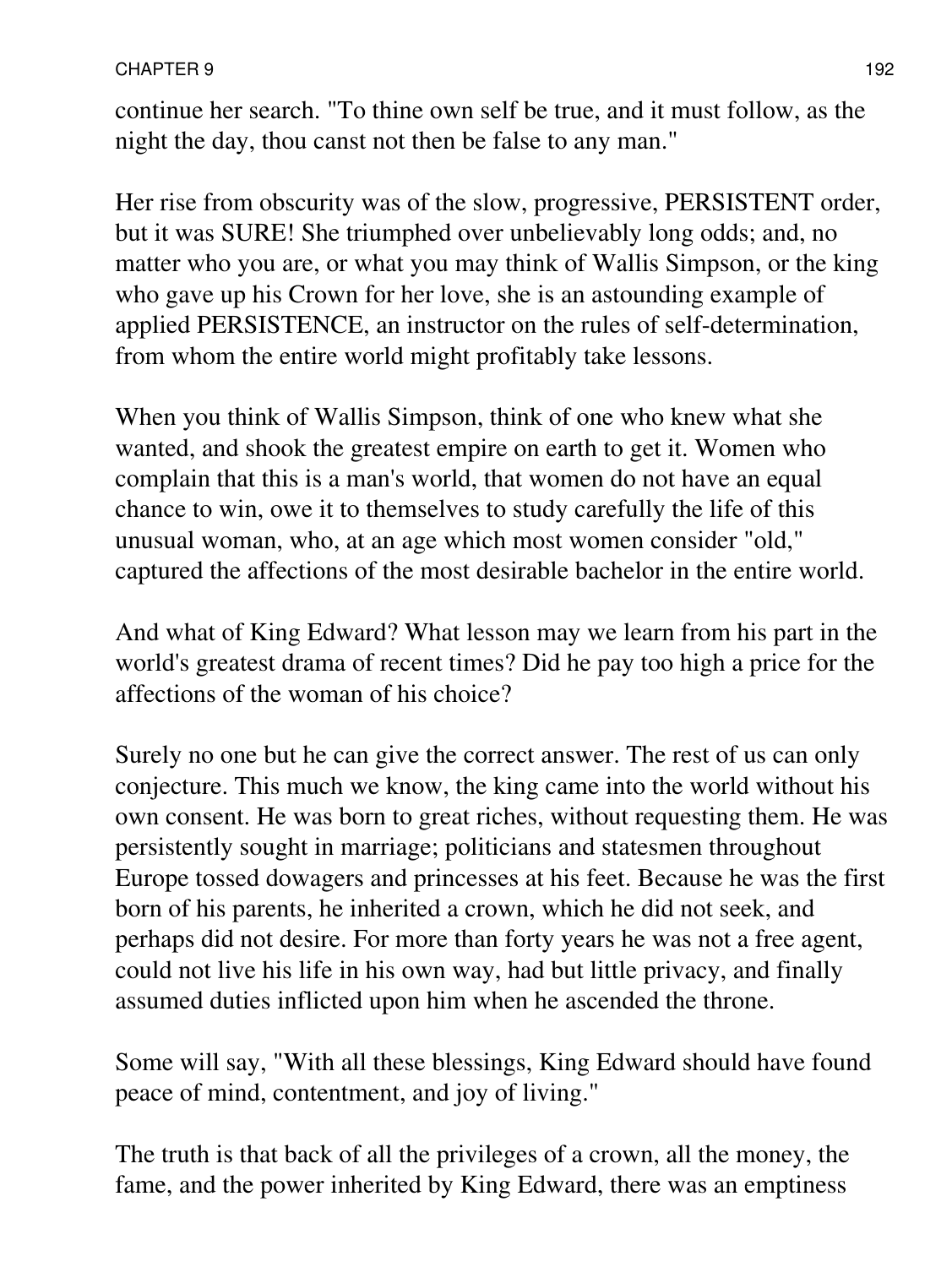which could be filled only by love.

His greatest DESIRE was for love. Long before he met Wallis Simpson, he doubtless felt this great universal emotion tugging at the strings of his heart, beating upon the door of his soul, and crying out for expression.

And when he met a kindred spirit, crying out for this same Holy privilege of expression, he recognized it, and without fear or apology, opened his heart and bade it enter. All the scandal-mongers in the world cannot destroy the beauty of this international drama, through which two people found love, and had the courage to face open criticism, renounce ALL ELSE to give it holy expression.

King Edward's DECISION to give up the crown of the world's most powerful empire, for the privilege of going the remainder of the way through life with the woman of his choice, was a decision that required courage. The decision also had a price, but who has the right to say the price was too great? Surely not He who said, "He among you who is without sin, let him cast the first stone."

As a suggestion to any evil-minded person who chooses to find fault with the Duke of Windsor, because his DESIRE was for LOVE, and for openly declaring his love for Wallis Simpson, and giving up his throne for her, let it be remembered that the OPEN DECLARATION was not essential. He could have followed the custom of clandestine liaison which has prevailed in Europe for centuries, without giving up either his throne, or the woman of his choice, and there would have been NO COMPLAINT FROM EITHER CHURCH OR LAITY. But this unusual man was built of sterner stuff. His love was clean. It was deep and sincere. It represented the one thing which, above ALL ELSE he truly DESIRED, therefore, he took what he wanted, and paid the price demanded.

If Europe had been blessed with more rulers with the human heart and the traits of honesty of ex-king Edward, for the past century, that unfortunate hemisphere now seething with greed, hate, lust, political connivance, and threats of war, would have a DIFFERENT AND A BETTER STORY TO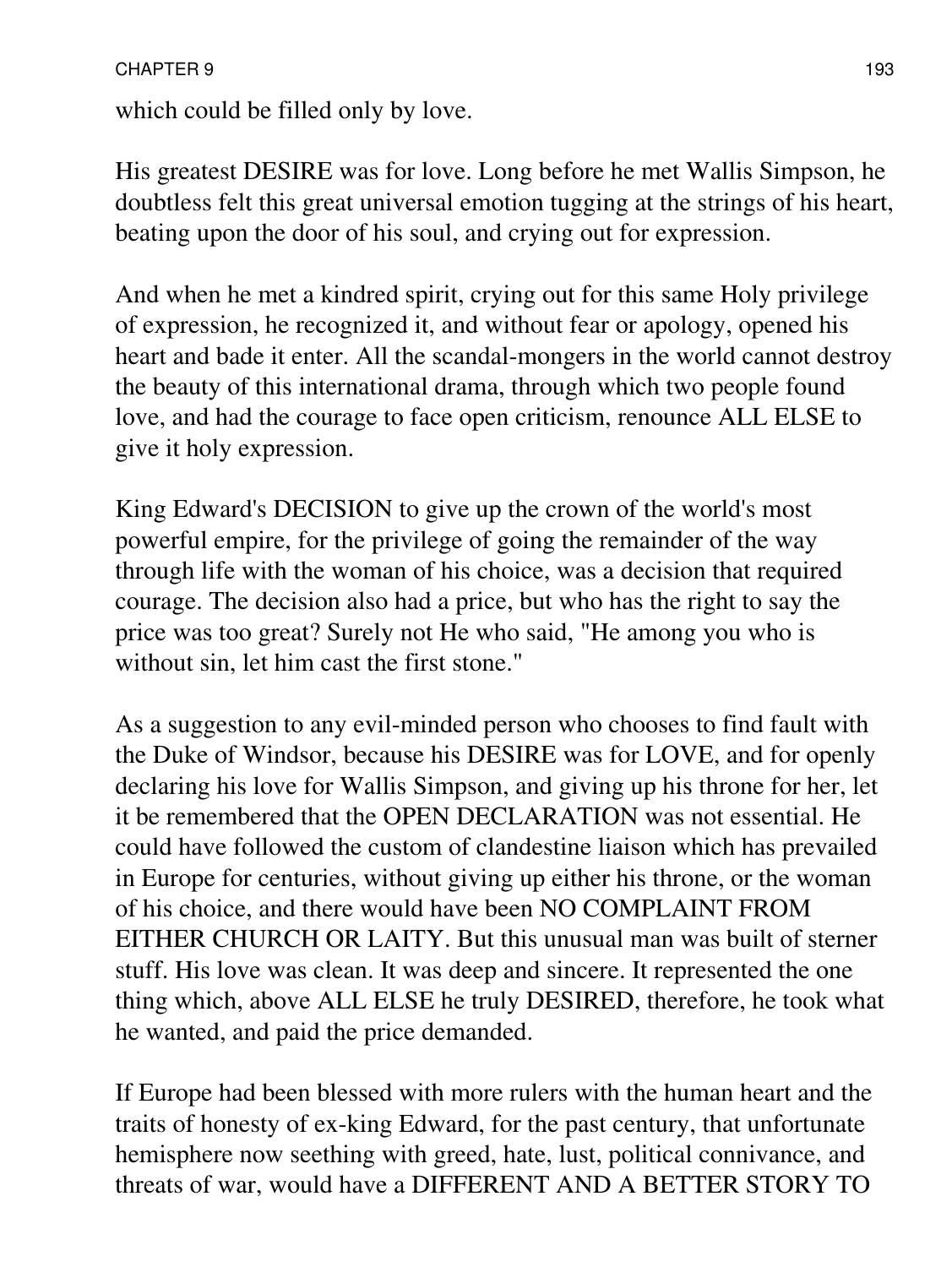TELL. A story in which Love and not Hate would rule.

In the words of Stuart Austin Wier we raise our cup and drink this toast to ex-king Edward and Wallis Simpson:

"Blessed is the man who has come to know that our muted thoughts are our sweetest thoughts.

"Blessed is the man who, from the blackest depths, can see the luminous figure of LOVE, and seeing, sing; and singing, say: 'Sweeter far than uttered lays are the thoughts I have of you. '"

In these words would we pay tribute to the two people who, more than all others of modern times, have been the victims of criticism and the recipients of abuse, because they found Life's greatest treasure, and claimed it. Mrs. Simpson read and approved this analysis.

Most of the world will applaud the Duke of Windsor and Wallis Simpson, because of their PERSISTENCE in searching until they found life's greatest reward. ALL OF US CAN PROFIT by following their example in our own search for that which we demand of life.

What mystical power gives to men of PERSISTENCE the capacity to master difficulties? Does the quality of PERSISTENCE set up in one's mind some form of spiritual, mental or chemical activity which gives one access to supernatural forces? Does Infinite Intelligence throw itself on the side of the person who still fights on, after the battle has been lost, with the whole world on the opposing side?

These and many other similar questions have arisen in my mind as I have observed men like Henry Ford, who started at scratch, and built an Industrial Empire of huge proportions, with little else in the way of a beginning but PERSISTENCE. Or, Thomas A. Edison, who, with less than three months of schooling, became the world's leading inventor and converted PERSISTENCE into the talking machine, the moving picture machine, and the incandescent light, to say nothing of half a hundred other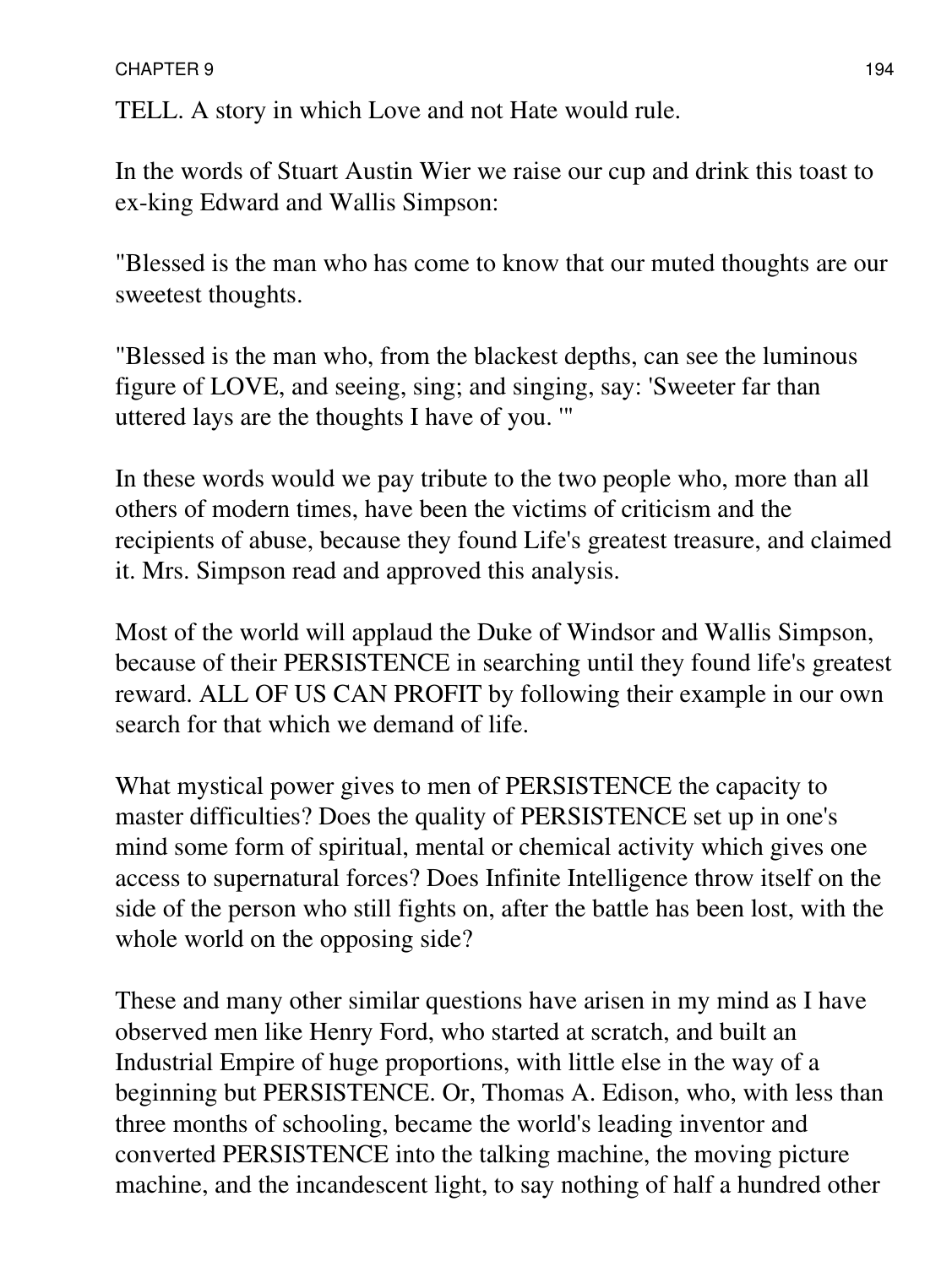useful inventions.

I had the happy privilege of analyzing both Mr. Edison and Mr. Ford, year by year, over a long period of years, and therefore, the opportunity to study them at close range, so I speak from actual knowledge when I say that I found no quality save PERSISTENCE, in either of them, that even remotely suggested the major source of their stupendous achievements.

As one makes an impartial study of the prophets, philosophers, "miracle" men, and religious leaders of the past, one is drawn to the inevitable conclusion that PERSISTENCE, concentration of effort, and DEFINITENESS OF PURPOSE, were the major sources of their achievements.

Consider, for example, the strange and fascinating story of Mohammed; analyze his life, compare him with men of achievement in this modern age of industry and finance, and observe how they have one outstanding trait in common, PERSISTENCE!

If you are keenly interested in studying the strange power which gives potency to PERSISTENCE, read a biography of Mohammed, especially the one by Essad Bey. This brief review of that book, by Thomas Sugrue, in the Herald-Tribune, will provide a preview of the rare treat in store for those who take the time to read the entire story of one of the most astounding examples of the power of PERSISTENCE known to civilization.

## THE LAST GREAT PROPHET

Reviewed by Thomas Sugrue

"Mohammed was a prophet, but he never performed a miracle. He was not a mystic; he had no formal schooling; he did not begin his mission until he was forty. When he announced that he was the Messenger of God, bringing word of the true religion, he was ridiculed and labeled a lunatic. Children tripped him and women threw filth upon him. He was banished from his native city, Mecca, and his followers were stripped of their worldly goods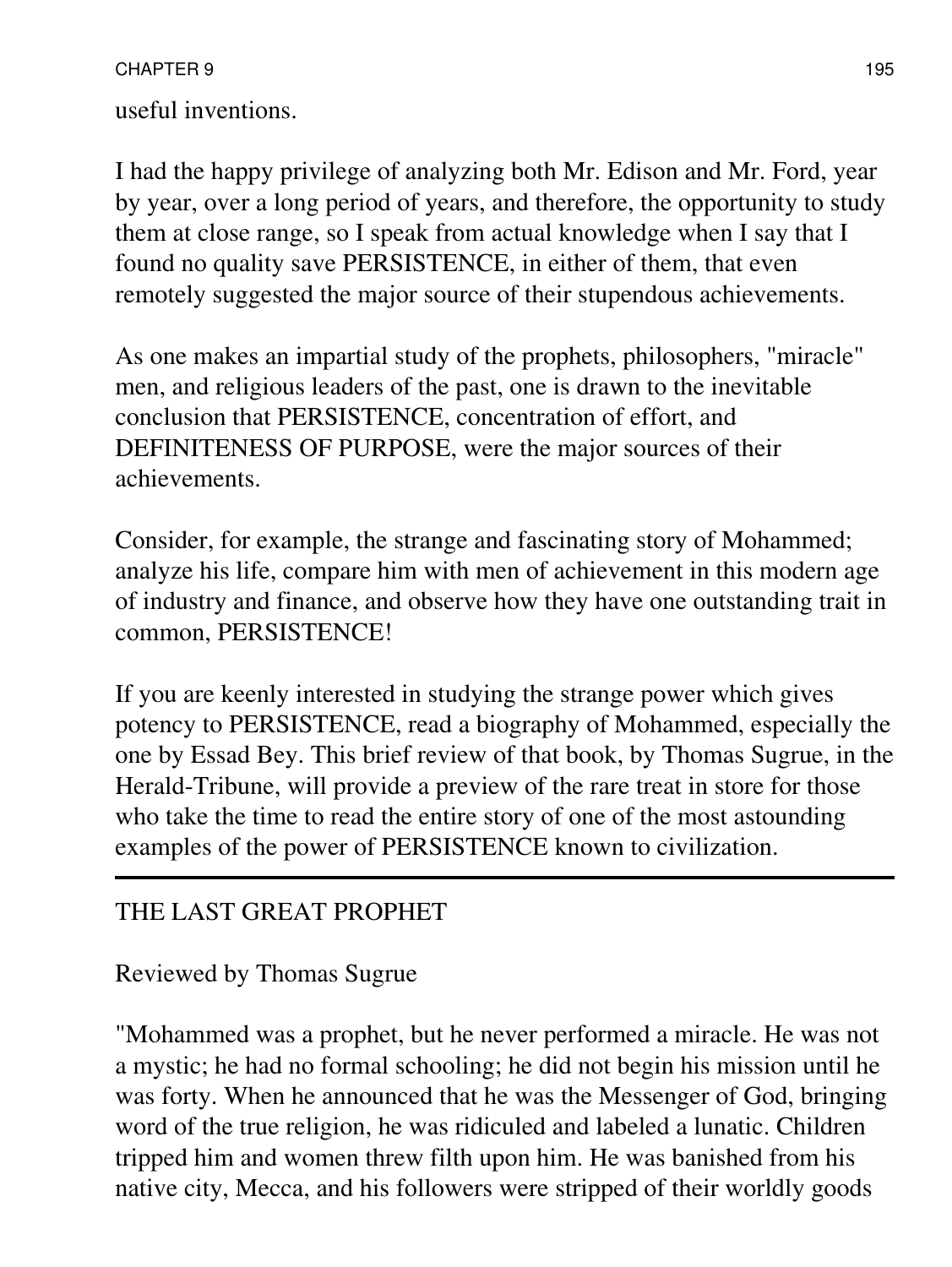and sent into the desert after him. When he had been preaching ten years he had nothing to show for it but banishment, poverty and ridicule. Yet before another ten years had passed, he was dictator of all Arabia, ruler of Mecca, and the head of a New World religion which was to sweep to the Danube and the Pyrenees before exhausting the impetus he gave it. That impetus was three-fold: the power of words, the efficacy of prayer and man's kinship with God.

"His career never made sense. Mohammed was born to impoverished members of a leading family of Mecca. Because Mecca, the crossroads of the world, home of the magic stone called the Caaba, great city of trade and the center of trade routes, was unsanitary, its children were sent to be raised in the desert by Bedouins. Mohammed was thus nurtured, drawing strength and health from the milk of nomad, vicarious mothers. He tended sheep and soon hired out to a rich widow as leader of her caravans. He traveled to all parts of the Eastern World, talked with many men of diverse beliefs and observed the decline of Christianity into warring sects. When he was twenty-eight, Khadija, the widow, looked upon him with favor, and married him. Her father would have objected to such a marriage, so she got him drunk and held him up while he gave the paternal blessing. For the next twelve years Mohammed lived as a rich and respected and very shrewd trader. Then he took to wandering in the desert, and one day he returned with the first verse of the Koran and told Khadija that the archangel Gabriel had appeared to him and said that he was to be the Messenger of God.

"The Koran, the revealed word of God, was the closest thing to a miracle in Mohammed's life. He had not been a poet; he had no gift of words. Yet the verses of the Koran, as he received them and recited them to the faithful, were better than any verses which the professional poets of the tribes could produce. This, to the Arabs, was a miracle. To them the gift of words was the greatest gift, the poet was all-powerful. In addition the Koran said that all men were equal before God, that the world should be a democratic state-- Islam. It was this political heresy, plus Mohammed's desire to destroy all the 360 idols in the courtyard of the Caaba, which brought about his banishment. The idols brought the desert tribes to Mecca, and that meant trade. So the business men of Mecca, the capitalists, of which he had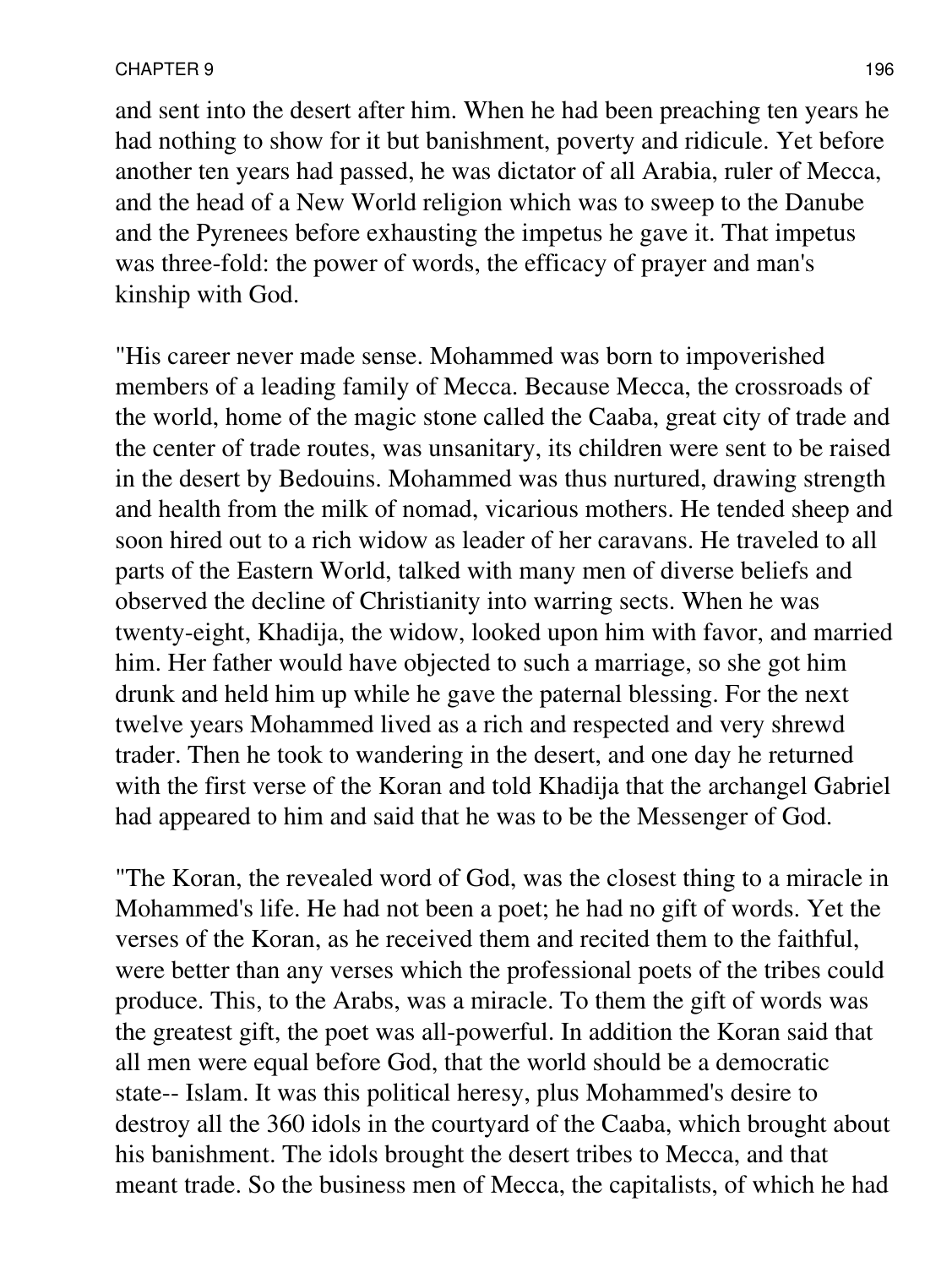been one, set upon Mohammed. Then he retreated to the desert and demanded sovereignty over the world.

"The rise of Islam began. Out of the desert came a flame which would not be extinguished-- a democratic army fighting as a unit and prepared to die without wincing. Mohammed had invited the Jews and Christians to join him; for he was not building a new religion. He was calling all who believed in one God to join in a single faith. If the Jews and Christians had accepted his invitation Islam would have conquered the world. They didn't. They would not even accept Mohammed's innovation of humane warfare. When the armies of the prophet entered Jerusalem not a single person was killed because of his faith. When the crusaders entered the city, centuries later, not a Moslem man, woman, or child was spared. But the Christians did accept one Moslem idea-- the place of learning, the university."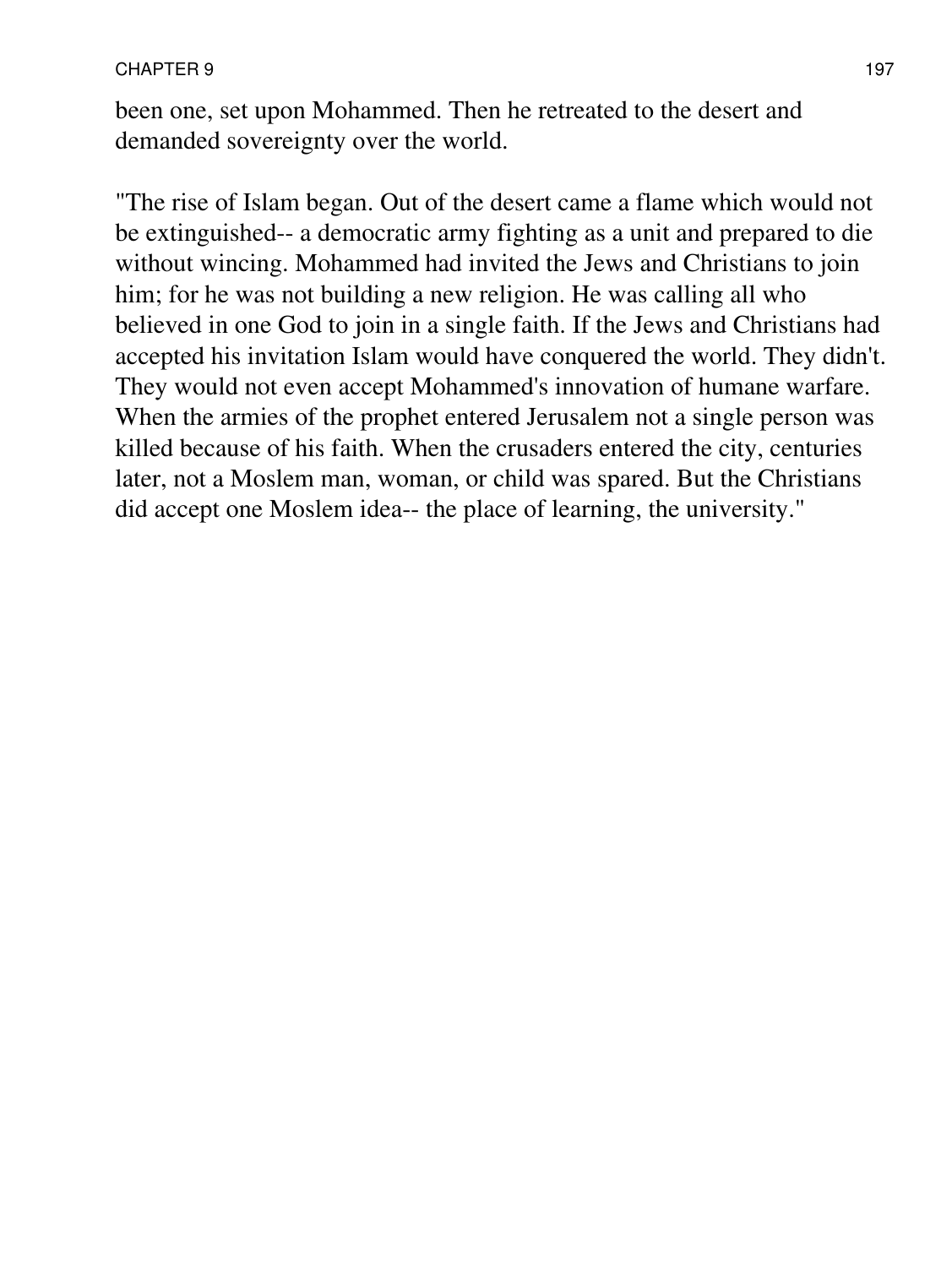# **CHAPTER 10**

### POWER OF THE MASTER MIND

### THE DRIVING FORCE

The Ninth Step toward Riches

POWER is essential for success in the accumulation of money.

PLANS are inert and useless, without sufficient POWER to translate them into ACTION. This chapter will describe the method by which an individual may attain and apply POWER.

POWER may be defined as "organized and intelligently directed KNOWLEDGE." Power, as the term is here used, refers to ORGANIZED effort, sufficient to enable an individual to transmute DESIRE into its monetary equivalent. ORGANIZED effort is produced through the coordination of effort of two or more people, who work toward a DEFINITE end, in a spirit of harmony.

### POWER IS REQUIRED FOR THE ACCUMULATION OF MONEY! POWER IS NECESSARY FOR THE RETENTION OF MONEY AFTER IT HAS BEEN ACCUMULATED!

Let us ascertain how power may be acquired. If power is "organized knowledge," let us examine the sources of knowledge:

a. INFINITE INTELLIGENCE. This source of knowledge may be contacted through the procedure described in another chapter, with the aid of Creative Imagination.

b. ACCUMULATED EXPERIENCE. The accumulated experience of man, (or that portion of it which has been organized and recorded), may be found in any well-equipped public library. An important part of this accumulated experience is taught in public schools and colleges, where it has been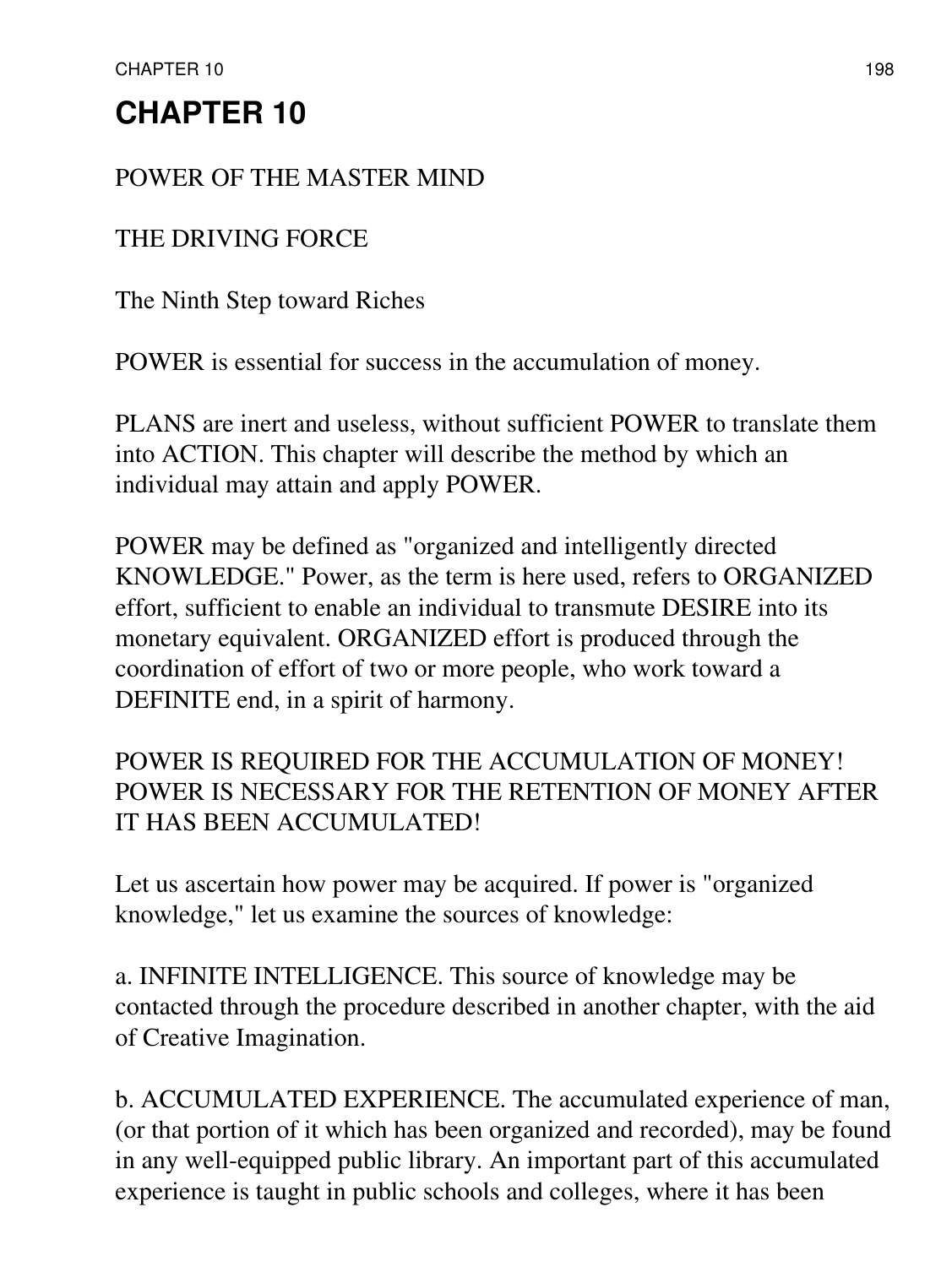classified and organized.

c. EXPERIMENT AND RESEARCH. In the field of science, and in practically every other walk of life, men are gathering, classifying, and organizing new facts daily. This is the source to which one must turn when knowledge is not available through "accumulated experience." Here, too, the Creative Imagination must often be used.

Knowledge may be acquired from any of the foregoing sources. It may be converted into POWER by organizing it into definite PLANS and by expressing those plans in terms of ACTION.

Examination of the three major sources of knowledge will readily disclose the difficulty an individual would have, if he depended upon his efforts alone, in assembling knowledge and expressing it through definite plans in terms of ACTION. If his plans are comprehensive, and if they contemplate large proportions, he must, generally, induce others to cooperate with him, before he can inject into them the necessary element of POWER.

### GAINING POWER THROUGH THE "MASTER MIND"

The "Master Mind" may be defined as: "Coordination of knowledge and effort, in a spirit of harmony, between two or more people, for the attainment of a definite purpose."

No individual may have great power without availing himself of the "Master Mind." In a preceding chapter, instructions were given for the creation of PLANS for the purpose of translating DESIRE into its monetary equivalent. If you carry out these instructions with PERSISTENCE and intelligence, and use discrimination in the selection of your "Master Mind" group, your objective will have been half-way reached, even before you begin to recognize it.

So you may better understand the "intangible" potentialities of power available to you, through a properly chosen "Master Mind" group, we will here explain the two characteristics of the Master Mind principle, one of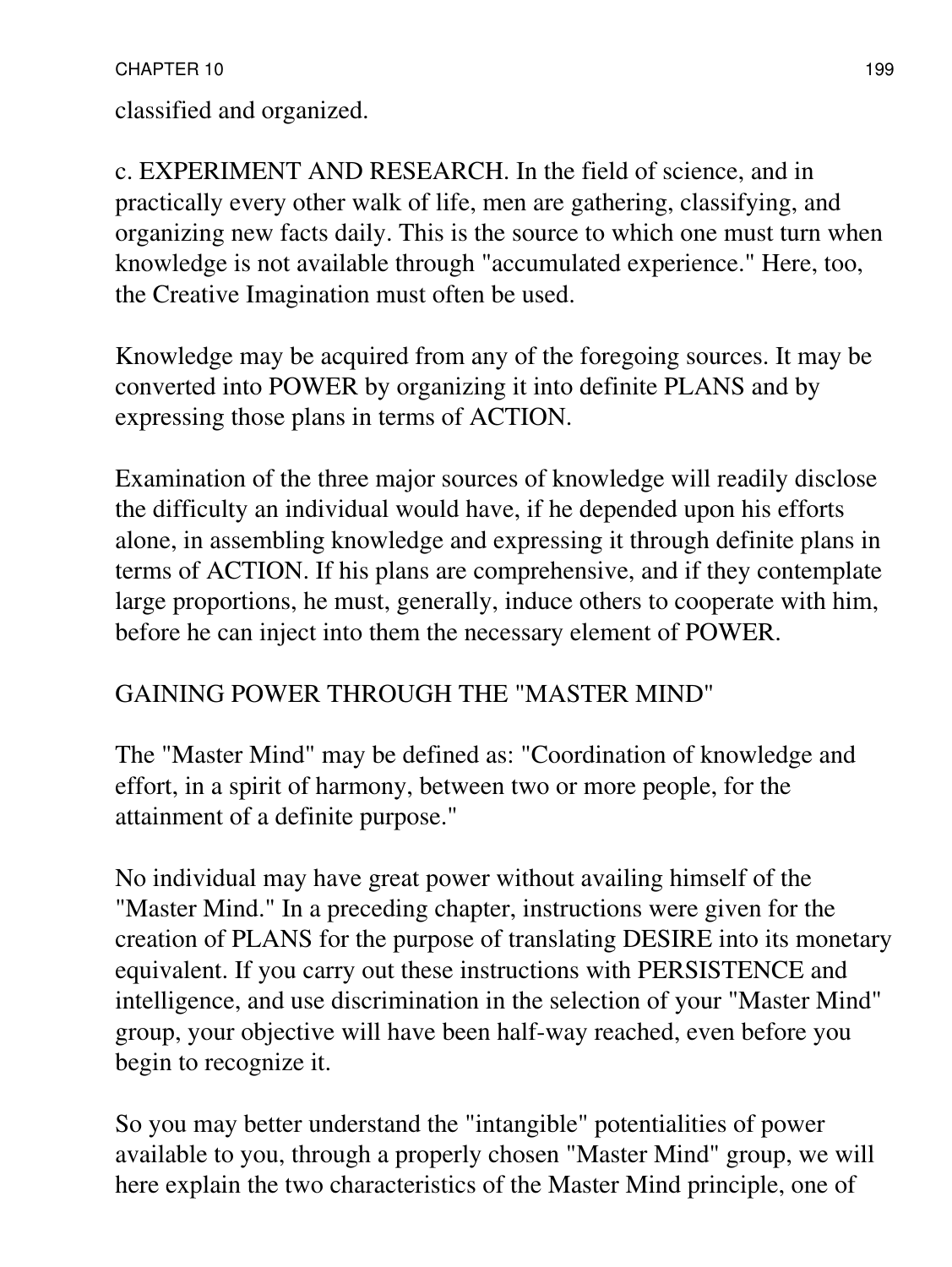#### CHAPTER 10 200

which is economic in nature, and the other psychic. The economic feature is obvious. Economic advantages may be created by any person who surrounds himself with the advice, counsel, and personal cooperation of a group of men who are willing to lend him wholehearted aid, in a spirit of PERFECT HARMONY. This form of cooperative alliance has been the basis of nearly every great fortune. Your understanding of this great truth may definitely determine your financial status.

The psychic phase of the Master Mind principle is much more abstract, much more difficult to comprehend, because it has reference to the spiritual forces with which the human race, as a whole, is not well acquainted. You may catch a significant suggestion from this statement: "No two minds ever come together without, thereby, creating a third, invisible, intangible force which may be likened to a third mind."

Keep in mind the fact that there are only two known elements in the whole universe, energy and matter. It is a well known fact that matter may be broken down into units of molecules, atoms, and electrons. There are units of matter which may be isolated, separated, and analyzed.

Likewise, there are units of energy.

The human mind is a form of energy, a part of it being spiritual in nature. When the minds of two people are coordinated in a SPIRIT OF HARMONY, the spiritual units of energy of each mind form an affinity, which constitutes the "psychic" phase of the Master Mind.

The Master Mind principle, or rather the economic feature of it, was first called to my attention by Andrew Carnegie, over twenty-five years ago. Discovery of this principle was responsible for the choice of my life's work.

Mr. Carnegie's Master Mind group consisted of a staff of approximately fifty men, with whom he surrounded himself, for the DEFINITE PURPOSE of manufacturing and marketing steel. He attributed his entire fortune to the POWER he accumulated through this "Master Mind."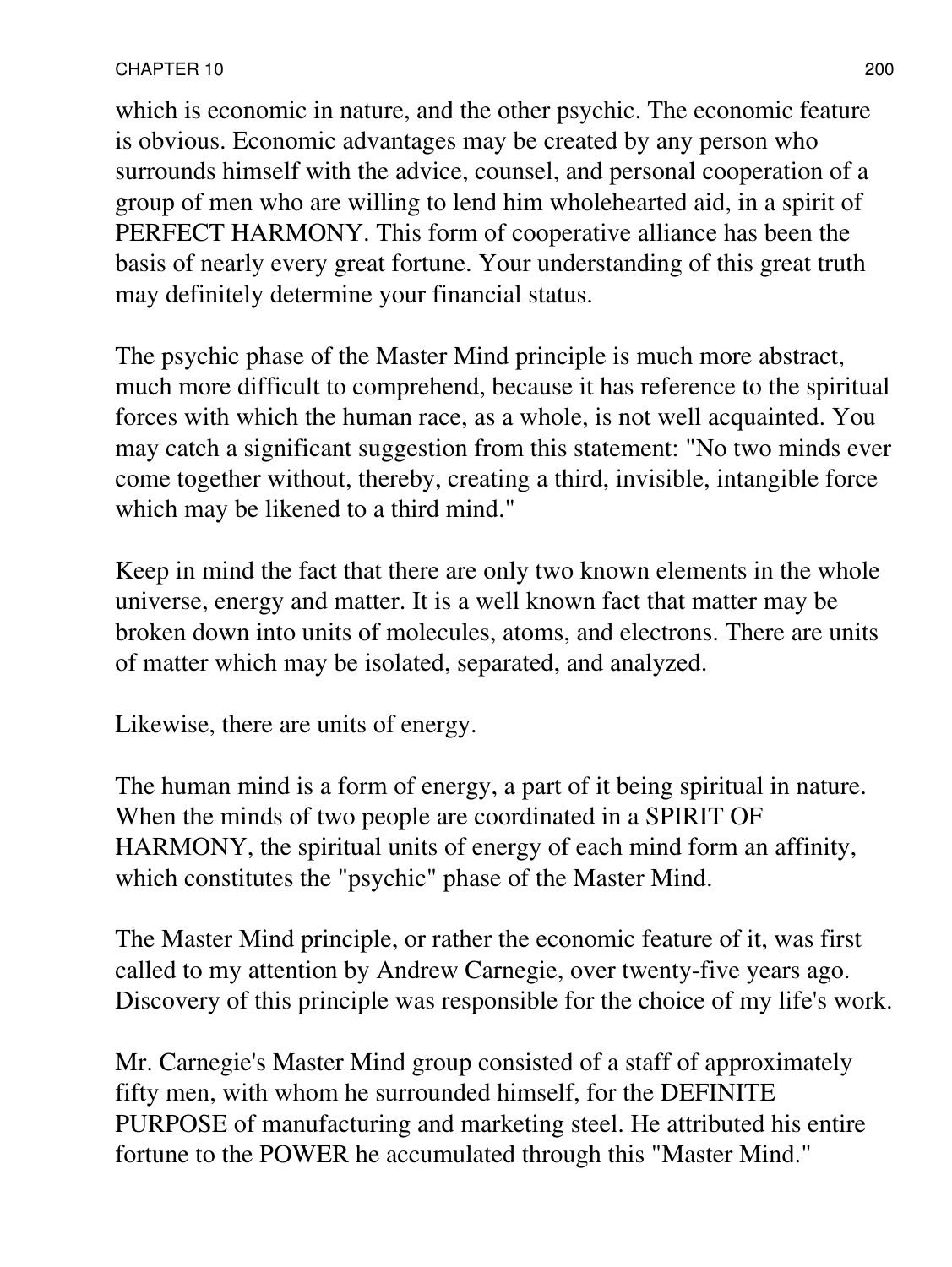#### CHAPTER 10 201

Analyze the record of any man who has accumulated a great fortune, and many of those who have accumulated modest fortunes, and you will find that they have either consciously, or unconsciously employed the "Master Mind" principle.

### GREAT POWER CAN BE ACCUMULATED THROUGH NO OTHER PRINCIPLE!

ENERGY is Nature's universal set of building blocks, out of which she constructs every material thing in the universe, including man, and every form of animal and vegetable life. Through a process which only Nature completely understands, she translates energy into matter.

Nature's building blocks are available to man, in the energy involved in THINKING! Man's brain may be compared to an electric battery. It absorbs energy from the ether, which permeates every atom of matter, and fills the entire universe.

It is a well known fact that a group of electric batteries will provide more energy than a single battery. It is also a well known fact that an individual battery will provide energy in proportion to the number and capacity of the cells it contains.

The brain functions in a similar fashion. This accounts for the fact that some brains are more efficient than others, and leads to this significant statement--a group of brains coordinated (or connected) in a spirit of harmony, will provide more thought-energy than a single brain, just as a group of electric batteries will provide more energy than a single battery.

Through this metaphor it becomes immediately obvious that the Master Mind principle holds the secret of the POWER wielded by men who surround themselves with other men of brains.

There follows, now, another statement which will lead still nearer to an understanding of the psychic phase of the Master Mind principle: When a group of individual brains are coordinated and function in Harmony, the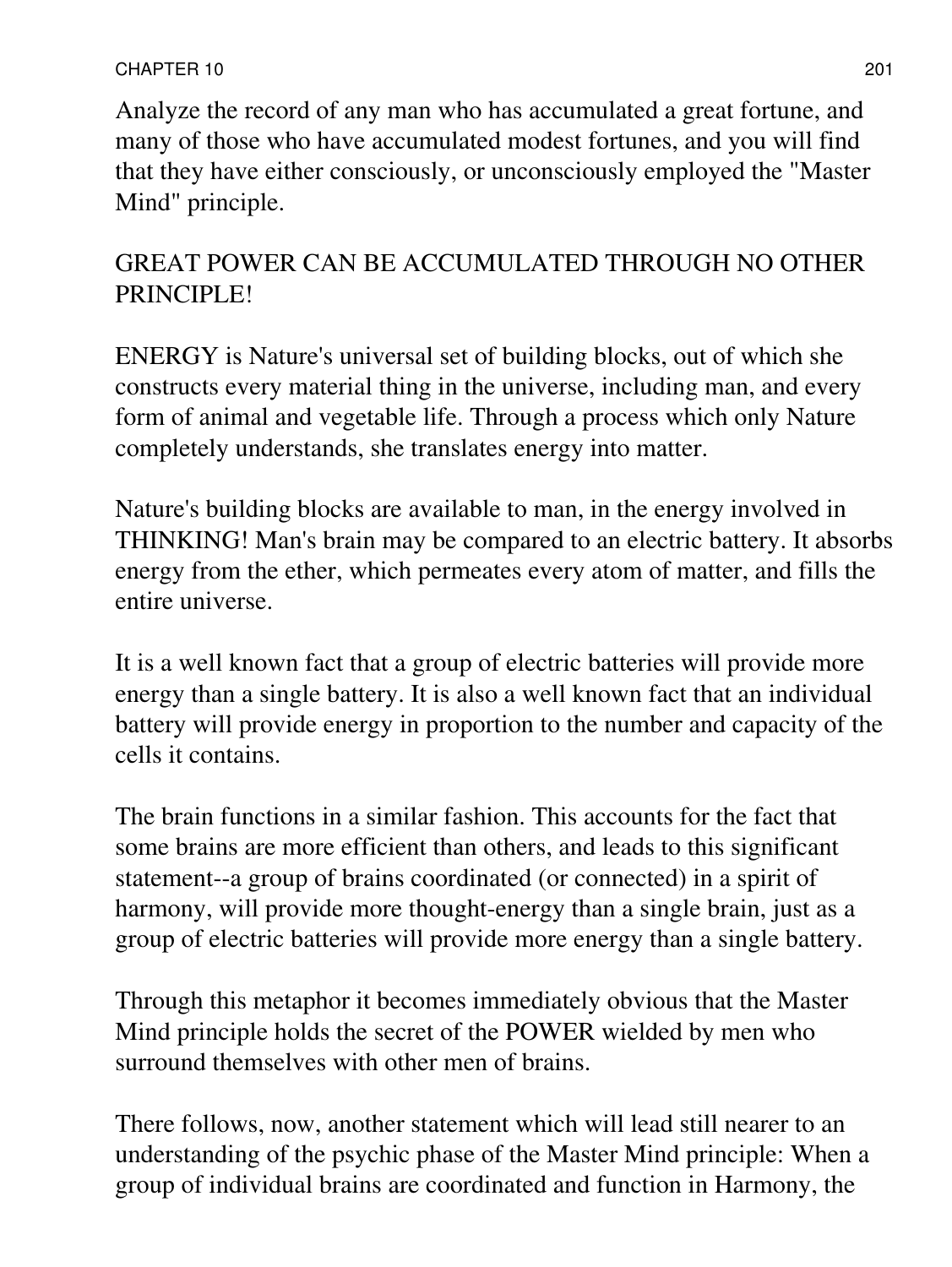increased energy created through that alliance, becomes available to every individual brain in the group.

It is a well known fact that Henry Ford began his business career under the handicap of poverty, illiteracy, and ignorance. It is an equally well known fact that, within the inconceivably short period of ten years, Mr. Ford mastered these three handicaps, and that within twenty-five years he made himself one of the richest men in America. Connect with this fact, the additional knowledge that Mr. Ford's most rapid strides became noticeable, from the time he became a personal friend of Thomas A. Edison, and you will begin to understand what the influence of one mind upon another can accomplish. Go a step farther, and consider the fact that Mr. Ford's most outstanding achievements began from the time that he formed the acquaintances of Harvey Firestone, John Burroughs, and Luther Burbank, (each a man of great brain capacity), and you will have further evidence that POWER may be produced through friendly alliance of minds.

There is little if any doubt that Henry Ford is one of the best informed men in the business and industrial world. The question of his wealth needs no discussion. Analyze Mr. Ford's intimate personal friends, some of whom have already been mentioned, and you will be prepared to understand the following statement:-- "Men take on the nature and the habits and the POWER OF THOUGHT of those with whom they associate in a spirit of sympathy and harmony."

Henry Ford whipped poverty, illiteracy, and ignorance by allying himself with great minds, whose vibrations of thought he absorbed into his own mind. Through his association with Edison, Burbank, Burroughs, and Firestone, Mr. Ford added to his own brain power, the sum and substance of the intelligence, experience, knowledge, and spiritual forces of these four men. Moreover, he appropriated, and made use of the Master Mind principle through the methods of procedure described in this book.

This principle is available to you!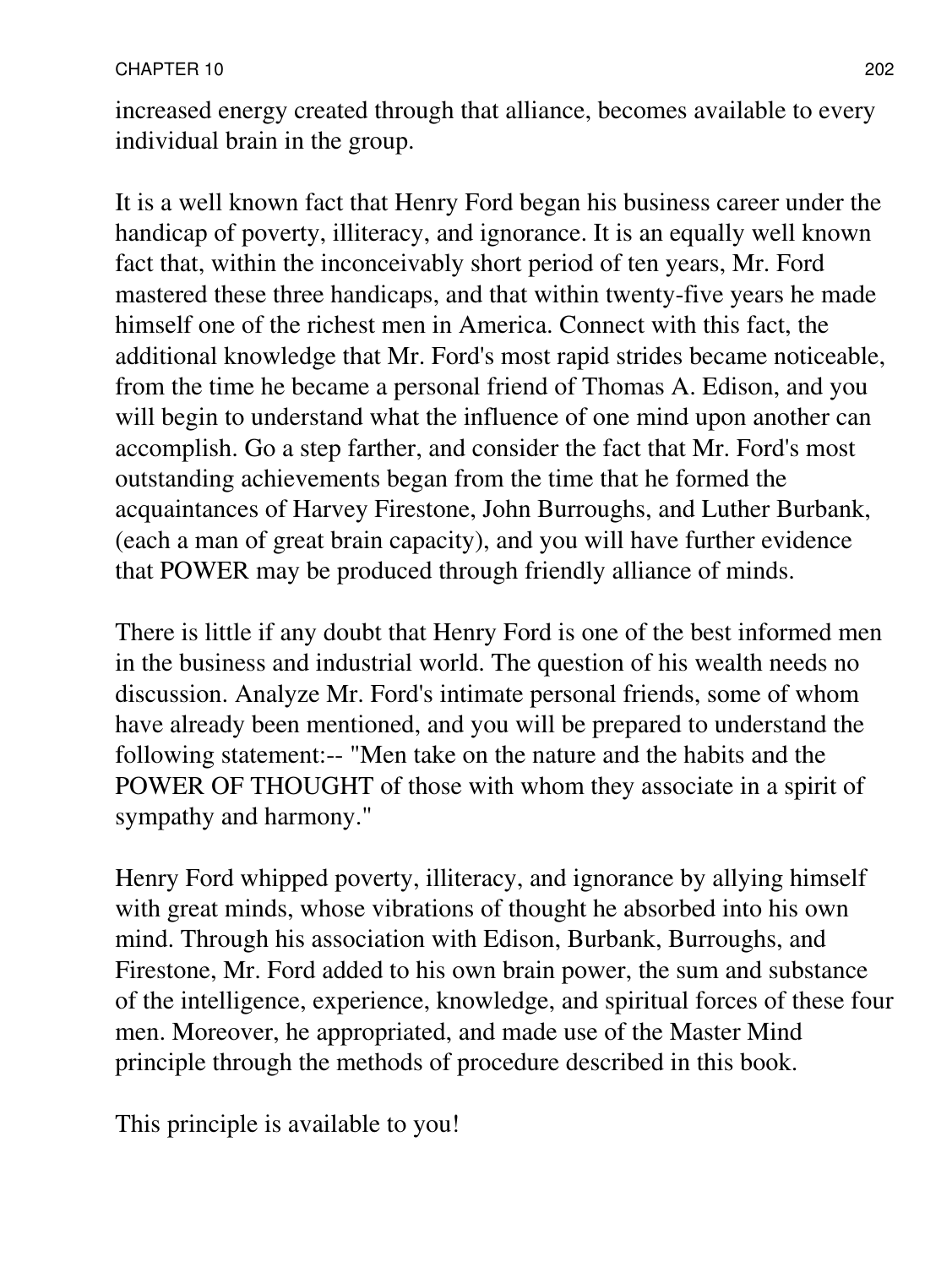We have already mentioned Mahatma Gandhi. Perhaps the majority of those who have heard of Gandhi, look upon him as merely an eccentric little man, who goes around without formal wearing apparel, and makes trouble for the British Government. In reality, Gandhi is not eccentric, but HE IS THE MOST POWERFUL MAN NOW LIVING. (Estimated by the number of his followers and their faith in their leader.) Moreover, he is probably the most powerful man who has ever lived.His power is passive, but it is real.

Let us study the method by which he attained his stupendous POWER. It may be explained in a few words. He came by POWER through inducing over two hundred million people to coordinate, with mind and body, in a spirit of HARMONY, for a DEFINITE PURPOSE.

In brief, Gandhi has accomplished a MIRACLE, for it is a miracle when two hundred million people can be induced-- not forced-- to cooperate in a spirit of HARMONY, for a limitless time. If you doubt that this is a miracle, try to induce ANY TWO PEOPLE to cooperate in a spirit of harmony for any length of time.

Every man who manages a business knows what a difficult matter it is to get employees to work together in a spirit even remotely resembling HARMONY.

The list of the chief sources from which POWER may be attained is, as you have seen, headed by INFINITE INTELLIGENCE. When two or more people coordinate in a spirit of HARMONY, and work toward a definite objective, they place themselves in position, through that alliance, to absorb power directly from the great universal storehouse of Infinite Intelligence. This is the greatest of all sources of POWER. It is the source to which the genius turns. It is the source to which every great leader turns, (whether he may be conscious of the fact or not).

The other two major sources from which the knowledge, necessary for the accumulation of POWER, may be obtained are no more reliable than the five senses of man. The senses are not always reliable. Infinite Intelligence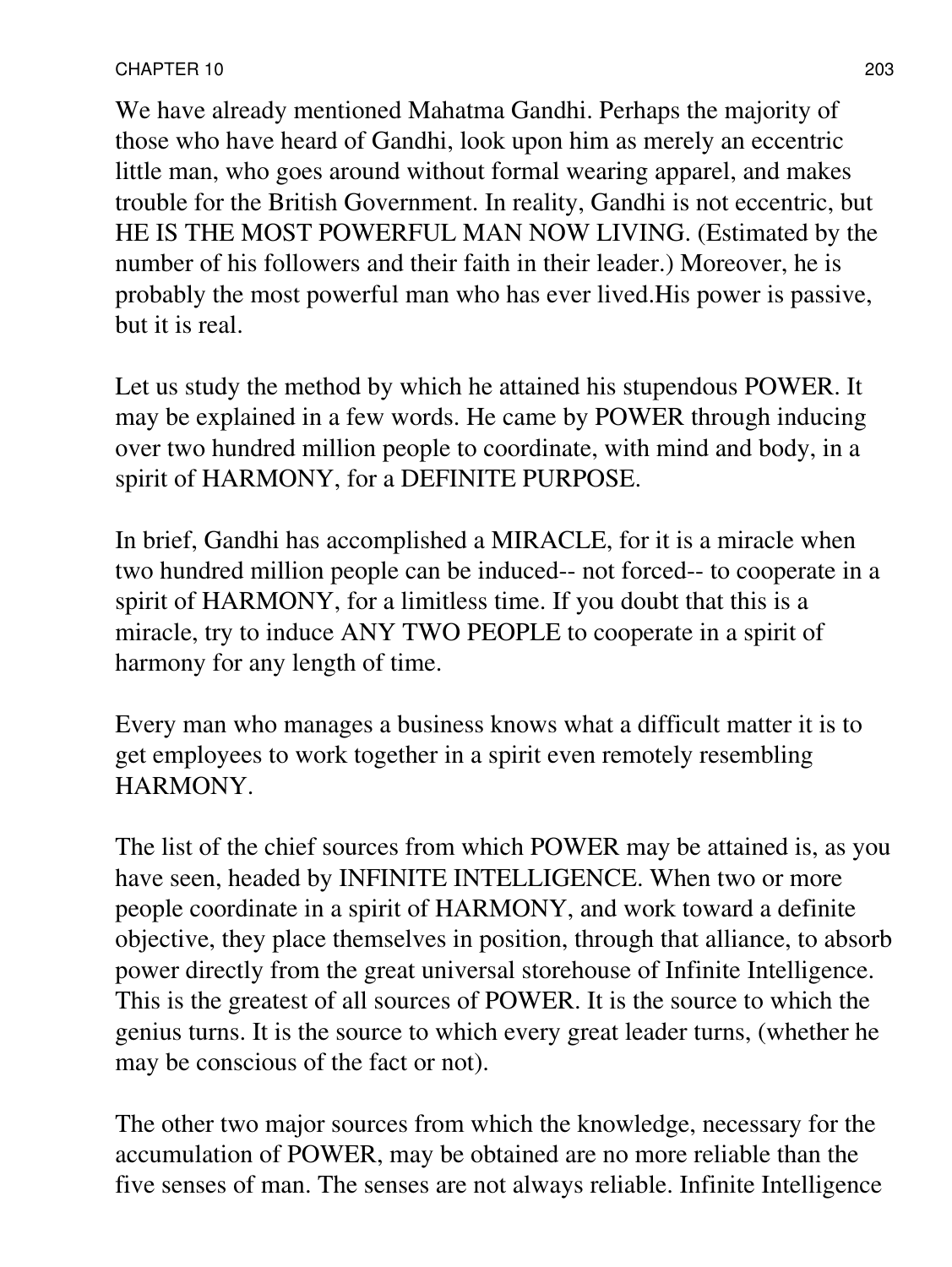### DOES NOT ERR.

In subsequent chapters, the methods by which Infinite Intelligence may be most readily contacted will be adequately described. This is not a course on religion. No fundamental principle described in this book should be interpreted as being intended to interfere either directly, or indirectly, with any man's religious habits. This book has been confined, exclusively, to instructing the reader how to transmute the DEFINITE PURPOSE OF DESIRE FOR MONEY, into its monetary equivalent.

Read, THINK, and meditate as you read. Soon, the entire subject will unfold, and you will see it in perspective. You are now seeing the detail of the individual chapters.

Money is as shy and elusive as the "old time" maiden. It must be wooed and won by methods not unlike those used by a determined lover, in pursuit of the girl of his choice. And, coincidental as it is, the POWER used in the "wooing" of money is not greatly different from that used in wooing a maiden. That power, when successfully used in the pursuit of money must be mixed with FAITH. It must be mixed with DESIRE. It must be mixed with PERSISTENCE. It must be applied through a plan, and that plan must be set into ACTION.

When money comes in quantities known as "the big money," it flows to the one who accumulates it, as easily as water flows down hill. There exists a great unseen stream of POWER, which may be compared to a river; except that one side flows in one direction, carrying all who get into that side of the stream, onward and upward to WEALTH-- and the other side flows in the opposite direction, carrying all who are unfortunate enough to get into it (and not able to extricate themselves from it), downward to misery and POVERTY.

Every man who has accumulated a great fortune, has recognized the existence of this stream of life. It consists of one's THINKING PROCESS. The positive emotions of thought form the side of the stream which carries one to fortune. The negative emotions form the side which carries one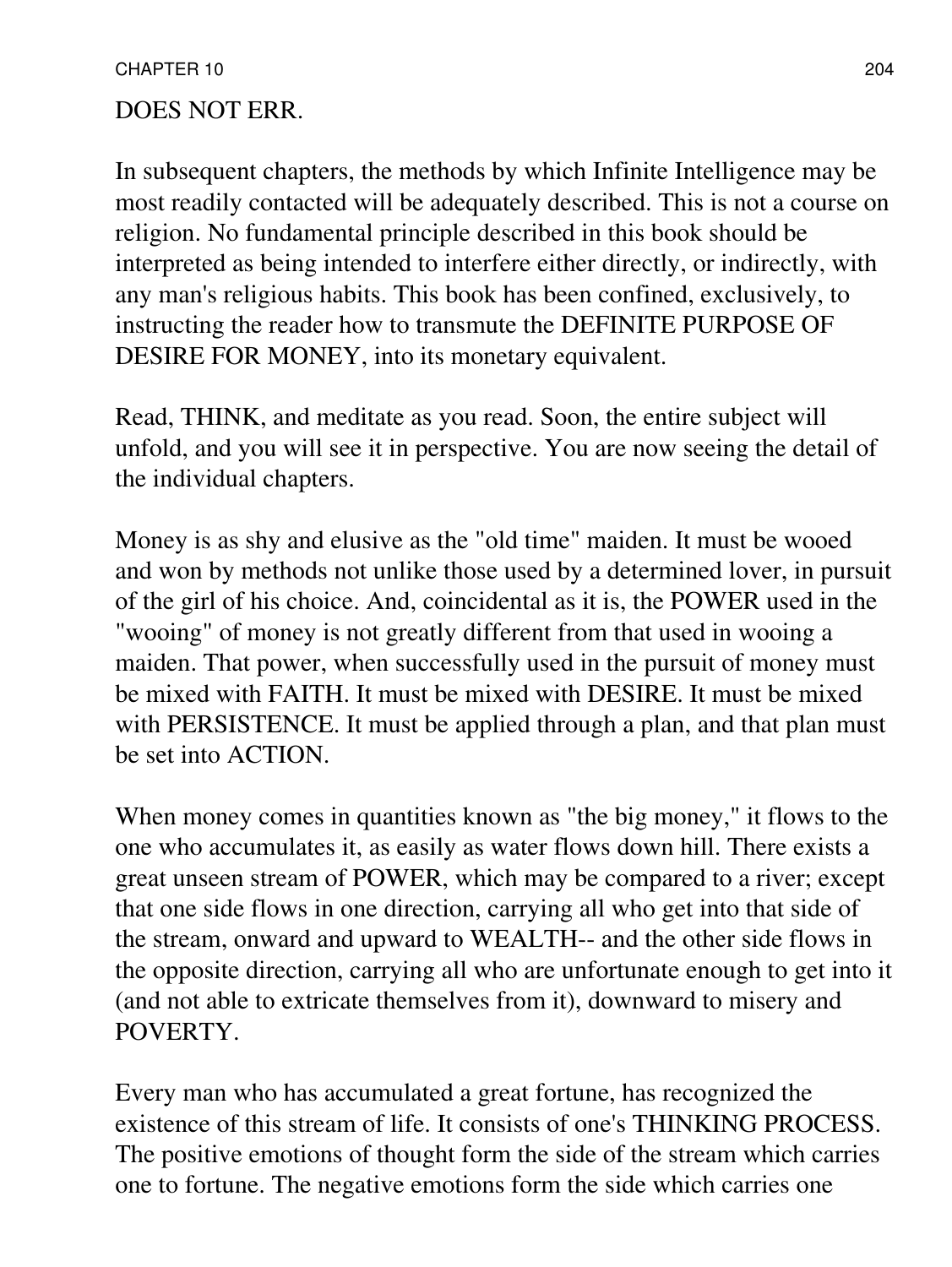#### CHAPTER 10 205

down to poverty.

This carries a thought of stupendous importance to the person who is following this book with the object of accumulating a fortune.

If you are in the side of the stream of POWER which leads to poverty, this may serve as an oar, by which you may propel yourself over into the other side of the stream. It can serve you ONLY through application and use. Merely reading, and passing judgment on it, either one way or another, will in no way benefit you.

Some people undergo the experience of alternating between the positive and negative sides of the stream, being at times on the positive side, and at times on the negative side. The Wall Street crash of '29 swept millions of people from the positive to the negative side of the stream. These millions are struggling, some of them in desperation and fear, to get back to the positive side of the stream. This book was written especially for those millions.

Poverty and riches often change places. The Crash taught the world this truth, although the world will not long remember the lesson. Poverty may, and generally does, voluntarily take the place of riches. When riches take the place of poverty, the change is usually brought about through well conceived and carefully executed PLANS. Poverty needs no plan. It needs no one to aid it, because it is bold and ruthless. Riches are shy and timid. They have to be "attracted."

ANYBODY can WISH

for riches, and most

people do, but only a few

know that a definite plan,

plus a BURNING DESIRE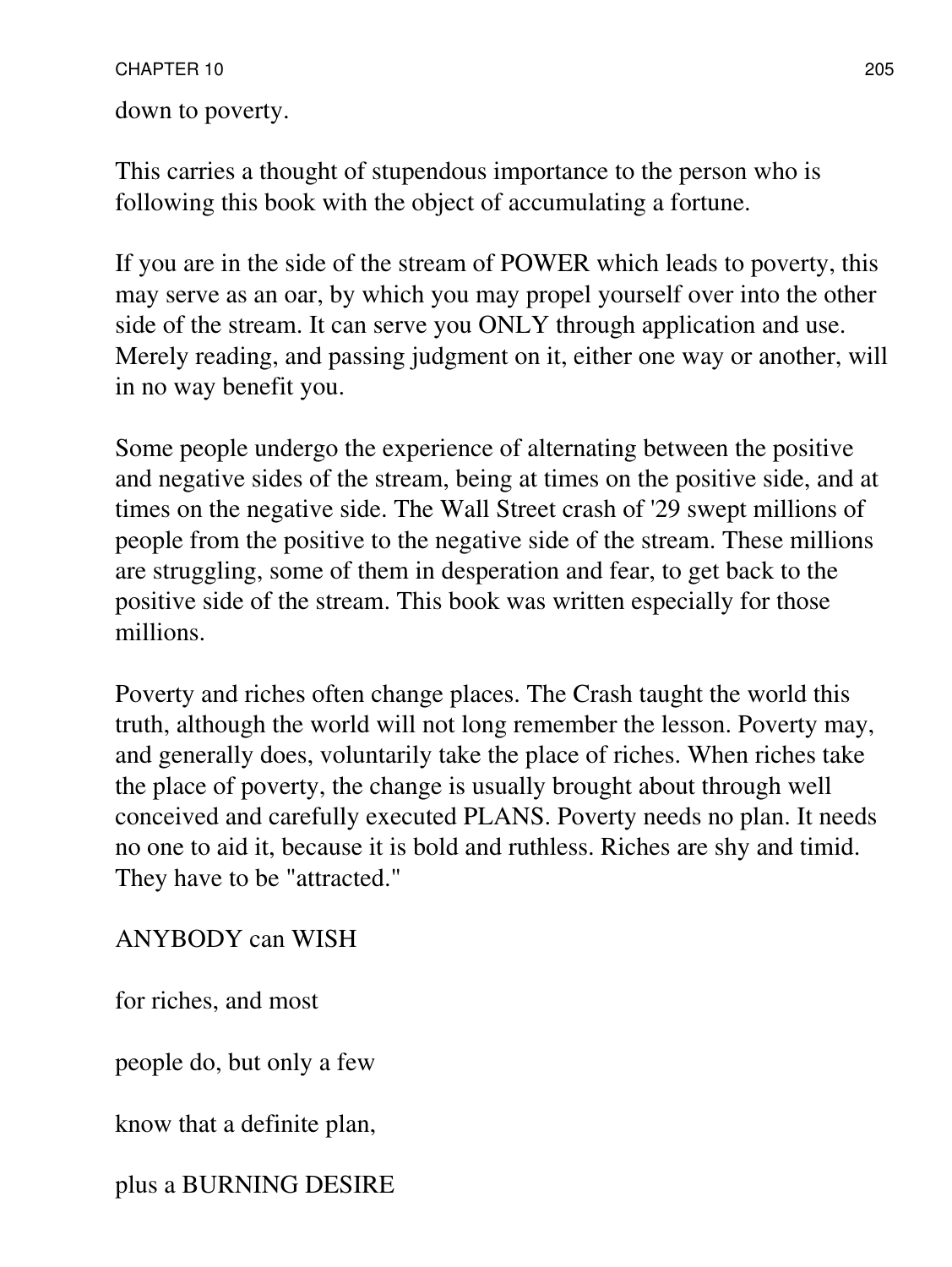CHAPTER 10 206

for wealth, are the only

dependable means of

accumulating wealth.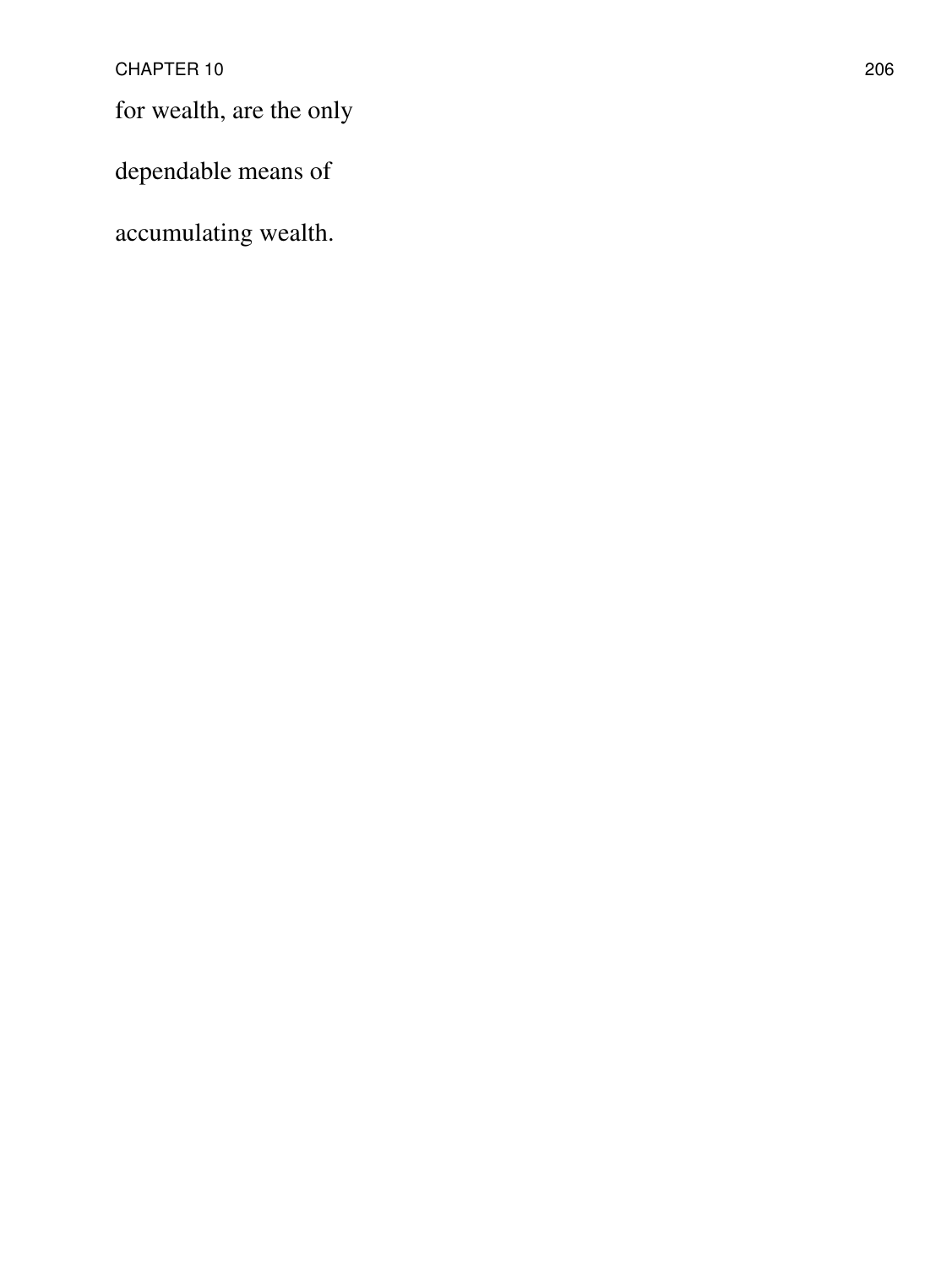# **CHAPTER 11**

### THE MYSTERY OF SEX

### TRANSMUTATION

The Tenth Step toward Riches

The meaning of the word "transmute" is, in simple language, "the changing, or transferring of one element, or form of energy, into another."

The emotion of sex brings into being a state of mind.

Because of ignorance on the subject, this state of mind is generally associated with the physical, and because of improper influences, to which most people have been subjected, in acquiring knowledge of sex, things essentially physical have highly biased the mind.

The emotion of sex has back of it the possibility of three constructive potentialities, they are:--

- 1. The perpetuation of mankind.
- 2. The maintenance of health, (as a therapeutic agency, it has no equal).
- 3. The transformation of mediocrity into genius through transmutation.

Sex transmutation is simple and easily explained. It means the switching of the mind from thoughts of physical expression, to thoughts of some other nature.

Sex desire is the most powerful of human desires. When driven by this desire, men develop keenness of imagination, courage, will-power, persistence, and creative ability unknown to them at other times. So strong and impelling is the desire for sexual contact that men freely run the risk of life and reputation to indulge it. When harnessed, and redirected along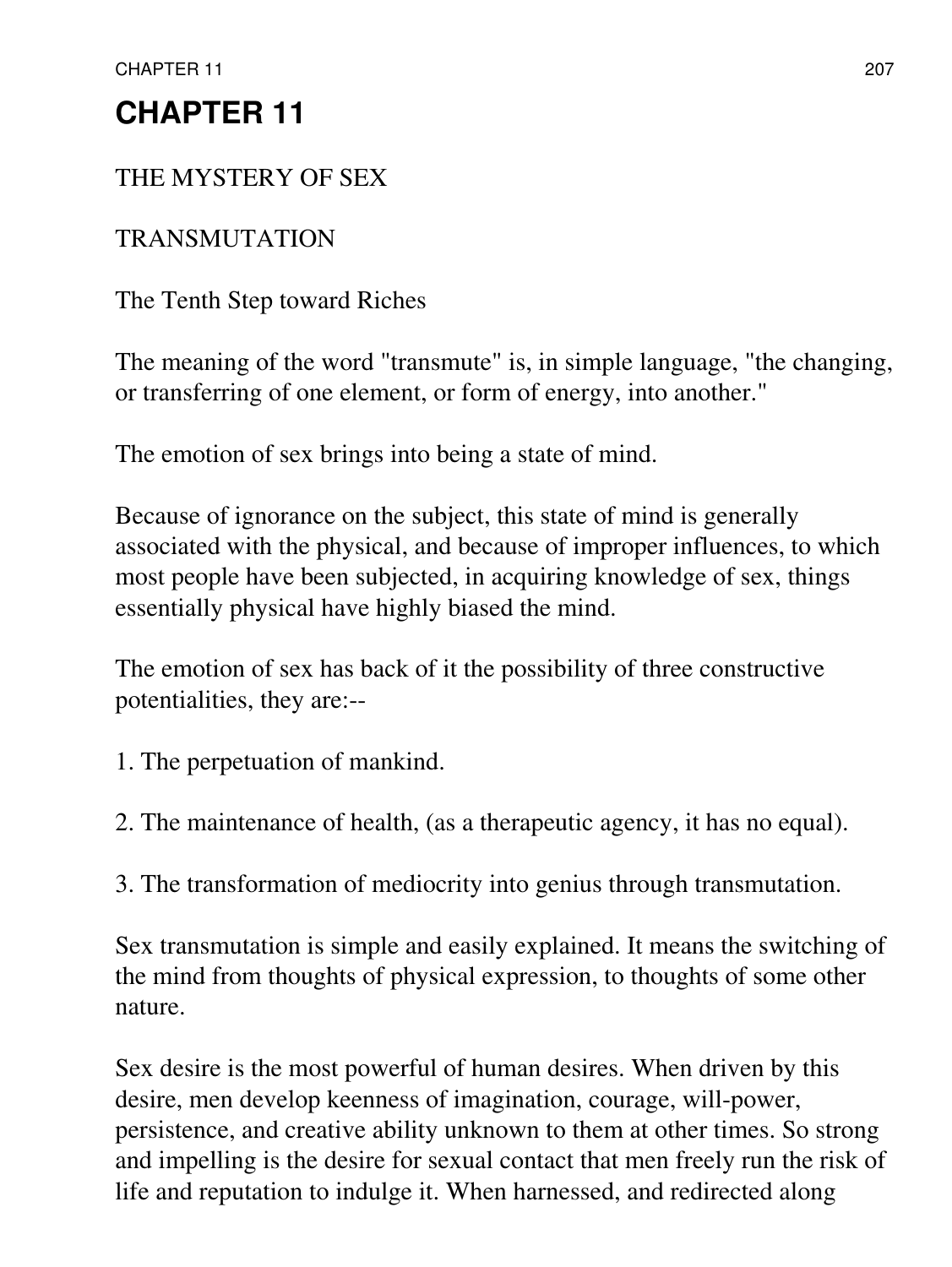other lines, this motivating force maintains all of its attributes of keenness of imagination, courage, etc., which may be used as powerful creative forces in literature, art, or in any other profession or calling, including, of course, the accumulation of riches.

The transmutation of sex energy calls for the exercise of will-power, to be sure, but the reward is worth the effort. The desire for sexual expression is inborn and natural. The desire cannot, and should not be submerged or eliminated. But it should be given an outlet through forms of expression which enrich the body, mind, and spirit of man. If not given this form of outlet, through transmutation, it will seek outlets through purely physical channels.

A river may be dammed, and its water controlled for a time, but eventually, it will force an outlet. The same is true of the emotion of sex. It may be submerged and controlled for a time, but its very nature causes it to be ever seeking means of expression. If it is not transmuted into some creative effort it will find a less worthy outlet.

Fortunate, indeed, is the person who has discovered how to give sex emotion an outlet through some form of creative effort, for he has, by that discovery, lifted himself to the status of a genius.

Scientific research has disclosed these significant facts:

1. The men of greatest achievement are men with highly developed sex natures; men who have learned the art of sex transmutation.

2. The men who have accumulated great fortunes and achieved outstanding recognition in literature, art, industry, architecture, and the professions, were motivated by the influence of a woman.

The research from which these astounding discoveries were made, went back through the pages of biography and history for more than two thousand years. Wherever there was evidence available in connection with the lives of men and women of great achievement, it indicated most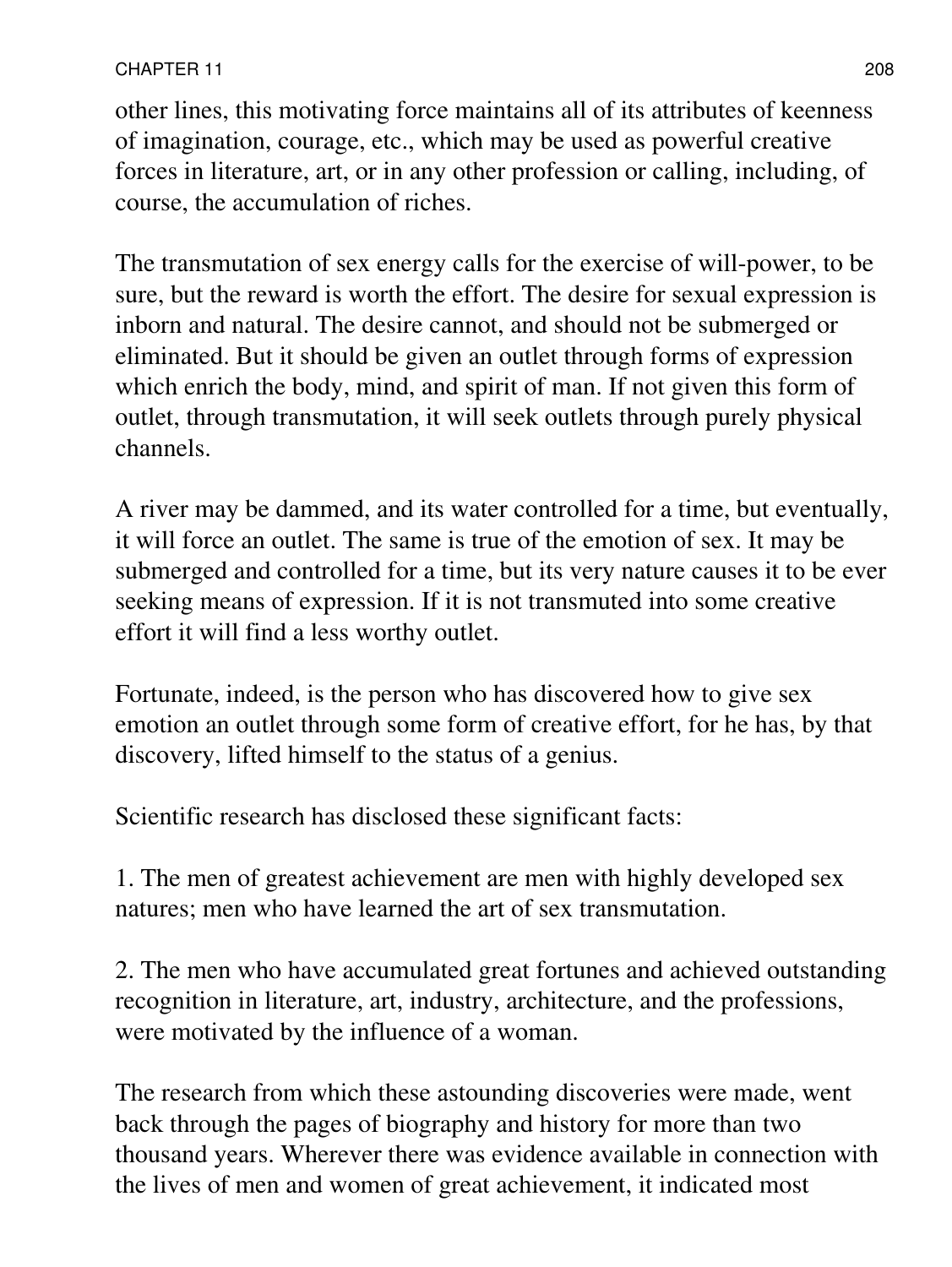convincingly that they possessed highly developed sex natures.

The emotion of sex is an "irresistible force," against which there can be no such opposition as an "immovable body." When driven by this emotion, men become gifted with a super power for action. Understand this truth, and you will catch the significance of the statement that sex transmutation will lift one to the status of a genius.

The emotion of sex contains the secret of creative ability. Destroy the sex glands, whether in man or beast, and you have removed the major source of action. For proof of this, observe what happens to any animal after it has been castrated. A bull becomes as docile as a cow after it has been altered sexually. Sex alteration takes out of the male, whether man or beast, all the FIGHT that was in him. Sex alteration of the female has the same effect.

### THE TEN MIND STIMULI

The human mind responds to stimuli, through which it may be "keyed up" to high rates of vibration, known as enthusiasm, creative imagination, intense desire, etc. The stimuli to which the mind responds most freely are:--

- 1. The desire for sex expression
- 2. Love
- 3. A burning desire for fame, power, or financial gain, MONEY
- 4. Music

5. Friendship between either those of the same sex, or those of the opposite sex.

6. A Master Mind alliance based upon the harmony of two or more people who ally themselves for spiritual or temporal advancement.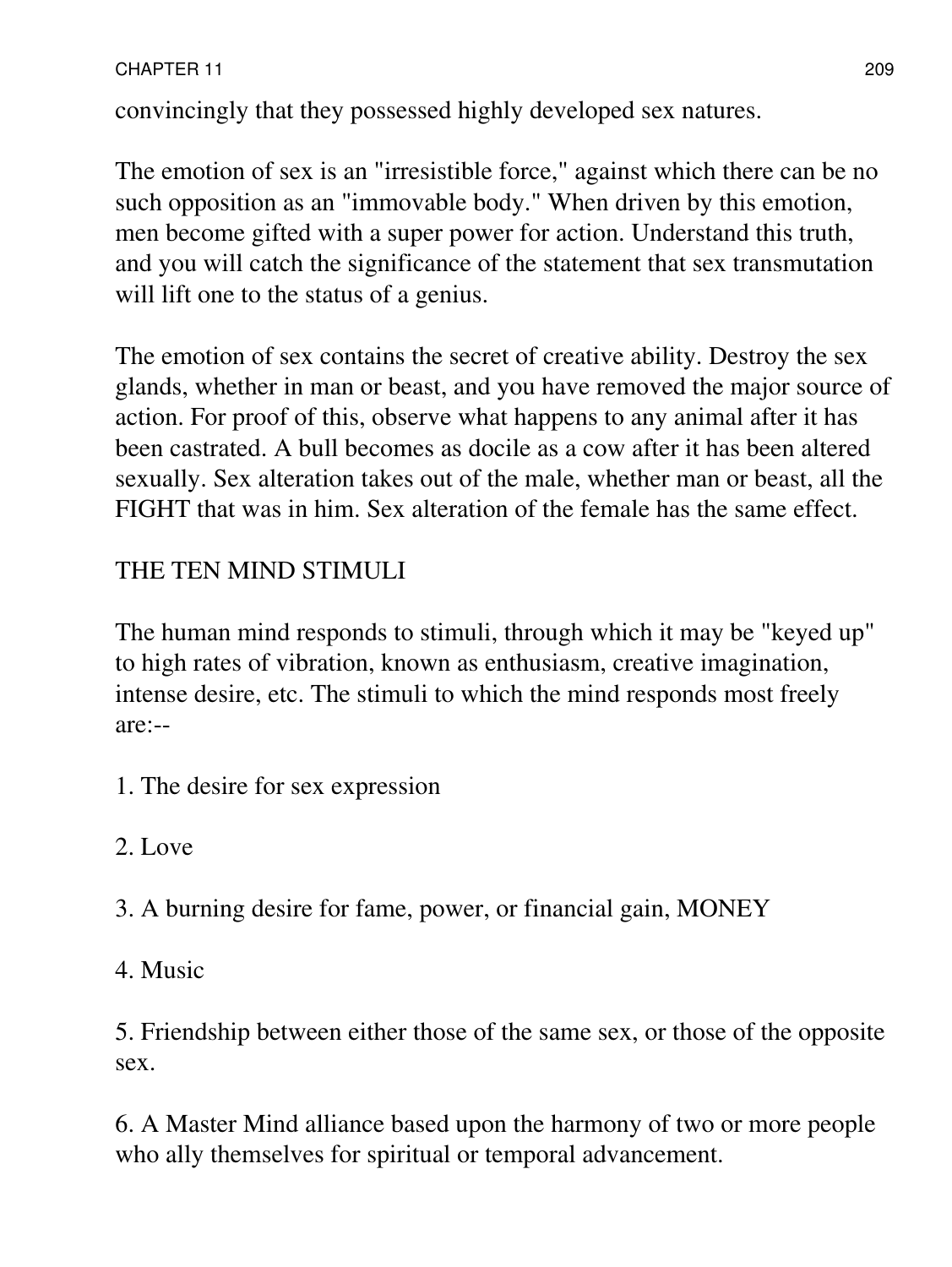7. Mutual suffering, such as that experienced by people who are persecuted.

9. Fear

10. Narcotics and alcohol.

The desire for sex expression comes at the head of the list of stimuli, which most effectively "stepup" the vibrations of the mind and start the "wheels" of physical action. Eight of these stimuli are natural and constructive. Two are destructive. The list is here presented for the purpose of enabling you to make a comparative study of the major sources of mind stimulation.

From this study, it will be readily seen that the emotion of sex is, by great odds, the most intense and powerful of all mind stimuli. This comparison is necessary as a foundation for proof of the statement that transmutation of sex energy may lift one to the status of a genius. Let us find out what constitutes a genius.

Some wiseacre has said that a genius is a man who "wears long hair, eats queer food, lives alone, and serves as a target for the joke makers." A better definition of a genius is, "a man who has discovered how to increase the vibrations of thought to the point where he can freely communicate with sources of knowledge not available through the ordinary rate of vibration of thought."

The person who thinks will want to ask some questions concerning this definition of genius. The first question will be, "How may one communicate with sources of knowledge which are not available through the ORDINARY rate of vibration of thought?"

The next question will be, "Are there known sources of knowledge which are available only to genii, and if so, WHAT ARE THESE SOURCES, and exactly how may they be reached?"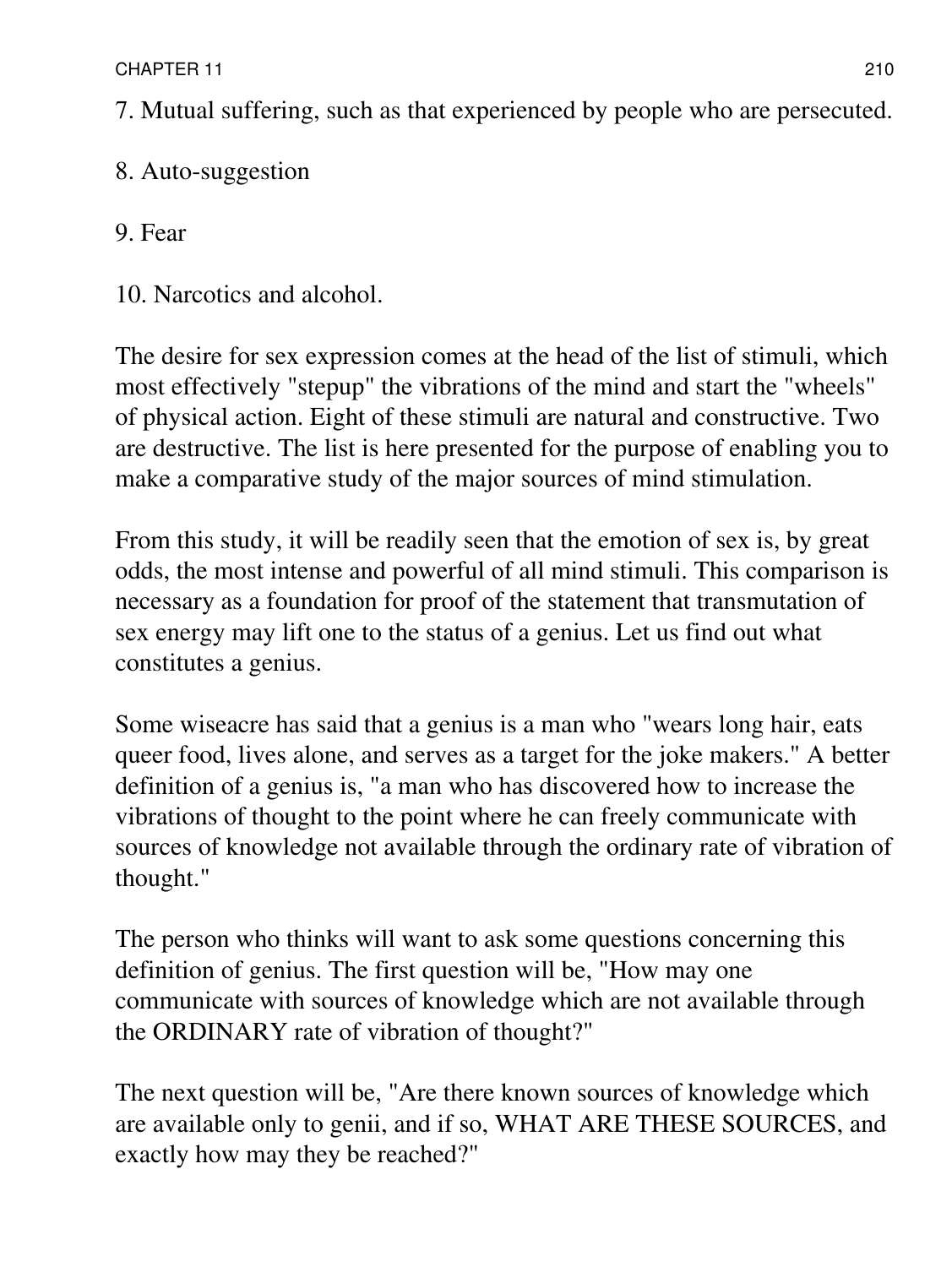We shall offer proof of the soundness of some of the more important statements made in this book-- or at least we shall offer evidence through which you may secure your own proof through experimentation, and in doing so, we shall answer both of these questions.

### "GENIUS" IS DEVELOPED THROUGH THE SIXTH SENSE

The reality of a "sixth sense" has been fairly well established. This sixth sense is "Creative Imagination." The faculty of creative imagination is one which the majority of people never use during an entire lifetime, and if used at all, it usually happens by mere accident. A relatively small number of people use, WITH DELIBERATION AND PURPOSE AFORETHOUGHT, the faculty of creative imagination. Those who use this faculty voluntarily, and with understanding of its functions, are GENII.

The faculty of creative imagination is the direct link between the finite mind of man and Infinite Intelligence. All so-called revelations, referred to in the realm of religion, and all discoveries of basic or new principles in the field of invention, take place through the faculty of creative imagination.

When ideas or concepts flash into one's mind, through what is popularly called a "hunch," they come from one or more of the following sources:--

1. Infinite Intelligence

2. One's subconscious mind, wherein is stored every sense impression and thought impulse which ever reached the brain through any of the five senses

3. From the mind of some other person who has just released the thought, or picture of the idea or concept, through conscious thought, or

4. From the other person's subconscious storehouse.

There are no other KNOWN sources from which "inspired" ideas or "hunches" may be received.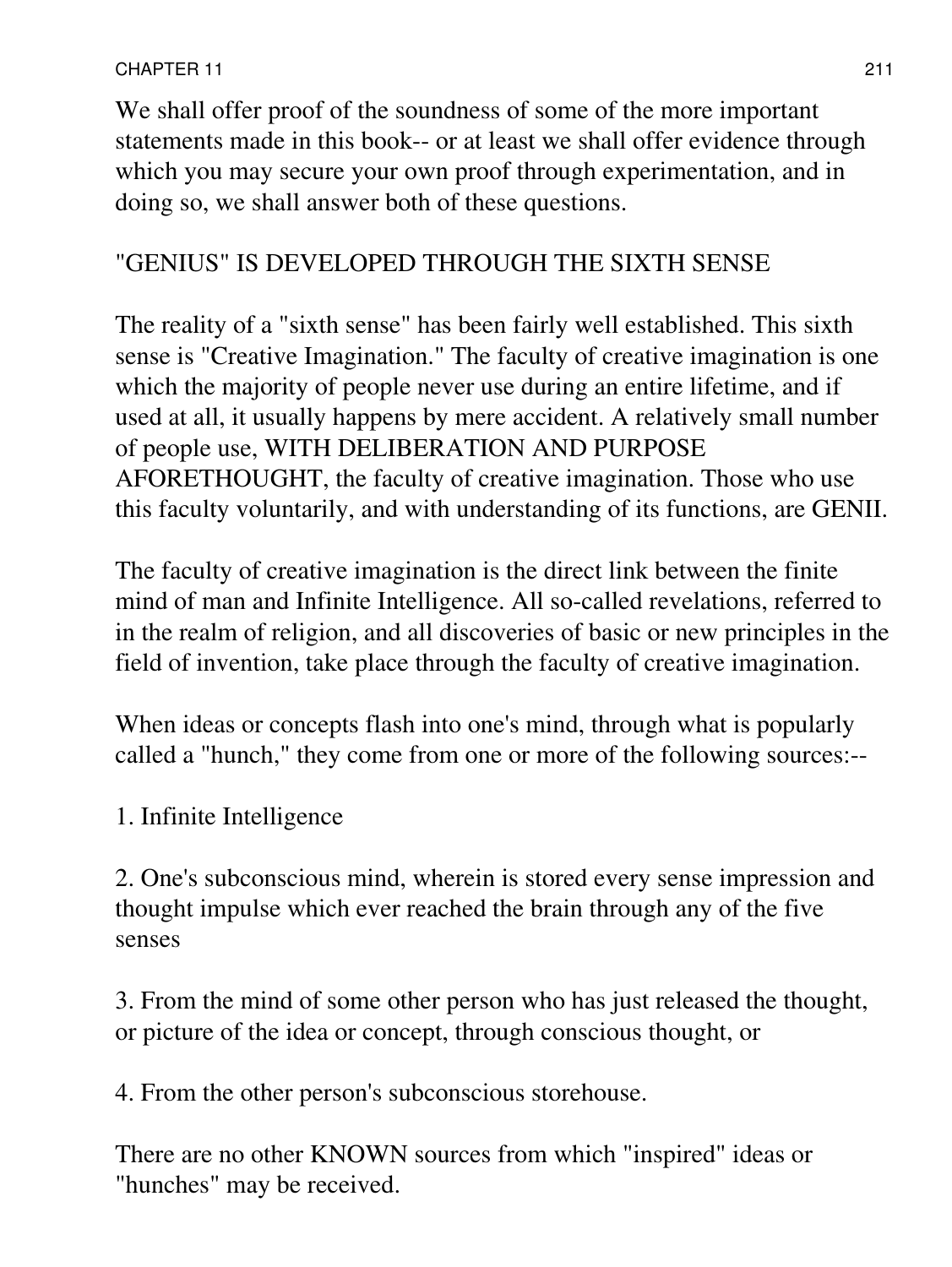The creative imagination functions best when the mind is vibrating (due to some form of mind stimulation) at an exceedingly high rate. That is, when the mind is functioning at a rate of vibration higher than that of ordinary, normal thought.

When brain action has been stimulated, through one or more of the ten mind stimulants, it has the effect of lifting the individual far above the horizon of ordinary thought, and permits him to envision distance, scope, and quality of THOUGHTS not available on the lower plane, such as that occupied while one is engaged in the solution of the problems of business and professional routine.

When lifted to this higher level of thought, through any form of mind stimulation, an individual occupies, relatively, the same position as one who has ascended in an airplane to a height from which he may see over and beyond the horizon line which limits his vision, while on the ground. Moreover, while on this higher level of thought, the individual is not hampered or bound by any of the stimuli which circumscribe and limit his vision while wrestling with the problems of gaining the three basic necessities of food, clothing, and shelter. He is in a world of thought in which the ORDINARY, work-a-day thoughts have been as effectively removed as are the hills and valleys and other limitations of physical vision, when he rises in an airplane.

While on this exalted plane of THOUGHT, the creative faculty of the mind is given freedom for action. The way has been cleared for the sixth sense to function, it becomes receptive to ideas which could not reach the individual under any other circumstances. The "sixth sense" is the faculty which marks the difference between a genius and an ordinary individual.

The creative faculty becomes more alert and receptive to vibrations, originating outside the individual's subconscious mind, the more this faculty is used, and the more the individual relies upon it, and makes demands upon it for thought impulses. This faculty can be cultivated and developed only through use.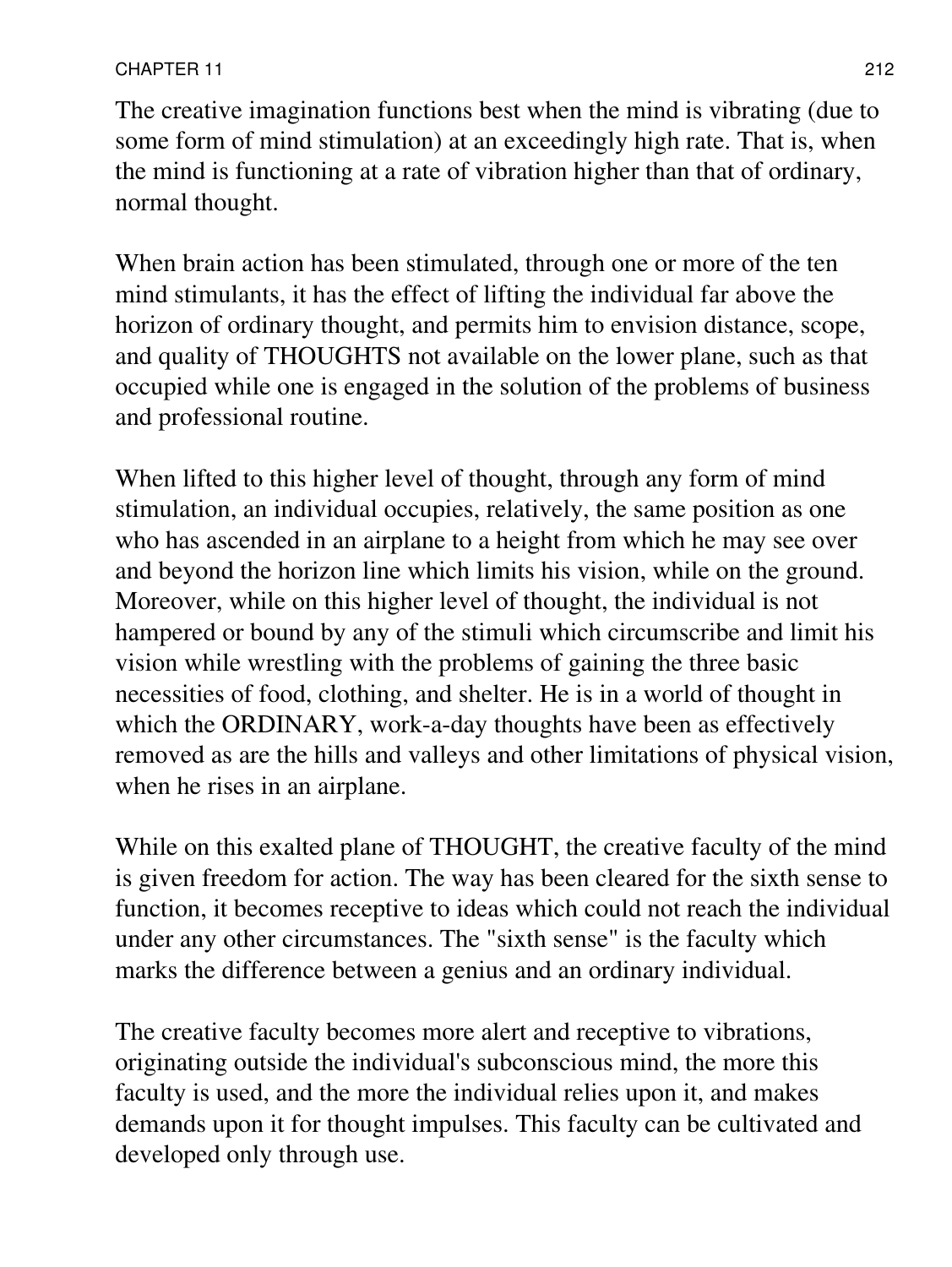That which is known as ones conscience operates entirely through the faculty of the sixth sense.

The great artists, writers, musicians, and poets become great, because they acquire the habit of relying upon the "still small voice" which speaks from within, through the faculty of creative imagination. It is a fact well known to people who have "keen" imaginations that their best ideas come through so-called "hunches."

There is a great orator who does not attain to greatness, until he closes his eyes and begins to rely entirely upon the faculty of Creative Imagination. When asked why he closed his eyes just before the climaxes of his oratory, he replied, "I do it, because, then I speak through ideas which come to me from within."

One of America's most successful and best known financiers followed the habit of closing his eyes for two or three minutes before making a decision.

When asked why he did this, he replied, "With my eyes closed, I am able to draw upon a source of superior intelligence."

The late Dr. Elmer R. Gates, of Chevy Chase, Maryland, created more than 200 useful patents, many of them basic, through the process of cultivating and using the creative faculty. His method is both significant and interesting to one interested in attaining to the status of genius, in which category Dr. Gates, unquestionably belonged. Dr. Gates was one of the really great, though less publicized scientists of the world.

In his laboratory, he had what he called his "personal communication room." It was practically sound proof, and so arranged that all light could be shut out. It was equipped with a small table, on which he kept a pad of writing paper. In front of the table, on the wall, was an electric pushbutton, which controlled the lights. When Dr. Gates desired to draw upon the forces available to him through his Creative Imagination, he would go into this room, seat himself at the table, shut off the lights, and CONCENTRATE upon the KNOWN factors of the invention on which he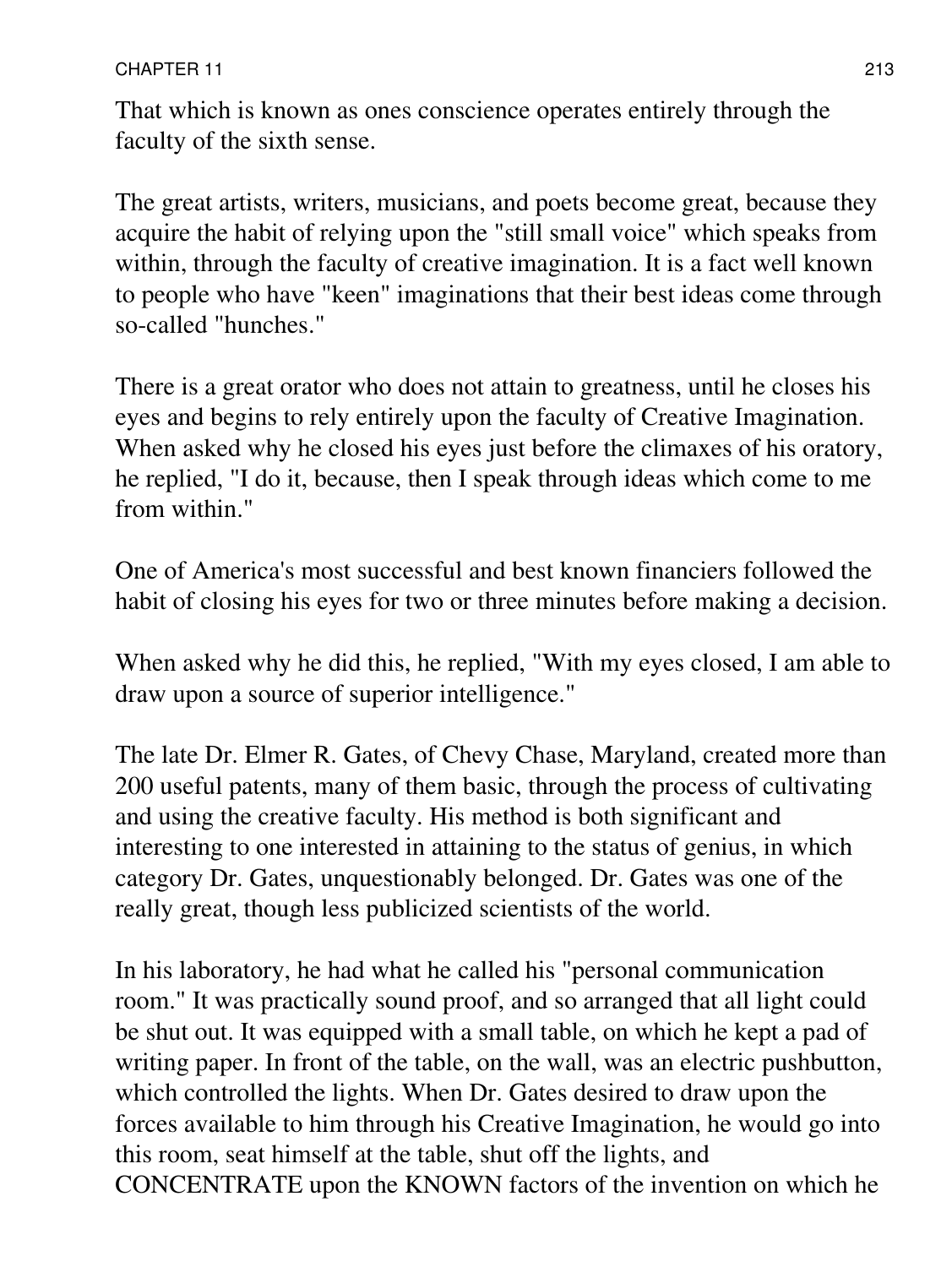was working, remaining in that position until ideas began to "flash" into his mind in connection with the UNKNOWN factors of the invention.

On one occasion, ideas came through so fast that he was forced to write for almost three hours. When the thoughts stopped flowing, and he examined his notes, he found they contained a minute description of principles which bad not a parallel among the known data of the scientific world.

Moreover, the answer to his problem was intelligently presented in those notes. In this manner Dr. Gates completed over 200 patents, which had been begun, but not completed, by "half-baked" brains. Evidence of the truth of this statement is in the United States Patent Office.

Dr. Gates earned his living by "sitting for ideas" for individuals and corporations. Some of the largest corporations in America paid him substantial fees, by the hour, for "sitting for ideas."

The reasoning faculty is often faulty, because it is largely guided by one's accumulated experience. Not all knowledge, which one accumulates through "experience," is accurate. Ideas received through the creative faculty are much more reliable, for the reason that they come from sources more reliable than any which are available to the reasoning faculty of the mind.

The major difference between the genius and the ordinary "crank" inventor, may be found in the fact that the genius works through his faculty of creative imagination, while the "crank" knows nothing of this faculty. The scientific inventor (such as Mr. Edison, and Dr. Gates), makes use of both the synthetic and the creative faculties of imagination.

For example, the scientific inventor, or "genius, begins an invention by organizing and combining the known ideas, or principles accumulated through experience, through the synthetic faculty (the reasoning faculty). If he finds this accumulated knowledge to be insufficient for the completion of his invention, he then draws upon the sources of knowledge available to him through his creative faculty. The method by which he does this varies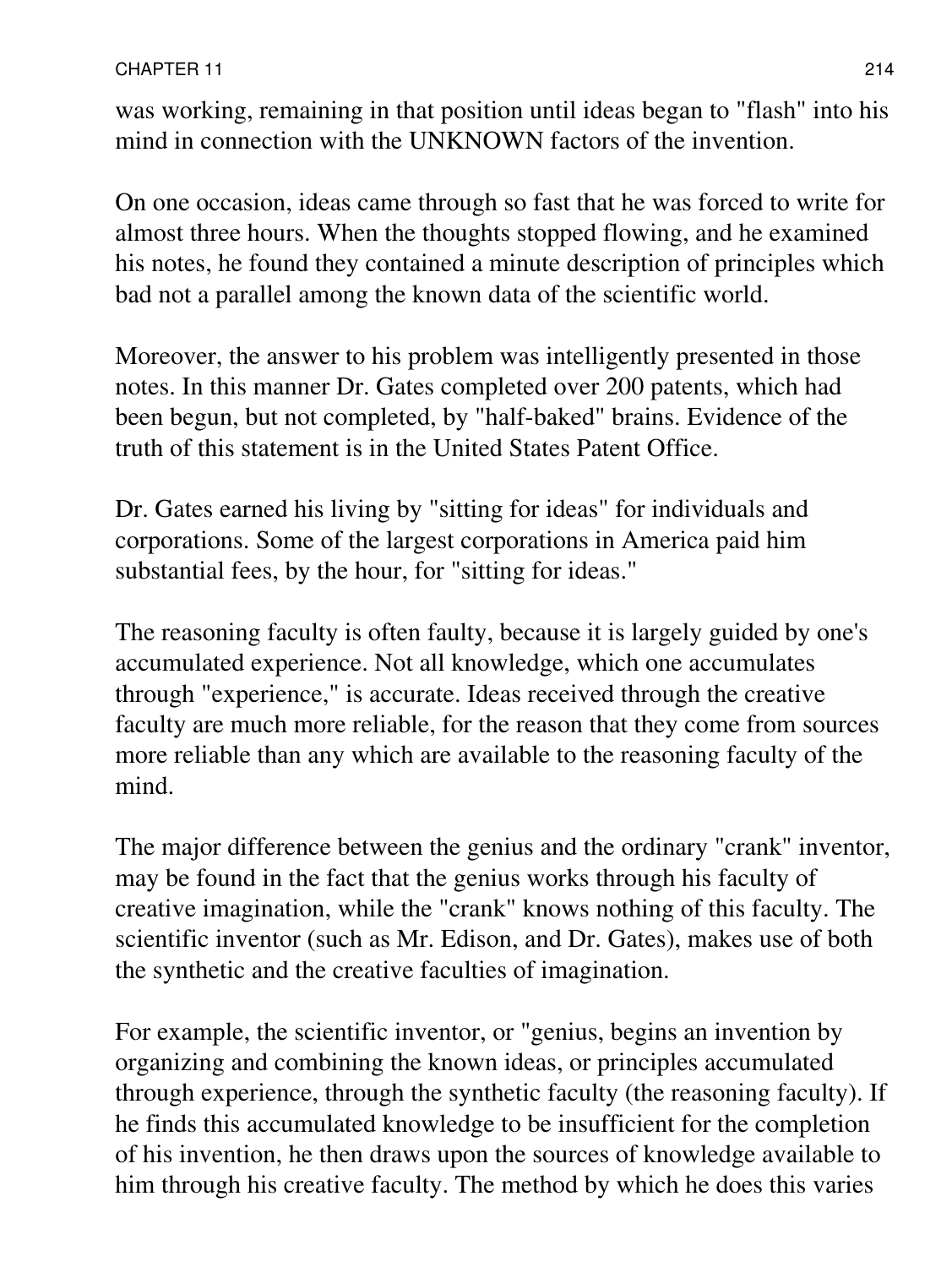with the individual, but this is the sum and substance of his procedure:

1. HE STIMULATES HIS MIND SO THAT IT VIBRATES ON A HIGHER-THAN-AVERAGE PLANE, using one or more of the ten mind stimulants or some other stimulant of his choice.

2. HE CONCENTRATES upon the known factors (the finished part) of his invention, and creates in his mind a perfect picture of unknown factors (the unfinished part), of his invention. He holds this picture in mind until it has been taken over by the subconscious mind, then relaxes by clearing his mind of ALL thought, and waits for his answer to "flash" into his mind.

Sometimes the results are both definite and immediate. At other times, the results are negative, depending upon the state of development of the "sixth sense," or creative faculty.

Mr. Edison tried out more than 10,000 different combinations of ideas through the synthetic faculty of his imagination before he "tuned in" through the creative faculty, and got the answer which perfected the incandescent light. His experience was similar when he produced the talking machine.

There is plenty of reliable evidence that the faculty of creative imagination exists. This evidence is available through accurate analysis of men who have become leaders in their respective callings, without having had extensive educations. Lincoln was a notable example of a great leader who achieved greatness, through the discovery, and use of his faculty of creative imagination. He discovered, and began to use this faculty as the result of the stimulation of love which he experienced after he met Anne Rutledge, a statement of the highest significance, in connection with the study of the source of genius.

The pages of history are filled with the records of great leaders whose achievements may be traced directly to the influence of women who aroused the creative faculties of their minds, through the stimulation of sex desire. Napoleon Bonaparte was one of these. When inspired by his first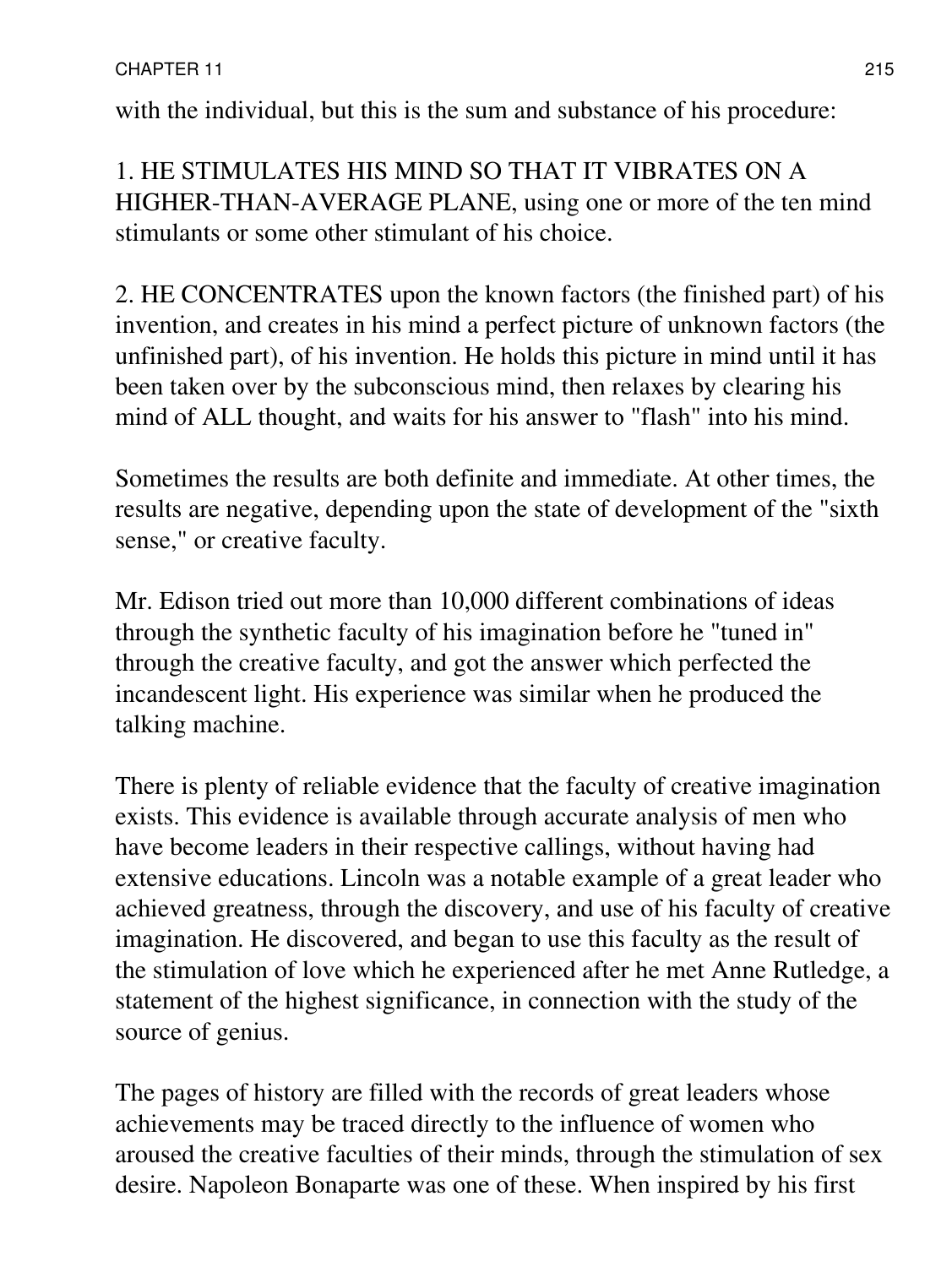wife, Josephine, he was irresistible and invincible. When his "better judgment" or reasoning faculty prompted him to put Josephine aside, he began to decline. His defeat and St. Helena were not far distant.

If good taste would permit, we might easily mention scores of men, well known to the American people, who climbed to great heights of achievement under the stimulating influence of their wives, only to drop back to destruction AFTER money and power went to their heads, and they put aside the old wife for a new one. Napoleon was not the only man to discover that sex influence, from the right source, is more powerful than any substitute of expediency, which may be created by mere reason.

The human mind responds to stimulation!

Among the greatest, and most powerful of these stimuli is the urge of sex. When harnessed and transmuted, this driving force is capable of lifting men into that higher sphere of thought which enables them to master the sources of worry and petty annoyance which beset their pathway on the lower plane.

Unfortunately, only the genii have made the discovery. Others have accepted the experience of sex urge, without discovering one of its major potentialities-- a fact which accounts for the great number of "others" as compared to the limited number of genii.

For the purpose of refreshing the memory, in connection with the facts available from the biographies of certain men, we here present the names of a few men of outstanding achievement, each of whom was known to have been of a highly sexed nature. The genius which was their's, undoubtedly found its source of power in transmuted sex energy:

### GEORGE WASHINGTON

## NAPOLEON BONAPARTE

WILLIAM SHAKESPEARE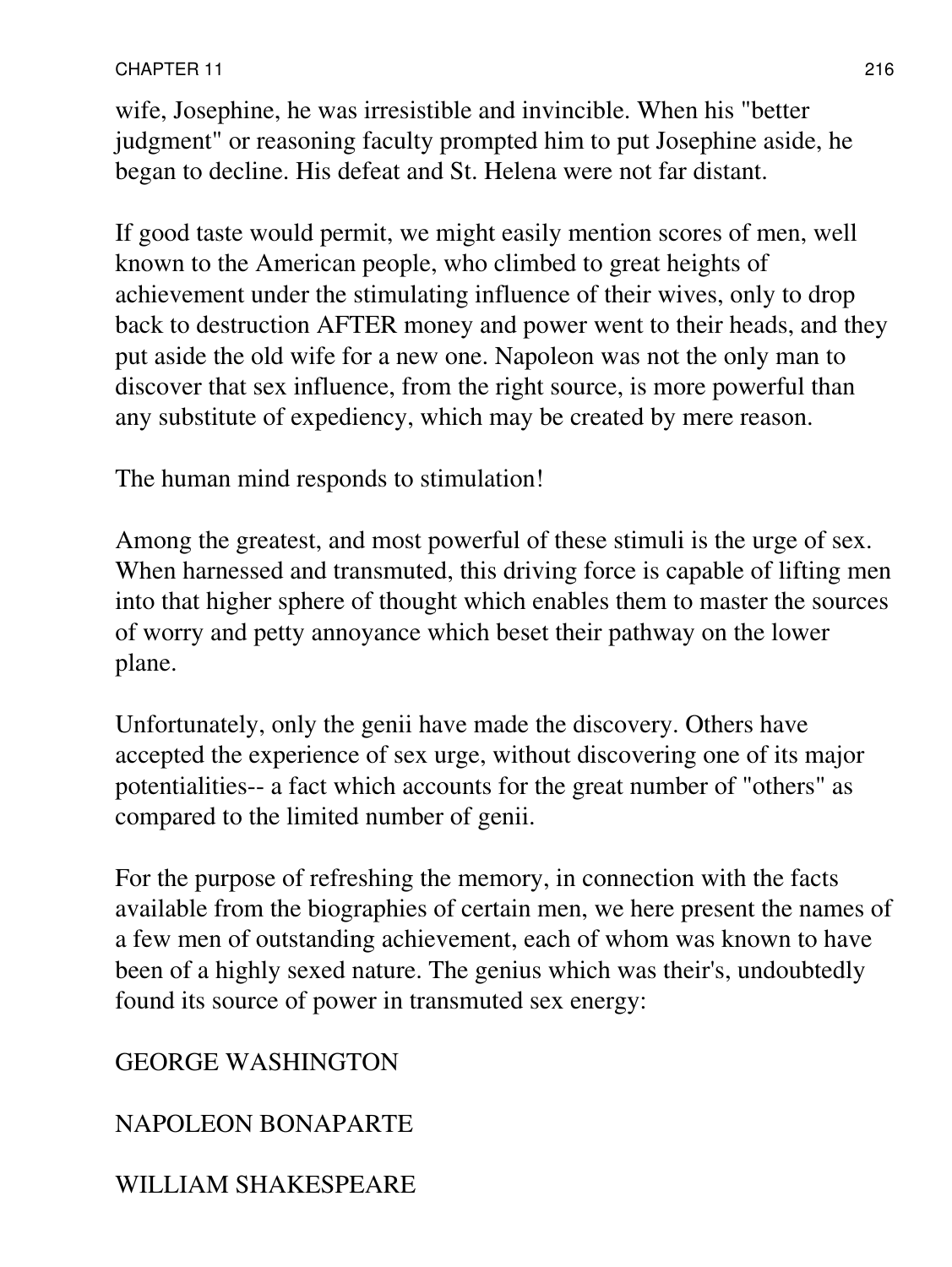### ABRAHAM LINCOLN

RALPH WALDO EMERSON

ROBERT BURNS

THOMAS JEFFERSON

ELBERT HUBBARD

ELBERT H. GARY

OSCAR WILDE

WOODROW WILSON

JOHN H. PATTERSON

ANDREW JACKSON

ENRICO CARUSO

Your own knowledge of biography will enable you to add to this list. Find, if you can, a single man, in all history of civilization, who achieved outstanding success in any calling, who was not driven by a well developed sex nature.

If you do not wish to rely upon biographies of men not now living, take inventory of those whom you know to be men of great achievement, and see if you can find one among them who is not highly sexed.

Sex energy is the creative energy of all genii. There never has been, and never will be a great leader, builder, or artist lacking in this driving force of sex. Surely no one will misunderstand these statements to mean that ALL who are highly sexed are genii! Man attains to the status of a genius ONLY when, and IF, he stimulates his mind so that it draws upon the forces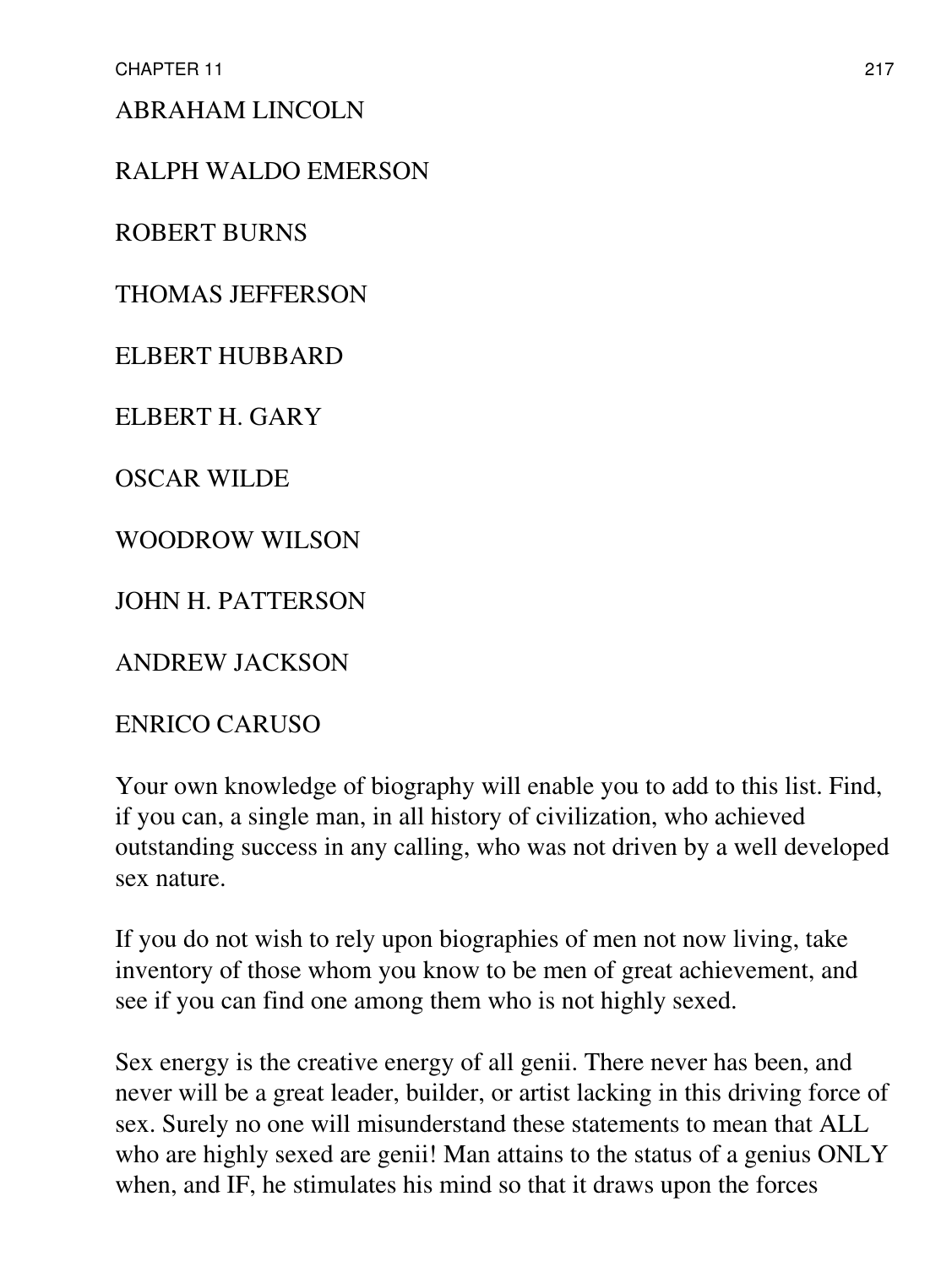available, through the creative faculty of the imagination. Chief among the stimuli with which this "stepping up" of the vibrations may be produced is sex energy. The mere possession of this energy is not sufficient to produce a genius. The energy must be transmuted from desire for physical contact, into some other form of desire and action, before it will lift one to the status of a genius.

Far from becoming genii, because of great sex desires, the majority of men lower themselves, through misunderstanding and misuse of this great force, to the status of the lower animals.

# WHY MEN SELDOM SUCCEED BEFORE FORTY

I discovered, from the analysis of over 25,000 people, that men who succeed in an outstanding way, seldom do so before the age of forty, and more often they do not strike their real pace until they are well beyond the age of fifty. This fact was so astounding that it prompted me to go into the study of its cause most carefully, carrying the investigation over a period of more than twelve years.

This study disclosed the fact that the major reason why the majority of men who succeed do not begin to do so before the age of forty to fifty, is their tendency to DISSIPATE their energies through over indulgence in physical expression of the emotion of sex. The majority of men never learn that the urge of sex has other possibilities, which far transcend in importance, that of mere physical expression. The majority of those who make this discovery, do so after having wasted many years at a period when the sex energy is at its height, prior to the age of forty-five to fifty. This usually is followed by noteworthy achievement.

The lives of many men up to, and sometimes well past the age of forty, reflect a continued dissipation of energies, which could have been more profitably turned into better channels. Their finer and more powerful emotions are sown wildly to the four winds. Out of this habit of the male, grew the term, "sowing his wild oats."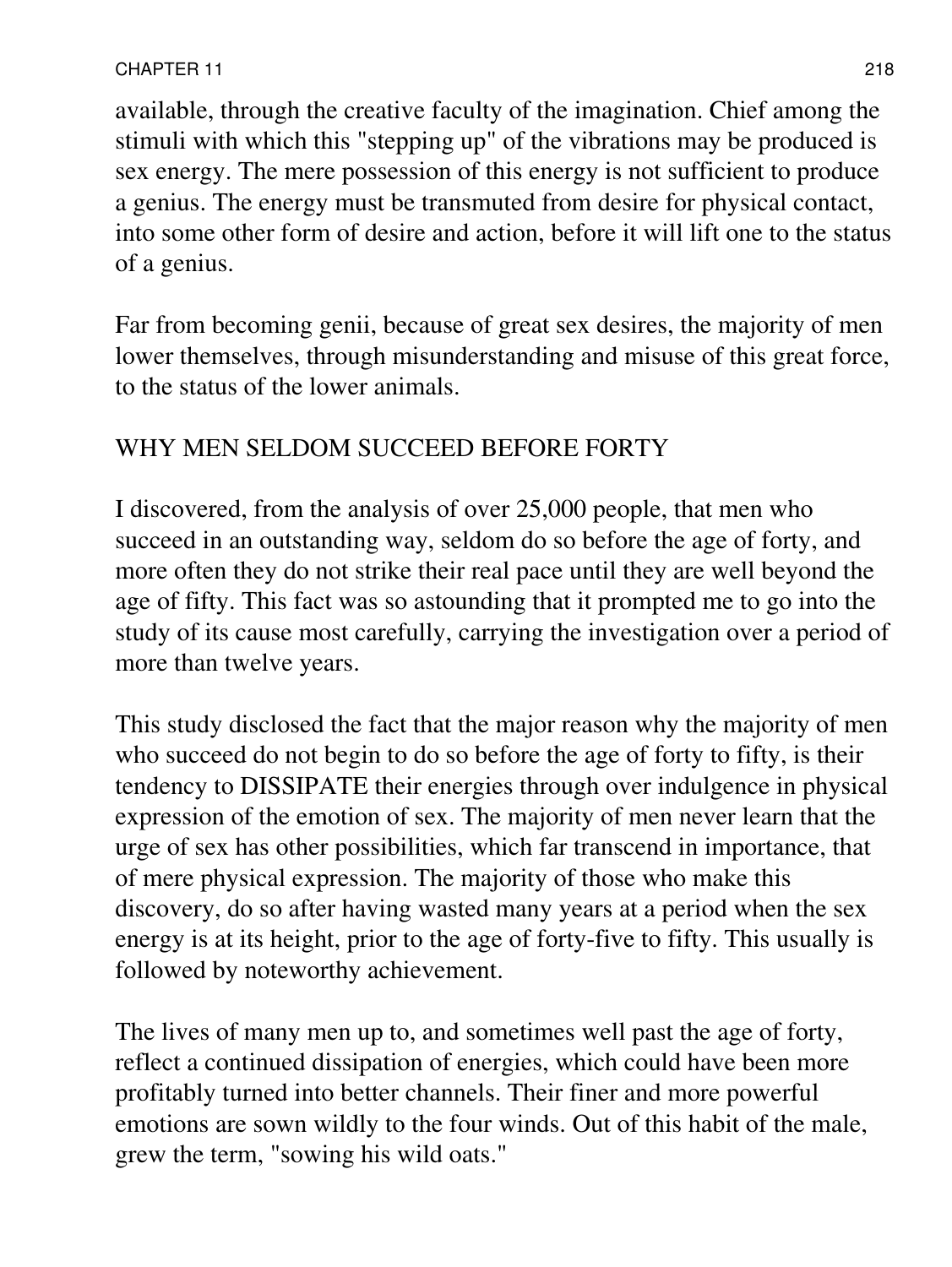The desire for sexual expression is by far the strongest and most impelling of all the human emotions, and for this very reason this desire, when harnessed and transmuted into action, other than that of physical expression, may raise one to the status of a genius.

One of America's most able business men frankly admitted that his attractive secretary was responsible for most of the plans he created. He admitted that her presence lifted him to heights of creative imagination, such as he could experience under no other stimulus.

One of the most successful men in America owes most of his success to the influence of a very charming young woman, who has served as his source of inspiration for more than twelve years. Everyone knows the man to whom this reference is made, but not everyone knows the REAL SOURCE of his achievements.

History is not lacking in examples of men who attained to the status of genii, as the result of the use of artificial mind stimulants in the form of alcohol and narcotics. Edgar Allen Poe wrote the "Raven" while under the influence of liquor, "dreaming dreams that mortal never dared to dream before." James Whitcomb Riley did his best writing while under the influence of alcohol. Perhaps it was thus he saw "the ordered intermingling of the real and the dream, the mill above the river, and the mist above the stream." Robert Burns wrote best when intoxicated, "For Auld Lang Syne, my dear, we'll take a cup of kindness yet, for Auld Lang Syne."

But let it be remembered that many such men have destroyed themselves in the end. Nature has prepared her own potions with which men may safely stimulate their minds so they vibrate on a plane that enables them to tune in to fine and rare thoughts which come from-- no man knows where! No satisfactory substitute for Nature's stimulants has ever been found.

It is a fact well known to psychologists that there is a very close relationship between sex desires and spiritual urges-- a fact which accounts for the peculiar behavior of people who participate in the orgies known as religious "revivals," common among the primitive types.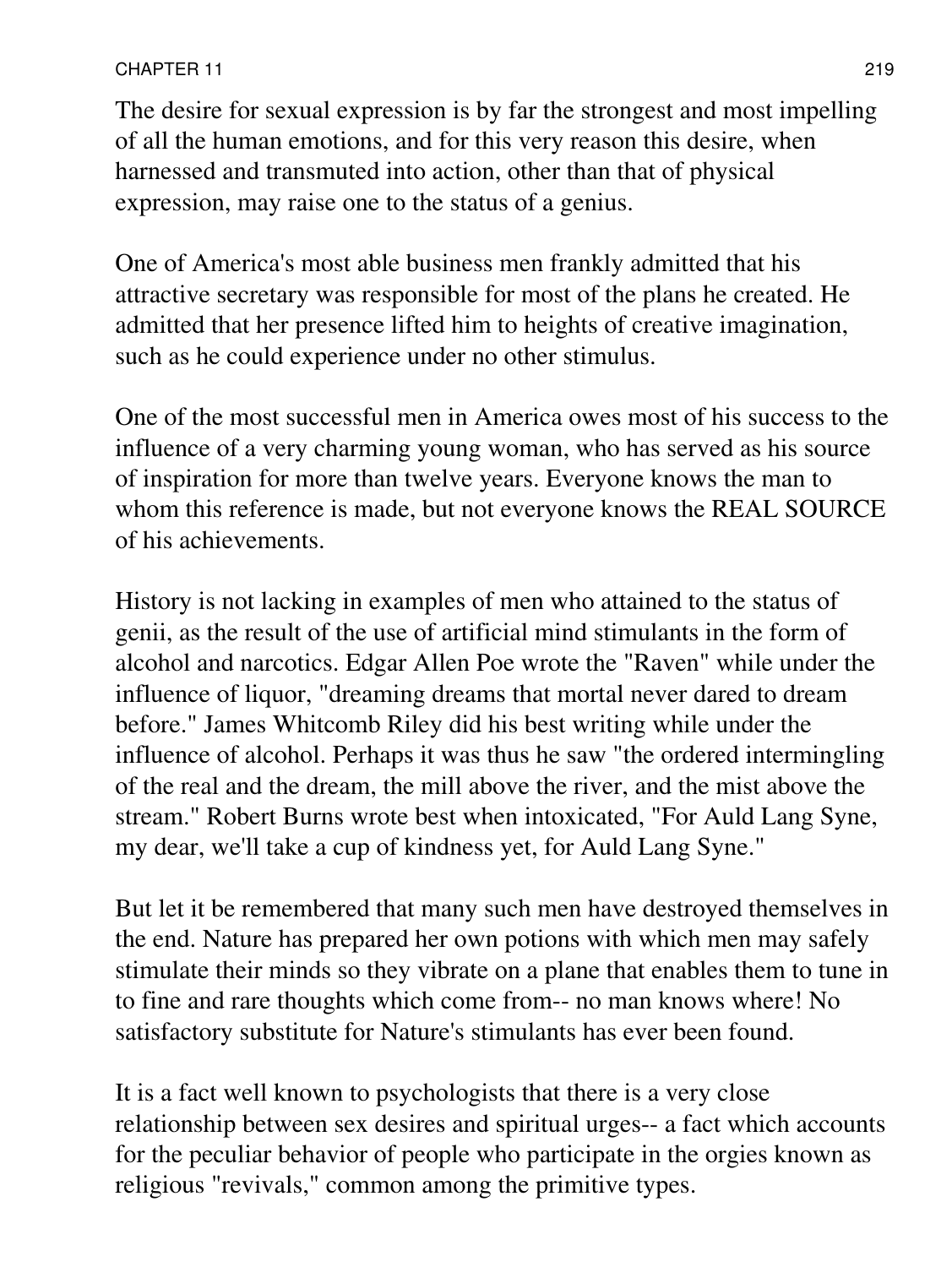The world is ruled, and the destiny of civilization is established, by the human emotions. People are influenced in their actions, not by reason so much as by "feelings." The creative faculty of the mind is set into action entirely by emotions, and not by cold reason. The most powerful of all human emotions is that of sex. There are other mind stimulants, some of which have been listed, but no one of them, nor all of them combined, can equal the driving power of sex.

A mind stimulant is any influence which will either temporarily, or permanently, increase the vibrations of thought. The ten major stimulants, described, are those most commonly resorted to. Through these sources one may commune with Infinite Intelligence, or enter, at will, the storehouse of the subconscious mind, either one's own, or that of another person, a procedure which is all there is of genius.

A teacher, who has trained and directed the efforts of more than 30,000 sales people, made the astounding discovery that highly sexed men are the most efficient salesmen. The explanation is, that the factor of personality known as "personal magnetism" is nothing more nor less than sex energy. Highly sexed people always have a plentiful supply of magnetism. Through cultivation and understanding, this vital force may be drawn upon and used to great advantage in the relationships between people. This energy may be communicated to others through the following media:

1. The hand-shake. The touch of the hand indicates, instantly, the presence of magnetism, or the lack of it.

2. The tone of voice. Magnetism, or sex energy, is the factor with which the voice may be colored, or made musical and charming.

3. Posture and carriage of the body. Highly sexed people move briskly, and with grace and ease.

4. The vibrations of thought. Highly sexed people mix the emotion of sex with their thoughts, or may do so at will, and in that way, may influence those around them.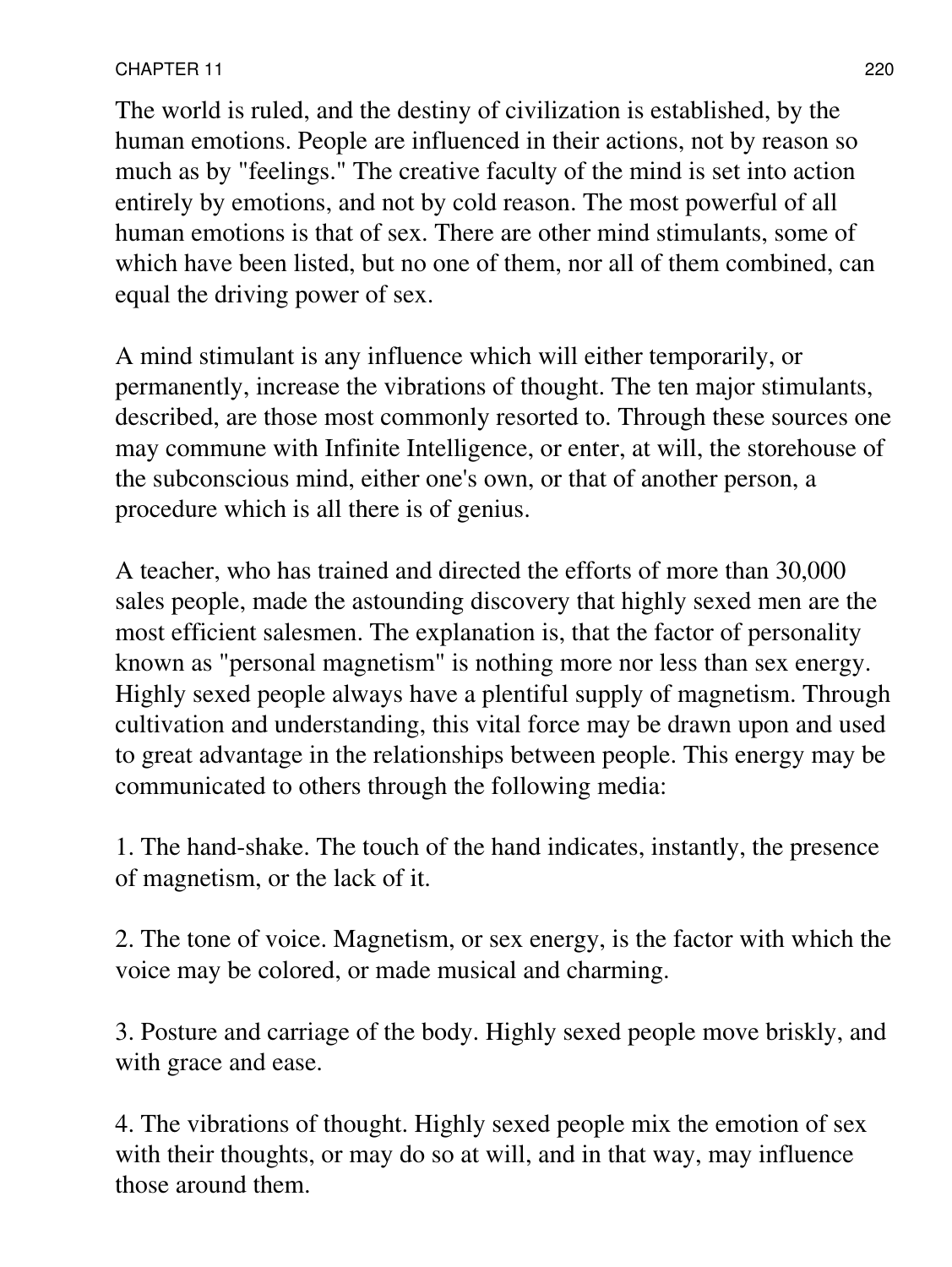5. Body adornment. People who are highly sexed are usually very careful about their personal appearance. They usually select clothing of a style becoming to their personality, physique, complexion, etc.

When employing salesmen, the more capable sales manager looks for the quality of personal magnetism as the first requirement of a salesman. People who lack sex energy will never become enthusiastic nor inspire others with enthusiasm, and enthusiasm is one of the most important requisites in salesmanship, no matter what one is selling.

The public speaker, orator, preacher, lawyer, or salesman who is lacking in sex energy is a "flop," as far as being able to influence others is concerned. Couple with this the fact, that most people can be influenced only through an appeal to their emotions, and you will understand the importance of sex energy as a part of the salesman's native ability. Master salesmen attain the status of mastery in selling, because they, either consciously, or unconsciously, transmute the energy of sex into SALES ENTHUSIASM! In this statement may be found a very practical suggestion as to the actual meaning of sex transmutation.

The salesman who knows how to take his mind off the subject of sex, and direct it in sales effort with as much enthusiasm and determination as he would apply to its original purpose, has acquired the art of sex transmutation, whether he knows it or not. The majority of salesmen who transmute their sex energy do so without being in the least aware of what they are doing, or how they are doing it.

Transmutation of sex energy calls for more will power than the average person cares to use for this purpose. Those who find it difficult to summon will-power sufficient for transmutation, may gradually acquire this ability. Though this requires will-power, the reward for the practice is more than worth the effort.

The entire subject of sex is one with which the majority of people appear to be unpardonably ignorant. The urge of sex has been grossly misunderstood, slandered, and burlesqued by the ignorant and the evil minded, for so long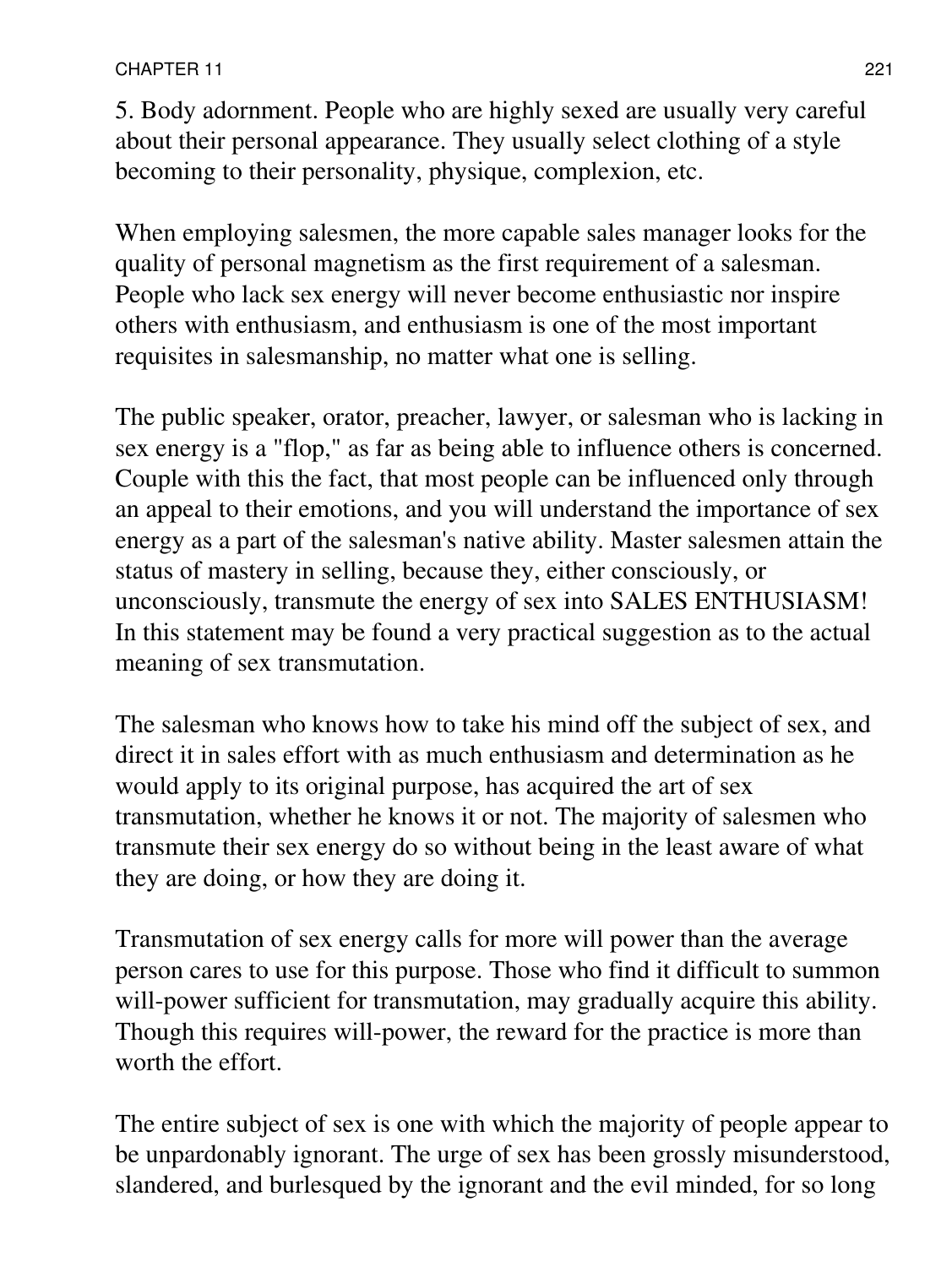that the very word sex is seldom used in polite society. Men and women who are known to be blessed-- yes, BLESSED--with highly sexed natures, are usually looked upon as being people who will bear watching. Instead of being called blessed, they are usually called cursed.

Millions of people, even in this age of enlightenment, have inferiority complexes which they developed because of this false belief that a highly sexed nature is a curse. These statements, of the virtue of sex energy, should not be construed as justification for the libertine. The emotion of sex is a virtue ONLY when used intelligently, and with discrimination. It may be misused, and often is, to such an extent that it debases, instead of enriches, both body and mind. The better use of this power is the burden of this chapter.

It seemed quite significant to the author, when he made the discovery that practically every great leader, whom he had the privilege of analyzing, was a man whose achievements were largely inspired by a woman. In many instances, the "woman in the case" was a modest, self-denying wife, of whom the public had heard but little or nothing. In a few instances, the source of inspiration has been traced to the "other woman." Perhaps such cases may not be entirely unknown to you.

Intemperance in sex habits is just as detrimental as intemperance in habits of drinking and eating. In this age in which we live, an age which began with the world war, intemperance in habits of sex is common. This orgy of indulgence may account for the shortage of great leaders. No man can avail himself of the forces of his creative imagination, while dissipating them. Man is the only creature on earth which violates Nature's purpose in this connection. Every other animal indulges its sex nature in moderation, and with purpose which harmonizes with the laws of nature. Every other animal responds to the call of sex only in "season." Man's inclination is to declare "open season."

Every intelligent person knows that stimulation in excess, through alcoholic drink and narcotics, is a form of intemperance which destroys the vital organs of the body, including the brain. Not every person knows, however,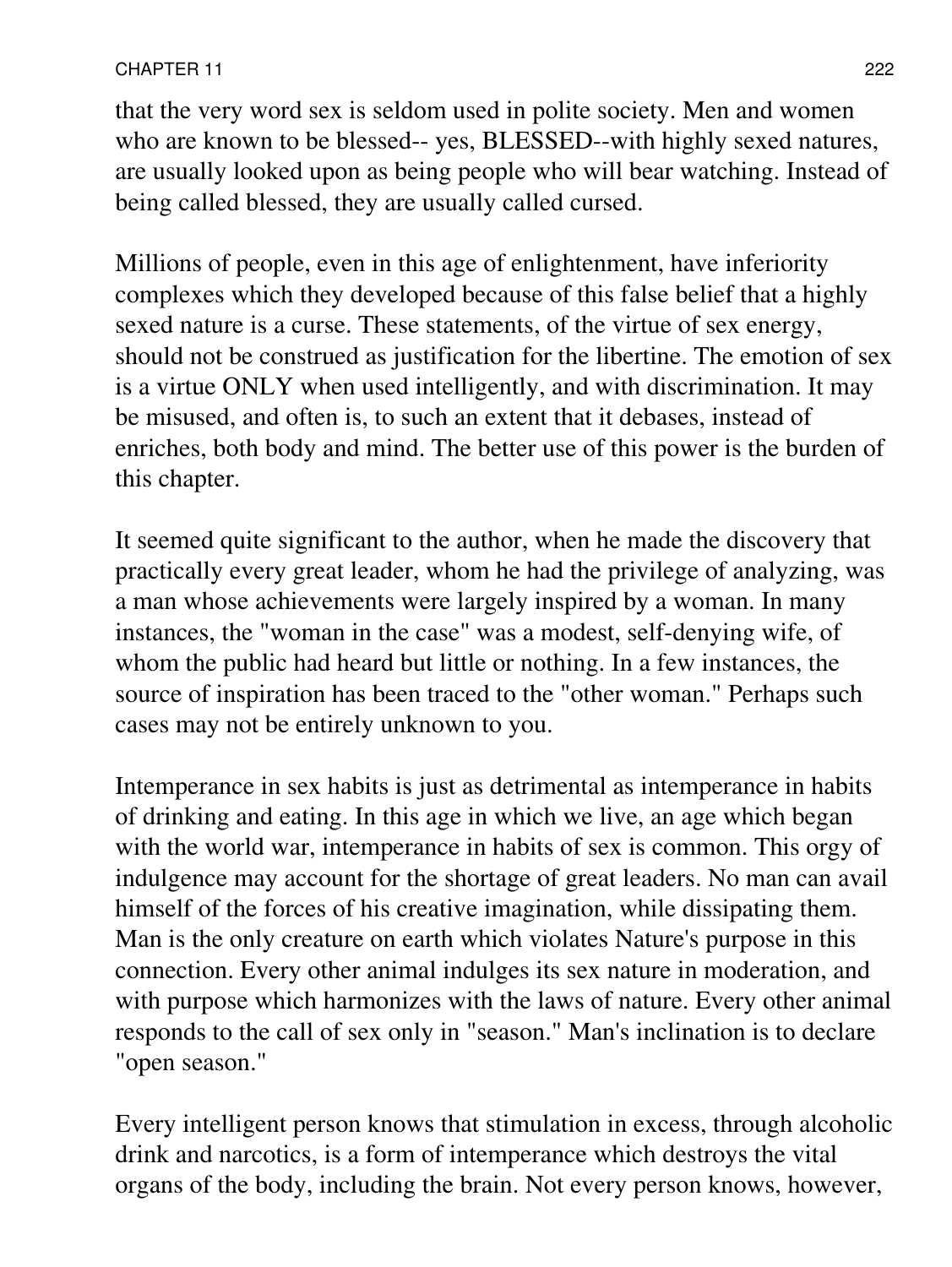that over indulgence in sex expression may become a habit as destructive and as detrimental to creative effort as narcotics or liquor.

A sex-mad man is not essentially different than a dope-mad man! Both have lost control over their faculties of reason and will-power. Sexual overindulgence may not only destroy reason and will-power, but it may also lead to either temporary, or permanent insanity. Many cases of hypochondria (imaginary illness) grow out of habits developed in ignorance of the true function of sex.

From these brief references to the subject, it may be readily seen that ignorance on the subject of sex transmutation, forces stupendous penalties upon the ignorant on the one hand, and withholds from them equally stupendous benefits, on the other.

Widespread ignorance on the subject of sex is due to the fact that the subject has been surrounded with mystery and beclouded by dark silence. The conspiracy of mystery and silence has had the same effect upon the minds of young people that the psychology of prohibition had. The result has been increased curiosity, and desire to acquire more knowledge on this "verboten" subject; and to the shame of all lawmakers, and most physicians-- by training best qualified to educate youth on that subject-information has not been easily available.

Seldom does an individual enter upon highly creative effort in any field of endeavor before the age of forty. The average man reaches the period of his greatest capacity to create between forty and sixty. These statements are based upon analysis of thousands of men and women who have been carefully observed. They should be encouraging to those who fail to arrive before the age of forty, and to those who become frightened at the approach of "old age," around the forty-year mark. The years between forty and fifty are, as a rule, the most fruitful. Man should approach this age, not with fear and trembling, but with hope and eager anticipation.

If you want evidence that most men do not begin to do their best work before the age of forty, study the records of the most successful men known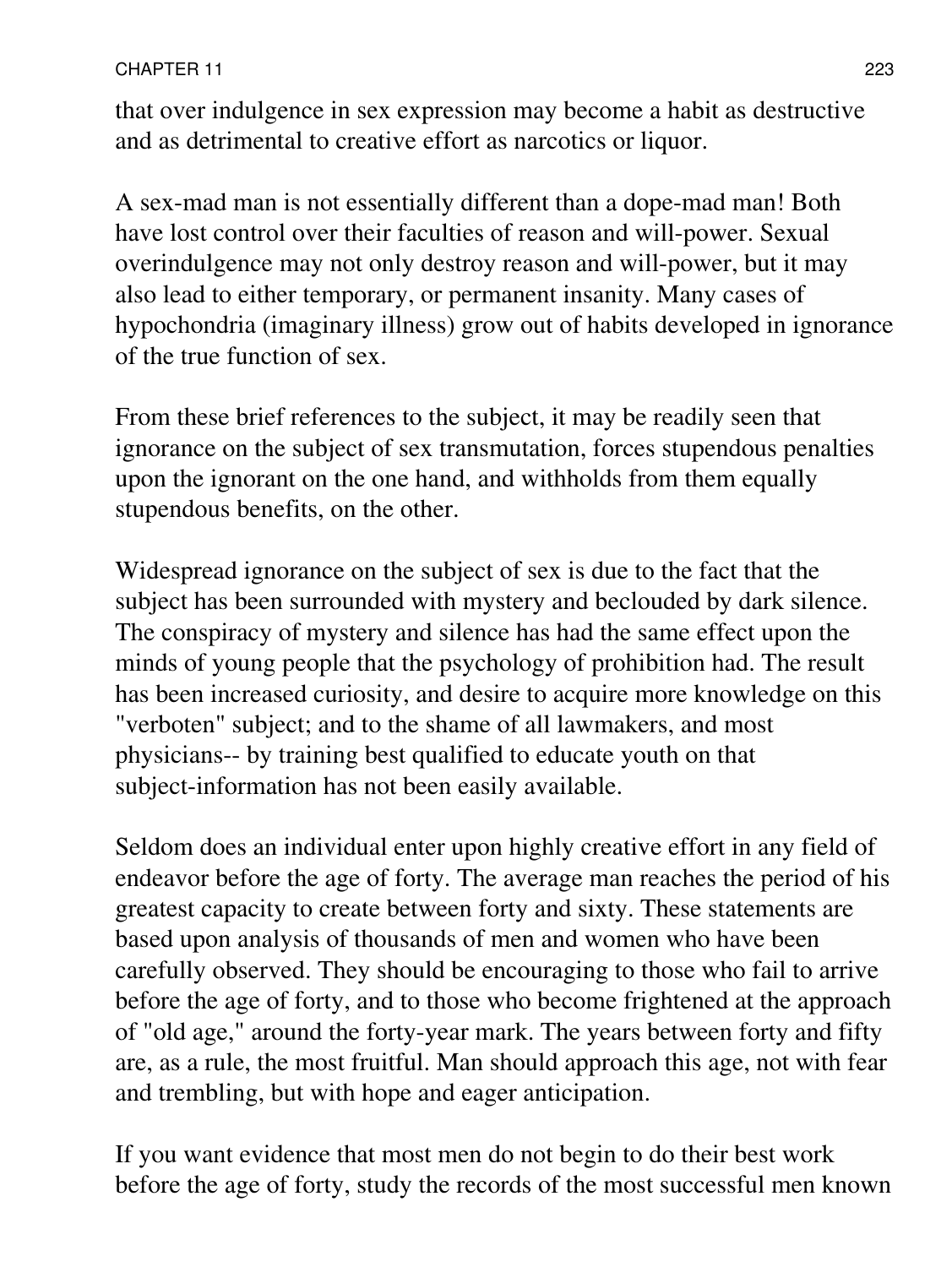to the American people, and you will find it. Henry Ford had not "hit his pace" of achievement until he had passed the age of forty. Andrew Carnegie was well past forty before he began to reap the reward of his efforts. James J. Hill was still running a telegraph key at the age of forty. His stupendous achievements took place after that age. Biographies of American industrialists and financiers are filled with evidence that the period from forty to sixty is the most productive age of man.

Between the ages of thirty and forty, man begins to learn (if he ever learns), the art of sex transmutation. This discovery is generally accidental, and more often than otherwise, the man who makes it is totally unconscious of his discovery. He may observe that his powers of achievement have increased around the age of thirty-five to forty, but in most cases, he is not familiar with the cause of this change; that Nature begins to harmonize the emotions of love and sex in the individual, between the ages of thirty and forty, so that he may draw upon these great forces, and apply them jointly as stimuli to action.

Sex, alone, is a mighty urge to action, but its forces are like a cyclone--they are often uncontrollable. When the emotion of love begins to mix itself with the emotion of sex, the result is calmness of purpose, poise, accuracy of judgment, and balance. What person, who has attained to the age of forty, is so unfortunate as to be unable to analyze these statements, and to corroborate them by his own experience?

When driven by his desire to please a woman, based solely upon the emotion of sex, a man may be, and usually is, capable of great achievement, but his actions may be disorganized, distorted, and totally destructive. When driven by his desire to please a woman, based upon the motive of sex alone, a man may steal, cheat, and even commit murder. But when the emotion of LOVE is mixed with the emotion of sex, that same man will guide his actions with more sanity, balance, and reason.

Criminologists have discovered that the most hardened criminals can be reformed through the influence of a woman's love. There is no record of a criminal having been reformed solely through the sex influence. These facts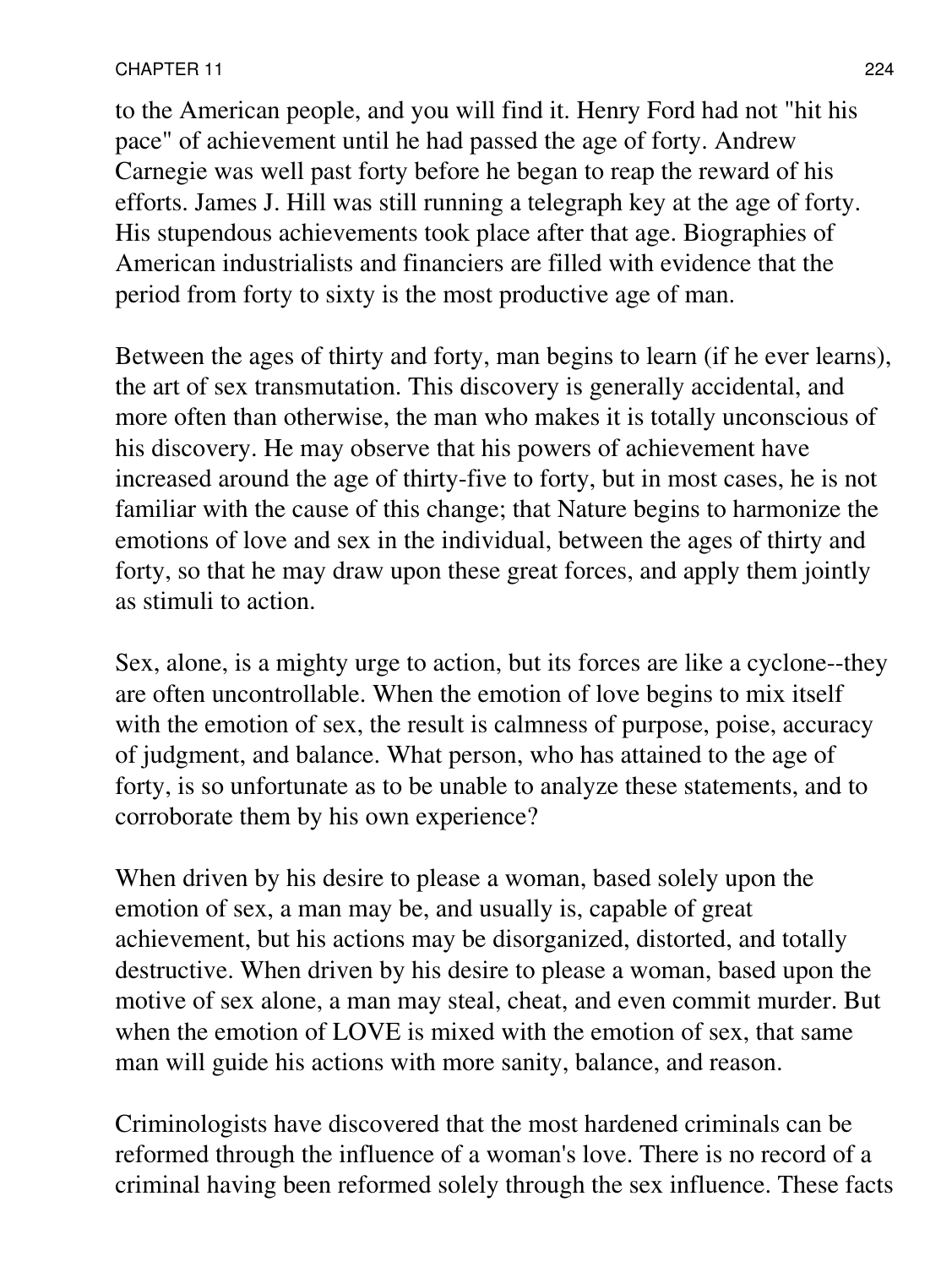are well known, but their cause is not. Reformation comes, if at all, through the heart, or the emotional side of man, not through his head, or reasoning side. Reformation means, "a change of heart." It does not mean a "change of head." A man may, because of reason, make certain changes in his personal conduct to avoid the consequences of undesirable effects, but GENUINE REFORMATION comes only through a change of heart--through a DESIRE to change.

Love, Romance, and Sex are all emotions capable of driving men to heights of super achievement. Love is the emotion which serves as a safety valve, and insures balance, poise, and constructive effort. When combined, these three emotions may lift one to an altitude of a genius. There are genii, however, who know but little of the emotion of love. Most of them may be found engaged in some form of action which is destructive, or at least, not based upon justice and fairness toward others. If good taste would permit, a dozen genii could be named in the field of industry and finance, who ride ruthlessly over the rights of their fellow men. They seem totally lacking in conscience. The reader can easily supply his own list of such men.

The emotions are states of mind. Nature has provided man with a "chemistry of the mind" which operates in a manner similar to the principles of chemistry of matter. It is a well known fact that, through the aid of chemistry of matter, a chemist may create a deadly poison by mixing certain elements, none of which are-- in themselves-- harmful in the right proportions. The emotions may, likewise, be combined so as to create a deadly poison. The emotions of sex and jealousy, when mixed, may turn a person into an insane beast.

The presence of any one or more of the destructive emotions in the human mind, through the chemistry of the mind, sets up a poison which may destroy one's sense of justice and fairness. In extreme cases, the presence of any combination of these emotions in the mind may destroy one's reason.

The road to genius consists of the development, control, and use of sex, love, and romance. Briefly, the process may be stated as follows: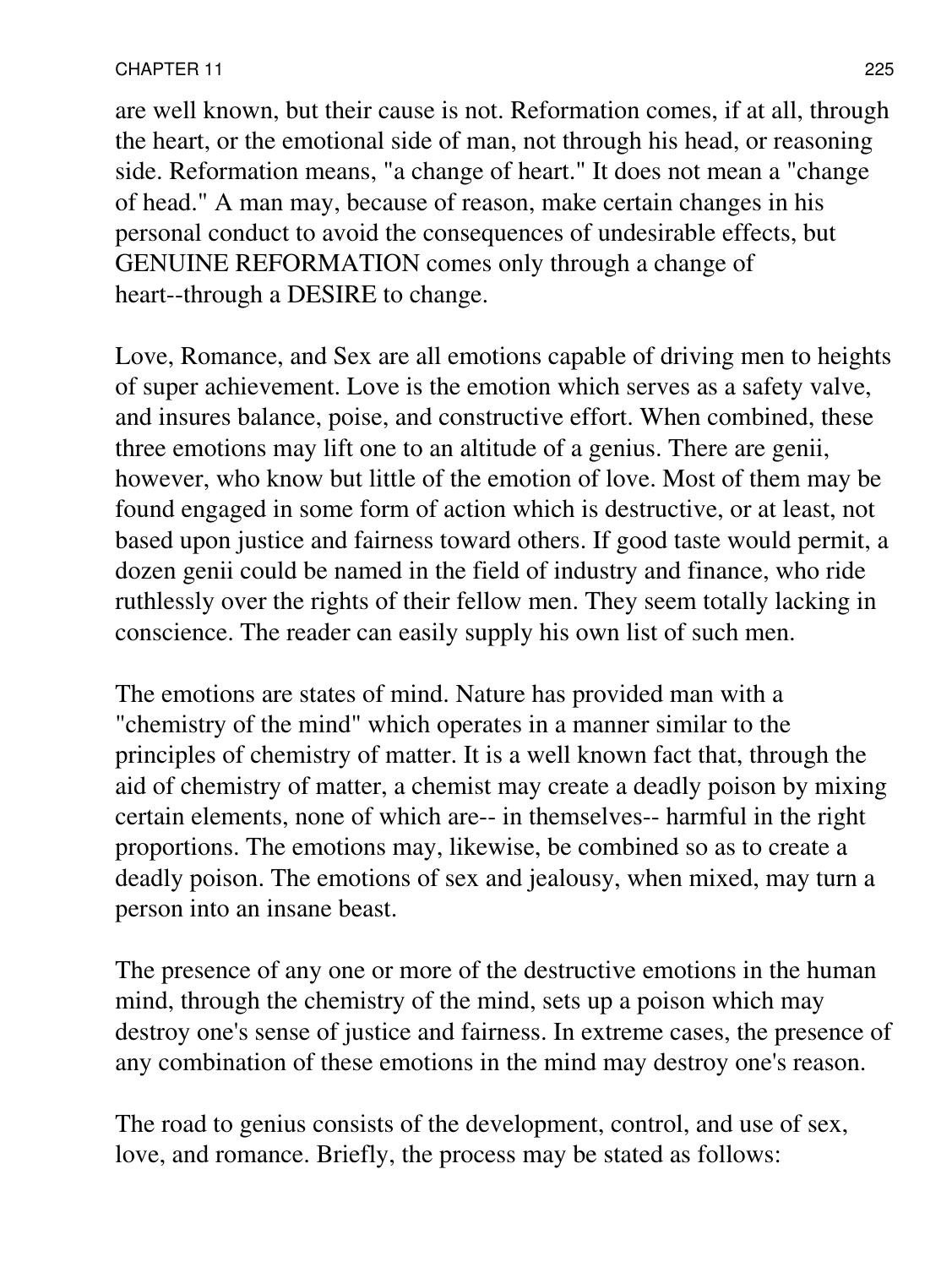Encourage the presence of these emotions as the dominating thoughts in one's mind, and discourage the presence of all the destructive emotions. The mind is a creature of habit. It thrives upon the dominating thoughts fed it. Through the faculty of will-power, one may discourage the presence of any emotion, and encourage the presence of any other. Control of the mind, through the power of will, is not difficult. Control comes from persistence, and habit. The secret of control lies in understanding the process of transmutation. When any negative emotion presents itself in one's mind, it can be transmuted into a positive, or constructive emotion, by the simple procedure of changing one's thoughts.

THERE IS NO OTHER ROAD TO GENIUS THAN THROUGH VOLUNTARY SELF EFFORT! A man may attain to great heights of financial or business achievement, solely by the driving force of sex energy, but history is filled with evidence that he may, and usually does, carry with him certain traits of character which rob him of the ability to either hold, or enjoy his fortune. This is worthy of analysis, thought, and meditation, for it states a truth, the knowledge of which may be helpful to women as well as men. Ignorance of this has cost thousands of people their privilege of HAPPINESS, even though they possessed riches.

The emotions of love and sex leave their unmistakable marks upon the features. Moreover, these signs are so visible, that all who wish may read them. The man who is driven by the storm of passion, based upon sex desires alone, plainly advertises that fact to the entire world, by the expression of his eyes, and the lines of his face. The emotion of love, when mixed with the emotion of sex, softens, modifies, and beautifies the facial expression. No character analyst is needed to tell you this--you may observe it for yourself.

The emotion of love brings out, and develops, the artistic and the aesthetic nature of man. It leaves its impress upon one's very soul, even after the fire has been subdued by time and circumstance.

Memories of love never pass. They linger, guide, and influence long after the source of stimulation has faded. There is nothing new in this. Every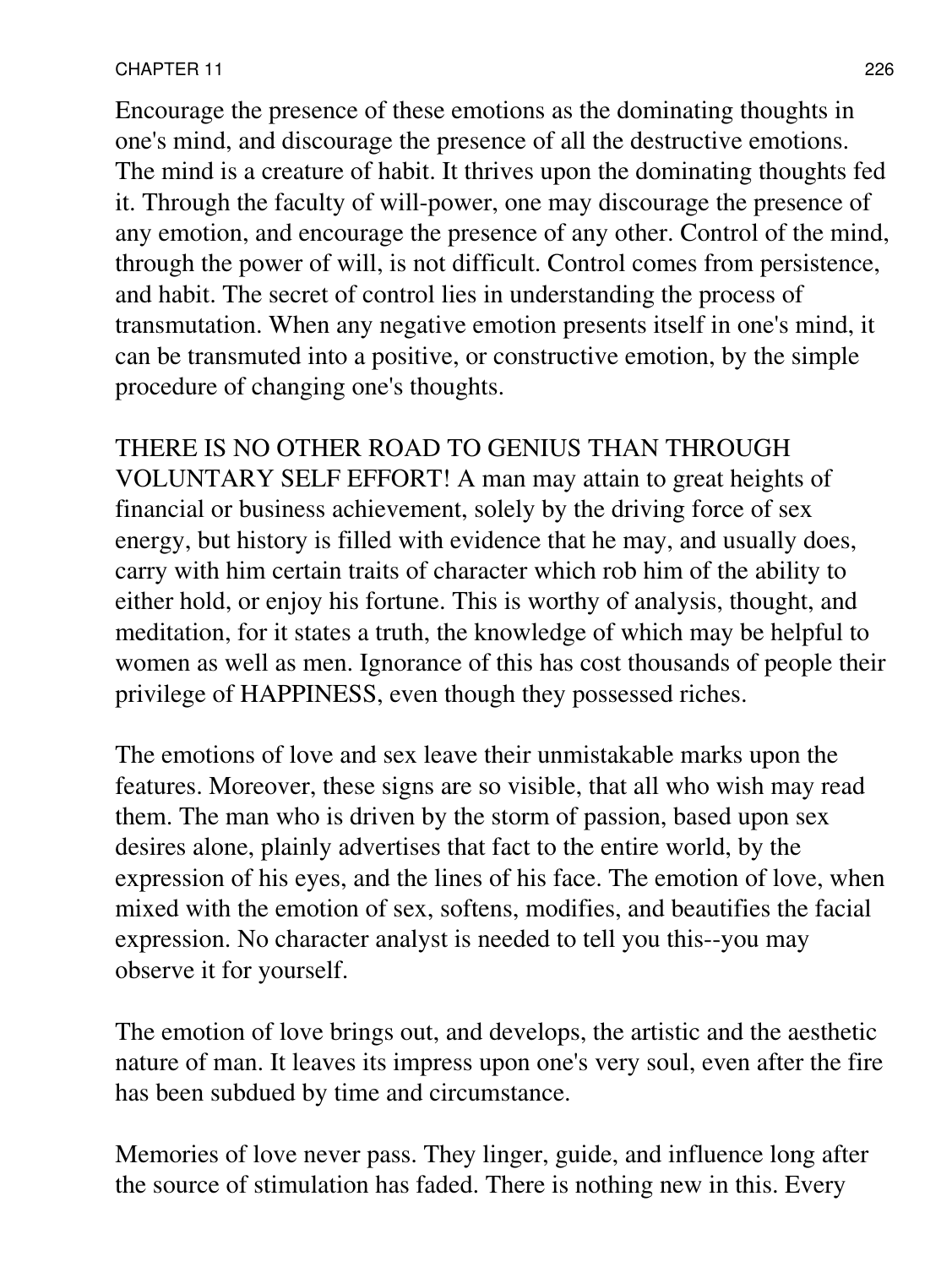person, who has been moved by GENUINE LOVE, knows that it leaves enduring traces upon the human heart. The effect of love endures, because love is spiritual in nature. The man who cannot be stimulated to great heights of achievement by love, is hopeless--he is dead, though he may seem to live.

Even the memories of love are sufficient to lift one to a higher plane of creative effort. The major force of love may spend itself and pass away, like a fire which has burned itself out, but it leaves behind indelible marks as evidence that it passed that way. Its departure often prepares the human heart for a still greater love.

Go back into your yesterdays, at times, and bathe your mind in the beautiful memories of past love. It will soften the influence of the present worries and annoyances. It will give you a source of escape from the unpleasant realities of life, and maybe--who knows?--your mind will yield to you, during this temporary retreat into the world of fantasy, ideas, or plans which may change the entire financial or spiritual status of your life.

If you believe yourself unfortunate, because you have "loved and lost," perish the thought. One who has loved truly, can never lose entirely. Love is whimsical and temperamental. Its nature is ephemeral, and transitory. It comes when it pleases, and goes away without warning. Accept and enjoy it while it remains, but spend no time worrying about its departure. Worry will never bring it back.

Dismiss, also, the thought that love never comes but once. Love may come and go, times without number, but there are no two love experiences which affect one in just the same way. There may be, and there usually is, one love experience which leaves a deeper imprint on the heart than all the others, but all love experiences are beneficial, except to the person who becomes resentful and cynical when love makes its departure.

There should be no disappointment over love, and there would be none if people understood the difference between the emotions of love and sex. The major difference is that love is spiritual, while sex is biological. No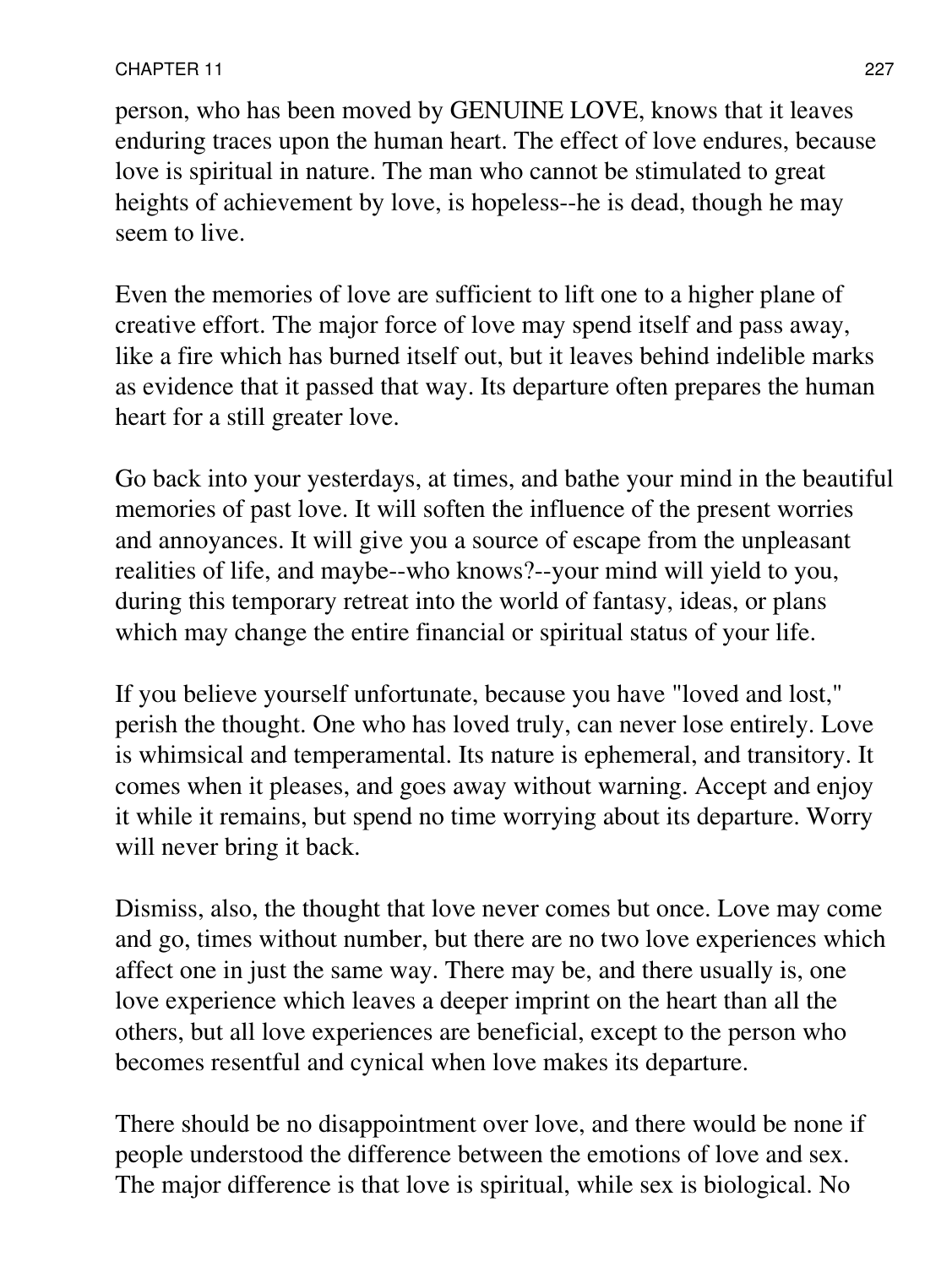experience, which touches the human heart with a spiritual force, can possibly be harmful, except through ignorance, or jealousy.

Love is, without question, life's greatest experience. It brings one into communion with Infinite Intelligence. When mixed with the emotions of romance and sex, it may lead one far up the ladder of creative effort. The emotions of love, sex, and romance, are sides of the eternal triangle of achievement-building genius. Nature creates genii through no other force.

Love is an emotion with many sides, shades, and colors. The love which one feels for parents, or children is quite different from that which one feels for one's sweetheart. The one is mixed with the emotion of sex, while the other is not.

The love which one feels in true friendship is not the same as that felt for one's sweetheart, parents, or children, but it, too, is a form of love.

Then, there is the emotion of love for things inanimate, such as the love of Nature's handiwork. But the most intense and burning of all these various kinds of love, is that experienced in the blending of the emotions of love and sex. Marriages, not blessed with the eternal affinity of love, properly balanced and proportioned, with sex, cannot be happy ones--and seldom endure. Love, alone, will not bring happiness in marriage, nor will sex alone. When these two beautiful emotions are blended, marriage may bring about a state of mind, closest to the spiritual that one may ever know on this earthly plane.

When the emotion of romance is added to those of love and sex, the obstructions between the finite mind of man and Infinite Intelligence are removed.

Then a genius has been born!

What a different story is this, than those usually associated with the emotion of sex. Here is an interpretation of the emotion which lifts it out of the commonplace, and makes of it potter's clay in the hands of God, from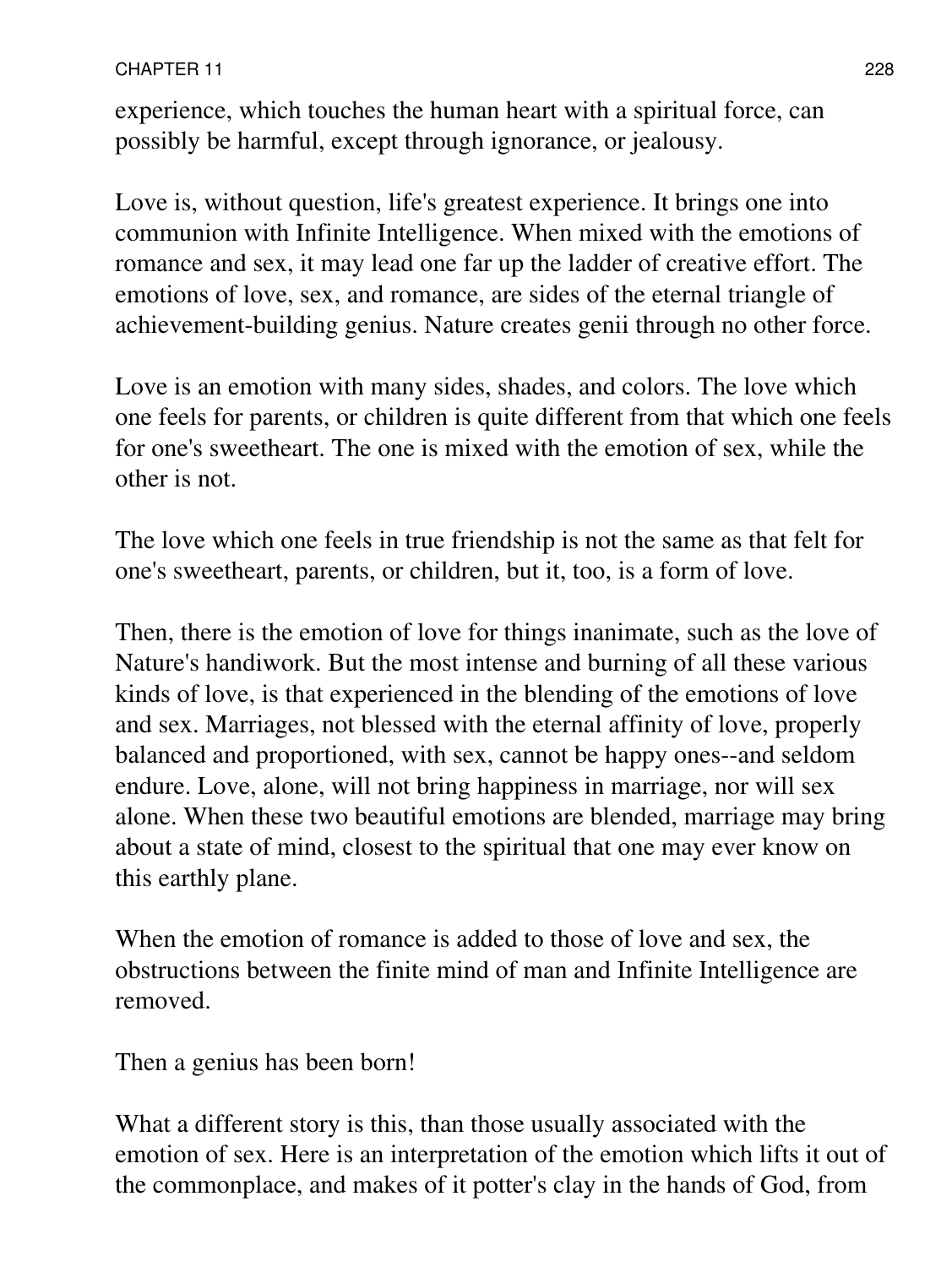which He fashions all that is beautiful and inspiring. It is an interpretation which would, when properly understood, bring harmony out of the chaos which exists in too many marriages. The disharmonies often expressed in the form of nagging, may usually be traced to lack of knowledge on the subject of sex. Where love, romance and the proper understanding of the emotion and function of sex abide, there is no disharmony between married people.

Fortunate is the husband whose wife understands the true relationship between the emotions of love, sex, and romance. When motivated by this holy triumvirate, no form of labor is burdensome, because even the most lowly form of effort takes on the nature of a labor of love.

It is a very old saying that "a man's wife may either make him or break him," but the reason is not always understood. The "making" and "breaking" is the result of the wife's understanding, or lack of understanding of the emotions of love, sex, and romance.

Despite the fact that men are polygamous, by the very nature of their biological inheritance, it is true that no woman has as great an influence on a man as his wife, unless he is married to a woman totally unsuited to his nature. If a woman permits her husband to lose interest in her, and become more interested in other women, it is usually because of her ignorance, or indifference toward the subjects of sex, love, and romance. This statement presupposes, of course, that genuine love once existed between a man and his wife. The facts are equally applicable to a man who permits his wife's interest in him to die.

Married people often bicker over a multitude of trivialities. If these are analyzed accurately, the real cause of the trouble will often be found to be indifference, or ignorance on these subjects.

Man's greatest motivating force is his desire to please woman! The hunter who excelled during prehistoric days, before the dawn of civilization, did so, because of his desire to appear great in the eyes of woman. Man's nature has not changed in this respect. The "hunter" of today brings home no skins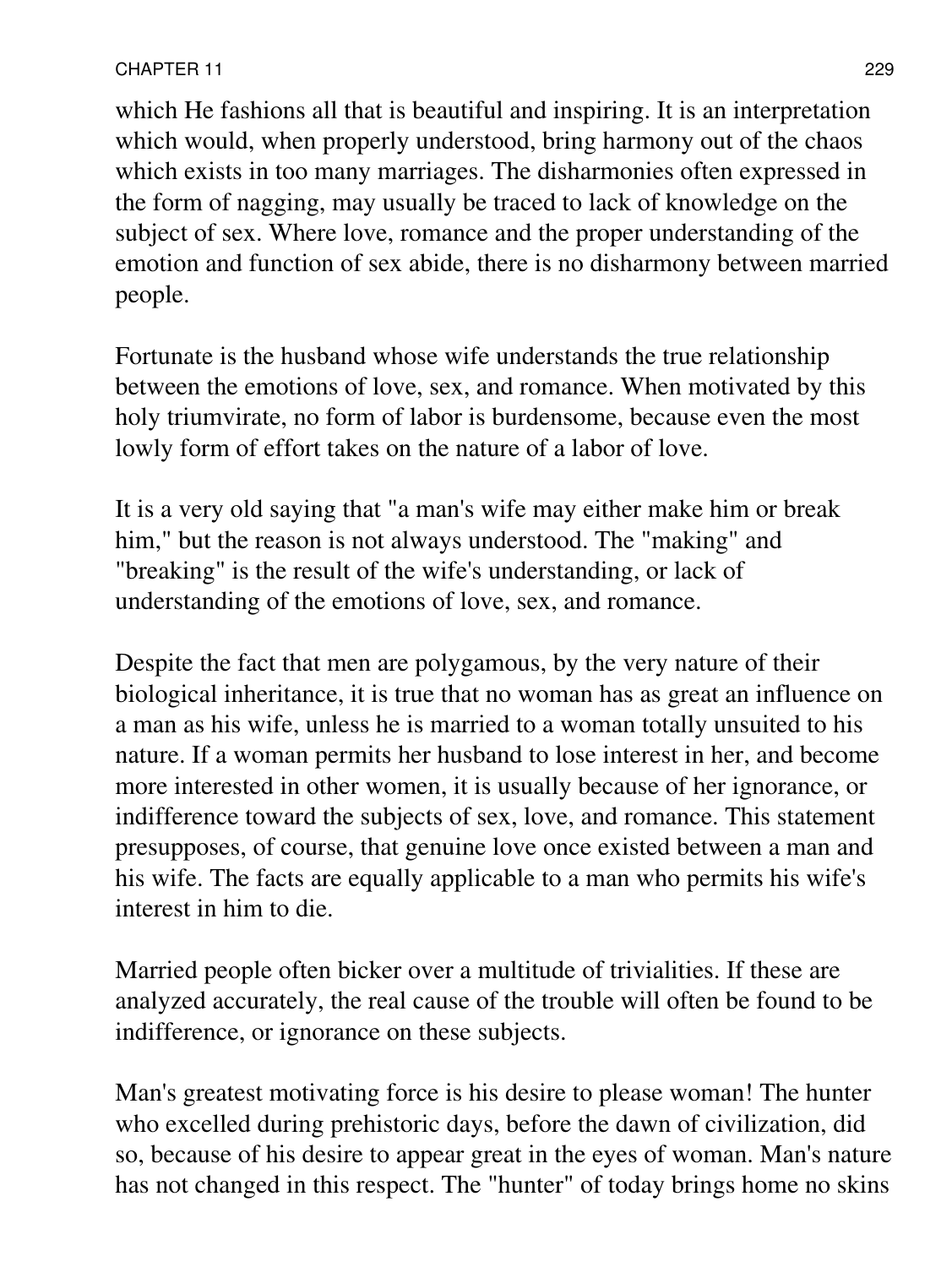of wild animals, but he indicates his desire for her favor by supplying fine clothes, motor cars, and wealth. Man has the same desire to please woman that he had before the dawn of civilization. The only thing that has changed, is his method of pleasing. Men who accumulate large fortunes, and attain to great heights of power and fame, do so, mainly, to satisfy their desire to please women.

Take women out of their lives, and great wealth would be useless to most men. It is this inherent desire of man to please woman, which gives woman the power to make or break a man.

The woman who understands man's nature and tactfully caters to it, need have no fear of competition from other women. Men may be "giants" with indomitable will-power when dealing with other men, but they are easily managed by the women of their choice.

Most men will not admit that they are easily influenced by the women they prefer, because it is in the nature of the male to want to be recognized as the stronger of the species. Moreover, the intelligent woman recognizes this "manly trait" and very wisely makes no issue of it.

Some men know that they are being influenced by the women of their choice-- their wives, sweethearts, mothers or sisters-- but they tactfully refrain from rebelling against the influence because they are intelligent enough to know that NO MAN IS HAPPY OR COMPLETE WITHOUT THE MODIFYING INFLUENCE OF THE RIGHT WOMAN. The man who does not recognize this important truth deprives himself of the power which has done more to help men achieve success than all other forces combined.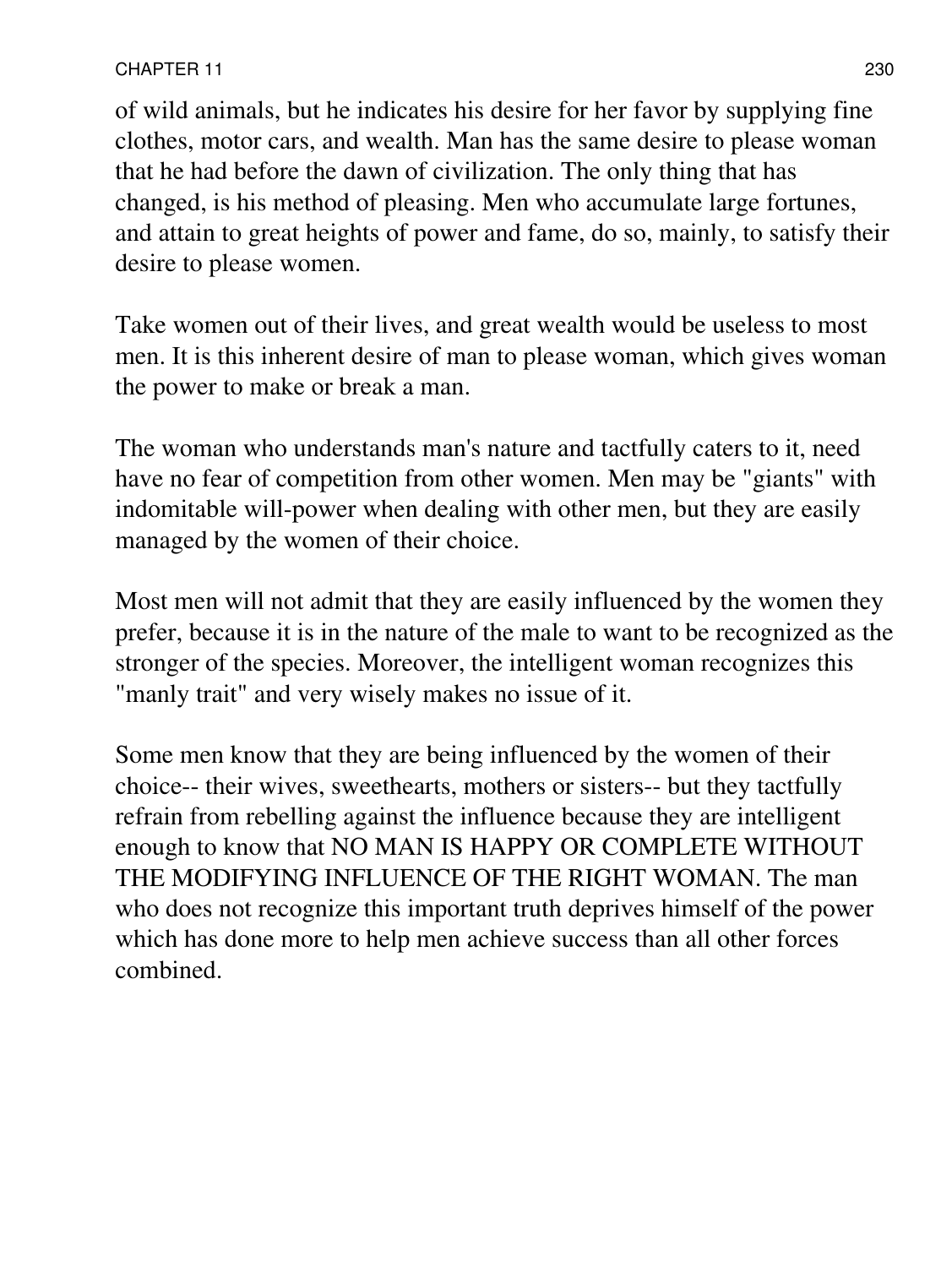# **CHAPTER 12**

### THE SUBCONSCIOUS MIND

### THE CONNECTING LINK

The Eleventh Step toward Riches

THE SUBCONSCIOUS MIND consists of a field of consciousness, in which every impulse of thought that reaches the objective mind through any of the five senses, is classified and recorded, and from which thoughts may be recalled or withdrawn as letters may be taken from a filing cabinet.

It receives, and files, sense impressions or thoughts, regardless of their nature. You may VOLUNTARILY plant in your subconscious mind any plan, thought, or purpose which you desire to translate into its physical or monetary equivalent. The subconscious acts first on the dominating desires which have been mixed with emotional feeling, such as faith.

Consider this in connection with the instructions given in the chapter on DESIRE, for taking the six steps there outlined, and the instructions given in the chapter on the building and execution of plans, and you will understand the importance of the thought conveyed.

THE SUBCONSCIOUS MIND WORKS DAY AND NIGHT. Through a method of procedure, unknown to man, the subconscious mind draws upon the forces of Infinite Intelligence for the power with which it voluntarily transmutes one's desires into their physical equivalent, making use, always of the most practical media by which this end may be accomplished.

You cannot entirely control your subconscious mind, but you can voluntarily hand over to it any plan, desire, or purpose which you wish transformed into concrete form. Read, again, instructions for using the subconscious mind, in the chapter on autosuggestion.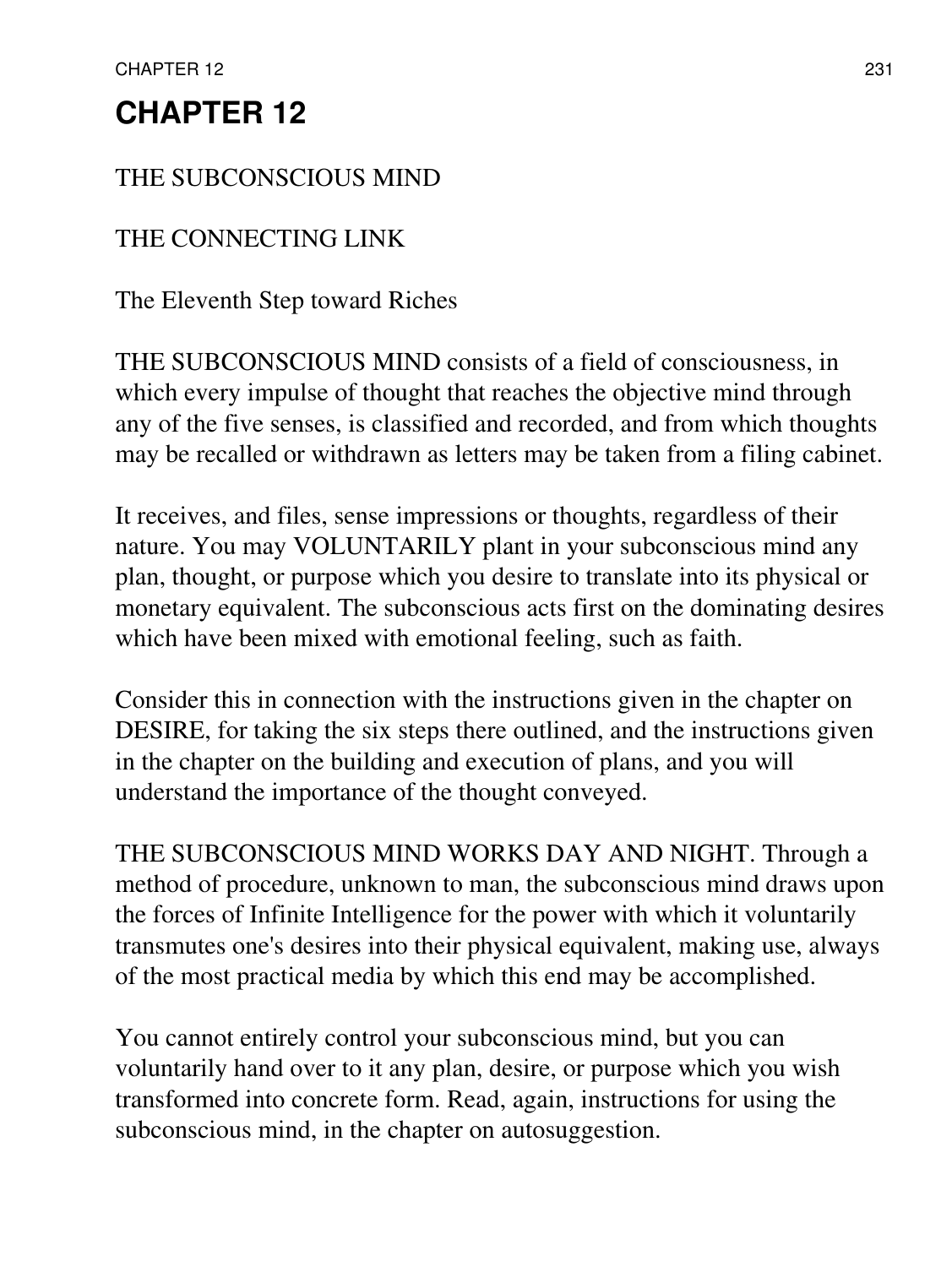There is plenty of evidence to support the belief that the subconscious mind is the connecting link between the finite mind of man and Infinite Intelligence. It is the intermediary through which one may draw upon the forces of Infinite Intelligence at will. It, alone, contains the secret process by which mental impulses are modified and changed into their spiritual equivalent. It, alone, is the medium through which prayer may be transmitted to the source capable of answering prayer.

The possibilities of creative effort connected with the subconscious mind are stupendous and imponderable. They inspire one with awe.

I never approach the discussion of the subconscious mind without a feeling of littleness and inferiority due, perhaps, to the fact that man's entire stock of knowledge on this subject is so pitifully limited. The very fact that the subconscious mind is the medium of communication between the thinking mind of man and Infinite Intelligence is, of itself, a thought which almost paralyzes one's reason.

After you have accepted, as a reality, the existence of the subconscious mind, and understand its possibilities, as a medium for transmuting your DESIRES into their physical or monetary equivalent, you will comprehend the full significance of the instructions given in the chapter on DESIRE. You will also understand why you have been repeatedly admonished to MAKE YOUR DESIRES CLEAR, AND TO REDUCE THEM TO WRITING. You will also understand the necessity of PERSISTENCE in carrying out instructions.

The thirteen principles are the stimuli with which you acquire the ability to reach, and to influence your subconscious mind. Do not become discouraged, if you cannot do this upon the first attempt. Remember that the subconscious mind may be voluntarily directed only through habit, under the directions given in the chapter on FAITH. You have not yet had time to master faith. Be patient. Be persistent.

A good many statements in the chapters on faith and auto-suggestion will be repeated here, for the benefit of YOUR subconscious mind. Remember,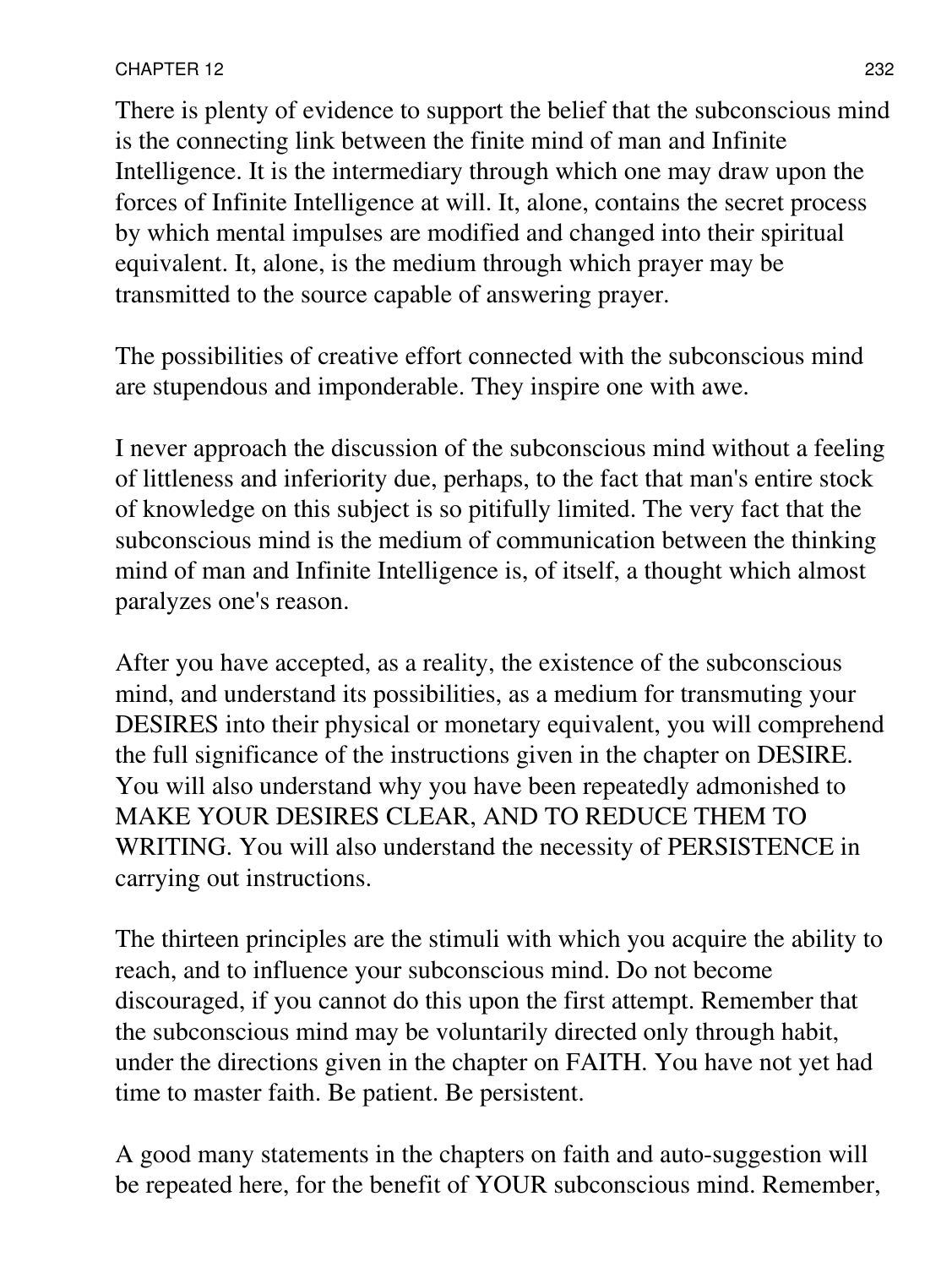your subconscious mind functions voluntarily, whether you make any effort to influence it or not. This, naturally, suggests to you that thoughts of fear and poverty, and all negative thoughts serve as stimuli to your subconscious mind, unless, you master these impulses and give it more desirable food upon which it may feed.

The subconscious mind will not remain idle! If you fail to plant DESIRES in your subconscious mind, it will feed upon the thoughts which reach it as the result of your neglect. We have already explained that thought impulses, both negative and positive are reaching the subconscious mind continuously, from the four sources which were mentioned in the chapter on Sex Transmutation.

For the present, it is sufficient if you remember that you are living daily, in the midst of all manner of thought impulses which are reaching your subconscious mind, without your knowledge. Some of these impulses are negative, some are positive. You are now engaged in trying to help shut off the flow of negative impulses, and to aid in voluntarily influencing your subconscious mind, through positive impulses of DESIRE.

When you achieve this, you will possess the key which unlocks the door to your subconscious mind. Moreover, you will control that door so completely, that no undesirable thought may influence your subconscious mind.

Everything which man creates, BEGINS in the form of a thought impulse. Man can create nothing which he does not first conceive in THOUGHT. Through the aid of the imagination, thought impulses may be assembled into plans. The imagination, when under control, may be used for the creation of plans or purposes that lead to success in one's chosen occupation.

All thought impulses, intended for transmutation into their physical equivalent, voluntarily planted in the subconscious mind, must pass through the imagination, and be mixed with faith. The "mixing" of faith with a plan, or purpose, intended for submission to the subconscious mind, may be done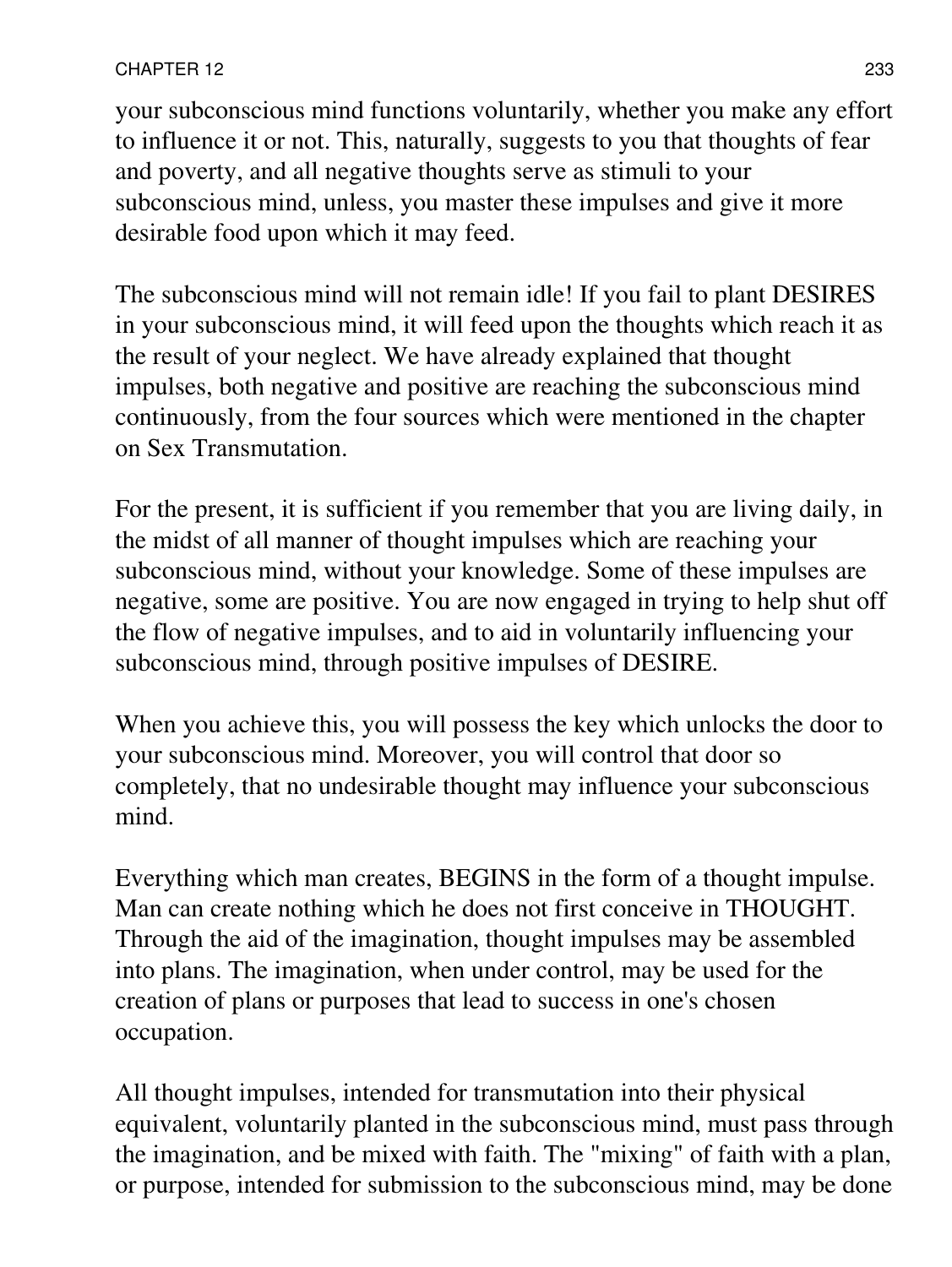ONLY through the imagination.

From these statements, you will readily observe that voluntary use of the subconscious mind calls for coordination and application of all the principles.

Ella Wheeler Wilcox gave evidence of her understanding of the power of the subconscious mind when she wrote:

"You never can tell what a thought will do

In bringing you hate or love--

For thoughts are things, and their airy wings

Are swifter than carrier doves.

They follow the law of the universe--

Each thing creates its kind,

And they speed O'er the track to bring you back

Whatever went out from your mind."

Mrs. Wilcox understood the truth, that thoughts which go out from one's mind, also imbed themselves deeply in one's subconscious mind, where they serve as a magnet, pattern, or blueprint by which the subconscious mind is influenced while translating them into their physical equivalent. Thoughts are truly things, for the reason that every material thing begins in the form of thought-energy.

The subconscious mind is more susceptible to influence by impulses of thought mixed with "feeling" or emotion, than by those originating solely in the reasoning portion of the mind. In fact, there is much evidence to support the theory, that ONLY emotionalized thoughts have any ACTION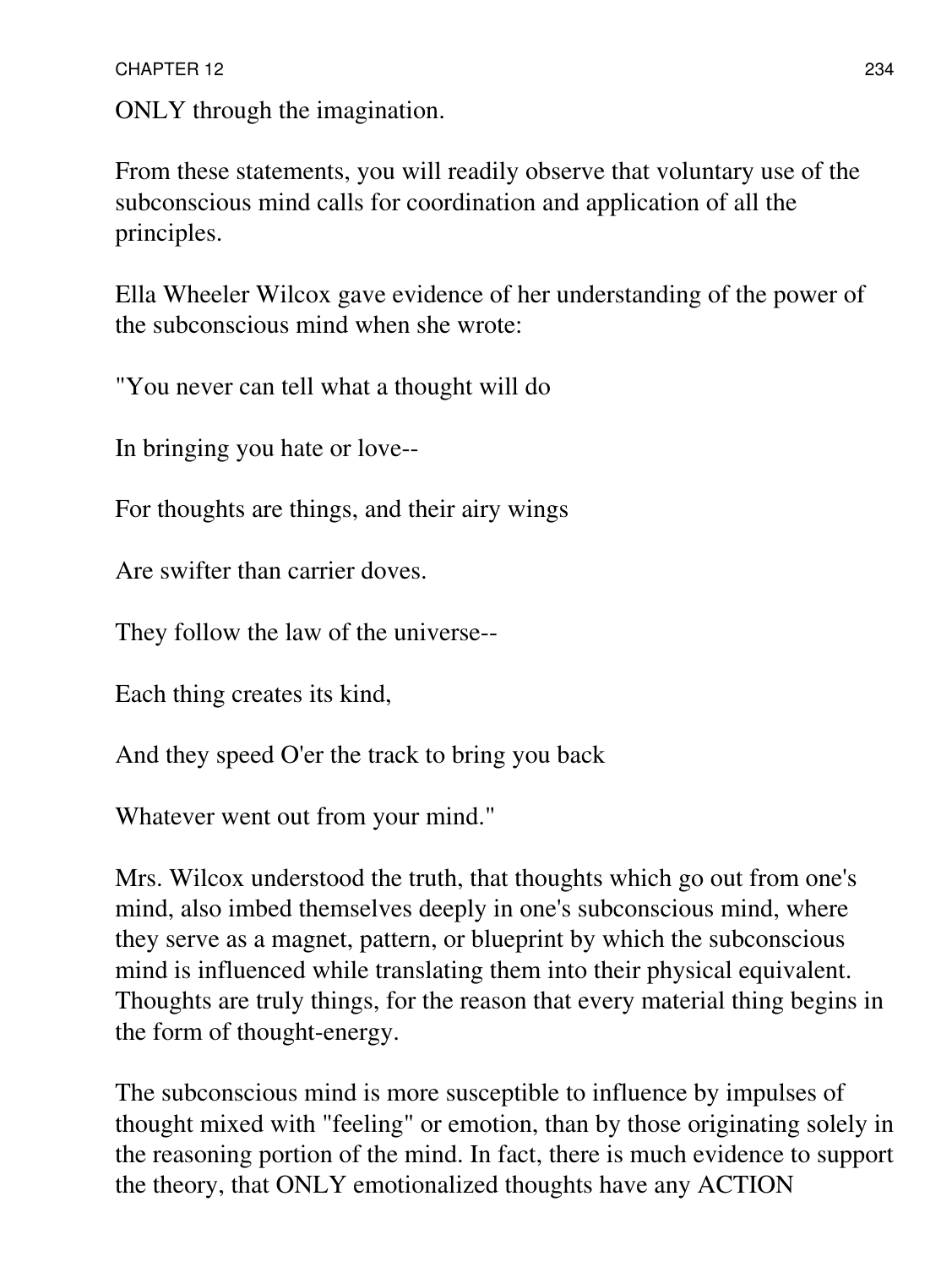influence upon the subconscious mind. It is a well known fact that emotion or feeling, rules the majority of people. If it is true that the subconscious mind responds more quickly to, and is influenced more readily by thought impulses which are well mixed with emotion, it is essential to become familiar with the more important of the emotions. There are seven major positive emotions, and seven major negative emotions. The negatives voluntarily inject themselves into the thought impulses, which insure passage into the subconscious mind. The positives must be injected, through the principle of auto-suggestion, into the thought impulses which an individual wishes to pass on to his subconscious mind. (Instructions have been given in the chapter on auto-suggestion.)

These emotions, or feeling impulses, may be likened to yeast in a loaf of bread, because they constitute the ACTION element, which transforms thought impulses from the passive to the active state. Thus may one understand why thought impulses, which have been well mixed with emotion, are acted upon more readily than thought impulses originating in "cold reason."

You are preparing yourself to influence and control the "inner audience" of your subconscious mind, in order to hand over to it the DESIRE for money, which you wish transmuted into its monetary equivalent. It is essential, therefore, that you understand the method of approach to this "inner audience." You must speak its language, or it will not heed your call. It understands best the language of emotion or feeling. Let us, therefore describe here the seven major positive emotions, and the seven major negative motions, so that you may draw upon the positives, and avoid the negatives, when giving instructions to your subconscious mind.

### THE SEVEN MAJOR POSITIVE EMOTIONS

The emotion of DESIRE

The emotion of FAITH

The emotion of LOVE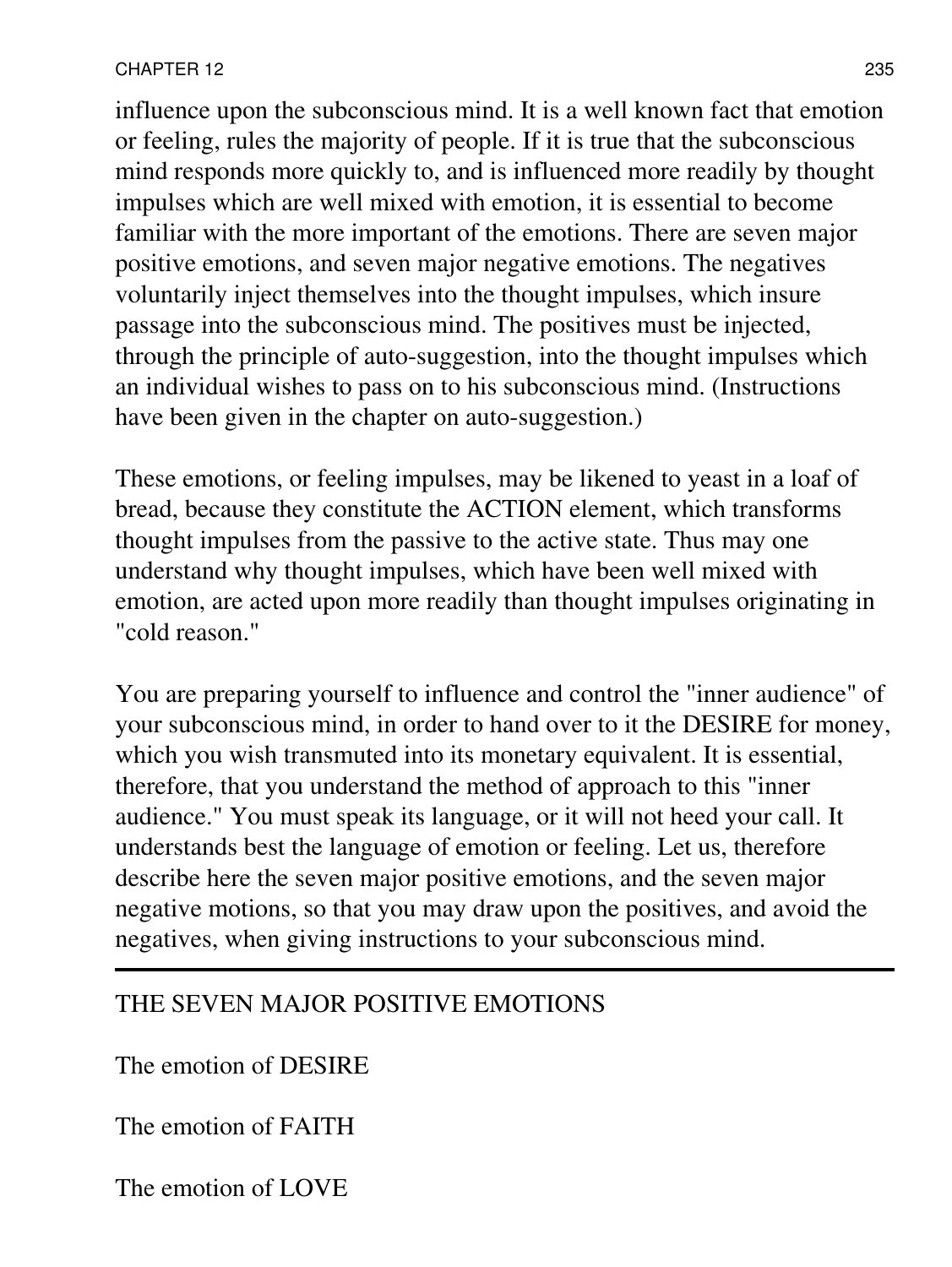The emotion of SEX

### The emotion of ENTHUSIASM

The emotion of ROMANCE

The emotion of HOPE

There are other positive emotions, but these are the seven most powerful, and the ones most commonly used in creative effort. Master these seven emotions (they can be mastered only by USE), and the other positive emotions will be at your command when you need them. Remember, in this connection, that you are studying a book which is intended to help you develop a "money consciousness" by filling your mind with positive emotions. One does not become money conscious by filling one's mind with negative emotions.

## THE SEVEN MAJOR NEGATIVE EMOTIONS

(To be avoided)

The emotion of FEAR

The emotion of JEALOUSY

The emotion of HATRED

The emotion of REVENGE

The emotion of GREED

The emotion of SUPERSTITION

The emotion of ANGER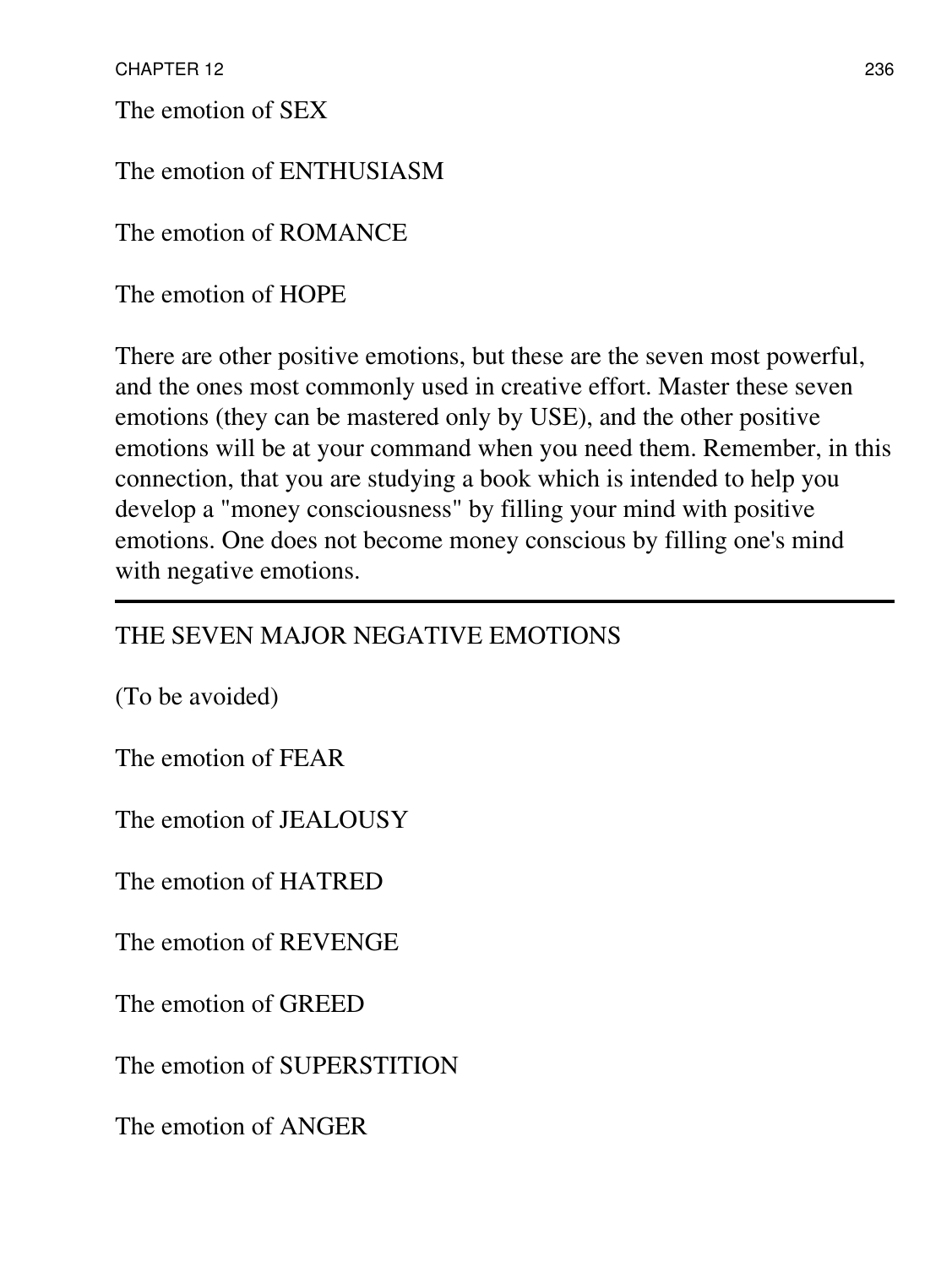Positive and negative emotions cannot occupy the mind at the same time. One or the other must dominate. It is your responsibility to make sure that positive emotions constitute the dominating influence of your mind. Here the law of HABIT will come to your aid. Form the habit of applying and using the positive emotions! Eventually, they will dominate your mind so completely, that the negatives cannot enter it.

Only by following these instructions literally, and continuously, can you gain control over your subconscious mind. The presence of a single negative in your conscious mind is sufficient to destroy all chances of constructive aid from your subconscious mind.

If you are an observing person, you must have noticed that most people resort to prayer ONLY after everything else has FAILED! Or else they pray by a ritual of meaningless words. And, because it is a fact that most people who pray, do so ONLY AFTER EVERYTHING ELSE HAS FAILED, they go to prayer with their minds filled with FEAR and DOUBT, which are the emotions the subconscious mind acts upon, and passes on to Infinite Intelligence. Likewise, that is the emotion which Infinite Intelligence receives, and ACTS UPON.

If you pray for a thing, but have fear as you pray, that you may not receive it, or that your prayer will not be acted upon by Infinite Intelligence, your prayer will have been in vain.

Prayer does, sometimes, result in the realization of that for which one prays. If you have ever had the experience of receiving that for which YOU prayed, go back in your memory, and recall your actual STATE OF MIND, while you were praying, and you will know, for sure, that the theory here described is more than a theory.

The time will come when the schools and educational institutions of the country will teach the "science of prayer." Moreover, then prayer may be, and will be reduced to a science. When that time comes, (it will come as soon as mankind is ready for it, and demands it), no one will approach the Universal Mind in a state of fear, for the very good reason that there will be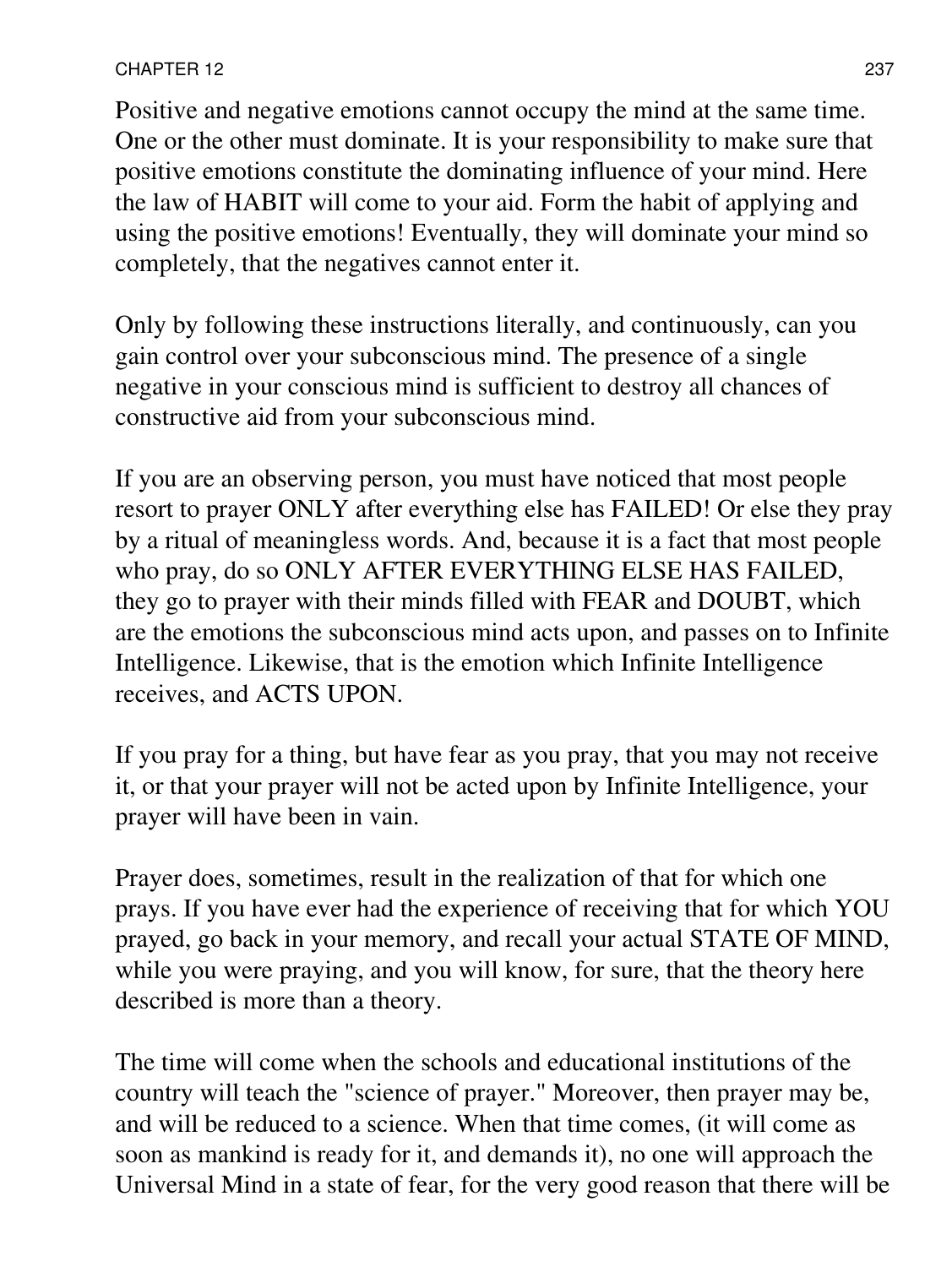no such emotion as fear. Ignorance, superstition, and false teaching will have disappeared, and man will have attained his true status as a child of Infinite Intelligence. A few have already attained this blessing.

If you believe this prophesy is far-fetched, take a look at the human race in retrospect. Less than a hundred years ago, men believed the lightning to be evidence of the wrath of God, and feared it. Now, thanks to the power of FAITH, men have harnessed the lightning and made it turn the wheels of industry. Much less than a hundred years ago, men believed the space between the planets to be nothing but a great void, a stretch of dead nothingness. Now, thanks to this same power of FAITH, men know that far from being either dead or a void, the space between the planets is very much alive, that it is the highest form of vibration known, excepting, perhaps, the vibration of THOUGHT. Moreover, men know that this living, pulsating, vibratory energy which permeates every atom of matter, and fills every niche of space, connects every human brain with every other human brain.

What reason have men to believe that this same energy does not connect every human brain with Infinite Intelligence? There are no toll-gates between the finite mind of man and Infinite Intelligence.

The communication costs nothing except Patience, Faith, Persistence, Understanding, and a SINCERE DESIRE to communicate. Moreover, the approach can be made only by the individual himself. Paid prayers are worthless. Infinite Intelligence does no business by proxy. You either go direct, or you do not communicate.

You may buy prayer books and repeat them until the day of your doom, without avail. Thoughts which you wish to communicate to Infinite Intelligence, must undergo transformation, such as can be given only through your own subconscious mind.

The method by which you may communicate with Infinite Intelligence is very similar to that through which the vibration of sound is communicated by radio. If you understand the working principle of radio, you of course,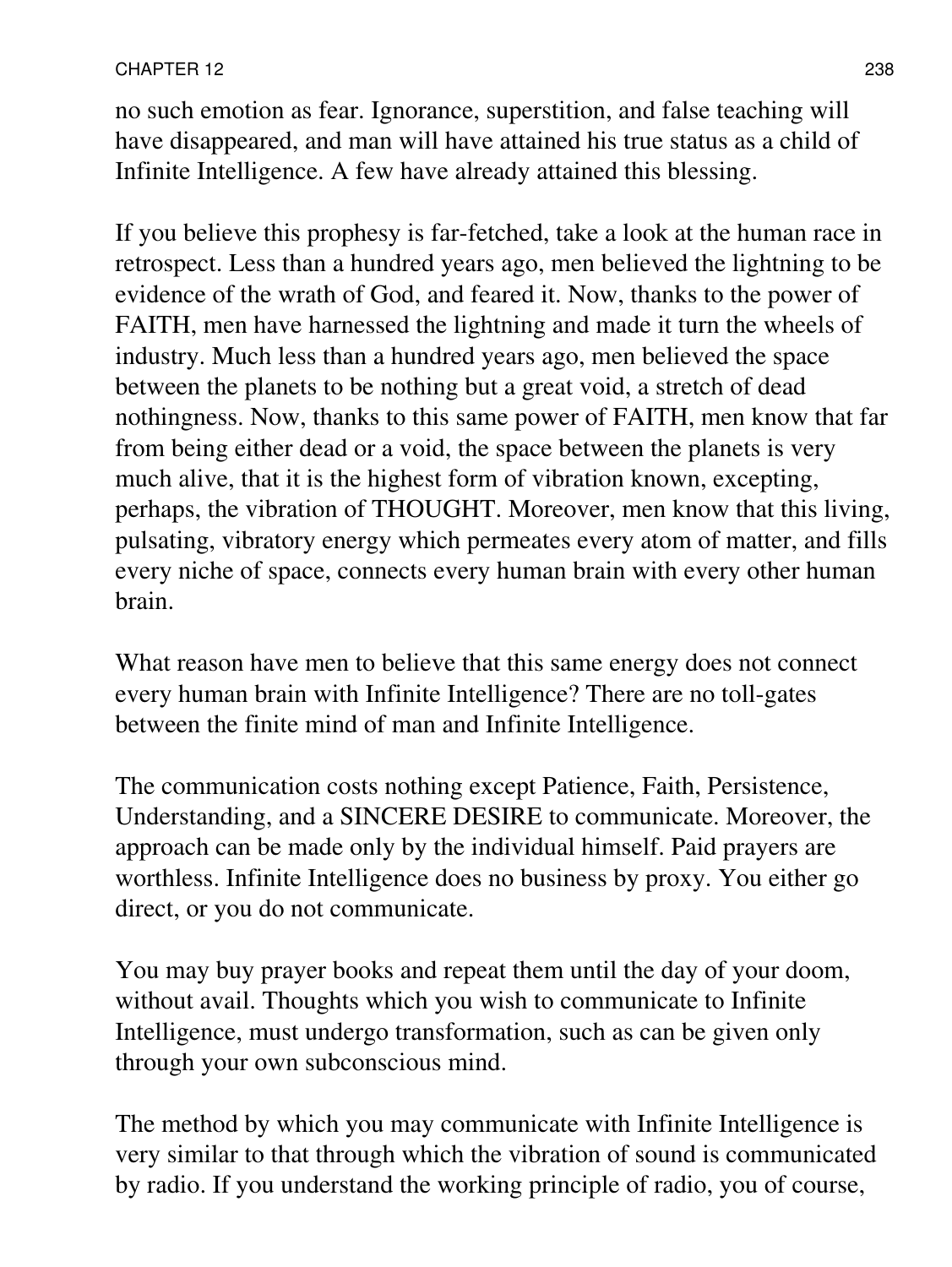know that sound cannot be communicated through the ether until it has been "stepped up," or changed into a rate of vibration which the human ear cannot detect. The radio sending station picks up the sound of the human voice, and "scrambles," or modifies it by stepping up the vibration millions of times. Only in this way, can the vibration of sound be communicated through the ether. After this transformation has taken place, the ether "picks up" the energy (which originally was in the form of vibrations of sound), carries that energy to radio receiving stations, and these receiving sets "step" that energy back down to its original rate of vibration so it is recognized as sound.

The subconscious mind is the intermediary, which translates one's prayers into terms which Infinite Intelligence can recognize, presents the message, and brings back the answer in the form of a definite plan or idea for procuring the object of the prayer. Understand this principle, and you will know why mere words read from a prayer book cannot, and will never serve as an agency of communication between the mind of man and Infinite Intelligence.

Before your prayer will reach Infinite Intelligence (a statement of the author's theory only), it probably is transformed from its original thought vibration into terms of spiritual vibration. Faith is the only known agency which will give your thoughts a spiritual nature. FAITH and FEAR make poor bedfellows. Where one is found, the other cannot exist.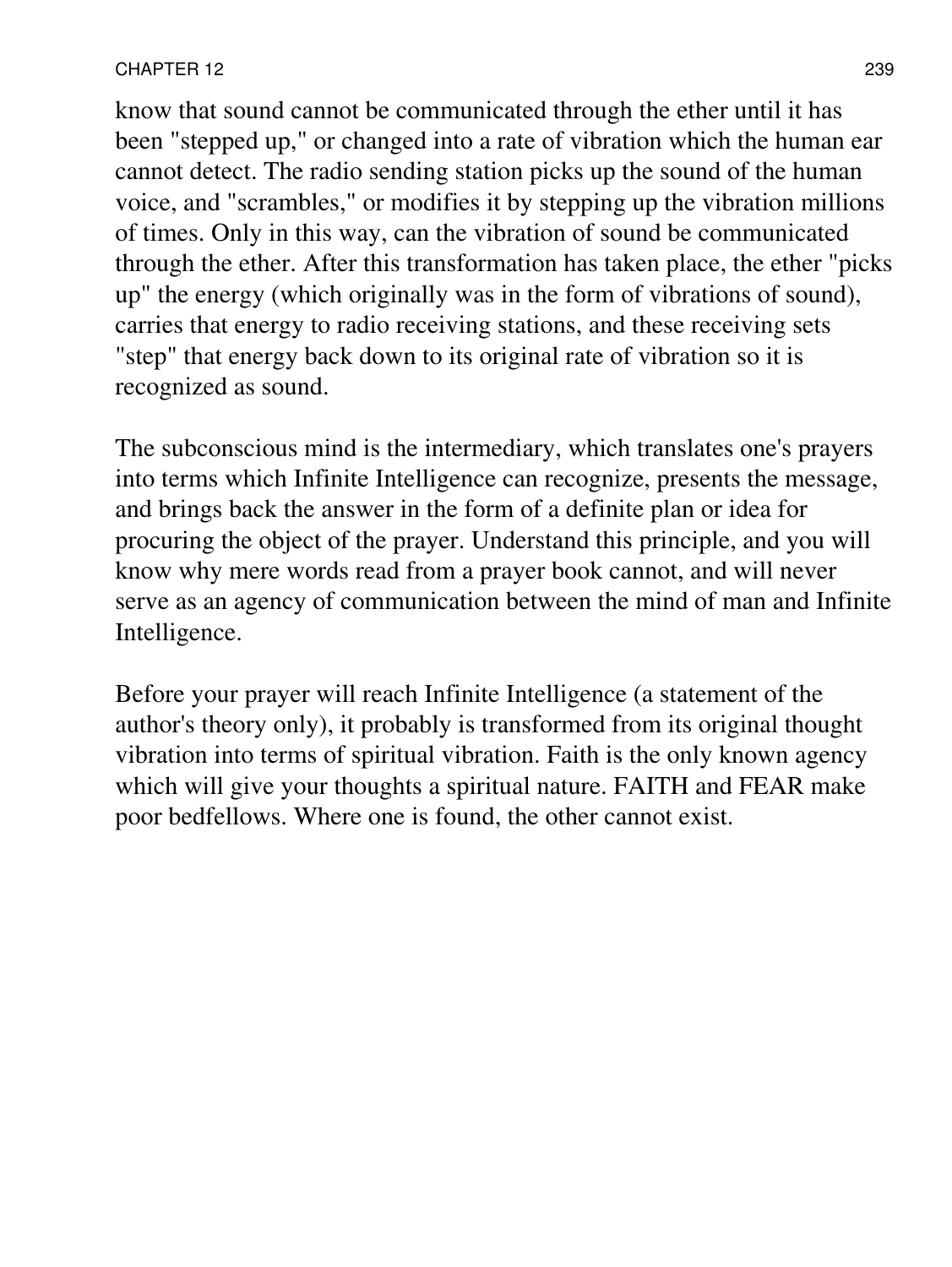# **CHAPTER 13**

THE BRAIN

# A BROADCASTING AND RECEIVING STATION FOR THOUGHT

The Twelfth Step toward Riches

MORE than twenty years ago, the author, working in conjunction with the late Dr. Alexander Graham Bell, and Dr. Elmer R. Gates, observed that every human brain is both a broadcasting and receiving station for the vibration of thought.

Through the medium of the ether, in a fashion similar to that employed by the radio broadcasting principle, every human brain is capable of picking up vibrations of thought which are being released by other brains.

In connection with the statement in the preceding paragraph, compare, and consider the description of the Creative Imagination, as outlined in the chapter on Imagination. The Creative Imagination is the "receiving set" of the brain, which receives thoughts, released by the brains of others. It is the agency of communication between one's conscious, or reasoning mind, and the four sources from which one may receive thought stimuli.

When stimulated, or "stepped up" to a high rate of vibration, the mind becomes more receptive to the vibration of thought which reaches it through the ether from outside sources. This "stepping up" process takes place through the positive emotions, or the negative emotions. Through the emotions, the vibrations of thought may be increased.

Vibrations of an exceedingly high rate are the only vibrations picked up and carried, by the ether, from one brain to another. Thought is energy travelling at an exceedingly high rate of vibration. Thought, which has been modified or "stepped up" by any of the major emotions, vibrates at a much higher rate than ordinary thought, and it is this type of thought which passes from one brain to another, through the broadcasting machinery of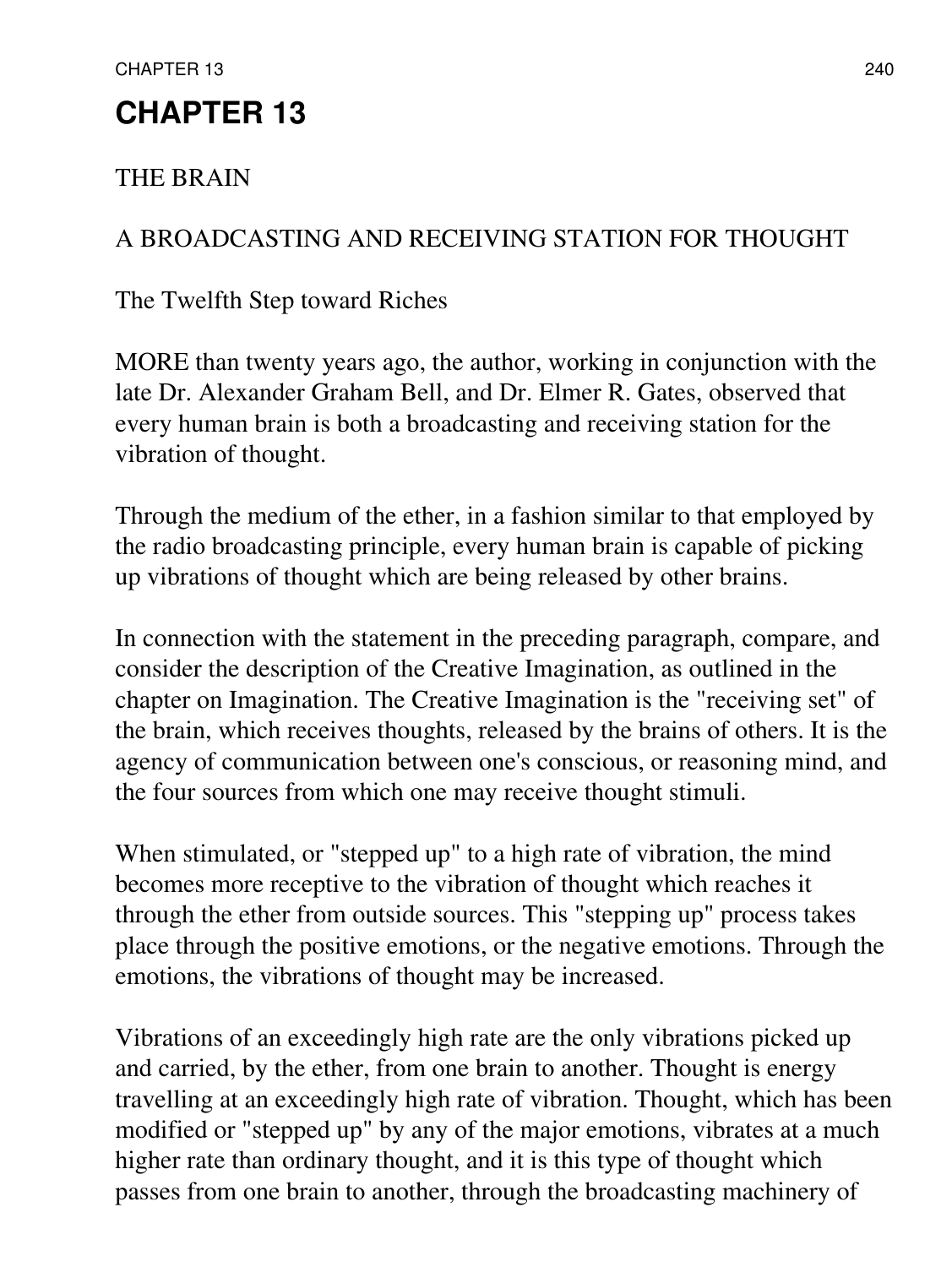the human brain.

The emotion of sex stands at the head of the list of human emotions, as far as intensity and driving force are concerned. The brain which has been stimulated by the emotion of sex, vibrates at a much more rapid rate than it does when that emotion is quiescent or absent.

The result of sex transmutation, is the increase of the rate of vibration of thoughts to such a pitch that the Creative Imagination becomes highly receptive to ideas, which it picks up from the ether. On the other hand, when the brain is vibrating at a rapid rate, it not only attracts thoughts and ideas released by other brains through the medium of the ether, but it gives to one's own thoughts that "feeling" which is essential before those thoughts will be picked up and acted upon by one's subconscious mind.

Thus, you will see that the broadcasting principle is the factor through which you mix feeling, or emotion with your thoughts and pass them on to your subconscious mind.

The subconscious mind is the "sending station" of the brain, through which vibrations of thought are broadcast. The Creative Imagination is the "receiving set," through which the vibrations of thought are picked up from the ether.

Along with the important factors of the subconscious mind, and the faculty of the Creative Imagination, which constitute the sending and receiving sets of your mental broadcasting machinery, consider now the principle of auto-suggestion, which is the medium by which you may put into operation your "broadcasting" station.

Through the instructions described in the chapter on auto-suggestion, you were definitely informed of the method by which DESIRE may be transmuted into its monetary equivalent.

Operation of your mental "broadcasting" station is a comparatively simple procedure. You have but three principles to bear in mind, and to apply,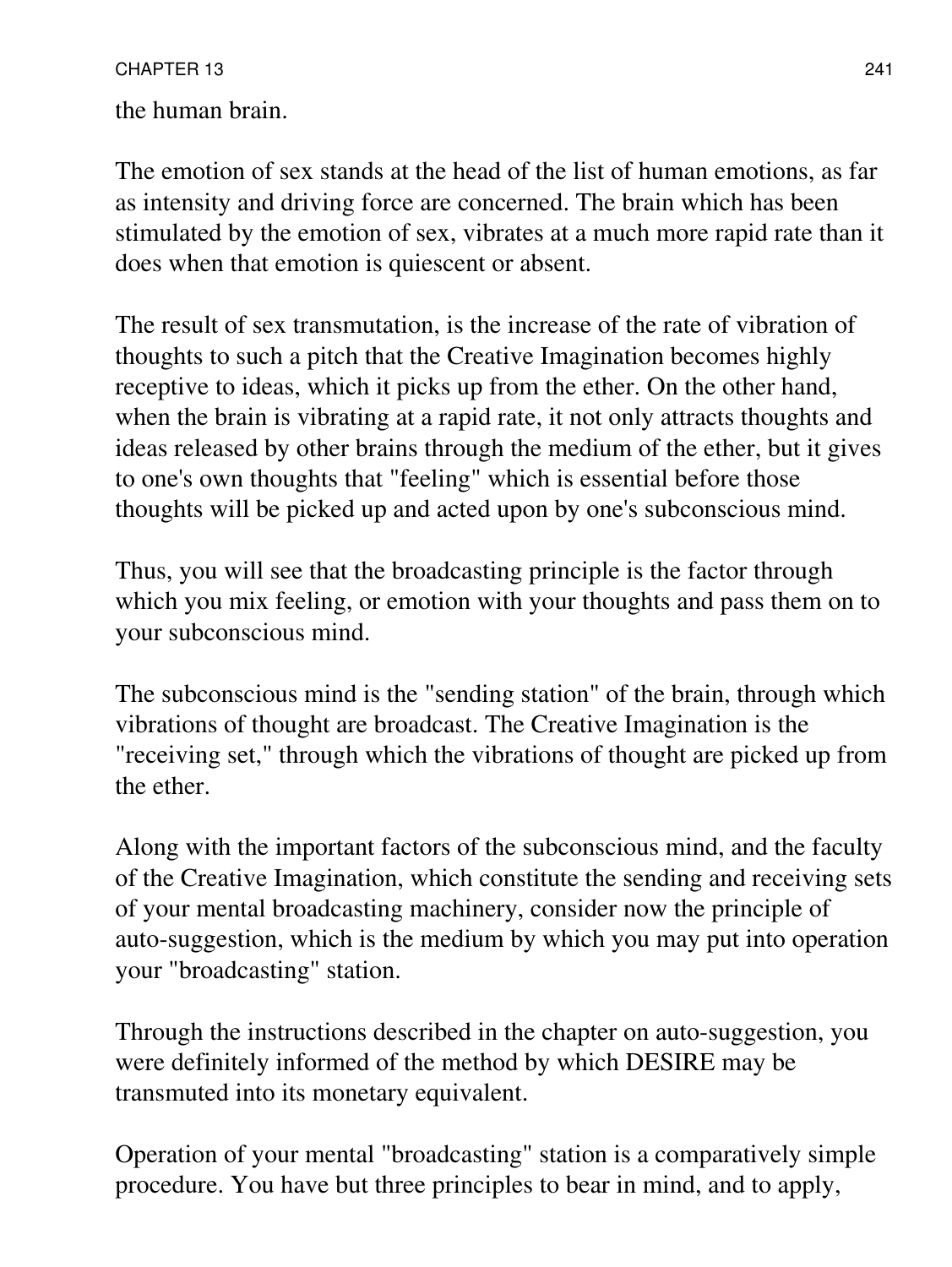when you wish to use your broadcasting station--the SUBCONSCIOUS MIND, CREATIVE IMAGINATION, and AUTO-SUGGESTION. The stimuli through which you put these three principles into action have been described-- the procedure begins with DESIRE.

# THE GREATEST FORCES ARE "INTANGIBLE"

The depression brought the world to the very border-line of understanding of the forces which are intangible and unseen. Through the ages which have passed, man has depended too much upon his physical senses, and has limited his knowledge to physical things, which he could see, touch, weigh, and measure.

We are now entering the most marvelous of all ages--an age which will teach us something of the intangible forces of the world about us. Perhaps we shall learn, as we pass through this age, that the "other self" is more powerful than the physical self we see when we look into a mirror.

Sometimes men speak lightly of the intangibles-- the things which they cannot perceive through any of their five senses, and when we hear them, it should remind us that all of us are controlled by forces which are unseen and intangible.

The whole of mankind has not the power to cope with, nor to control the intangible force wrapped up in the rolling waves of the oceans. Man has not the capacity to understand the intangible force of gravity, which keeps this little earth suspended in mid-air, and keeps man from falling from it, much less the power to control that force. Man is entirely subservient to the intangible force which comes with a thunder storm, and he is just as helpless in the presence of the intangible force of electricity-- nay, he does not even know what electricity is, where it comes from, or what is its purpose!

Nor is this by any means the end of man's ignorance in connection with things unseen and intangible. He does not understand the intangible force (and intelligence) wrapped up in the soil of the earth-- the force which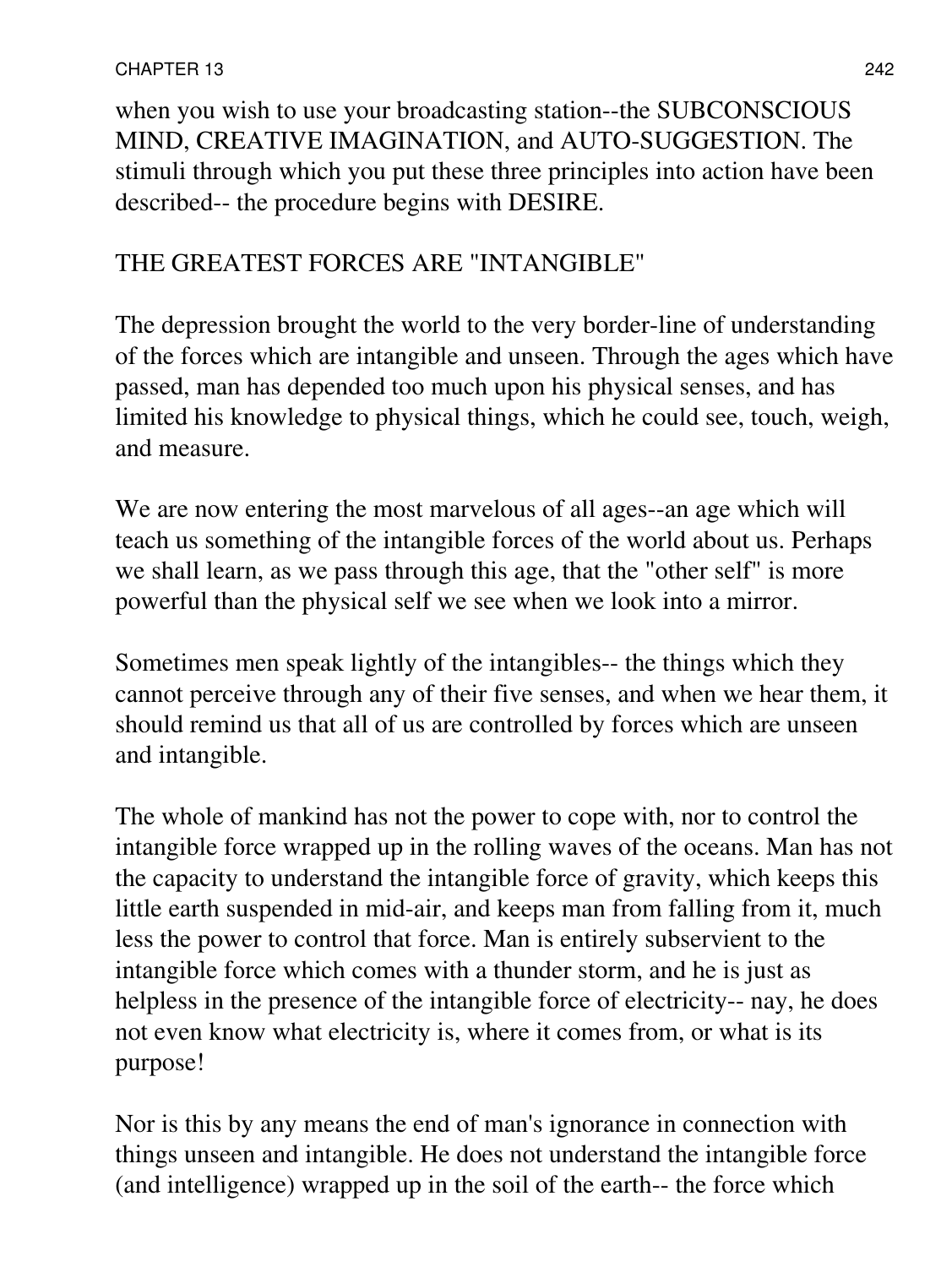provides him with every morsel of food he eats, every article of clothing he wears, every dollar he carries in his pockets.

## THE DRAMATIC STORY OF THE BRAIN

Last, but not least, man, with all of his boasted culture and education, understands little or nothing of the intangible force (the greatest of all the intangibles) of thought. He knows but little concerning the physical brain, and its vast network of intricate machinery through which the power of thought is translated into its material equivalent, but he is now entering an age which shall yield enlightenment on the subject. Already men of science have begun to turn their attention to the study of this stupendous thing called a brain, and, while they are still in the kindergarten stage of their studies, they have uncovered enough knowledge to know that the central switchboard of the human brain, the number of lines which connect the brain cells one with another, equal the figure one, followed by fifteen million ciphers.

"The figure is so stupendous," said Dr. C. Judson Herrick, of the University of Chicago, "that astronomical figures dealing with hundreds of millions of light years, become insignificant by comparison.

It has been determined that there are from 10,000,000,000 to 14,000,000,000 nerve cells in the human cerebral cortex, and we know that these are arranged in definite patterns. These arrangements are not haphazard. They are orderly. Recently developed methods of electro-physiology draw off action currents from very precisely located cells, or fibers with micro-electrodes, amplify them with radio tubes, and record potential differences to a millionth of a volt."

It is inconceivable that such a network of intricate machinery should be in existence for the sole purpose of carrying on the physical functions incidental to growth and maintenance of the physical body. Is it not likely that the same system, which gives billions of brain cells the media for communication one with another, provides, also the means of communication with other intangible forces?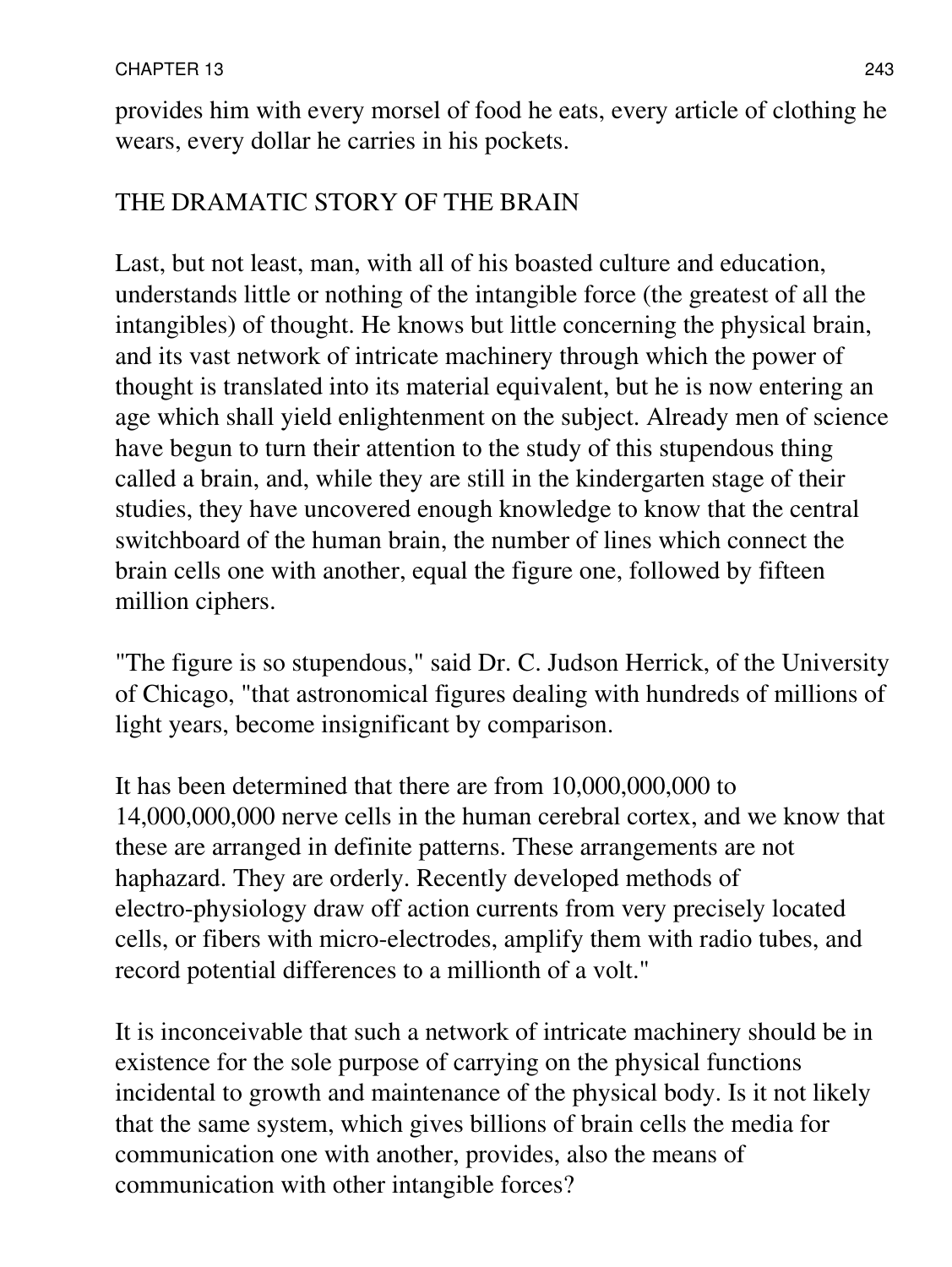#### CHAPTER 13 244

After this book had been written, just before the manuscript went to the publisher, there appeared in the New York Times, an editorial showing that at least one great University, and one intelligent investigator in the field of mental phenomena, are carrying on an organized research through which conclusions have been reached that parallel many of those described in this and the following chapter. The editorial briefly analyzed the work carried on by Dr. Rhine, and his associates at Duke University, viz:--"What is 'Telepathy'?

"A month ago we cited on this page some of the remarkable results achieved by Professor Rhine and his associates in Duke University from more than a hundred thousand tests to determine the existence of 'telepathy' and 'clairvoyance.' These results were summarized in the first two articles in Harpers Magazine. In the second which has now appeared, the author, E. H. Wright, attempts to summarize what has been learned, or what it seems reasonable to infer, regarding the exact nature of these 'extrasensory' modes of perception.

"The actual existence of telepathy and clairvoyance now seems to some scientists enormously probable as the result of Rhine's experiments. Various percipients were asked to name as many cards in a special pack as they could without looking at them and without other sensory access to them. About a score of men and women were discovered who could regularly name so many of the cards correctly that 'there was not one chance in many a million million of their having done their feats by luck or accident.'

"But how did they do them? These powers, assuming that they exist, do not seem to be sensory. There is no known organ for them. The experiments worked just as well at distances of several hundred miles as they did in the same room. These facts also dispose, in Mr. Wright's opinion, of the attempt to explain telepathy or clairvoyance through any physical theory of radiation. All known forms of radiant energy decline inversely as the square of the distance traversed. Telepathy and clairvoyance do not. But they do vary through physical causes as our other mental powers do. Contrary to widespread opinion, they do not improve when the percipient is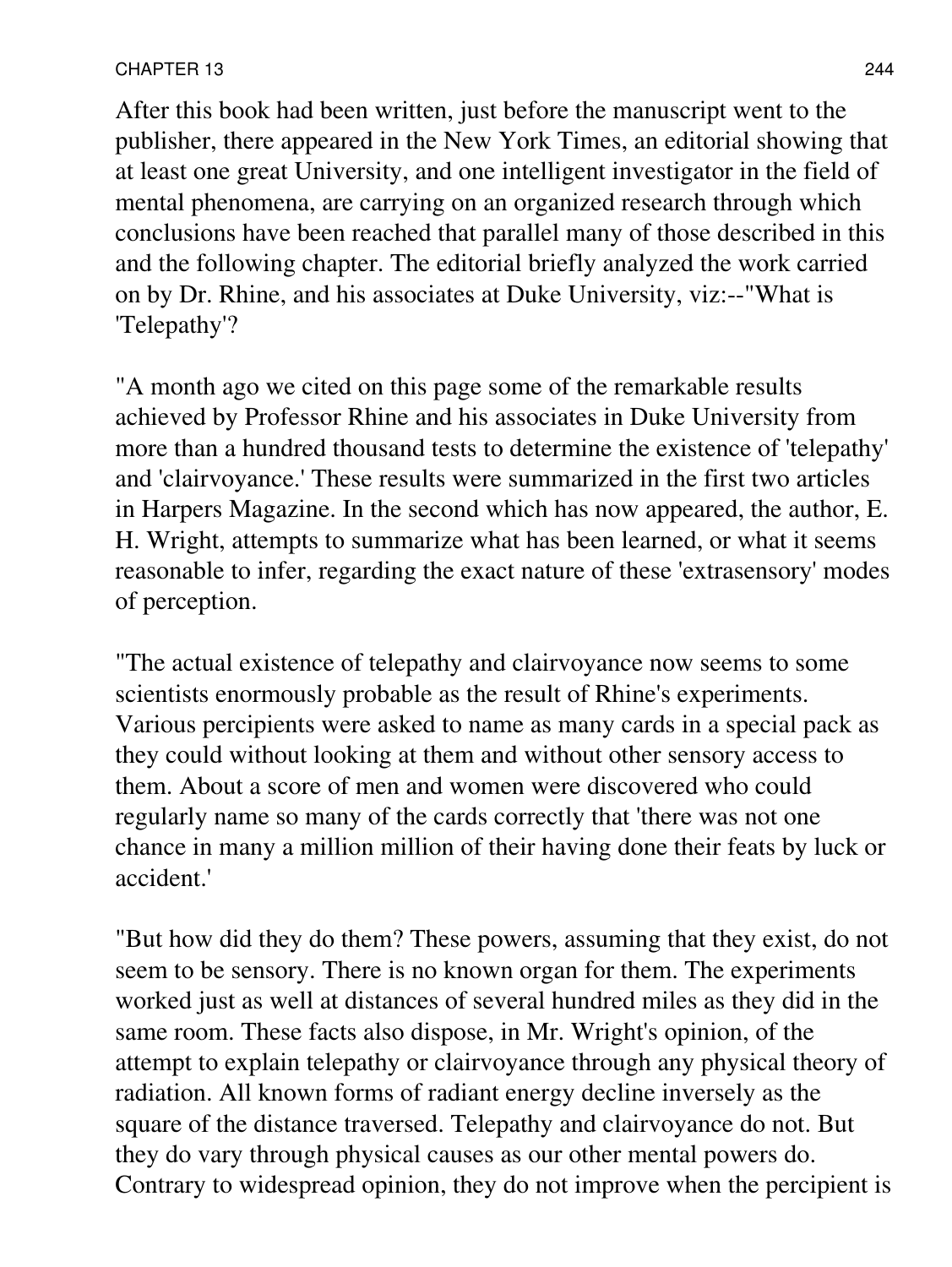asleep or half-asleep, but, on the contrary, when he is most wide-awake and alert. Rhine discovered that a narcotic will invariably lower a percipient's score, while a stimulant will always send it higher. The most reliable performer apparently cannot make a good score unless he tries to do his best.

"One conclusion that Wright draws with some confidence is that telepathy and clairvoyance are really one and the same gift. That is, the faculty that 'sees' a card face down on a table seems to be exactly the same one that 'reads' a thought residing only in another mind. There are several grounds for believing this. So far, for example, the two gifts have been found in every person who enjoys either of them. In every one so far the two have been of equal vigor, almost exactly. Screens, walls, distances, have no effect at all on either. Wright advances from this conclusion to express what he puts forward as no more than the mere 'hunch' that other extra-sensory experiences, prophetic dreams, premonitions of disaster, and the like, may also prove to be part of the same faculty. The reader is not asked to accept any of these conclusions unless he finds it necessary, but the evidence that Rhine has piled up must remain impressive."

In view of Dr. Rhine's announcement in connection with the conditions under which the mind responds to what he terms extra--sensory modes of perception, I now feel privileged to add to his testimony by stating that my associates and I have discovered what we believe to be the ideal conditions under which the mind can be stimulated so that the sixth sense described in the next chapter, can be made to function in a practical way.

The conditions to which I refer consist of a close working alliance between myself and two members of my staff. Through experimentation and practice, we have discovered how to stimulate our minds (by applying the principle used in connection with the "Invisible Counselors" described in the next chapter) so that we can, by a process of blending our three minds into one, find the solution to a great variety of personal problems which are submitted by my clients.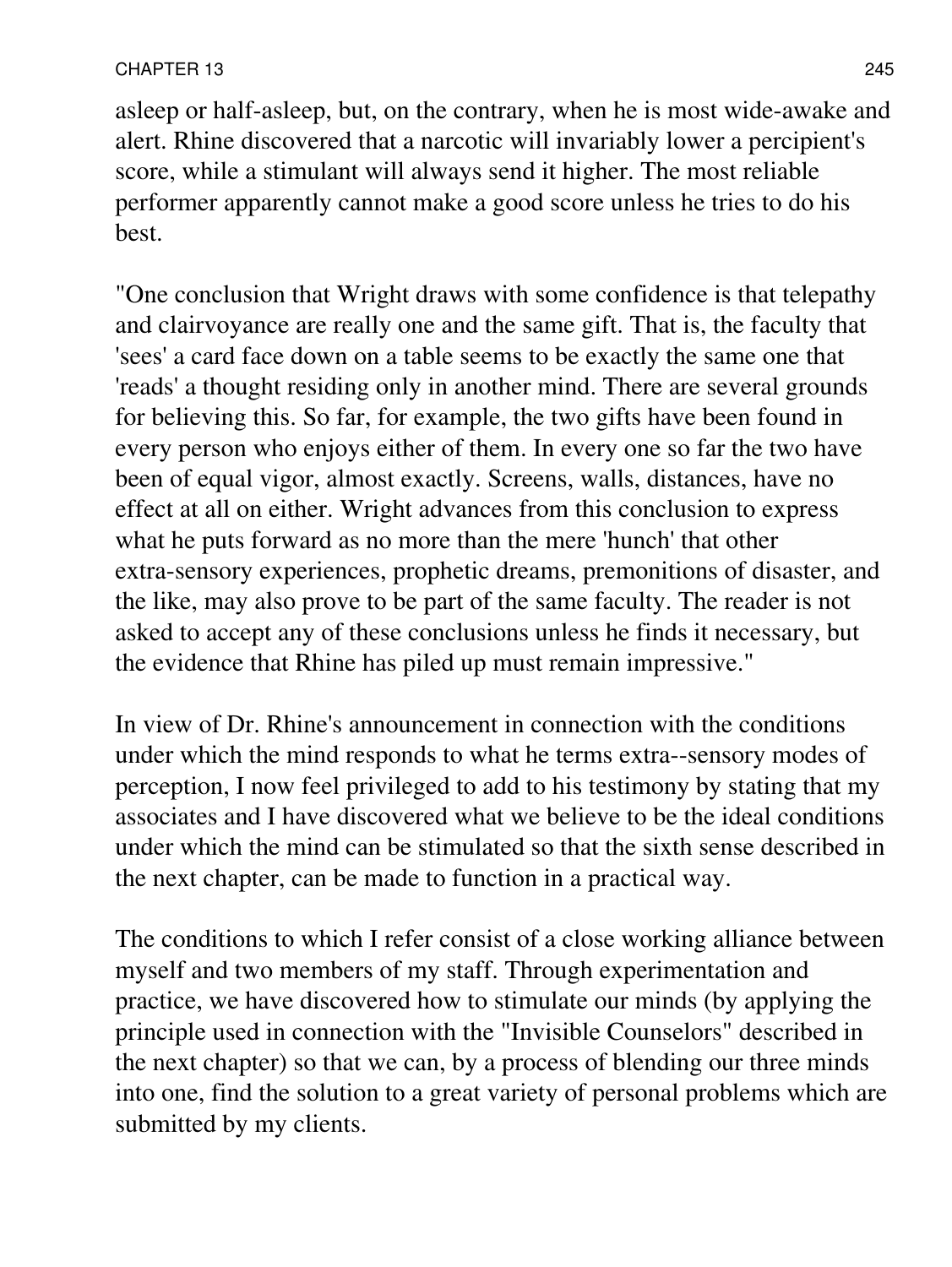### CHAPTER 13 246

The procedure is very simple. We sit down at a conference table, clearly state the nature of the problem we have under consideration, then begin discussing it. Each contributes whatever thoughts that may occur. The strange thing about this method of mind stimulation is that it places each participant in communication with unknown sources of knowledge definitely outside his own experience.

If you understand the principle described in the chapter on the Master Mind, you of course recognize the round-table procedure here described as being a practical application of the Master Mind.

This method of mind stimulation, through harmonious discussion of definite subjects, between three people, illustrates the simplest and most practical use of the Master Mind.

By adopting and following a similar plan any student of this philosophy may come into possession of the famous Carnegie formula briefly described in the introduction. If it means nothing to you at this time, mark this page and read it again after you have finished the last chapter.

THE "depression" was a blessing in disguise.

It reduced the whole world to a new starting point that gives every one a new opportunity.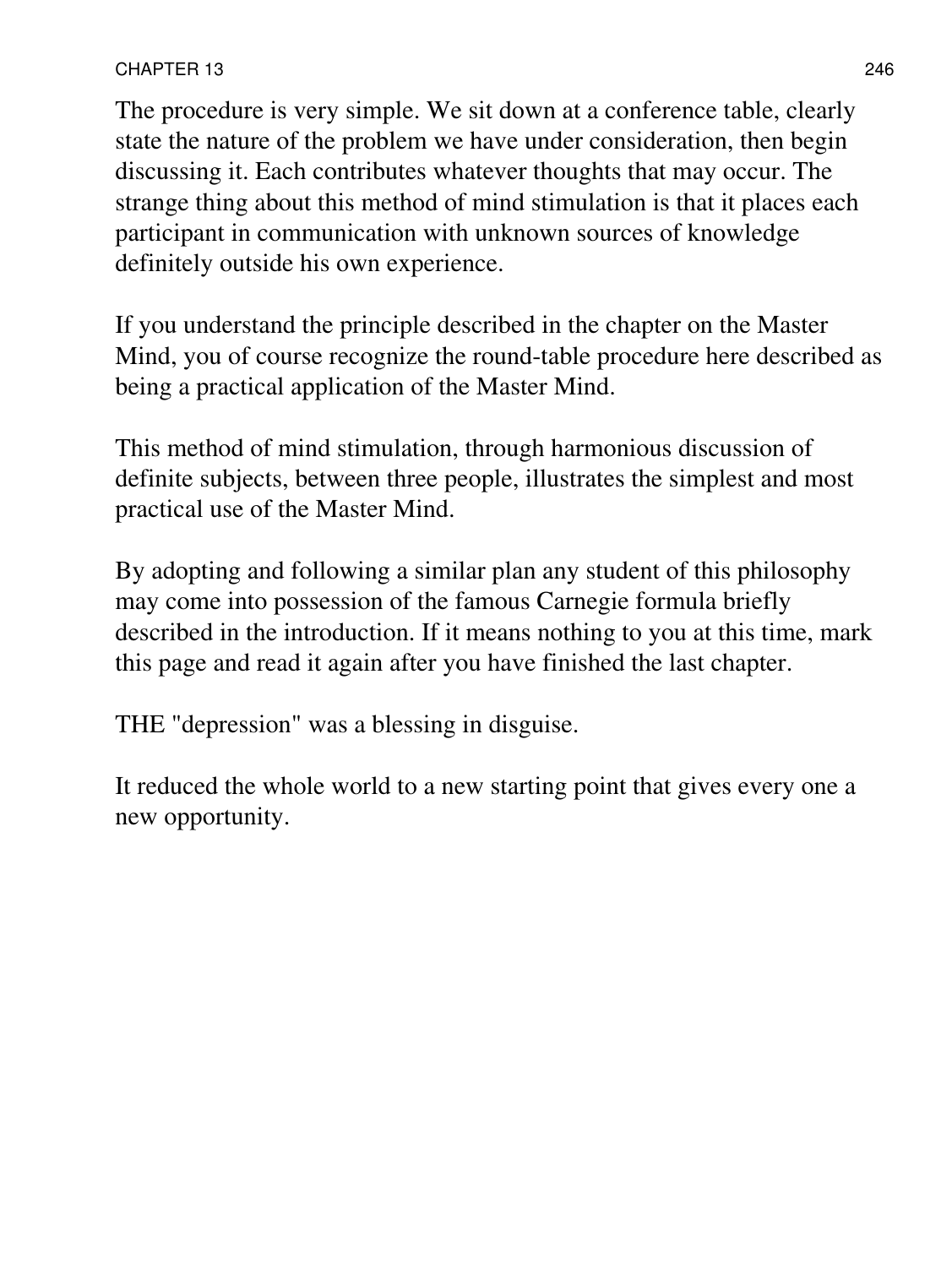# **CHAPTER 14**

### THE SIXTH SENSE

### THE DOOR TO THE TEMPLE OF WISDOM

The Thirteenth Step toward Riches

THE "thirteenth" principle is known as the SIXTH SENSE, through which Infinite Intelligence may, and will communicate voluntarily, without any effort from, or demands by, the individual. This principle is the apex of the philosophy. It can be assimilated, understood, and applied ONLY by first mastering the other twelve principles.

The SIXTH SENSE is that portion of the subconscious mind which has been referred to as the Creative Imagination. It has also been referred to as the "receiving set" through which ideas, plans, and thoughts flash into the mind. The "flashes" are sometimes called "hunches" or "inspirations."

The sixth sense defies description! It cannot be described to a person who has not mastered the other principles of this philosophy, because such a person has no knowledge, and no experience with which the sixth sense may be compared. Understanding of the sixth sense comes only by meditation through mind development from within. The sixth sense probably is the medium of contact between the finite mind of man and Infinite Intelligence, and for this reason, it is a mixture of both the mental and the spiritual. It is believed to be the point at which the mind of man contacts the Universal Mind.

After you have mastered the principles described in this book, you will be prepared to accept as truth a statement which may, otherwise, be incredible to you, namely:

Through the aid of the sixth sense, you will be warned of impending dangers in time to avoid them, and notified of opportunities in time to embrace them.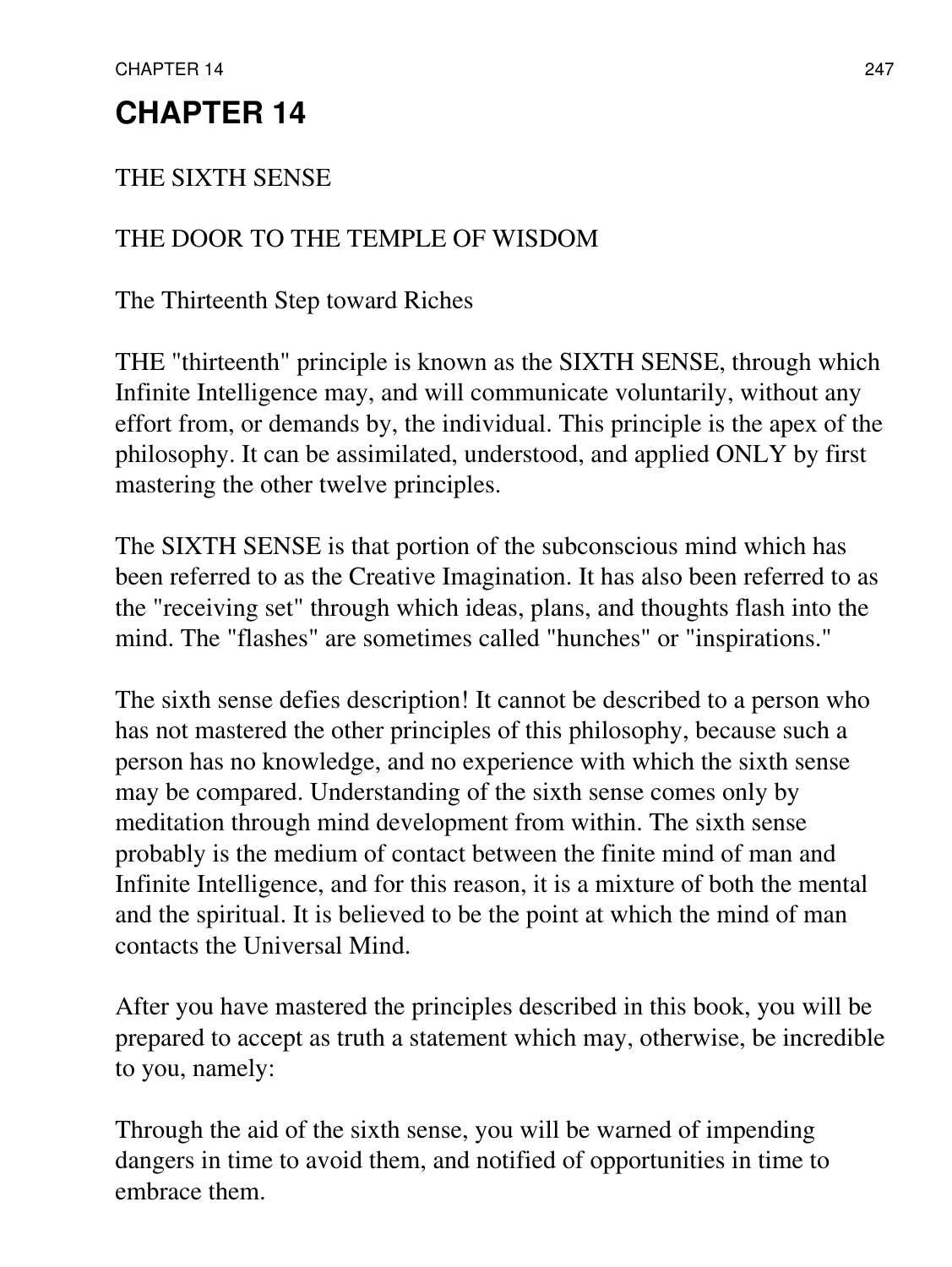There comes to your aid, and to do your bidding, with the development of the sixth sense, a "guardian angel" who will open to you at all times the door to the Temple of Wisdom.

Whether or not this is a statement of truth, you will never know, except by following the instructions described in the pages of this book, or some similar method of procedure.

The author is not a believer in, nor an advocate of "miracles," for the reason that he has enough knowledge of Nature to understand that Nature never deviates from her established laws. Some of her laws are so incomprehensible that they produce what appear to be "miracles." The sixth sense comes as near to being a miracle as anything I have ever experienced, and it appears so, only because I do not understand the method by which this principle is operated.

This much the author does know-- that there is a power, or a First Cause, or an Intelligence, which permeates every atom of matter, and embraces every unit of energy perceptible to man-- that this Infinite Intelligence converts acorns into oak trees, causes water to flow down hill in response to the law of gravity, follows night with day, and winter with summer, each maintaining its proper place and relationship to the other. This Intelligence may, through the principles of this philosophy, be induced to aid in transmuting DESIRES into concrete, or material form. The author has this knowledge, because he has experimented with it-- and has EXPERIENCED IT.

Step by step, through the preceding chapters, you have been led to this, the last principle. If you have mastered each of the preceding principles, you are now prepared to accept, without being skeptical, the stupendous claims made here. If you have not mastered the other principles, you must do so before you may determine, definitely, whether or not the claims made in this chapter are fact or fiction.

While I was passing through the age of "hero-worship" I found myself trying to imitate those whom I most admired. Moreover, I discovered that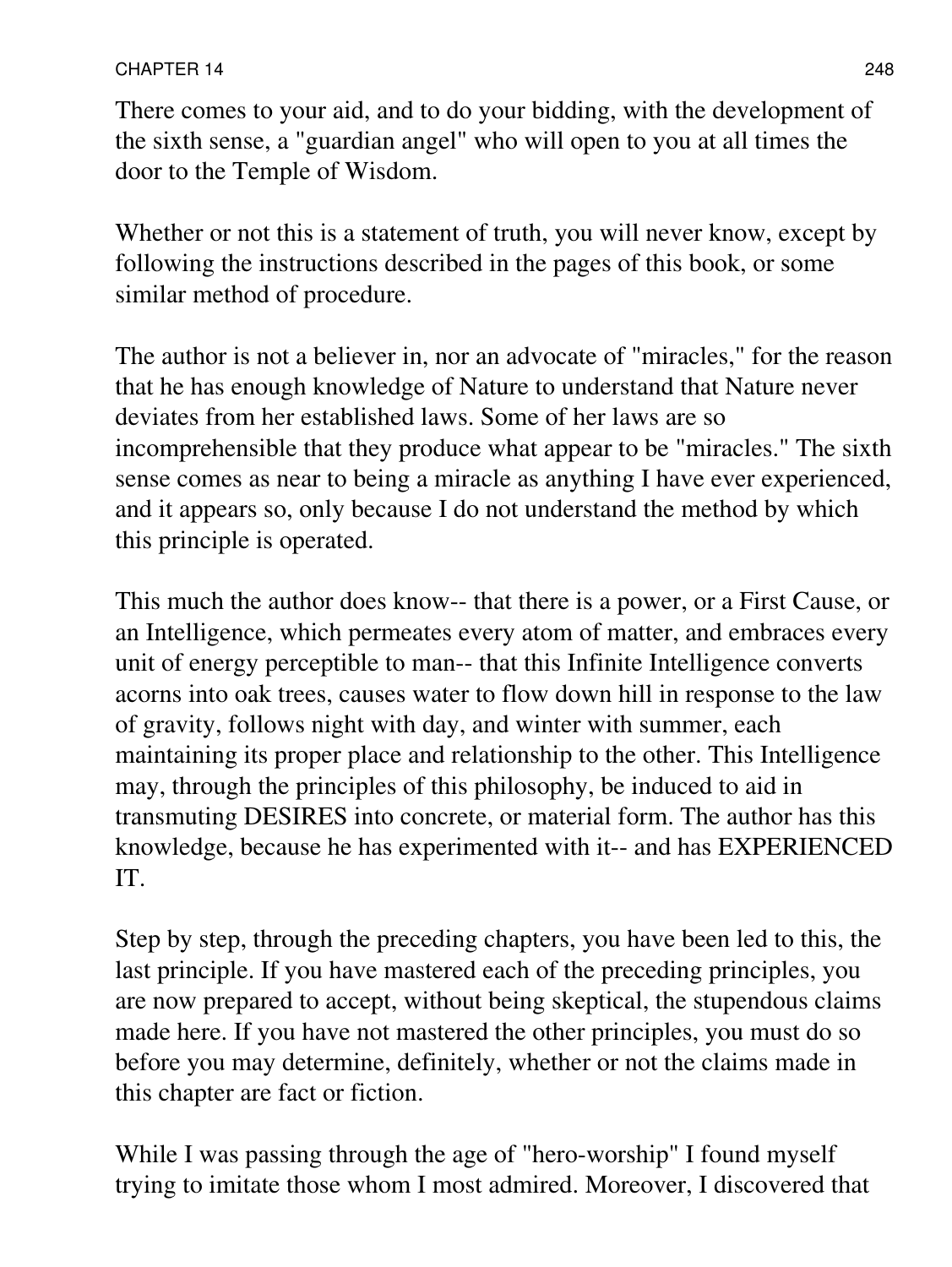the element of FAITH, with which I endeavored to imitate my idols, gave me great capacity to do so quite successfully.

I have never entirely divested myself of this habit of hero-worship, although I have passed the age commonly given over to such. My experience has taught me that the next best thing to being truly great, is to emulate the great, by feeling and action, as nearly as possible.

Long before I had ever written a line for publication, or endeavored to deliver a speech in public, I followed the habit of reshaping my own character, by trying to imitate the nine men whose lives and life-works had been most impressive to me. These nine men were, Emerson, Paine, Edison, Darwin, Lincoln, Burbank, Napoleon, Ford, and Carnegie.

Every night, over a long period of years, I held an imaginary Council meeting with this group whom I called my "Invisible Counselors."

The procedure was this. Just before going to sleep at night, I would shut my eyes, and see, in my imagination, this group of men seated with me around my Council Table. Here I had not only an opportunity to sit among those whom I considered to be great, but I actually dominated the group, by serving as the Chairman.

I had a very DEFINITE PURPOSE in indulging my imagination through these nightly meetings. My purpose was to rebuild my own character so it would represent a composite of the characters of my imaginary counselors. Realizing, as I did, early in life, that I had to overcome the handicap of birth in an environment of ignorance and superstition, I deliberately assigned myself the task of voluntary rebirth through the method here described.

### BUILDING CHARACTER THROUGH AUTO-SUGGESTION

Being an earnest student of psychology, I knew, of course, that all men have become what they are, because of their DOMINATING THOUGHTS AND DESIRES. I knew that every deeply seated desire has the effect of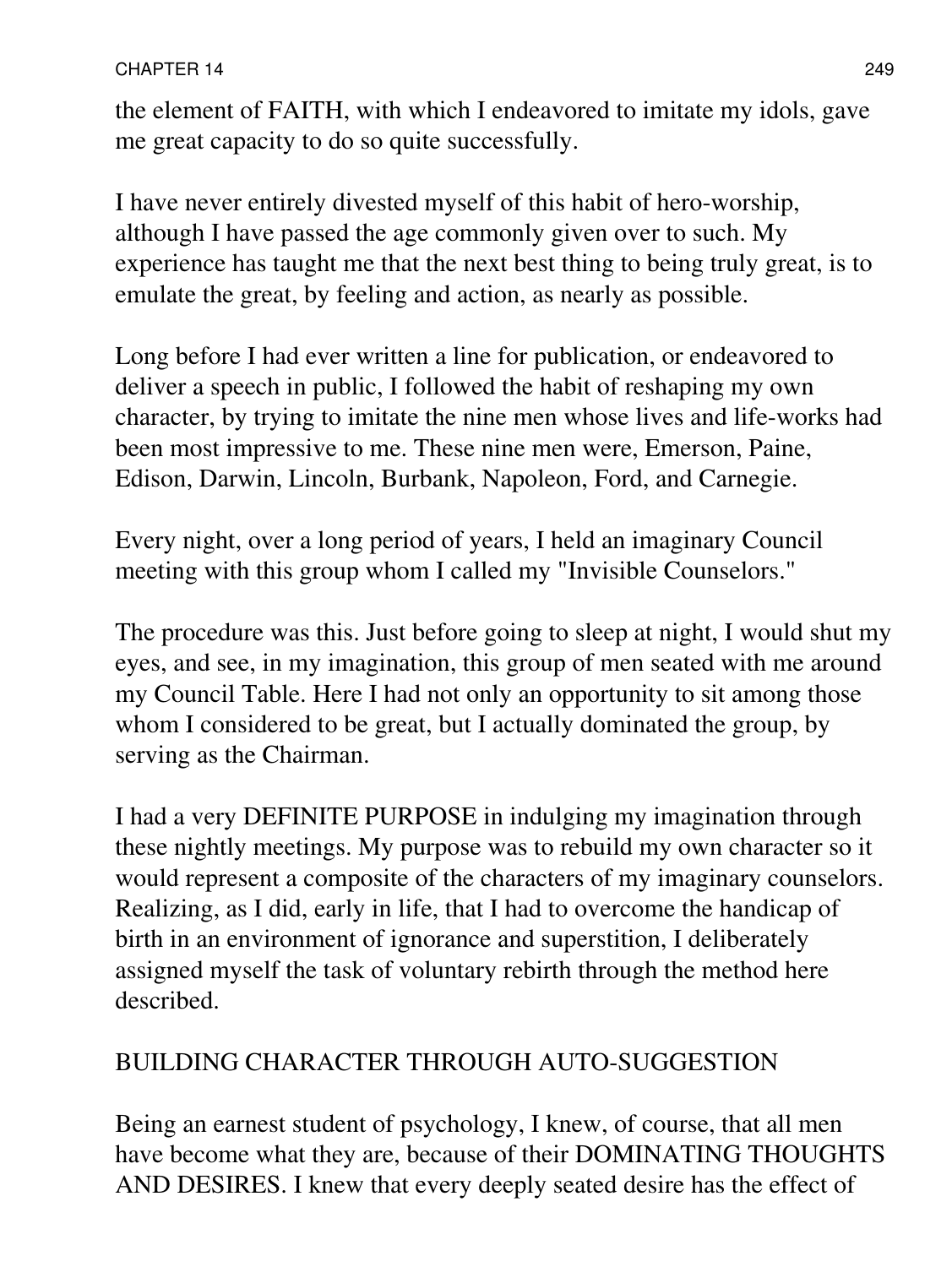causing one to seek outward expression through which that desire may be transmuted into reality. I knew that self-suggestion is a powerful factor in building character, that it is, in fact, the sole principle through which character is builded.

With this knowledge of the principles of mind operation, I was fairly well armed with the equipment needed in rebuilding my character. In these imaginary Council meetings I called on my Cabinet members for the knowledge I wished each to contribute, addressing myself to each member in audible words, as follows:

"Mr. Emerson, I desire to acquire from you the marvelous understanding of Nature which distinguished your life. I ask that you make an impress upon my subconscious mind, of whatever qualities you possessed, which enabled you to understand and adapt yourself to the laws of Nature. I ask that you assist me in reaching and drawing upon whatever sources of knowledge are available to this end.

"Mr. Burbank, I request that you pass on to me the knowledge which enabled you to so harmonize the laws of Nature that you caused the cactus to shed its thorns, and become an edible food. Give me access to the knowledge which enabled you to make two blades of grass grow where but one grew before, and helped you to blend the coloring of the flowers with more splendor and harmony, for you, alone, have successfully gilded the lily.

"Napoleon, I desire to acquire from you, by emulation, the marvelous ability you possessed to inspire men, and to arouse them to greater and more determined spirit of action. Also to acquire the spirit of enduring FAITH, which enabled you to turn defeat into victory, and to surmount staggering obstacles. Emperor of Fate, King of Chance, Man of Destiny, I salute you!

"Mr. Paine, I desire to acquire from you the freedom of thought and the courage and clarity with which to express convictions, which so distinguished you!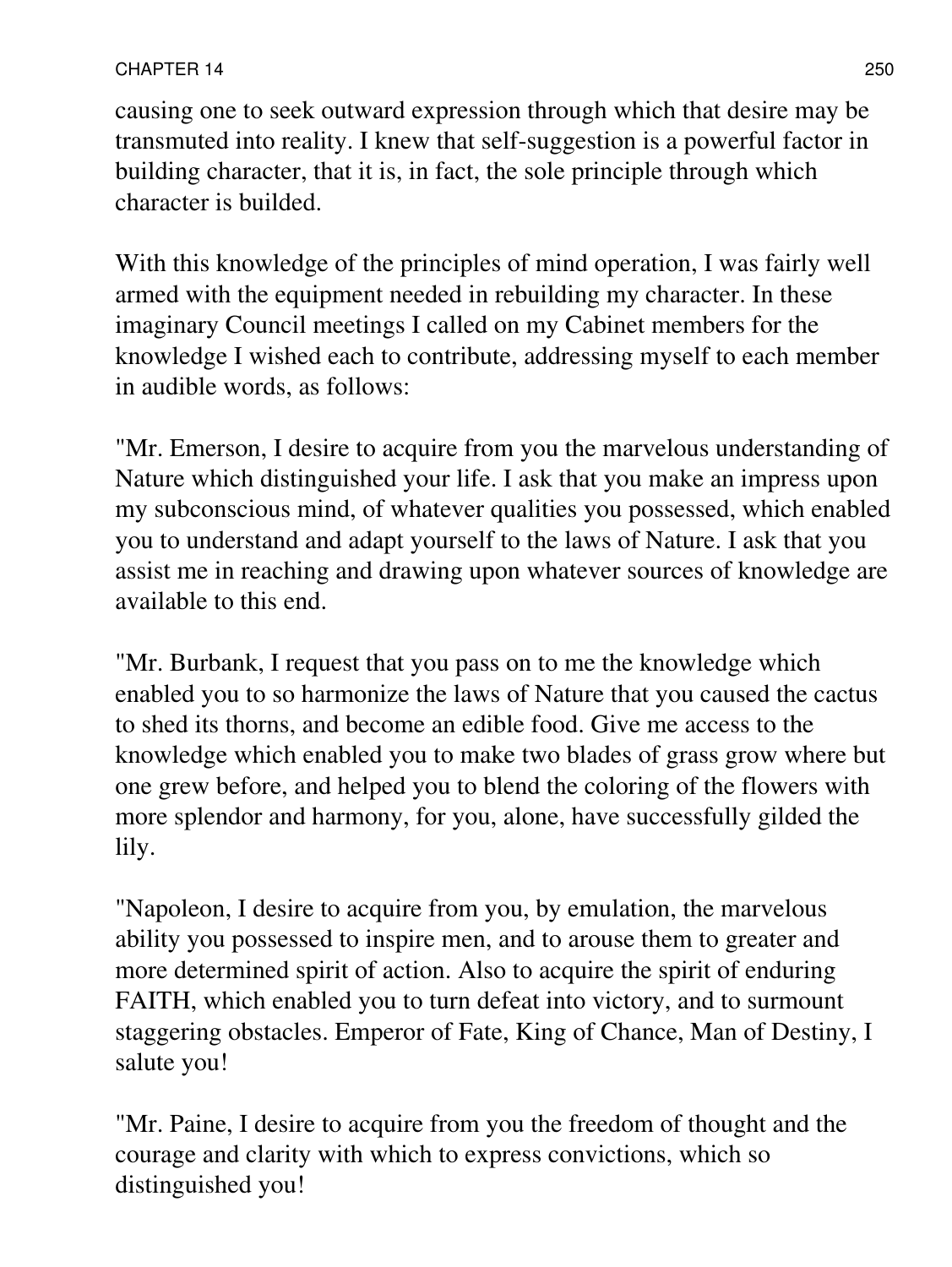"Mr. Darwin, I wish to acquire from you the marvelous patience, and ability to study cause and effect, without bias or prejudice, so exemplified by you in the field of natural science.

"Mr. Lincoln, I desire to build into my own character the keen sense of justice, the untiring spirit of patience, the sense of humor, the human understanding, and the tolerance, which were your distinguishing characteristics.

"Mr. Carnegie, I am already indebted to you for my choice of a life-work, which has brought me great happiness and peace of mind. I wish to acquire a thorough understanding of the principles of organized effort, which you used so effectively in the building of a great industrial enterprise.

"Mr. Ford, you have been among the most helpful of the men who have supplied much of the material essential to my work. I wish to acquire your spirit of persistence, the determination, poise, and self-confidence which have enabled you to master poverty, organize, unify, and simplify human effort, so I may help others to follow in your footsteps.

"Mr. Edison, I have seated you nearest to me, at my right, because of the personal cooperation you have given me, during my research into the causes of success and failure. I wish to acquire from you the marvelous spirit of FAITH, with which you have uncovered so many of Nature's secrets, the spirit of unremitting toil with which you have so often wrested victory from defeat."

My method of addressing the members of the imaginary Cabinet would vary, according to the traits of character in which I was, for the moment, most interested in acquiring. I studied the records of their lives with painstaking care. After some months of this nightly procedure, I was astounded by the discovery that these imaginary figures became, apparently real.

Each of these nine men developed individual characteristics, which surprised me. For example, Lincoln developed the habit of always being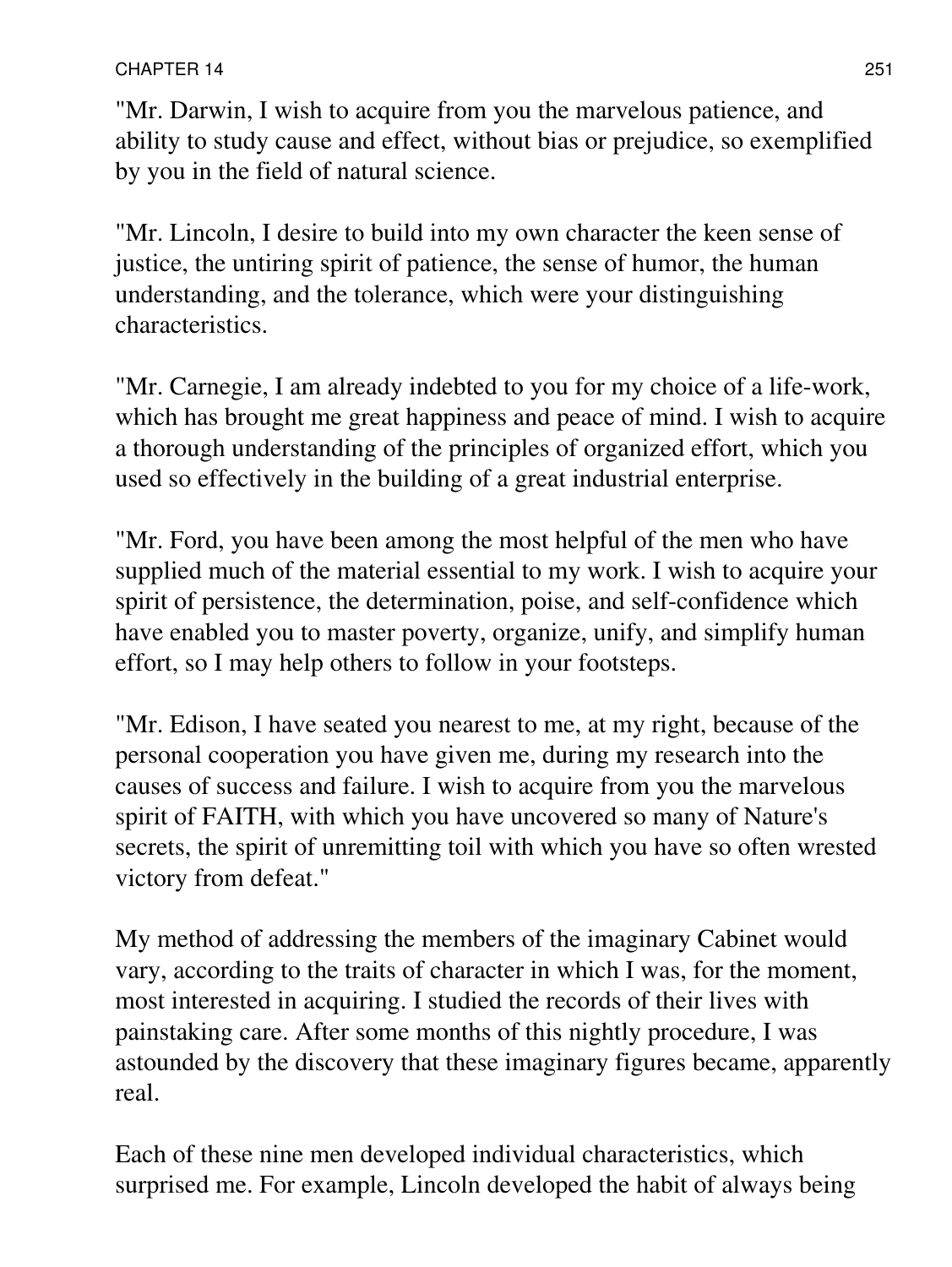late, then walking around in solemn parade. When he came, he walked very slowly, with his hands clasped behind him, and once in a while, he would stop as he passed, and rest his hand, momentarily, upon my shoulder. He always wore an expression of seriousness upon his face. Rarely did I see him smile. The cares of a sundered nation made him grave.

That was not true of the others. Burbank and Paine often indulged in witty repartee which seemed, at times, to shock the other members of the cabinet. One night Paine suggested that I prepare a lecture on "The Age of Reason," and deliver it from the pulpit of a church which I formerly attended. Many around the table laughed heartily at the suggestion. Not Napoleon! He drew his mouth down at the corners and groaned so loudly that all turned and looked at him with amazement. To him the church was but a pawn of the State, not to be reformed, but to be used, as a convenient inciter to mass activity by the people.

On one occasion Burbank was late. When he came, he was excited with enthusiasm, and explained that he had been late, because of an experiment he was making, through which he hoped to be able to grow apples on any sort of tree. Paine chided him by reminding him that it was an apple which started all the trouble between man and woman. Darwin chuckled heartily as he suggested that Paine should watch out for little serpents, when he went into the forest to gather apples, as they had the habit of growing into big snakes. Emerson observed--" No serpents, no apples," and Napoleon remarked, "No apples, no state!"

Lincoln developed the habit of always being the last one to leave the table after each meeting. On one occasion, he leaned across the end of the table, his arms folded, and remained in that position for many minutes. I made no attempt to disturb him. Finally, he lifted his head slowly, got up and walked to the door, 221 221 Page 222 223 222 then turned around, came back, and laid his hand on my shoulder and said, "My boy, you will need much courage if you remain steadfast in carrying out your purpose in life. But remember, when difficulties overtake you, the common people have common sense. Adversity will develop it."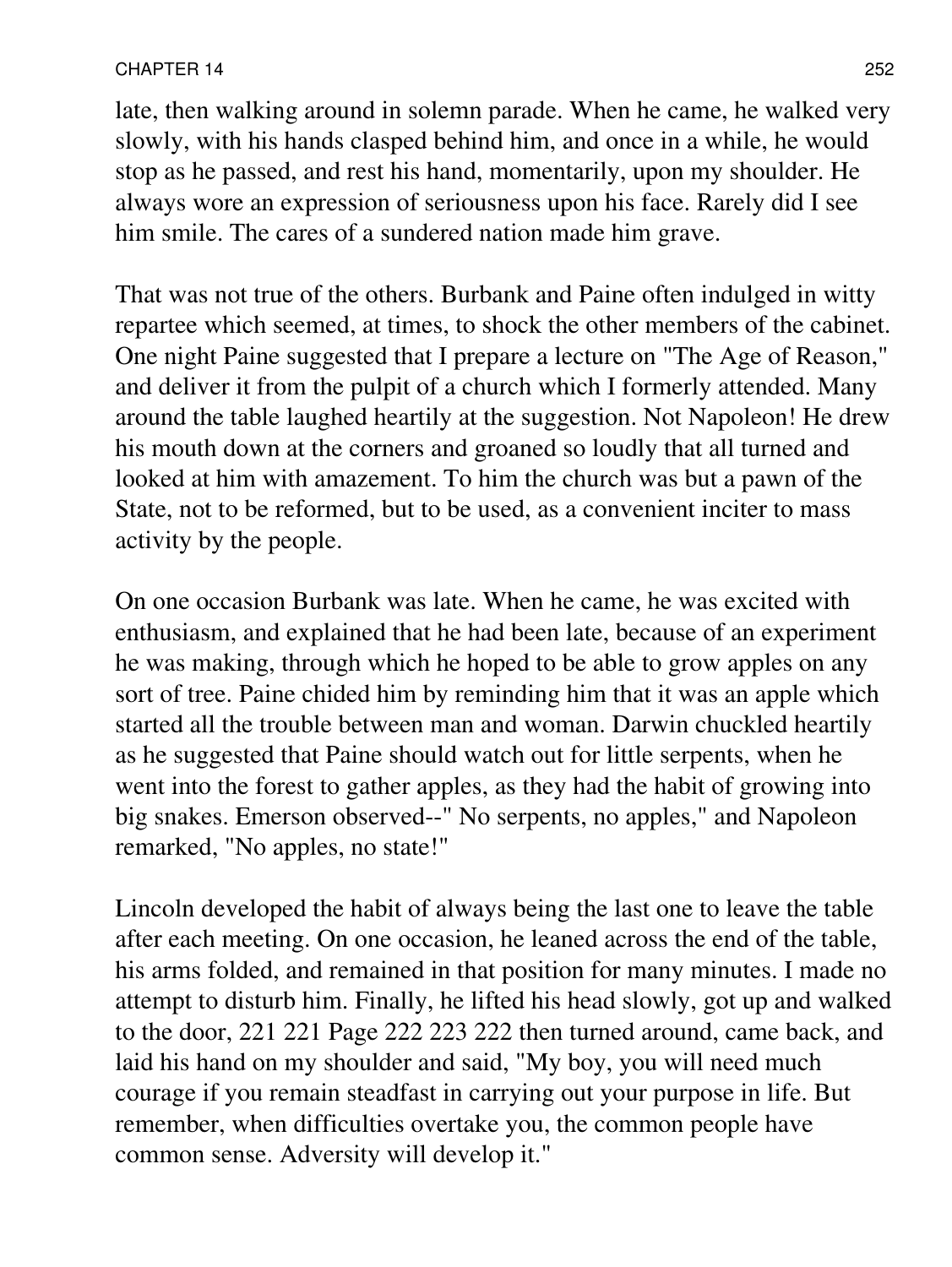One evening Edison arrived ahead of all the others. He walked over and seated himself at my left, where Emerson was accustomed to sit, and said, "You are destined to witness the discovery of the secret of life. When the time comes, you will observe that life consists of great swarms of energy, or entities, each as intelligent as human beings think themselves to be. These units of life group together like hives of bees, and remain together until they disintegrate, through lack of harmony.

These units have differences of opinion, the same as human beings, and often fight among themselves. These meetings which you are conducting will be very helpful to you. They will bring to your rescue some of the same units of life which served the members of your Cabinet, during their lives. These units are eternal. THEY NEVER DIE! Your own thoughts and DESIRES serve as the magnet which attracts units of life, from the great ocean of life out there. Only the friendly units are attracted--the ones which harmonize with the nature of your DESIRES."

The other members of the Cabinet began to enter the room. Edison got up, and slowly walked around to his own seat. Edison was still living when this happened. It impressed me so greatly that I went to see him, and told him about the experience. He smiled broadly, and said, "Your dream was more a reality than you may imagine it to have been." He added no further explanation to his statement.

These meetings became so realistic that I became fearful of their consequences, and discontinued them for several months. The experiences were so uncanny, I was afraid if I continued them I would lose sight of the fact that the meetings were purely experiences of my imagination.

Some six months after I had discontinued the practice I was awakened one night, or thought I was, when I saw Lincoln standing at my bedside. He said, "The world will soon need your services. It is about to undergo a period of chaos which will cause men and women to lose faith, and become panic stricken. Go ahead with your work and complete your philosophy. That is your mission in life. If you neglect it, for any cause whatsoever, you will be reduced to a primal state, and be compelled to retrace the cycles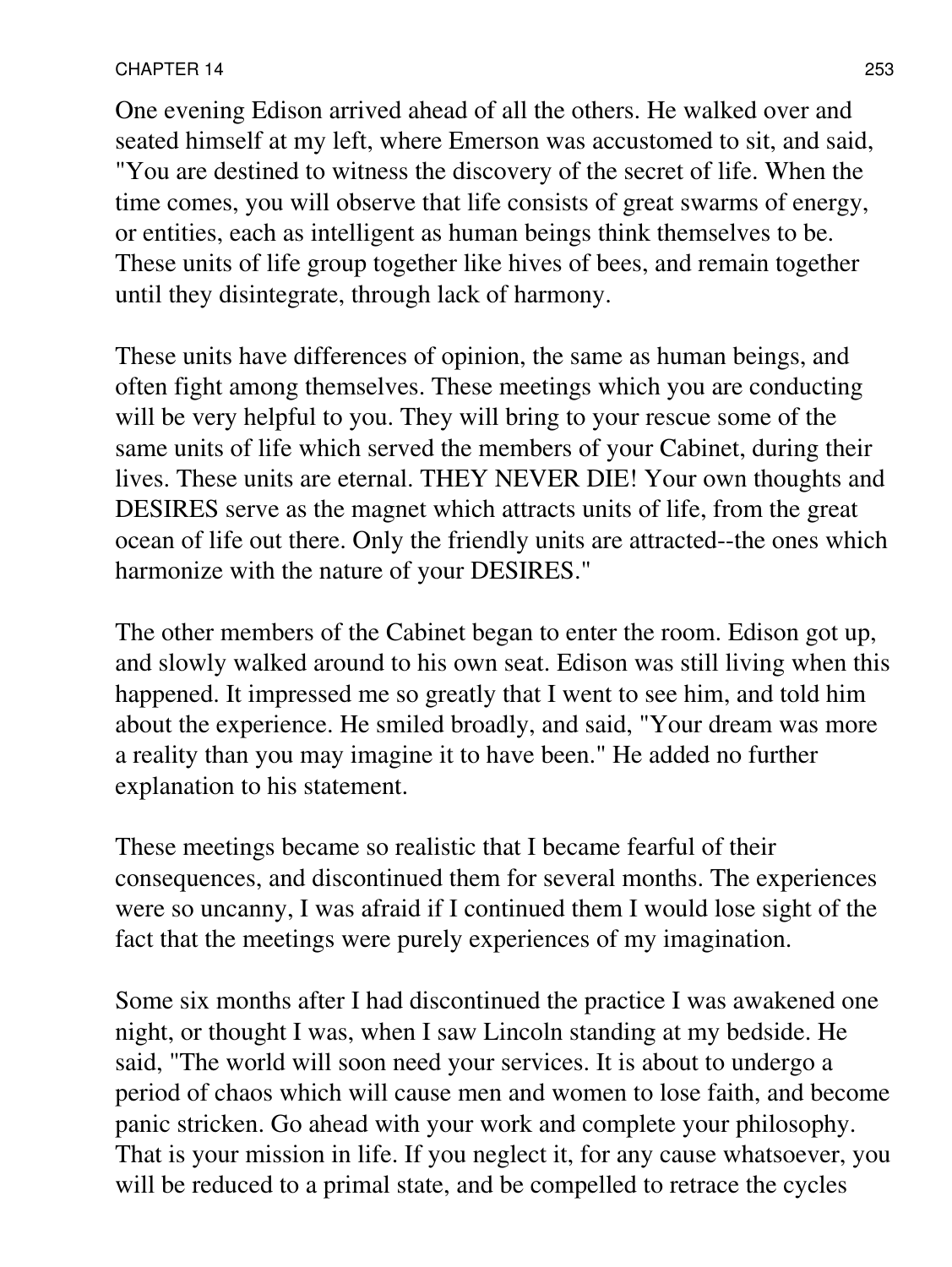through which you have passed during thousands of years.

"I was unable to tell, the following morning, whether I had dreamed this, or had actually been awake, and I have never since found out which it was, but I do know that the dream, if it were a dream, was so vivid in my mind the next day that I resumed my meetings the following night.

At our next meeting, the members of my Cabinet all filed into the room together, and stood at their accustomed places at the Council Table, while Lincoln raised a glass and said, "Gentlemen, let us drink a toast to a friend who has returned to the fold."

After that, I began to add new members to my Cabinet, until now it consists of more than fifty, among them Christ, St. Paul, Galileo, Copernicus, Aristotle, Plato, Socrates, Homer, Voltaire, Bruno, Spinoza, Drummond, Kant, Schopenhauer, Newton, Confucius, Elbert Hubbard, Brann, Ingersol, Wilson, and William James.

This is the first time that I have had the courage to mention this. Heretofore, I have remained quiet on the subject, because I knew, from my own attitude in connection with such matters, that I would be misunderstood if I described my unusual experience. I have been emboldened now to reduce my experience to the printed page, because I am now less concerned about what "they say" than I was in the years that have passed. One of the blessings of maturity is that it sometimes brings one greater courage to be truthful, regardless of what those who do not understand, may think or say.

Lest I be misunderstood, I wish here to state most emphatically, that I still regard my Cabinet meetings as being purely imaginary, but I feel entitled to suggest that, while the members of my Cabinet may be purely fictional, and the meetings existent only in my own imagination, they have led me into glorious paths of adventure, rekindled an appreciation of true greatness, encouraged creative endeavor, and emboldened the expression of honest thought.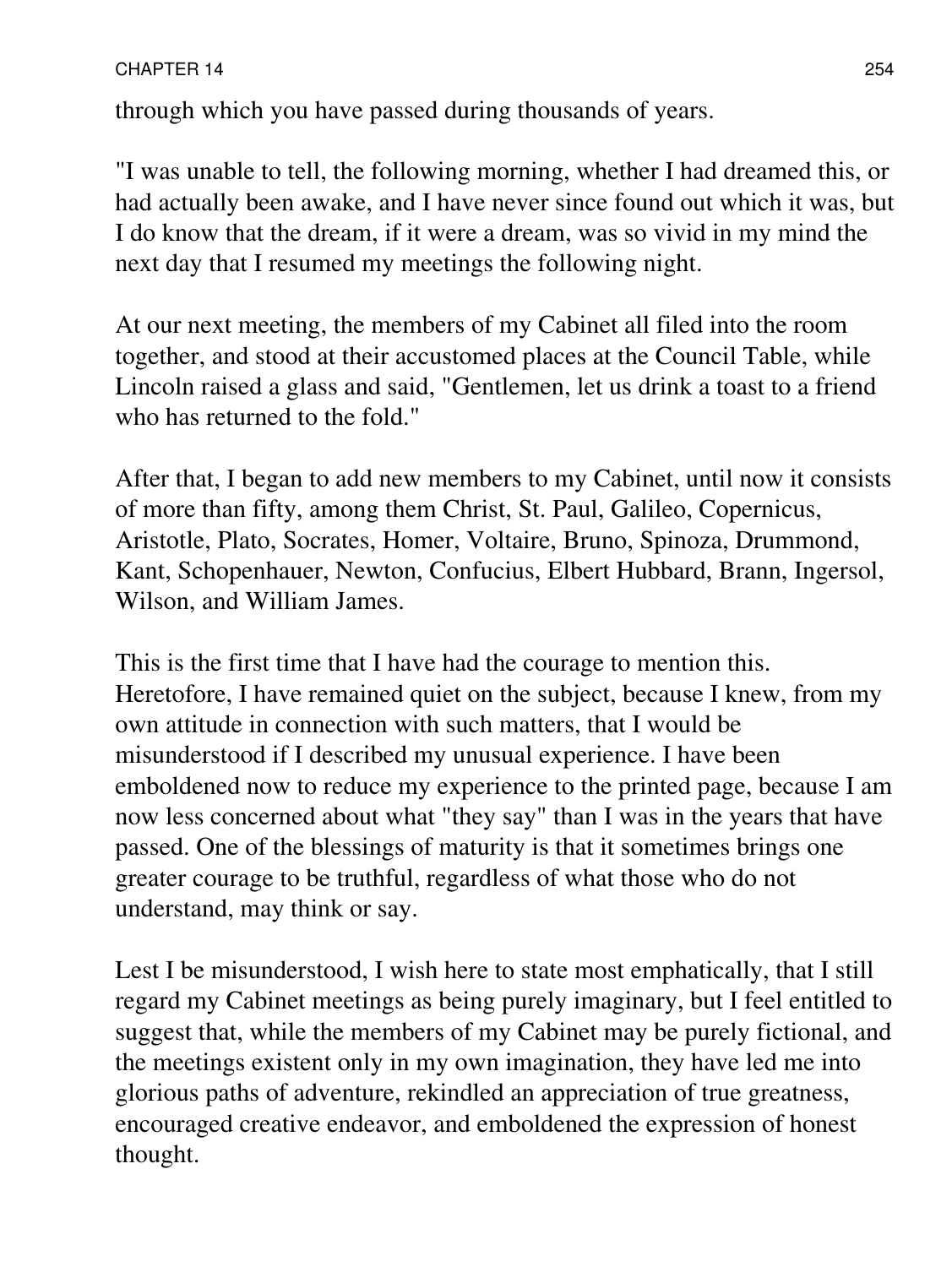Somewhere in the cell-structure of the brain, is located an organ which receives vibrations of thought ordinarily called "hunches." So far, science has not discovered where this organ of the sixth sense is located, but this is not important. The fact remains that human beings do receive accurate knowledge, through sources other than the physical senses. Such knowledge, generally, is received when the mind is under the influence of extraordinary stimulation. Any emergency which arouses the emotions, and causes the heart to beat more rapidly than normal may, and generally does, bring the sixth sense into action. Anyone who has experienced a near accident while driving, knows that on such occasions, the sixth sense often comes to one's rescue, and aids, by split seconds, in avoiding the accident.

These facts are mentioned preliminary to a statement of fact which I shall now make, namely, that during my meetings with the "Invisible Counselors" I find my mind most receptive to ideas, thoughts, and knowledge which reach me through the sixth sense. I can truthfully say that I owe entirely to my "Invisible Counselors" full credit for such ideas, facts, or knowledge as I received through "inspiration."

On scores of occasions, when I have faced emergencies, some of them so grave that my life was in jeopardy, I have been miraculously guided past these difficulties through the influence of my "Invisible Counselors."

My original purpose in conducting Council meetings with imaginary beings, was solely that of impressing my own subconscious mind, through the principle of auto-suggestion, with certain characteristics which I desired to acquire. In more recent years, my experimentation has taken on an entirely different trend. I now go to my imaginary counselors with every difficult problem which confronts me and my clients. The results are often astonishing, although I do not depend entirely on this form of Counsel.

You, of course, have recognized that this chapter covers a subject with which a majority of people are not familiar. The Sixth Sense is a subject that will be of great interest and benefit to the person whose aim is to accumulate vast wealth, but it need not claim the attention of those whose desires are more modest.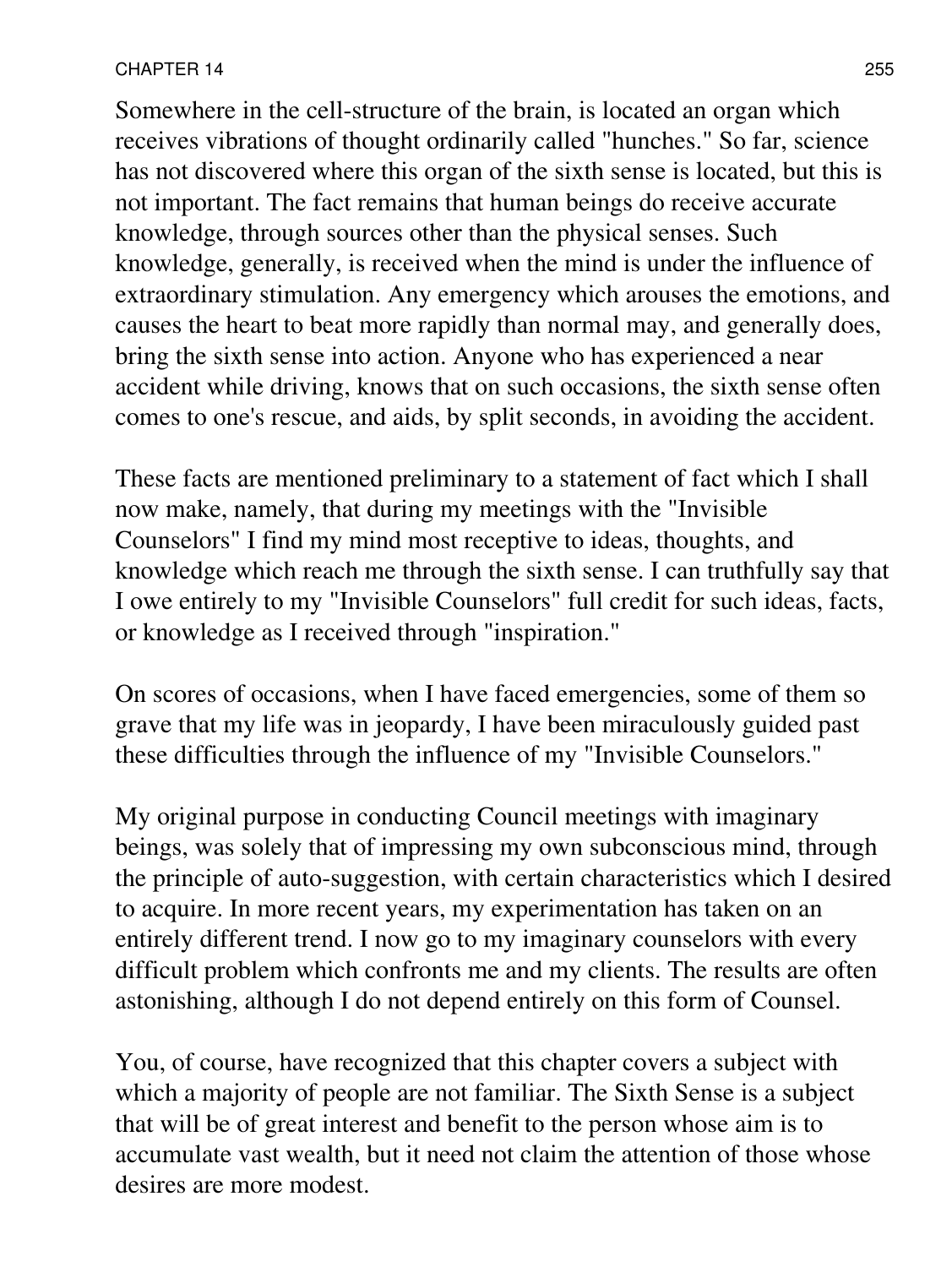Henry Ford, undoubtedly understands and makes practical use of the sixth sense. His vast business and financial operations make it necessary for him to understand and use this principle. The late Thomas A. Edison understood and used the sixth sense in connection with the development of inventions, especially those involving basic patents, in connection with which he had no human experience and no accumulated knowledge to guide him, as was the case while he was working on the talking machine, and the moving picture machine.

Nearly all great leaders, such as Napoleon, Bismark, Joan of Arc, Christ, Buddha, Confucius, and Mohammed, understood, and probably made use of the sixth sense almost continuously. The major portion of their greatness consisted of their knowledge of this principle.

The sixth sense is not something that one can take off and put on at will. Ability to use this great power comes slowly, through application of the other principles outlined in this book. Seldom does any individual come into workable knowledge of the sixth sense before the age of forty. More often the knowledge is not available until one is well past fifty, and this, for the reason that the spiritual forces, with which the sixth sense is so closely related, do not mature and become usable except through years of meditation, self-examination, and serious thought.

No matter who you are, or what may have been your purpose in reading this book, you can profit by it without understanding the principle described in this chapter. This is especially true if your major purpose is that of accumulation of money or other material things.

The chapter on the sixth sense was included, because the book is designed for the purpose of presenting a complete philosophy by which individuals may unerringly guide themselves in attaining whatever they ask of life. The starting point of all achievement is DESIRE. The finishing point is that brand of KNOWLEDGE which leads to understanding-- understanding of self, understanding of others, understanding of the laws of Nature, recognition and understanding of HAPPINESS.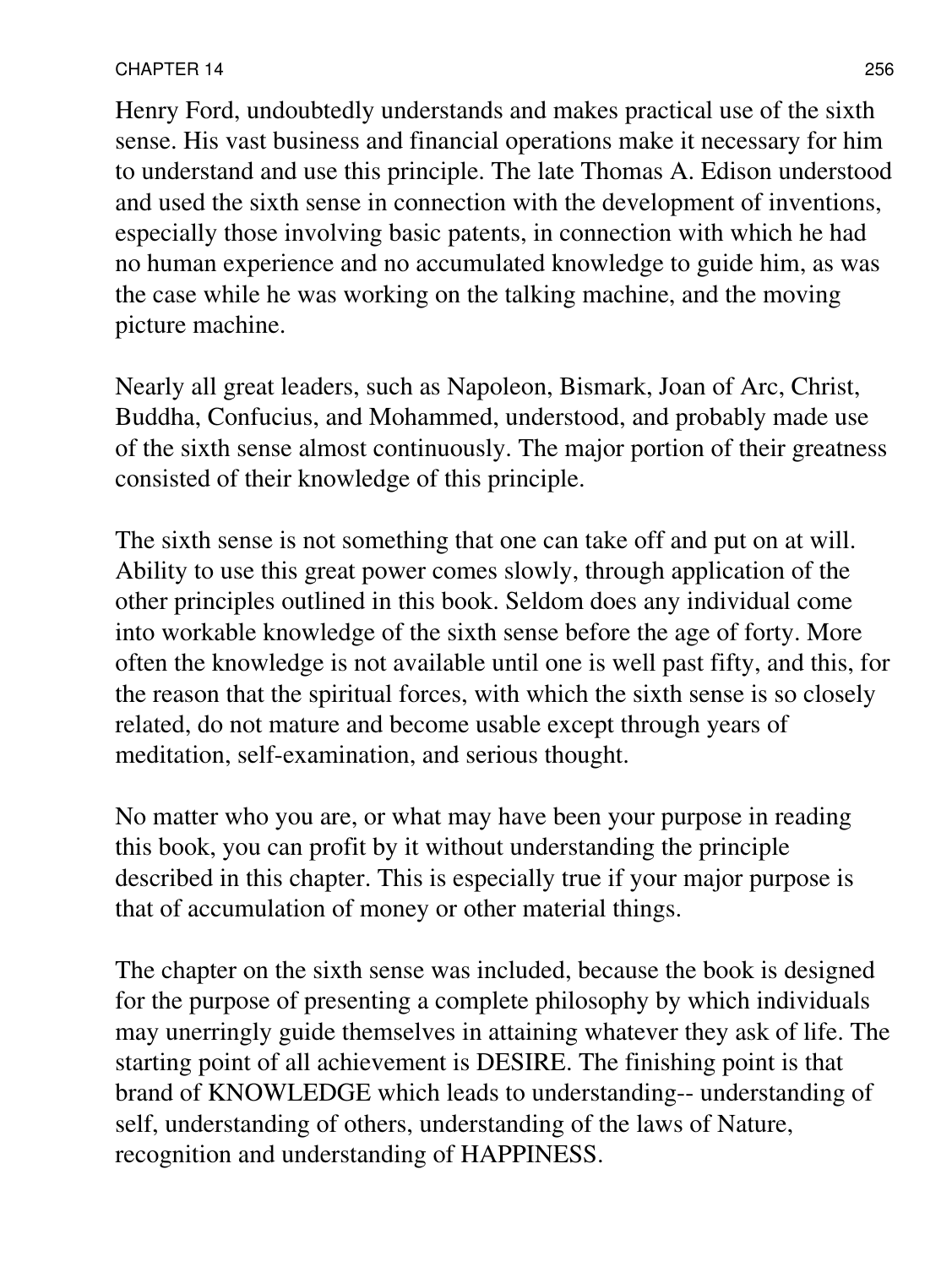This sort of understanding comes in its fullness only through familiarity with, and use of the principle of the sixth sense, hence that principle had to be included as a part of this philosophy, for the benefit of those who demand more than money.

Having read the chapter, you must have observed that while reading it, you were lifted to a high level of mental stimulation. Splendid! Come back to this again a month from now, read it once more, and observe that your mind will soar to a still higher level of stimulation. Repeat this experience from time to time, giving no concern as to how much or how little you learn at the time, and eventually you will find yourself in possession of a power that will 225 225 Page 226 227 226 enable you to throw off discouragement, master fear, overcome procrastination, and draw freely upon your imagination. Then you will have felt the touch of that unknown "something" which has been the moving spirit of every truly great thinker leader, artist, musician, writer, statesman. Then you will be in position to transmute your DESIRES into their physical or financial counterpart as easily as you may lie down and quit at the first sign of opposition.

### FAITH VS. FEAR!

Previous chapters have described how to develop FAITH, through Auto-suggestion, Desire and the Subconscious. The next chapter presents detailed instructions for the mastery of FEAR.

Here will be found a full description of the six fears which are the cause of all discouragement, timidity, procrastination, indifference, indecision, and the lack of ambition, self-reliance, initiative, self-control, and enthusiasm.

Search yourself carefully as you study these six enemies, as they may exist only in your subconscious mind, where their presence will be hard to detect.

Remember, too, as you analyze the "Six Ghosts of Fear," that they are nothing but ghosts because they exist only in one's mind.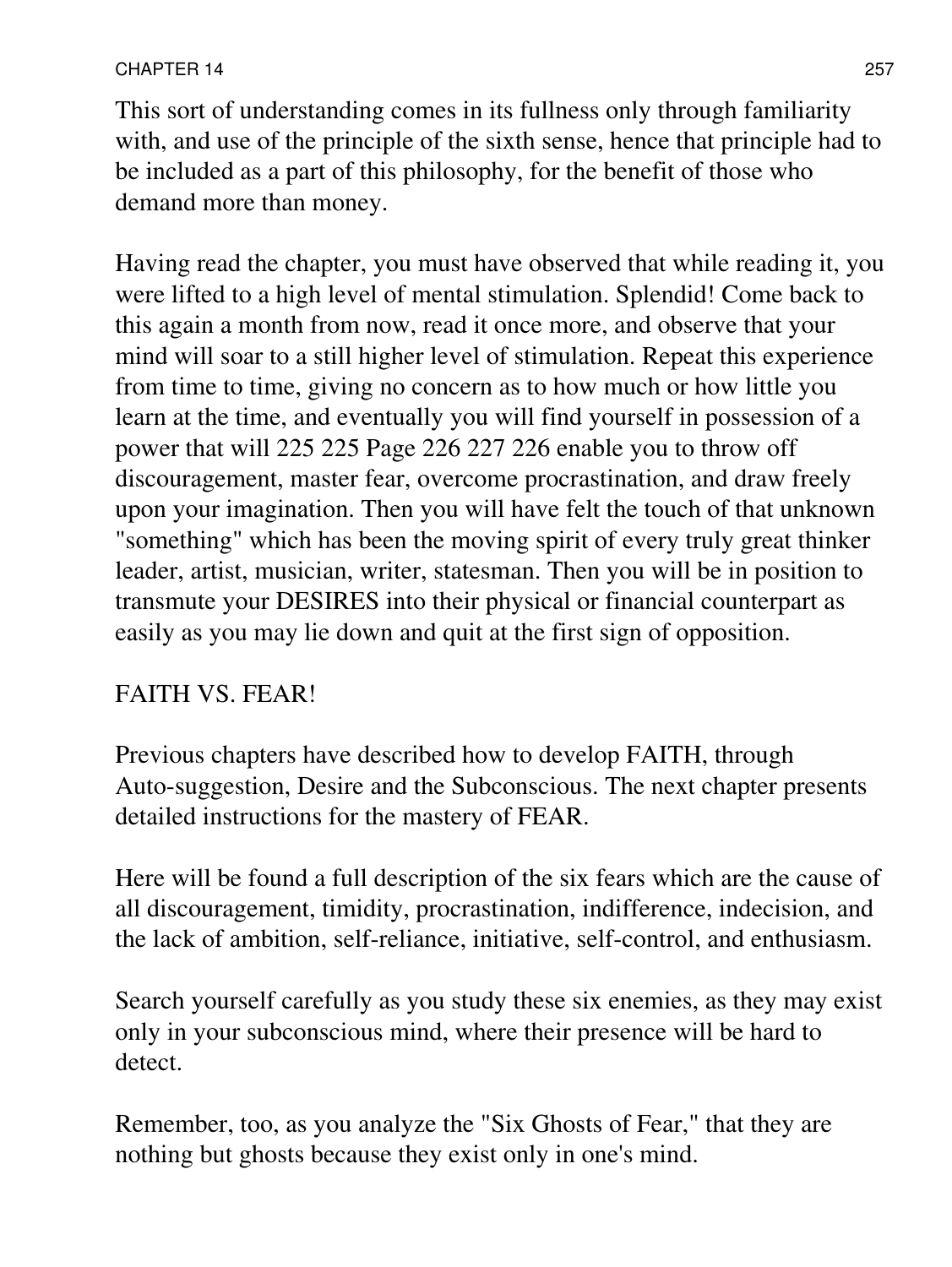Remember, also, that ghosts-- creations of uncontrolled imagination-- have caused most of the damage people have done to their own minds, therefore, ghosts can be as dangerous as if they lived and walked on the earth in physical bodies.

The Ghost of the Fear of Poverty, which seized the minds of millions of people in 1929, was so real that it caused the worst business depression this country has ever known. Moreover, this particular ghost still frightens some of us out of our wits.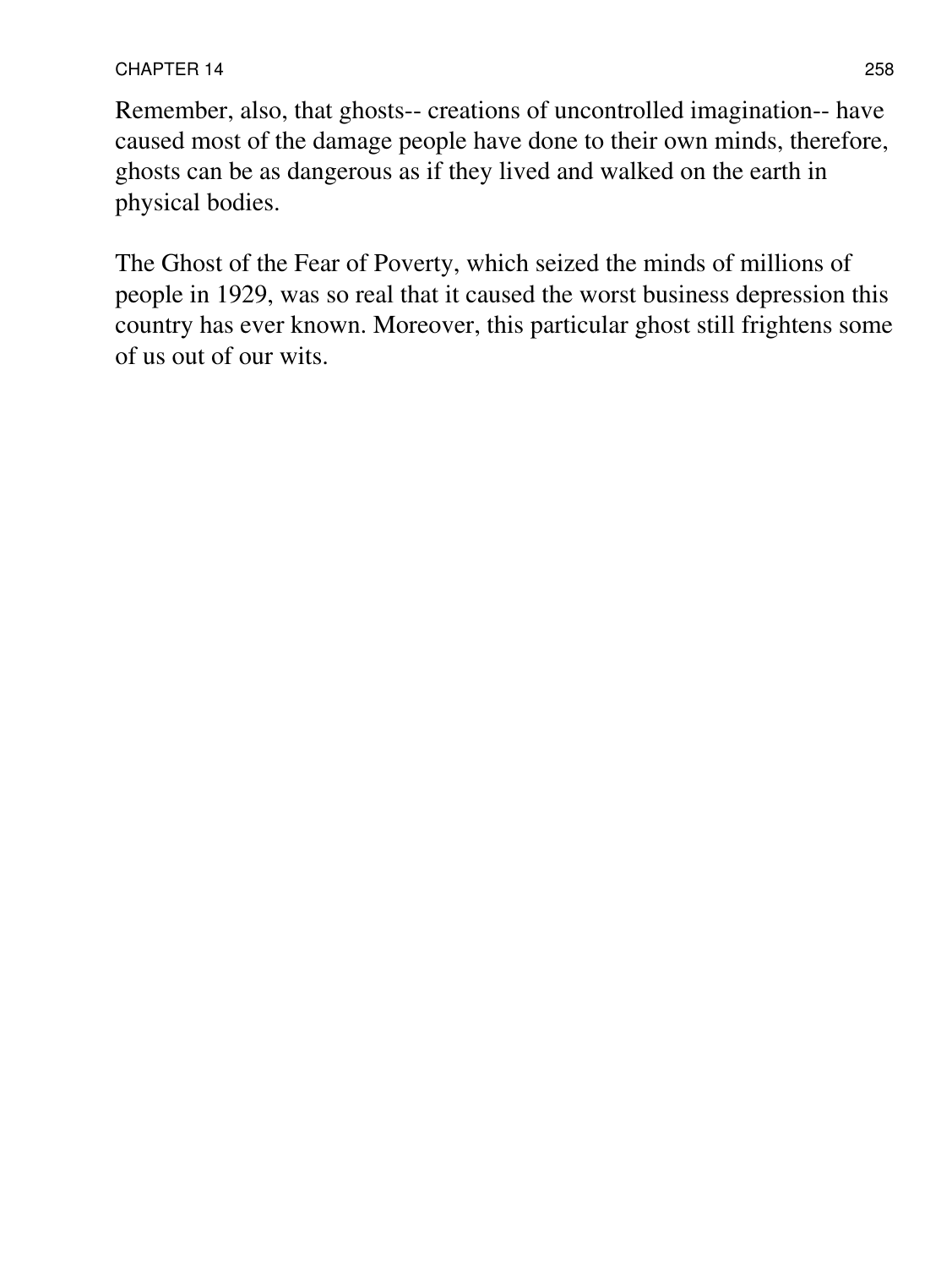# **CHAPTER 15**

# HOW TO OUTWIT THE SIX GHOSTS OF FEAR

Take Inventory of Yourself, As You Read This Closing Chapter, and Find Out How Many of the "Ghosts" Are Standing in Your Way

BEFORE you can put any portion of this philosophy into successful use, your mind must be prepared to receive it. The preparation is not difficult. It begins with study, analysis, and understanding of three enemies which you shall have to clear out. These are INDECISION, DOUBT, and FEAR!

The Sixth Sense will never function while these three negatives, or any of them remain in your mind. The members of this unholy trio are closely related; where one is found, the other two are close at hand.

INDECISION is the seedling of FEAR! Remember this, as you read. Indecision crystalizes into DOUBT, the two blend and become FEAR! The "blending" process often is slow. This is one reason why these three enemies are so dangerous. They germinate and grow without their presence being observed.

The remainder of this chapter describes an end which must be attained before the philosophy, as a whole, can be put into practical use. It also analyzes a condition which has, but lately, reduced huge numbers of people to poverty, and it states a truth which must be understood by all who accumulate riches, whether measured in terms of money or a state of mind of far greater value than money. The purpose of this chapter is to turn the spotlight of attention upon the cause and the cure of the six basic fears. Before we can master an enemy, we must know its name, its habits, and its place of abode. As you read, analyze yourself carefully, and determine which, if any, of the six common fears have attached themselves to you.

Do not be deceived by the habits of these subtle enemies. Sometimes they remain hidden in the subconscious mind, where they are difficult to locate, and still more difficult to eliminate.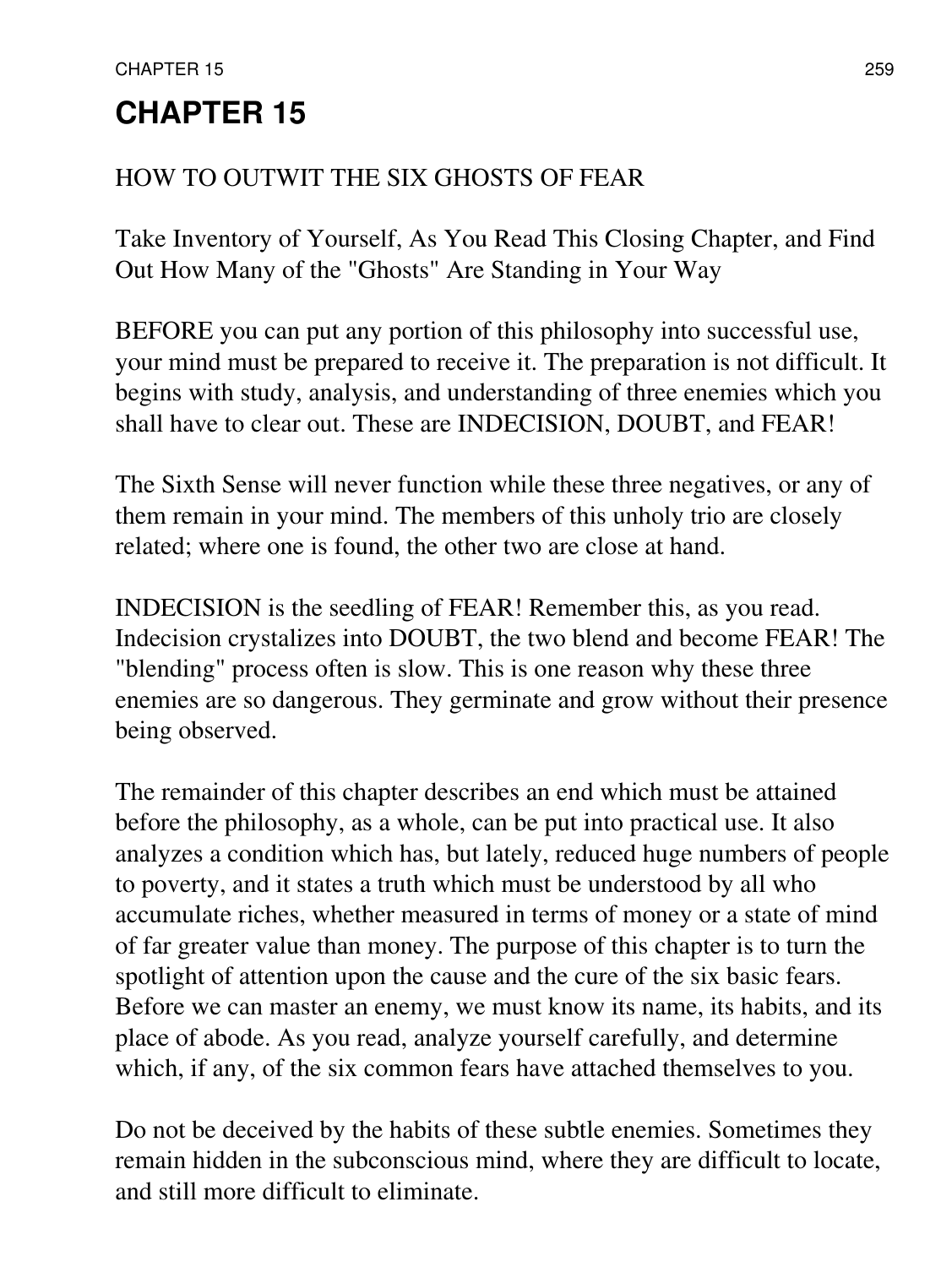### THE SIX BASIC FEARS

There are six basic fears, with some combination of which every human suffers at one tune or another. Most people are fortunate if they do not suffer from the entire six. Named in the order of their most common appearance, they are:--

The fear of POVERTY}...............at the bottom of

The fear of CRITICISM}...............most of one's

The fear of ILL HEALTH}.............worries

The fear of LOSS OF LOVE OF SOMEONE

The fear of OLD AGE

The fear of DEATH

All other fears are of minor importance, they can be grouped under these six headings.

The prevalence of these fears, as a curse to the world, runs in cycles. For almost six years, while the depression was on, we floundered in the cycle of FEAR OF POVERTY. During the world-war, we were in the cycle of FEAR OF DEATH. Just following the war, we were in the cycle of FEAR OF ILL HEALTH, as evidenced by the epidemic of disease which spread itself all over the world.

Fears are nothing more than states of mind. One's state of mind is subject to control and direction. Physicians, as everyone knows, are less subject to attack by disease than ordinary laymen, for the reason that physicians DO NOT FEAR DISEASE. Physicians, without fear or hesitation, have been known to physically contact hundreds of people, daily, who were suffering from such contagious diseases as small-pox, without becoming infected.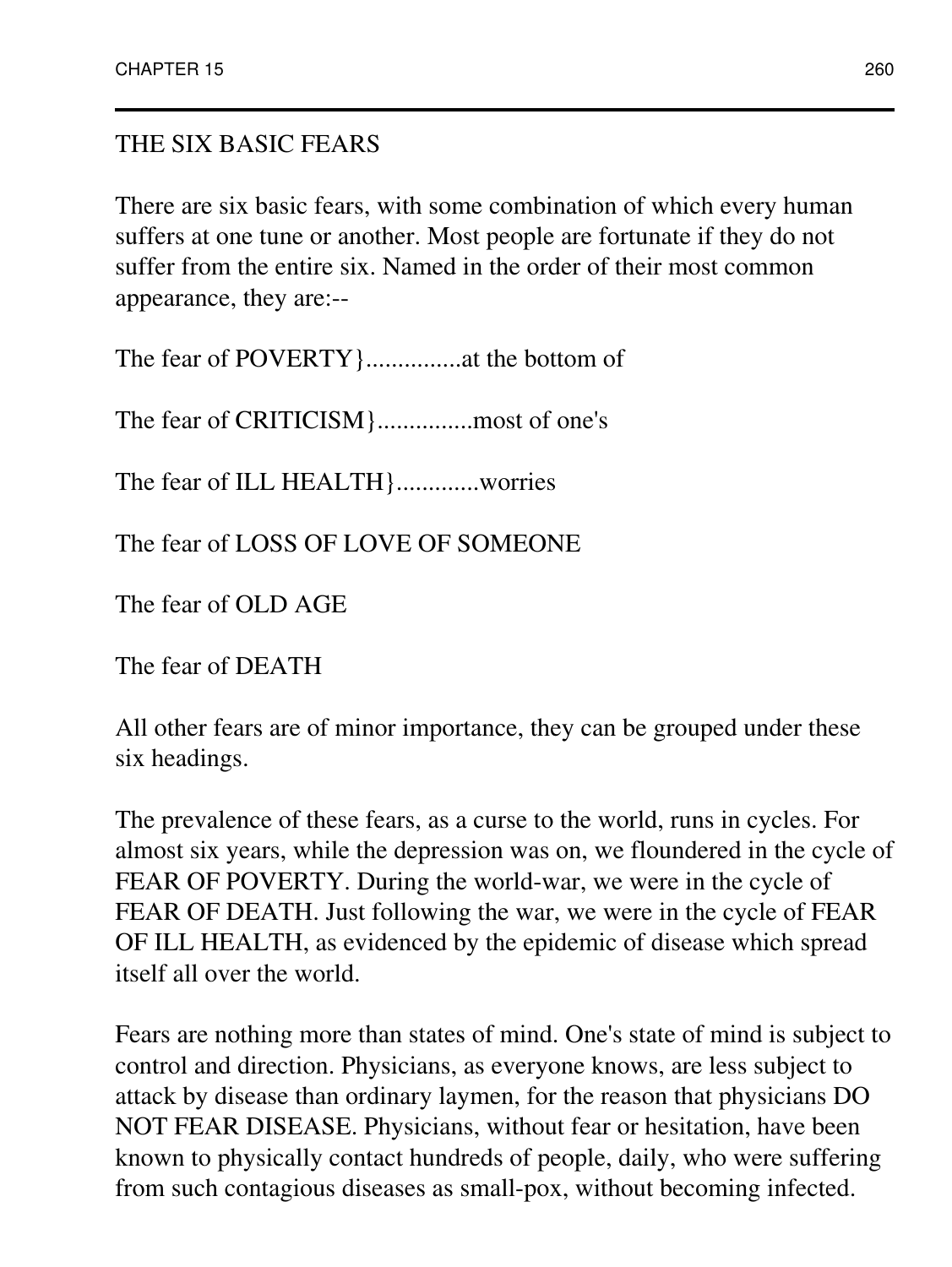Their immunity against the disease consisted, largely, if not solely, in their absolute lack of FEAR.

Man can create nothing which he does not first conceive in the form of an impulse of thought. Following this statement, comes another of still greater importance, namely, MAN'S THOUGHT IMPULSES BEGIN IMMEDIATELY TO TRANSLATE THEMSELVES INTO THEIR PHYSICAL EQUIVALENT, WHETHER THOSE THOUGHTS ARE VOLUNTARY OR INVOLUNTARY. Thought impulses which are picked up through the ether, by mere chance (thoughts which have been released by other minds) may determine one's financial, business, professional, or social destiny just as surely as do the thought impulses which one creates by intent and design.

We are here laying the foundation for the presentation of a fact of great importance to the person who does not understand why some people appear to be "lucky" while others of equal or greater ability, training, experience, and brain capacity, seem destined to ride with misfortune. This fact may be explained by the statement that every human being has the ability to completely control his own mind, and with this control, obviously, every person may open his mind to the tramp thought impulses which are being released by other brains, or close the doors tightly and admit only thought impulses of his own choice.

Nature has endowed man with absolute control over but one thing, and that is THOUGHT. This fact, coupled with the additional fact that everything which man creates, begins in the form of a thought, leads one very near to the principle by which FEAR may be mastered.

If it is true that ALL THOUGHT HAS A TENDENCY TO CLOTHE ITSELF IN ITS PHYSICAL EQUIVALENT (and this is true, beyond any reasonable room for doubt), it is equally true that thought impulses of fear and poverty cannot be translated into terms of courage and financial gain.

The people of America began to think of poverty, following the Wall Street crash of 1929. Slowly, but surely that mass thought was crystalized into its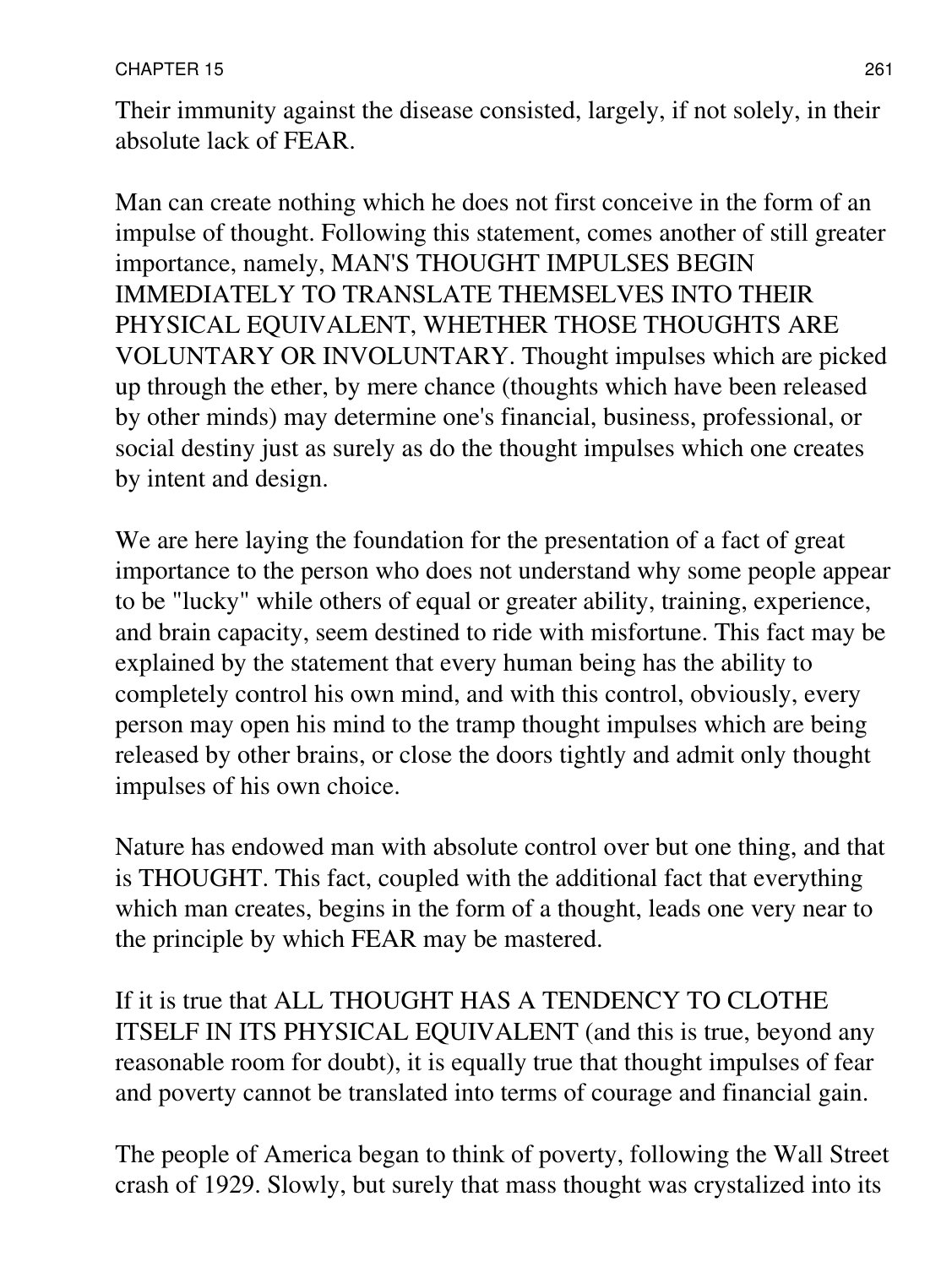physical equivalent, which was known as a "depression." This had to happen, it is in conformity with the laws of Nature.

# THE FEAR OF POVERTY

There can be no compromise between POVERTY and RICHES! The two roads that lead to poverty and riches travel in opposite directions. If you want riches, you must refuse to accept any circumstance that leads toward poverty. (The word "riches" is here used in its broadest sense, meaning financial, spiritual, mental and material estates). The starting point of the path that leads to riches is DESIRE. In chapter one, you received full instructions for the proper use of DESIRE. In this chapter, on FEAR, you have complete instructions for preparing your mind to make practical use of DESIRE.

Here, then, is the place to give yourself a challenge which will definitely determine how much of this philosophy you have absorbed. Here is the point at which you can turn prophet and foretell, accurately, what the future holds in store for you. If, after reading this chapter, you are willing to accept poverty, you may as well make up your mind to receive poverty. This is one decision you cannot avoid.

If you demand riches, determine what form, and how much will be required to satisfy you. You know the road that leads to riches. You have been given a road map which, if followed, will keep you on that road. If you neglect to make the start, or stop before you arrive, no one will be to blame, but YOU. This responsibility is yours. No alibi will save you from accepting the responsibility if you now fail or refuse to demand riches of Life, because the acceptance calls for but one thing-- incidentally, the only thing you can control--and that is a STATE OF MIND. A state of mind is something that one assumes. It cannot be purchased, it must be created.

Fear of poverty is a state of mind, nothing else! But it is sufficient to destroy one's chances of achievement in any undertaking, a truth which became painfully evident during the depression.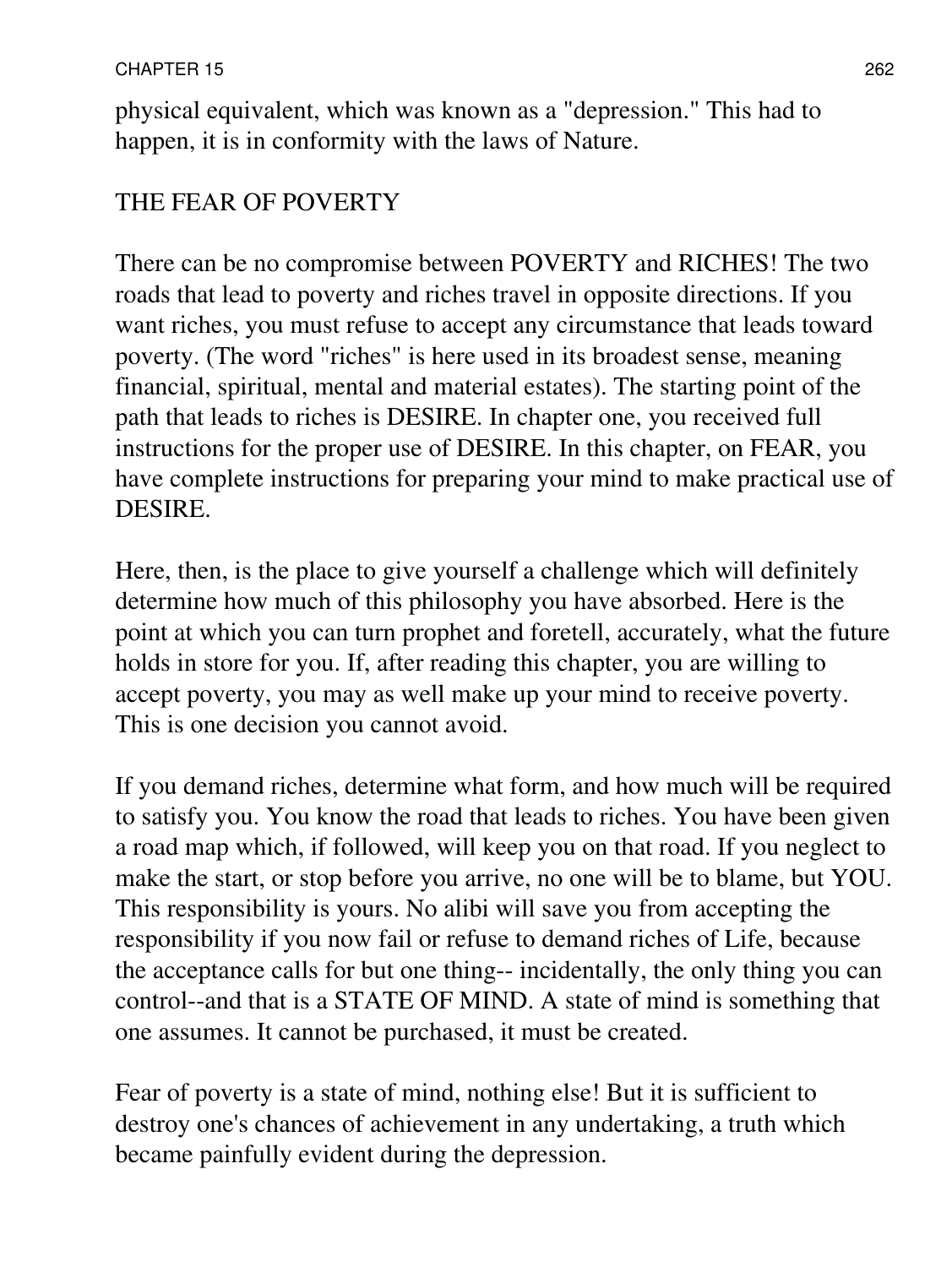This fear paralyzes the faculty of reason, destroys the faculty of imagination, kills off self-reliance, undermines enthusiasm, discourages initiative, leads to uncertainty of purpose, encourages procrastination, wipes out enthusiasm and makes self-control an impossibility. It takes the charm from one's personality, destroys the possibility of accurate thinking, diverts concentration of effort, it masters persistence, turns the will-power into nothingness, destroys ambition, beclouds the memory and invites failure in every conceivable form; it kills love and assassinates the finer emotions of the heart, discourages friendship and invites disaster in a hundred forms, leads to sleeplessness, misery and unhappiness-- and all this despite the obvious truth that we live in a world of over-abundance of everything the heart could desire, with nothing standing between us and our desires, excepting lack of a definite purpose.

The Fear of Poverty is, without doubt, the most destructive of the six basic fears. It has been placed at the head of the list, because it is the most difficult to master. Considerable courage is required to state the truth about the origin of this fear, and still greater courage to accept the truth after it has been stated. The fear of poverty grew out of man's inherited tendency to PREY UPON HIS FELLOW MAN ECONOMICALLY. Nearly all animals lower than man are motivated by instinct, but their capacity to "think" is limited, therefore, they prey upon one another physically. Man, with his superior sense of intuition, with the capacity to think and to reason, does not eat his fellowman bodily, he gets more satisfaction out of "eating" him FINANCIALLY. Man is so avaricious that every conceivable law has been passed to safeguard him from his fellowman.

Of all the ages of the world, of which we know anything, the age in which we live seems to be one that is outstanding because of man's money-madness. A man is considered less than the dust of the earth, unless he can display a fat bank account; but if he has money-- NEVER MIND HOW HE ACQUIRED IT-- he is a "king" or a "big shot"; he is above the law, he rules in politics, he dominates in business, and the whole world about him bows in respect when he passes.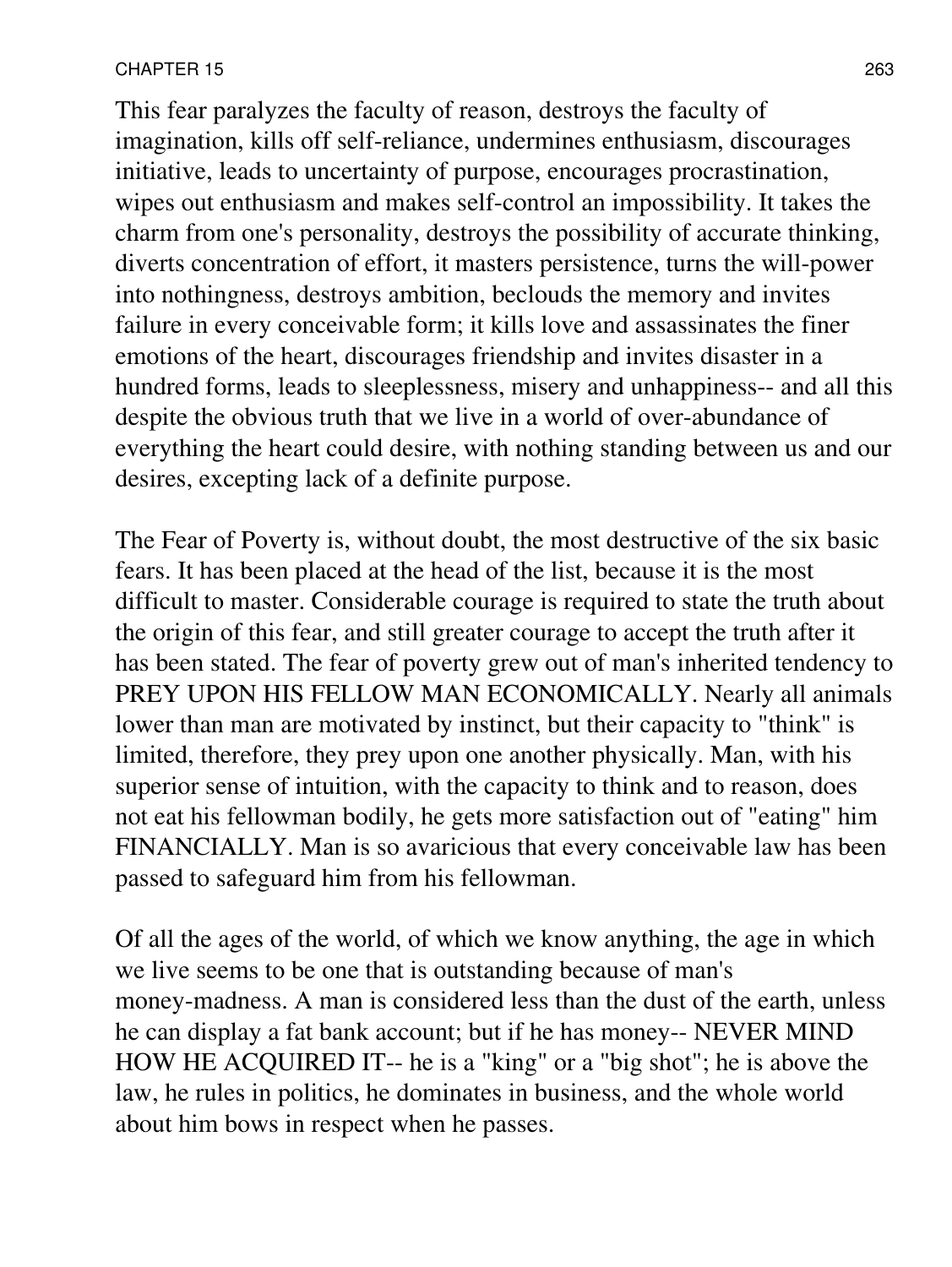Nothing brings man so much suffering and humility as POVERTY! Only those who have experienced poverty understand the full meaning of this.

It is no wonder that man fears poverty. Through a long line of inherited experiences man has learned, for sure, that some men cannot be trusted, where matters of money and earthly possessions are concerned. This is a rather stinging indictment, the worst part of it being that it is TRUE.

The majority of marriages are motivated by the wealth possessed by one, or both of the contracting parties. It is no wonder, therefore, that the divorce courts are busy.

So eager is man to possess wealth that he will acquire it in whatever manner he can-- through legal methods if possible-- through other methods if necessary or expedient.

Self-analysis may disclose weaknesses which one does not like to acknowledge. This form of examination is essential to all who demand of Life more than mediocrity and poverty. Remember, as you check yourself point by point, that you are both the court and the jury, the prosecuting attorney and the attorney for the defense, and that you are the plaintiff and the defendant, also, that you are on trial. Face the facts squarely. Ask yourself definite questions and demand direct replies. When the examination is over, you will know more about yourself. If you do not feel that you can be an impartial judge in this self-examination, call upon someone who knows you well to serve as judge while you cross-examine yourself. You are after the truth. Get it, no matter at what cost even though it may temporarily embarrass you!

The majority of people, if asked what they fear most, would reply, "I fear nothing." The reply would be inaccurate, because few people realize that they are bound, handicapped, whipped spiritually and physically through some form of fear. So subtle and deeply seated is the emotion of fear that one may go through life burdened with it, never recognizing its presence. Only a courageous analysis will disclose the presence of this universal enemy. When you begin such an analysis, search deeply into your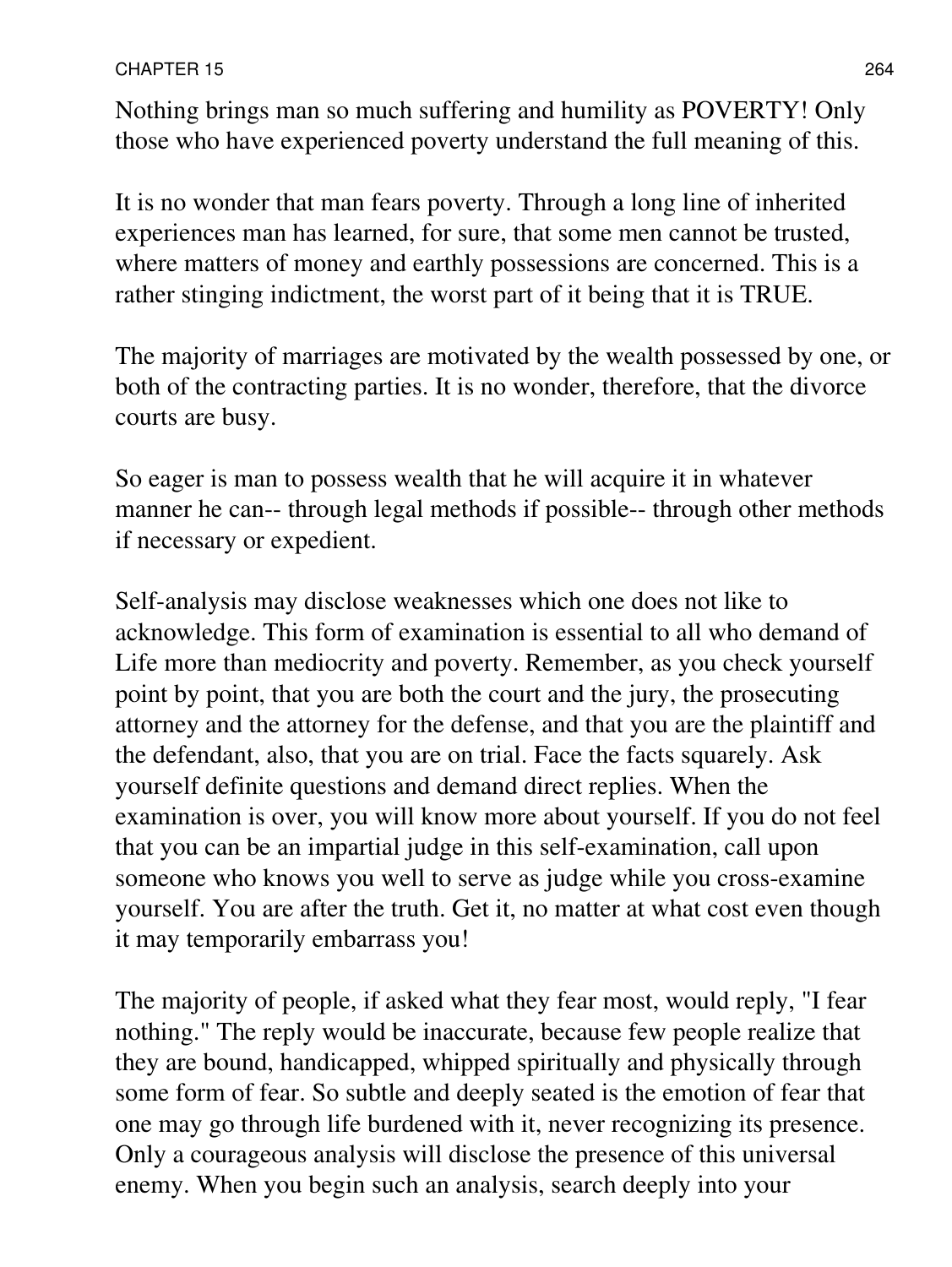character. Here is a list of the symptoms for which you should look:

# SYMPTOMS OF THE FEAR OF POVERTY

INDIFFERENCE. Commonly expressed through lack of ambition; willingness to tolerate poverty; acceptance of whatever compensation life may offer without protest; mental and physical laziness; lack of initiative, imagination, enthusiasm and self-control

INDECISION. The habit of permitting others to do one's thinking. Staying "on the fence."

DOUBT. Generally expressed through alibis and excuses designed to cover up, explain away, or apologize for one's failures, sometimes expressed in the form of envy of those who are successful, or by criticising them.

WORRY. Usually expressed by finding fault with others, a tendency to spend beyond one's income, neglect of personal appearance, scowling and frowning; intemperance in the use of alcoholic drink, sometimes through the use of narcotics; nervousness, lack of poise, self-consciousness and lack of self-reliance.

OVER-CAUTION. The habit of looking for the negative side of every circumstance, thinking and talking of possible failure instead of concentrating upon the means of succeeding. Knowing all the roads to disaster, but never searching for the plans to avoid failure. Waiting for "the right time" to begin putting ideas and plans into action, until the waiting becomes a permanent habit. Remembering those who have failed, and forgetting those who have succeeded. Seeing the hole in the doughnut, but overlooking the doughnut. Pessimism, leading to indigestion, poor elimination, auto-intoxication, bad breath and bad disposition.

PROCRASTINATION. The habit of putting off until tomorrow that which should have been done last year. Spending enough time in creating alibis and excuses to have done the job. This symptom is closely related to over-caution, doubt and worry. Refusal to accept responsibility when it can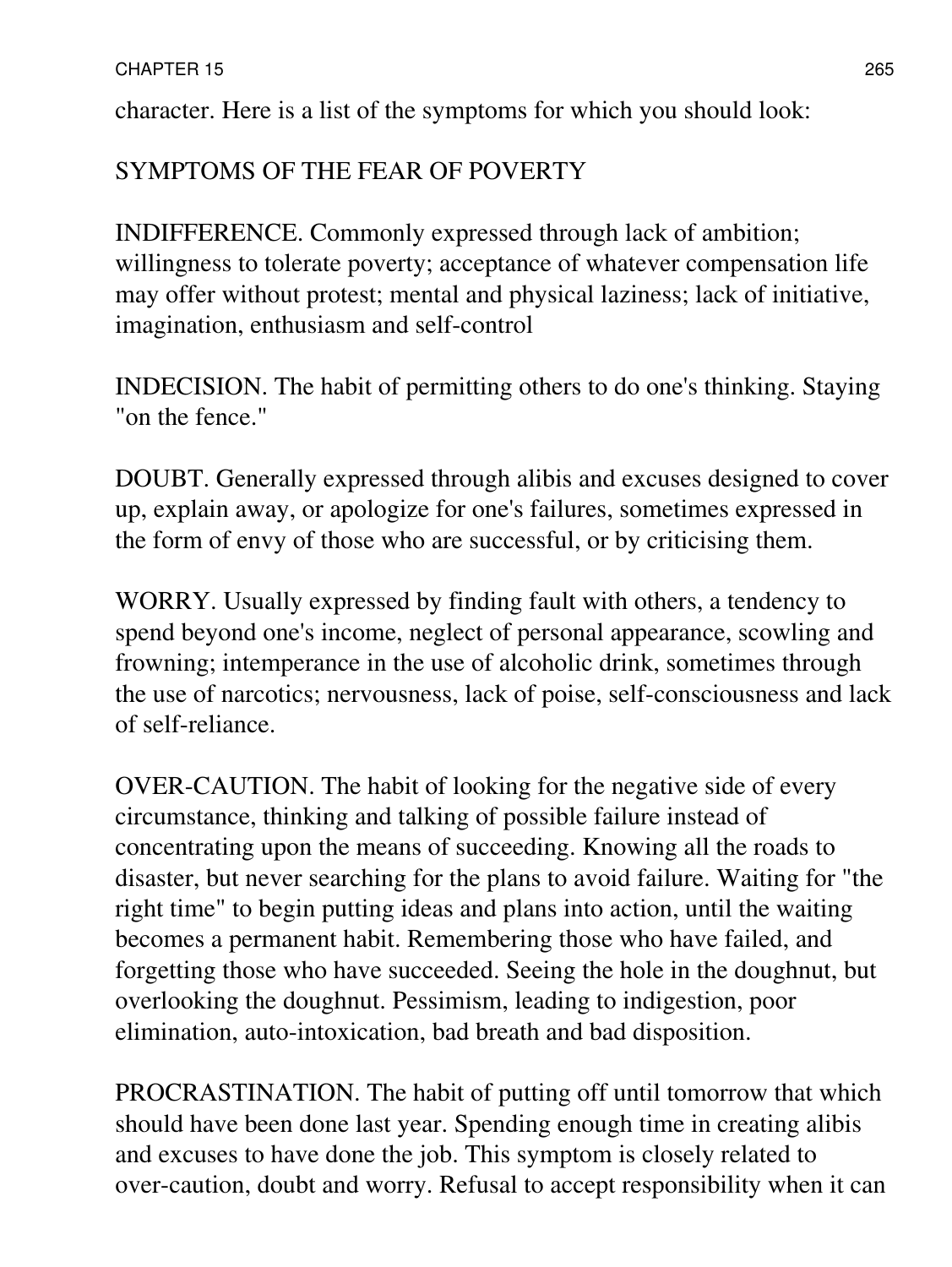be avoided. Willingness to compromise rather than put up a stiff fight. Compromising with difficulties instead of harnessing and using them as stepping stones to advancement. Bargaining with Life for a penny, instead of demanding prosperity, opulence, riches, contentment and happiness. Planning what to do IF AND WHEN OVERTAKEN BY FAILURE, INSTEAD OF BURNING ALL BRIDGES AND MAKING RETREAT IMPOSSIBLE. Weakness of, and often total lack of self-confidence, definiteness of purpose, self-control, initiative, enthusiasm, ambition, thrift and sound reasoning ability. EXPECTING POVERTY INSTEAD OF DEMANDING RICHES. Association with those who accept poverty instead of seeking the company of those who demand and receive riches.

### MONEY TALKS!

Some will ask, "why did you write a book about money? Why measure riches in dollars, alone?" Some will believe, and rightly so, that there are other forms of riches more desirable than money. Yes, there are riches which cannot be measured in terms of dollars, but there are millions of people who will say, "Give me all the money I need, and I will find everything else I want."

The major reason why I wrote this book on how to get money is the fact that the world has but lately passed through an experience that left millions of men and women paralyzed with the FEAR OF POVERTY. What this sort of fear does to one was well described by Westbrook Pegler, in the New York World-Telegram, viz:

"Money is only clam shells or metal discs or scraps of paper, and there are treasures of the heart and soul which money cannot buy, but most people, being broke, are unable to keep this in mind and sustain their spirits. When a man is down and out and on the street, unable to get any job at all, something happens to his spirit which can be observed in the droop of his shoulders, the set of his hat, his walk and his gaze. He cannot escape a feeling of inferiority among people with regular employment, even though he knows they are definitely not his equals in character, intelligence or ability.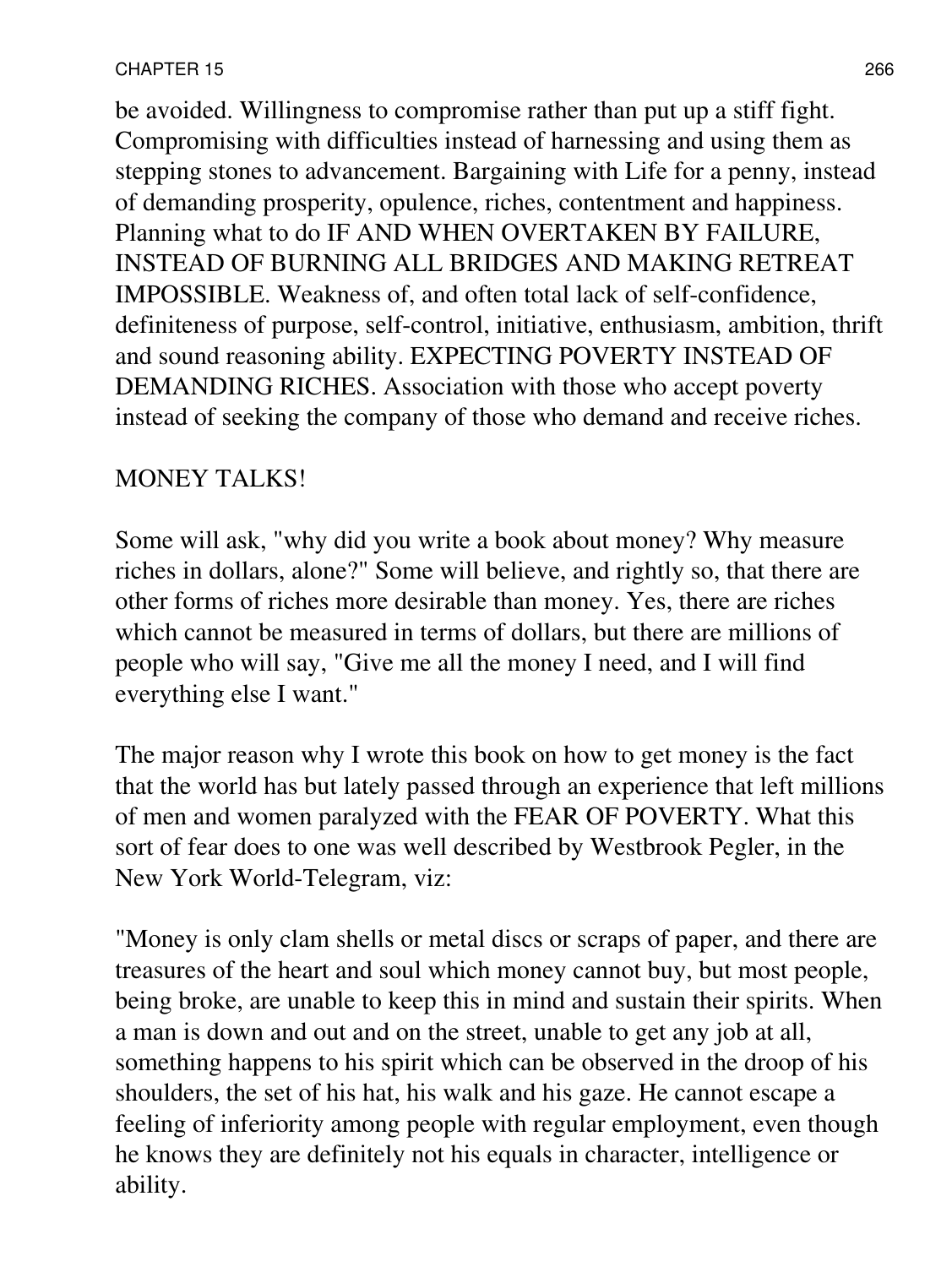"These people--even his friends--feel, on the other hand, a sense of superiority and regard him, perhaps unconsciously, as a casualty. He may borrow for a time, but not enough to carry on in his accustomed way, and he cannot continue to borrow very long. But borrowing in itself, when a man is borrowing merely to live, is a depressing experience, and the money lacks the power of earned money to revive his spirits. Of course, none of this applies to bums or habitual ne'er-do-wells, but only to men of normal ambitions and self-respect.

### WOMEN CONCEAL DESPAIR.

"Women in the same predicament must be different. We somehow do not think of women at all in considering the down-and-outers. They are scarce in the breadlines, they rarely are seen begging on the streets, and they are not recognizable in crowds by the same plain signs which identify busted men. Of course, I do not mean the shuffling hags of the city streets who are the opposite number of the confirmed male bums. I mean reasonably young, decent and intelligent women. There must be many of them, but their despair is not apparent. Maybe they kill themselves.

"When a man is down and out he has time on his hands for brooding. He may travel miles to see a man about a job and discover that the job is filled or that it is one of those jobs with no base pay but only a commission on the sale of some useless knick-knack which nobody would buy, except out of pity. Turning that down, he finds himself back on the street with nowhere to go but just anywhere. So he walks and walks. He gazes into store windows at luxuries which are not for him, and feels inferior and gives way to people who stop to look with an active interest. He wanders into the railroad station or puts himself down in the library to ease his legs and soak up a little heat, but that isn't looking for a job, so he gets going again. He may not know it, but his aimlessness would give him away even if the very lines of his figure did not. He may be well dressed in the clothes left over from the days when he had a steady job, but the clothes cannot disguise the droop.

# MONEY MAKES DIFFERENCE.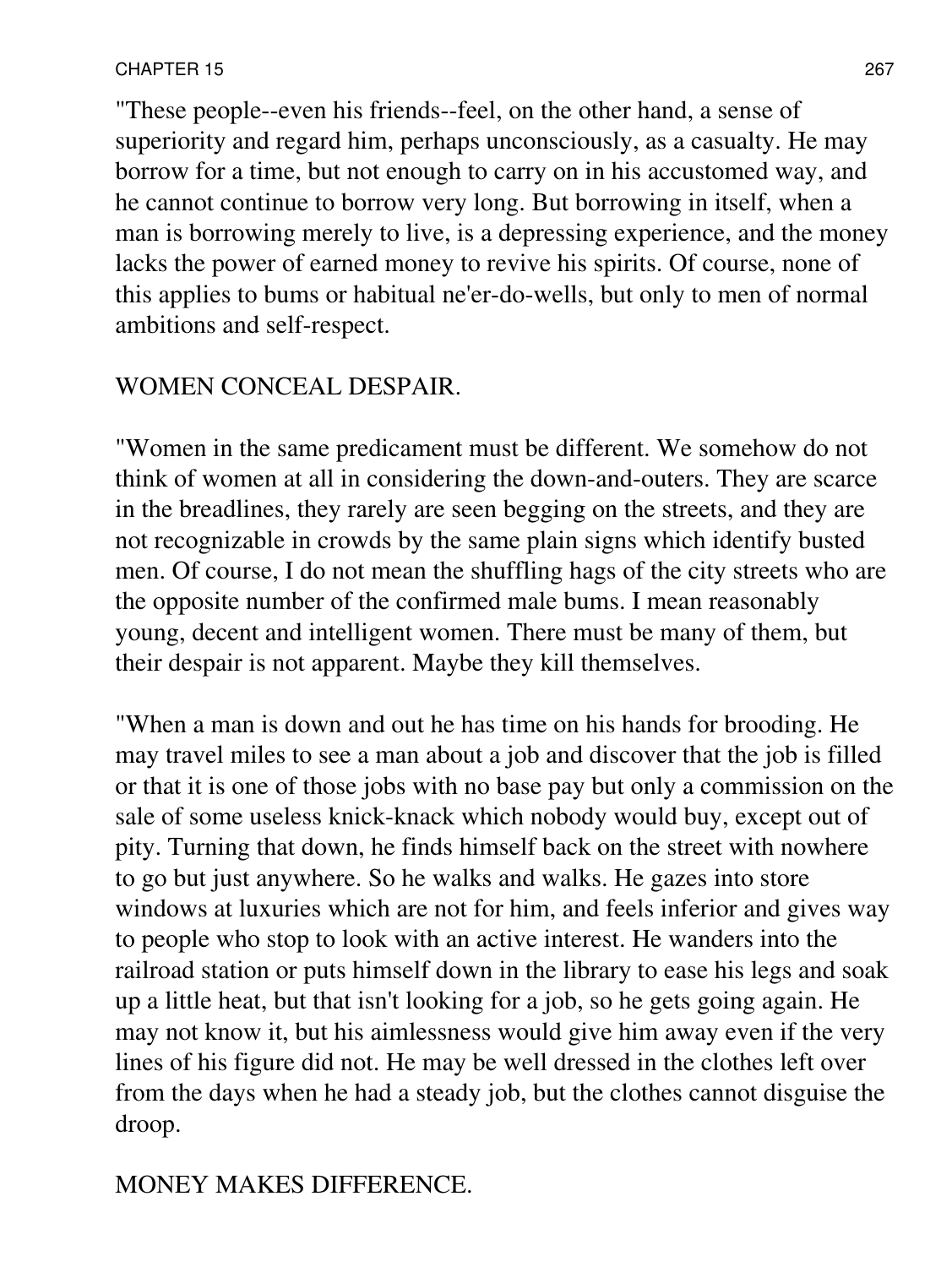"He sees thousands of other people, bookkeepers or clerks or chemists or wagon hands, busy at their work and envies them from the bottom of his soul. They have their independence, their self-respect and manhood, and he simply cannot convince himself that he is a good man, too, though he argue it out and arrive at a favorable verdict hour after hour.

"It is just money which makes this difference in him. With a little money he would be himself again.

"Some employers take the most shocking advantage of people who are down and out. The agencies hang out little colored cards offering miserable wages to busted men--\$ 12 a week, \$15 a week. An \$18 a week job is a plum, and anyone with \$25 a week to offer does not hang the job in front of an agency on a colored card. I have a want ad clipped from a local paper demanding a clerk, a good, clean penman, to take telephone orders for a sandwich shop from 11 A. M. to 2 P. M. for \$8 a month-- not \$8 a week but \$8 a month. The ad says also, 'State religion. ' Can you imagine the brutal effrontery of anyone who demands a good, clean penman for 11 cents an hour inquiring into the victim's religion? But that is what busted people are offered."

### THE FEAR OF CRITICISM

Just how man originally came by this fear, no one can state definitely, but one thing is certain-- he has it in a highly developed form. Some believe that this fear made its appearance about the time that politics became a "profession." Others believe it can be traced to the age when women first began to concern themselves with "styles" in wearing apparel.

This author, being neither a humorist nor a prophet, is inclined to attribute the basic fear of criticism to that part of man's inherited nature which prompts him not only to take away his fellowman's goods and wares, but to justify his action by CRITICISM of his fellowman's character. It is a well known fact that a thief will criticise the man from whom he steals--that politicians seek office, not by displaying their own virtues and qualifications, but by attempting to besmirch their opponents.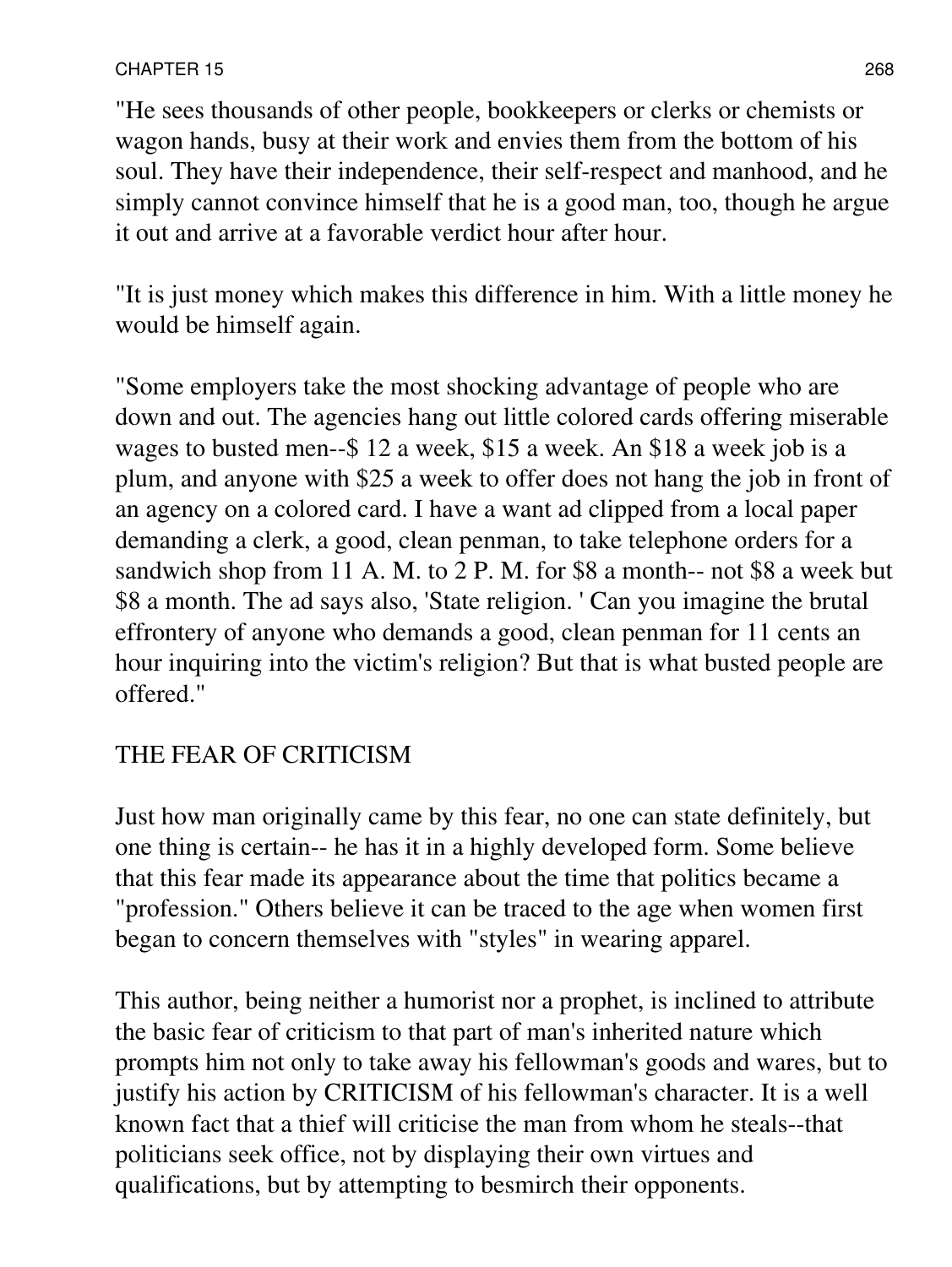The fear of criticism takes on many forms, the majority of which are petty and trivial. Bald-headed men, for example, are bald for no other reason than their fear of criticism. Heads become bald because of the tight fitting bands of hats which cut off the circulation from the roots of the hair. Men wear hats, not because they actually need them, but mainly because "everyone is doing it." The individual falls into line and does likewise, lest some other individual CRITICISE him. Women seldom have bald heads, or even thin hair, because they wear hats which fit their heads loosely, the only purpose of the hats being adornment.

But, it must not be supposed that women are free from the fear of criticism. If any woman claims to be superior to man with reference to this fear, ask her to walk down the street wearing a hat of the vintage of 1890.

The astute manufacturers of clothing have not been slow to capitalize this basic fear of criticism, with which all mankind has been cursed. Every season the styles in many articles of wearing apparel change. Who establishes the styles? Certainly not the purchaser of clothing, but the manufacturer. Why does he change the styles so often? The answer is obvious. He changes the styles so he can sell more clothes.

For the same reason the manufacturers of automobiles (with a few rare and very sensible exceptions) change styles of models every season. No man wants to drive an automobile which is not of the latest style, although the older model may actually be the better car.

We have been describing the manner in which people behave under the influence of fear of criticism as applied to the small and petty things of life. Let us now examine human behavior when this fear affects people in connection with the more important events of human relationship. Take for example practically any person who has reached the age of "mental maturity" (from 35 to 40 years of age, as a general average), and if you could read the secret thoughts of his mind, you would find a very decided disbelief in most of the fables taught by the majority of the dogmatists and theologians a few decades back.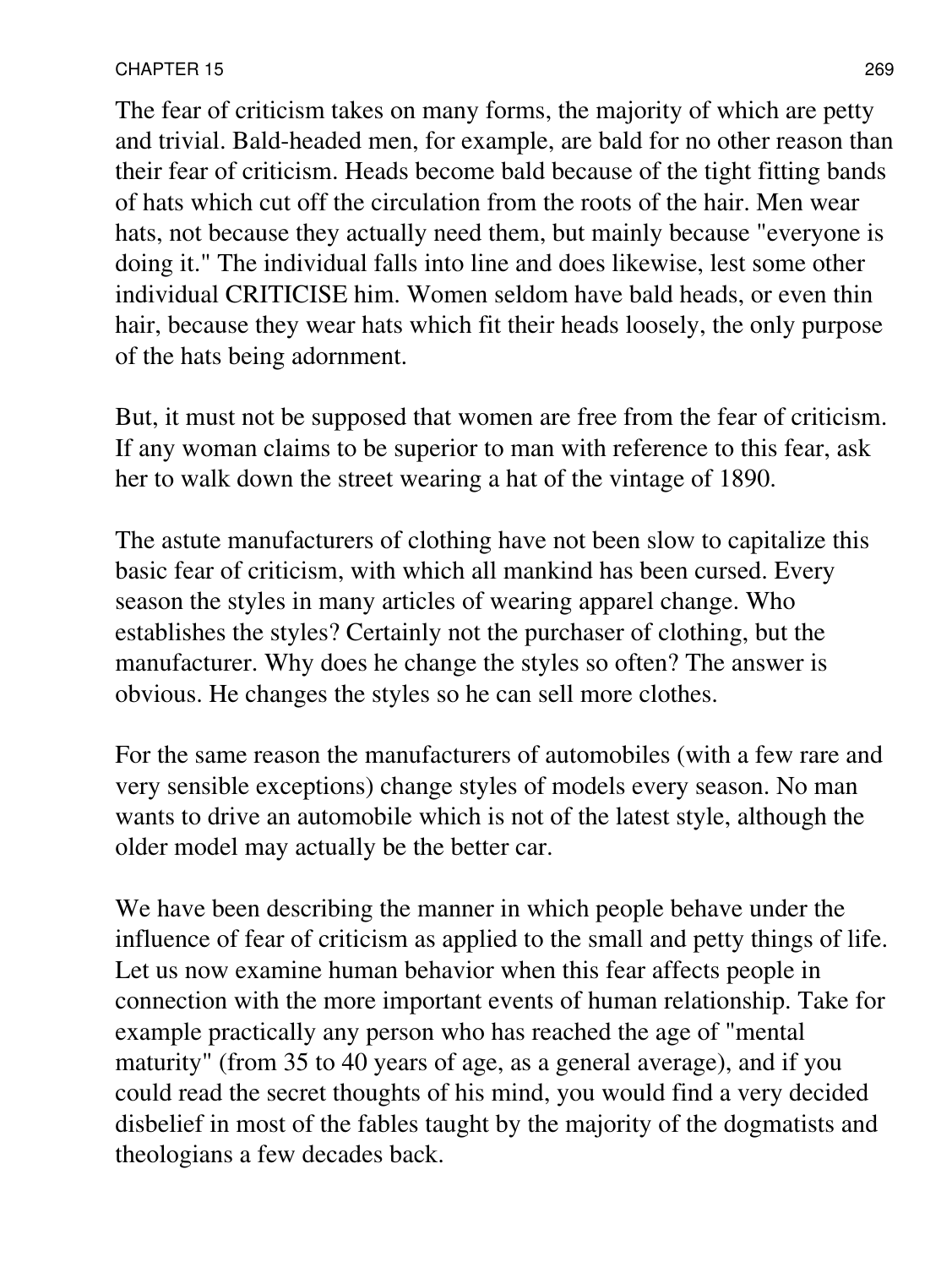Not often, however, will you find a person who has the courage to openly state his belief on this subject. Most people will, if pressed far enough, tell a lie rather than admit that they do not believe the stories associated with that form of religion which held people in bondage prior to the age of scientific discovery and education.

Why does the average person, even in this day of enlightenment, shy away from denying his belief in the fables which were the basis of most of the religions a few decades ago? The answer is, "because of the fear of criticism." Men and women have been burned at the stake for daring to express disbelief in ghosts. It is no wonder we have inherited a consciousness which makes us fear criticism. The time was, and not so far in the past, when criticism carried severe punishments--it still does in some countries.

The fear of criticism robs man of his initiative, destroys his power of imagination, limits his individuality, takes away his self-reliance, and does him damage in a hundred other ways. Parents often do their children irreparable injury by criticising them. The mother of one of my boyhood chums used to punish him with a switch almost daily, always completing the job with the statement, "You'll land in the penitentiary before you are twenty." He was sent to a Reformatory at the age of seventeen.

Criticism is the one form of service, of which everyone has too much. Everyone has a stock of it which is handed out, gratis, whether called for or not. One's nearest relatives often are the worst offenders. It should be recognized as a crime (in reality it is a crime of the worst nature), for any parent to build inferiority complexes in the mind of a child, through unnecessary criticism. Employers who understand human nature, get the best there is in men, not by criticism, but by constructive suggestion. Parents may accomplish the same results with their children. Criticism will plant FEAR in the human heart, or resentment, but it will not build love or affection.

# SYMPTOMS OF THE FEAR OF CRITICISM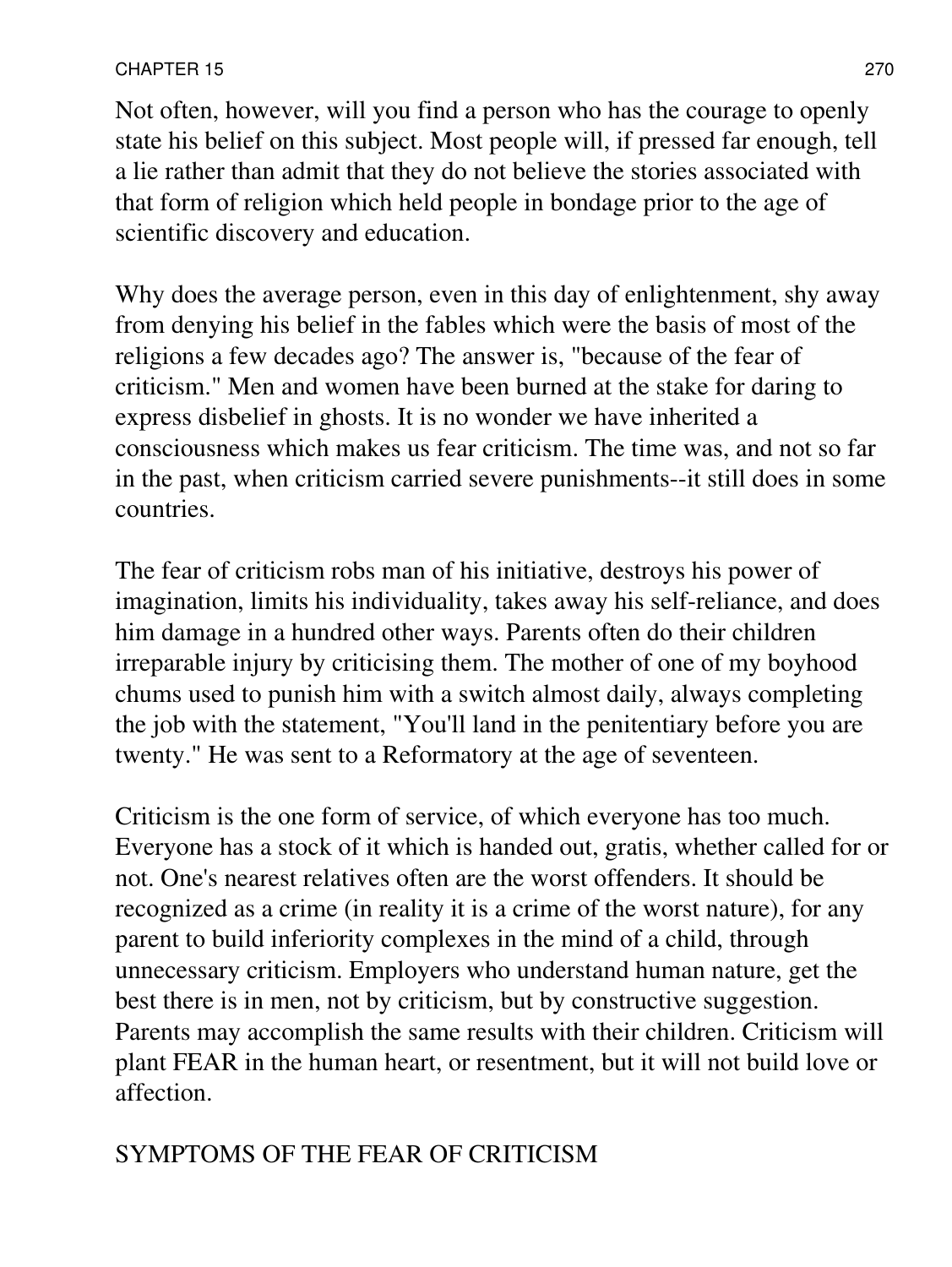This fear is almost as universal as the fear of poverty, and its effects are just as fatal to personal achievement, mainly because this fear destroys initiative, and discourages the use of imagination. The major symptoms of the fear are:

SELF-CONSCIOUSNESS. Generally expressed through nervousness, timidity in conversation and in meeting strangers, awkward movement of the hands and limbs, shifting of the eyes.

LACK OF POISE. Expressed through lack of voice control, nervousness in the presence of others, poor posture of body, poor memory.

PERSONALITY. Lacking in firmness of decision, personal charm, and ability to express opinions definitely. The habit of side-stepping issues instead of meeting them squarely. Agreeing with others without careful examination of their opinions.

INFERIORITY COMPLEX. The habit of expressing self-approval by word of mouth and by actions, as a means of covering up a feeling of inferiority. Using "big words" to impress others, (often without knowing the real meaning of the words). Imitating others in dress, speech and manners. Boasting of imaginary achievements. This sometimes gives a surface appearance of a feeling of superiority.

EXTRAVAGANCE. The habit of trying to "keep up with the Joneses," spending beyond one's income.

LACK OF INITIATIVE. Failure to embrace opportunities for self-advancement, fear to express opinions, lack of confidence in one's own ideas, giving evasive answers to questions asked by superiors, hesitancy of manner and speech, deceit in both words and deeds.

LACK OF AMBITION. Mental and physical laziness, lack of self-assertion, slowness in reaching decisions, easily influenced by others, the habit of criticising others behind their backs and flattering them to their faces, the habit of accepting defeat without protest, quitting an undertaking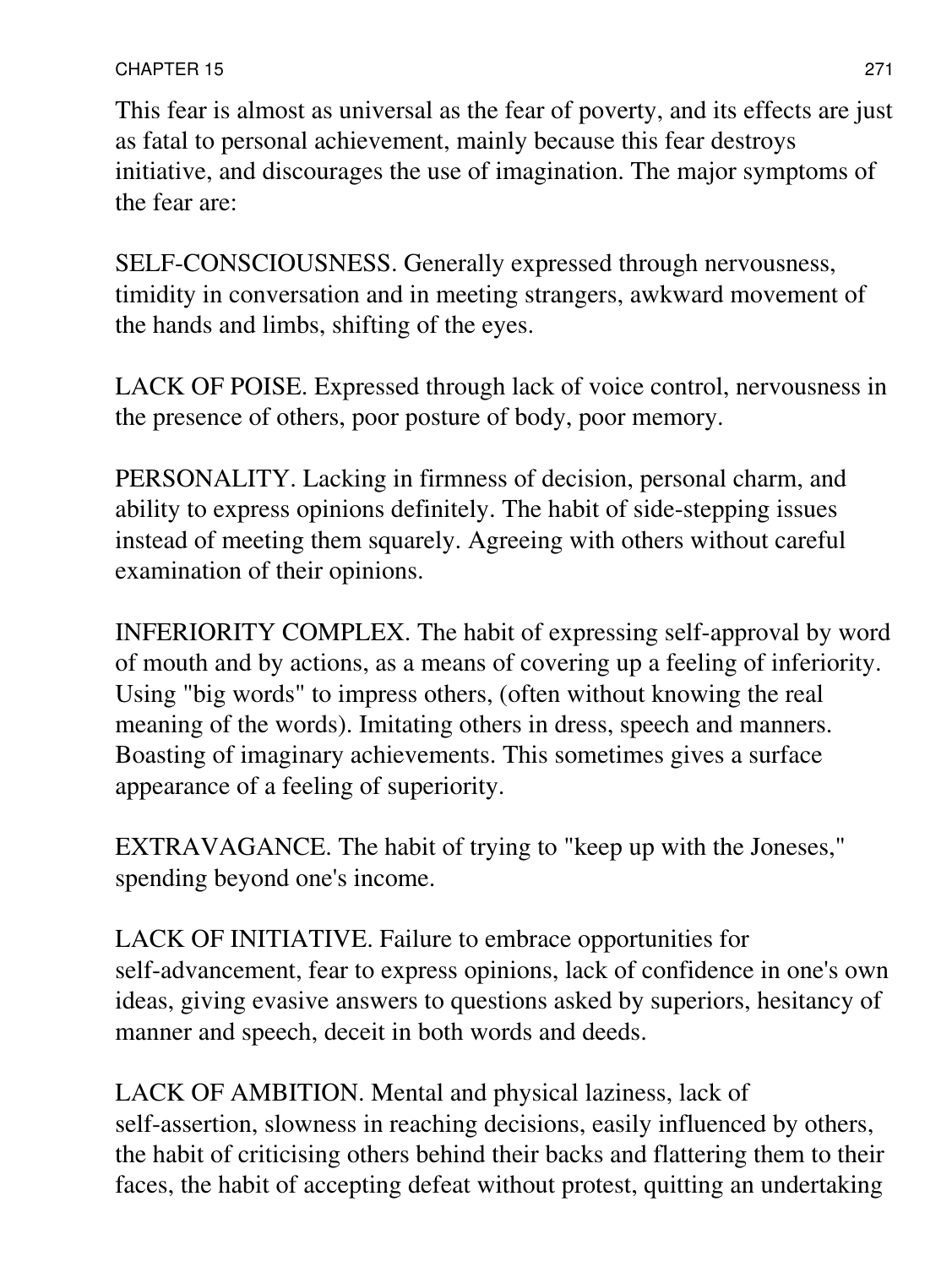when opposed by others, suspicious of other people without cause, lacking in tactfulness of manner and speech, unwillingness to accept the blame for mistakes.

## THE FEAR OF ILL HEALTH

This fear may be traced to both physical and social heredity. It is closely associated, as to its origin, with the causes of fear of Old Age and the fear of Death, because it leads one closely to the border of "terrible worlds" of which man knows not, but concerning which he has been taught some discomforting stories. The opinion is somewhat general, also, that certain unethical people engaged in the business of "selling health" have had not a little to do with keeping alive the fear of ill health.

In the main, man fears ill health because of the terrible pictures which have been planted in his mind of what may happen if death should overtake him. He also fears it because of the economic toll which it may claim.

A reputable physician estimated that 75% of all people who visit physicians for professional service are suffering with hypochondria (imaginary illness). It has been shown most convincingly that the fear of disease, even where there is not the slightest cause for fear, often produces the physical symptoms of the disease feared.

Powerful and mighty is the human mind! It builds or it destroys.

Playing upon this common weakness of fear of ill health, dispensers of patent medicines have reaped fortunes. This form of imposition upon credulous humanity became so prevalent some twenty years ago that Colliers' Weekly Magazine conducted a bitter campaign against some of the worst offenders in the patent medicine business.

During the "flu" epidemic which broke out during the world war, the mayor of New York City took drastic steps to check the damage which people were doing themselves through their inherent fear of ill health. He called in the newspaper men and said to them, "Gentlemen, I feel it necessary to ask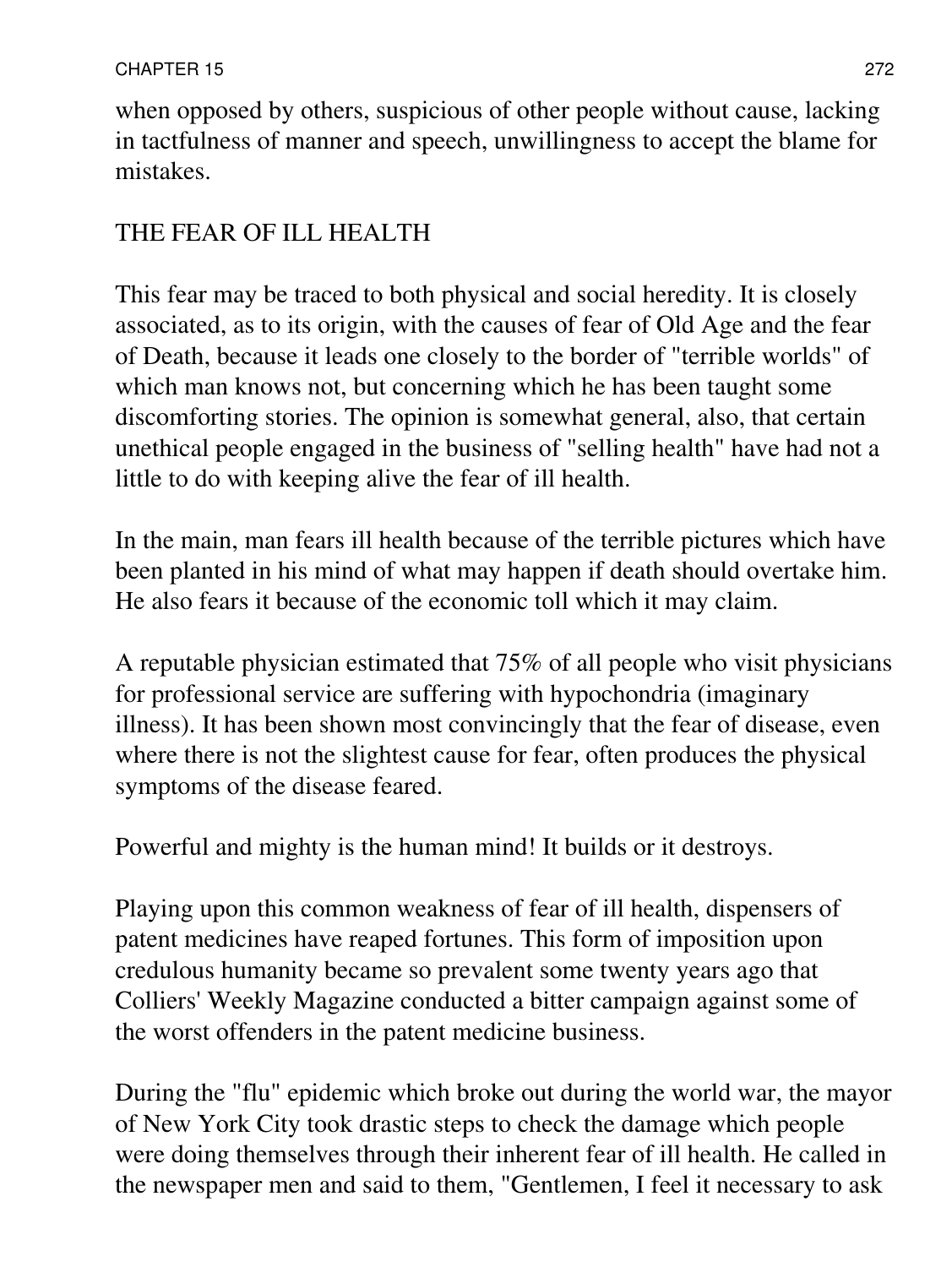you not to publish any scare headlines concerning the 'flu' epidemic. Unless you cooperate with me, we will have a situation which we cannot control." The newspapers quit publishing stories about the "flu," and within one month the epidemic had been successfully checked.

Through a series of experiments conducted some years ago, it was proved that people may be made ill by suggestion. We conducted this experiment by causing three acquaintances to visit the "victims," each of whom asked the question, "What ails you? You look terribly ill." The first questioner usually provoked a grin, and a nonchalant "Oh, nothing, I'm alright," from the victim. The second questioner usually was answered with the statement, "I don't know exactly, but I do feel badly." The third questioner was usually met with the frank admission that the victim was actually feeling ill.

Try this on an acquaintance if you doubt that it will make him uncomfortable, but do not carry the experiment too far. There is a certain religious sect whose members take vengeance upon their enemies by the "hexing" method. They call it "placing a spell" on the victim.

There is overwhelming evidence that disease sometimes begins in the form of negative thought impulse. Such an impulse may be passed from one mind to another, by suggestion, or created by an individual in his own mind.

A man who was blessed with more wisdom than this incident might indicate, once said "When anyone asks me how I feel, I always want to answer by knocking him down."

Doctors send patients into new climates for their health, because a change of "mental attitude" is necessary. The seed of fear of ill health lives in every human mind. Worry, fear, discouragement, disappointment in love and business affairs, cause this seed to germinate and grow. The recent business depression kept the doctors on the run, because every form of negative thinking may cause ill health.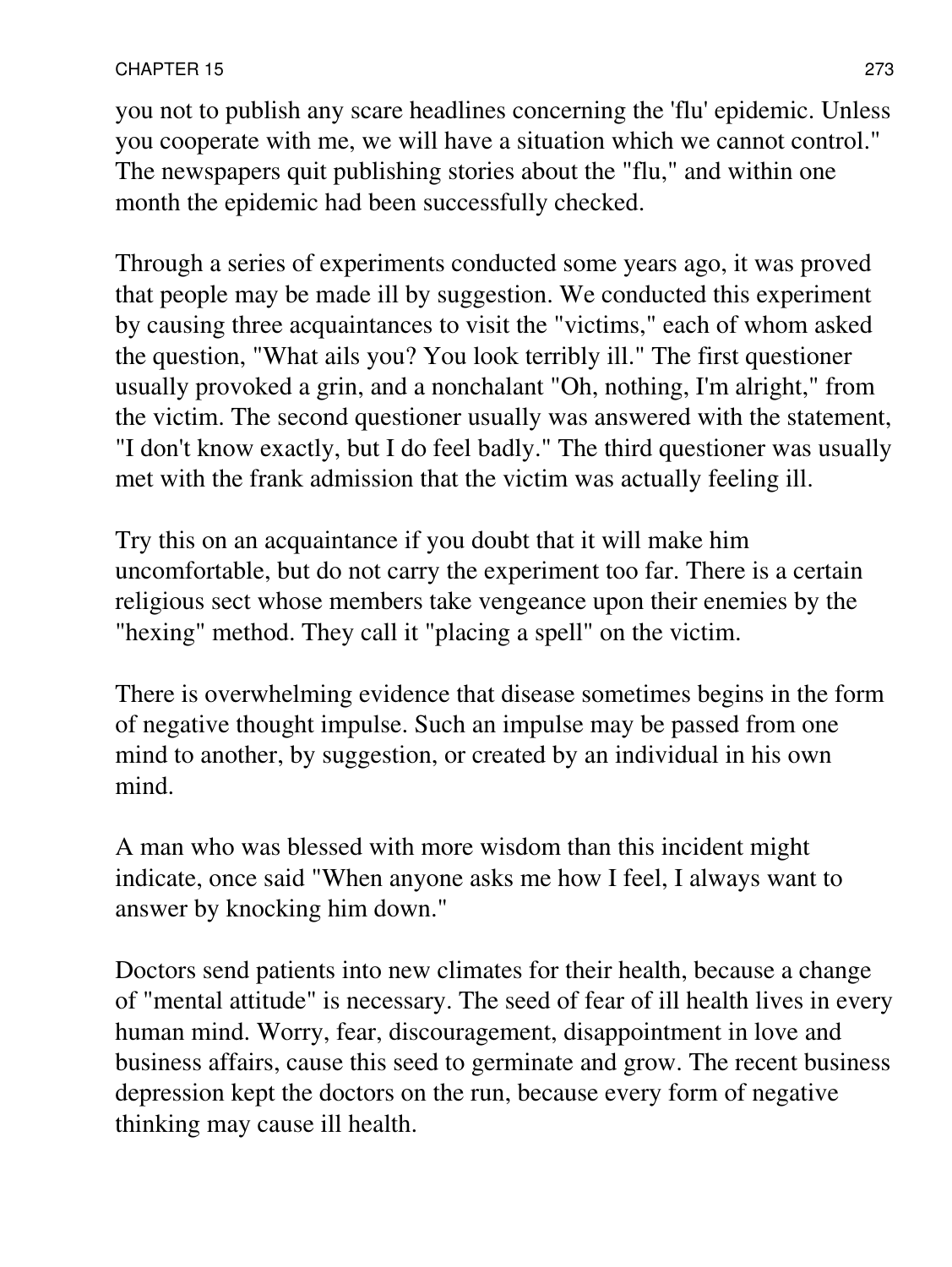Disappointments in business and in love stand at the head of the list of causes of fear of ill health. A young man suffered a disappointment in love which sent him to a hospital. For months he hovered between life and death. A specialist in suggestive therapeutics was called in. The specialist changed nurses, placing him in charge of a very charming young woman who began (by pre-arrangement with the doctor) to make love to him the first day of her arrival on the job. Within three weeks the patient was discharged from the hospital, still suffering, but with an entirely different malady. HE WAS IN LOVE AGAIN. The remedy was a hoax, but the patient and the nurse were later married. Both are in good health at the time of this writing.

### SYMPTOMS OF THE FEAR OF ILL HEALTH

The symptoms of this almost universal fear are:

AUTO-SUGGESTION. The habit of negative use of self-suggestion by looking for, and expecting to find the symptoms of all kinds of disease. "Enjoying" imaginary illness and speaking of it as being real. The habit of trying all "fads" and "isms" recommended by others as having therapeutic value. Talking to others of operations, accidents and other forms of illness. Experimenting with diets, physical exercises, reducing systems, without professional guidance. Trying home remedies, patent medicines and "quack" remedies.

HYPOCHONDRIA. The habit of talking of illness, concentrating the mind upon disease, and expecting its appearance until a nervous break occurs. Nothing that comes in bottles can cure this condition. It is brought on by negative thinking and nothing but positive thought can affect a cure. Hypochondria, (a medical term for imaginary disease) is said to do as much damage on occasion, as the disease one fears might do. Most so-called cases of "nerves" come from imaginary illness.

EXERCISE. Fear of ill health often interferes with proper physical exercise, and results in over-weight, by causing one to avoid outdoor life.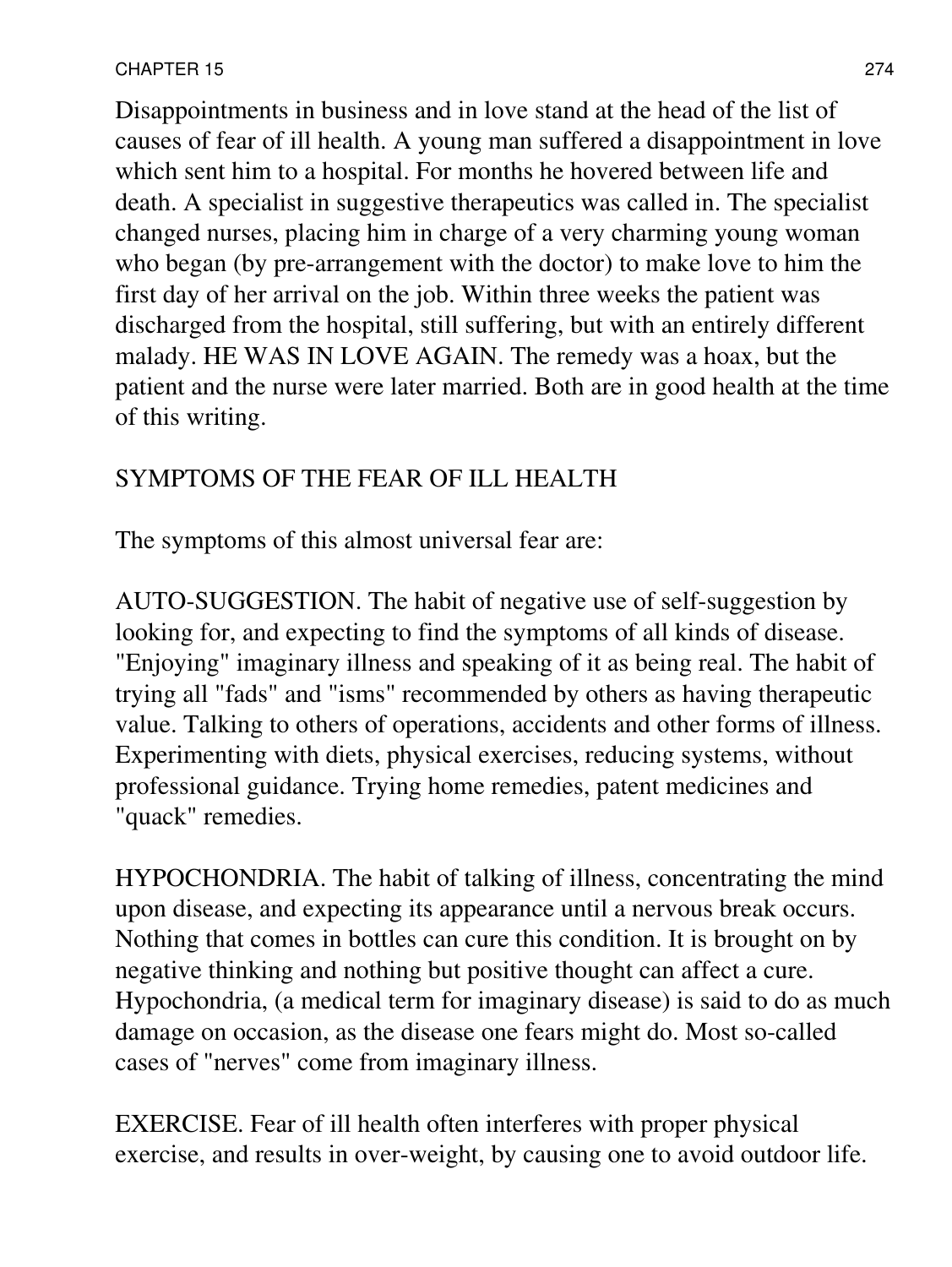SUSCEPTIBILITY. Fear of ill health breaks down Nature's body resistance, and creates a favorable condition for any form of disease one may contact.

The fear of ill health often is related to the fear of Poverty, especially in the case of the hypochondriac, who constantly worries about the possibility of having to pay doctor's bills, hospital bills, etc. This type of person spends much time preparing for sickness, talking about death, saving money for cemetery lots, and burial expenses, etc.

SELF-CODDLING. The habit of making a bid for sympathy, using imaginary illness as the lure. (People often resort to this trick to avoid work). The habit of feigning illness to cover plain laziness, or to serve as an alibi for lack of ambition.

INTEMPERANCE. The habit of using alcohol or narcotics to destroy pains such as headaches, neuralgia, etc., instead of eliminating the cause.

The habit of reading about illness and worrying over the possibility of being stricken by it. The habit of reading patent medicine advertisements.

### THE FEAR OF LOSS OF LOVE

The original source of this inherent fear needs but little description, because it obviously grew out of man's polygamous habit of stealing his fellow-man's mate, and his habit of taking liberties with her whenever he could.

Jealousy, and other similar forms of dementia praecox grow out of man's inherited fear of the loss of love of someone. This fear is the most painful of all the six basic fears. It probably plays more havoc with the body and mind than any of the other basic fears, as it often leads to permanent insanity.

The fear of the loss of love probably dates back to the stone age, when men stole women by brute force. They continue to steal females, but their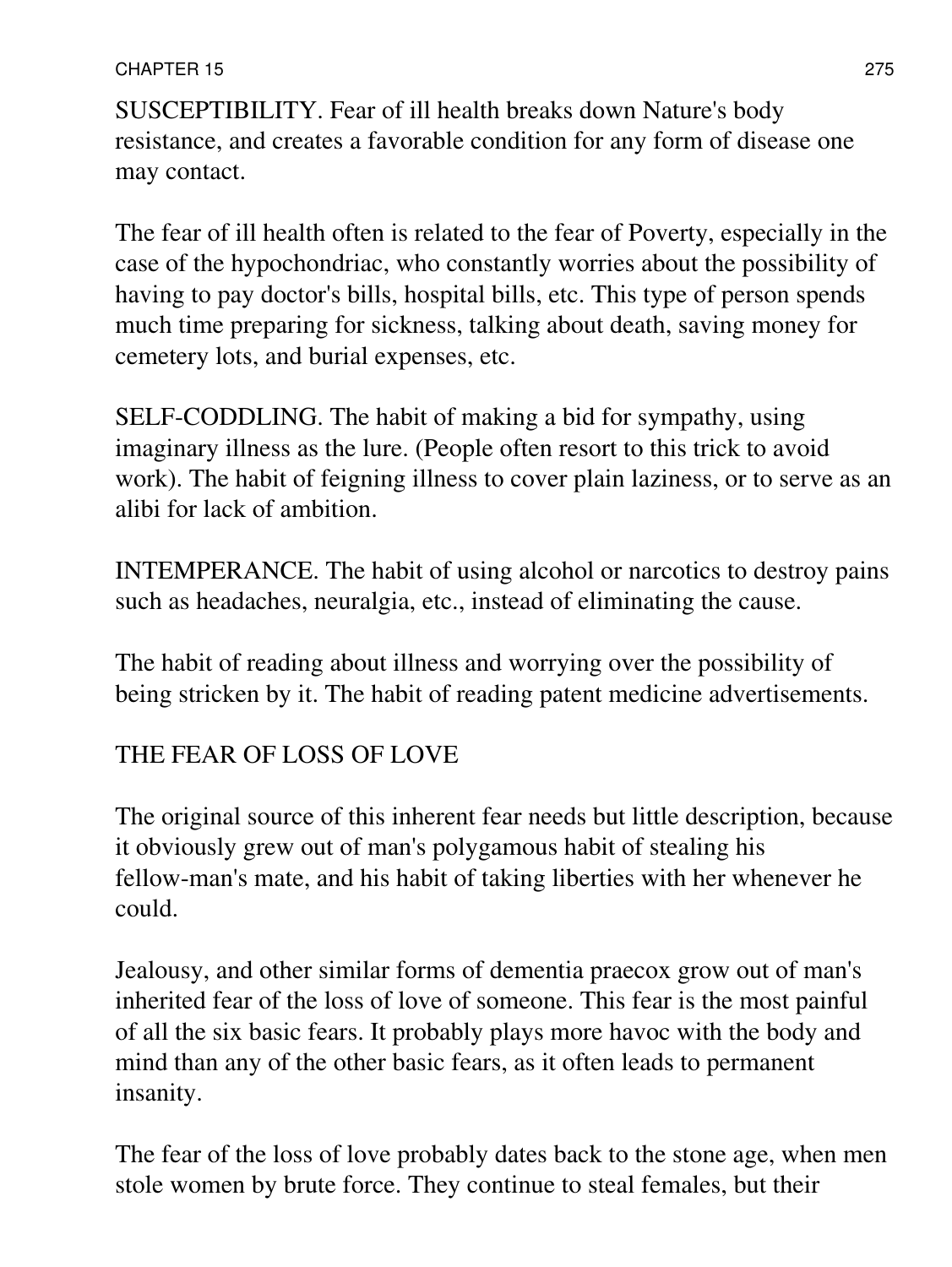technique has changed. Instead of force, they now use persuasion, the promise of pretty clothes, motor cars, and other "bait" much more effective than physical force. Man's habits are the same as they were at the dawn of civilization, but he expresses them differently.

Careful analysis has shown that women are more susceptible to this fear than men. This fact is easily explained. Women have learned, from experience, that men are polygamous by nature, that they are not to be trusted in the hands of rivals.

### SYMPTOMS OF THE FEAR OF LOSS OF LOVE

The distinguishing symptoms of this fear are:--

JEALOUSY. The habit of being suspicious of friends and loved ones without any reasonable evidence of sufficient grounds. (Jealousy is a form of dementia praecox which sometimes becomes violent without the slightest cause). The habit of accusing wife or husband of infidelity without grounds. General suspicion of everyone, absolute faith in no one.

FAULT FINDING. The habit of finding fault with friends, relatives, business associates and loved ones upon the slightest provocation, or without any cause whatsoever.

GAMBLING. The habit of gambling, stealing, cheating, and otherwise taking hazardous chances to provide money for loved ones, with the belief that love can be bought. The habit of spending beyond one's means, or incurring debts, to provide gifts for loved ones, with the object of making a favorable showing. Insomnia, nervousness, lack of persistence, weakness of will, lack of self-control, lack of self-reliance, bad temper.

### THE FEAR OF OLD AGE

In the main, this fear grows out of two sources. First, the thought that old age may bring with it POVERTY. Secondly, and by far the most common source of origin, from false and cruel teachings of the past which have been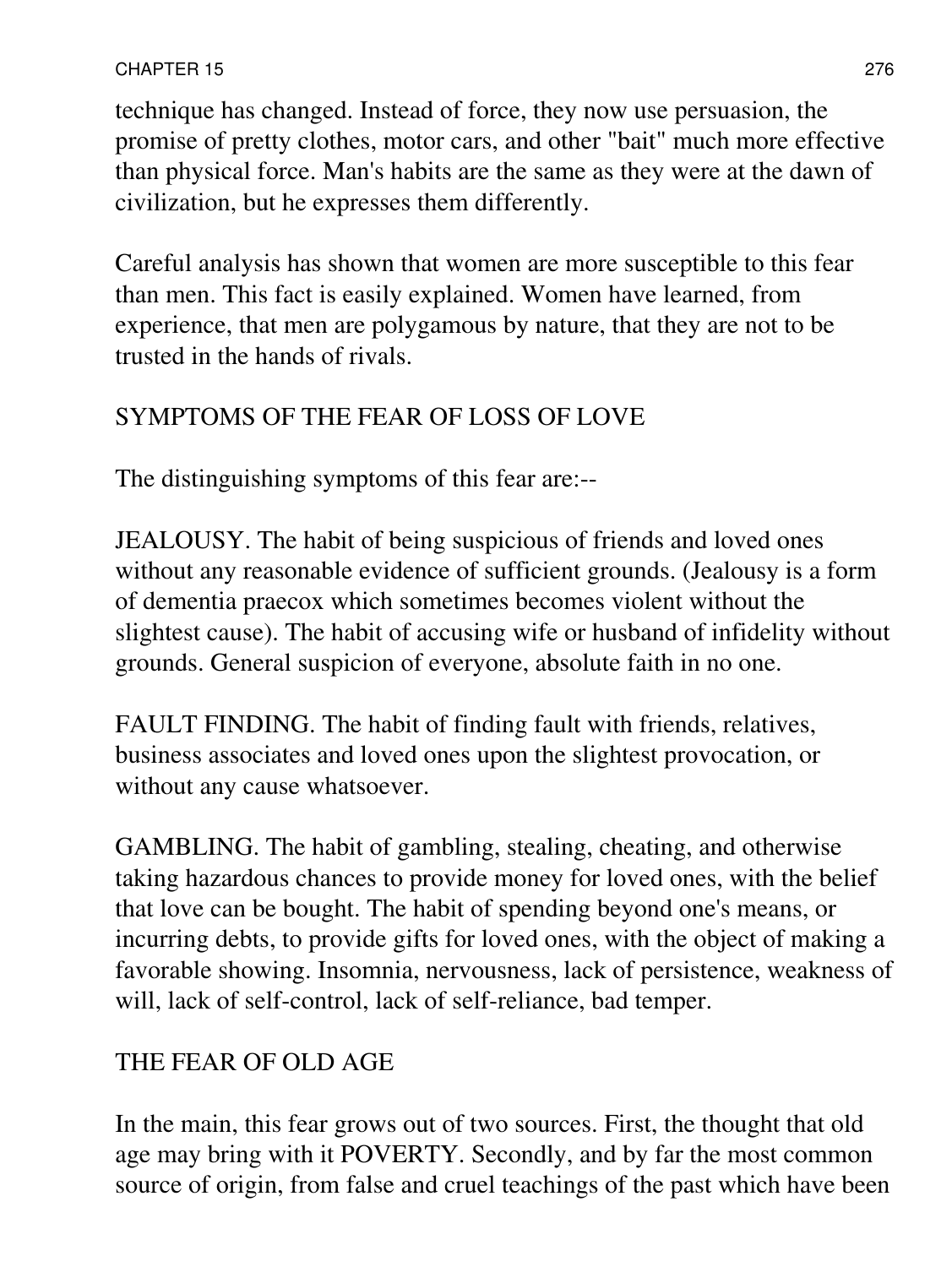too well mixed with "fire and brimstone," and other bogies cunningly designed to enslave man through fear.

In the basic fear of old age, man has two very sound reasons for his apprehension-- one growing out of his distrust of his fellowman, who may seize whatever worldly goods he may possess, and the other arising from the terrible pictures of the world beyond, which were planted in his mind, through social heredity before he came into full possession of his mind.

The possibility of ill health, which is more common as people grow older, is also a contributing cause of this common fear of old age. Eroticism also enters into the cause of the fear of old age, as no man cherishes the thought of diminishing sex attraction.

The most common cause of fear of old age is associated with the possibility of poverty. "Poorhouse" is not a pretty word. It throws a chill into the mind of every person who faces the possibility of having to spend his declining years on a poor farm.

Another contributing cause of the fear of old age, is the possibility of loss of freedom and independence, as old age may bring with it the loss of both physical and economic freedom.

### SYMPTOMS OF THE FEAR OF OLD AGE

The commonest symptoms of this fear are:

The tendency to slow down and develop an inferiority complex at the age of mental maturity, around the age of forty, falsely believing one's self to be "slipping" because of age. (The truth is that man's most useful years, mentally and spiritually, are those between forty and sixty).

The habit of speaking apologetically of one's self as "being old" merely because one has reached the age of forty, or fifty, instead of reversing the rule and expressing gratitude for having reached the age of wisdom and understanding.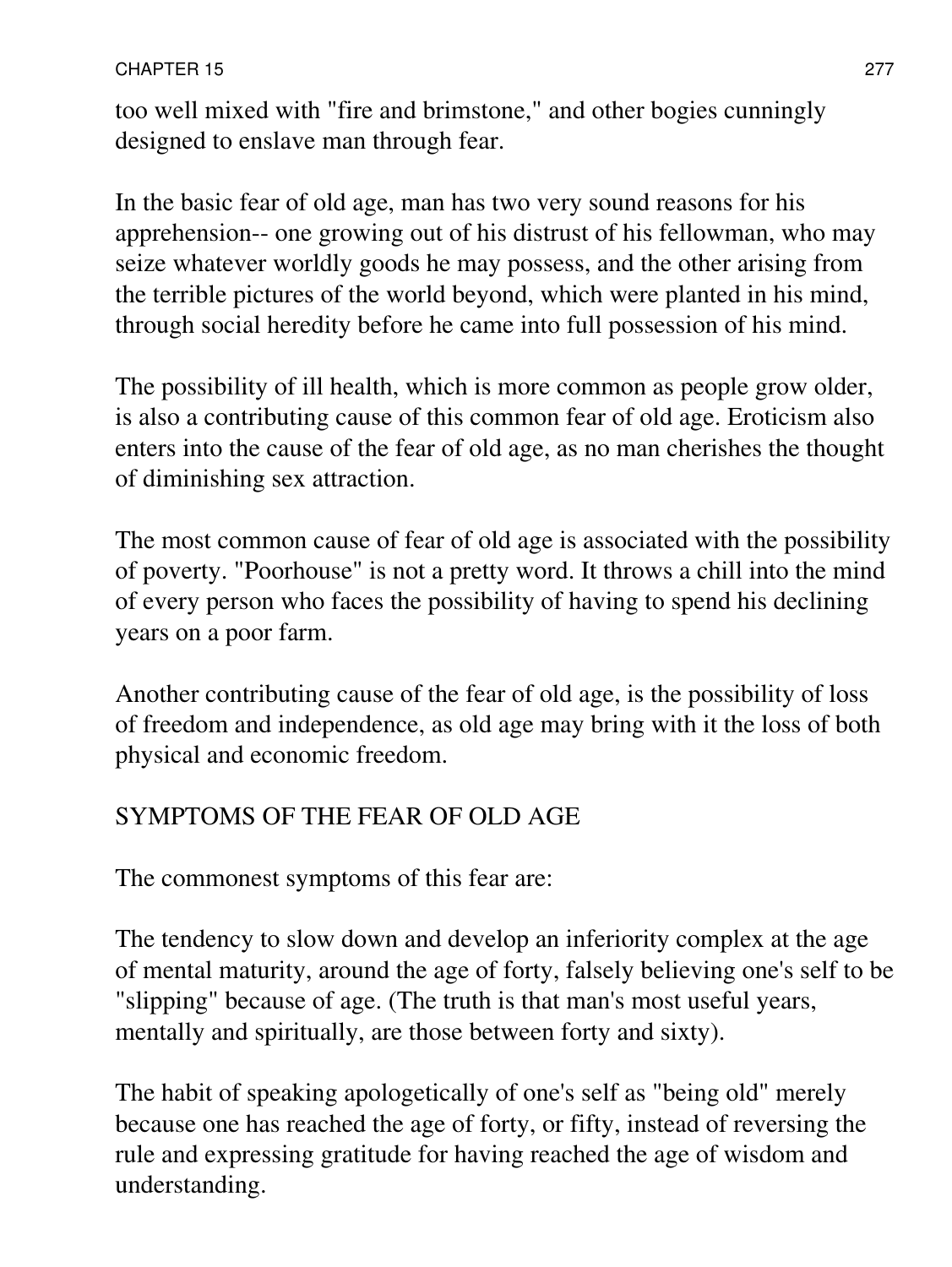The habit of killing off initiative, imagination, and self-reliance by falsely believing one's self too old to exercise these qualities. The habit of the man or woman of forty dressing with the aim of trying to appear much younger, and affecting mannerisms of youth; thereby inspiring ridicule by both friends and strangers.

### THE FEAR OF DEATH

To some this is the cruelest of all the basic fears. The reason is obvious. The terrible pangs of fear associated with the thought of death, in the majority of cases, may be charged directly to religious fanaticism. So-called "heathen" are less afraid of death than the more "civilized." For hundreds of millions of years man has been asking the still unanswered questions, "whence" and "whither." Where did I come from, and where am I going?

During the darker ages of the past, the more cunning and crafty were not slow to offer the answer to these questions, FOR A PRICE. Witness, now, the major source of origin of the FEAR OF DEATH.

"Come into my tent, embrace my faith, accept my dogmas, and I will give you a ticket that will admit you straightaway into heaven when you die," cries a leader of sectarianism. "Remain out of my tent," says the same leader, "and may the devil take you and burn you throughout eternity."

ETERNITY is a long time. FIRE is a terrible thing. The thought of eternal punishment, with fire, not only causes man to fear death, it often causes him to lose his reason. It destroys interest in life and makes happiness impossible.

During my research, I reviewed a book entitled "A Catalogue of the Gods," in which were listed the 30,000 gods which man has worshiped. Think of it! Thirty thousand of them, represented by everything from a crawfish to a man. It is little wonder that men have become frightened at the approach of death.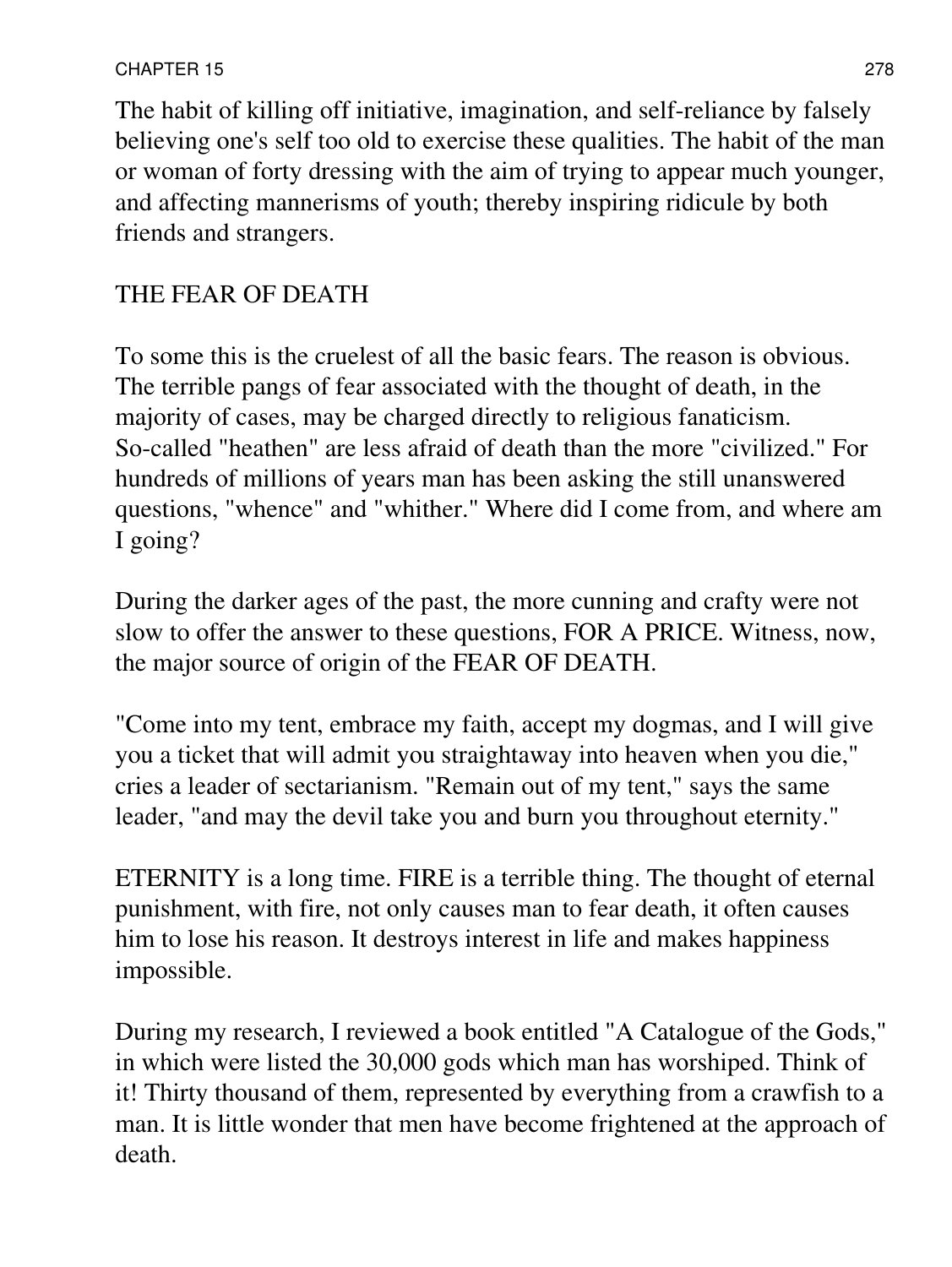While the religious leader may not be able to provide safe conduct into heaven, nor, by lack of such provision, allow the unfortunate to descend into hell, the possibility of the latter seems so terrible that the very thought of it lays hold of the imagination in such a realistic way that it paralyzes reason, and sets up the fear of death.

In truth, NO MAN KNOWS, and no man has ever known, what heaven or hell is like, nor does any man know if either place actually exists. This very lack of positive knowledge opens the door of the human mind to the charlatan so he may enter and control that mind with his stock of legerdemain and various brands of pious fraud and trickery.

The fear of DEATH is not as common now as it was during the age when there were no great colleges and universities. Men of science have turned the spotlight of truth upon the world, and this truth is rapidly freeing men and women from this terrible fear of DEATH. The young men and young women who attend the colleges and universities are not easily impressed by "fire" and "brimstone." Through the aid of biology, astronomy, geology, and other related sciences, the fears of the dark ages which gripped the minds of men and destroyed their reason have been dispelled.

Insane asylums are filled with men and women who have gone mad, because of the FEAR OF DEATH.

This fear is useless. Death will come, no matter what anyone may think about it. Accept it as a necessity, and pass the thought out of your mind. It must be a, necessity, or it would not come to all. Perhaps it is not as bad as it has been pictured.

The entire world is made up of only two things, ENERGY and MATTER. In elementary physics we learn that neither matter nor energy (the only two realities known to man) can be created nor destroyed. Both matter and energy can be transformed, but neither can be destroyed.

Life is energy, if it is anything. If neither energy nor matter can be destroyed, of course life cannot be destroyed. Life, like other forms of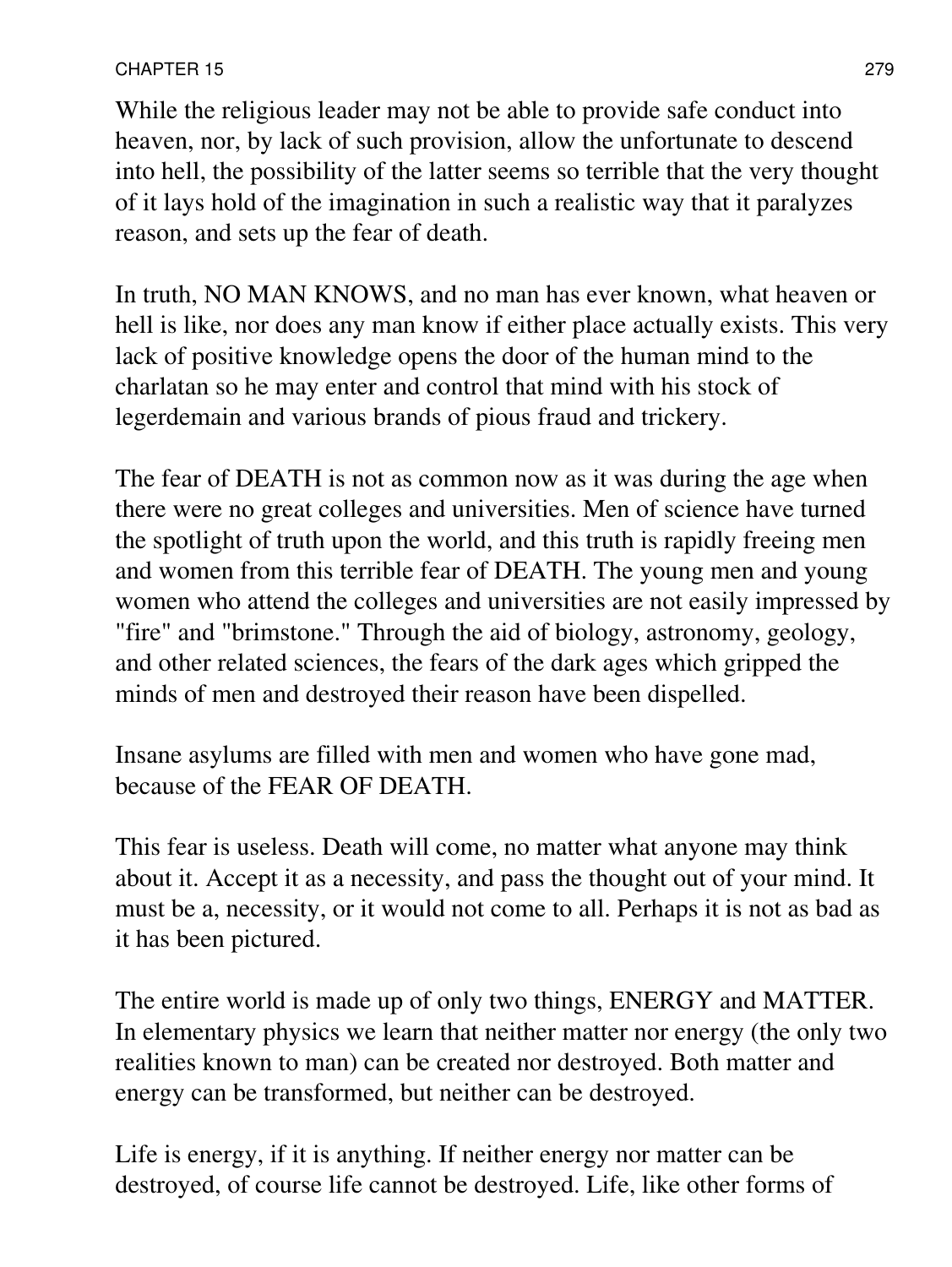energy, may be passed through various processes of transition, or change, but it cannot be destroyed. Death is mere transition.

If death is not mere change, or transition, then nothing comes after death except a long, eternal, peaceful sleep, and sleep is nothing to be feared. Thus you may wipe out, forever, the fear of Death.

# SYMPTOMS OF THE FEAR OF DEATH

The general symptoms of this fear are:--

The habit of THINKING about dying instead of making the most of LIFE, due, generally, to lack of purpose, or lack of a suitable occupation. This fear is more prevalent among the aged, but sometimes the more youthful are victims of it. The greatest of all remedies for the fear of death is a BURNING DESIRE FOR ACHIEVEMENT, backed by useful service to others. A busy person seldom has time to think about dying. He finds life too thrilling to worry about death. Sometimes the fear of death is closely associated with the Fear of Poverty, where one's death would leave loved ones poverty-stricken. In other cases, the fear of death is caused by illness and the consequent breaking down of physical body resistance. The commonest causes of the fear of death are: ill-health, poverty, lack of appropriate occupation, disappointment over love, insanity, religious fanaticism.

# OLD MAN WORRY

Worry is a state of mind based upon fear. It works slowly, but persistently. It is insiduous and subtle. Step by step it "digs itself in" until it paralyzes one's reasoning faculty, destroys self-confidence and initiative. Worry is a form of sustained fear caused by indecision therefore it is a state of mind which can be controlled.

An unsettled mind is helpless. Indecision makes an unsettled mind. Most individuals lack the willpower to reach decisions promptly, and to stand by them after they have been made, even during normal business conditions.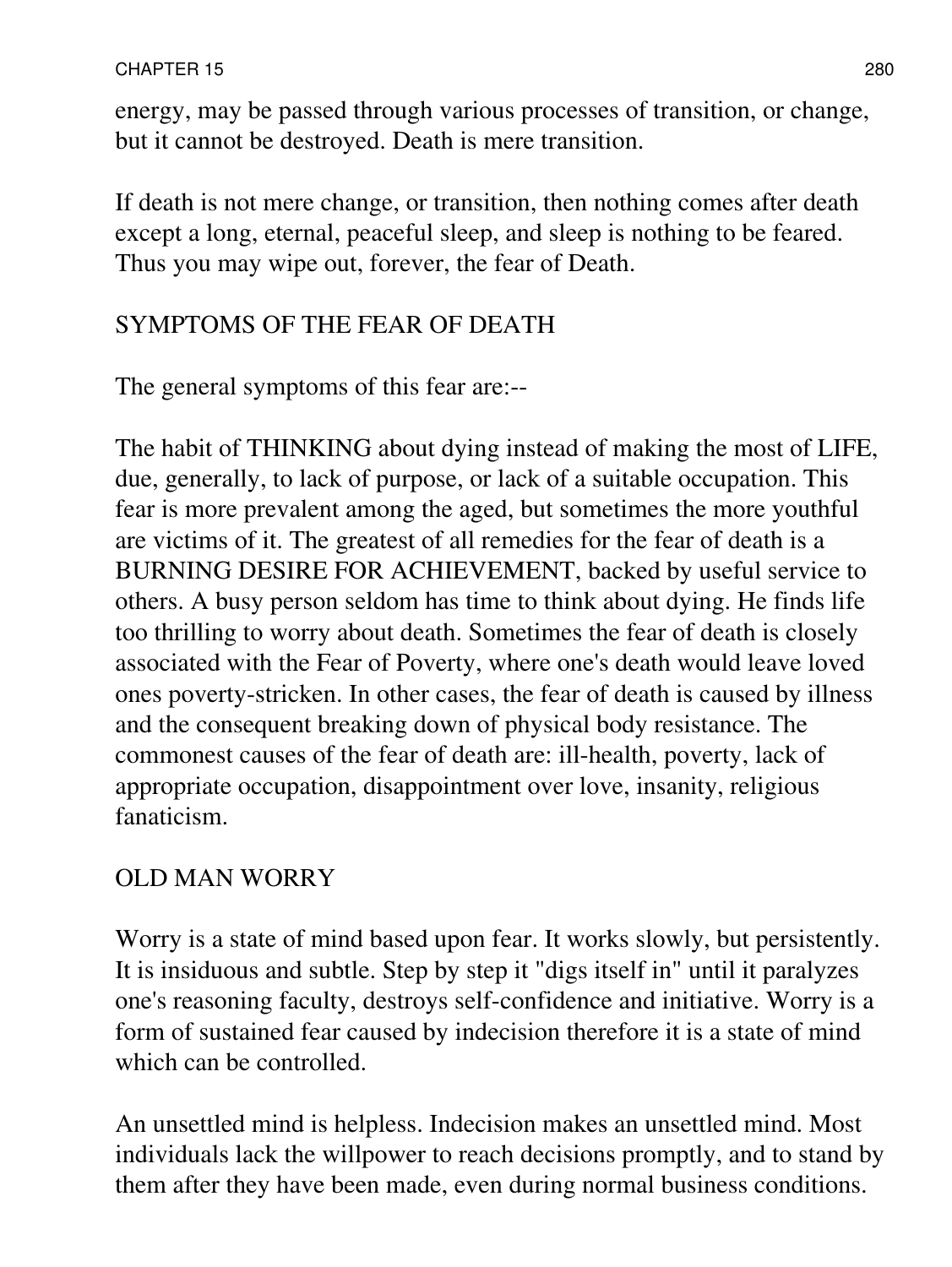During periods of economic unrest (such as the world recently experienced), the individual is handicapped, not alone by his inherent nature to be slow at reaching decisions, but he is influenced by the indecision of others around him who have created a state of "mass indecision."

During the depression the whole atmosphere, all over the world, was filled with "Fearenza" and "Worryitis," the two mental disease germs which began to spread themselves after the Wall Street frenzy in 1929. There is only one known antidote for these germs; it is the habit of prompt and firm DECISION. Moreover, it is an antidote which every individual must apply for himself.

We do not worry over conditions, once we have reached a decision to follow a definite line of action.

I once interviewed a man who was to be electrocuted two hours later. The condemned man was the calmest of some eight men who were in the death-cell with him. His calmness prompted me to ask him how it felt to know that he was going into eternity in a short while. With a smile of confidence on his face, he said, "It feels fine. Just think, brother, my troubles will soon be over. I have had nothing but trouble all my life. It has been a hardship to get food and clothing. Soon I will not need these things. I have felt fine ever since I learned FOR CERTAIN that I must die. I made up my mind then, to accept my fate in good spirit."

As he spoke he devoured a dinner of proportions sufficient for three men, eating every mouthful of the food brought to him, and apparently enjoying it as much as if no disaster awaited him. DECISION gave this man resignation to his fate! Decision can also prevent one's acceptance of undesired circumstances.

The six basic fears become translated into a state of worry, through indecision. Relieve yourself, forever of the fear of death, by reaching a decision to accept death as an inescapable event. Whip the fear of poverty by reaching a decision to get along with whatever wealth you can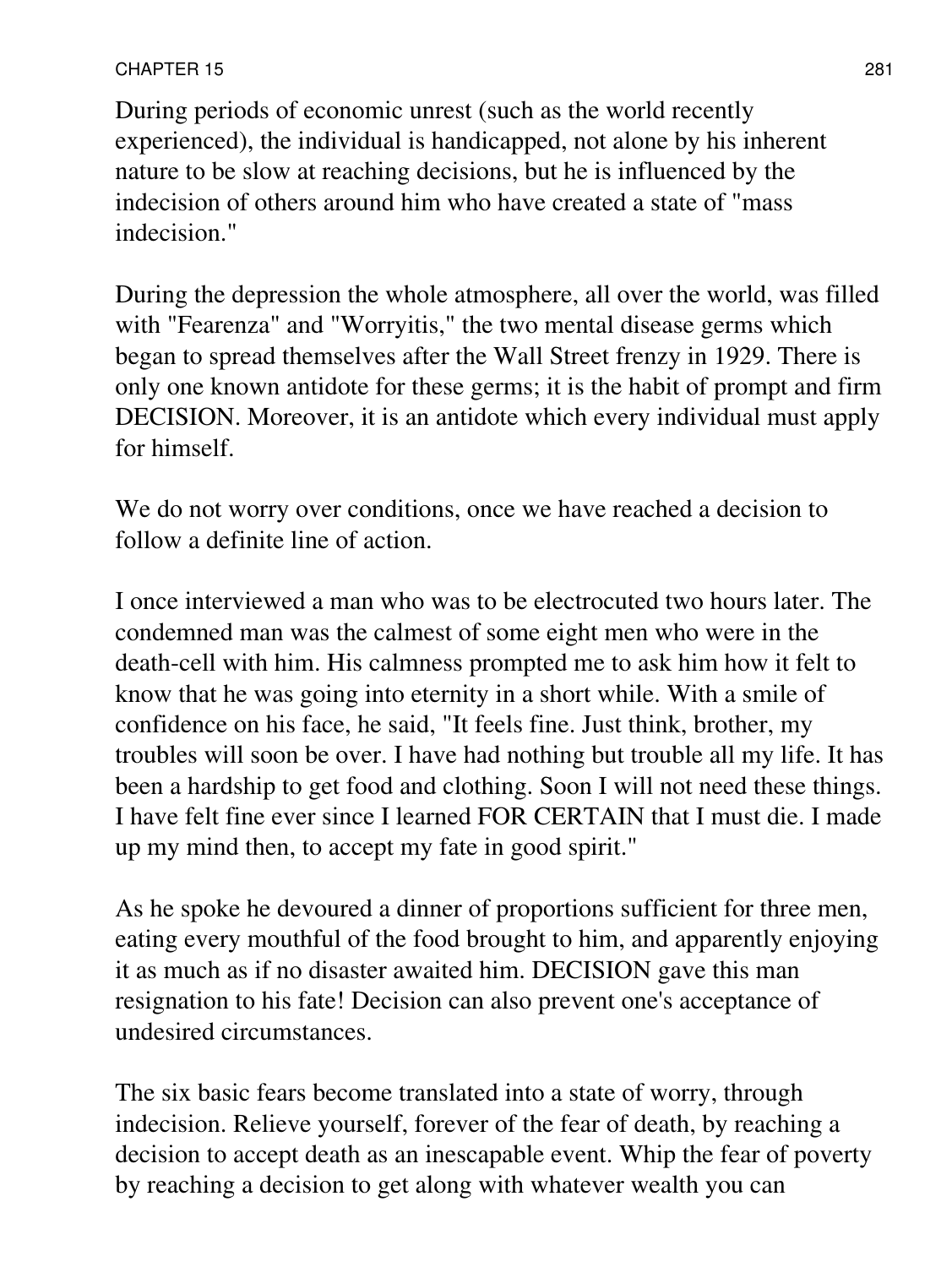accumulate WITHOUT WORRY. Put your foot upon the neck of the fear of criticism by reaching a decision NOT TO WORRY about what other people think, do, or say. Eliminate the fear of old age by reaching a decision to accept it, not as a handicap, but as a great blessing which carries with it wisdom, self-control, and understanding not known to youth.

Acquit yourself of the fear of ill health by the decision to forget symptoms. Master the fear of loss of love by reaching a decision to get along without love, if that is necessary.

Kill the habit of worry, in all its forms, by reaching a general, blanket decision that nothing which life has to offer is worth the price of worry. With this decision will come poise, peace of mind, and calmness of thought which will bring happiness.

A man whose mind is filled with fear not only destroys his own chances of intelligent action, but, he transmits these destructive vibrations to the minds of all who come into contact with him, and destroys, also their chances.

Even a dog or a horse knows when its master lacks courage; moreover, a dog or a horse will pick up the vibrations of fear thrown off by its master, and behave accordingly. Lower down the line of intelligence in the animal kingdom, one finds this same capacity to pick up the vibrations of fear. A honey-bee immediately senses fear in the mind of a person--for reasons unknown, a bee will sting the person whose mind is releasing vibrations of fear, much more readily than it will molest the person whose mind registers no fear.

The vibrations of fear pass from one mind to another just as quickly and as surely as the sound of the human voice passes from the broadcasting station to the receiving set of a radio--and BY THE SELF-SAME MEDIUM.

Mental telepathy is a reality. Thoughts pass from one mind to another, voluntarily, whether or not this fact is recognized by either the person releasing the thoughts, or the persons who pick up those thoughts.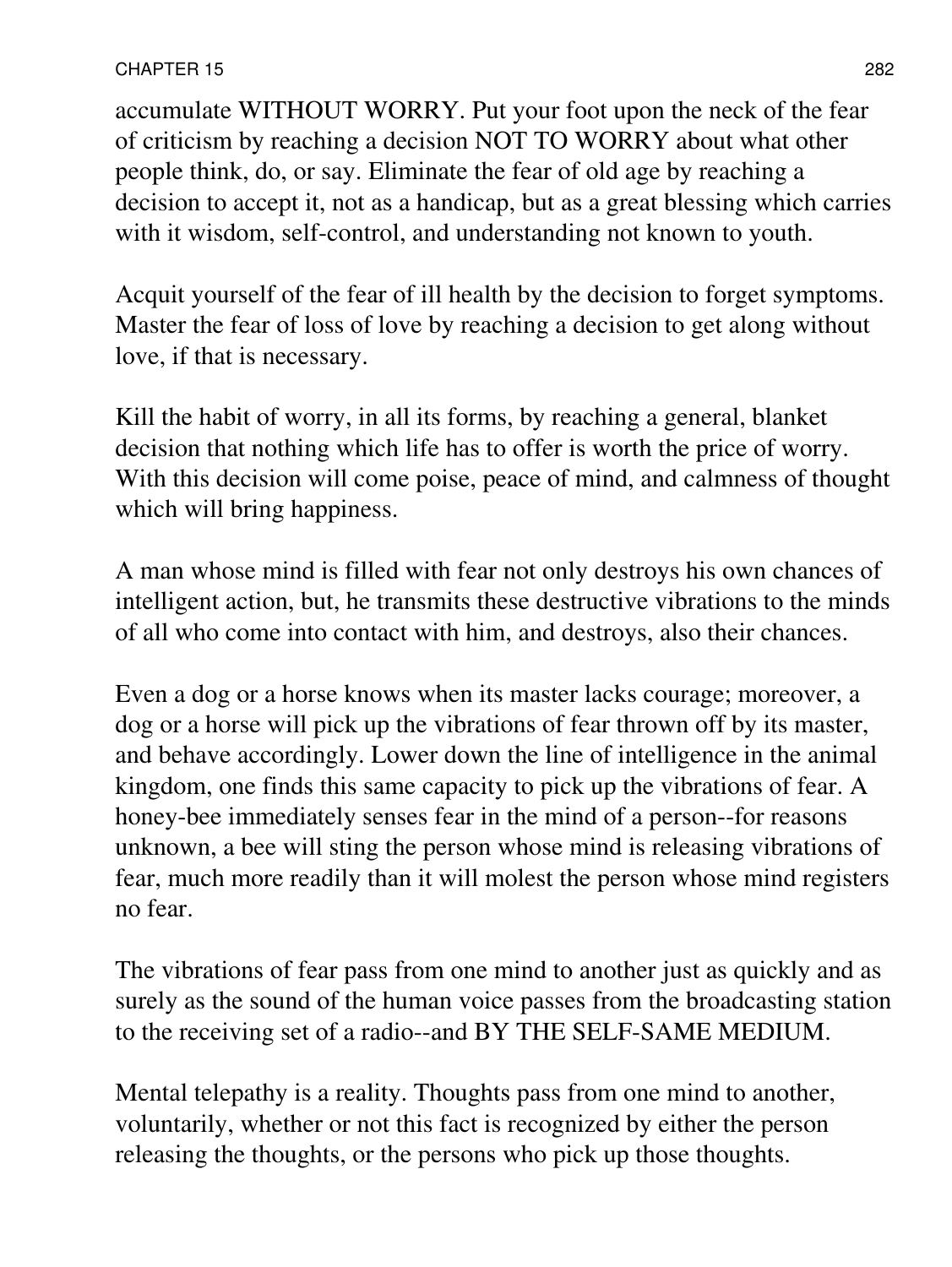The person who gives expression, by word of mouth, to negative or destructive thoughts is practically certain to experience the results of those words in the form of a destructive "kick-back." The release of destructive thought impulses, alone, without the aid of words, produces also a "kickback" in more ways than one. First of all, and perhaps most important to be remembered, the person who releases thoughts of a destructive nature, must suffer damage through the breaking down of the faculty of creative imagination. Secondly, the presence in the mind of any destructive emotion develops a negative personality which repels people, and often converts them into antagonists. The third source of damage to the person who entertains or releases negative thoughts, lies in this significant fact-- these thought-impulses are not only damaging to others, but they IMBED THEMSELVES IN THE SUBCONSCIOUS MIND OF THE PERSON RELEASING THEM, and there become a part of his character.

One is never through with a thought, merely by releasing it. When a thought is released, it spreads in every direction, through the medium of the ether, but it also plants itself permanently in the subconscious mind of the person releasing it.

Your business in life is, presumably to achieve success. To be successful, you must find peace of mind, acquire the material needs of life, and above all, attain HAPPINESS. All of these evidences of success begin in the form of thought impulses.

You may control your own mind, you have the power to feed it whatever thought impulses you choose. With this privilege goes also the responsibility of using it constructively. You are the master of your own earthly destiny just as surely as you have the power to control your own thoughts. You may influence, direct, and eventually control your own environment, making your life what you want it to be-- or, you may neglect to exercise the privilege which is yours, to make your life to order, thus casting yourself upon the broad sea of "Circumstance" where you will be tossed hither and yon, like a chip on the waves of the ocean.

### THE DEVIL'S WORKSHOP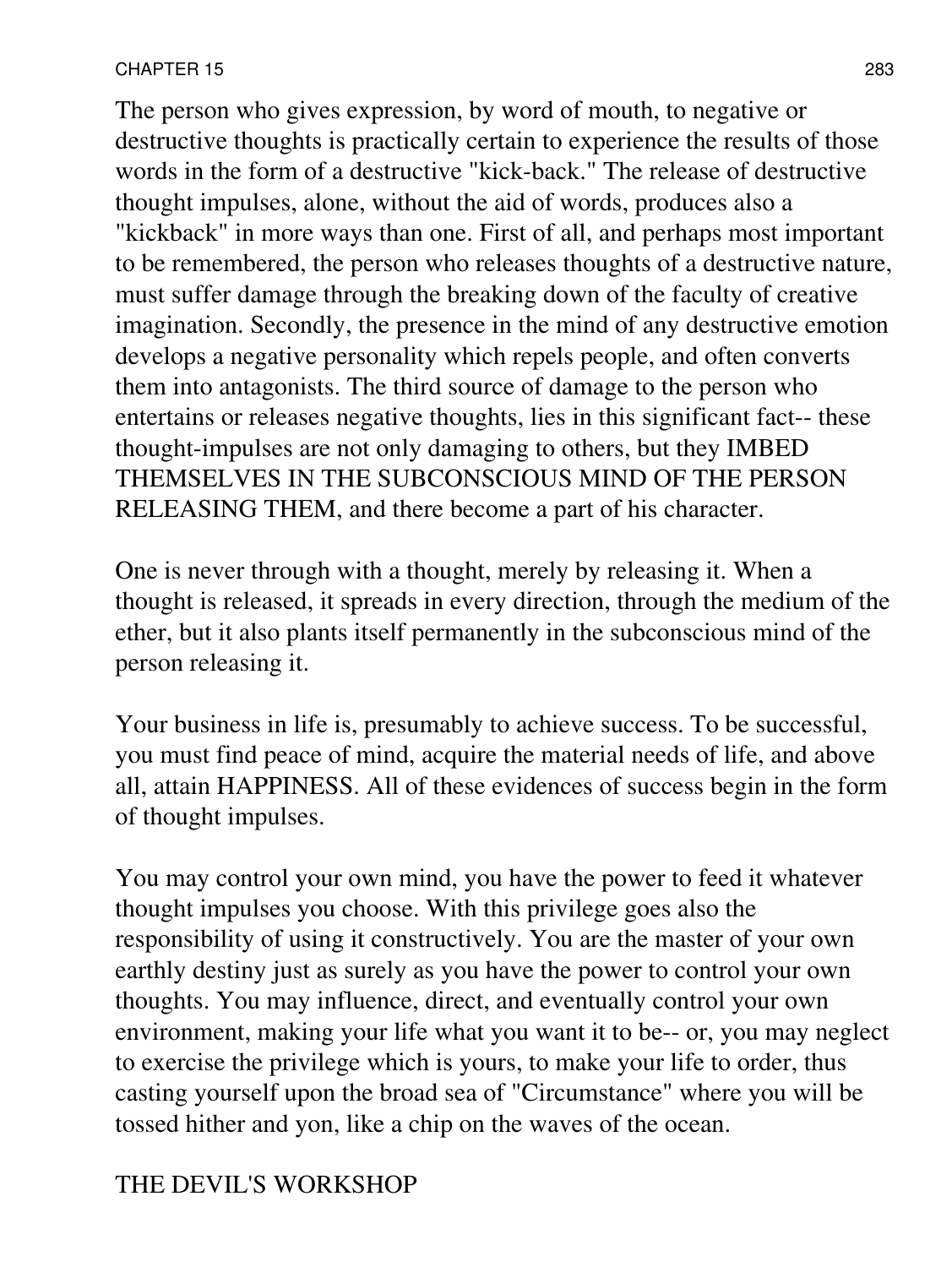### THE SEVENTH BASIC EVIL

In addition to the Six Basic Fears, there is another evil by which people suffer. It constitutes a rich soil in which the seeds of failure grow abundantly. It is so subtle that its presence often is not detected. This affliction cannot properly be classed as a fear. IT IS MORE DEEPLY SEATED AND MORE OFTEN FATAL THAN ALL OF THE SIX FEARS. For want of a better name, let us call this evil SUSCEPTIBILITY TO NEGATIVE INFLUENCES.

Men who accumulate great riches always protect themselves against this evil! The poverty stricken never do! Those who succeed in any calling must prepare their minds to resist the evil. If you are reading this philosophy for the purpose of accumulating riches, you should examine yourself very carefully, to determine whether you are susceptible to negative influences. If you neglect this self-analysis, you will forfeit your right to attain the object of your desires.

Make the analysis searching. After you read the questions prepared for this self-analysis, hold yourself to a strict accounting in your answers. Go at the task as carefully as you would search for any other enemy you knew to be awaiting you in ambush and deal with your own faults as you would with a more tangible enemy.

You can easily protect yourself against highway robbers, because the law provides organized cooperation for your benefit, but the "seventh basic evil" is more difficult to master, because it strikes when you are not aware of its presence, when you are asleep, and while you are awake. Moreover, its weapon is intangible, because it consists of merely-- a STATE OF MIND. This evil is also dangerous because it strikes in as many different forms as there are human experiences. Sometimes it enters the mind through the well-meant words of one's own relatives. At other times, it bores from within, through one's own mental attitude. Always it is as deadly as poison, even though it may not kill as quickly.

### HOW TO PROTECT YOURSELF AGAINST NEGATIVE INFLUENCES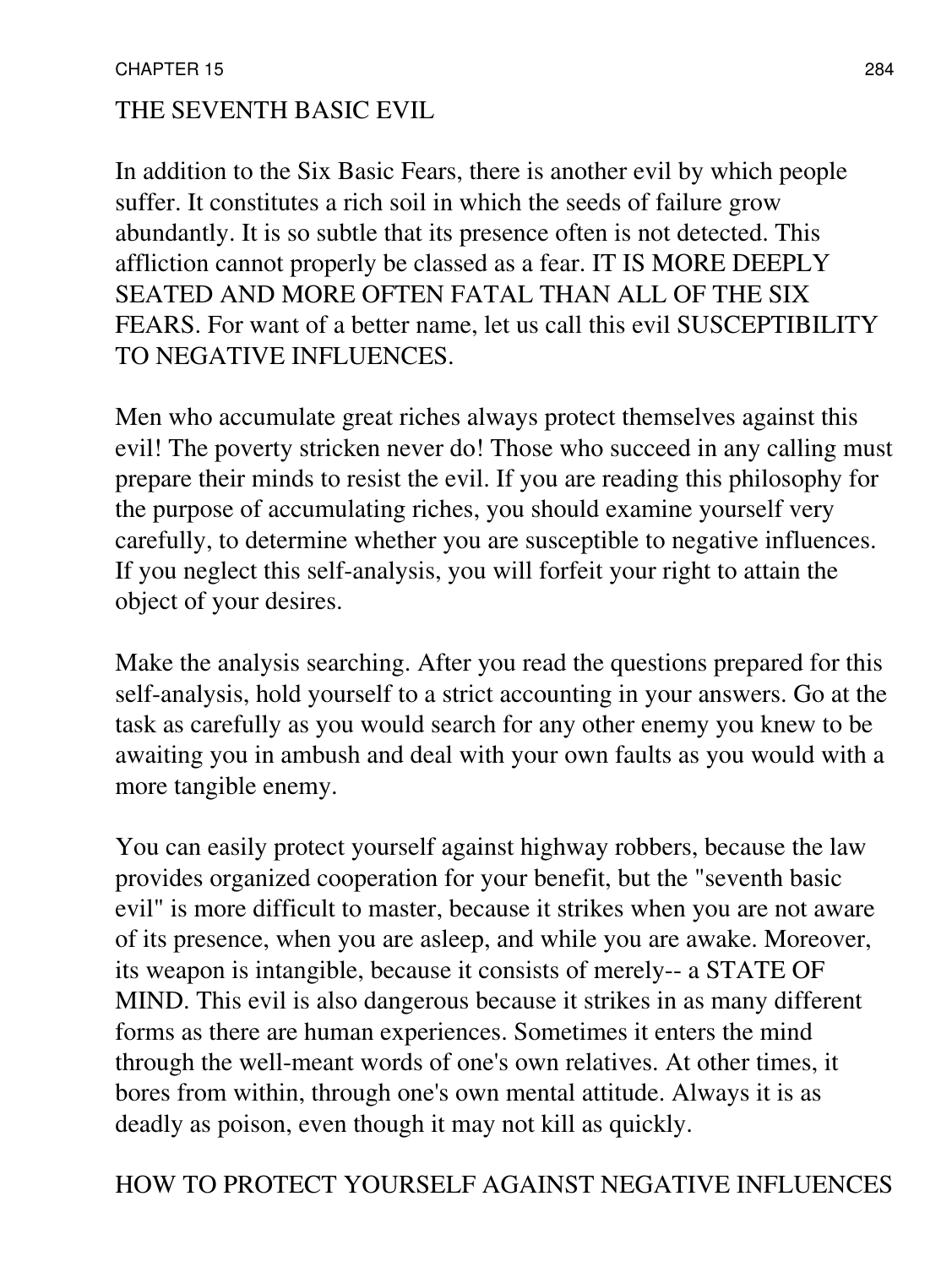To protect yourself against negative influences, whether of your own making, or the result of the activities of negative people around you, recognize that you have a WILL-POWER, and put it into constant use, until it builds a wall of immunity against negative influences in your own mind.

Recognize the fact that you, and every other human being, are, by nature, lazy, indifferent, and susceptible to all suggestions which harmonize with your weaknesses.

Recognize that you are, by nature, susceptible to all the six basic fears, and set up. habits for the purpose of counteracting all these fears.

Recognize that negative influences often work on you through your subconscious mind, therefore they are difficult to detect, and keep your mind closed against all people who depress or discourage you in any way.

Clean out your medicine chest, throw away all pill bottles, and stop pandering to colds, aches, pains and imaginary illness.

Deliberately seek the company of people who influence you to THINK AND ACT FOR YOURSELF.

Do not EXPECT troubles as they have a tendency not to dissappoint.

Without doubt, the most common weakness of all human beings is the habit of leaving their minds open to the negative influence of other people. This weakness is all the more damaging, because most people do not recognize that they are cursed by it, and many who acknowledge it, neglect or refuse to correct the evil until it becomes an uncontrollable part of their daily habits.

To aid those who wish to see themselves as they really are, the following list of questions has been prepared. Read the questions and state your answers aloud, so you can hear your own voice. This will make it easier for you to be truthful with yourself.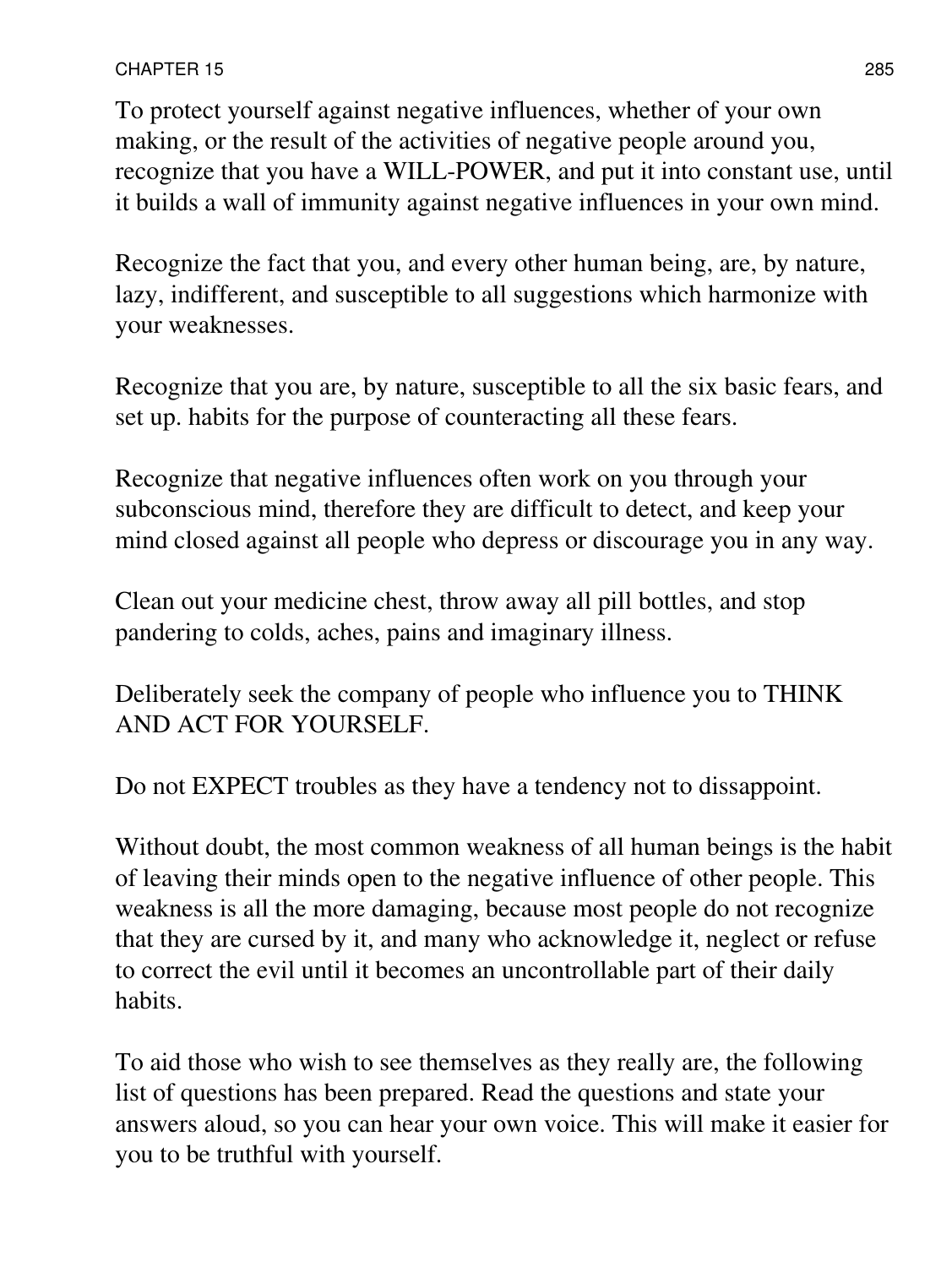### SELF-ANALYSIS TEST QUESTIONS

Do you complain often of "feeling bad," and if so, what is the cause? Do you find fault with other people at the slightest provocation? Do you frequently make mistakes in your work, and if so, why? Are you sarcastic and offensive in your conversation?

Do you deliberately avoid the association of anyone, and if so, why?

Do you suffer frequently with indigestion? If so, what is the cause?

Does life seem futile and the future hopeless to you? If so, why?

Do you like your occupation? If not, why?

Do you often feel self-pity, and if so why?

Are you envious of those who excel you?

To which do you devote most time, thinking of SUCCESS, or of FAILURE?

Are you gaining or losing self-confidence as you grow older?

Do you learn something of value from all mistakes?

Are you permitting some relative or acquaintance to worry you? If so, why?

Are you sometimes "in the clouds" and at other times in the depths of despondency?

Who has the most inspiring influence upon you? What is the cause?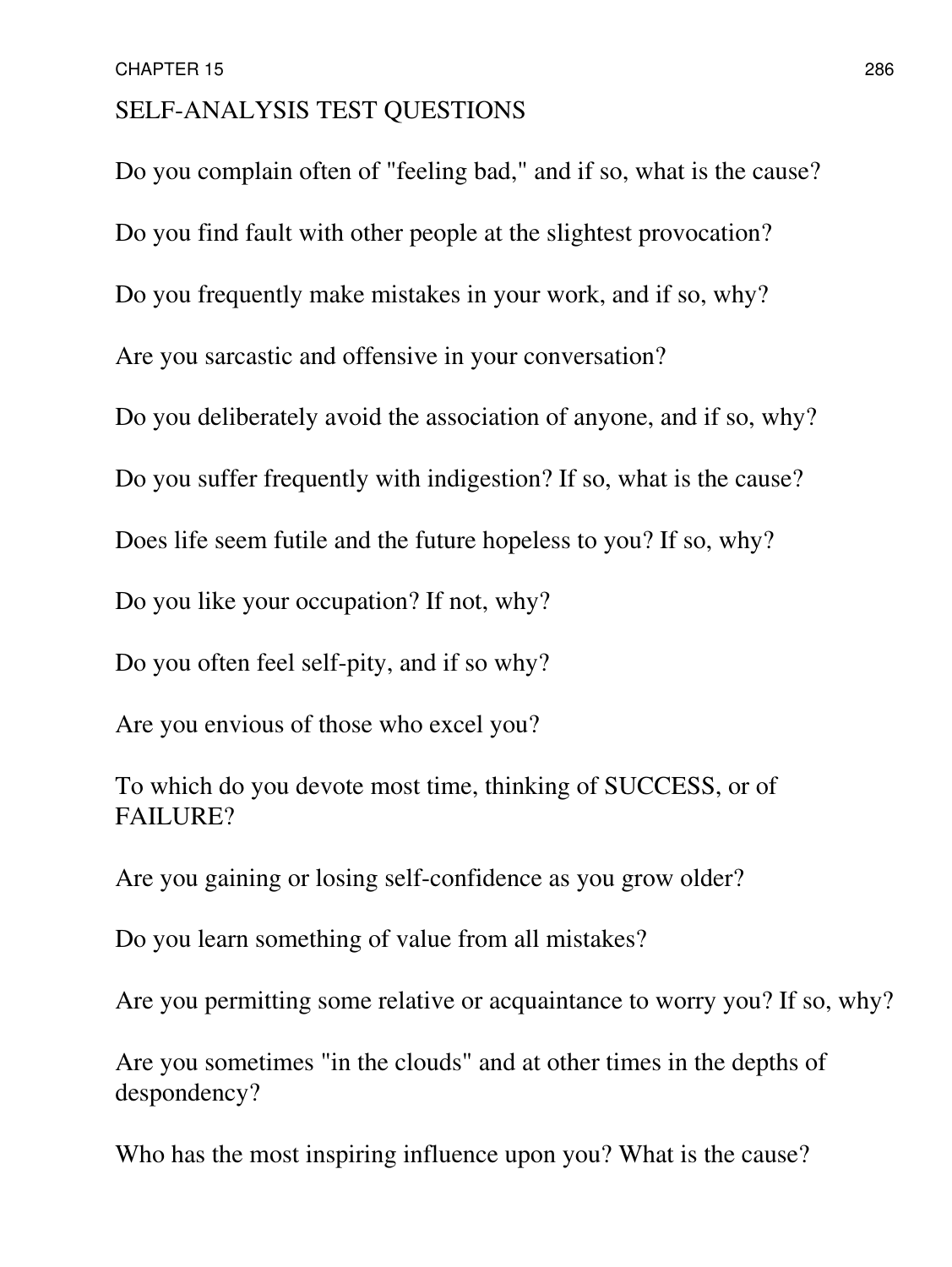Do you tolerate negative or discouraging influences which you can avoid?

Are you careless of your personal appearance? If so, when and why?

Have you learned how to "drown your troubles" by being too busy to be annoyed by them?

Would you call yourself a "spineless weakling" if you permitted others to do your thinking for you?

Do you neglect internal bathing until auto-intoxication makes you ill-tempered and irritable?

How many preventable disturbances annoy you, and why do you tolerate them?

Do you resort to liquor, narcotics, or cigarettes to "quiet your nerves"? If so, why do you not try will-power instead?

Does anyone "nag" you, and if so, for what reason?

Do you have a DEFINITE MAJOR PURPOSE, and if so, what is it, and what plan have you for achieving it?

Do you suffer from any of the Six Basic Fears? If so, which ones?

Have you a method by which you can shield yourself against the negative influence of others?

Do you make deliberate use of auto-suggestion to make your mind positive?

Which do you value most, your material possessions, or your privilege of controlling your own thoughts?

Are you easily influenced by others, against your own judgment?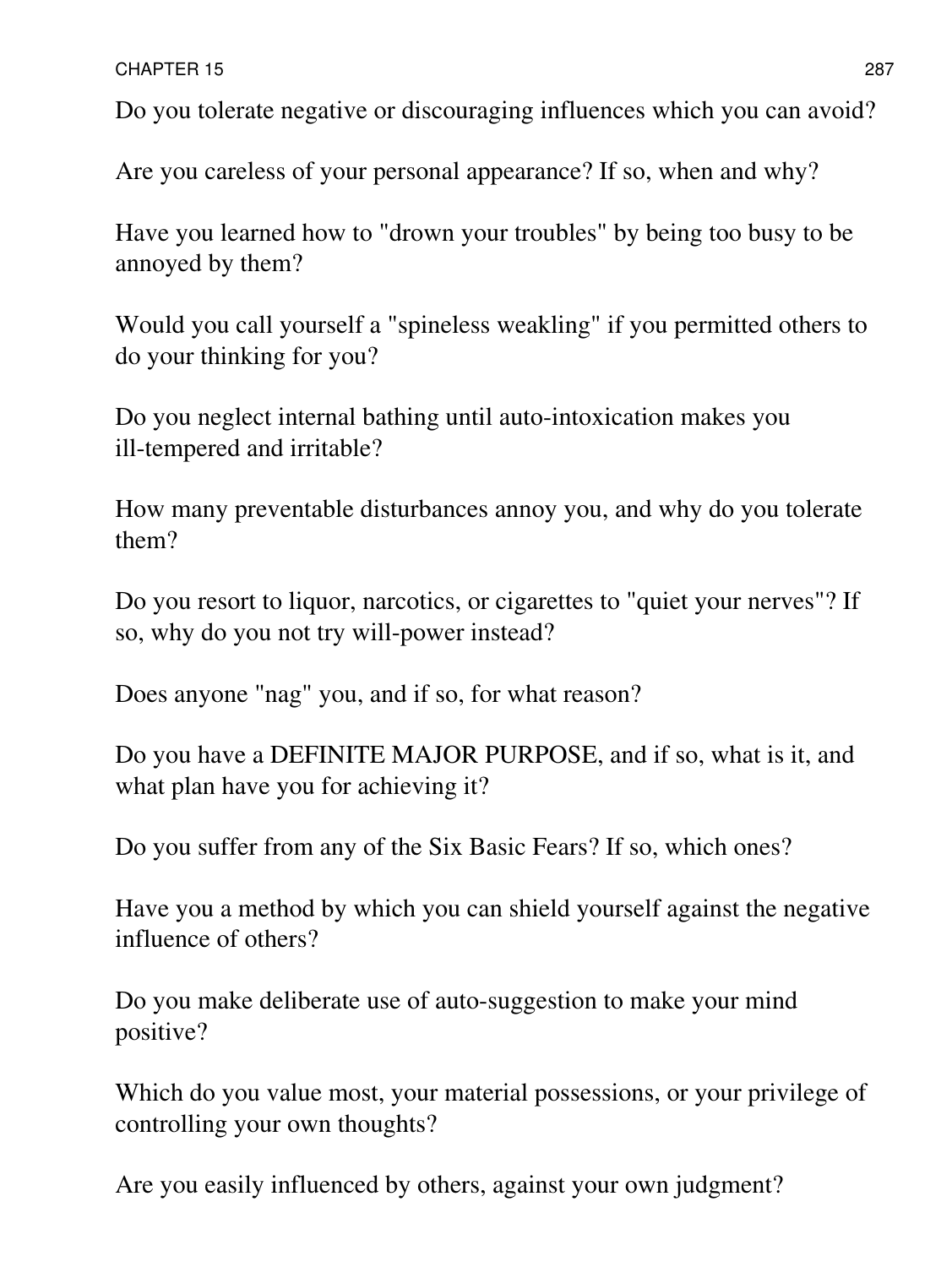Has today added anything of value to your stock of knowledge or state of mind?

Do you face squarely the circumstances which make you unhappy, or sidestep the responsibility?

Do you analyze all mistakes and failures and try to profit by them or, do you take the attitude that this is not your duty?

Can you name three of your most damaging weaknesses? What are you doing to correct them?

Do you encourage other people to bring their worries to you for sympathy?

Do you choose, from your daily experiences, lessons or influences which aid in your personal advancement?

Does your presence have a negative influence on other people as a rule?

What habits of other people annoy you most?

Do you form your own opinions or permit yourself to be influenced by other people?

Have you learned how to create a mental state of mind with which you can shield yourself against all discouraging influences?

Does your occupation inspire you with faith and hope?

Are you conscious of possessing spiritual forces of sufficient power to enable you to keep your mind free from all forms of FEAR?

Does your religion help you to keep your own mind positive?

Do you feel it your duty to share other people's worries? If so, why?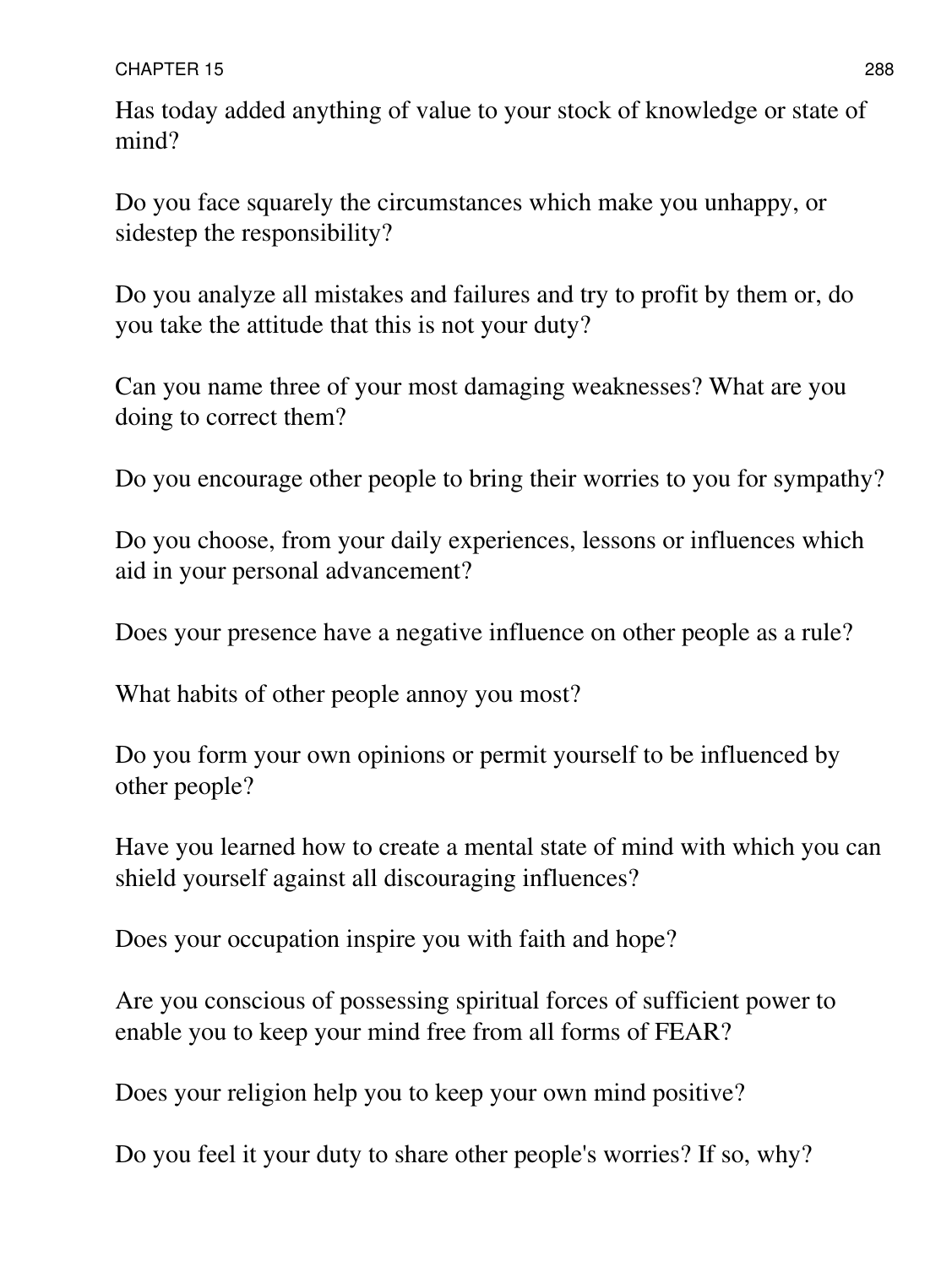If you believe that "birds of a feather flock together" what have you learned about yourself by studying the friends whom you attract?

What connection, if any, do you see between the people with whom you associate most closely, and any unhappiness you may experience?

Could it be possible that some person whom you consider to be a friend is, in reality, your worst enemy, because of his negative influence on your mind?

By what rules do you judge who is helpful and who is damaging to you?

Are your intimate associates mentally superior or inferior to you?

How much time out of every 24 hours do you devote to:

a. your occupation

b. sleep

c. play and relaxation

d. acquiring useful knowledge

e. plain waste

Who among your acquaintances,

a. encourages you most

b. cautions you most

c. discourages you most

d. helps you most in other ways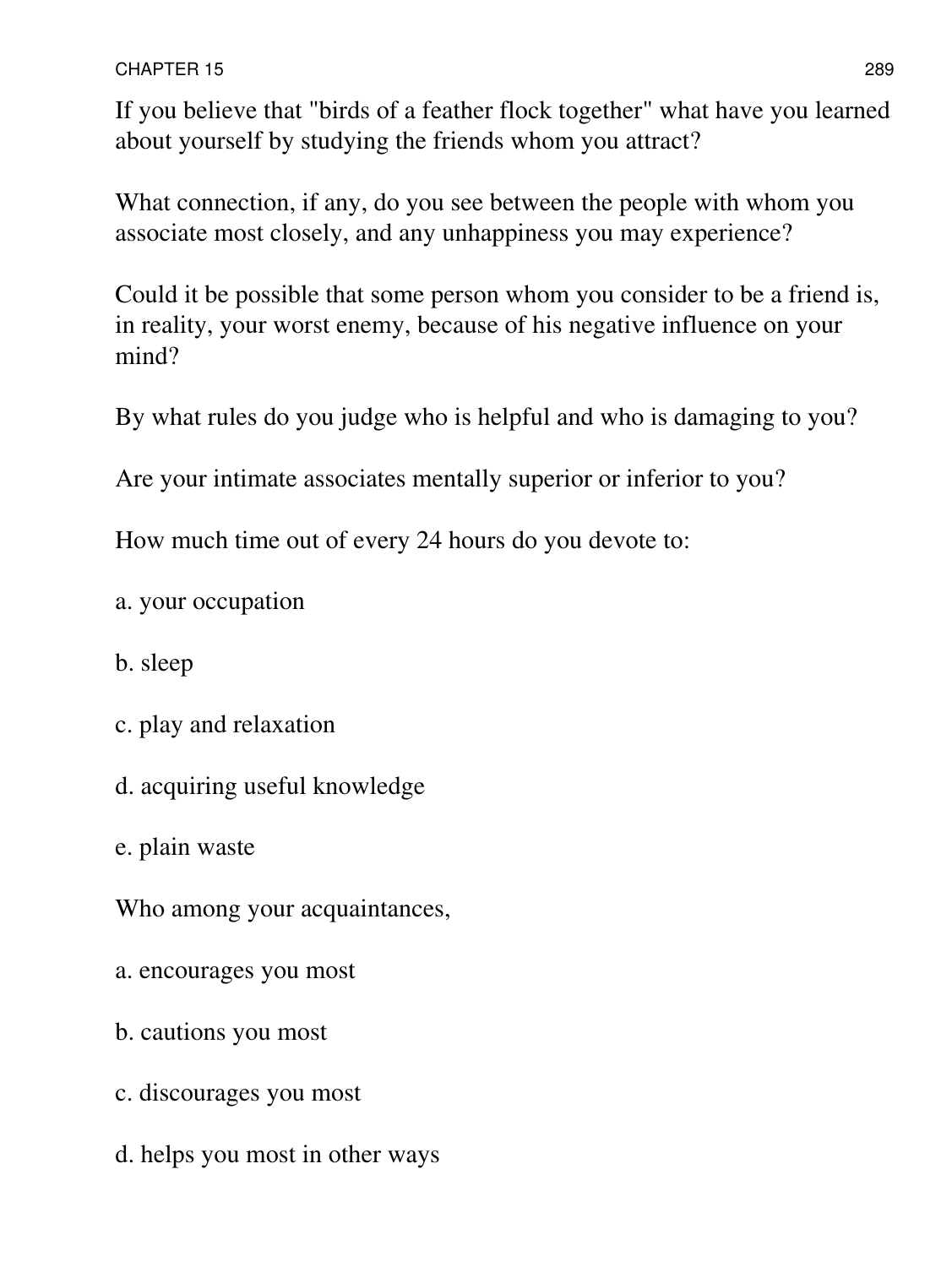What is your greatest worry? Why do you tolerate it?

When others offer you free, unsolicited advice, do you accept it without question, or analyze their motive?

What, above all else, do you most DESIRE? Do you intend to acquire it? Are you willing to subordinate all other desires for this one? How much time daily do you devote to acquiring it?

Do you change your mind often? If so, why?

Do you usually finish everything you begin?

Are you easily impressed by other people's business or professional titles, college degrees, or wealth?

Are you easily influenced by what other people think or say of you?

Do you cater to people because of their social or financial status?

Whom do you believe to be the greatest person living?

In what respect is this person superior to yourself?

How much time have you devoted to studying and answering these questions? (At least one day is necessary for the analysis and the answering of the entire list.)

If you have answered all these questions truthfully, you know more about yourself than the majority of people. Study the questions carefully, come back to them once each week for several months, and be astounded at the amount of additional knowledge of great value to yourself, you will have gained by the simple method of answering the questions truthfully. If you are not certain concerning the answers to some of the questions, seek the counsel of those who know you well, especially those who have no motive in flattering you, and see yourself through their eyes. The experience will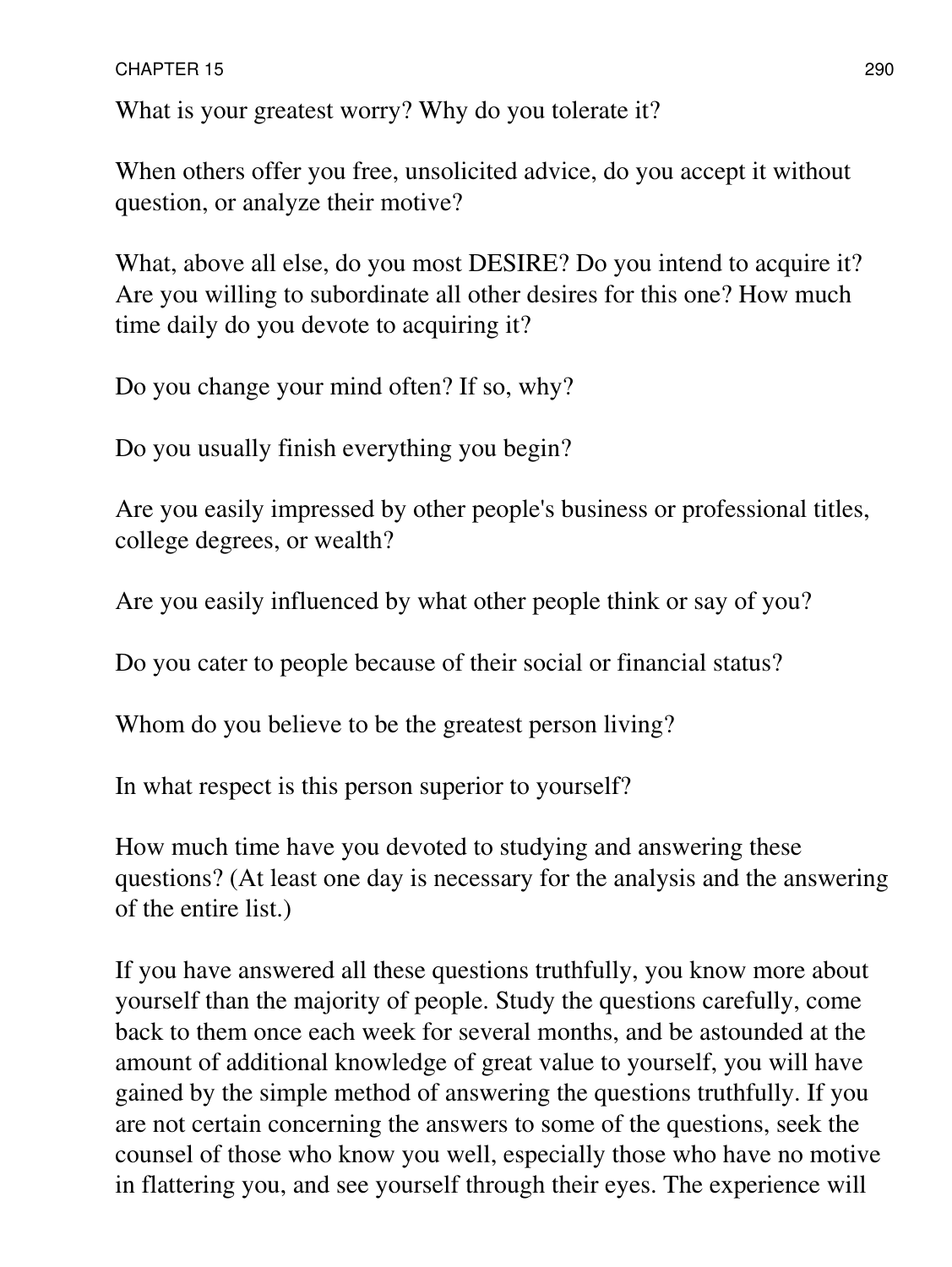be astonishing.

You have ABSOLUTE CONTROL over but one thing, and that is your thoughts. This is the most significant and inspiring of all facts known to man! It reflects man's Divine nature. This Divine prerogative is the sole means by which you may control your own destiny. If you fail to control your own mind, you may be sure you will control nothing else.

If you must be careless with your possessions, let it be in connection with material things. Your mind is your spiritual estate! Protect and use it with the care to which Divine Royalty is entitled. You were given a WILL-POWER for this purpose.

Unfortunately, there is no legal protection against those who, either by design or ignorance, poison the minds of others by negative suggestion. This form of destruction should be punishable by heavy legal penalties, because it may and often does destroy one's chances of acquiring material things which are protected by law.

Men with negative minds tried to convince Thomas A. Edison that he could not build a machine that would record and reproduce the human voice, "because" they said, "no one else had ever produced such a machine." Edison did not believe them. He knew that the mind could produce ANYTHING THE MIND COULD CONCEIVE AND BELIEVE, and that knowledge was the thing that lifted the great Edison above the common herd.

Men with negative minds told F. W. Woolworth, he would go "broke" trying to run a store on five and ten cent sales. He did not believe them. He knew that he could do anything, within reason, if he backed his plans with faith. Exercising his right to keep other men's negative suggestions out of his mind, he piled up a fortune of more than a hundred million dollars.

Men with negative minds told George Washington he could not hope to win against the vastly superior forces of the British, but he exercised his Divine right to BELIEVE, therefore this book was published under the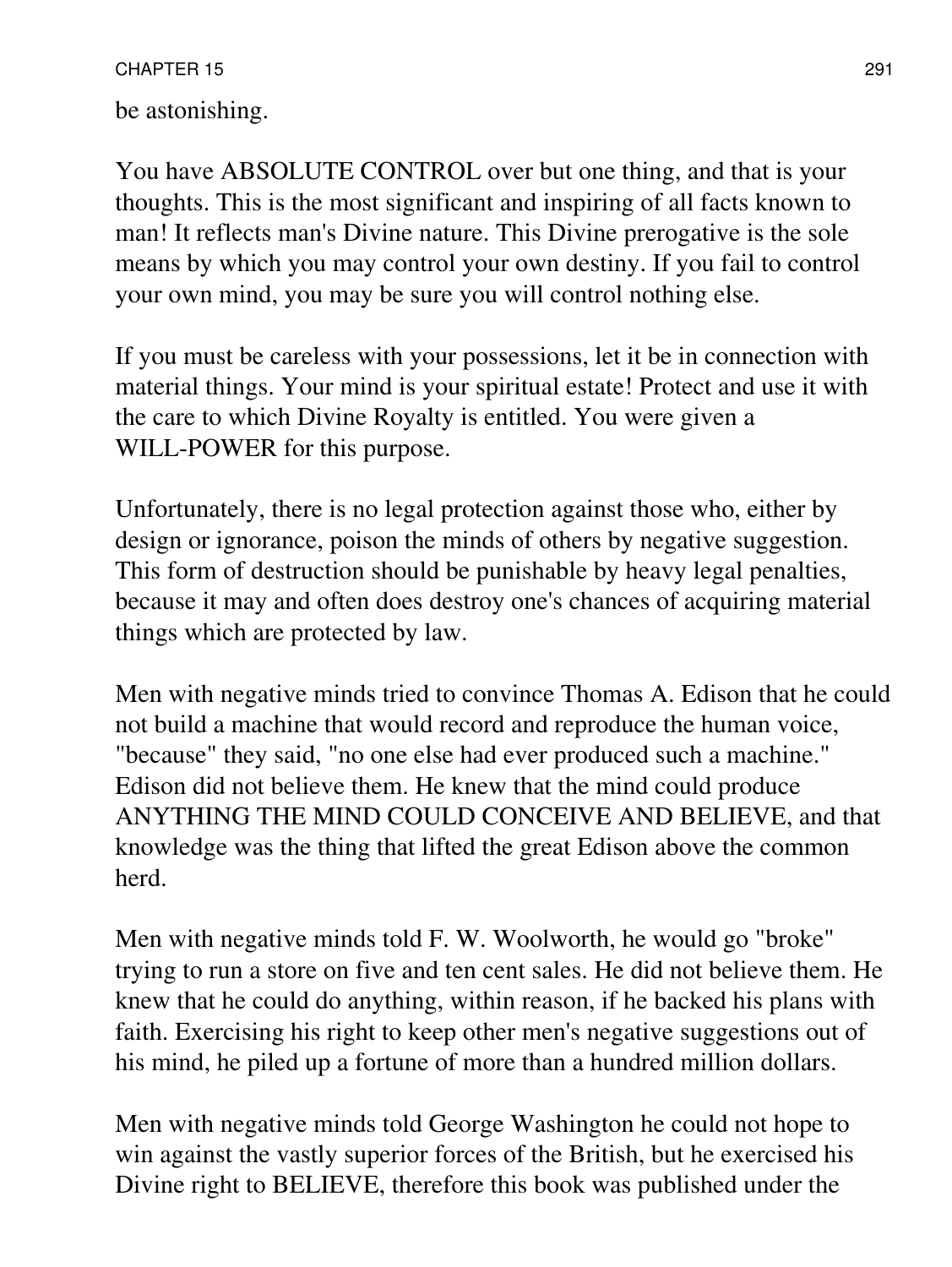protection of the Stars and Stripes, while the name of Lord Cornwallis has been all but forgotten.

Doubting Thomases scoffed scornfully when Henry Ford tried out his first crudely built automobile on the streets of Detroit. Some said the thing never would become practical. Others said no one would pay money for such a contraption.

## FORD SAID, "I'LL BELT THE EARTH WITH DEPENDABLE MOTOR CARS," AND HE DID!

His decision to trust his own judgment has already piled up a fortune far greater than the next five generations of his descendents can squander. For the benefit of those seeking vast riches, let it be remembered that practically the sole difference between Henry Ford and a majority of the more than one hundred thousand men who work for him, is this--FORD HAS A MIND AND CONTROLS IT, THE OTHERS HAVE MINDS WHICH THEY DO NOT TRY TO CONTROL.

Henry Ford has been repeatedly mentioned, because he is an astounding example of what a man with a mind of his own, and a will to control it, can accomplish. His record knocks the foundation from under that time-worn alibi, "I never had a chance." Ford never had a chance, either, but he CREATED AN OPPORTUNITY AND BACKED IT WITH PERSISTENCE UNTIL IT MADE HIM RICHER THAN CROESUS.

Mind control is the result of self-discipline and habit. You either control your mind or it controls you. There is no hall-way compromise. The most practical of all methods for controlling the mind is the habit of keeping it busy with a definite purpose, backed by a definite plan. Study the record of any man who achieves noteworthy success, and you will observe that he has control over his own mind, moreover, that he exercises that control and directs it toward the attainment of definite objectives. Without this control, success is not possible.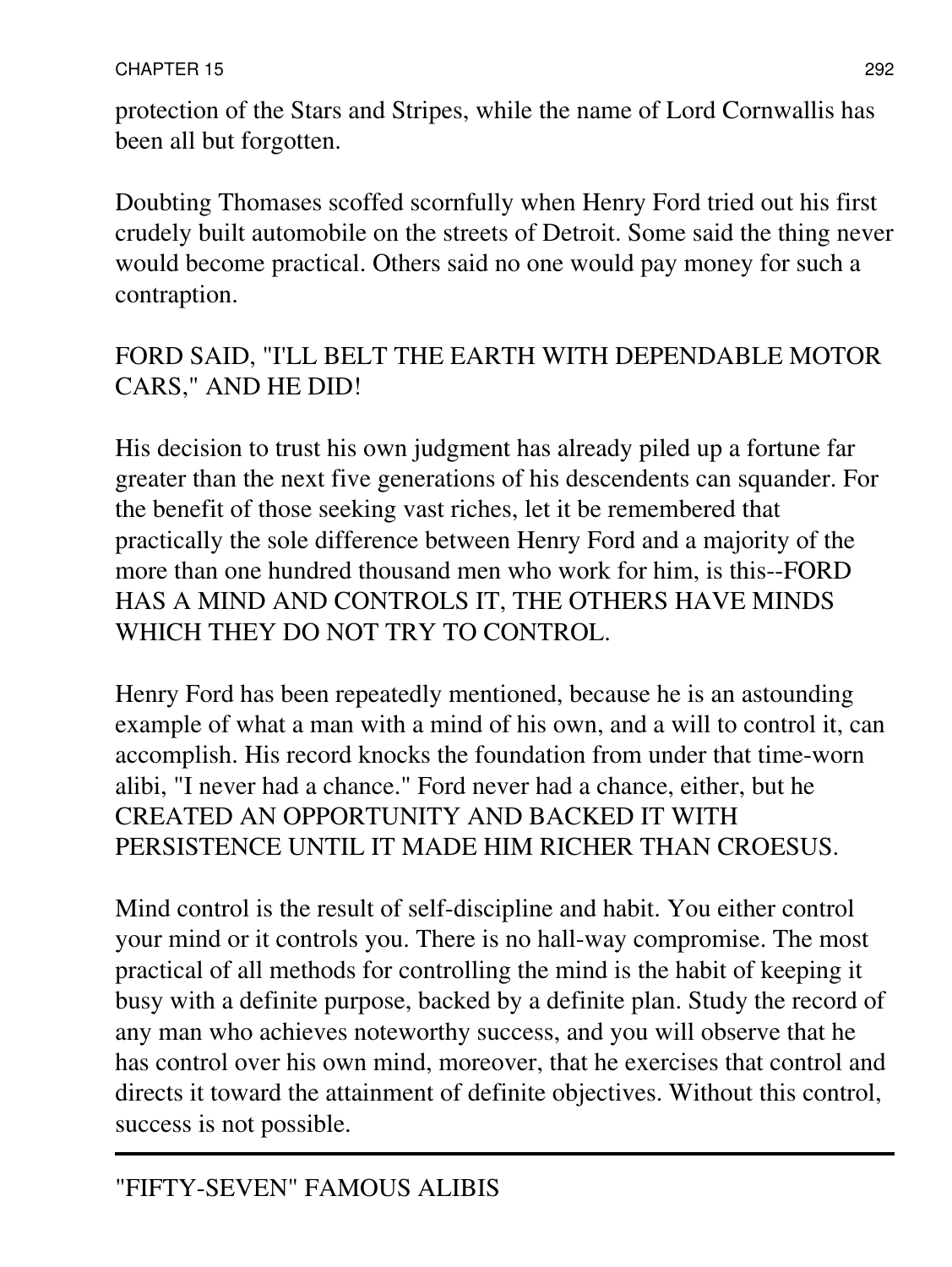By Old Man IF

People who do not succeed have one distinguishing trait in common. They know all the reasons for failure, and have what they believe to be air-tight alibis to explain away their own lack of achievement.

Some of these alibis are clever, and a few of them are justifiable by the facts. But alibis cannot be used for money. The world wants to know only one thing--HAVE YOU ACHIEVED SUCCESS?

A character analyst compiled a list of the most commonly used alibis. As you read the list, examine yourself carefully, and determine how many of these alibis, if any, are your own property. Remember, too, the philosophy presented in this book makes every one of these alibis obsolete.

IF I didn't have a wife and family...

IF I had enough "pull"...

IF I had money...

IF I had a good education...

IF I could get a job...

IF I had good health...

IF I only had time...

IF times were better...

IF other people understood me...

IF conditions around me were only different...

IF I could live my life over again...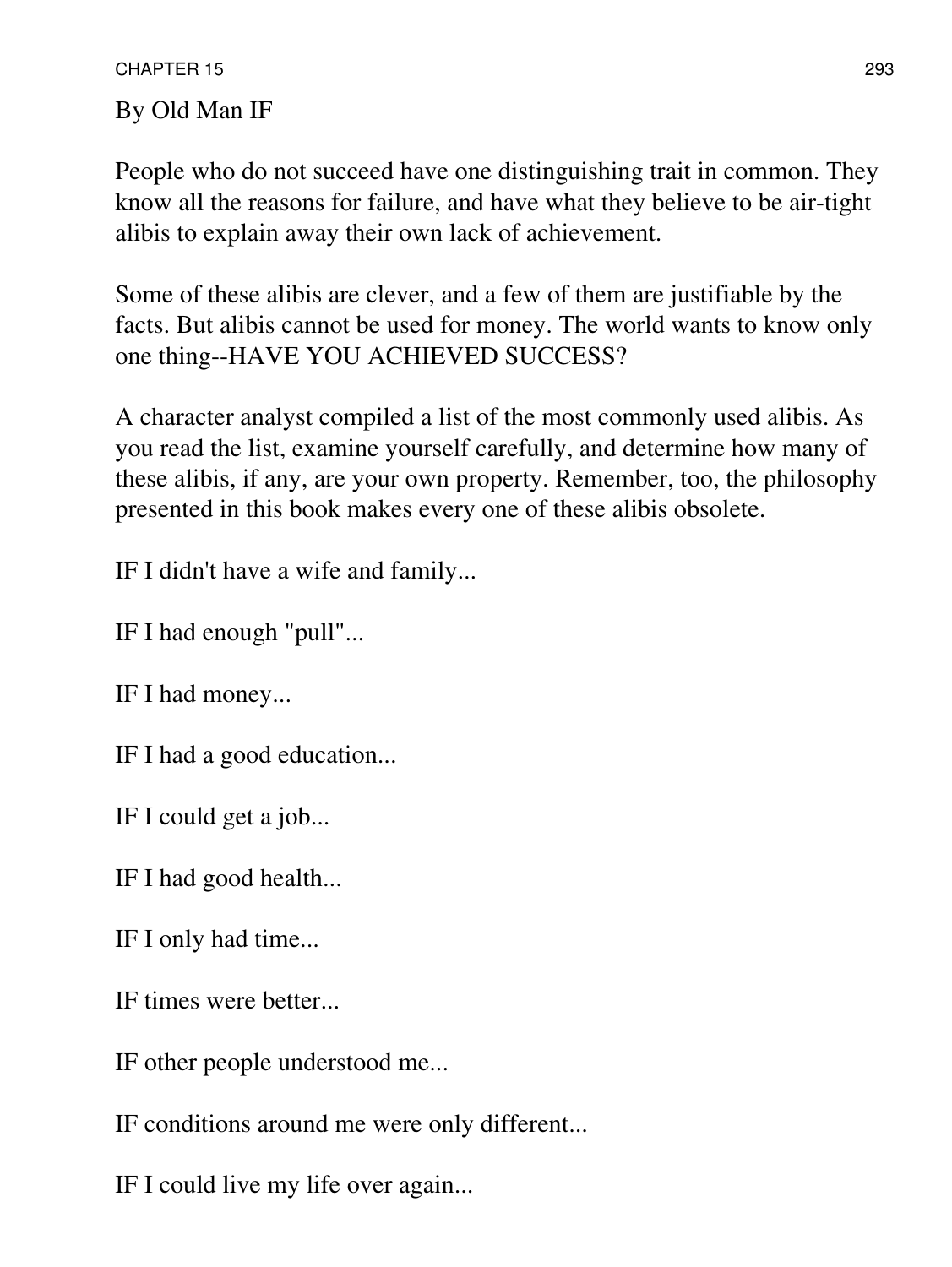IF I did not fear what "THEY" would say...

IF I had been given a chance...

IF I now had a chance...

IF other people didn't "have it in for me"...

IF nothing happens to stop me...

IF I were only younger...

IF I could only do what I want...

IF I had been born rich...

IF I could meet "the right people"...

IF I had the talent that some people have...

IF I dared assert myself...

IF I only had embraced past opportunities...

IF people didn't get on my nerves...

IF I didn't have to keep house and look after the children...

IF I could save some money...

IF the boss only appreciated me...

IF I only had somebody to help me...

IF my family understood me...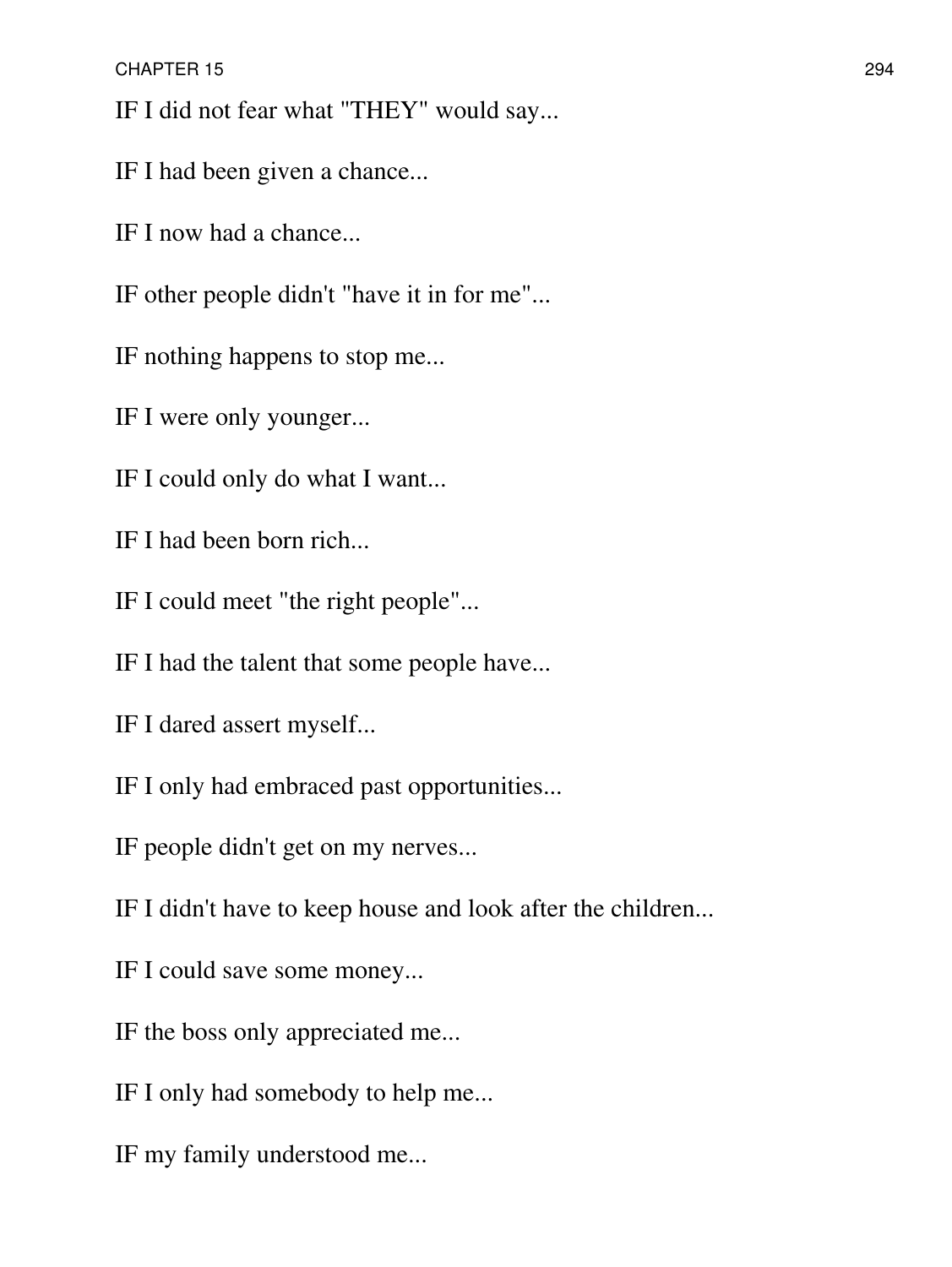IF I lived in a big city...

IF I could just get started...

IF I were only free...

IF I had the personality of some people...

IF I were not so fat...

IF my talents were known...

IF I could just get a "break"...

IF I could only get out of debt...

IF I hadn't failed...

IF I only knew how...

IF everybody didn't oppose me...

IF I didn't have so many worries...

IF I could marry the right person...

IF people weren't so dumb...

IF my family were not so extravagant...

IF I were sure of myself...

IF luck were not against me...

IF I had not been born under the wrong star...